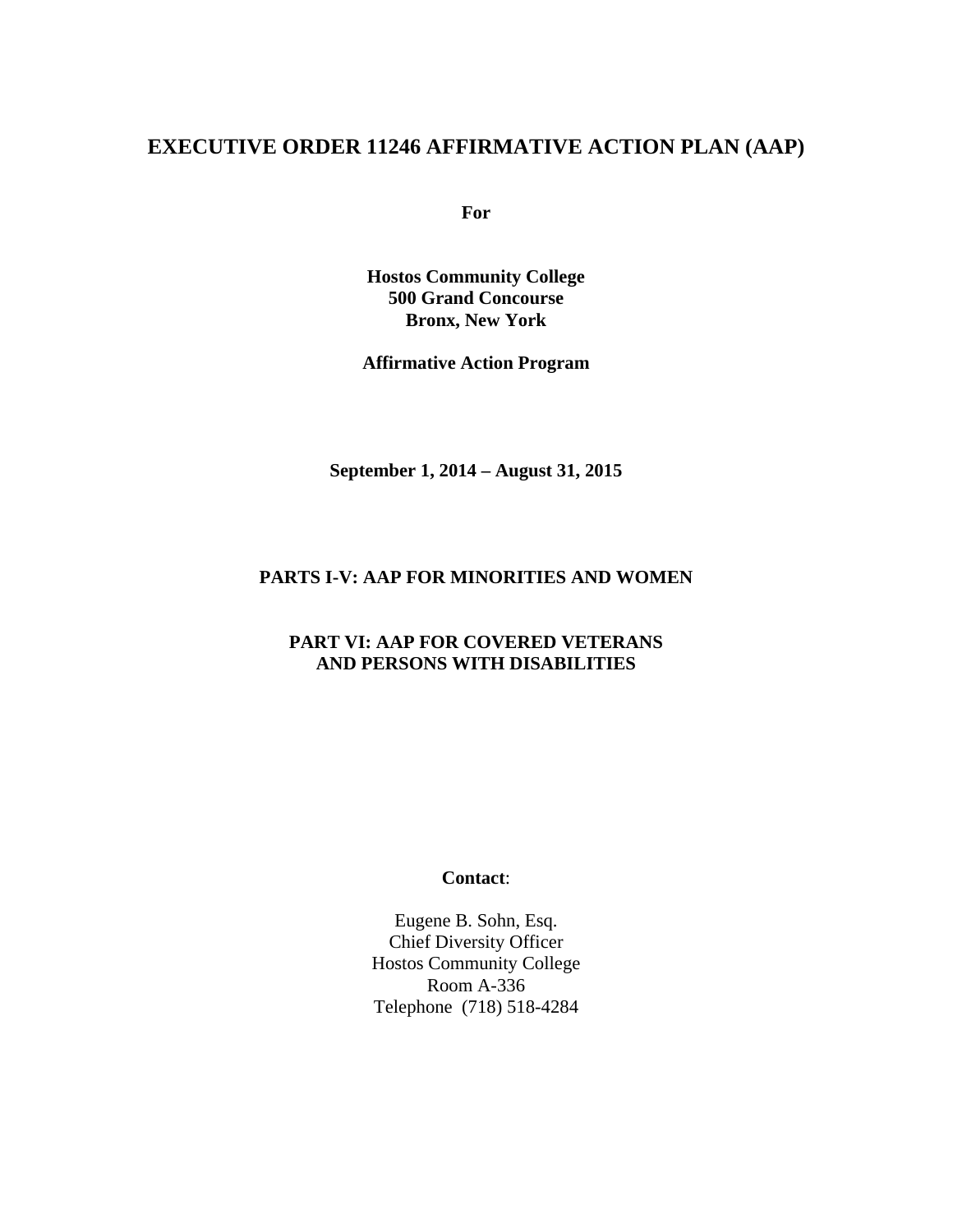A written copy of this Affirmative Action Plan is available for inspection by any employee or applicant for employment, during normal business hours, in the Office of Compliance and Diversity, located at 475 Grand Concourse, Room A-336. Interested persons should contact Chief Diversity Officer Eugene B. Sohn, Esq. at 718-518-4284 (tel.) or **esohn@hostos.cuny.edu** (email) for assistance.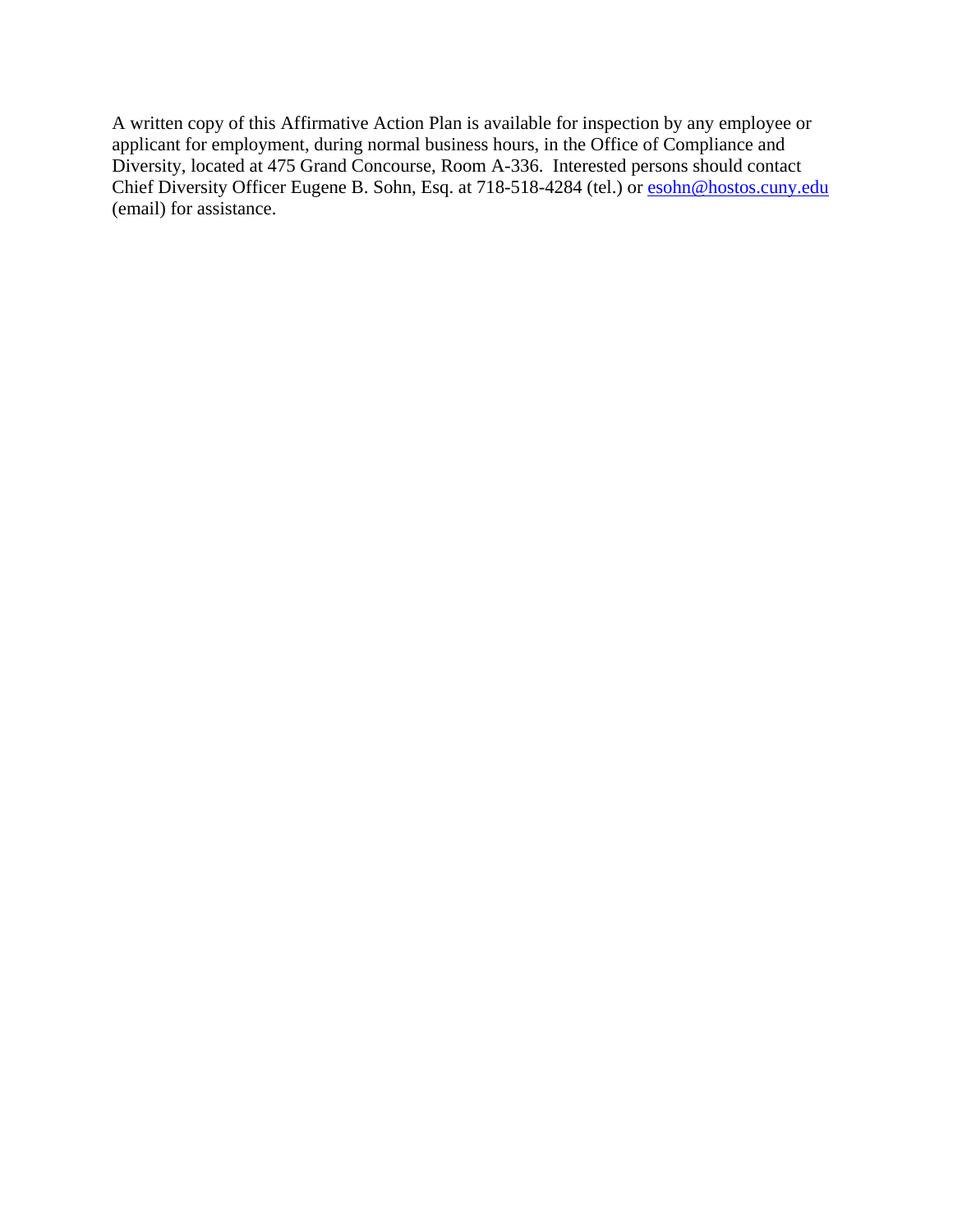#### **AFFIRMATIVE ACTION PLAN TABLE OF CONTENTS**

#### **I. INTRODUCTION**

- A. Description of College
- B. History
- C. Mission

#### **II. NON-DISCRIMINATION AND AFFIRMATIVE ACTION POLICIES**

#### **III. DESIGNATION OF RESPONSIBILITY FOR IMPLEMENTATION**

- A. President
- B. Chief Diversity/Affirmative Action Officer
- C. Executive Officers, Academic Chairpersons, Managers and Supervisory Personnel
- D. Diversity/Affirmative Action Committee

#### **IV. RESULTS OF STATISTICAL ANALYSES**/**AREAS OF CONCERN**

- A. Workforce Analysis
- B. Job Group Summary
- C. Determining Availability
- D. Utilization Analysis/Comparison of Incumbency to Availability
- E. Comparison of 2013 Goals to 2014 Utilization Analysis Results
- F. Determining Adverse Impact
	- 1. Analysis of Personnel Activity Table
	- 2. Analysis of Applicant Data- Recruitment Documentation
	- 3. Impact Ratio Analysis
- G. Tenure Eligibility Survey
- H. Analysis of Systemic Compensation

#### **V. ACTION - ORIENTED PROGRAMS**

- A. Implementation of Affirmative Action Program 2013-14
	- 1. Goal Attainment
	- 2. Initiatives and Activities
	- 3. Dissemination of Non-Discrimination Policy and Programs
- B. Response to Fall 2014 Underutilization
	- 1. Placement Goals for 2014 -2015
	- 2. Employment Practices: Recruitment, Selection and Advancement
- C. Internal Audit and Reporting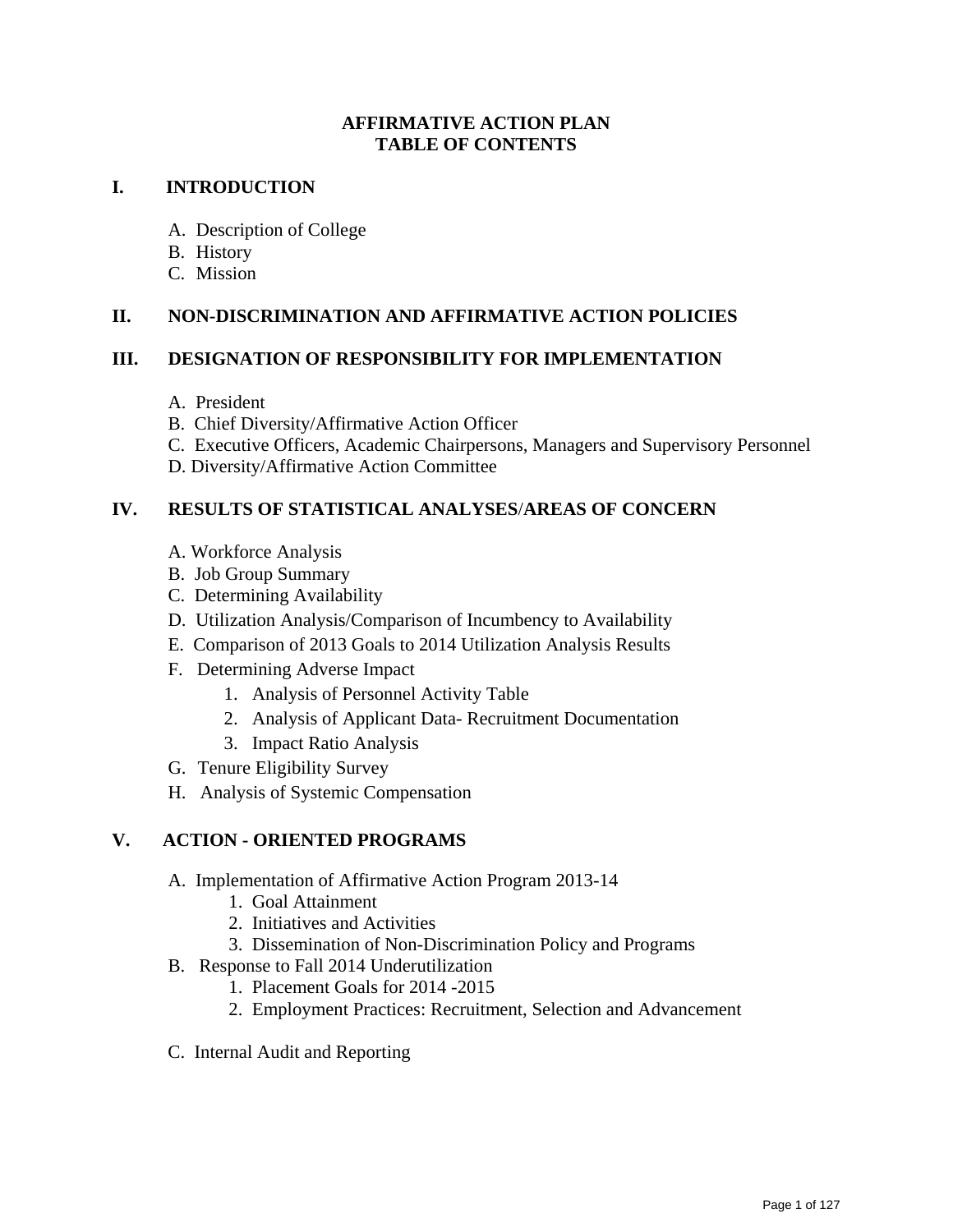#### **VI. COVERED VETERANS AND INDIVIDUALS WITH DISABILITIES**

- A. Review of Personnel Processes
- B. Review of Physical and Mental Job Qualifications
- C. Reasonable Accommodation to Physical and Mental Limitations
- D. Harassment Prevention Procedures
- E. External Dissemination of EEO Policy, Outreach and Positive Recruitment
- F. Internal Dissemination of EEO Policy, Outreach and Positive Recruitment
- G. Audit and Reporting System
- H. Responsibility for AAP Implementation
- I. Training to Ensure AAP Implementation
- J. Compensation
- K. Invitation to Self-Identify

#### **VII. APPENDICES**

- A. President's Annual Re-Affirmation Letter
- B. Utilization Analysis Worksheets
- C. Comparing Incumbency to Availability and Annual Placement Goals
- D. Progress Report Historical Underutilization **2010 -2014**
- E. Personnel Activity Table/Applicant Data-Recruitment Documentation
- F. Impact Ratio Analysis
- G. Tenure Eligibility Survey
- H. Fall 2014 Underutilization Summary
- I. Organizational Chart
- J. VETS 100 A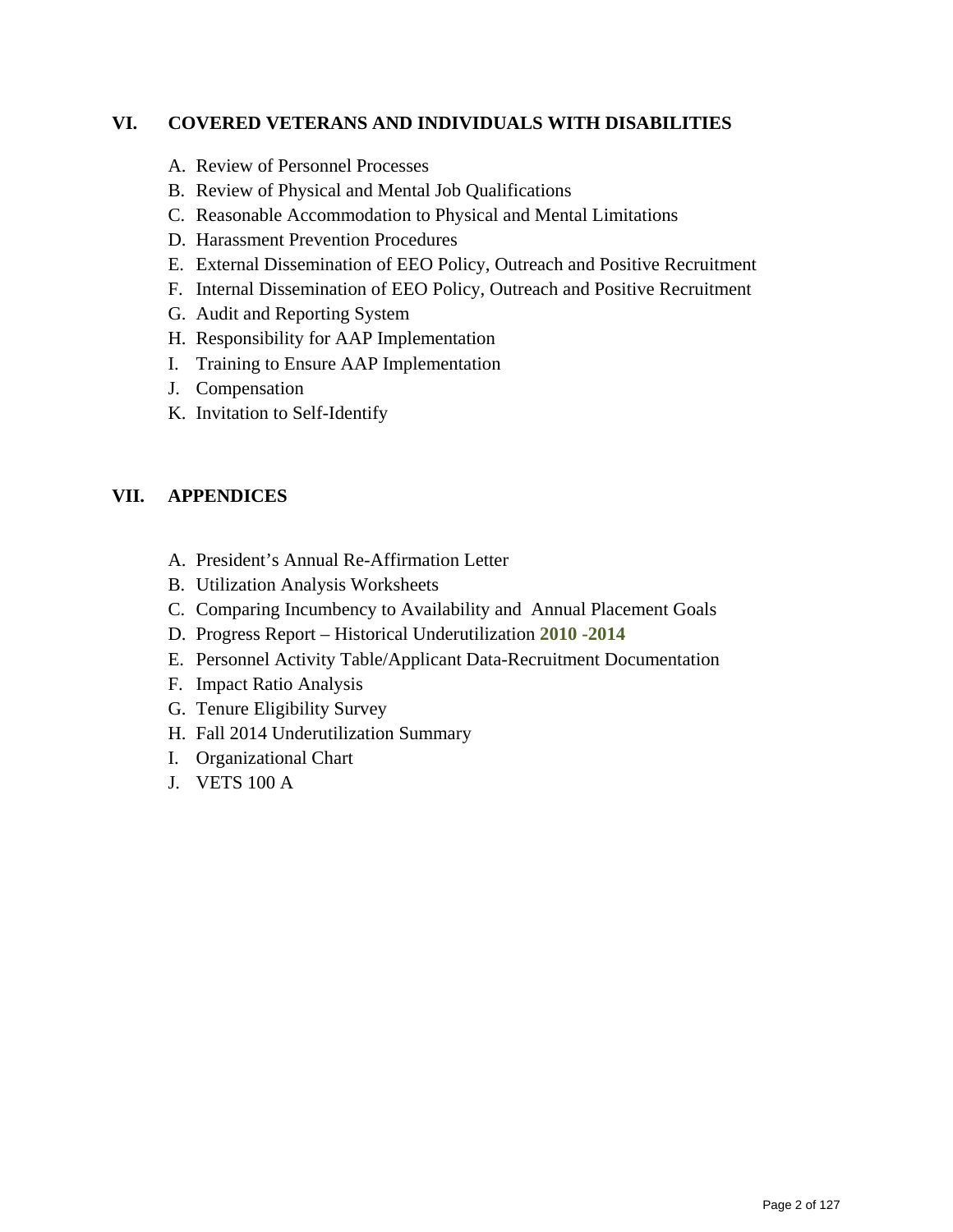#### **NARRATIVE**

#### **I. INTRODUCTION**

This report is the annual update of the Affirmative Action Plan (AAP) required by federal regulations for women and federally designated racial/ethnic groups and covered veterans and persons with disabilities and covers the time periods:

 Reporting year: July 1, 2013 – June 30, 2014 and Program year: September 1, 2014 – August 31, 2015

A. DESCRIPTION OF COLLEGE

Eugenio María de Hostos Community College ("the College"), a comprehensive two-year public institution, is the only dual-language college in the The City University of New York (CUNY) system and remains one of the few bi-lingual institutions in the United States. Hostos Community College, governed by the Board of Trustees of CUNY, serves the needs of its diverse students, who not only reside in the Bronx and Upper Manhattan but increasingly from all of New York City's boroughs.

Specifically established to redress the historical pattern of linguistic and national origin discrimination against residents who have limited English proficiency and/or have traditionally been denied access to higher education, the College offers Associate in Arts (A.A.) and Associate in Science (A.S.) degree programs that prepare students for transfers to four-year colleges upon graduation. Hostos Community College also offers Associate in Applied Science (A.A.S.) degree programs that prepare students for specific careers, as well as certificate programs in Administrative Assistant, Community Health, and Practical Nursing (LPN) studies.

Hostos Community College is accredited by the Middle States Association of Colleges and Schools and the Board of Regents of the University of the State of New York. Its career programs are accredited by the New York State Education Department, the Joint Review Committee on Education in Radiologic Technology, and the American Dental Association. The Allied Health programs are accredited by the appropriate agencies, including the Dental Association and the New York Department of Health. Hostos Community College is a member of the American Association of Community and Junior Colleges, the American Committee on Education, the Hispanic Association of Colleges and Universities, the American Education Research Association, the National Association for Bilingual Education, and other professional and learned organizations devoted to the advancement of education.

Hostos Community College is located at 149<sup>th</sup> Street and the Grand Concourse in the Bronx. The College consists of several facilities. The building at 475 Grand Concourse houses several chemistry and biology laboratories, as well as administrative offices and academic classrooms. The Shirley J. Hinds Allied Health and Science Complex, dedicated in December of 1990, contains a modern library with an on-line bibliographic system, and state-of-the-art laboratories for the College's programs in Radiologic Technology, Chemistry, Biology, Physics, and Medical Laboratory Technology. The Hostos Children's Center, licensed by the State of New York, is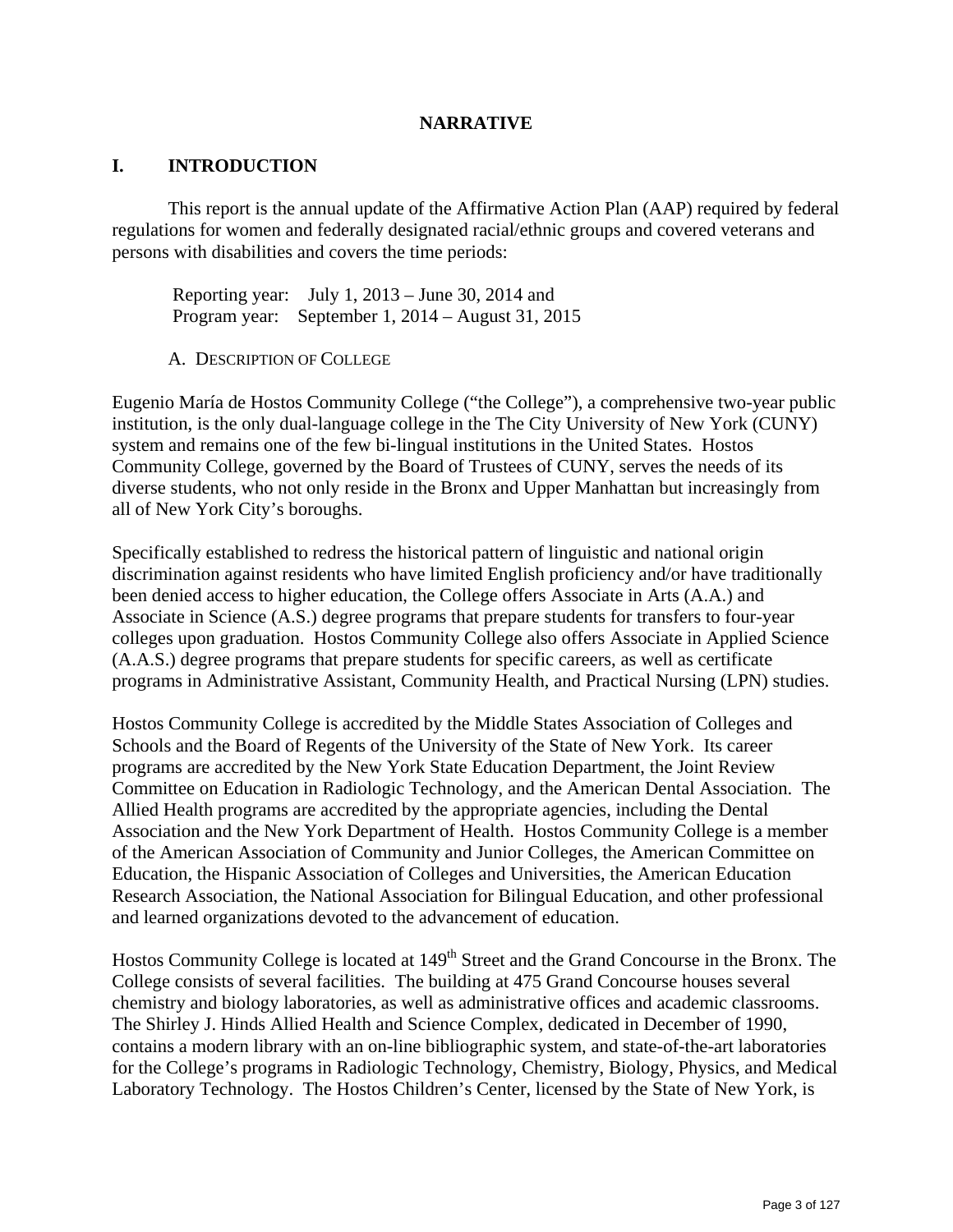also located in this building.

The building at 500 Grand Concourse contains classrooms, academic and administrative offices, the administrative computing center, the Student Health Services Office, and the Dental Hygiene Program. In addition to numerous academic departments and student organizations and club offices, a collegiate-size swimming pool, two (2) theatres, and a museum-grade art gallery are part of the East Academic Complex that opened in 1994.

The most recent acquisition is the Savoy Manor building which was occupied in 1997. This building, located at 120 East 149<sup>th</sup> Street, houses the Offices of the Registrar, Bursar, Admissions & Recruitment, Business Office, and Counseling Center.

#### B. HISTORY

On April 22, 1968, the then Board of Higher Education created Hostos Community College in response to the demands of Puerto Rican and Hispanic leaders who urged the establishment of a college to meet the needs of the South Bronx. In September 1970, the College admitted a charter class of 623 students at the site of a former factory at 475 Grand Concourse. By June of 1974, the enrollment had increased to over 2,000 students. To ease an increasing space shortage, the State Legislature passed a special bill to acquire the "500 Building" on the Grand Concourse across from the original site. On June 9, 1976, the State Legislature guaranteed the existence of the College with passage of the Landes Higher Education Act.

C. MISSION

Consistent with the mission of The City University of New York to provide access to higher education for all who seek it:

The mission of Eugenio María de Hostos Community College is to offer access to higher education leading to intellectual growth and socio-economic mobility through the development of linguistic, mathematical, technological, and critical thinking proficiencies needed for lifelong learning and for success in a variety of programs.

The College takes pride in its historical role in educating students from diverse ethnic, racial, cultural, and linguistic backgrounds. An integral part of fulfilling its mission is to provide transitional language instruction for all students learning English as a second language along with offerings to foster a multi-cultural environment for all students. Hostos Community College, in addition to offering degree programs, is determined to be a resource to the South Bronx and the other communities served by the College by providing continuing education and cultural events for the further development of the communities it serves.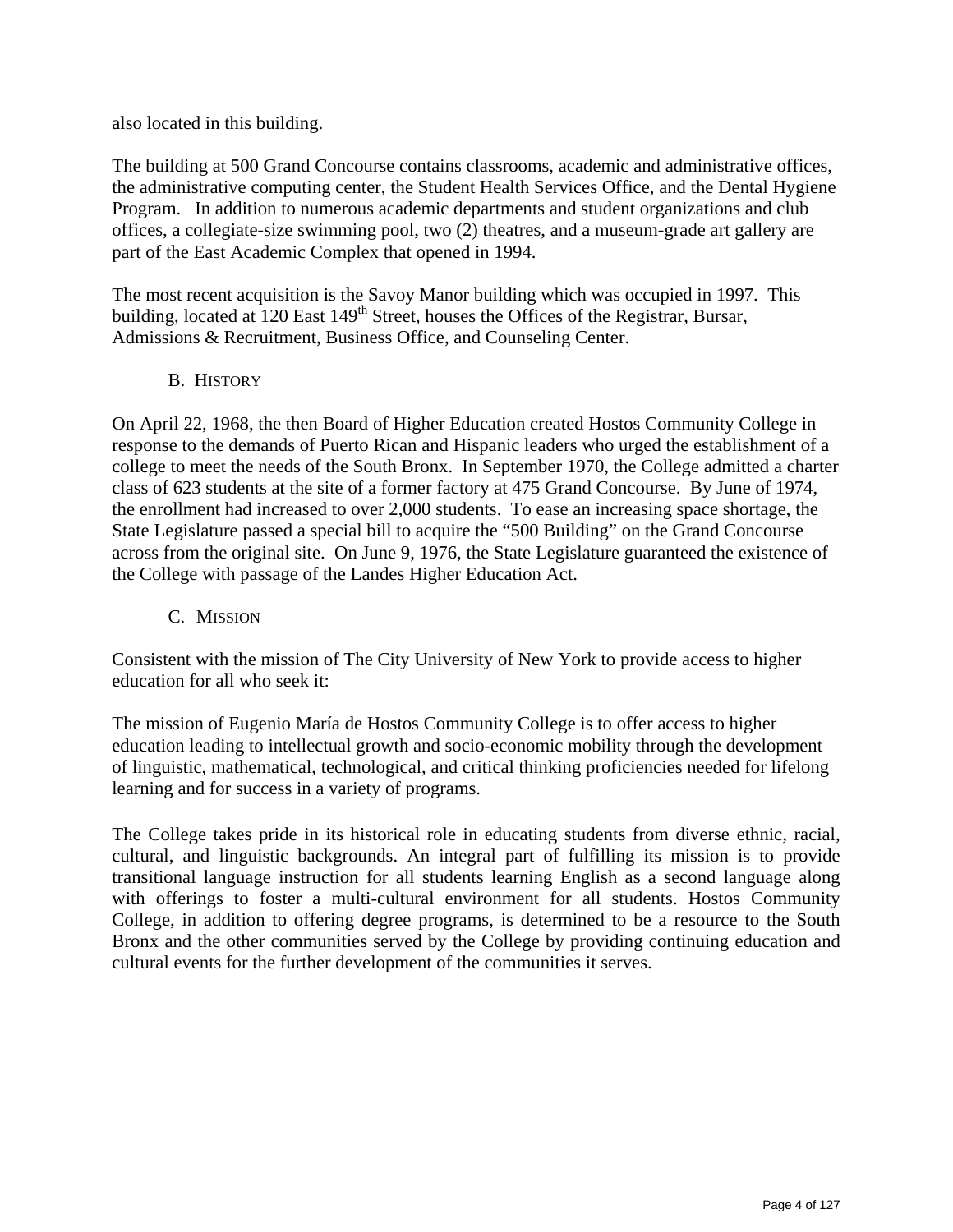# **II. NON-DISCRIMINATION AND AFFIRMATIVE ACTION POLICIES\***

It is the policy of Hostos Community College to recruit, employ, retain, promote, and provide benefits to employees and to admit and provide services for students without regard to race, color, national or ethnic origin, religion, age, sex, sexual orientation, gender identity, marital status, disability, genetic predisposition or carrier status, alienage, citizenship, military or veteran status, unemployment status or status as victim of domestic violence.

Sexual harassment, a form of sex discrimination, is prohibited under the University's *Policy Against Sexual Harassment.* 

As a part of The City University of New York, a public university system, Hostos Community College adheres to federal, state, and city laws and regulations regarding non-discrimination and affirmative action including among others, Executive Order 11246, as amended, Titles VI and VII of the Civil Rights Act of 1964, Title IX of the Education Amendments of 1972, Sections 503 and 504 of the Rehabilitation Act of 1973 and the Americans with Disabilities Act of 1990, Section 402 of the Vietnam Era Veterans' Readjustment Assistance Act of 1974, as amended, the Equal Pay Act of 1963, the Age Discrimination in Employment Act of 1967, as amended and the Age Discrimination Act of 1975, the New York State Human Rights Law and the New York City Human Rights Law. The "protected classes", delineated in Executive Order 11246 include American Indian or Alaska Native, Asian, Black or African American, Hispanic or Latino, Native Hawaiian or Other Pacific Islander, and Women. Updated federal guidelines further expanded these protected classes to include two or more races.

\*For the complete *Policies and Procedures on Non-Discrimination and Sexual Harassment and the Affirmative Action Policy* please visit:

# **HTTP://WWW.CUNY.EDU/ABOUT/ADMINISTRATION/OFFICES/OHRM/POLICIES-PROCEDURES.HTML.**

# **III. DESIGNATION OF RESPONSIBILITY FOR IMPLEMENTATION**

To ensure effective implementation of this Affirmative Action Plan, the College has designated specific responsibilities to various personnel. The president, chief diversity officer, executive officers (provost, vice presidents, deans, and administrators), directors, academic department chairpersons as well as managers and supervisors of administrative offices have undertaken the responsibilities described below.

# A. THE PRESIDENT<sup>1</sup>

The president has the primary responsibility to provide leadership and oversee the implementation of the college's affirmative action policies, procedures and diversity programs as well as assuring compliance with all related federal, state, and city laws, rules and regulations as

 $\overline{a}$ <sup>1</sup> During the reporting period (July 1, 2013 – June 30, 2014), Dr. Félix Matos Rodríguez served as the College President. In August 2014, President Matos Rodríguez was appointed to serve as President of another college. On August 28, 2014, Dr. David Gómez was appointed Hostos Community College's interim President.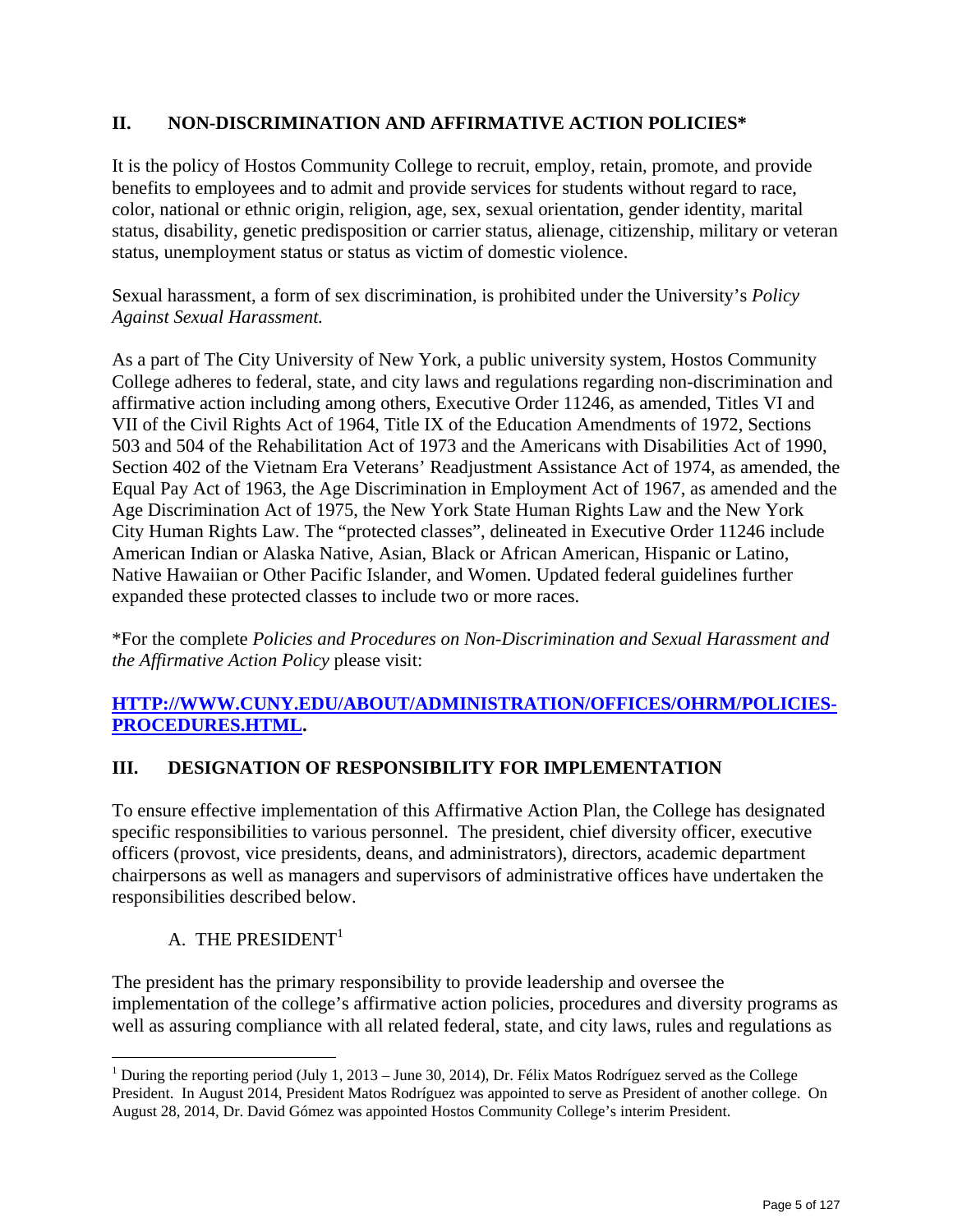well as the policies of The City University of New York. This role includes, but is not limited to, the following duties:

- 1. Designate appropriate personnel with the responsibility for overseeing, administering, implementing, and monitoring the College's AAP, specifically, appointing a chief diversity officer (CDO), sexual harassment coordinator, 504/ADA coordinator and a title IX coordinator.
- 2. Ensure personnel responsible for all AAP components are given the necessary authority, top management support, and staffing to successfully implement their assigned responsibilities.
- 3. Communicate his/her total involvement and commitment to equal employment opportunity programs including the issuance of an Annual Re-Affirmation Letter supporting affirmative action, diversity and equal opportunity. (See copy of President's Re-Affirmation Letter in VII. Appendix A.)
- 4. Submit annually to the Office of Recruitment and Diversity the *Annual Report of Investigated Discrimination Complaints*.

# B. CHIEF DIVERSITY OFFICER

The President designated Eugene B. Sohn, Esq. $<sup>2</sup>$  to serve as the CDO during the reporting year.</sup> Mr. Sohn also served as the College's Title IX Coordinator, Director of the Sexual Harassment Awareness and Intake Committee (SHAIC), and 504/ADA Coordinator. The Office of Compliance and Diversity is located at*:*

475 Grand Concourse (Building A), Room 336, email: esohn@hostos.cuny.edu, Telephone: 718-518-4284.

The CDO is responsible, as the president's designee, for the following:

- 1. Providing confidential consultation, investigation and resolution of all internal complaints of discrimination/harassment.
- 2. Disseminating annually to all employees the following: a) *Policy on Equal Opportunity, Non-Discrimination, and Against Sexual Harassment (Non-Discrimination Policy); b) Affirmative Action Policy; and c)* contact information of the CDO, sexual harassment coordinator, title IX coordinator and the 504/ADA coordinator.
- 3. Publicizing the policies widely and ensuring they are incorporated into the training curriculum for managers and supervisors and search committees.

 $\overline{a}$  $2$  On August 28, 2014, Mr. Sohn was appointed the College's Acting Executive Counsel and Labor Designee. Mr. Sohn will continue to also serve as the College's Chief Diversity Officer until a new one is designated. The College will inform the College community upon the appointment of a new Chief Diversity Officer.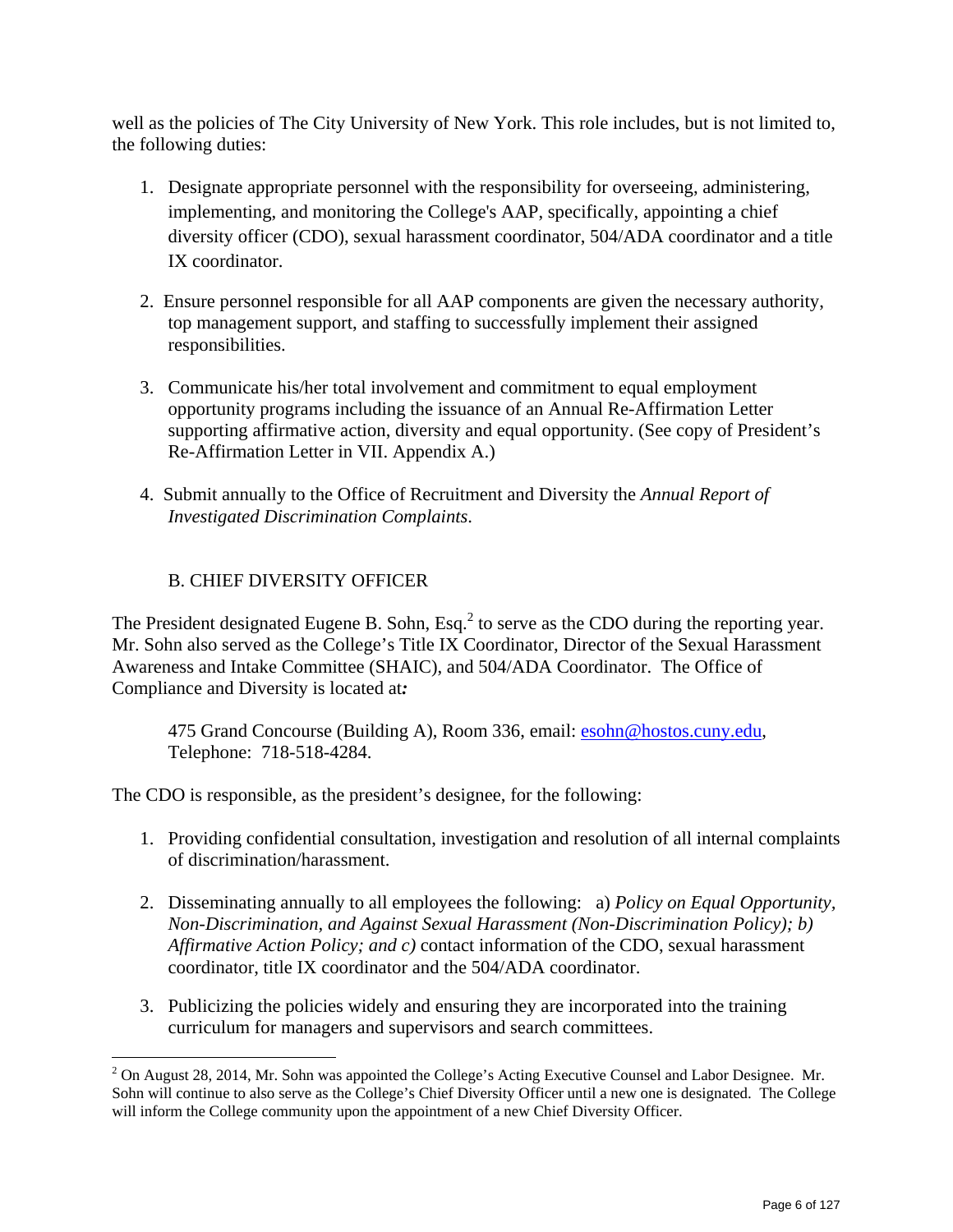#### C. EXECUTIVE OFFICERS, ACADEMIC CHAIRPERSONS, MANAGERS AND SUPERVISORY PERSONNEL

All executive officers, academic chairpersons, managers, and other supervisory personnel are crucial to the success of the equal employment/affirmative action program. These officials ensure compliance with the college's affirmative action policy and help foster an inclusive environment.

Their specific responsibilities include:

- 1. Adhering to the College's Non-Discrimination Policy and Affirmative Action Policy.
- 2. Assisting the president and CDO in developing, maintaining, and successfully implementing the AAP.
- 3. Fostering an inclusive environment within their sphere of influence.

#### D. DIVERSITY/AFFIRMATIVE ACTION COMMITTEE

The Diversity/Affirmative Action Committee is responsible for:

- 1. Advising the president of the College in formulating and implementing affirmative action policy on campus.
- 2. Reviewing proposed amendments to the College governance plan to assure compliance with the University's non-discrimination and affirmative action policies and procedures.
- 3. Developing and implementing strategic diversity plans.
- 4. Promoting educational programs to reflect pluralistic values and goals.
- 5. Submitting to the president a summary of its activities at the end of each academic year.

The members of the Diversity/AA Committee effective Fall 2013 were:

Professor Julie Bencome (Chairperson) Dental Hygiene Dept.

Professor Norma Peña De Llorenz Language and Cognition Dept.

Professor Riesa Toote Nursing Dept.

Darrell Conyers Clinical Coordinator, Allied Health Dept.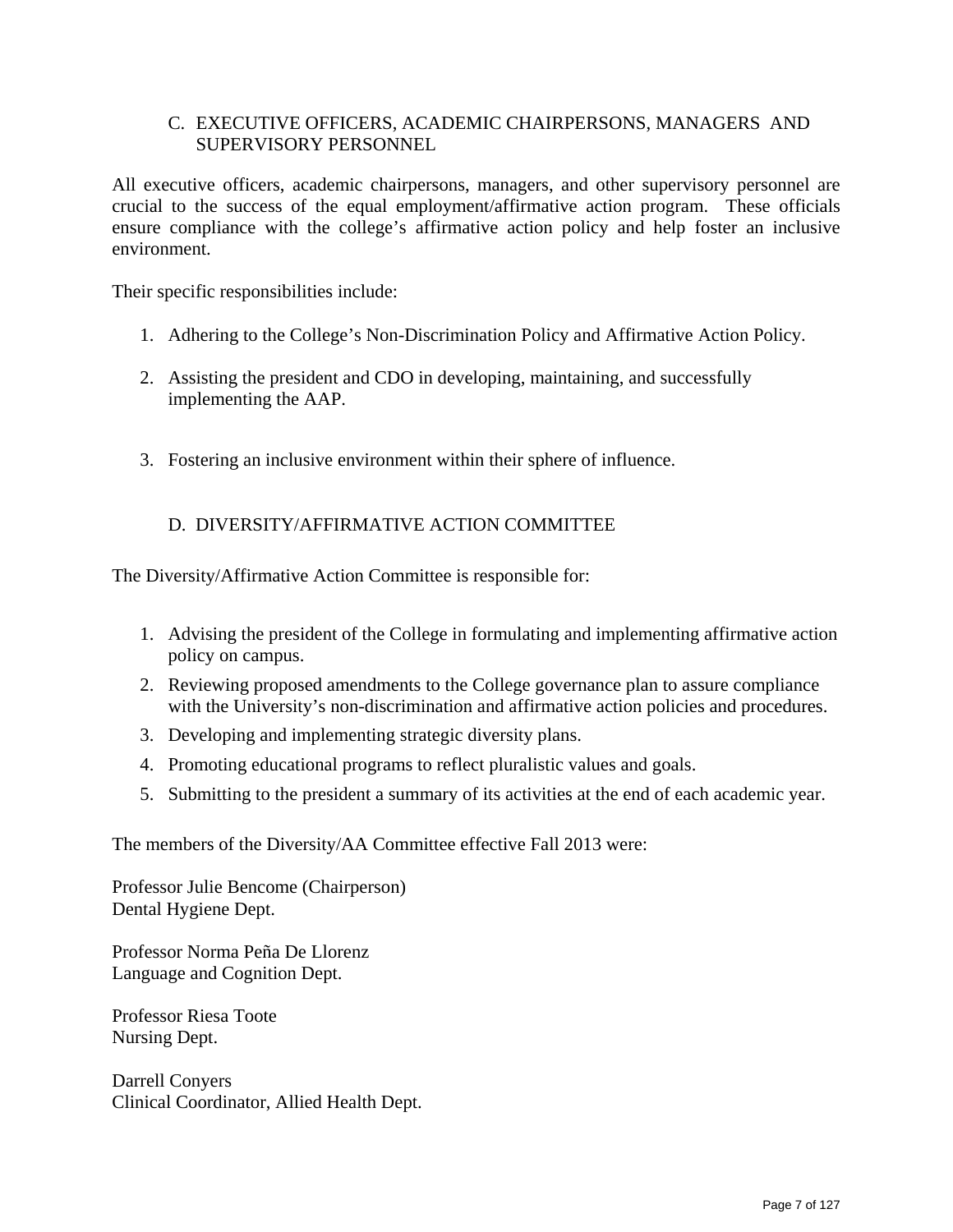Professor Sonia Maldonado Education Dept.

Professor Jose la Luz Mathematics Dept.

Professor Minerva Santos Language and Cognition Dept.

Professor Michael Cisco English Dept.

Clara Albino Corporal, Public Safety Dept.

Associate Dean Ana García-Reyes Community Relations

Shirley Shevach Director of Human Resources

Eugene Sohn, Esq. (ex officio) Chief Diversity Officer

# **IV. RESULTS OF STATISTICAL ANALYSES/AREAS OF CONCERN**

The College monitors each phase of its selection process (i.e., hires, reclassifications, promotions, and terminations) by conducting several statistical analyses. The CDO takes the following steps: a) compiles and examines information about the placement of incumbents; b) conducts a utilization analysis using data the University Office of Recruitment and Diversity derives to compare incumbency to availability; and c) completes the impact ratio analyses.

The data used in the preparation of the Affirmative Action Plan is collected from the CUNYfirst *Ethnicity and Gender Report.* Only full-time employees with annual appointments (excluding substitute and visiting titles) are included in the analyses discussed below.

A. WORKFORCE ANALYSIS

The workforce analysis provides an overview of the representation of women and minorities in the College's organizational units/departments*.* The analysis identifies the number of employees by gender and race/ethnicity in each job title within the organizational unit as reported on the CUNYfirst *Ethnicity and Gender Report* run on June 30, 2014. All job titles, including unit supervisor, are listed from the lowest to highest paid within each department/unit. The *Workforce Analysis Report* is available, upon request, in the Compliance and Diversity Office.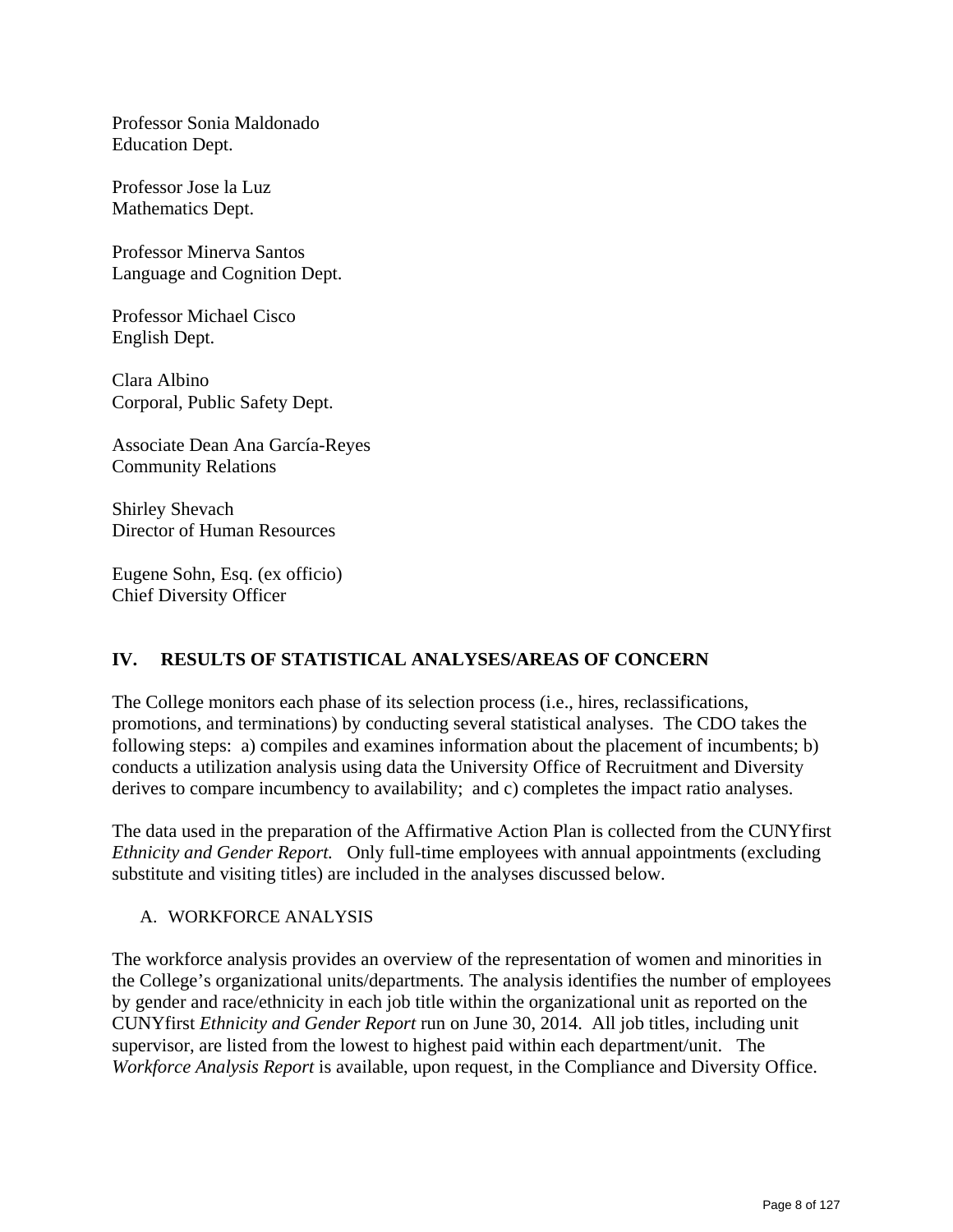A review of the results of the workforce analysis, which depicts staffing patterns within the college, indicates that women and minorities are represented in all of the College's 52 organizational units/departments, with the exception of the Maintenance Department, where there no female incumbents. Women are concentrated in job titles with secretarial/clerical responsibilities (Secretarial and Clerical EEO-6 category; Professional/Non-Faculty EEO-6 category - Administration III AAU), performing administrative duties. Minorities are concentrated in the Public Safety and Custodial units (Service Maintenance EEO-6 category).

Within the academic/teaching departments, the representation of women and minorities with faculty status is widespread and substantial, and women are well represented in the Full Professor and Associate Professor ranks. The number of full-time Faculty (Professorial, Lecturer, and Instructor excluding substitutes) is 171. Women represent 51.1% of the faculty in the Professorial titles. Minorities represent 44.3% of the faculty with Professorial rank. Women are concentrated in the Allied Health, Education, Language and Cognition, and Library Departments. Several academic departments do not have any female Associate or Full professors, including Education, Humanities, and Business. All academic departments have female and minority representation in the Professorial ranks.

#### B. JOB GROUP SUMMARY

The College's 562 full-time employees are grouped into 7 categories using the relevant EEO-6 Codes. These categories are divided into smaller subgroups called affirmative action units (AAUs), based on the duties as well as educational qualifications and skills required for job titles within the job categories. Each AAU has an individual utilization analysis worksheet (UAW), listing the job titles included in the subdivision. The UAW depicts the total group number as well as the numerical and percentage representation of Females, Total Minority, Blacks, Hispanics and Asians (See Appendix B).

Women and minorities represent a significant percentage of the College's employees. As of June 30, 2014, the College had a full-time, permanent workforce of 562 employees. The total number of protected ethnic/racial group members was 420 (74.7%), and 293 (52.1%) were women.

As indicated above, women and minorities comprise a significant percentage of the College's workforce. Women are represented in all of the 7 job group categories except in Skilled Crafts. Asian/Pacific Islanders are also not represented in the Skilled Crafts category. All protected ethnic/racial groups are represented in the other EEO-6 categories.

On June 30, 2014, women comprised 52.9% of the senior level executive job group (Executive/Admin/Managerial – Admin I AAU). The representation of minorities in this AAU is 76.4%. Women comprise 63.4% of the employees in the mid-level executive Higher Education Officer/Higher Education Associate group (Executive/Admin/Managerial – Admin II AAU) and 70.5% of the Assistant to HEOs/HE Assistant group (Professional/Non-Faculty- Admin III AAU). Minorities represent 79.3% of the staff in Higher Education Officer/Higher Education Associate series titles (Admin II AAU) and 85.8% of the Assistant to HEO/HE Assistant titles (Admin III AAU).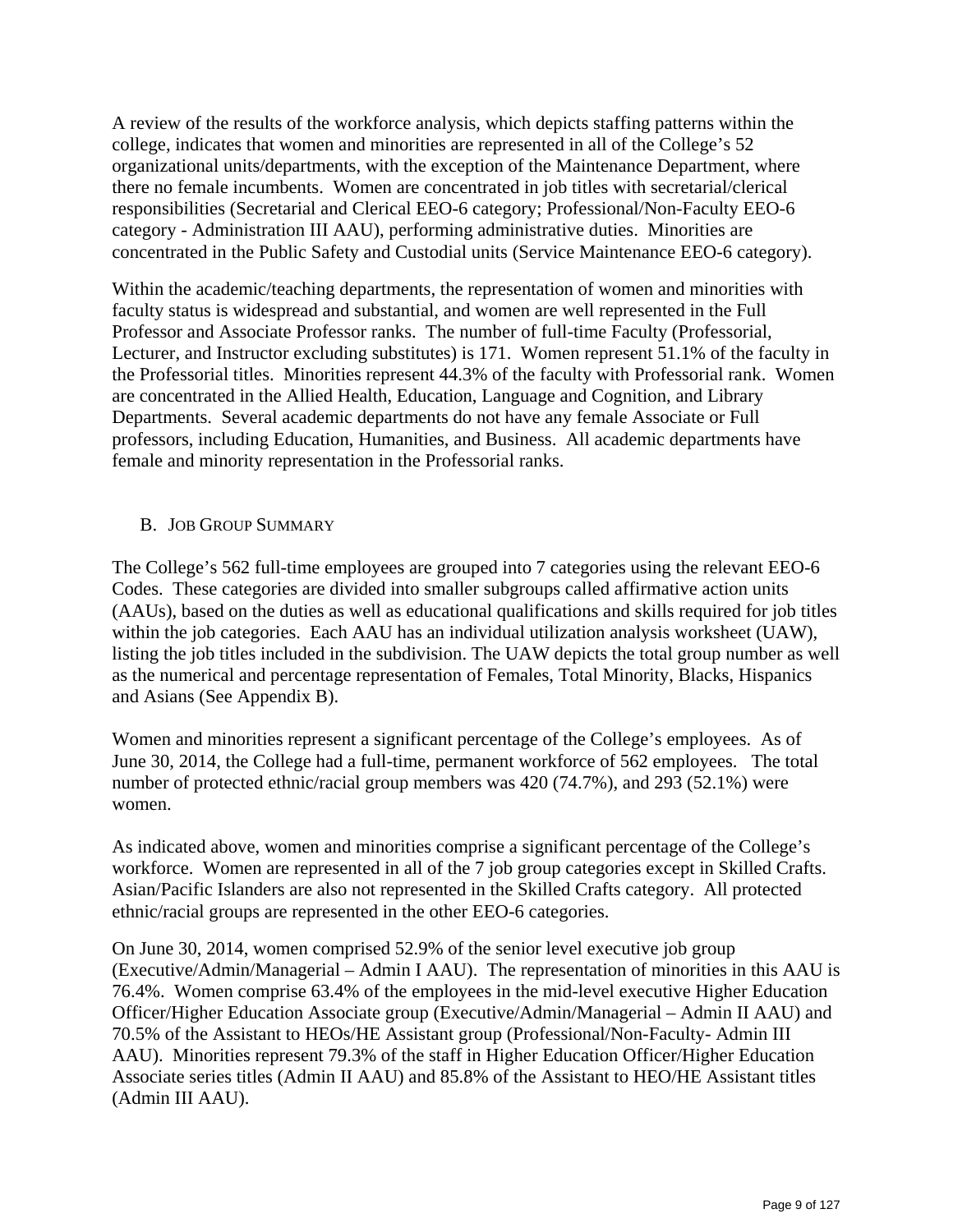The number of full-time Faculty (Professorial, Lecturer, and Instructor) is 171. Women represent 51.1% of the faculty in the Professorial titles. Minorities represent 44.3% of the faculty with Professorial rank.

Based on analyses within the following job groups, areas of concern have been identified and are discussed below.

In the Professorial ranks (excluding Lecturers and Instructors), there are 7 AAU's that have no representation of women or a protected minority group:

- 1. In Education, Asians are not represented. The lack of representation reflects the low availability rate of Asians for this AAU. During this reporting period, the College did not hire any new faculty in this AAU.
- 2. In Social Sciences, Asians are not represented. During the reporting period, the College had 2 new hires, a black male and a white female. As stated below in more detail (See Section V.A.), the College continues to make good faith efforts to recruit women and minorities in its faculty ranks. During the reporting period, job announcements were advertised in various periodicals and websites that have wide circulation, including the Chronicles of Higher Education and the CUNY and Hostos websites, and disseminated to various ethnic organizations, including the Asian American/Asian Research Institute (AAARI) and AsiansinHigherEd.com. The University also sends advertisements to wide-reaching sources such as HERC, Indeed.com, Monster.com, and Inside Higher Ed.
- 3. In English, blacks are not represented. The lack of representation reflects the low availability rate for this group in this AAU. During this reporting period, the College had two (2) new hires in this AAU, one (1) Asian female and one (1) White male. As stated above, the College continues to make good faith efforts to recruit women and minorities in its faculty ranks. During the reporting period, job announcements were advertised in various periodicals and websites that have wide circulation, including the Chronicles of Higher Education and the CUNY and Hostos websites, and disseminated to various ethnic organizations, including the Institute for Research on the African Diaspora in the Americas and the Caribbean and BlacksinHigherEd.com. The University also sends advertisements to wide-reaching sources such as HERC, Indeed.com, Monster.com, and Inside Higher Ed.
- 4. In Agricultural and Life Sciences Biology, Asians are not represented. The College did not have any new hires in this unit during the last reporting year. As stated above, the College will continue to make good faith efforts to recruit women and minorities in its faculty ranks.
- 5. In Fine, Applied Arts, and Media Visual and Performing Arts, Asians and Blacks are not represented. The lack of representation reflects the relatively low availability rates of these groups for this AAU. The College did not have any new hires in this unit during the reporting year.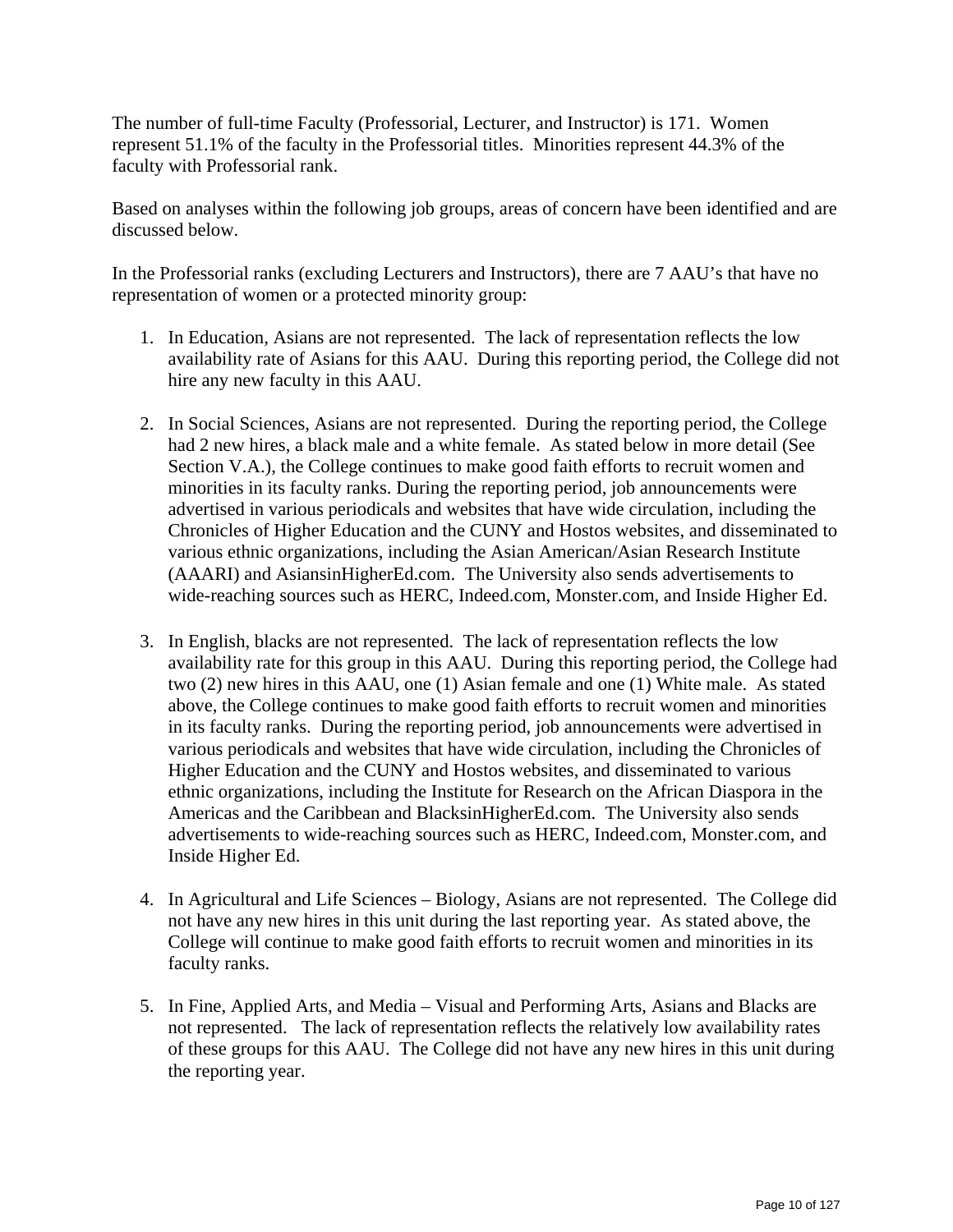- 6. In Physical Sciences, women and Blacks are not represented. The lack of representation of Blacks reflects the low availability rate for this group in this AAU. During this reporting period, the College had one (1) new hire, an Asian male. It will continue to make good faith efforts to recruit women and minorities in its faculty ranks.
- 7. In Foreign Languages, Asians and Blacks are not represented. Both groups have low availability rates. During the reporting period, the College had one (1) new hire, a Hispanic female.

In the Secretarial and Clerical EEO-6 category/CUNY Administrative Assistant AAU, Asians are not represented, which reflects the relatively low availability rate for this group. There were no new hires in this AAU during the reporting year. With regard to selecting employees in this category, in general, the College is limited to a list of candidates provided by the Civil Service Commission. The University posts notices of classified staff examinations and also distributes notices to various ethnic and women's organizations.

In the Skilled Crafts EEO-6 category, women and Asians are not represented. The lack of representation reflects the low availability rate for both groups. During this reporting period, the College hired three (3) white males, which reflects the relatively high availability rates for white males in this category. With regard to selecting employees in this category, in general, the College is limited to a list of candidates provided by the Civil Service Commission. The University posts notices of classified staff examinations and also distributes notices to various ethnic and women's organizations.

In the Service/Maintenance EEO-6 category/Custodial Assistant, Custodial Supervisory, and Campus Public Safety Sergeant AAUs, Asians are not represented. The lack of representation reflects the low availability rate for Asians in these job groups. During the reporting period, the College hired one (1) Hispanic male in the Campus Public Safety Sergeant AAU. In the Custodial Supervisory AAU, the College hired 2 Black males. In the Custodial Assistant AAU, the College had 6 new hires: 3 Hispanic, 2 Black, and 1 White. The composition of the new hires reflects the high availability rates of these groups in these AAUs. Also, like the AAUs in the Skilled Crafts and Secretarial and Clerical EEO-6 categories, in general, the College is limited to a list of candidates provided by the Civil Service Commission in the Service/Maintenance EEO-6 category.

#### C. DETERMINING AVAILABILITY

"Availability" is an estimate of the proportion of each gender and racial/ethnic group available for employment at the College for a given job group in the relevant labor market during the AAP year. Availability indicates the approximate level at which each gender and racial/ethnic group could reasonably be expected to be represented in a job group.

In adherence to the federal regulations, the College used recent and discrete statistical information to derive availability figures. Because of the University's educational requirements, the availability data is calculated according to information about earned degrees conferred for faculty and executive/administrative/managerial groups. For this reporting year the information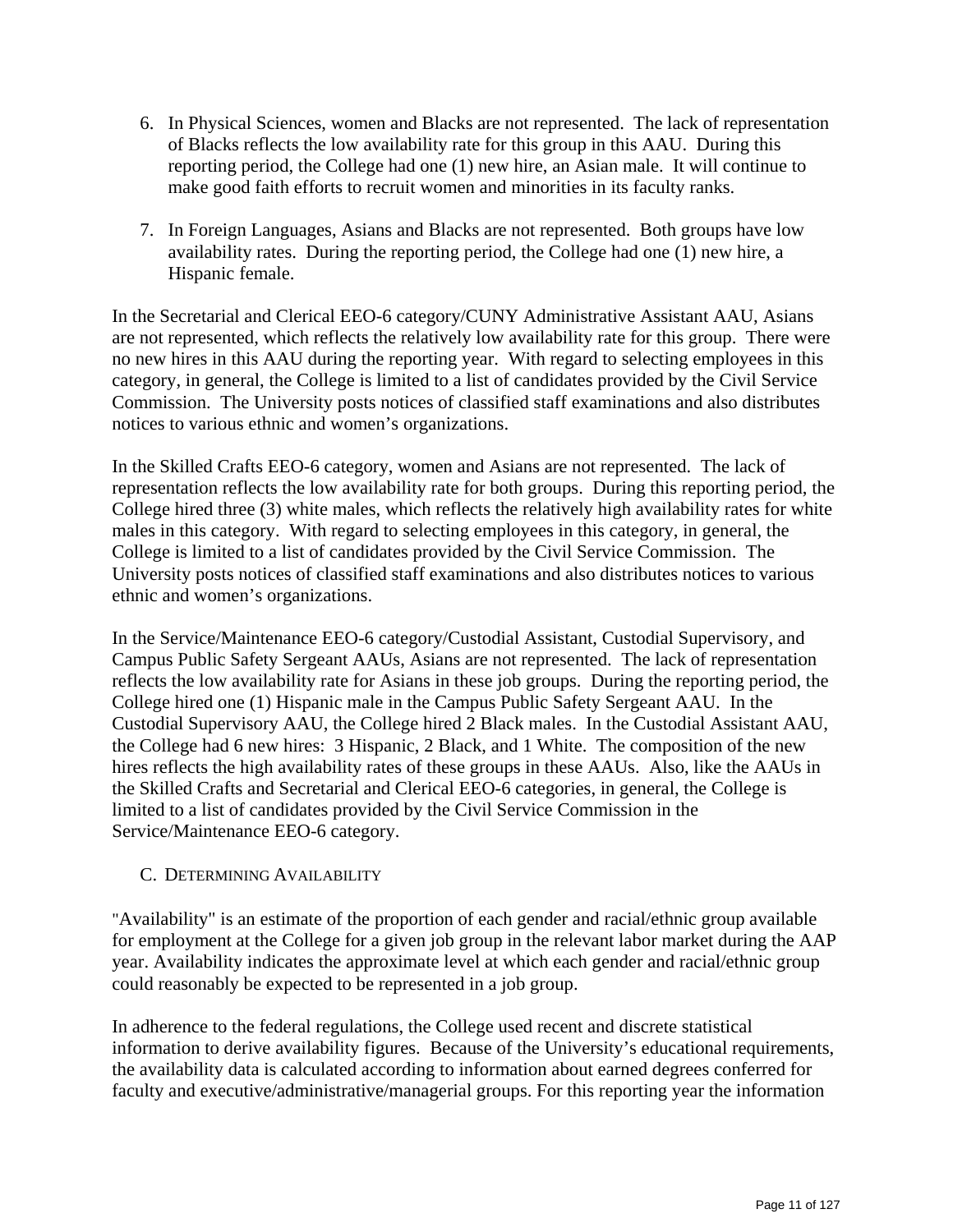about degrees for these two categories is the most recent available data published in 2010. Population surveys (census) are used to calculate availability for the classified staff and professional non-faculty titles in particular CLTs in Administration IV.

Internal recruitment sources indicated on the *CUNY Survey for Selected Titles* are used and weighted for titles with promotable and transferrable (feeder) titles. The sources and process to determine the availability data for the two factor analysis is detailed in the *Factor/Source Sheet* section of the UAW (see Appendix B).

# D. UTILIZATION ANALYSIS/COMPARISON OF INCUMBENCY TO AVAILABILITY

The utilization analysis compares the percentages of employees by gender and race/ethnicity with the overall availability data for each AAU. The UAW of each AAU indicates the current utilization of incumbents by gender and race/ethnicity. The analysis disaggregates Blacks, Hispanics, and Asians from Total Minorities to identify the percentage representation of these protected racial/racial groups. American Indian or Alaska Native employees comprise less than two percent of the University workforce and local population, thus are not identified as a discrete group in the analysis, but are included in the Total Minority category.

The utilization analysis determines if any disparity between incumbency and availability exists for any of the protected groups. This disparity or *underutilization* is defined as any AAU in which fewer minorities or women are employed than would reasonably be expected given their availability in the relevant job market. The percentage difference between incumbency and availability is recorded in terms of whole persons, indicating how many women and members of protected racial/ethnic groups are underutilized. A placement goal is set when the underutilization of an AAU is one person or more.

The underutilization of females, Blacks, Hispanics and Asians displayed in the AAUs is displayed in the chart *Comparing Incumbency to Availability and Annual Placement Goals* in Appendix C.

#### E. COMPARISON OF 2013 GOALS TO 2014UTILIZATION ANALYSIS RESULTS

A comparison of the 2013 and 2014 utilization analyses identified changes in the numeric disparity in the AAUs by EEO-6 Categories. The *Progress Report* - *Historical Underutilization* in Appendix D displays underutilization from 2010 to 2014. The comparison indicates the attainment of 2013 goals by the reduction or elimination of underutilization or identifies lack of progress in achieving placement goals.

Within the EEO-6 categories, the difference in underutilization of racial/ethnic groups and women by AAU/job group is:

#### Executive/Administrative/Managerial

Last reporting year (2013), the senior-level executive (Administration I) AAU had underutilization of one (1) Asian. For this reporting year (2014), the underutilization of Asians decreased to none. During the reporting year, there were 5 separations: 2 male and 3 females; 3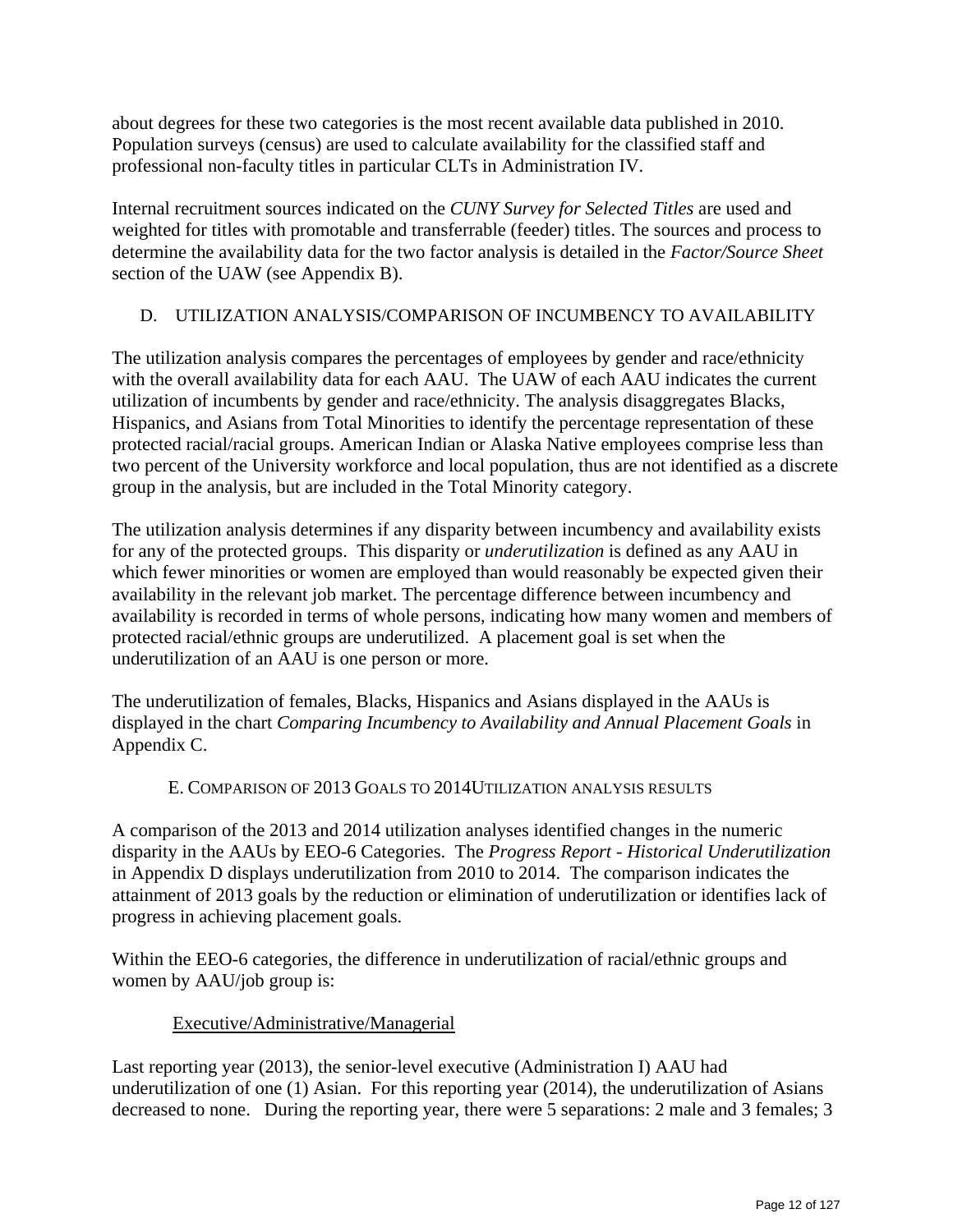are white, 1 is black, and 2 are Hispanic. The College had 3 new hires during this reporting year: 2 males and 1 female; 1 is black, 1 is white, and 1 is Hispanic. Although the College did not have any new Asian new hires, the personnel changes increased the College's current utilization of Asians, thereby eliminating underutilization in this AAU.

Last reporting year (2013), the mid-level executive job group (Administration II) AAU had no underutilization in any of the protected groups. For this reporting period (2014), underutilization in this AAU remains at none.

The affirmative action units of Administrative Superintendent of Buildings and Grounds, Computer Manager, and Security Director were too small to analyze.

#### Faculty

The underutilization of Asians in the Professorial ranks did not change from last reporting period. It remained at one (1) in the following AAUs: Agricultural and Life Sciences – Biological Sciences; Education; Fine, Applied Arts, and Media - Visual and Performing Arts; and Social Sciences.

With regard to the underutilization of blacks in the Professorial ranks, underutilization remains at one (1) in English. The underutilization of Blacks decreased from 2 to 1 in Education with the addition of one black female who was appointed from the Library Department to chair the College's Education department. There is no underutilization of Blacks in any other Professorial AAU.

The underutilization of women in the Social Sciences AAU remains at 2 this year. During the reporting period, the College had 2 new hires (1 female and 1 male) in this AAU. Although there was one (1) female new hire, the underutilization of women remained unchanged.

The underutilization of 2 women remains in the Physical Sciences. During this reporting period, there was one (1) Asian male new hire.

The underutilization of women in the Foreign Languages AAU remains at 3. During the reporting year, the College had one (1) female new hire in this AAU; however, the underutilization did not change for women.

The underutilization of women in the Health Professions AAU remains at one (1). The College had 3 female new hires in this AAU during the reporting year. However, underutilization did not change, as there were also 2 female separations.

Last reporting year's underutilization of one (1) female in the Library AAU was eliminated this reporting period, as the College had one (1) female new hire.

The underutilization of women remains at 2 in the Fine, Applied Arts, and Media - Visual and Performing Arts AAU. This reporting year (2014), the College did not have any new hires in this AAU.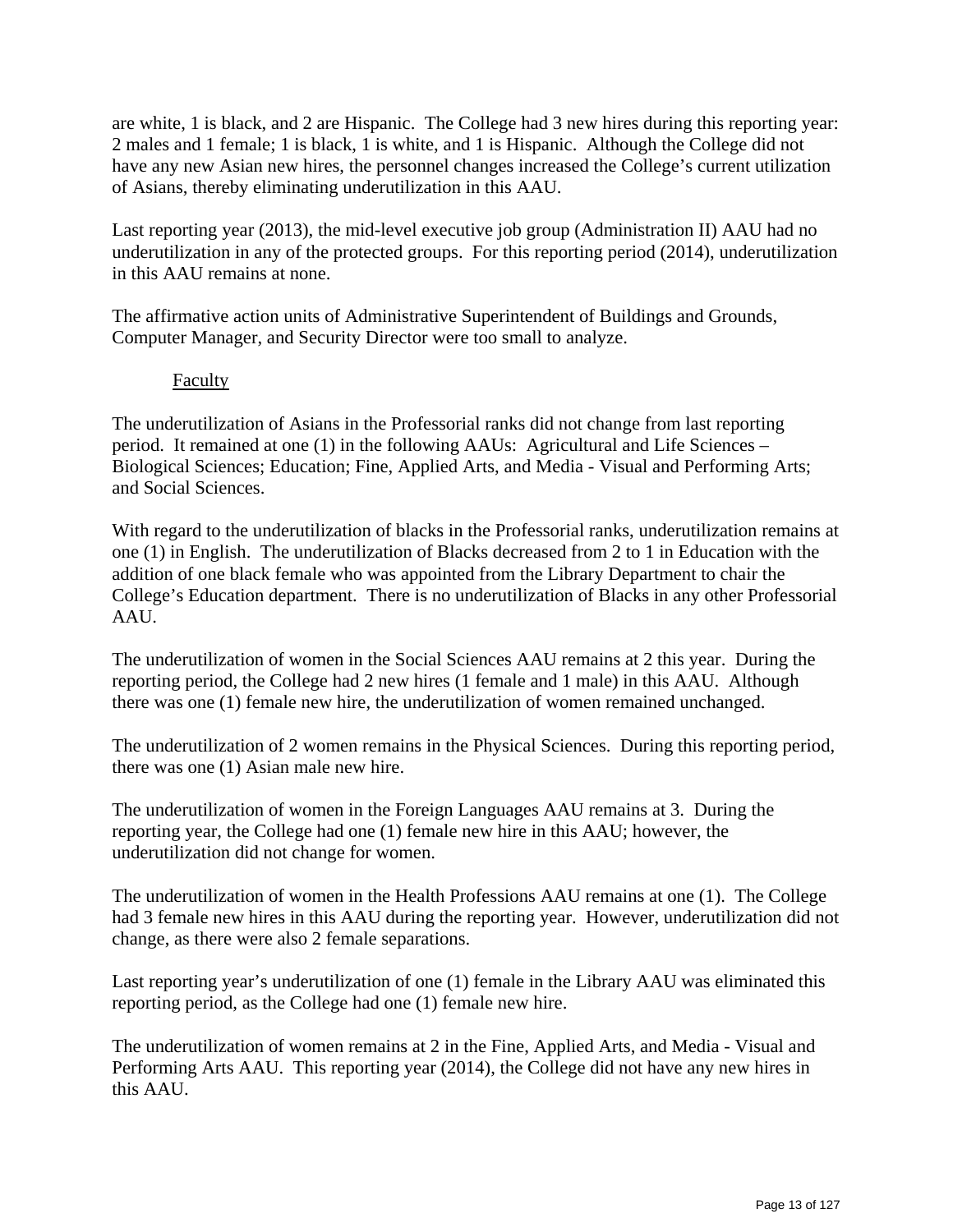There is no underutilization of Hispanics in the Professorial ranks.

#### Professional/Non-Faculty

Last reporting year (2013), in the Administration III AAU, Asians were underutilized by four (4). This reporting year (2014), the underutilization figures remained the same. During the reporting year, the College had 23 new hires in this AAU (17 females; 7 Black, 12 Hispanic, 1 Asian). The College also had 7 separations in this AAU (5 females; 1 Black, 1 Hispanic, 0 Asian).

The College made good faith efforts to recruit a diverse applicant pool, and Asians were represented in the applicant pool. Overall, the College continues to strive toward recruiting Asians and has made continuous increases in the number of applications, interviews, offers, and new hires of Asian candidates. For example, in the Fall 2012 reporting period, the College received 208 applications from candidates who self-identified as Asian. That year, the College interviewed 9 Asian candidates and hired 2 of them. Last reporting year (2013), the College received 435 applications from Asian candidates, interviewed 24, and hired 2. This reporting year (2014), the College received 482 Asian applicants and interviewed 20. This reporting year, the College had 6 Asian new hires.

#### Secretarial/Clerical

This reporting year (2014), in the CUNY Administrative Assistant AAU, there is underutilization of one (1) female and one (1) Asian. Last year's report (2013) had the same underutilization figures.

This reporting period (2014), in the CUNY Office/Secretarial Assistant AAU, there is underutilization of one (1) Asian. Last year's report (2013) had the same underutilization figures.

This reporting period, underutilization analysis for the Mail/Message Services Worker AAU was not conducted because that AAU was too small to be analyzed.

# Technical/Paraprofessional

In the Computer Specialist AAU, last year's underutilization of one (1) Asian persists. However, the underutilization of women decreased from 4 to 3, as the overall availability of women in this AAU decreased this reporting year.

During this reporting year (2014), in the Accountant Assistant AAU, there was no underutilization in any of the categories. Last year's report (2013) had the same underutilization figures.

In the Administration IV - College Lab Technicians AAU, the underutilization of Asians decreased from 3 to 1, as the overall availability of Asians in this AAU decreased significantly.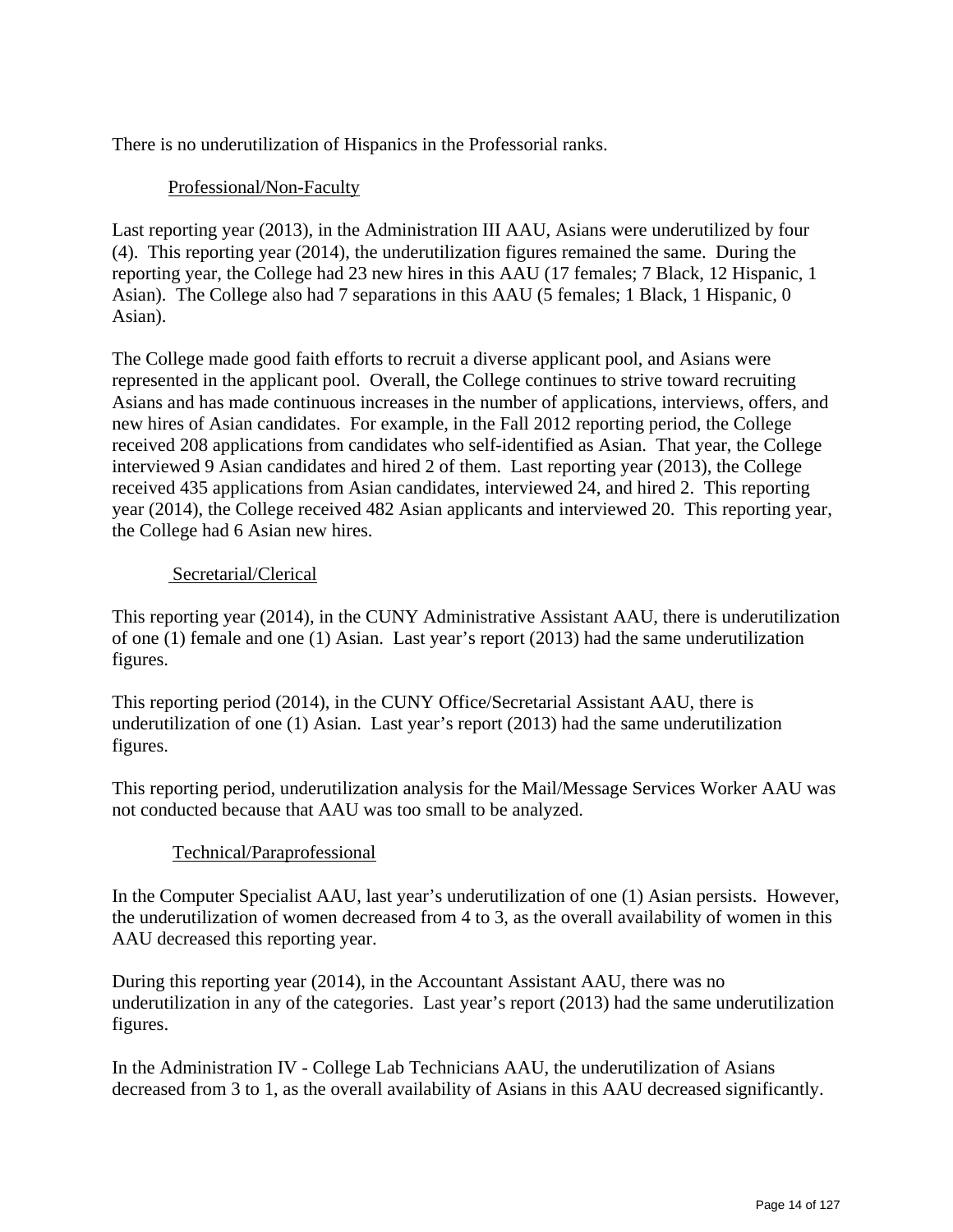This reporting period, underutilization analyses for the Accountant and Media Services/Print Shop AAUs were not conducted because those AAUs were too small to be analyzed.

#### Skilled Crafts

This reporting period (2014), in the Skilled Crafts AAU, there is underutilization of one (1) female and one (1) Asian. Last year's report (2013) had the same underutilization figures.

#### Service/Maintenance

For this reporting period (2014), in the Custodial Supervisor AAU, the underutilization of one (1) female persists. However, last year's underutilization of one (1) Black was eliminated with 2 Black new hires.

In the Custodial Assistant AAU, the underutilization of one (1) Asian persists. However, the underutilization of females decreased from 3 to 2. This reporting year, the College had 6 new hires, 4 of whom were women, in this AAU.

In the Campus Safety Sergeant AAU, last year's underutilization of one (1) Asian persists; in addition, the underutilization of blacks increased from none to one (1) with the new hire of one (1) Hispanic male.

In the Campus Peace/Security Officer I AAU, underutilization for females increased from none to one (1). The College had 10 new hires in this AAU, of whom 2 were women.

This reporting period, underutilization analyses for the Basic Crafts and Campus Peace/Security Officer Level 2 AAUs were not conducted because those AAU's were too small to be analyzed.

#### F. DETERMINING ADVERSE IMPACT

The Impact Ratio Analysis is based on the information presented in the Personnel Activity Table and Applicant Data Recruitment Documentation. The Impact Ratio Analysis, an evaluation of personnel transactions in each EEO-6 category, determines any disparities or adverse impact in the personnel actions. The personnel transactional data for minorities and non-minorities and for men and women is examined. The analysis indicates if an employment practice results in a negative consequence more often for members of protected groups than for other employees or applicants. In addition to CUNYfirst reports, a variety of sources provide information for the analysis, including the Offices of Human Resources, Academic Affairs, and Compliance and Diversity.

The Impact Ratio Analysis is divided into three areas:

 Part One: The Hires Analysis reviews the hiring practices by comparing the number of hires to applicants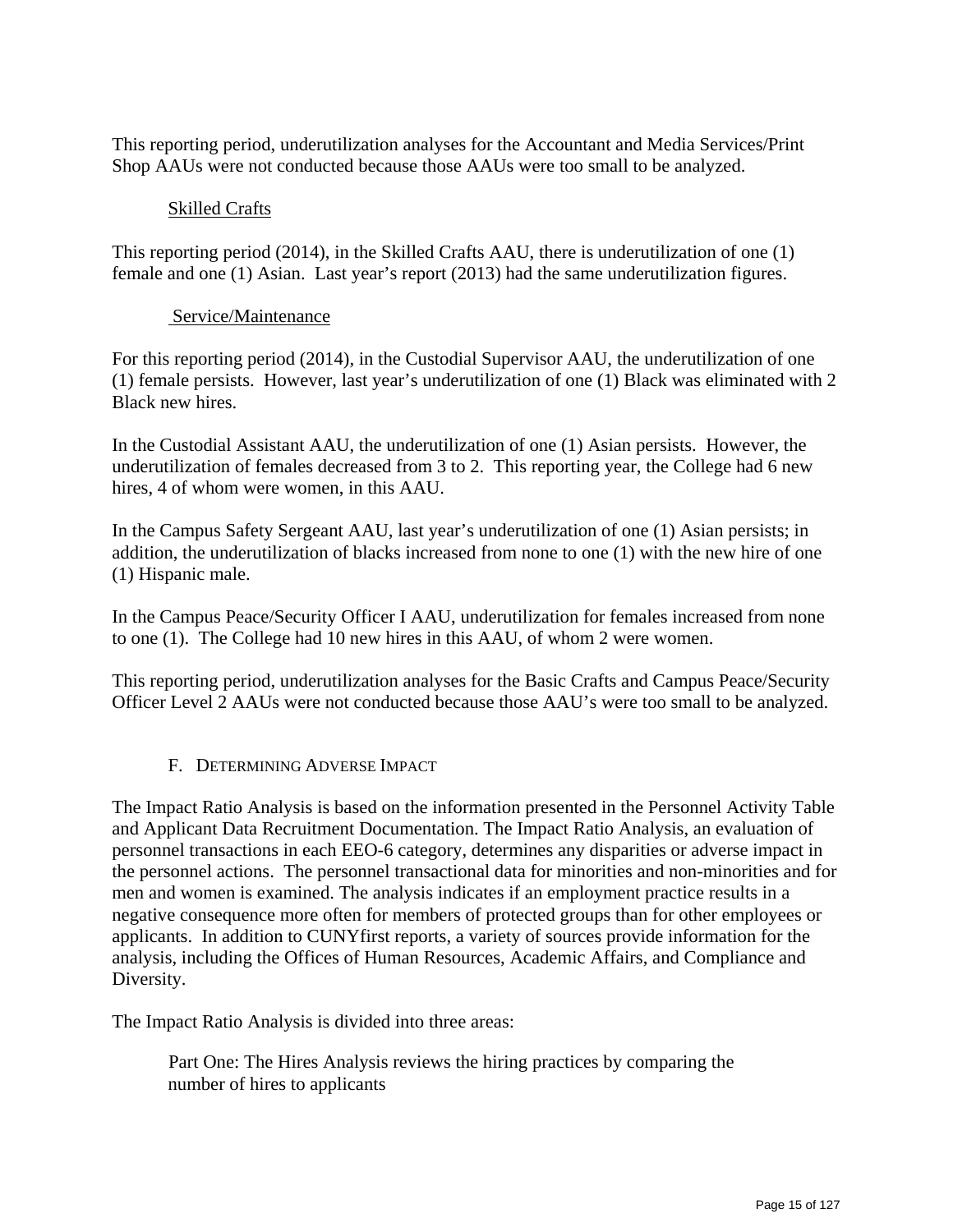Part Two: The Promotion Analysis examines the promotion, upgrades/re-classification and transfers by comparing the number of employees promoted to incumbents;

Part Three: The Termination Analysis calculates the attrition rate by comparing the number of terminations to incumbents.

The actions completed during the previous 12 months are summarized in the following documents:

- 1. Analysis of Personnel Activity Table
	- a. New Hires

The College hired 92 new full time employees; of these 47 were women and 75 were minorities. Of the minorities, 23 are Black, 45 are Hispanic, 6 are Asian, and one (1) is American-Indian.

b. Promotions/Upgrades

Of the 9 members of the Professoriate who applied for promotion, 8 received an upgrade in rank. In the Higher Education Officer job title series, 6 employees were re-classified. In addition, 3 College Lab Technicians, 2 Finance Accountant Assistants, one (1) CUNY Office Assistant, and one (1) Campus Security Assistant were promoted.

Of the 8 members of the Professoriate who applied for promotion and received an upgrade in rank, 3 are female and 4 are of minority descent. One (1) white male in the Mathematics Department (Mathematics AAU) and one (1) black female in the Allied Health Dept. – Dental Hygiene unit (Health Professions AAU) were promoted from Associate Professor to Full Professor.

Two (2) Hispanic males from the Natural Sciences Dept. – Physical Sciences unit (Physical Sciences AAU); one (1) Asian male in the Natural Sciences Dept. – Physical Sciences unit (Physical Sciences AAU); one (1) white male in the Humanities Dept. – Visual and Performing Arts unit (Fine, Applied Arts, and Media AAU); one (1) white female in the English Department (English AAU); and one (1) white female from the Mathematics Department (Mathematics AAU) were promoted from Assistant Professor to Associate Professor.

One (1) Hispanic female in the Allied Health Dept. – Dental Hygiene unit (Health Professions AAU) was denied a promotion to Associate Professor.

In the Non-Faculty areas,

Three (3) College Lab Technicians were promoted to Senior Lab Technician during the reporting period: one (1) black male in the Natural Sciences Dept. – Biology unit (Agricultural and Life Sciences AAU); one (1) Hispanic female in the Natural Sciences Dept. - Biology unit (Agricultural Life Sciences AAU); and one (1) Hispanic male in the Humanities Dept. – Visual and Performing Arts unit (Fine, Applied Arts, and Media AAU).

There were 6 re-classifications in the HEO series: two (2) Hispanic females were re-classified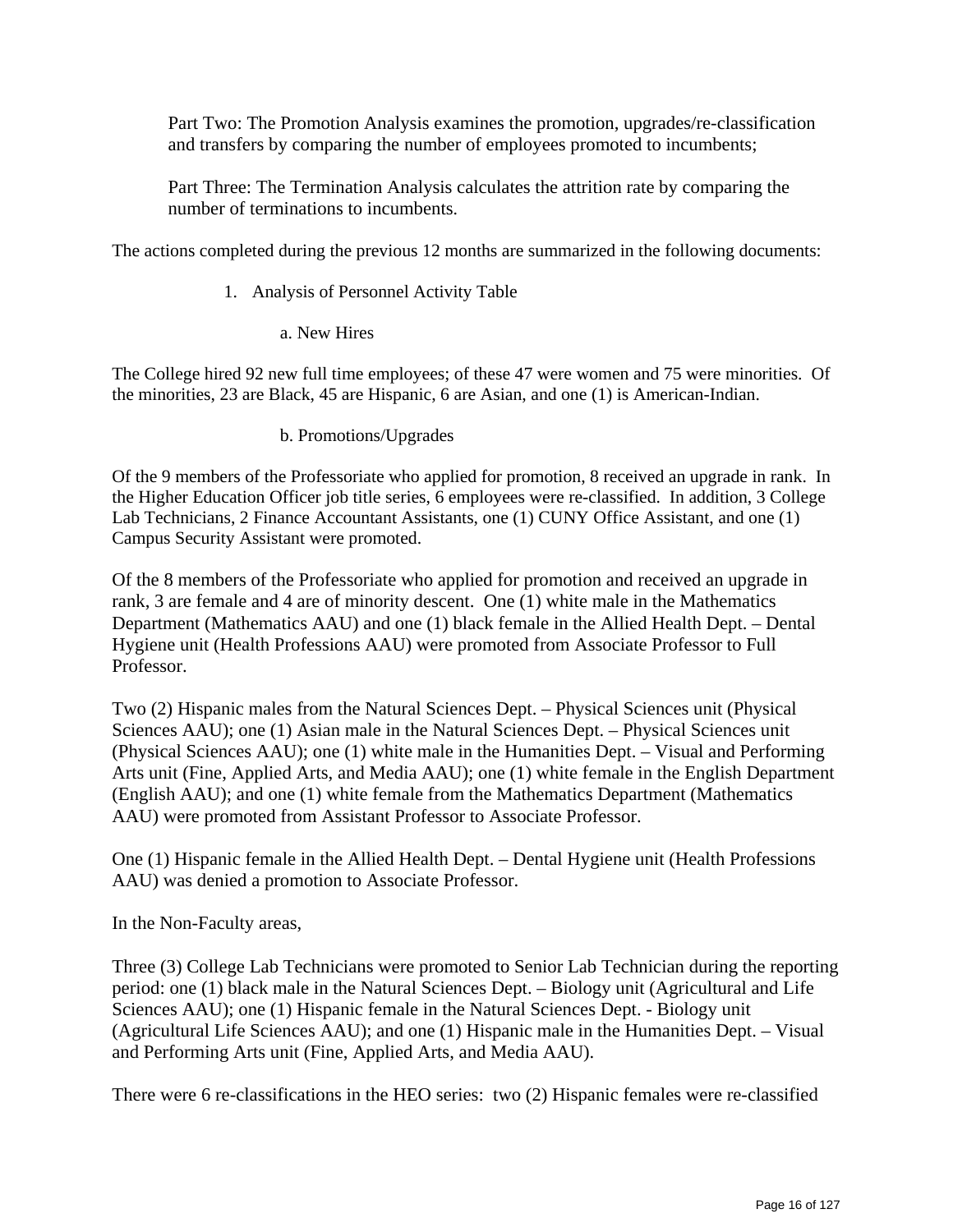from Assistant to HEO to HE Assistant; one (1) Hispanic male was re-classified from HE Assistant to HE Associate; two (2) Hispanic females were re-classified from HE Associate to HE Officer; and one (1) white female was re-classified from HE Associate to HE Officer.

Finally, during the reporting period, 2 Hispanic females were promoted from Finance Accountant Assistant to Finance Accountant; one (1) Hispanic female was promoted from CUNY Office Assistant to CUNY Administrative Assistant; and one (1) Asian male was promoted from Campus Security Assistant to Campus Security Officer.

#### c. Terminations/Separations

The number of employees separated from the workforce was 64, including 25 women and 45 minorities. Of the minorities, 16 are Black, 27 are Hispanic, and 2 are Asian.

d. Transfers

The number of employees who transferred was 4, including 3 women and 3 minorities.

2. Analysis of Applicant Data-Recruitment Documentation

A review of this year's data-recruitment information reveals that College is recruiting, interviewing, and making job offers to a high percentage of women and protected groups. This reporting period, the College received 5580 total applications.<sup>3</sup> Of the applicants, 2648 or 47.4% were women and 4310 or 77.2% were from minority groups (38.1% Black, 29.7% Hispanic, and 8.6% Asian).

Of the 305 interviews that were conducted, 144 or 47.2% of the interviewees were women and 233 or 76.3% were from minority groups (28.1% Black, 41.3% Hispanic, and 6.5% Asian).

Of the 99 job offers that were given this reporting year, 50 or 50.5% were to women and 80 or 80.8% were to minorities (23.2% Black, 48.4% Hispanic, 8.0% Asian, and 1.0% American Indian/Alaskan Native). There are no disparities apparent in the number of offers made to female and minority candidates.

See Appendix E for *Personnel Activity Table/Applicant Data-Recruitment Documentation.*

3. Impact Ratio Analysis

The analysis indicated no adverse impact in any of the categories.

The female hiring rate this reporting year is 51.0%. Females were the "Favored Group" in the following EEO-6 categories: Faculty, Professional/Non-Faculty, and Secretarial/Clerical. However, in the Skilled Trades EEO-6 category, there were no female new hires.

<sup>&</sup>lt;sup>3</sup> The number of applicants whose race/ethnicity was unknown was not counted as part of the total number of applicants.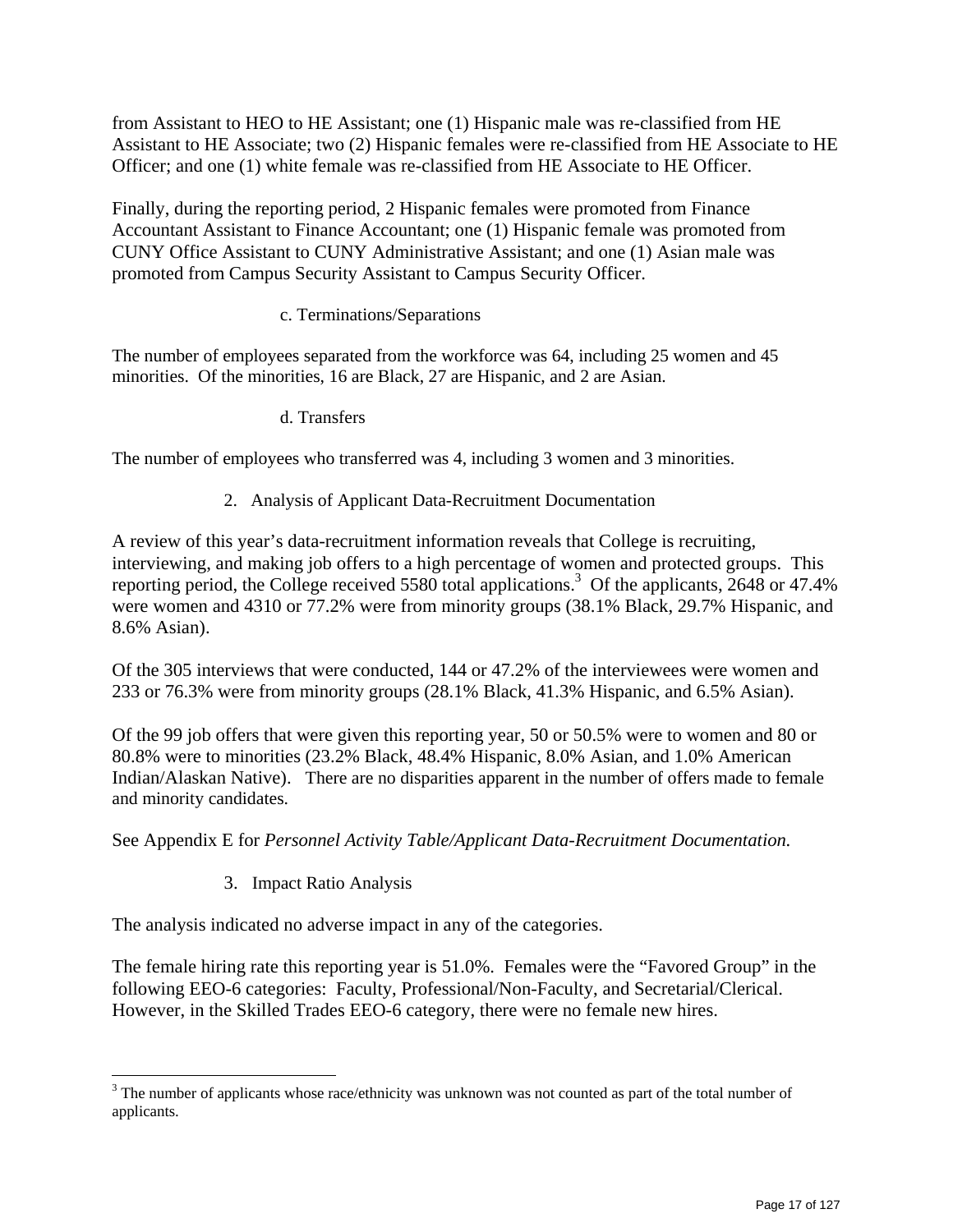The minority hiring rate this reporting year is 81.5%. In the analysis of Non-Minority vs. Minority new hires, minorities were the "Favored Group" in the following EEO-6 categories: Executive/Administrative/Managerial, Faculty, Professional/Non-Faculty, Secretarial/Clerical, and Service Maintenance. However, in the Skilled Trades EEO-6 category, there were no minority new hires.

With regard to promotions, females were the "Favored Group" in the Executive/Administrative/Managerial, Professional/Non-Faculty, Secretarial/Clerical, and Technical/Paraprofessional EEO-6 categories. Minorities were the "Favored Group" in the Executive/Administrative/Managerial, Professional/Non-Faculty, Secretarial/Clerical, Technical/Paraprofessional, and Service Maintenance EEO-6 categories.

See Appendix F for the *Impact Ratio Analysis.* 

# G. TENURE ELIGIBILITY SURVEY

A review of the tenure decisions compares employees eligible for tenure to those granted tenure or certificates of continuous employment. Members of the professoriate, college laboratory technicians (CLTs), and lecturers receive tenure or certificates of continuous employment (CCE), respectively, if recommended by Departmental and College-wide Personnel and Budget (P&B) Committees. The president presents the candidate for tenure or CCE to the Board of Trustees (BOT). If the BOT approves, the tenure status becomes effective on the first of September following approval. In some cases, faculty members may receive consideration for early tenure. See Appendix G for the Tenure Eligibility Survey.

A review of the tenure decisions effective September 1, 2013 reveals the following:

During the reporting period, 7 faculty members were presented for tenure or Certificate of Continuing Employment (CCE): 3 Associate Professors, 2 Assistant Professors, and one (1) College Lab Technician were presented for tenure; and one (1) Lecturer was presented for CCE. All but one (1) Assistant Professor were recommended and granted tenure or CCE by the Board of Trustees, effective September 1, 2013.

The tenure recipients included faculty from the following academic units:

The 3 Associate Professors were from the Natural Sciences Dept. - Biology unit (Agricultural and Life Sciences AAU); the Natural Sciences Dept. – Physical Sciences unit (Physical Sciences AAU); and the Humanities Dept. – Visual and Performing Arts unit (Fine, Applied Arts, and Media AAU). Of the Associate Professors, 3 are male, one (1) is Asian, and one (1) is Hispanic. The Assistant Professor recipient (white male) is from the Library.

The recipients also included a College Lab Technician (Hispanic male) from the Natural Sciences Dept. - Biology unit (Agricultural and Life Sciences AAU). A Lecturer (black female) from the Education Dept. – Teacher Education unit (Education AAU) was granted CCE.

One Assistant Professor (Hispanic male) from the Natural Sciences Dept. – Physical Sciences unit (Physical Sciences AAU) was denied tenure.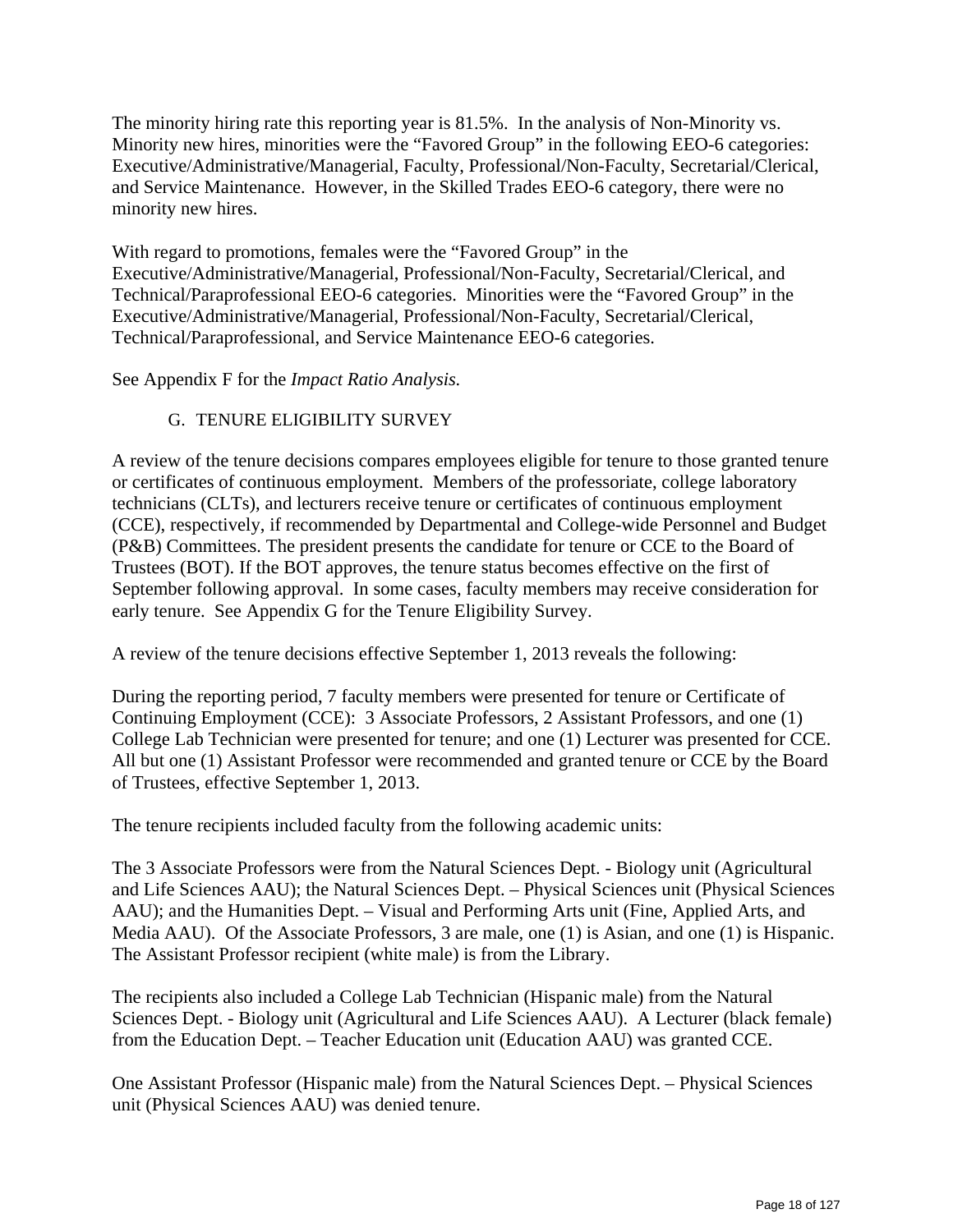#### H. ANALYSIS OF SYSTEMIC COMPENSATION

The University's Office of Recruitment and Diversity will periodically compare the mean salaries for men versus women and whites versus minorities. The analysis will identify differences in salary by amount (dollars) and percentages; any differences greater than 5% will be examined in greater detail.

#### V. ACTION-ORIENTED PROGRAMS

The Action-Oriented Programs designed to address the underutilization of women and minorities and any adverse impact of the employment practices are discussed below. These Programs are carried-out throughout the AAP year. The College tailored its action-oriented programs to ensure these initiatives are specific to the problem (s) identified.

#### A. IMPLEMENTATION OF ACTION PROGRAM 2013 – 2014

The results-oriented activities to address underutilization during the past year  $(2013 – 2014)$ include:

The College continues to make good faith efforts to recruit candidates from protected groups. During the reporting period, job announcements were advertised in various periodicals and websites that have wide circulation and readership, including the Chronicle of Higher Education and the CUNY and Hostos Community College websites. Job advertisements are also disseminated to various ethnic organizations, including the Asian American/Asian Research Institute (AAARI), Institute for Research on the African Diaspora in the Americas and the Caribbean (IRADAC), the John D. Calandra Italian-American Institute, and the National Puerto Rican Coalition, Inc, and advertised in other professional publications and list-serves. In addition, the College sends all job announcements to the Bronx Outreach Specialist at the US Dept. of Veterans Affairs and the NYS Adult Career and Continuing Education Services – Vocation Rehabilitation unit (ACCESS – VR), an organization that assists people with disabilities. The University also sends advertisements to wide-reaching recruiting sources such as HERC, Indeed.com, Monster.com, Inside Higher Ed, and Simplyhired.com.

In addition, during job searches, the Chief Diversity Officer (CDO) conducts a "charge" meeting in which search committee members are apprised of the College's commitment to diversity, pluralism, inclusion, and fostering a non-discriminatory working environment. The CDO instructs the search committee to refrain from asking irrelevant interview questions relating to protected categories, including, but not limited to, race, national origin, ethnicity, sex, disability, and military status. The CDO is available for any questions the search committee chair/members may have with respect to diversity and non-discrimination. The College will continue to examine its recruitment practices so that there are diverse applicant pools for vacancy announcements.

Also, the College is in its second year of its five-year Faculty Diversity Strategic Plan, which was implemented in the Fall 2013. The Plan focuses on continuously improving in three goal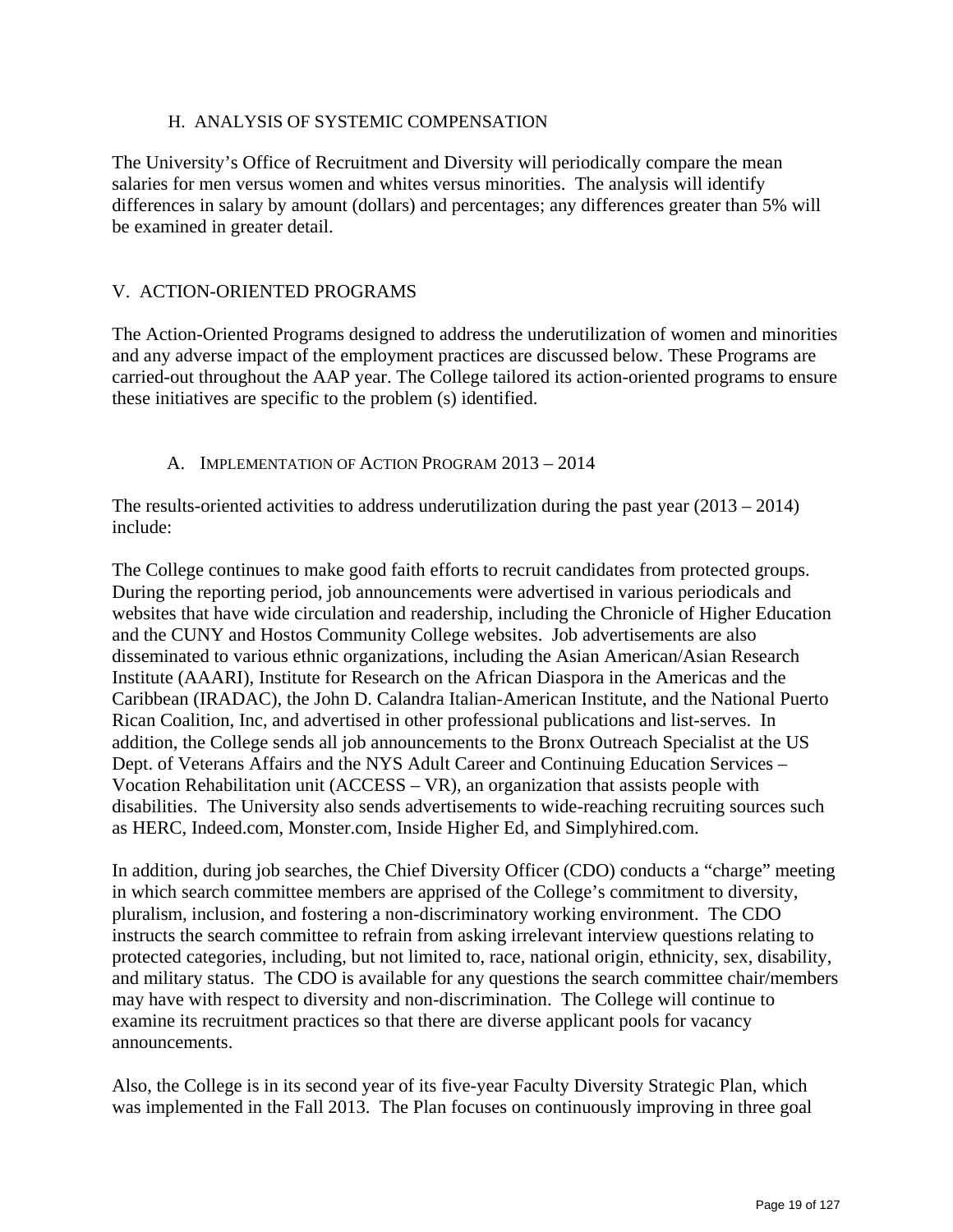areas in the faculty ranks: (1) recruitment; (2) retention, and (3) climate. During the reporting period, among other things, the College's Office of Academic Affairs invited a Diversity and Equity Consultant to conduct workshops for chairs, coordinators, directors, and staff designed to explore the culture of inclusivity at Hostos and ways that they can work positively to provide a welcoming and accepting space for everyone in the college community. The College's Office of Academic Affairs also strengthened its faculty mentoring programs and began a faculty resource directory, which provides profiles on faculty members who have scholarly interests in areas of diversity.

Hostos' Office of Compliance and Diversity (OCD) continues to implement its Equal Employment/Education Opportunity (EEO) training program designed to provide supervisors and employees with up-to-date federal, state, and local anti-discrimination laws and regulations, information about reasonable accommodations, and information regarding filing complaints. During the reporting period, the College also implemented Title IX Sexual Harassment training. The EEO/Title IX training sessions include discussions on the College's commitment to diversity, non-discrimination, and combatting sexual harassment. During the 2013-2014 reporting period, the OCD conducted EEO/Title IX training sessions for new faculty, adjunct faculty, the Public Safety Department, and the College's Senior Leadership Council, which includes Cabinet members, unit directors, and other senior staff.

1. Goal Attainment 2013 – 2014: Addressing Underutilization

The College hired 92 employees into full time positions between July 1, 2013 and June 30, 2014 as depicted in the *Personnel Activity Table*. The impact of these appointments is included in the Comparison of the 2013 and 2014 Underutilization (IV. E.), which identifies the extent to which disparities between incumbency and availability in AAUs were eliminated, reduced or remained unchanged.

The College's new hires led to attainment of goals during the reporting period. The College successfully achieved its goals in hiring women and minorities in the following EEO-6 groups:

 -Faculty (Professorial): English - Total Minority underutilization was eliminated. Library - Female underutilization was eliminated. -Service/Maintenance: Custodial Supervisory – Female underutilization decreased from 3 to 2.

2. Initiatives and Activities

The University's Faculty Fellowship Publication Program and the Diversity Projects Development Fund support faculty retention and advancement. During the reporting year, one (1) faculty member participated in the Fellowship Publication Program and one (1) faculty member participated in the Diversity Projects Development Fund.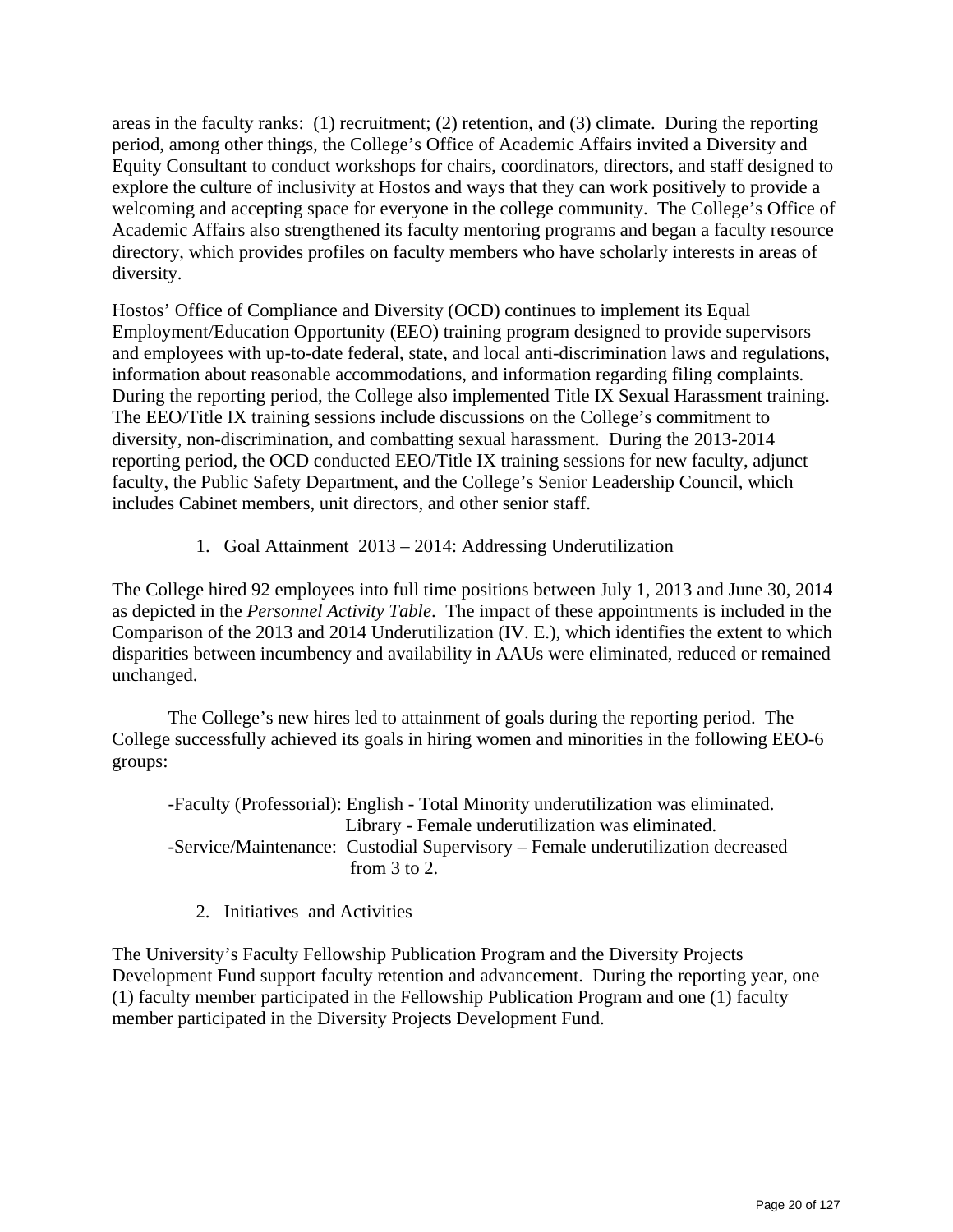Among the activities to promote diversity among the faculty, the College held /conducted the following:

--*Diversity workshop by Diversity and Equity Consultant Benny Vasquez* – The College's Office of Academic Affairs hosted a special workshop for chairs, coordinators and directors designed to explore the culture of inclusivity at Hostos and ways that they can work positively to provide a welcoming and accepting space for everyone in the college community;

--*Adjunct Promotion, Diversity, and Salary Increments* workshop with Legal Affairs Designee Glenda Grace and Chief Diversity Officer Eugene Sohn;

--*Reentering the Classroom: Reversing the Schoolyard to Prison Yard Pipeline* with Prof. Sandy Figueroa, Business Dept. and Re-entry Committee;

--*Celebrating 2014 Black History Month, African American Read-in* with Prof. Cynthia Jones, English Depart.;

--*Hostos: The Man, the College, the Bronx* with Profs. Orlando Hernandez, Humanities Dept., Gerald Meyer, Behavioral and Social Sciences Dept., and William Casari, Library.

In addition, the College also held numerous activities to promote diversity via the Hostos Center for the Arts & Culture, the College's centerpiece for cultural activity. The Center consists of a museum-grade art gallery, a 367-seat theater, and a 907-seat concert hall. The Hostos Center for Arts and Culture has distinguished itself for showcasing the cultural traditions of the communities that the Center serves, by presenting premiere festivals and concert series.

The Hostos Center for Arts and Culture produces and presents dance, painting, sculpture, drama and literary arts, from folk traditions to the *avant-garde*. A typical season includes a visual arts exhibition; periodic festivals featuring different cultural traditions; the Hostos Repertory Company; and an individual artists' program consisting of commissions and residencies. Other cultural activities include celebrations of Hispanic Heritage Month, Black History Month, Dominican Heritage Month, Puerto Rican Heritage Month, Women's History Month, Hanukkah, Kwanzaa, and Christmas via live music concerts, art and photography exhibits, dance concerts, film presentations, and lectures.

All series are open to the College community at no cost or at significant discounts, depending on the nature of the event. The 2013 – 2014 season included the following performances:

> Esther Pagan: My Colors of Cancer 2013 – A multi-media installation of photographs, hand crafted hats, sculptural elements and poetry. The show is activated online through Ms. Pagan's interactive web blog www.mycolorsofcancer.com;

Welcome to Arroyo's  $-$  "An urban mystery that could change the history of hiphop is about to be solved…" Directed by student-actor Ebrahim Rasheed, the first student in Hostos Repertory's 30-year history to direct a full-scale production;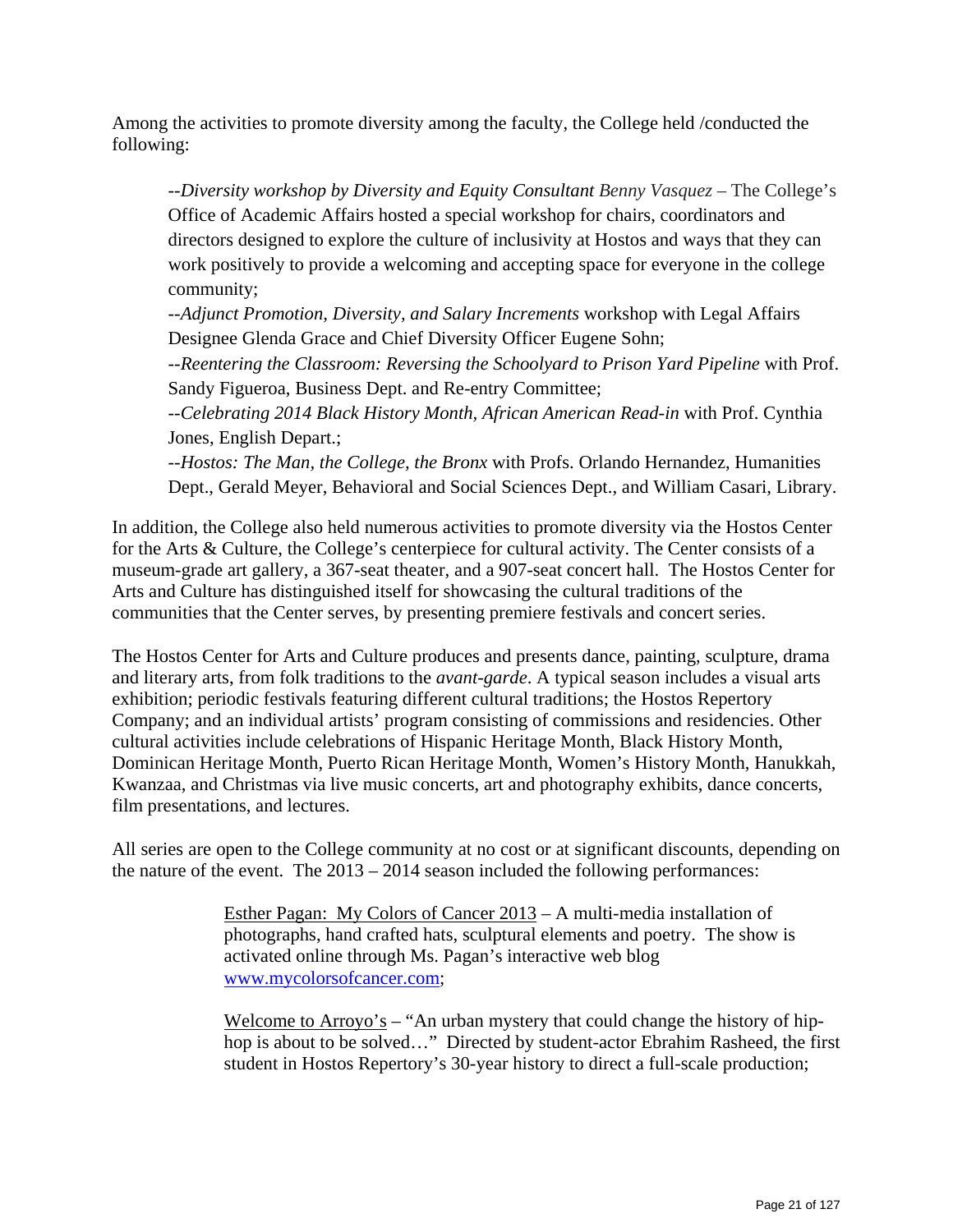Momma's Hip Hop Kitchen – "Volume 7: Celebrating Sisterhood," a free, multifaceted hip-hop event, in celebration of Women's History Month, honoring women through lyrics, song, and dance;

Bobby Sanabria Multiverse Big Band – Celebrating Puerto Rican Heritage month, a mega concert held in honor of Rafael Hernandez with members of the Bronx Arts Ensemble's String Section and the 319<sup>th</sup> U.S. Army Band.

# 3. Dissemination of Non-Discrimination Policy and Program

The Non-Discrimination Policy is available on the College's website, in the Office of Compliance and Diversity (OCD), on the OCD website, and provided at Equal Employment Opportunity (EEO) training sessions for managers and employees. The president's Re-Affirmation Letter is sent to all employees and students. The AAP is in the library, in the Office of Compliance and Diversity, and on the OCD website. Beginning in Fall 2014, an annual statement of non-discrimination will be posted in a local Bronx newspaper in English and Spanish. The posting will include a telephone number for people with vision impairments that will direct the caller to a recording of the non-discrimination statement.

# B. RESPONSE TO 2014 UNDERUTILIZATION

The College has established a placement goal whenever minority or female representation within an AAU was less than would reasonably be expected given the availability data. Corrective actions were developed only when the underutilization equaled at least one whole person.

1. Placement Goals for 2014-15

Placement goals to address female and minority underutilization are established by AAU equal to the current availability data for the job group. As the UAWs display, the utilization analysis disaggregates the groups within total minorities to identify underutilization of protected ethnic/racial classes. The College establishes placement goals for women, total minority and each racial/ethnic group underutilized. The goals match the availability data and are displayed in the chart *COMPARING INCUMBENCY TO AVAILABILITY AND ANNUAL PLACEMENT GOALS (*APPENDIX C)*.* 

Placement goals help guide recruitment activities and the College will observe good faith efforts to recruit a broad and inclusive pool of qualified applicants.

Placement goals help guide recruitment activities, and the College will observe good faith efforts to recruit a broad and inclusive pool of qualified applicants. The College plans to hire in the following job groups in which underutilization currently exists:

Professional/Non-Faculty: Administration level 3; Faculty (Professorial): Physical Sciences, English, Fine/Applied Arts/Media – Visual and Performing Arts, Social Sciences, Health Professions – Radiology Technology; Faculty (Lecturer): English; Technical/Paraprofessional: Computer Specialists Service/Maintenance: Custodial Assistant, Custodial Supervisor.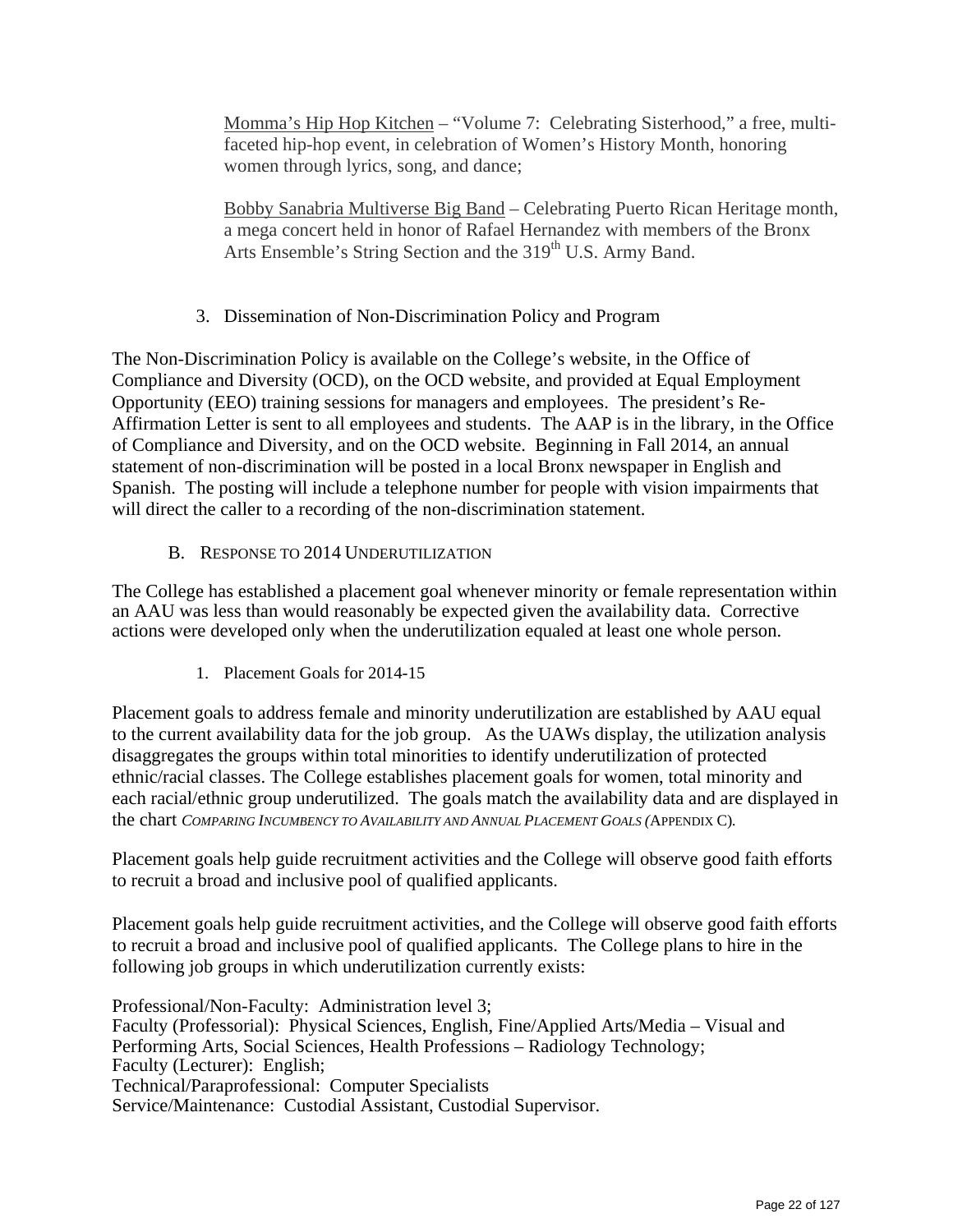2. Employment Practices: Recruitment, Selection, and Advancement

The placement goals to eliminate underutilization will be achieved through advertising and recruiting efforts that broaden the applicant pool and other results oriented campus initiatives. The College's employment practices conform to the bylaws of the Board of Trustees of The City University of New York, applicable collective bargaining agreements as well as Federal, State, and Local laws and regulations. The College's workforce is divided into a) the Instructional Staff, consisting of teaching and non-teaching employees; and b) the Classified Staff, whose employment is governed by the Rules and Regulations of the CUNY Classified Civil Service. A three member independent Civil Service Commission, appointed by the Board of Trustees, helps to ensure compliance with affirmative action and equal employment policies.

 As part of the University's affirmative action program, procedures for the recruitment and appointment of members of the instructional staff have been developed. The College posts vacancies as prescribed by CUNY policies to ensure equal employment opportunities. The recruitment, selection, and advancement processes for the members of the Instructional Staff comply with CUNY's policies and procedures. Non-teaching instructional staff vacancies are typically posted for 30 days and openings for appointments to the faculty are posted for 60 days.

The PSC/CUNY Collective Bargaining Agreement expressly forbids promotions in the HEO series. The process for faculty promotions is outlined in BOT bylaws. There are promotional examinations offered to employees in select civil service titles.

The College has developed search and screening guidelines for personnel involved in the recruiting and hiring process. The Compliance and Diversity and Human Resources Offices monitor the recruitment and selection practices of all employees. Specifically, the CDO is responsible for ensuring that the following initiatives are undertaken or continue to be implemented:

- 1. Broadening recruitment efforts to reduce or eliminate underutilization.
- 2. Charging search committees to familiarize them with recruitment protocol.
- 3. Attending joint meeting between CDOs and the University Advisory Council on Diversity (UACD) to discuss issues of concern.
- 4. Attending informational sessions and training provided at monthly meetings of the Council of Chief Diversity Officers (CCDO).
- 5. Demonstrating compliance with University policy and procedures during UACD site visits.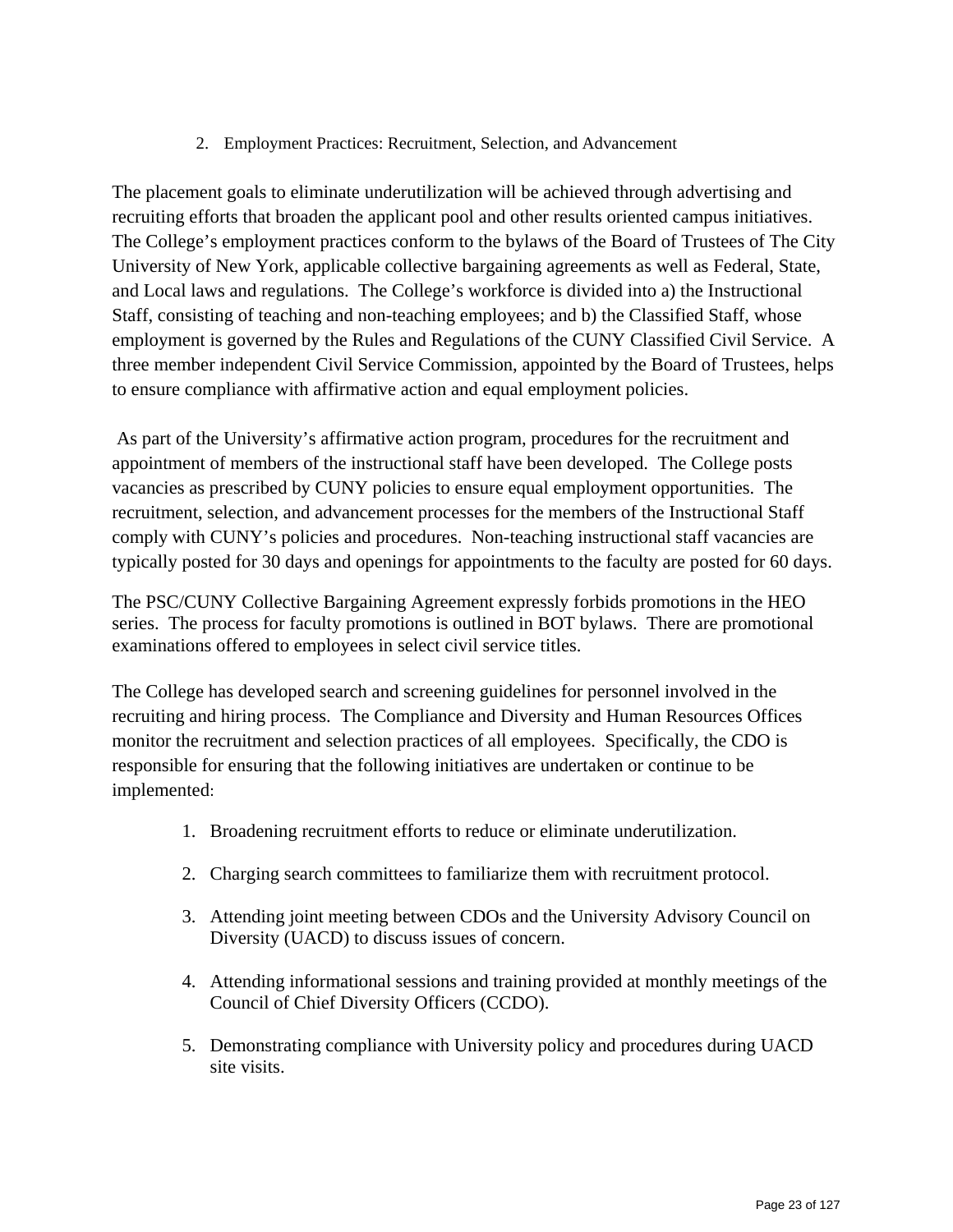- 6. Encouraging employees to participate in University-sponsored professional development programs.
- 7. Ensuring that all interviews, offers of employment and/or wage commitments are consistent with College policy.
- 8. Providing information and guidance on equal opportunity and non-discrimination matters for supervisors and employees.

# C. INTERNAL AUDIT AND REPORTING

The internal audit and reporting system is used as the basis for evaluating results-oriented programs and affirmative action efforts. The records are maintained in the CUNYfirst system to provide information for updating the Affirmative Action Plan. The president has designated responsibility for implementing the audit and reporting system of the AAP to the CDO who will:

> 1. Monitor the records of personnel activities, including new hires, transfers, promotions, and terminations.

2. Review personnel activities and the AAP with senior level officers.

3. Advise senior management of program effectiveness and provide recommendations to improve areas of concern.

#### **VI. COVERED VETERANS AND INDIVIDUALS WITH DISABILITIES**

#### A. REVIEW OF PERSONNEL PROCESSES

To ensure that all personnel activities are conducted in a job-related manner that provides and promotes equal employment opportunity for all known covered veterans and employees and applicants with disabilities, reviews are periodically made of the College'*s* examination and selection methods to identify barriers to employment, training, and promotion and to ensure that all personnel activities are conducted in a manner which provides and promotes equal opportunity.

The College ensures that its personnel processes do not stereotype individuals with disabilities or veterans or otherwise limits their access to jobs for which they are qualified and that they are featured in college publications.

#### B. REVIEW OF PHYSICAL AND MENTAL JOB QUALIFICATIONS

To ensure that all physical and mental qualifications and requirements are job-related and consistent with business necessity and promote equal employment opportunity for all covered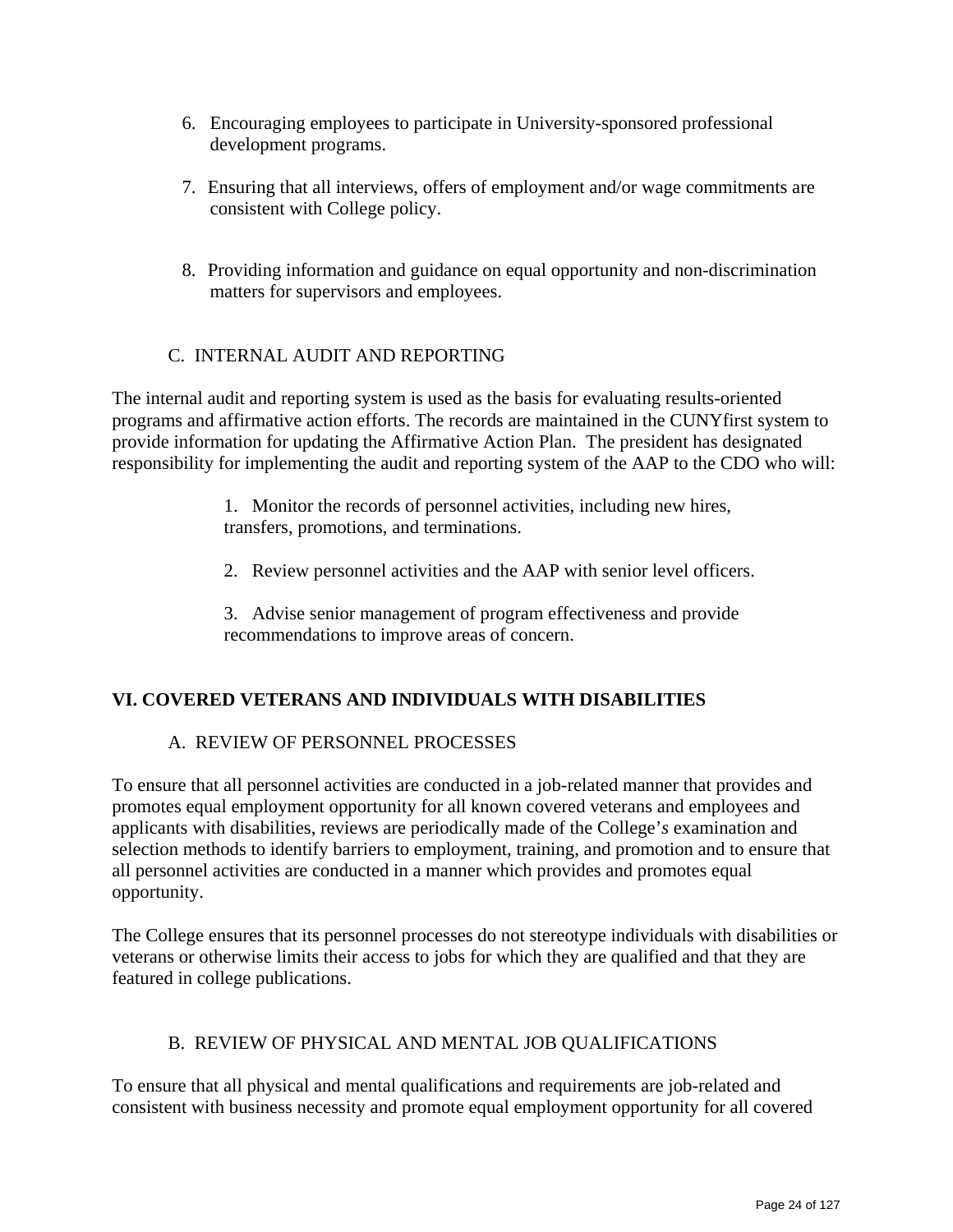veteran and employees and applicants with disabilities, reviews are periodically made of the College's physical and mental qualifications and requirements as they relate to employment, training, and promotion.

Schedule for Review: Any previously reviewed classification of positions will be reviewed again if there is a change in working conditions which affects the job's physical or mental requirements (e.g. new requirements or equipment.) As new job qualifications are established, the College will review the physical and mental job qualification to ensure that the qualifications do not screen out or tend to screen out qualified disabled individuals or protected veterans and that the qualifications are job related and consistent with business necessity and the safe performance of the job.

To the extent that physical or mental job qualification requirements screen out or tend to screen out qualified disabled individuals or protected veterans in the selection of current employees or applicants for employment or other changes in employment status such as promotion or training, the College assures that the requirements are related to the specific job(s) for which the individual is being considered. Both the Human Resources and Compliance and Diversity Offices review job descriptions for vacant positions. Moreover, the University's Office of Human Relations Management conducts periodic analyses of the description of positions for which recruitment will be undertaken. This review compares the position vacancy notice with the established criteria. Any disparity with the essential functions of the job and the qualifications are brought to the attention of the college's Office of Human Resources.

# C. REASONABLE ACCOMMODATION TO PHYSICAL AND MENTAL LIMITATIONS

The College provides reasonable accommodations to physical and mental limitations of applicants and employees with disabilities or disabled veterans. The College makes reasonable accommodations under this condition to those individuals who have requested a reasonable accommodation. Under the University's Reasonable Accommodation Policy, the Human Resources Director is responsible for making arrangements to provide reasonable accommodations to applicants for employment, current employees and visitors. Anyone may request an accommodation by contacting the Human Resources Office.

To formally request an accommodation, individuals with disabilities should contact:

Name: Keisha Pottinger Title: Human Resources Manager Phone: 718-518-6652 Fax: 718-518-6621 Email: kpottinger@hostos.cuny.edu

Procedures for requesting an accommodation are detailed in *Procedures for Implementing Reasonable Accommodation at The City University of New York, available at:* http://www.cuny.edu/about/administration/offices/ohrm/policies-procedures/reasonableaccommodation.html.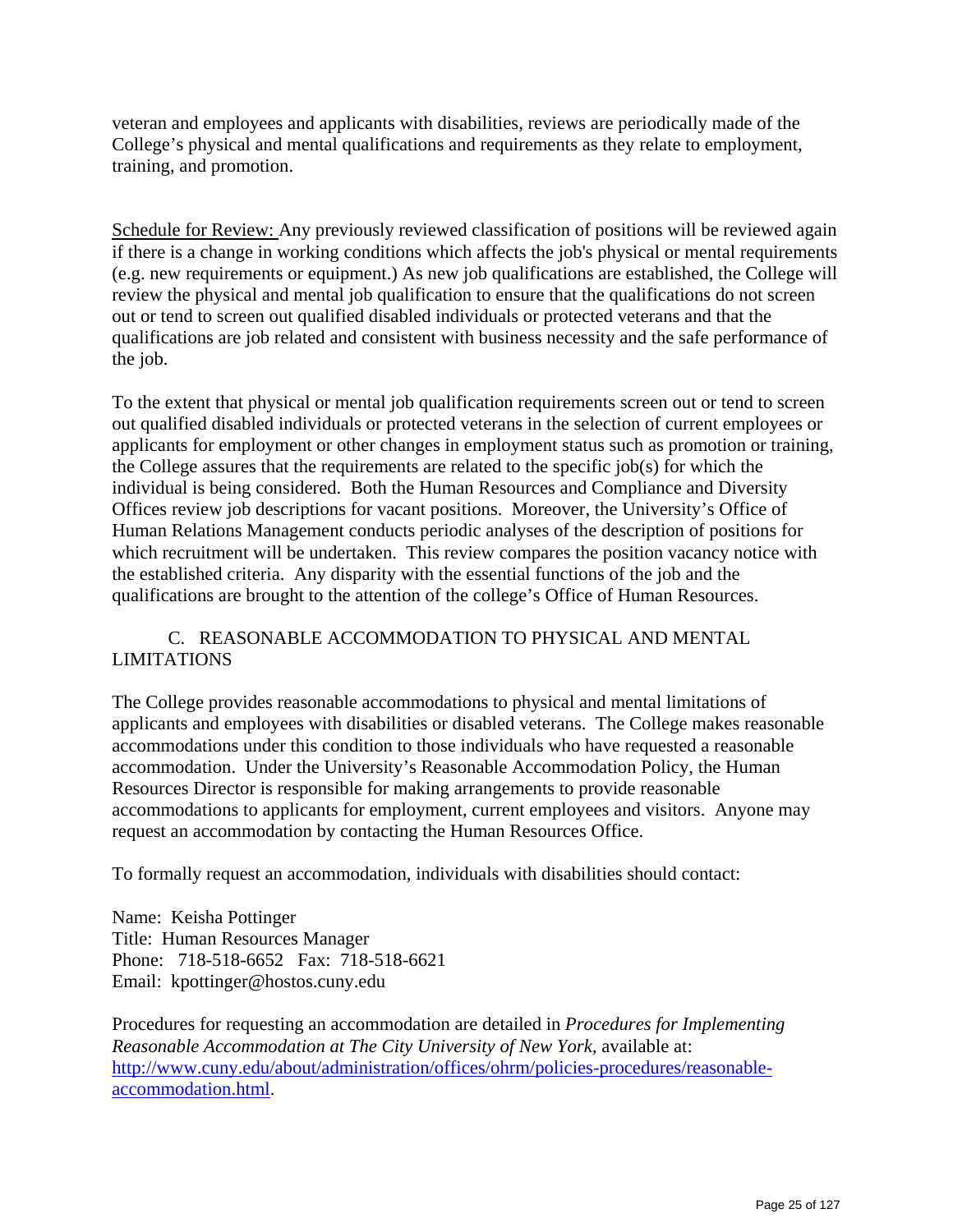The College also accommodates employees who serve in the armed forces with its liberal military leave policy, which includes granting leaves of absence to employees who participate in honor guards at the funeral of veterans.

#### D. HARASSMENT PREVENTION PROCEDURES

The University has developed procedures to ensure that individuals with disabilities or veterans are not harassed. (See II. *Non-Discrimination and Affirmative Action Policies*) As specified in the University policy, during the reporting year, the 504/ADA Coordinator, Eugene Sohn was responsible for coordinating efforts to ensure access and non-discrimination for individuals with disabilities. To file a complaint, individuals should contact the 504/ADA Coordinator.

#### E. EXTERNAL DISSEMINATION OF EEO POLICY, OUTREACH AND POSITIVE RECRUITMENT

Efforts to disseminate the Non-Discrimination Policy and conduct outreach and positive recruitment include the following:

- 1. Publishing the Non-Discrimination Policy in the New York *Times* by ORD*.*
- 2. Initiating and maintaining communication with organizations having special interests in the recruitment of and job accommodations for disabled veterans, other veterans, and individuals with disabilities.
- 3. Including workers with disabilities when employees are pictured in educational, promotional, or job advertisements.
- 4. Disseminating information concerning employment opportunities to media that reach disabled veterans, other veterans, and individuals with disabilities.
- 5. Informing recruiting sources, in writing and orally, of the Affirmative Action policy for disabled veterans, other veterans, and individuals with disabilities.
- 6. Participating in programs that employ veterans and individuals with disabilities.

# F. INTERNAL DISSEMINATION OF EEO POLICY, OUTREACH AND POSITIVE RECRUITMENT

To foster positive support for the affirmative action program for covered veterans and individuals with disabilities, the College will implement or continue to implement the following internal dissemination of its policy and procedures:

1. Including the policies in the College's policy manual and other in-house publications.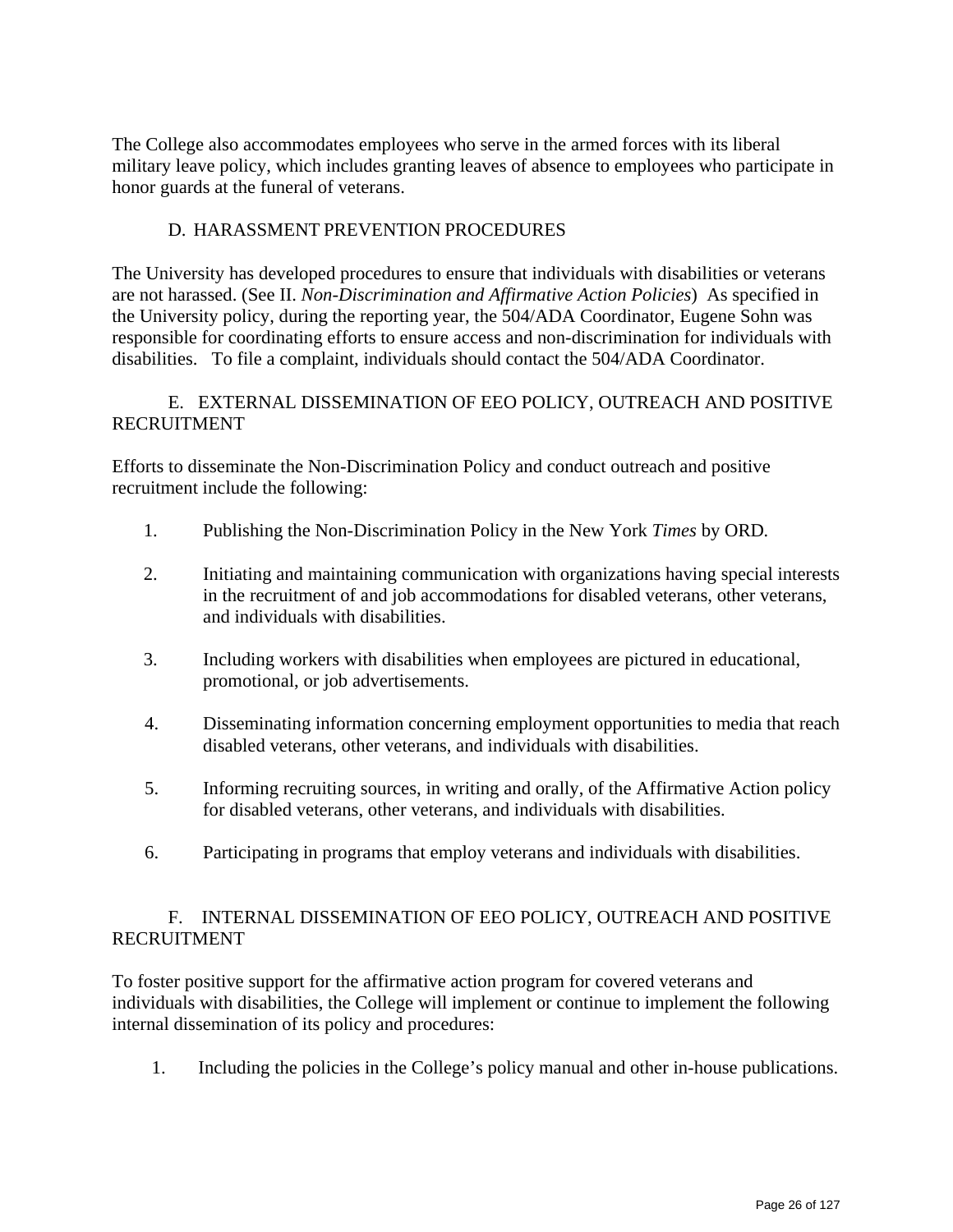- 2. Conducting special meetings with senior staff and other supervisory personnel to explain the intent of the policy and individual responsibility for effective implementation.
- 3. Scheduling training sessions for employees involved in recruitment, selection, promotion.
- 4. Discussing the policies thoroughly in both employee orientation and management training programs.
- 5. Posting the Reasonable Accommodation's policy on College bulletin boards/web pages, along with CUNY's Non-Discrimination Policy, which includes protection from harassment on the basis of disability.
- 6. Featuring persons with disabilities in handbooks or similar publications for employees.
	- G. AUDIT AND REPORTING SYSTEM

The 504/ADA Coordinator is responsible for the College's audit and reporting system that addresses the following:

- 1. Measures the effectiveness of the College's overall Affirmative Action Program and whether the College is in compliance with specific obligations.
- 2. Indicates the need for remedial action.
- 3. Measures the degree to which the College's objectives are being met.
- 4. Determines whether there are any undue hurdles for individuals with disabilities and veterans regarding campus sponsored educational, training, recreational, and social activities.

 In addition, the 504/ADA Coordinator works with the UACD if audits uncover issues. The campus Coordinators also receive regular guidance concerning reporting systems at the monthly CCDO meetings and the periodic 504/ADA Coordinators meeting.

#### H. RESPONSIBILITY FOR AAP IMPLEMENTATION

As part of its efforts to ensure equal employment opportunity to disabled veterans, other veterans, and individuals with disabilities, during the reporting year, the College designated the following staff to support this endeavor:

Charles Uwa, Veterans Coordinator Eugene Sohn, Chief Diversity Officer Gabriella Burd, Dir. of Services for Students with Disabilities Office/Accessibility Resource **Center**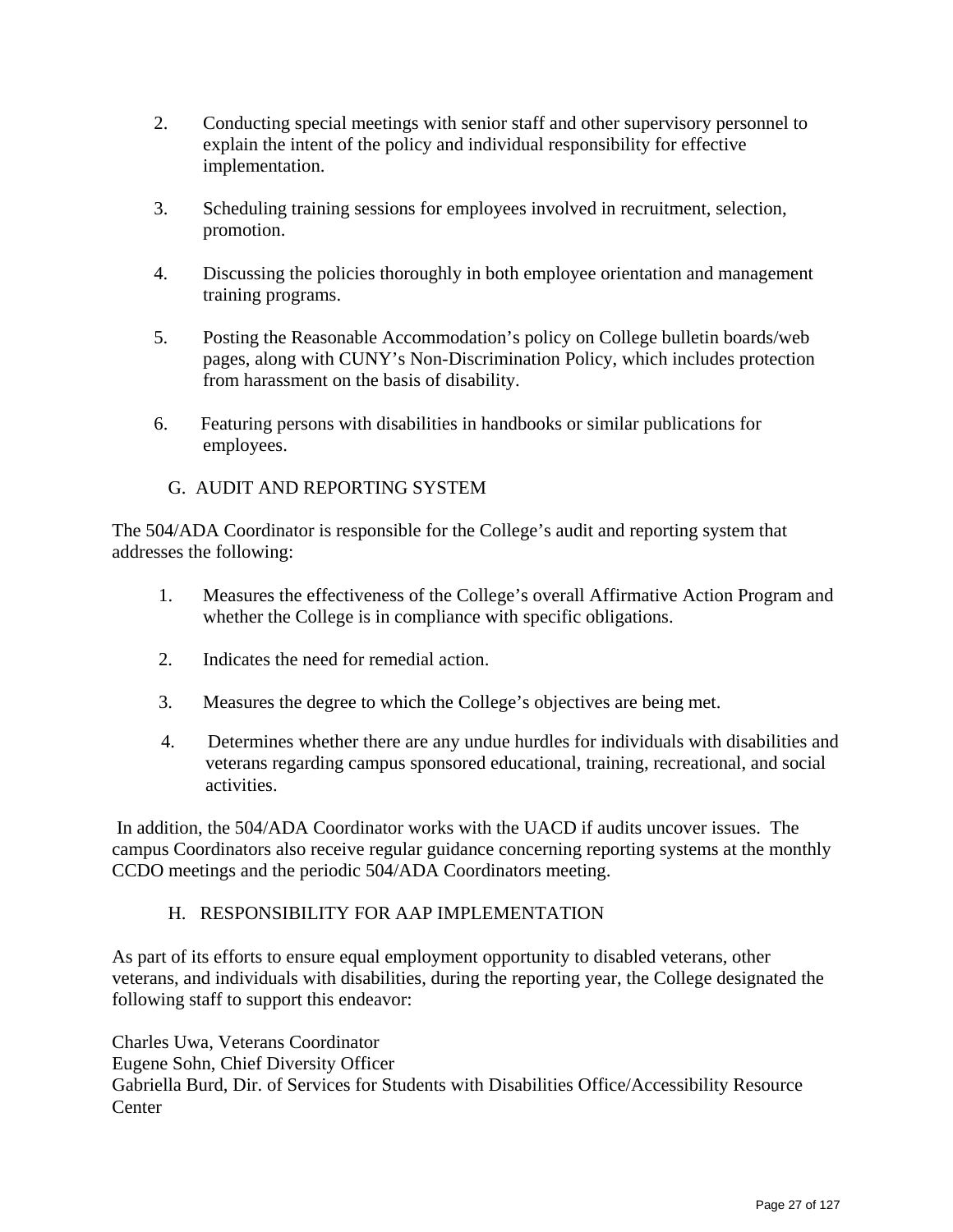# 1. The President

The president is responsible for the implementation of the program and appoints the 504/ADA Coordinator to oversee that the College is in compliance.

# 2. The 504/ADA Coordinator

The president assigned the duties of the 504/ADA Coordinator to Eugene Sohn The responsibilities of the 504/ADA Coordinator include:

- Monitoring the college for 504/ADA compliance
- Resolving issues before they become potential grievances
- Making and informing applicants of final decision regarding disputed accommodations
- Collecting and maintaining information on number of accommodations requested and provided
- Ensuring pertinent records are stored securely and protected from damage or loss
- Ensuring medical documentation is kept confidential, used to evaluate accommodation requests, and shared only on a need- to- know basis
- Providing training, if appropriate, to those who interact with individuals with disabilities
- Serving as an ex-officio member of the 504/ADA committee.

#### 3. 504/ADA Committee

The 504/ADA Committee serves as an advisory committee to the Coordinator.

The Committee is comprised of representatives from various divisions, departments, and programs, including individuals with disabilities.

The Committee members are composed of faculty members, staff members, and students who show an interest in promoting the awareness of disabilities-related issues. The members of the committee are:

Co-chairs: Prof. Julie Trachman and Prof. Elyse Zucker

Faculty: Profs. Alice Cunningham, Ralph Schwartz, Azizi Seixas, Leigh Phillip, Carmen Alustiza-Mondesire, Lizette Colon

Staff: Mr. Jason Libfeld, Ms. Susan Miceli, Nurse Alejandrina Pena, Joshua Rodriguez, Roberto Williams

Students: Mark Johnson (Abilities Awareness Club President) and Sheila Javier-Suarez (SGA representative)

Ex-officio: Mr. Eugene Sohn (Chief Diversity Officer) Ex-officio: Ms. Gabriella Burd (Director, Services for Students with Disabilities Office)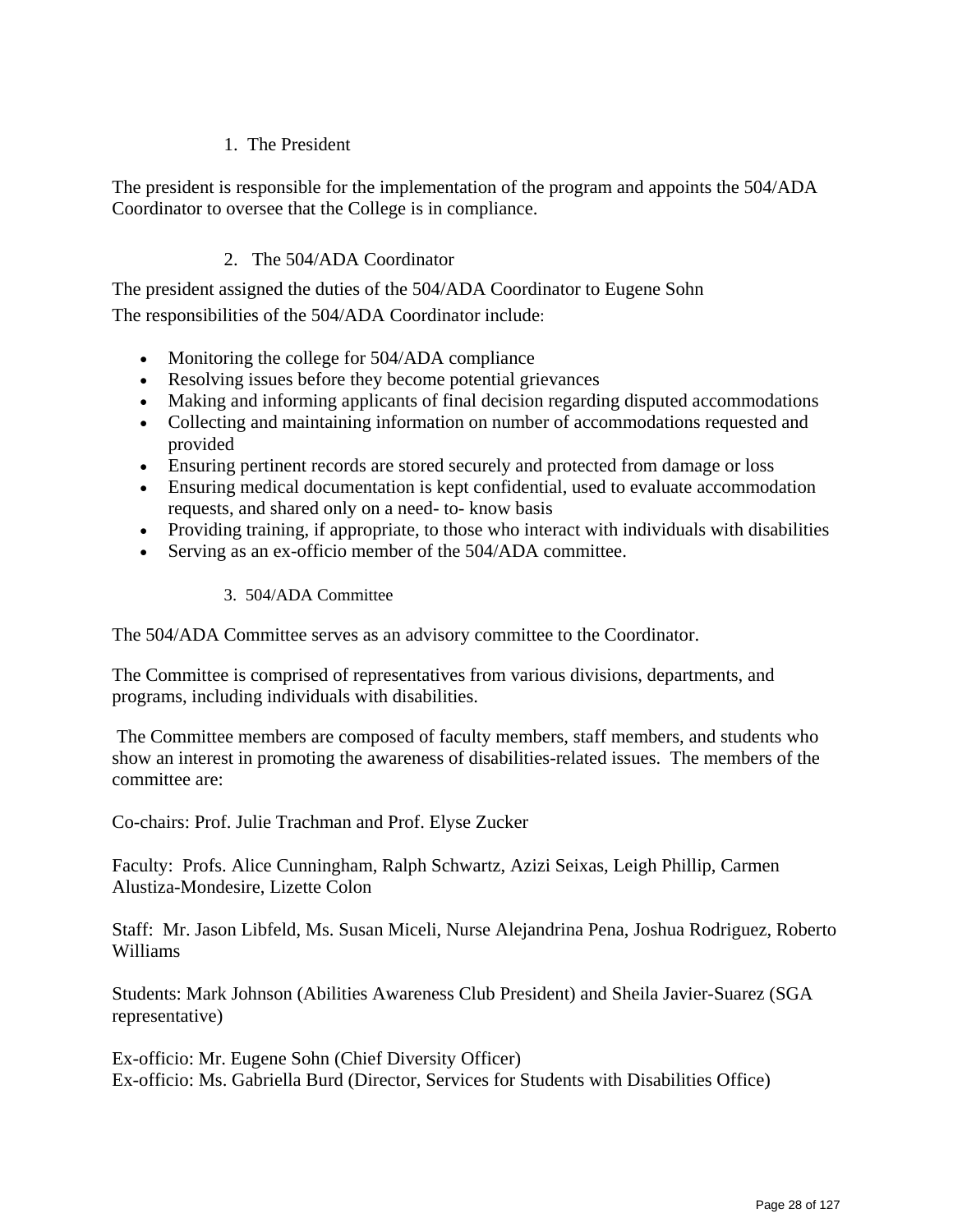# 4. College Officials

In their direct day-to-day contact with college employees, college officials assume certain responsibilities to help the College comply with disability regulations, including working with the Office of Human Resources to identify reasonable accommodations.

# I. TRAINING TO ENSURE AA IMPLEMENTATION

Employees involved with the recruitment, selection, promotion, disciplinary actions, training, and related processes of individuals with disabilities or veterans are acquainted with the College's Affirmative Action Program. The University Office of Recruitment and Diversity and Office of Professional Development and Learning Management provide training opportunities to help employees maximize their personal and workplace effectiveness, including Diversity Training courses.

The College also provides opportunities for employees to attend pertinent conferences to enhance their knowledge of disability issues.

# J. COMPENSATION

When offering employment or promotion to individuals covered by VI. - Covered Veterans and Persons with Disabilities, the amount of compensation offered is not reduced because of any disability income, pension or other benefit that the applicant or employee receives from another source.

# K. INVITATION TO SELF-IDENTIFY

Veterans applying for classified positions may self-identify pre-employment in order to receive a Veteran's Credit. Individuals with disabilities applying may self-identify when requesting reasonable accommodations. For all other positions, veterans and individuals with disabilities have an opportunity to self-identify once hired.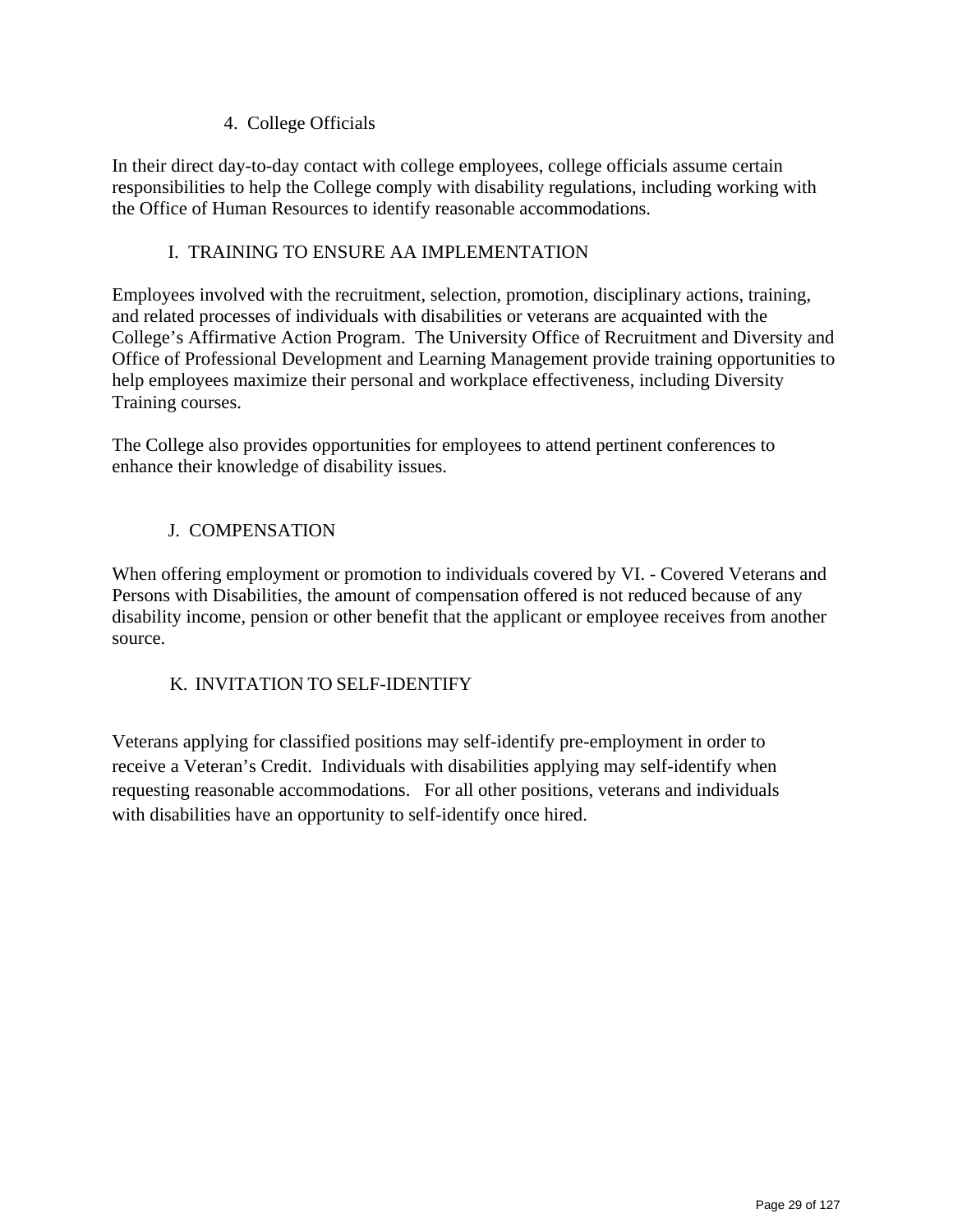# **APPENDIX A**

# **PRESIDENT'S REAFFIRMATION LETTER**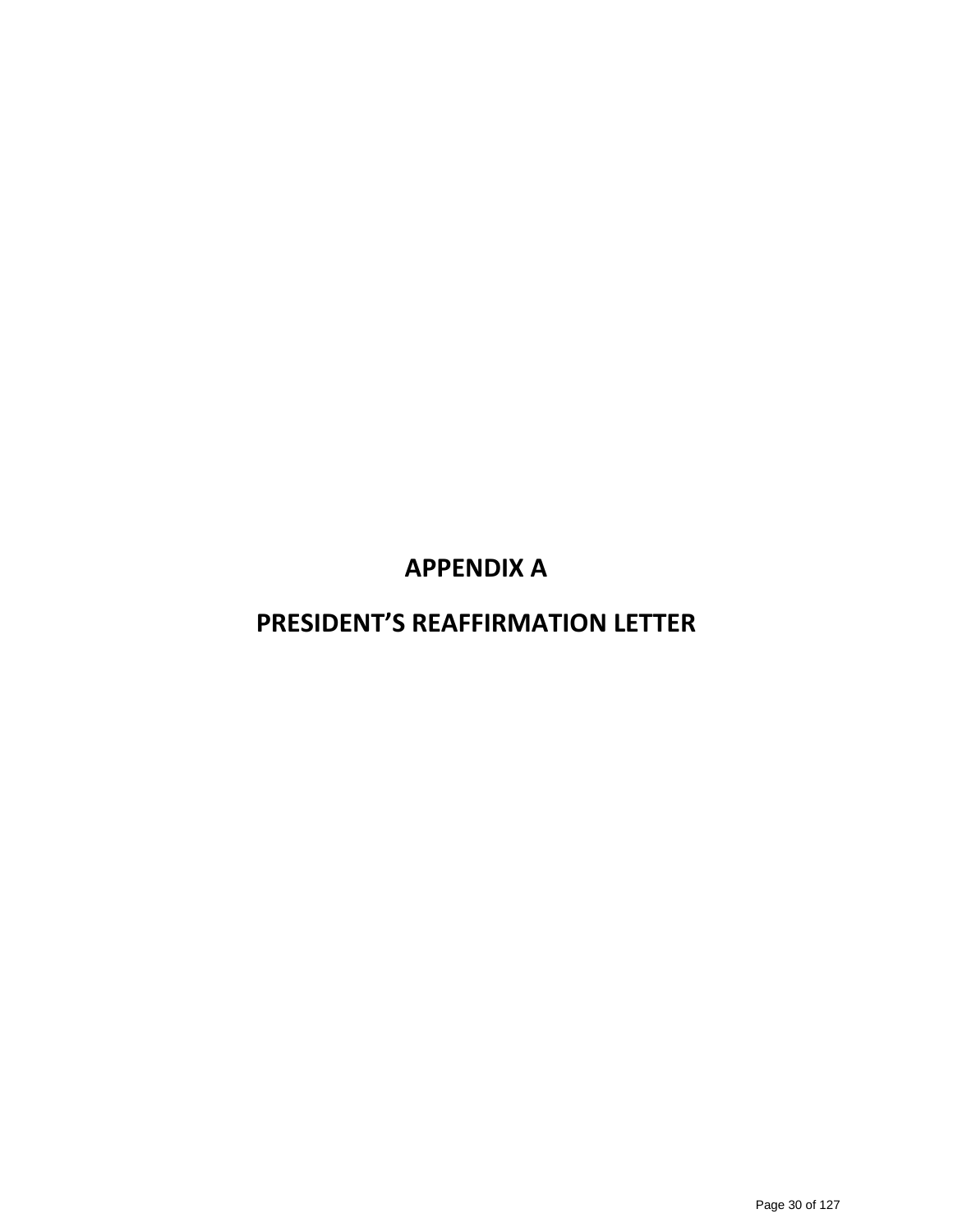

OFFICE OF THE PRESIDENT

| To: | <b>Campus Community</b>               |
|-----|---------------------------------------|
|     | From: Félix V. Matos Rodríguez, Ph.D. |
|     | President                             |

Date: September 10, 2013

Re: Reaffirmation of Commitment to Diversity/Equal Opportunity/Affirmative Action

The City University of New York and Hostos Community College are dedicated to maintaining an inclusive work and learning environment, and I write to strongly reaffirm Hostos Community College's commitment, and my own commitment, to the principles of affirmative action, equal opportunity, and diversity.

It is the policy of The City University of New York and Hostos Community College to recruit, employ, retain, promote, and provide benefits to employees and to admit and provide services for students without regard to race, color, creed, national origin, ethnicity, ancestry, religion, age, sex, sexual orientation, gender identity, marital status, legally registered domestic partnership status, disability, predisposing genetic characteristics, alienage, citizenship, military or veteran status, or status as a victim of domestic violence. Sexual harassment, a form of sex discrimination, is also prohibited. Most recently, unemployment status was added as a protected category.

The City University of New York, as a public university system, adheres to federal, state, and city laws and regulations regarding non-discrimination and affirmative action including among others Section 1324b of the Immigration and Nationality Act (INA), Executive Order 11246, as amended, Titles VI and VII of the Civil Rights Act of 1964, Title IX of the Education Amendments of 1972, Sections 503 and 504 of the Rehabilitation Act of 1973 and the Americans with Disabilities Act of 1990, as amended, Section 402 of the Vietnam Era Veterans' Readjustment Assistance Act of 1974, as amended, the Equal Pay Act of 1963, the Age Discrimination in Employment Act of 1967, as amended and the Age Discrimination Act of 1975, the New York State Human Rights Law and the New York City Human Rights Law. The "protected classes," as delineated in Executive Order 11246: (i.e. Black, Hispanic, Asian/Pacific Islander, American Indian/Alaskan Native and Women), were expanded on December 9, 1976 by the Chancellor of The City University of New York to include Italian-Americans. The U.S. Office of Management and Budget further expanded these protected classes in 2006 to include two or more races (not Hispanic or Latino) and replaced Asian/Pacific Islander, with Asian (not Hispanic or Latino) and Native Hawaiian (not Hispanic or Latino), Black was renamed as Black or African American (not Hispanic or Latino) and Hispanic was renamed Hispanic or Latino.

I have assigned the responsibility for the implementation and monitoring of our compliance program to the Chief Diversity Officer, Eugene B. Sohn, Esq., who will also serve as the 504/ADA Coordinator and Title IX Coordinator. The vice presidents, deans, directors, managers and supervisors share responsibility for ensuring our compliance with these policies and laws. The Office of Compliance and Diversity is located in Room A-336 at 475 Grand Concourse, and the telephone number is (718) 518-4284.

I look forward to your energetic involvement in the affirmative/diversity programs, and thank you for your assistance and support as we continue in our efforts.

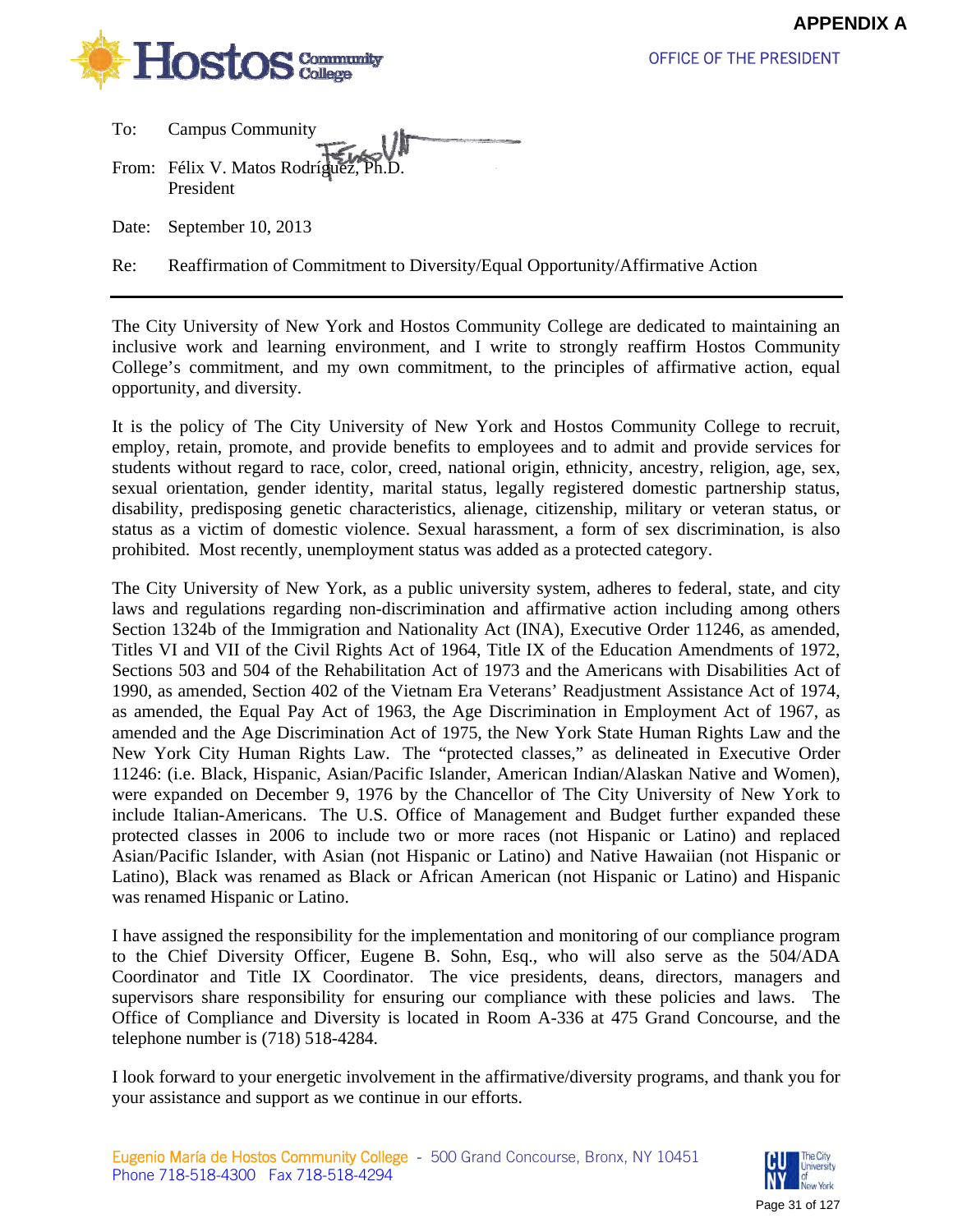# **APPENDICIES B – B24**

# **UTILIZATION ANALYSIS WORKSHEETS**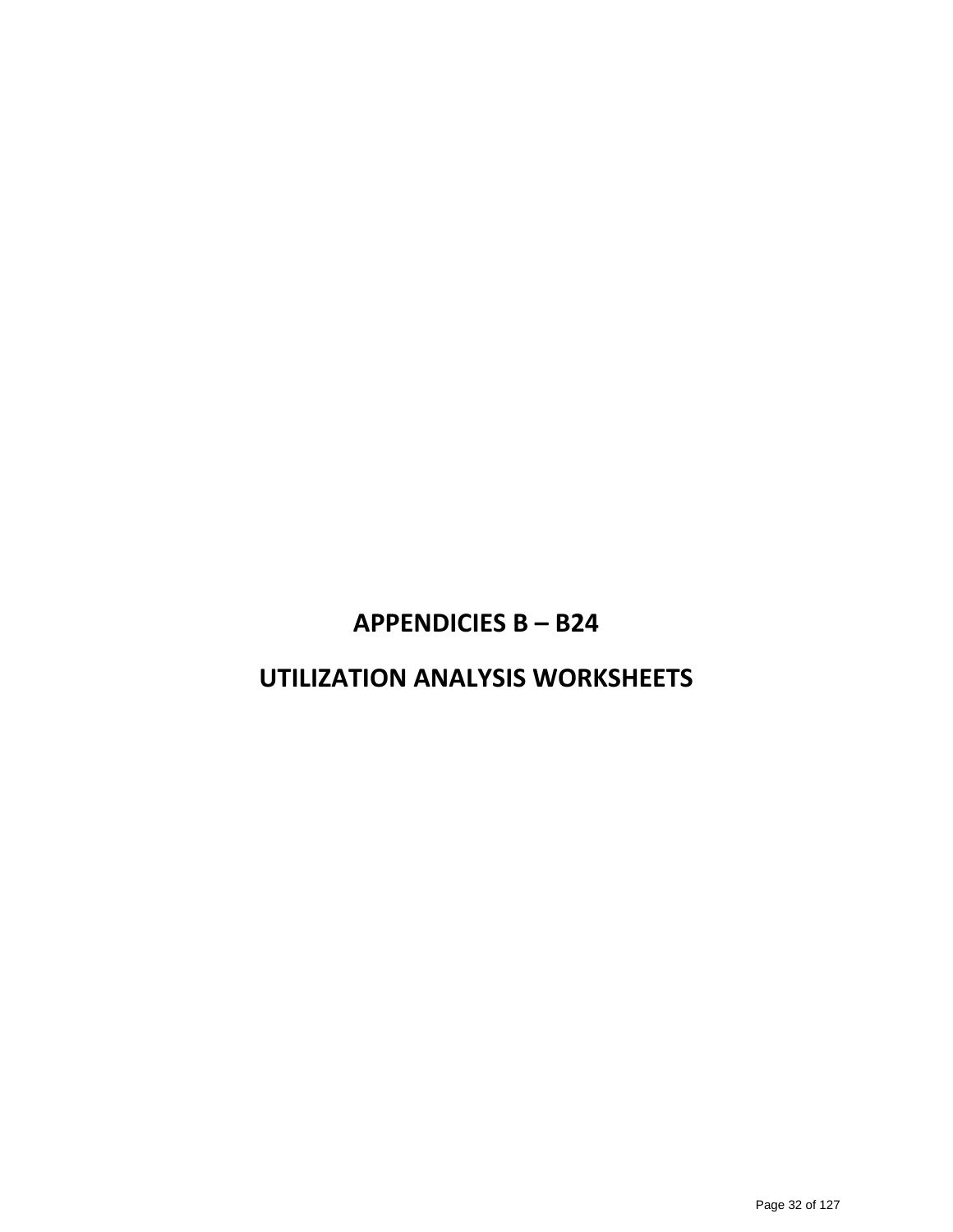# **APPENDIX B – B1 EXECUTIVE/ADMINISTRATIVE/MANAGERIAL FIRST/ MID LEVEL OFFICALS**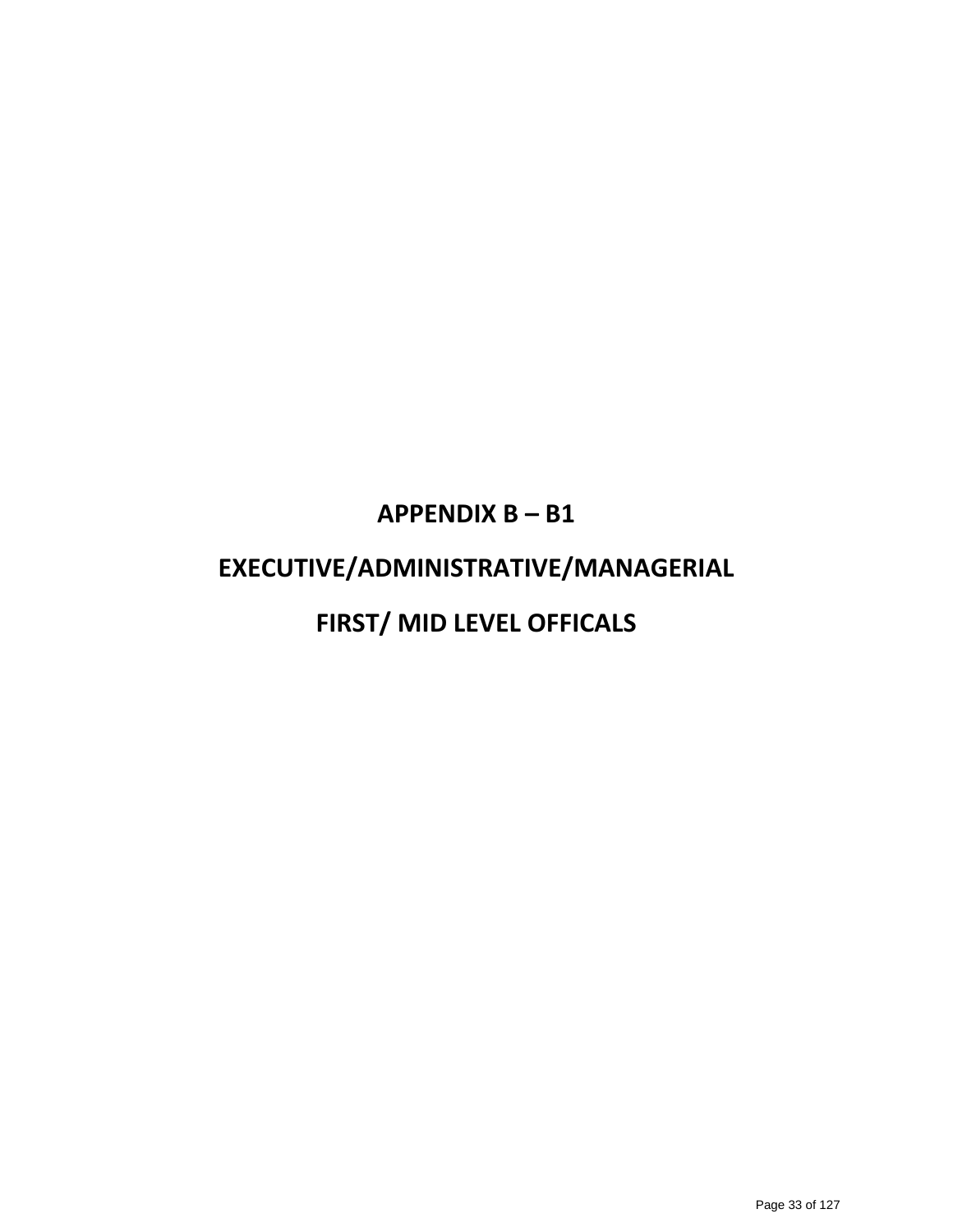| <b>UTILIZATION ANALYSIS WORKSHEET</b><br><b>Two Factor Availability</b> |                                                                                                                                                                                         |                                                        |                     |                                             |                                     |                       |  |  |
|-------------------------------------------------------------------------|-----------------------------------------------------------------------------------------------------------------------------------------------------------------------------------------|--------------------------------------------------------|---------------------|---------------------------------------------|-------------------------------------|-----------------------|--|--|
|                                                                         |                                                                                                                                                                                         | Eugenio Maraia de Hostos Community College<br>College: |                     |                                             |                                     |                       |  |  |
|                                                                         |                                                                                                                                                                                         |                                                        | Semester/Year:      |                                             | <b>FALL, 2014</b>                   |                       |  |  |
| <b>AFFIRMATIVE ACTION UNIT:</b>                                         | <b>Constituent Departments:</b>                                                                                                                                                         |                                                        |                     |                                             |                                     |                       |  |  |
| <b>ADMINISTRATION I</b>                                                 |                                                                                                                                                                                         |                                                        |                     |                                             |                                     |                       |  |  |
| <b>EEO CATEGORY:</b>                                                    | <b>Job Titles:</b><br><b>EXECUTIVE COMPENSATION PLAN TITLES</b>                                                                                                                         |                                                        |                     |                                             |                                     |                       |  |  |
| Executive/Senior Level Official and Managers                            |                                                                                                                                                                                         |                                                        |                     |                                             |                                     |                       |  |  |
|                                                                         | President<br>Senior Vice President / Vice President / Assistant Vice President<br>Administrator<br>Associate Dean / Associate Administrator<br>Assistant Dean / Assistant Administrator |                                                        |                     |                                             |                                     |                       |  |  |
| <b>JOB GROUP:</b>                                                       |                                                                                                                                                                                         |                                                        |                     |                                             |                                     |                       |  |  |
| <b>ADMINISTRATION I</b>                                                 |                                                                                                                                                                                         |                                                        |                     |                                             |                                     |                       |  |  |
| <b>FACTORS:</b>                                                         | Weighting                                                                                                                                                                               | Females                                                | **Total<br>Minority | Asian or Nat.<br>Haw. or Other<br>Pac. Isl. | <b>Black or African</b><br>American | Hispanic<br>or Latino |  |  |
| 1. % availability of Minorities/Females with                            |                                                                                                                                                                                         |                                                        |                     |                                             |                                     |                       |  |  |
| requisite skills in immediate labor areas.                              |                                                                                                                                                                                         | 22.4                                                   | 9.9                 | 3.0                                         | 4.0                                 | 2.5                   |  |  |
| 2. % of Minorities/Females promotable, transferable, or trainable       | 0.60                                                                                                                                                                                    | 25.0                                                   | 16.6                | 4.9                                         | 6.4                                 | 5.2                   |  |  |
| 17<br><b>GROUP TOTAL NO.:</b>                                           |                                                                                                                                                                                         |                                                        |                     |                                             |                                     |                       |  |  |
| 8<br>No. Male:<br>No. Female:<br>9                                      |                                                                                                                                                                                         | Females                                                | **Total<br>Minority | Asian or Nat.<br>Haw. or Other<br>Pac. Isl. | <b>Black or</b><br>African American | Hispanic<br>or Latino |  |  |
| <b>CURRENT UTILIZATION:</b>                                             |                                                                                                                                                                                         | 9<br>#                                                 | 13                  | 1                                           | $\overline{\mathbf{2}}$             | 10                    |  |  |
|                                                                         |                                                                                                                                                                                         | 52.9<br>%                                              | 76.5<br>$\%$        | 5.9                                         | 11.8                                | 58.8                  |  |  |
| <b>OVERALL AVAILABILITY:</b>                                            |                                                                                                                                                                                         | 47.4<br>%                                              | 26.5<br>%           | 7.9<br>%                                    | 10.4<br>%                           | 7.7                   |  |  |
| UNDERUTILIZATION:                                                       |                                                                                                                                                                                         | <b>NONE</b><br>%                                       | %<br><b>NONE</b>    | %<br>2.0                                    | <b>NONE</b><br>%                    | <b>NONE</b>           |  |  |
|                                                                         |                                                                                                                                                                                         | 0.0<br>#                                               | 0.0                 | 0.3                                         | 0.0                                 | 0.0                   |  |  |
|                                                                         |                                                                                                                                                                                         | $\boldsymbol{0}$<br>UU                                 | $\mathbf 0$<br>UU   | 0<br>UU                                     | $\mathbf 0$<br>UU                   | 0<br>UU               |  |  |

\*\*Total Minority includes Asian or Nat. Haw. or Other Pac. Isl., Am. Ind./Al. Natives, Black or African American, Hispanic or Latino, and Two or More Races.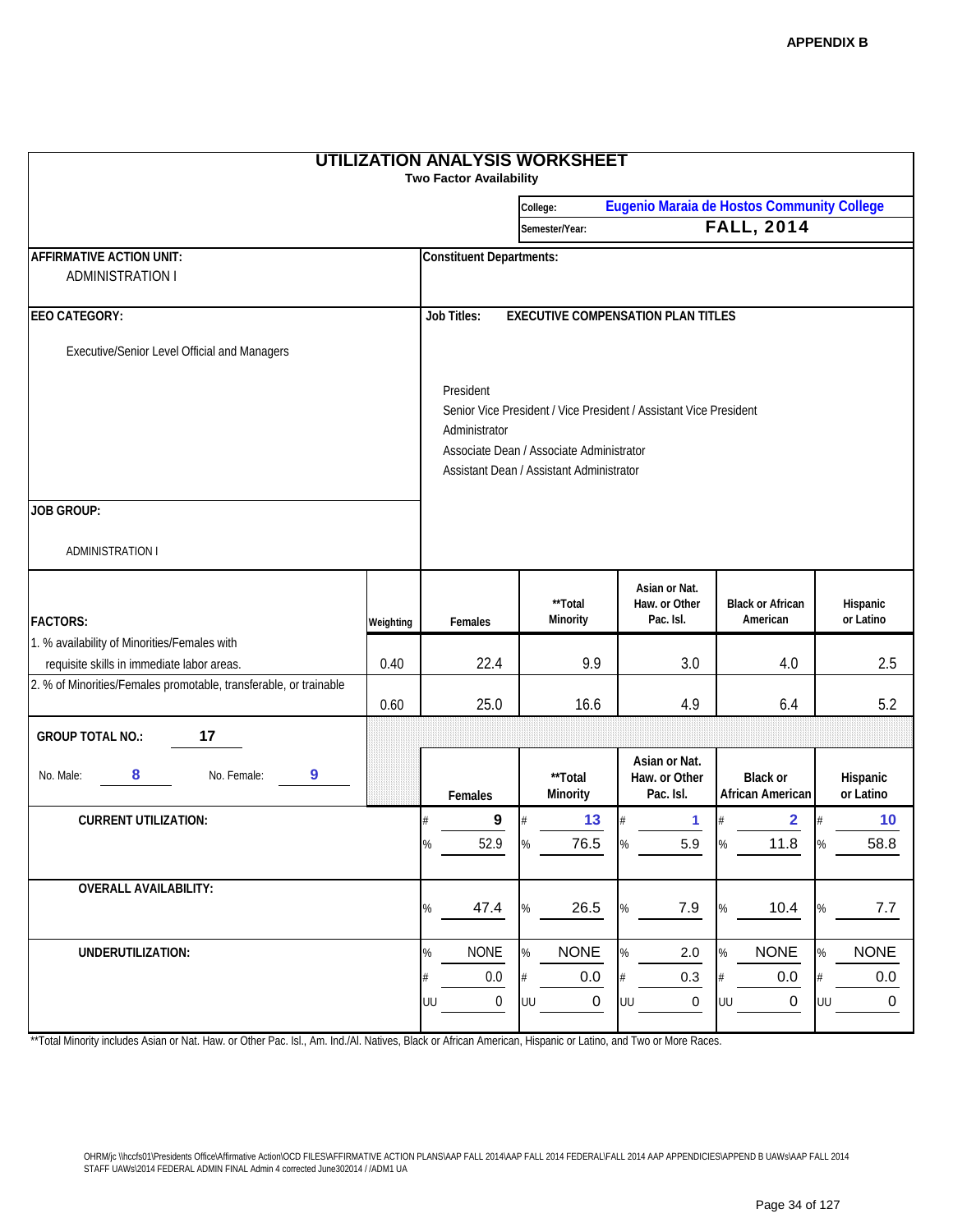#### FACTOR / SOURCE SHEET

## **FALL, 2014**

#### **Executive/Senior Level Official and Managers ADMINISTRATION I:**

| <b>Executive Compensation</b> |  |
|-------------------------------|--|
| <b>PlanTitles</b>             |  |

President Senior Vice President / Vice President / Assistant Vice President Administrator Associate Dean / Associate Administrator Assistant Dean / Assistant Administrator

CUNY Administration I Degree Weighting - Source: CUPS 062 as of April 16, 2012. (degrees held by employees in CUNY Administration I)

|      | $Ph.D. = 50.6\%$ |
|------|------------------|
| M.A. | $= 32.7\%$       |
| B.A. | $= 13.9\%$       |

#### FACTORS SOURCES WEIGHT Factor 1 Earned Degrees Conferred (EDC) US - PHD, MA, BA 2009-10\* for Federal Protected Groups. 6.4 Factor 2 Promotable, Transferable, Trainable employees within contractors organization. - CUNY Survey - 0.6 2007-2011 - American Community Survey (ACS) - U.S. - Italian American PHD, MA, BA holders age 28 through 65. selected titles, service requirement and criteria -Source Spring 2011.

\*Note: Use of US Dept of Education's Postsecondary Studies Division's Earned Degrees Conferred is updated biannually.

|           |                      |     |               |          | Asian or Nat. | <b>Black or</b> |                 |
|-----------|----------------------|-----|---------------|----------|---------------|-----------------|-----------------|
|           |                      |     |               | **Total  | Haw. or Other | African         | <b>Hispanic</b> |
| Factor 1: |                      |     | <u>Female</u> | Minority | Pac. Isl.     | American        | or Latino       |
|           |                      |     | 56.1          | 24.8     | 7.6           | 10.1            | 6.3             |
|           | multiply by weight - | 0.4 | 22.4          | 9.9      | 3.0           | 4.0             | 2.5             |

|           | <b>OVERALL AVAILABILITY</b> | 47.4        | 26.5     | 7.9           | 10.4     | 7.7         |              |
|-----------|-----------------------------|-------------|----------|---------------|----------|-------------|--------------|
|           | multiply by weight -        | 25.0<br>0.6 | 16.6     | 4.9           | 6.4      | 5.2         |              |
|           |                             | 41.7        | 27.6     | 8.1           | 10.7     | 8.7         |              |
|           |                             | 1,107       | 732      | 214           | 284      | 231         | 2,653        |
|           | Professor                   | 719         | 439      | 154           | 147      | 135         | 1,927        |
|           | <b>HEO</b>                  | 388         | 293      | 60            | 137      | 96          | 726          |
| Factor 2: |                             | Female      | Minority | Pac. Isl.     | American | Latino      | <b>Total</b> |
|           |                             |             | **Total  | Haw. or Other | African  | Hispanic or |              |
|           |                             |             |          | Asian or Nat. | Black or |             |              |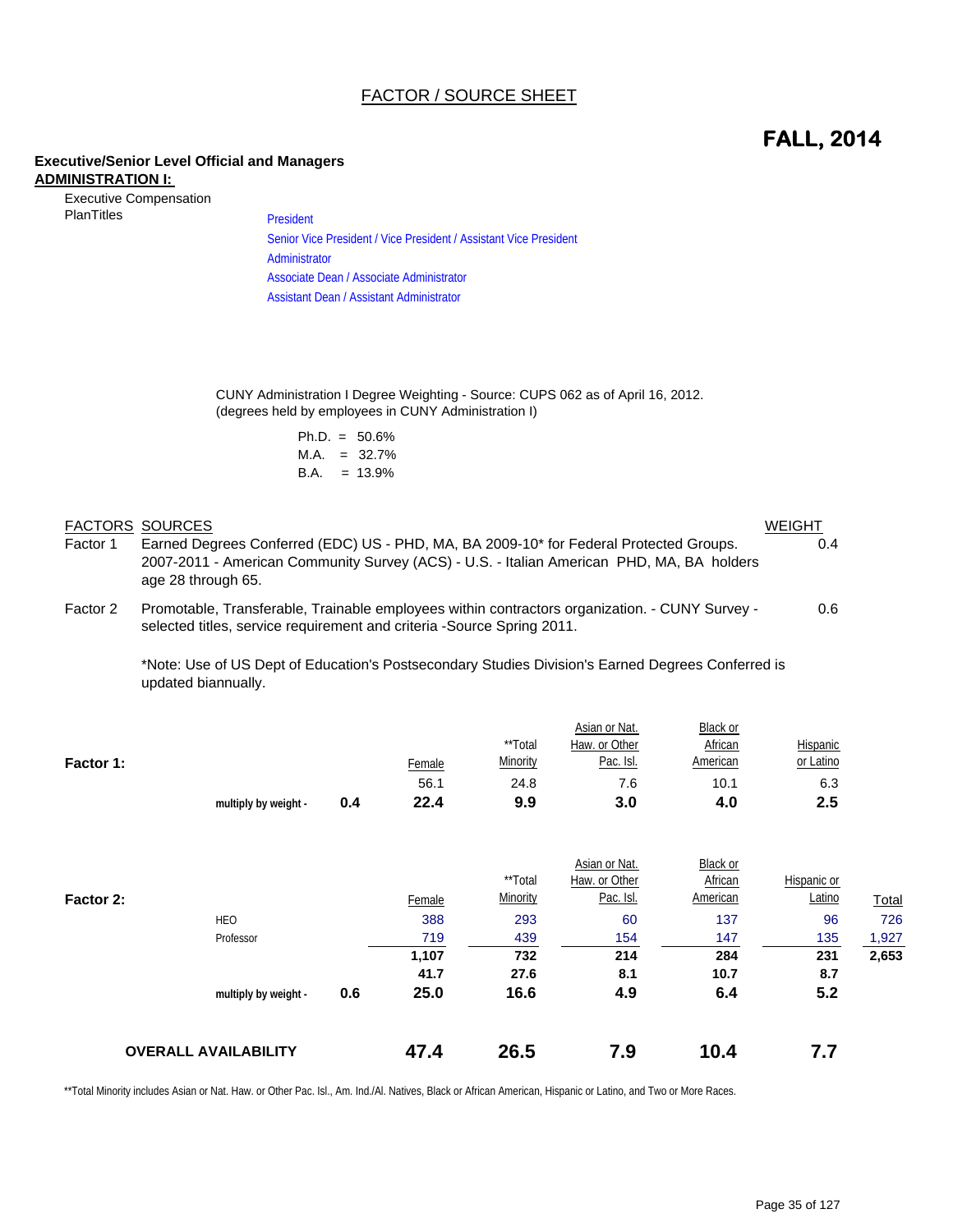|                                                                                            |           |      |                                 |           | UTILIZATION ANALYSIS WORKSHEET                                                   |              |                                                  |              |                                            |           |                        |
|--------------------------------------------------------------------------------------------|-----------|------|---------------------------------|-----------|----------------------------------------------------------------------------------|--------------|--------------------------------------------------|--------------|--------------------------------------------|-----------|------------------------|
|                                                                                            |           |      | <b>Two Factor Availability</b>  |           |                                                                                  |              |                                                  |              |                                            |           |                        |
|                                                                                            |           |      |                                 |           | College:                                                                         |              | <b>Eugenio Maria de Hostos Community College</b> |              |                                            |           |                        |
|                                                                                            |           |      |                                 |           | Semester/Year:                                                                   |              |                                                  |              | <b>FALL, 2014</b>                          |           |                        |
| <b>AFFIRMATIVE ACTION UNIT:</b><br><b>ADMINISTRATION II</b>                                |           |      | <b>Constituent Departments:</b> |           |                                                                                  |              |                                                  |              |                                            |           |                        |
| <b>EEO CATEGORY:</b>                                                                       |           |      | <b>Job Titles:</b>              |           |                                                                                  |              |                                                  |              |                                            |           |                        |
| First/Mid Level Officials and Managers                                                     |           |      |                                 |           | <b>Higher Education Officer (HEO)</b><br><b>Higher Education Associate (HEA)</b> |              |                                                  |              |                                            |           |                        |
| <b>JOB GROUP:</b><br><b>ADMINISTRATION II</b>                                              |           |      |                                 |           |                                                                                  |              |                                                  |              |                                            |           |                        |
| <b>FACTORS:</b>                                                                            | Weighting |      | <b>Females</b>                  |           | **Total<br>Minority                                                              |              | Asian or Nat.<br>Haw. or Other<br>Pac. Isl.      |              | <b>Black or</b><br><b>African American</b> |           | Hispanic<br>or Latino  |
| 1. % availability of Minorities/Females with<br>requisite skills in immediate labor areas. | 0.40      |      | 23.0                            |           | 10.7                                                                             |              | 3.2                                              |              | 3.9                                        |           | 3.2                    |
| 2. % of Minorities/Females promotable, transferable, or trainable                          | 0.60      |      | 35.6                            |           | 29.6                                                                             |              | 7.1                                              |              | 14.5                                       |           | 7.7                    |
| 63<br><b>GROUP TOTAL NO.:</b>                                                              |           |      |                                 |           |                                                                                  |              |                                                  |              |                                            |           |                        |
| 23<br>No. Female: 40<br>No. Male:                                                          |           |      | <b>Females</b>                  |           | **Total<br><b>Minority</b>                                                       |              | Asian or Nat.<br>Haw. or Other<br>Pac. Isl.      |              | <b>Black or</b><br><b>African American</b> |           | Hispanic<br>or Latino  |
| <b>CURRENT UTILIZATION:</b>                                                                |           |      | 40                              |           | 50                                                                               | #            | $\overline{7}$                                   |              | 13                                         |           | 30                     |
|                                                                                            |           | %    | 63.5                            | %         | 79.4                                                                             | $\%$         | 11.1                                             | $\%$         | 20.6                                       | %         | 47.6                   |
| <b>OVERALL AVAILABILITY:</b>                                                               |           | %    | 58.6                            | %         | 40.3                                                                             | $\%$         | 10.3                                             | $\%$         | 18.4                                       | %         | 10.9                   |
| UNDERUTILIZATION:                                                                          |           | $\%$ | <b>NONE</b><br>0.0              | $\%$<br># | <b>NONE</b><br>$0.0\,$                                                           | $\%$<br>$\#$ | <b>NONE</b><br>0.0                               | $\%$<br>$\#$ | <b>NONE</b><br>0.0                         | $\%$<br># | <b>NONE</b><br>$0.0\,$ |
|                                                                                            |           | UU   | $\boldsymbol{0}$                | UU        | 0                                                                                | UU           | $\pmb{0}$                                        | UU           | $\boldsymbol{0}$                           | UU        | 0                      |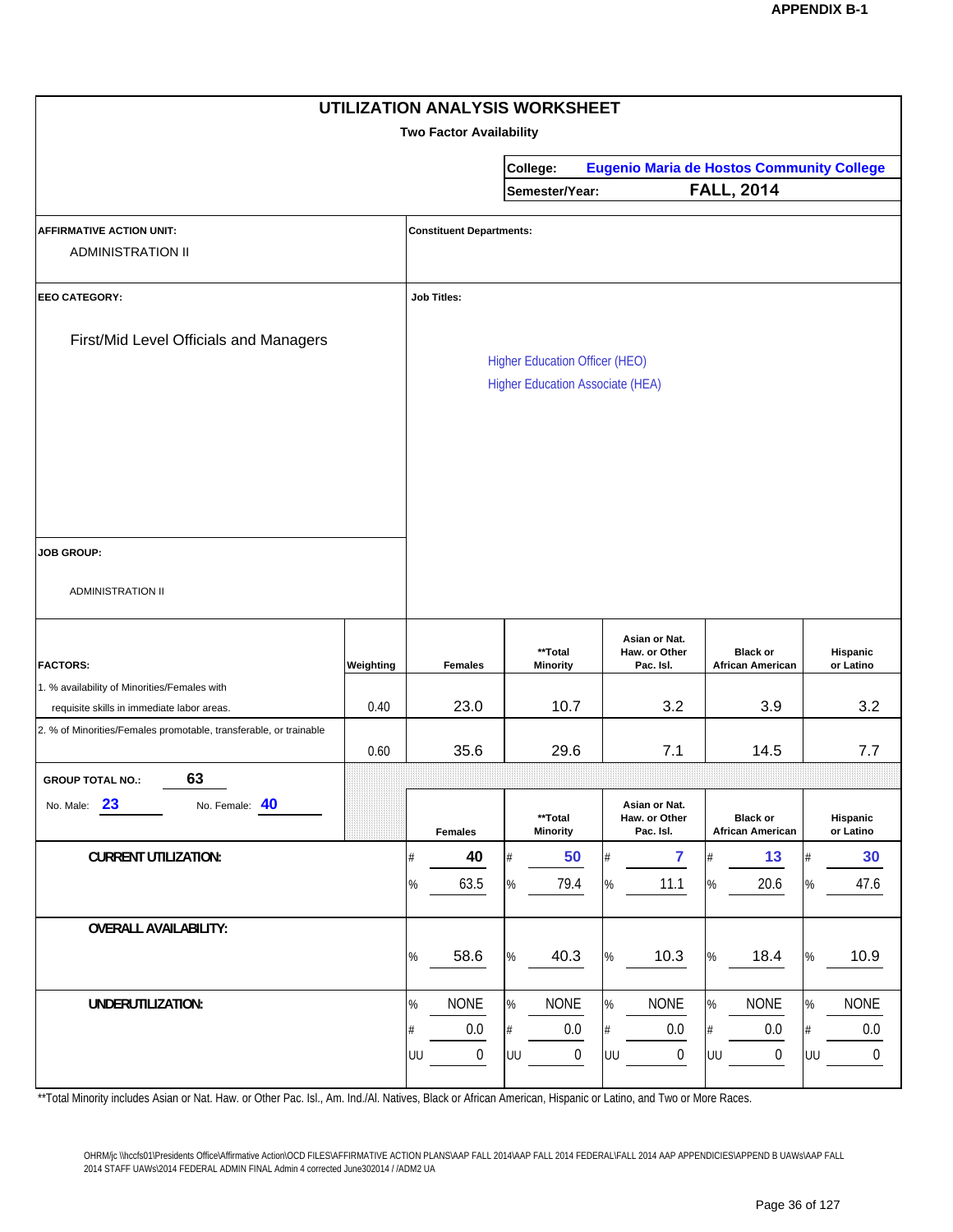## **FALL, 2014**

### **First/Mid Level Officials and Managers ADMINISTRATION II**

#### **Higher Education Officer (HEO) Higher Education Associate (HEA)**

| <b>FACTORS</b><br>Factor 1 | <b>SOURCES</b><br>4STATE - Earned Degrees Conferred (EDC) - Bachelors 2009-10*<br>for Federal Protected Groups. 2007-2011 American Community<br>Survey (ACS)                | <b>WEIGHT</b><br>0.4 |
|----------------------------|-----------------------------------------------------------------------------------------------------------------------------------------------------------------------------|----------------------|
| Factor 2                   | Promotable, Transferable, Trainable employees within contractors organization. -<br>CUNY Survey - selected titles, service requirement and criteria -Source Spring<br>2012. | 0.6                  |

\*Note: Use of US Dept of Education's Postsecondary Studies Division's Earned Degrees Conferred is updated biannually.

| Factor 1: |                    |     | Female | **Total<br>Minority | Asian or Nat.<br>Haw. or Other<br>Pac. Isl. | Black or<br>African<br>American | Hispanic<br>or Latino |
|-----------|--------------------|-----|--------|---------------------|---------------------------------------------|---------------------------------|-----------------------|
|           |                    |     | 57.4   | 26.7                | 8.1                                         | 9.8                             | 8.1                   |
|           | multiply by weight | 0.4 | 23.0   | 10.7                | 3.2                                         | 3.9                             | 3.2                   |

| Factor 2:      |                    |     | Female | **Total<br>Minority | Asian or Nat.<br>Haw. or Other<br>Pac. Isl. | Black or<br>African<br>American | Hispanic<br>or Latino | <b>Total</b> |
|----------------|--------------------|-----|--------|---------------------|---------------------------------------------|---------------------------------|-----------------------|--------------|
| HE asst.       |                    |     | 362    | 319                 | 32                                          | 179                             | 104                   | 533          |
| Asst. Prof.    |                    |     | 440    | 349                 | 128                                         | 148                             | 70                    | 820          |
| <b>TOTAL</b>   |                    |     | 802    | 668                 | 160                                         | 327                             | 174                   | 1,353        |
|                |                    |     | 59.3   | 49.4                | 11.8                                        | 24.2                            | 12.9                  |              |
|                | multiply by weight | 0.6 | 35.6   | 29.6                | 7.1                                         | 14.5                            | 7.7                   |              |
| <b>OVERALL</b> |                    |     | 58.6   | 40.3                | 10.3                                        | 18.4                            | 10.9                  |              |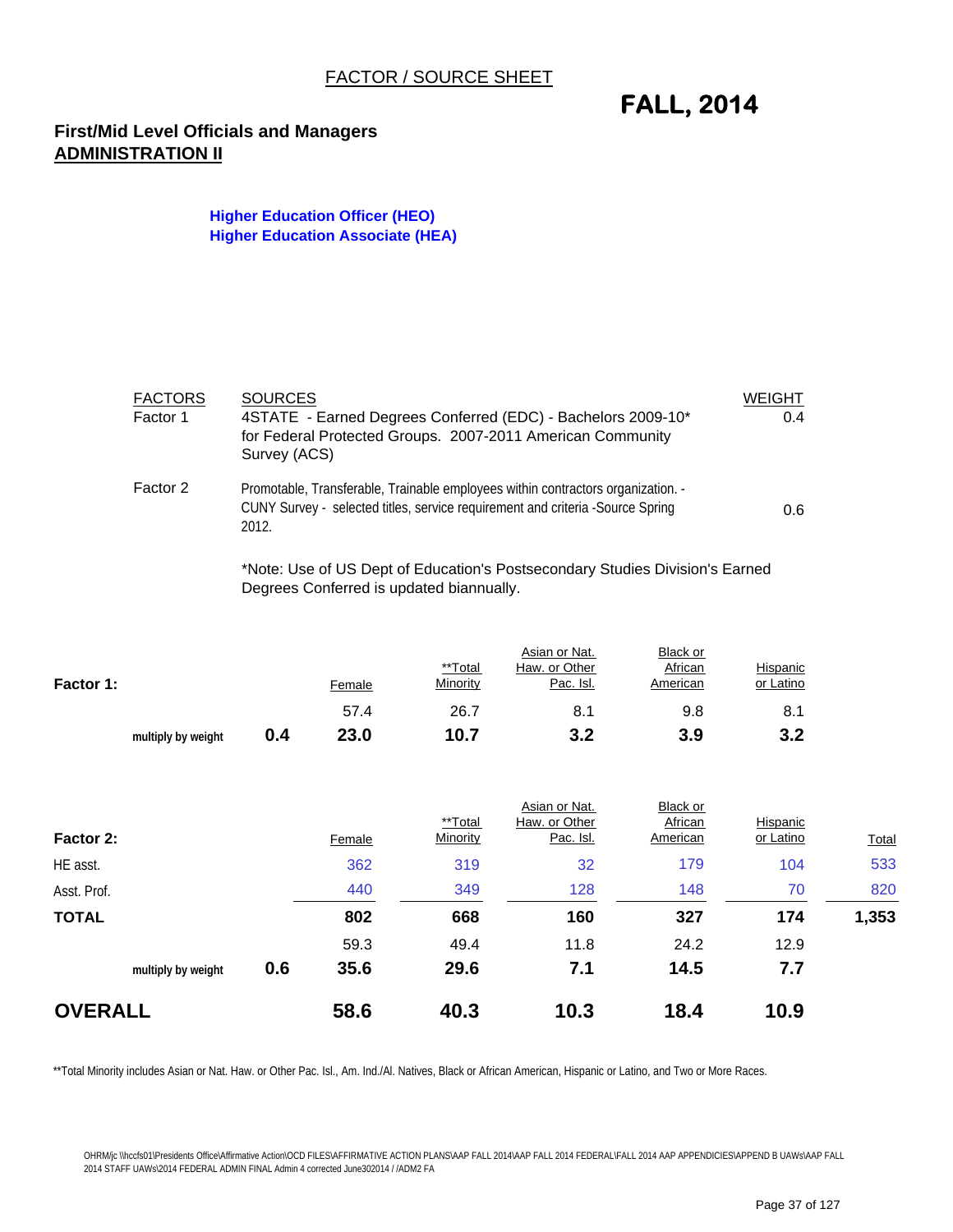# **APPENDIX B2 – B11**

## **FACULTY: PROFESSORIAL**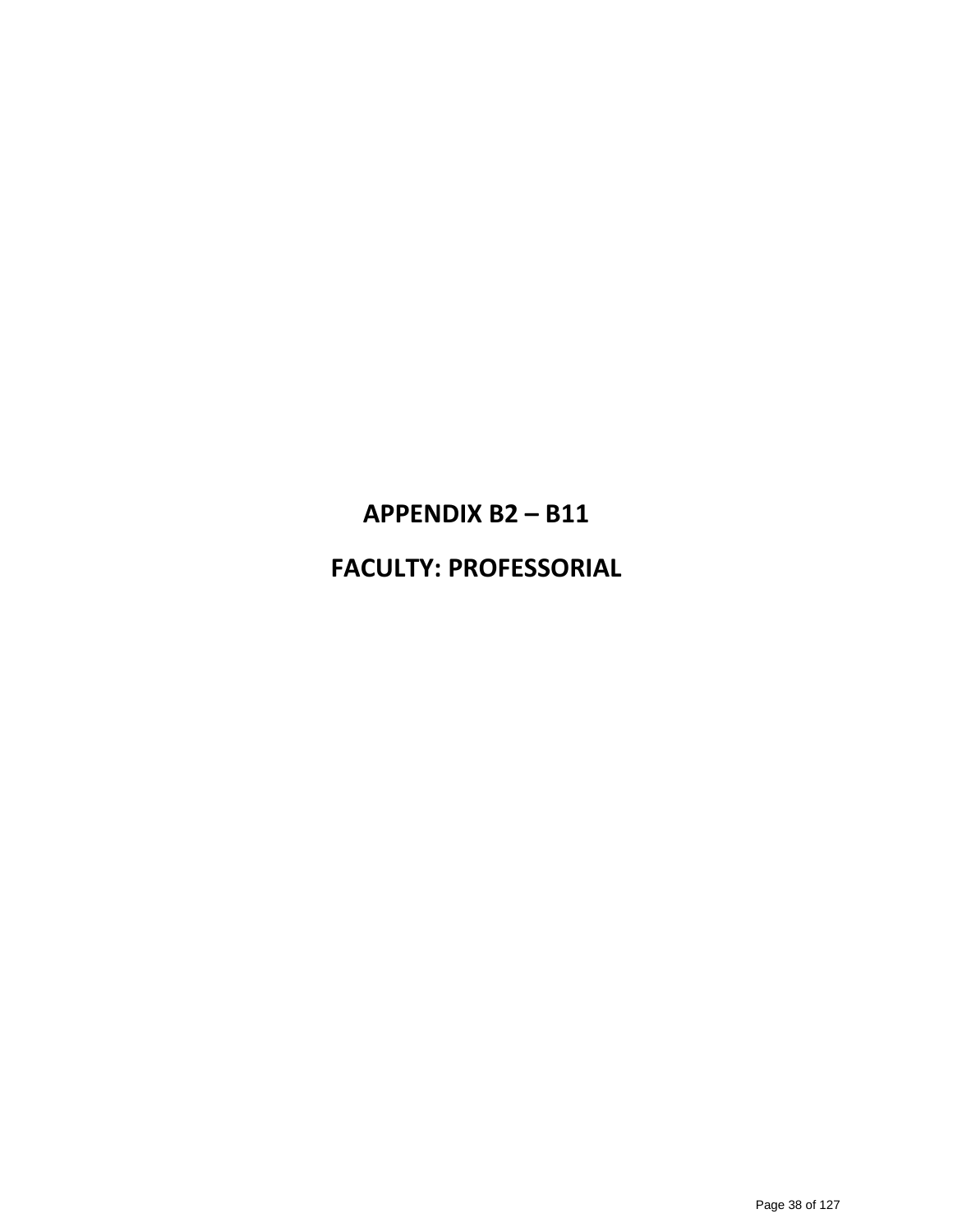**Two Factor Availability**

 $\mathbf{r}$ 

|                                                                                            |           |                                                                     | College: |                                                         | <b>Eugenio Maria de Hostos Community College</b> |                                        |                              |  |  |
|--------------------------------------------------------------------------------------------|-----------|---------------------------------------------------------------------|----------|---------------------------------------------------------|--------------------------------------------------|----------------------------------------|------------------------------|--|--|
|                                                                                            |           |                                                                     |          | Semester/Year:                                          |                                                  | <b>FALL, 2014</b>                      |                              |  |  |
| <b>AFFIRMATIVE ACTION UNIT:</b>                                                            |           | <b>CONSTITUENT DEPARTMENTS:</b><br><b>Natural Sciences- Biology</b> |          |                                                         |                                                  |                                        |                              |  |  |
| Agricultural/Life Science                                                                  |           |                                                                     |          |                                                         |                                                  |                                        |                              |  |  |
| <b>EEO CATEGORY:</b>                                                                       |           | <b>Job Titles:</b>                                                  |          |                                                         |                                                  |                                        |                              |  |  |
| <b>FACULTY</b>                                                                             |           |                                                                     |          | Professor; Associate Professor; and Assistant Professor |                                                  |                                        |                              |  |  |
| <b>JOB GROUP:</b><br>PROFESSORIAL                                                          |           |                                                                     |          |                                                         |                                                  |                                        |                              |  |  |
| <b>FACTORS:</b>                                                                            | Weighting | <b>Females</b>                                                      |          | **Total<br><b>Minority</b>                              | Asian or Nat.<br>Haw. or Other<br>Pac. Isl.      | <b>Black or</b><br>African<br>American | Hispanic<br>or Latino        |  |  |
| 1. % availability of Minorities/Females with<br>requisite skills in immediate labor areas. | 1.00      | 54.2                                                                |          | 24.3                                                    | 13.3                                             | 4.3                                    | 6.1                          |  |  |
| 2. % of Minorities/Females promotable, transferable,<br>or trainable                       |           |                                                                     |          |                                                         |                                                  |                                        |                              |  |  |
| 9<br><b>GROUP TOTAL NO.:</b>                                                               |           |                                                                     |          |                                                         |                                                  |                                        |                              |  |  |
| No. Female: 5<br>4<br>No. Male:                                                            |           | <b>Females</b>                                                      |          | **Total<br><b>Minority</b>                              | Asian or Nat.<br>Haw. or Other<br>Pac. Isl.      | <b>Black or</b><br>African<br>American | <b>Hispanic</b><br>or Latino |  |  |
| <b>CURRENT UTILIZATION:</b>                                                                |           | 5<br>#                                                              |          | 3                                                       | $\bf{0}$<br>#                                    | 1                                      | $\overline{2}$               |  |  |
|                                                                                            |           | 55.6<br>%                                                           | $\%$     | 33.3                                                    | 0.0<br>%                                         | 11.1<br>%                              | 22.2<br>$\%$                 |  |  |
| <b>OVERALL AVAILABILITY:</b>                                                               |           |                                                                     |          |                                                         |                                                  |                                        |                              |  |  |
|                                                                                            |           | 54.2<br>%                                                           | %        | 24.3                                                    | 13.3<br>%                                        | 4.3<br>%                               | 6.1<br>$\%$                  |  |  |
| UNDERUTILIZATION:                                                                          |           | <b>NONE</b><br>$\%$                                                 | $\%$     | <b>NONE</b>                                             | 13.3<br>$\%$                                     | <b>NONE</b><br>%                       | <b>NONE</b><br>%             |  |  |
|                                                                                            |           | 0.0<br>#                                                            | #        | 0.0                                                     | 1.2<br>#                                         | 0.0<br>#                               | 0.0<br>#                     |  |  |
|                                                                                            |           | 0<br>UU                                                             | UU       | $\mathbf 0$                                             | 1<br>UU                                          | $\mathbf 0$<br>UU                      | 0<br>UU                      |  |  |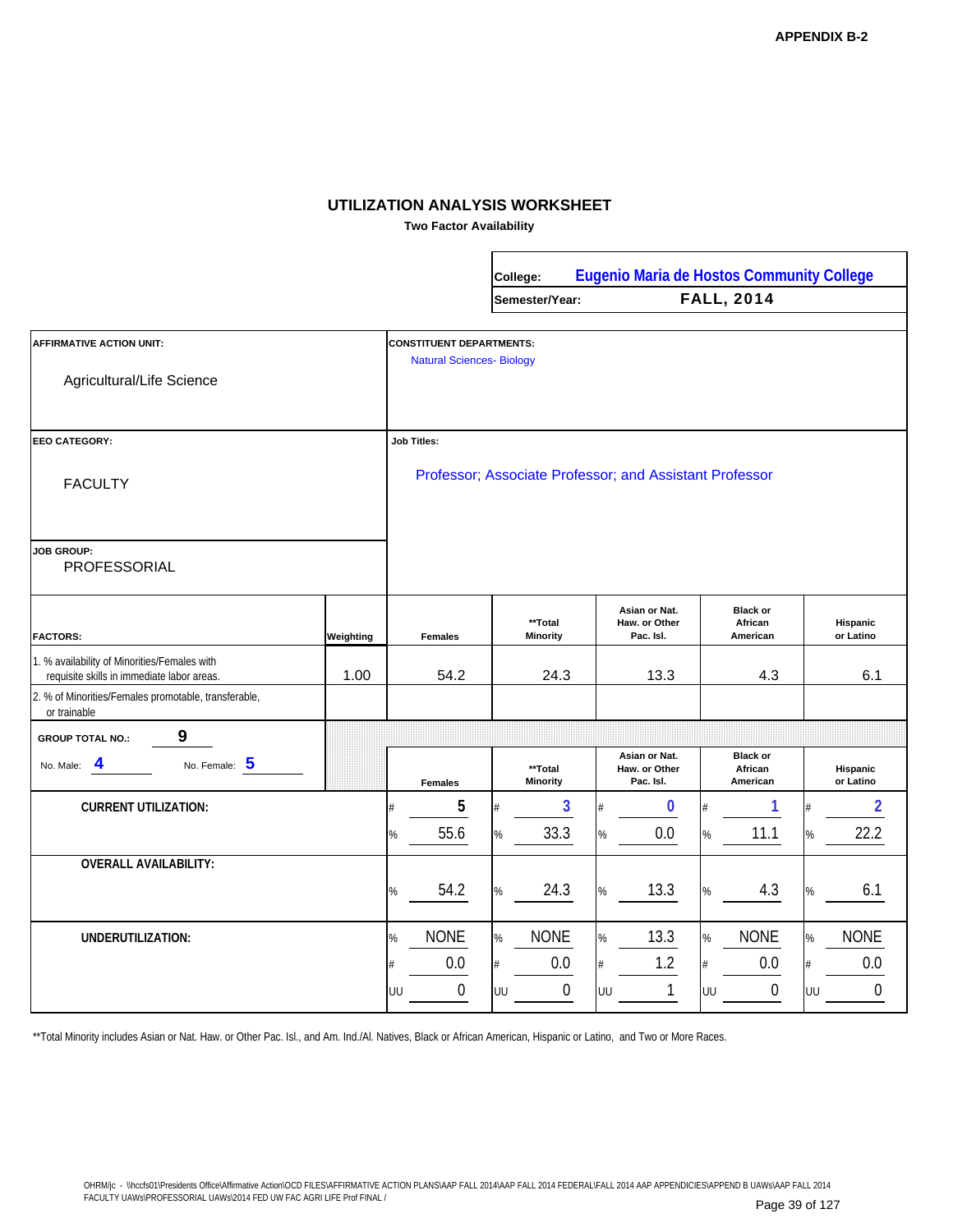**FALL, 2014**

**Affirmative Action Unit: Constituent Departments: Job Group: Job Titles:** FACTORS SOURCES WEIGHT Factor 1 EDC- Ph.D. 2009 - 10<sup>\*</sup> - 4States and US Non- 1.0 Factor 1: 4States (CT,NJ, NY, PA) and USNon-4ST - EDC - Ph.D. 2009 - 10\*  **Professor; Associate Professor; and Assistant Professor Natural Sciences- Biology Agricultural/Life Science** 4ST. **Professorial** \* Note: Use of US Dept of Education's Postsecondary Studies Division's Earned Degrees Conferred is updated biannually.

## **Biological and Biomedical Sciences**

|        | **Total  | Asian or Nat.<br>Haw. or Other | Black or<br>African | Hispanic  |
|--------|----------|--------------------------------|---------------------|-----------|
| Female | Minority | Pac. Isl.                      | American            | or Latino |
| 54.2   | 24.3     | 13.3                           | 4.3                 | 6.1       |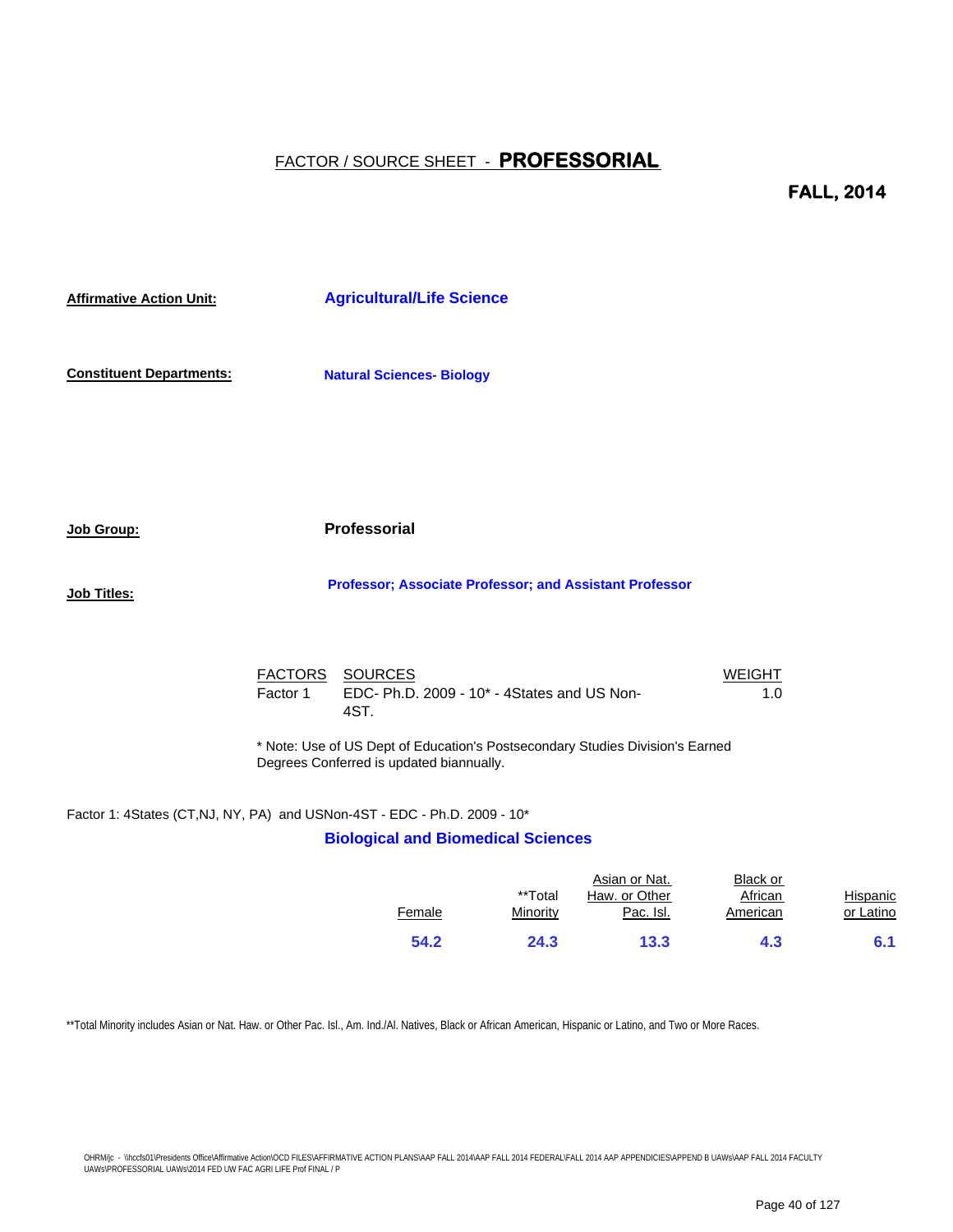**Two Factor Availability**

 $\mathbf{r}$ 

|                                                                                            |                                                                                                                                                   |                                                   | College:                   |                                                         |                                             | <b>Eugenio Maria de Hostos Community College</b> |                                                           |
|--------------------------------------------------------------------------------------------|---------------------------------------------------------------------------------------------------------------------------------------------------|---------------------------------------------------|----------------------------|---------------------------------------------------------|---------------------------------------------|--------------------------------------------------|-----------------------------------------------------------|
|                                                                                            |                                                                                                                                                   |                                                   | Semester/Year:             |                                                         |                                             | <b>FALL, 2014</b>                                |                                                           |
| AFFIRMATIVE ACTION UNIT:<br>Education                                                      | <b>CONSTITUENT DEPARTMENTS:</b><br>Library<br>Language & Cognition- English as a<br><b>Second Language</b><br><b>Education- Teacher Education</b> |                                                   |                            |                                                         |                                             |                                                  |                                                           |
| <b>EEO CATEGORY:</b><br><b>FACULTY</b>                                                     | <b>Job Titles:</b>                                                                                                                                |                                                   |                            | Professor; Associate Professor; and Assistant Professor |                                             |                                                  |                                                           |
| <b>JOB GROUP:</b><br>PROFESSORIAL                                                          |                                                                                                                                                   |                                                   |                            |                                                         |                                             |                                                  |                                                           |
| <b>FACTORS:</b>                                                                            | Weighting                                                                                                                                         | <b>Females</b>                                    | **Total<br><b>Minority</b> |                                                         | Asian or Nat.<br>Haw. or Other<br>Pac. Isl. | <b>Black or</b><br>African<br>American           | Hispanic<br>or Latino                                     |
| 1. % availability of Minorities/Females with<br>requisite skills in immediate labor areas. | 1.00                                                                                                                                              | 67.8                                              | 28.5                       |                                                         | 4.3                                         | 18.1                                             | 5.4                                                       |
| 2. % of Minorities/Females promotable, transferable,<br>or trainable                       |                                                                                                                                                   |                                                   |                            |                                                         |                                             |                                                  |                                                           |
| 18<br><b>GROUP TOTAL NO.:</b>                                                              |                                                                                                                                                   |                                                   |                            |                                                         |                                             |                                                  |                                                           |
| No. Female: 14<br>4<br>No. Male:                                                           |                                                                                                                                                   | <b>Females</b>                                    | **Total<br><b>Minority</b> |                                                         | Asian or Nat.<br>Haw. or Other<br>Pac. Isl. | <b>Black or</b><br>African<br>American           | Hispanic<br>or Latino                                     |
| <b>CURRENT UTILIZATION:</b>                                                                |                                                                                                                                                   | 14<br>77.8<br>%                                   | #<br>27.8<br>%             | 5                                                       | 0<br>0.0                                    | $\overline{2}$<br>#<br>11.1<br>%                 | 3<br>#<br>16.7<br>%                                       |
| <b>OVERALL AVAILABILITY:</b>                                                               |                                                                                                                                                   | 67.8<br>%                                         | $\%$                       | 28.5<br>%                                               | 4.3                                         | 18.1<br>$\%$                                     | 5.4<br>%                                                  |
| UNDERUTILIZATION:                                                                          |                                                                                                                                                   | <b>NONE</b><br>%<br>0.0<br>$\boldsymbol{0}$<br>UU | $\%$<br>#<br>UU            | 0.8<br>%<br>0.1<br>$\boldsymbol{0}$<br>UU               | 4.3<br>0.8<br>$\mathbf{1}$                  | 7.0<br>$\%$<br>1.3<br>#<br>$\mathbf{1}$<br>UU    | <b>NONE</b><br>$\%$<br>0.0<br>#<br>$\boldsymbol{0}$<br>UU |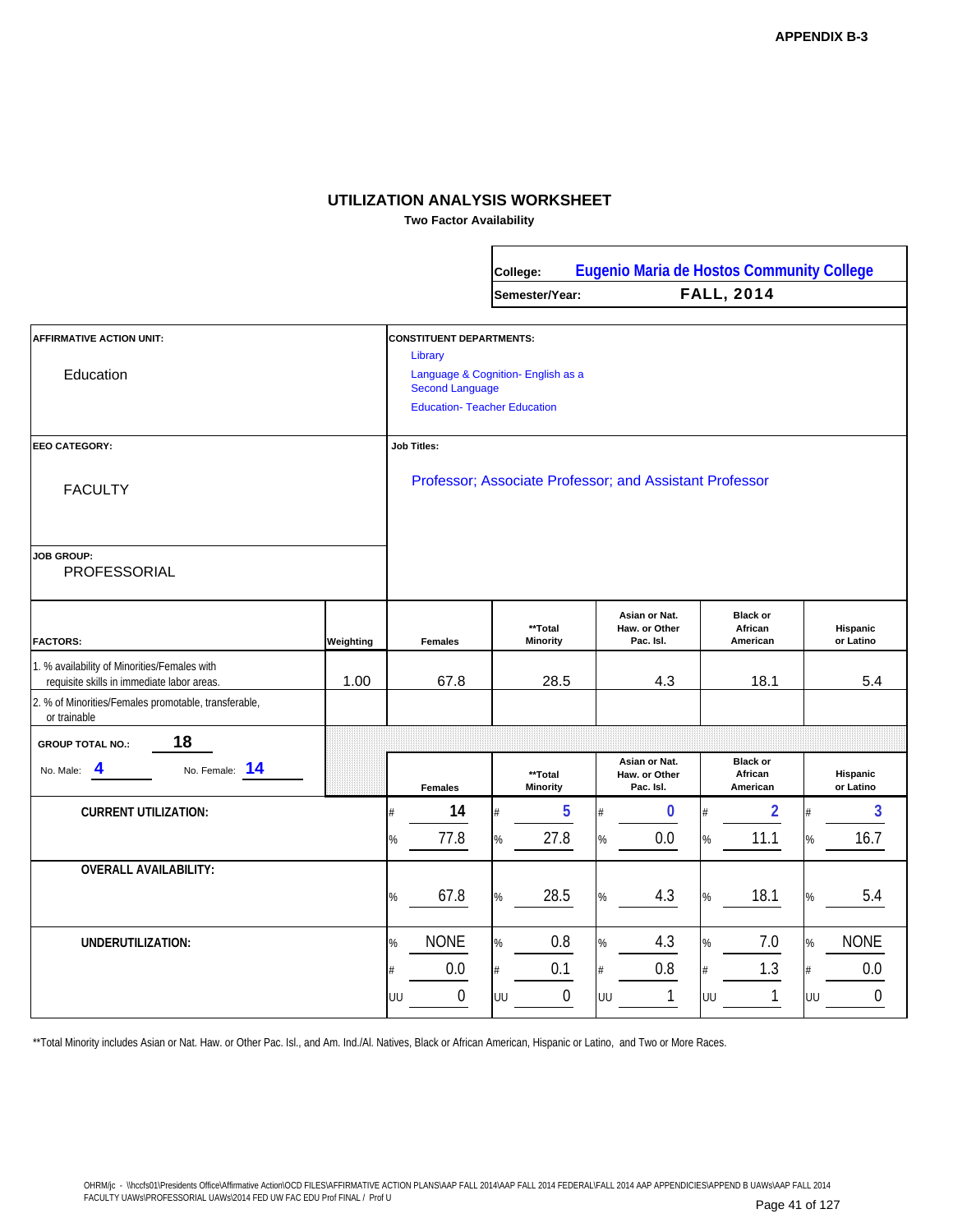## **FALL, 2014**

| <b>Affirmative Action Unit:</b> |          | <b>Education</b>                                                                                                                 |                      |
|---------------------------------|----------|----------------------------------------------------------------------------------------------------------------------------------|----------------------|
| <b>Constituent Departments:</b> |          | <b>Library</b><br><b>Language &amp; Cognition- English as a</b><br><b>Second Language</b><br><b>Education- Teacher Education</b> |                      |
| Job Group:                      |          | Professorial                                                                                                                     |                      |
| <b>Job Titles:</b>              |          | Professor; Associate Professor; and Assistant Professor                                                                          |                      |
|                                 | Factor 1 | FACTORS SOURCES<br>EDC- Ph.D. 2009 - 10* - 4States and US Non-<br>4ST.                                                           | <b>WEIGHT</b><br>1.0 |
|                                 |          | * Note: Use of US Dept of Education's Postsecondary Studies Division's Earned<br>Degrees Conferred is updated biannually.        |                      |
|                                 |          | Factor 1: 4States (CT,NJ, NY, PA) and USNon-4ST - EDC - Ph.D. 2009 - 10*<br><b>Education</b>                                     |                      |

|        |          | Asian or Nat. | Black or |           |
|--------|----------|---------------|----------|-----------|
|        | **Total  | Haw, or Other | African  | Hispanic  |
| Female | Minority | Pac. Isl.     | American | or Latino |
| 67.8   | 28.5     | 4.3           | 18.1     | 5.4       |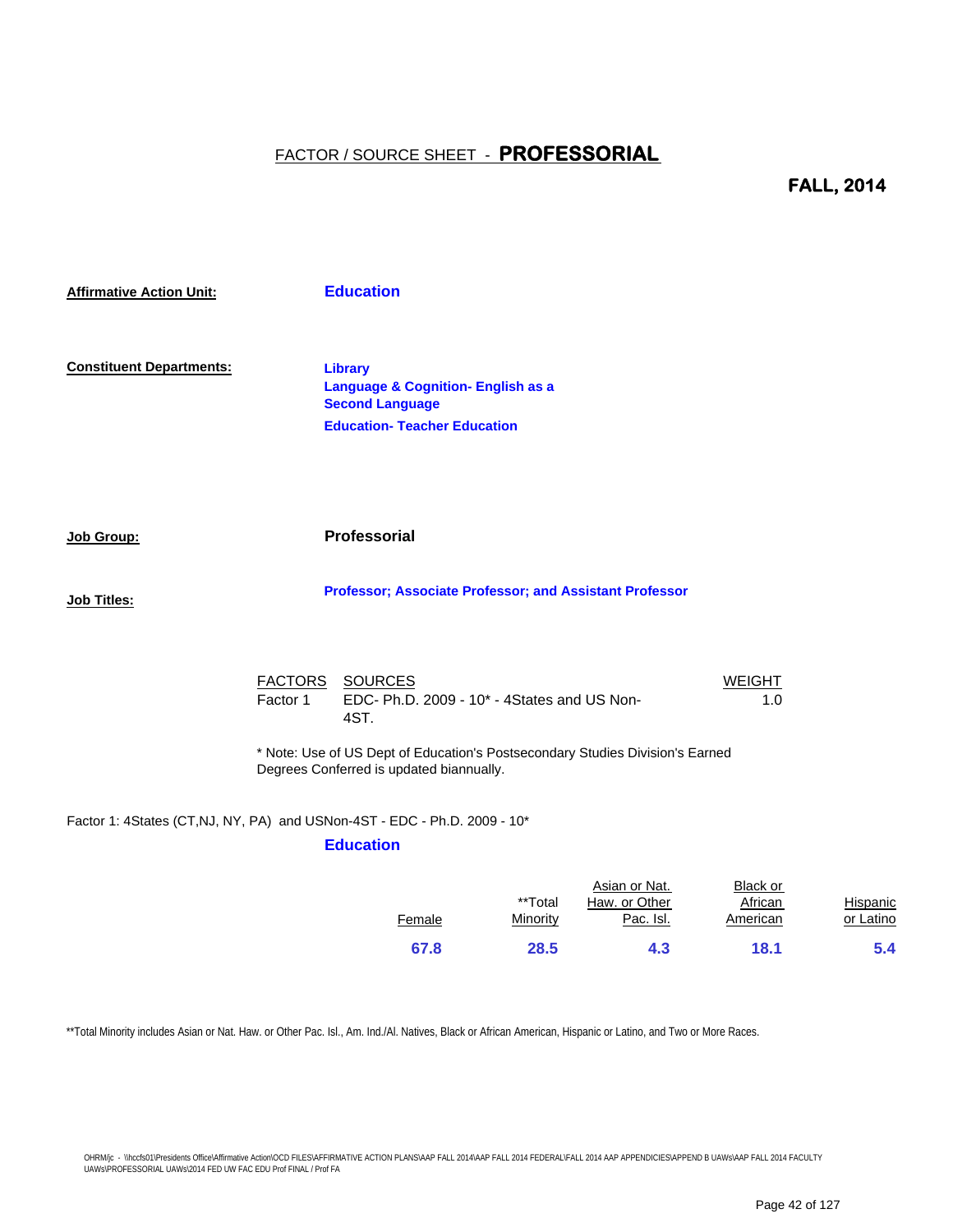**Two Factor Availability**

|                                                                                            |           |                                                   |      | College:                   |    | Eugenio Maria de Hostos Community College               |      |                                        |      |                       |
|--------------------------------------------------------------------------------------------|-----------|---------------------------------------------------|------|----------------------------|----|---------------------------------------------------------|------|----------------------------------------|------|-----------------------|
|                                                                                            |           |                                                   |      | Semester/Year:             |    |                                                         |      | <b>FALL, 2014</b>                      |      |                       |
| <b>AFFIRMATIVE ACTION UNIT:</b><br>English                                                 |           | <b>CONSTITUENT DEPARTMENTS:</b><br><b>English</b> |      |                            |    |                                                         |      |                                        |      |                       |
|                                                                                            |           |                                                   |      |                            |    |                                                         |      |                                        |      |                       |
| <b>EEO CATEGORY:</b>                                                                       |           | <b>Job Titles:</b>                                |      |                            |    |                                                         |      |                                        |      |                       |
| <b>FACULTY</b>                                                                             |           |                                                   |      |                            |    | Professor; Associate Professor; and Assistant Professor |      |                                        |      |                       |
| <b>JOB GROUP:</b><br>PROFESSORIAL                                                          |           |                                                   |      |                            |    |                                                         |      |                                        |      |                       |
| <b>FACTORS:</b>                                                                            | Weighting | <b>Females</b>                                    |      | **Total<br><b>Minority</b> |    | Asian or Nat.<br>Haw. or Other<br>Pac. Isl.             |      | <b>Black or</b><br>African<br>American |      | Hispanic<br>or Latino |
| 1. % availability of Minorities/Females with<br>requisite skills in immediate labor areas. | 1.00      | 59.2                                              |      | 13.9                       |    | 4.5                                                     |      | 4.9                                    |      | 3.6                   |
| 2. % of Minorities/Females promotable, transferable,<br>or trainable                       |           |                                                   |      |                            |    |                                                         |      |                                        |      |                       |
| 20<br><b>GROUP TOTAL NO.:</b>                                                              |           |                                                   |      |                            |    |                                                         |      |                                        |      |                       |
| 8<br>No. Female: 12<br>No. Male:                                                           |           | <b>Females</b>                                    |      | **Total<br><b>Minority</b> |    | Asian or Nat.<br>Haw. or Other<br>Pac. Isl.             |      | <b>Black or</b><br>African<br>American |      | Hispanic<br>or Latino |
| <b>CURRENT UTILIZATION:</b>                                                                |           | 12                                                | #    | 3                          |    | $\overline{2}$                                          |      | $\bf{0}$                               |      | 1                     |
|                                                                                            |           | 60.0<br>%                                         | $\%$ | 15.0                       | %  | 10.0                                                    | %    | 0.0                                    | %    | 5.0                   |
| <b>OVERALL AVAILABILITY:</b>                                                               |           |                                                   |      |                            |    |                                                         |      |                                        |      |                       |
|                                                                                            |           | 59.2<br>$\%$                                      | $\%$ | 13.9                       | %  | 4.5                                                     | $\%$ | 4.9                                    | %    | 3.6                   |
| UNDERUTILIZATION:                                                                          |           | <b>NONE</b><br>%                                  | $\%$ | <b>NONE</b>                | %  | <b>NONE</b>                                             | $\%$ | 4.9                                    | $\%$ | <b>NONE</b>           |
|                                                                                            |           | 0.0                                               | #    | $0.0\,$                    |    | $0.0\,$                                                 | #    | 1.0                                    | #    | 0.0                   |
|                                                                                            |           | $\boldsymbol{0}$<br>UU                            | UU   | $\boldsymbol{0}$           | UU | $\boldsymbol{0}$                                        | UU   | 1                                      | UU   | $\mathbf 0$           |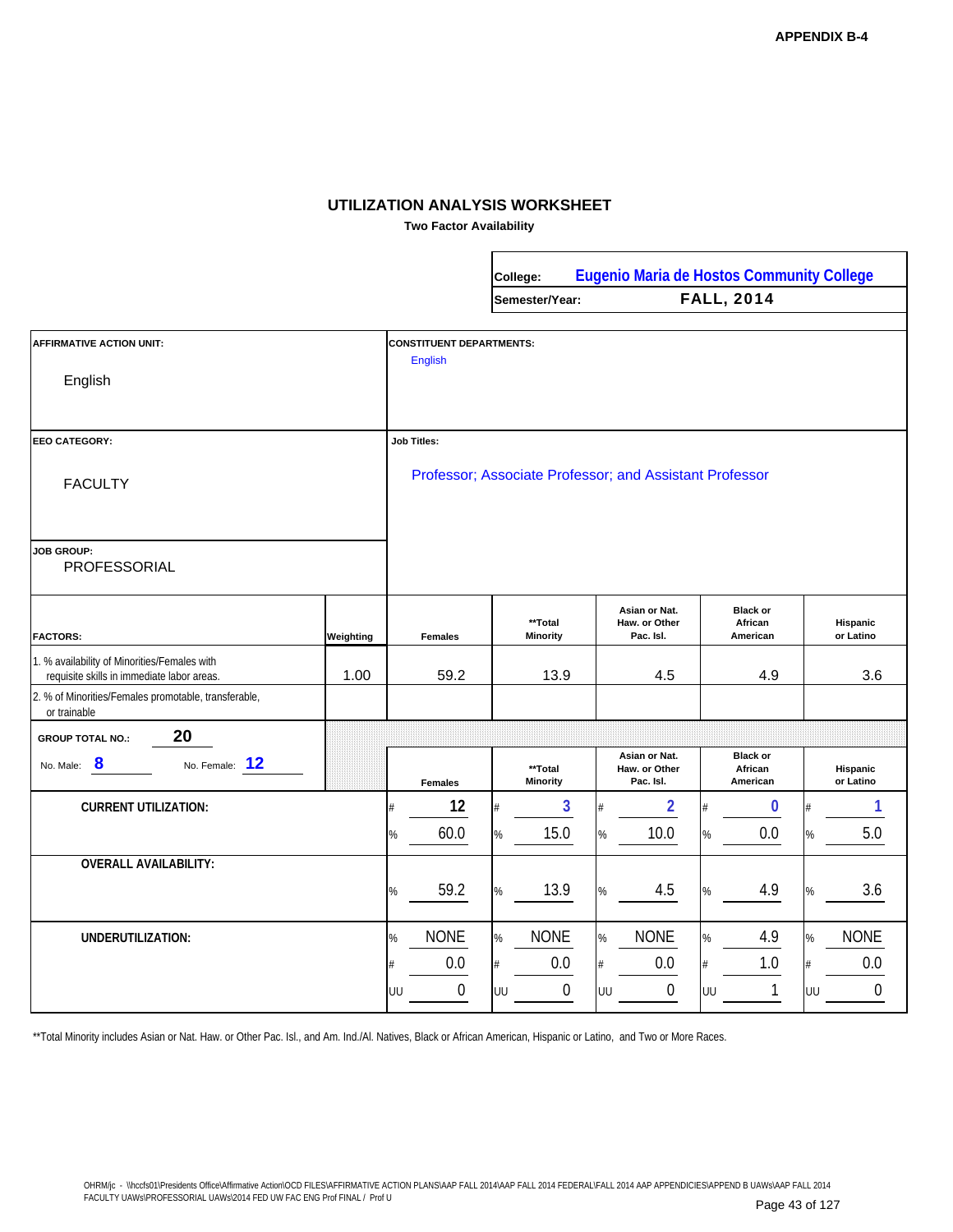#### **FALL, 2014**

| <b>Affirmative Action Unit:</b> |          | <b>English</b>                                                         |                      |
|---------------------------------|----------|------------------------------------------------------------------------|----------------------|
| <b>Constituent Departments:</b> |          | <b>English</b>                                                         |                      |
|                                 |          |                                                                        |                      |
| Job Group:                      |          | Professorial                                                           |                      |
| Job Titles:                     |          | Professor; Associate Professor; and Assistant Professor                |                      |
|                                 | Factor 1 | FACTORS SOURCES<br>EDC- Ph.D. 2009 - 10* - 4States and US Non-<br>4ST. | <b>WEIGHT</b><br>1.0 |

\* Note: Use of US Dept of Education's Postsecondary Studies Division's Earned Degrees Conferred is updated biannually.

#### Factor 1: 4States (CT,NJ, NY, PA) and USNon-4ST - EDC - Ph.D. 2009 - 10\*

#### **English Language and Literature/Letters**

|        | **Total  | Asian or Nat.<br>Haw, or Other | Black or<br>African | Hispanic  |
|--------|----------|--------------------------------|---------------------|-----------|
| Female | Minority | Pac. Isl.                      | American            | or Latino |
| 59.2   | 13.9     | 4.5                            | 4.9                 | 3.6       |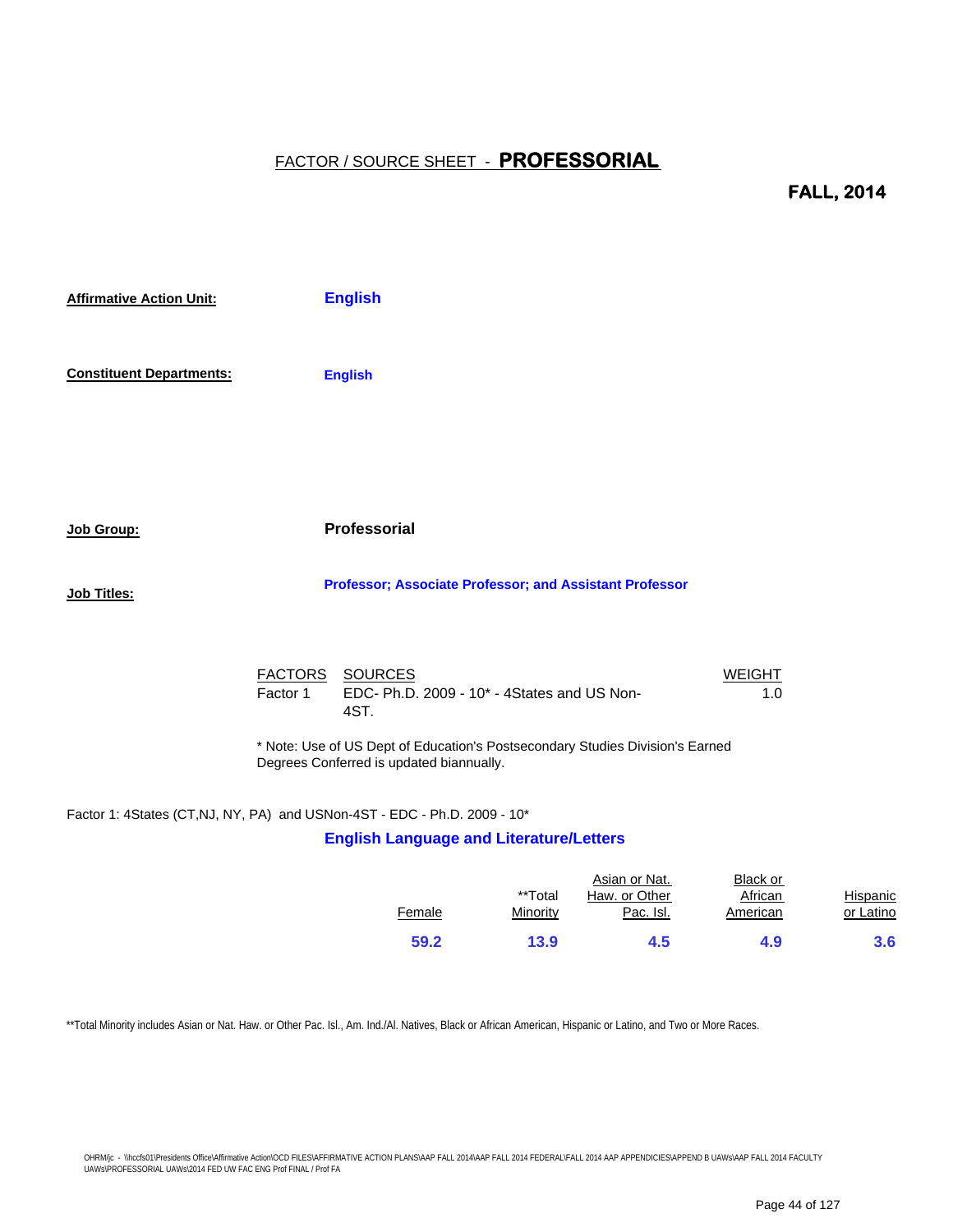**Two Factor Availability**

|                                                                                           |           |                                          | College:                                             | Eugenio Maria de Hostos Community College               |                                                      |                                            |
|-------------------------------------------------------------------------------------------|-----------|------------------------------------------|------------------------------------------------------|---------------------------------------------------------|------------------------------------------------------|--------------------------------------------|
|                                                                                           |           |                                          | Semester/Year:                                       |                                                         | <b>FALL, 2014</b>                                    |                                            |
| <b>AFFIRMATIVE ACTION UNIT:</b><br>Fine/Applied Arts/Media                                |           | <b>CONSTITUENT DEPARTMENTS:</b>          | Humanities- Visual/Performing Arts.                  |                                                         |                                                      |                                            |
| <b>EEO CATEGORY:</b>                                                                      |           | <b>Job Titles:</b>                       |                                                      | Professor; Associate Professor; and Assistant Professor |                                                      |                                            |
| <b>FACULTY</b><br><b>JOB GROUP:</b><br>PROFESSORIAL                                       |           |                                          |                                                      |                                                         |                                                      |                                            |
| <b>FACTORS:</b>                                                                           | Weighting | <b>Females</b>                           | **Total<br><b>Minority</b>                           | Asian or Nat.<br>Haw. or Other<br>Pac. Isl.             | <b>Black or</b><br>African<br>American               | Hispanic<br>or Latino                      |
| 1. % availability of Minorities/Females with<br>requisite skills in immediate labor areas | 1.00      | 51.6                                     | 19.8                                                 | 10.1                                                    | 3.3                                                  | 5.1                                        |
| 2. % of Minorities/Females promotable, transferable,<br>or trainable                      |           |                                          |                                                      |                                                         |                                                      |                                            |
| 7<br><b>GROUP TOTAL NO.:</b>                                                              |           |                                          |                                                      |                                                         |                                                      |                                            |
| $\overline{\mathbf{5}}$<br>No. Female: 2<br>No. Male:                                     |           | <b>Females</b>                           | **Total<br><b>Minority</b>                           | Asian or Nat.<br>Haw. or Other<br>Pac. Isl.             | <b>Black or</b><br>African<br>American               | <b>Hispanic</b><br>or Latino               |
| <b>CURRENT UTILIZATION:</b>                                                               |           | $\overline{\mathbf{c}}$                  | 1                                                    | $\bf{0}$                                                | 0                                                    | 1<br>#                                     |
|                                                                                           |           | 28.6<br>%                                | 14.3<br>$\%$                                         | 0.0                                                     | 0.0<br>$\%$                                          | 14.3<br>%                                  |
| <b>OVERALL AVAILABILITY:</b>                                                              |           | 51.6<br>%                                | 19.8<br>$\%$                                         | 10.1<br>%                                               | 3.3<br>$\%$                                          | 5.1<br>%                                   |
| UNDERUTILIZATION:                                                                         |           | 23.0<br>%<br>1.6<br>$\overline{2}$<br>UU | 5.5<br>$\%$<br>0.4<br>$\#$<br>$\boldsymbol{0}$<br>UU | 10.1<br>%<br>0.7<br>#<br>$\mathbf{1}$<br>UU             | 3.3<br>$\%$<br>0.2<br>$\#$<br>$\boldsymbol{0}$<br>UU | <b>NONE</b><br>$\%$<br>0.0<br>#<br>0<br>UU |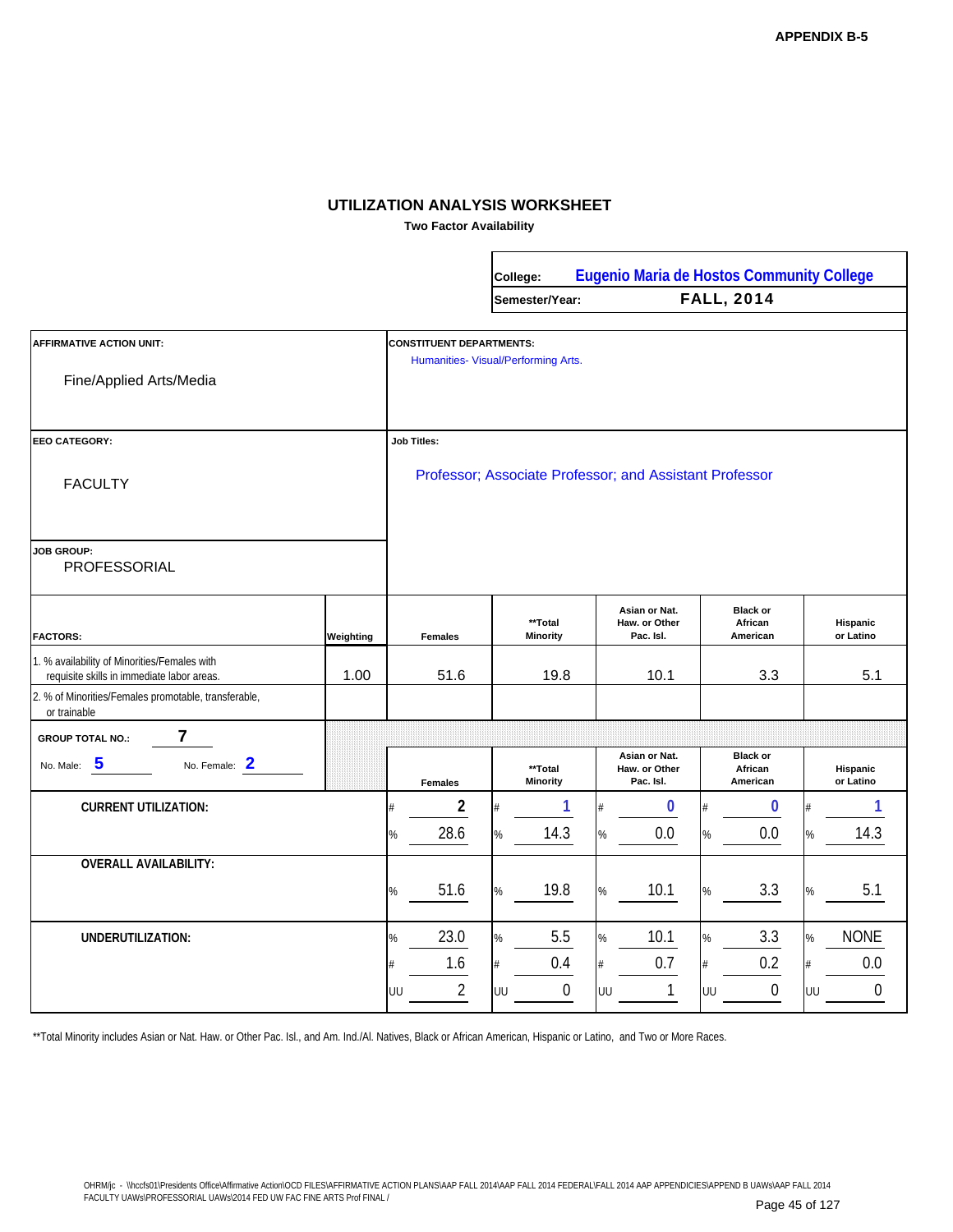**FALL, 2014**

| <b>Affirmative Action Unit:</b> |          | <b>Fine/Applied Arts/Media</b>                                                                                            |                      |
|---------------------------------|----------|---------------------------------------------------------------------------------------------------------------------------|----------------------|
| <b>Constituent Departments:</b> |          | <b>Humanities- Visual/Performing Arts.</b>                                                                                |                      |
|                                 |          |                                                                                                                           |                      |
| <u> Job Group:</u>              |          | <b>Professorial</b>                                                                                                       |                      |
| <u> Job Titles:</u>             |          | Professor; Associate Professor; and Assistant Professor                                                                   |                      |
|                                 | Factor 1 | FACTORS SOURCES<br>EDC- Ph.D. 2009 - 10* - 4States and US Non-<br>4ST.                                                    | <b>WEIGHT</b><br>1.0 |
|                                 |          | * Note: Use of US Dept of Education's Postsecondary Studies Division's Earned<br>Degrees Conferred is updated biannually. |                      |
|                                 |          | Factor 1: 4States (CT,NJ, NY, PA) and USNon-4ST - EDC - Ph.D. 2009 - 10*                                                  |                      |
|                                 |          | <b>Visual &amp; Performing Arts</b>                                                                                       |                      |

|        |          | Asian or Nat. | Black or |                 |
|--------|----------|---------------|----------|-----------------|
|        | **Total  | Haw. or Other | African  | <b>Hispanic</b> |
| Female | Minority | Pac. Isl.     | American | or Latino       |
|        |          |               |          |                 |
| 51.6   | 19.8     | 10.1          | 3.3      | 5.1             |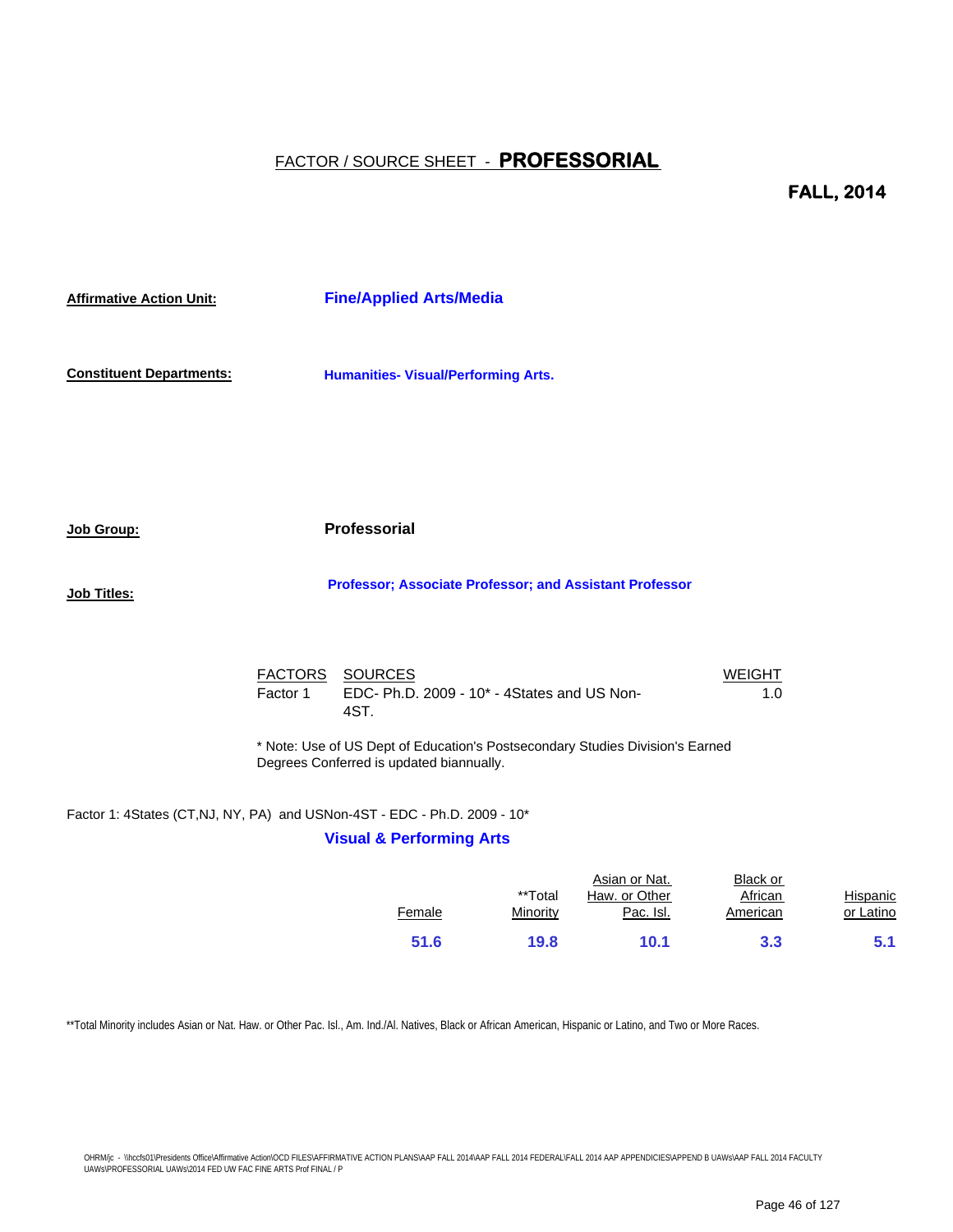**Two Factor Availability**

|                                                                                            |           |                                    | College:                   |                        |                                             | <b>Eugenio Maria de Hostos Community College</b>                       |                        |
|--------------------------------------------------------------------------------------------|-----------|------------------------------------|----------------------------|------------------------|---------------------------------------------|------------------------------------------------------------------------|------------------------|
|                                                                                            |           |                                    | Semester/Year:             |                        |                                             | <b>FALL, 2014</b>                                                      |                        |
|                                                                                            |           |                                    |                            |                        |                                             |                                                                        |                        |
| <b>AFFIRMATIVE ACTION UNIT:</b>                                                            |           | <b>CONSTITUENT DEPARTMENTS:</b>    |                            |                        |                                             |                                                                        |                        |
| Foreign Languages                                                                          |           | <b>Humanities-Modern Languages</b> |                            |                        |                                             |                                                                        |                        |
| <b>EEO CATEGORY:</b>                                                                       |           | <b>Job Titles:</b>                 |                            |                        |                                             |                                                                        |                        |
| <b>FACULTY</b>                                                                             |           | Professor                          |                            |                        |                                             | Distinguished Professor; Professor; Associate Professor; and Assistant |                        |
| <b>JOB GROUP:</b><br>PROFESSORIAL                                                          |           |                                    |                            |                        |                                             |                                                                        |                        |
| <b>FACTORS:</b>                                                                            | Weighting | <b>Females</b>                     | **Total<br>Minority        |                        | Asian or Nat.<br>Haw. or Other<br>Pac. Isl. | <b>Black or</b><br>African<br>American                                 | Hispanic<br>or Latino  |
| 1. % availability of Minorities/Females with<br>requisite skills in immediate labor areas. | 1.00      | 60.3                               | 22.7                       |                        | 5.9                                         | 2.5                                                                    | 13.5                   |
| 2. % of Minorities/Females promotable, transferable,<br>or trainable                       |           |                                    |                            |                        |                                             |                                                                        |                        |
| 6<br><b>GROUP TOTAL NO.:</b>                                                               |           |                                    |                            |                        |                                             |                                                                        |                        |
| 5<br>No. Female: 1<br>No. Male:                                                            |           | <b>Females</b>                     | **Total<br><b>Minority</b> |                        | Asian or Nat.<br>Haw. or Other<br>Pac. Isl. | <b>Black or</b><br>African<br>American                                 | Hispanic<br>or Latino  |
| <b>CURRENT UTILIZATION:</b>                                                                |           | 1                                  |                            | 4                      | 0                                           | 0                                                                      | 4                      |
|                                                                                            |           | 16.7<br>%                          | 66.7<br>%                  | %                      | 0.0                                         | 0.0<br>$\%$                                                            | 66.7<br>%              |
| <b>OVERALL AVAILABILITY:</b>                                                               |           |                                    |                            |                        |                                             |                                                                        |                        |
|                                                                                            |           | 60.3<br>%                          | 22.7<br>$\%$               | %                      | 5.9                                         | 2.5<br>$\%$                                                            | 13.5<br>%              |
| UNDERUTILIZATION:                                                                          |           | 43.7<br>%                          | <b>NONE</b><br>%           | %                      | 5.9                                         | 2.5<br>$\%$                                                            | <b>NONE</b><br>%       |
|                                                                                            |           | 2.6                                | 0.0<br>$#$                 |                        | 0.4                                         | 0.2<br>$\#$                                                            | 0.0<br>#               |
|                                                                                            |           | 3<br>UU                            | UU                         | $\boldsymbol{0}$<br>UU | 0                                           | $\boldsymbol{0}$<br>UU                                                 | $\boldsymbol{0}$<br>UU |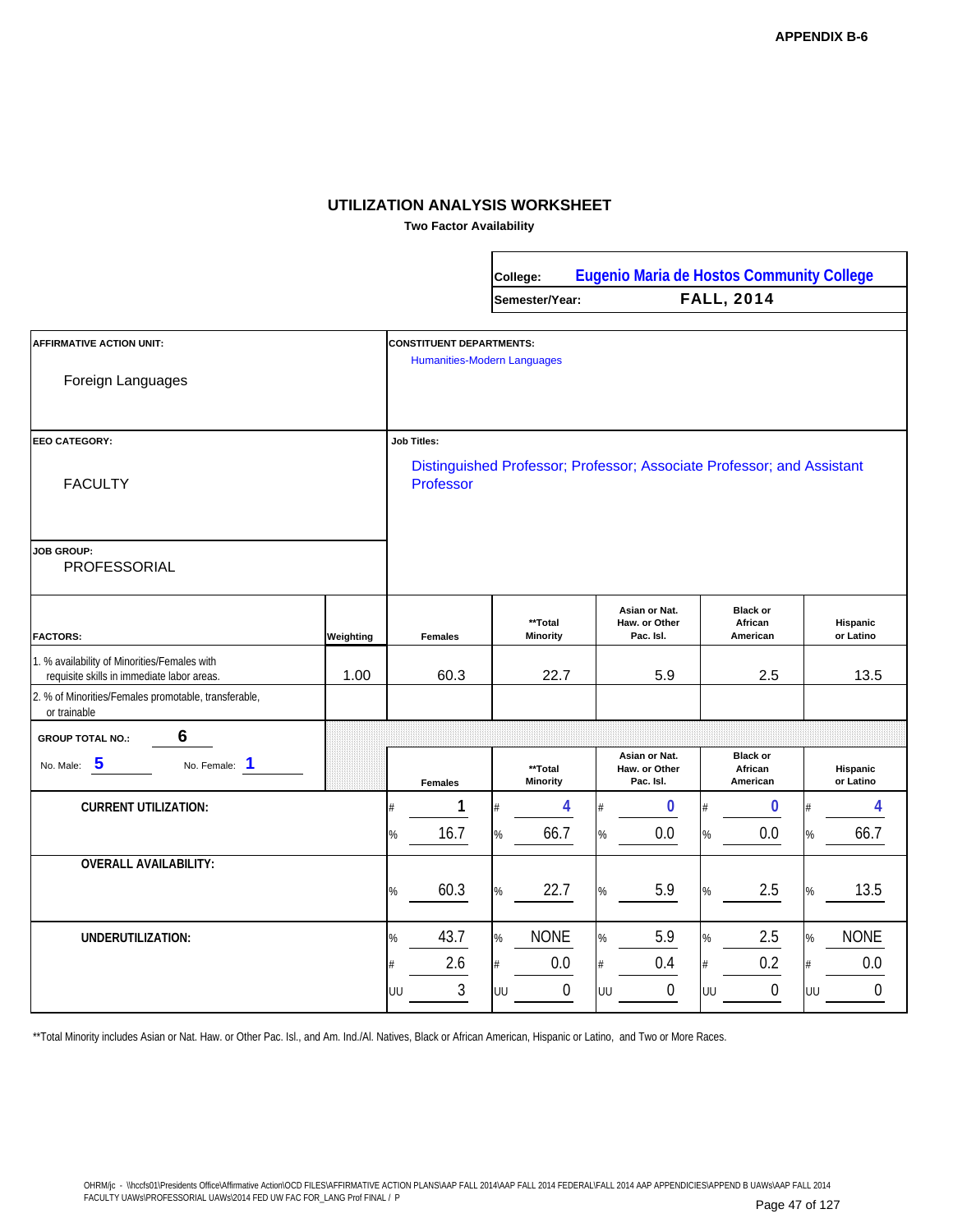**FALL, 2014**

| <b>Affirmative Action Unit:</b> | <b>Foreign Languages</b>                                                                                            |  |
|---------------------------------|---------------------------------------------------------------------------------------------------------------------|--|
| <b>Constituent Departments:</b> | <b>Humanities-Modern Languages</b>                                                                                  |  |
|                                 |                                                                                                                     |  |
| Job Group:                      | <b>Professorial</b>                                                                                                 |  |
| Job Titles:                     | Distinguished Professor; Professor; Associate Professor; and<br><b>Assistant Professor</b>                          |  |
|                                 | <b>FACTORS</b><br><b>SOURCES</b><br><b>WEIGHT</b><br>Factor 1<br>EDC- Ph.D. 2009 - 10* - 4States and US Non-<br>1.0 |  |

\* Note: Use of US Dept of Education's Postsecondary Studies Division's Earned Degrees Conferred is updated biannually.

Factor 1: 4States (CT,NJ, NY, PA) and USNon-4ST - EDC - Ph.D. 2009 - 10\*

4ST.

#### **Foreign Languages, Literatures, and Linguistics**

|        | **Total  | Asian or Nat.<br>Haw, or Other | Black or<br>African | Hispanic  |
|--------|----------|--------------------------------|---------------------|-----------|
| Female | Minority | Pac. Isl.                      | American            | or Latino |
| 60.3   | 22.7     | 5.9                            | $2.5\,$             | 13.5      |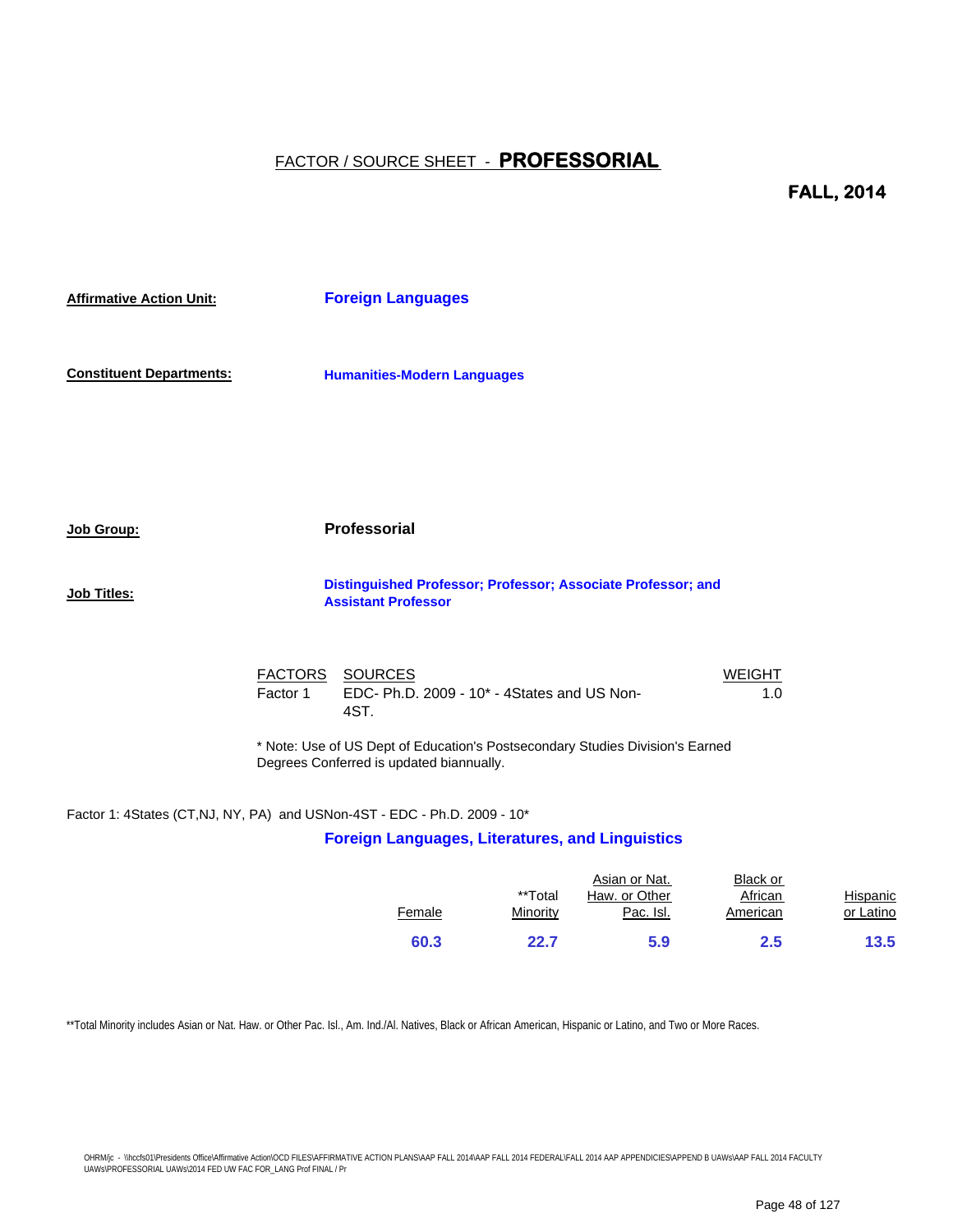**Two Factor Availability**

|                                                                                            |           |                                                                       | College:                                                                                |                                                         | <b>Eugenio Maria de Hostos Community College</b>                 |                        |
|--------------------------------------------------------------------------------------------|-----------|-----------------------------------------------------------------------|-----------------------------------------------------------------------------------------|---------------------------------------------------------|------------------------------------------------------------------|------------------------|
|                                                                                            |           |                                                                       | Semester/Year:                                                                          |                                                         | <b>FALL, 2014</b>                                                |                        |
| <b>AFFIRMATIVE ACTION UNIT:</b><br><b>Health Professions</b>                               |           | <b>CONSTITUENT DEPARTMENTS:</b><br><b>Education- Health Education</b> | <b>Allied Health Sciences- Dental Hygiene</b><br><b>Allied Health Sciences- Nursing</b> |                                                         | <b>Allied Health Sciences- Radiological</b><br><b>Technology</b> |                        |
| <b>EEO CATEGORY:</b>                                                                       |           | <b>Job Titles:</b>                                                    |                                                                                         |                                                         |                                                                  |                        |
| <b>FACULTY</b>                                                                             |           |                                                                       |                                                                                         | Professor; Associate Professor; and Assistant Professor |                                                                  |                        |
| <b>JOB GROUP:</b><br>PROFESSORIAL                                                          |           |                                                                       |                                                                                         |                                                         |                                                                  |                        |
| <b>FACTORS:</b>                                                                            | Weighting | <b>Females</b>                                                        | **Total<br><b>Minority</b>                                                              | Asian or Nat.<br>Haw. or Other<br>Pac. Isl.             | <b>Black or</b><br>African<br>American                           | Hispanic<br>or Latino  |
| 1. % availability of Minorities/Females with<br>requisite skills in immediate labor areas. | 1.00      | 75.0                                                                  | 21.9                                                                                    | 7.9                                                     | 8.2                                                              | 4.8                    |
| 2. % of Minorities/Females promotable, transferable,<br>or trainable                       |           |                                                                       |                                                                                         |                                                         |                                                                  |                        |
| 27<br><b>GROUP TOTAL NO.:</b>                                                              |           |                                                                       |                                                                                         |                                                         |                                                                  |                        |
| $\bf{8}$<br>No. Female: 19<br>No. Male:                                                    |           | <b>Females</b>                                                        | **Total<br><b>Minority</b>                                                              | Asian or Nat.<br>Haw. or Other<br>Pac. Isl.             | <b>Black or</b><br>African<br>American                           | Hispanic<br>or Latino  |
| <b>CURRENT UTILIZATION:</b>                                                                |           | 19<br>4                                                               | 14                                                                                      | 3<br>$#$                                                | 4                                                                | 7                      |
|                                                                                            |           | 70.4<br>%                                                             | 51.9<br>$\%$                                                                            | 11.1<br>%                                               | 14.8<br>%                                                        | 25.9<br>%              |
| <b>OVERALL AVAILABILITY:</b>                                                               |           |                                                                       |                                                                                         |                                                         |                                                                  |                        |
|                                                                                            |           | 75.0<br>%                                                             | 21.9<br>%                                                                               | 7.9<br>%                                                | 8.2<br>$\%$                                                      | 4.8<br>%               |
| <b>UNDERUTILIZATION:</b>                                                                   |           | 4.6<br>%                                                              | <b>NONE</b><br>$\%$                                                                     | <b>NONE</b><br>%                                        | <b>NONE</b><br>%                                                 | <b>NONE</b><br>%       |
|                                                                                            |           | 1.2<br>#                                                              | 0.0<br>#                                                                                | 0.0<br>#                                                | 0.0<br>#                                                         | 0.0<br>#               |
|                                                                                            |           | 1<br>UU                                                               | $\mathbf 0$<br>UU                                                                       | $\mathbf 0$<br>UU                                       | $\mathbf 0$<br>UU                                                | $\boldsymbol{0}$<br>UU |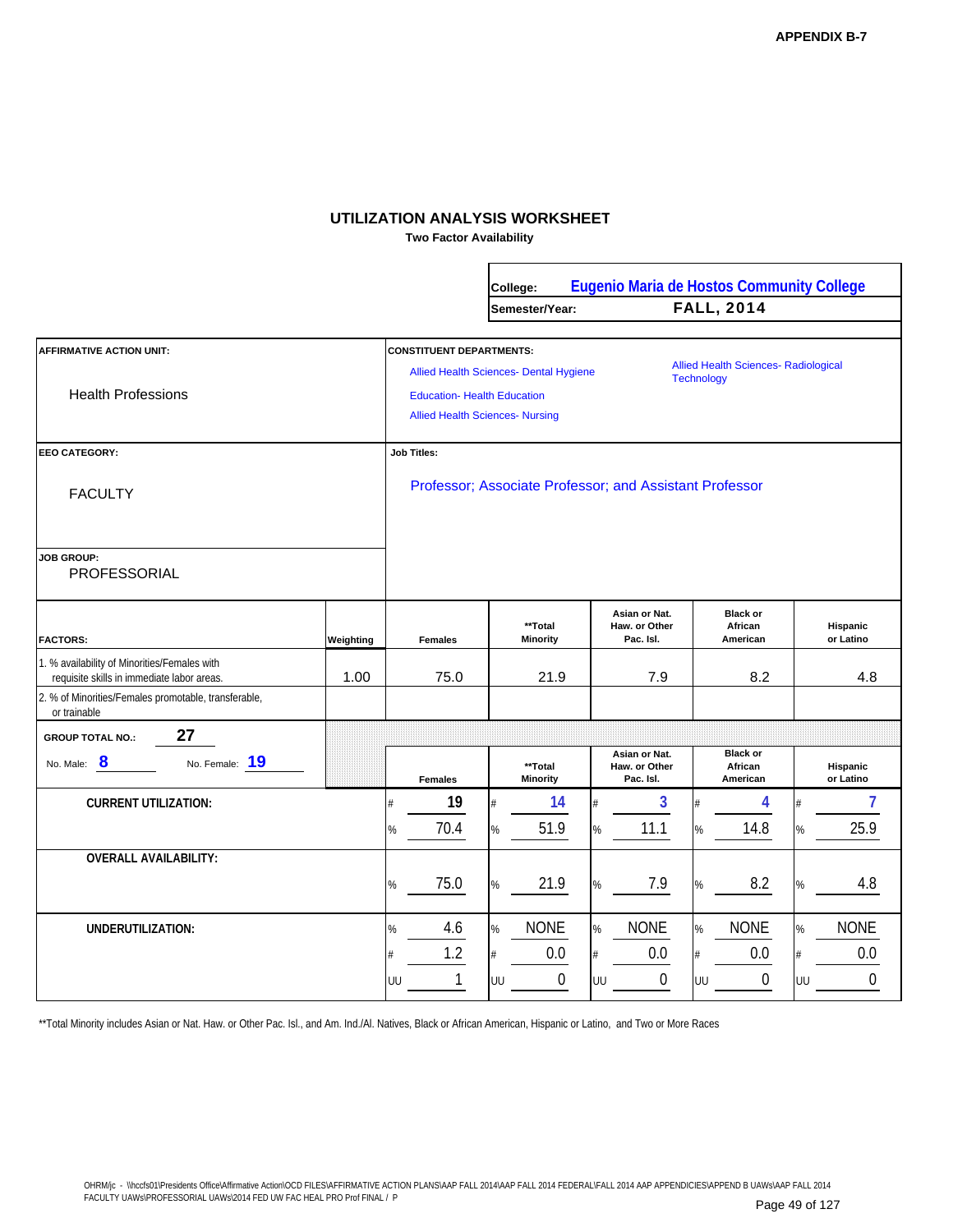#### **FALL, 2014**

| <b>Affirmative Action Unit:</b> | <b>Health Professions</b>                                                                                                                                                               |
|---------------------------------|-----------------------------------------------------------------------------------------------------------------------------------------------------------------------------------------|
| <b>Constituent Departments:</b> | <b>Allied Health Sciences- Dental Hygiene</b><br><b>Allied Health Sciences- Nursing</b><br><b>Allied Health Sciences- Radiological Technology</b><br><b>Education- Health Education</b> |
| Job Group:                      | <b>Professorial</b>                                                                                                                                                                     |
| <b>Job Titles:</b>              | Professor; Associate Professor; and Assistant Professor                                                                                                                                 |
|                                 |                                                                                                                                                                                         |

|          | FACTORS SOURCES                                       | <b>WEIGHT</b> |
|----------|-------------------------------------------------------|---------------|
| Factor 1 | EDC-Ph.D. $2009 - 10* - 4$ States and US Non-<br>4ST. | 1.0           |

\* Note: Use of US Dept of Education's Postsecondary Studies Division's Earned Degrees Conferred is updated biannually.

#### Factor 1: 4States (CT,NJ, NY, PA) and USNon-4ST - EDC - Ph.D. 2009 - 10\*

#### **Health Professions and Related Programs**

|        | **Total  | Asian or Nat.<br>Haw. or Other | Black or<br>African | Hispanic  |
|--------|----------|--------------------------------|---------------------|-----------|
| Female | Minority | Pac. Isl.                      | American            | or Latino |
| 75.0   | 21.9     | 7.9                            | 8.2                 | 4.8       |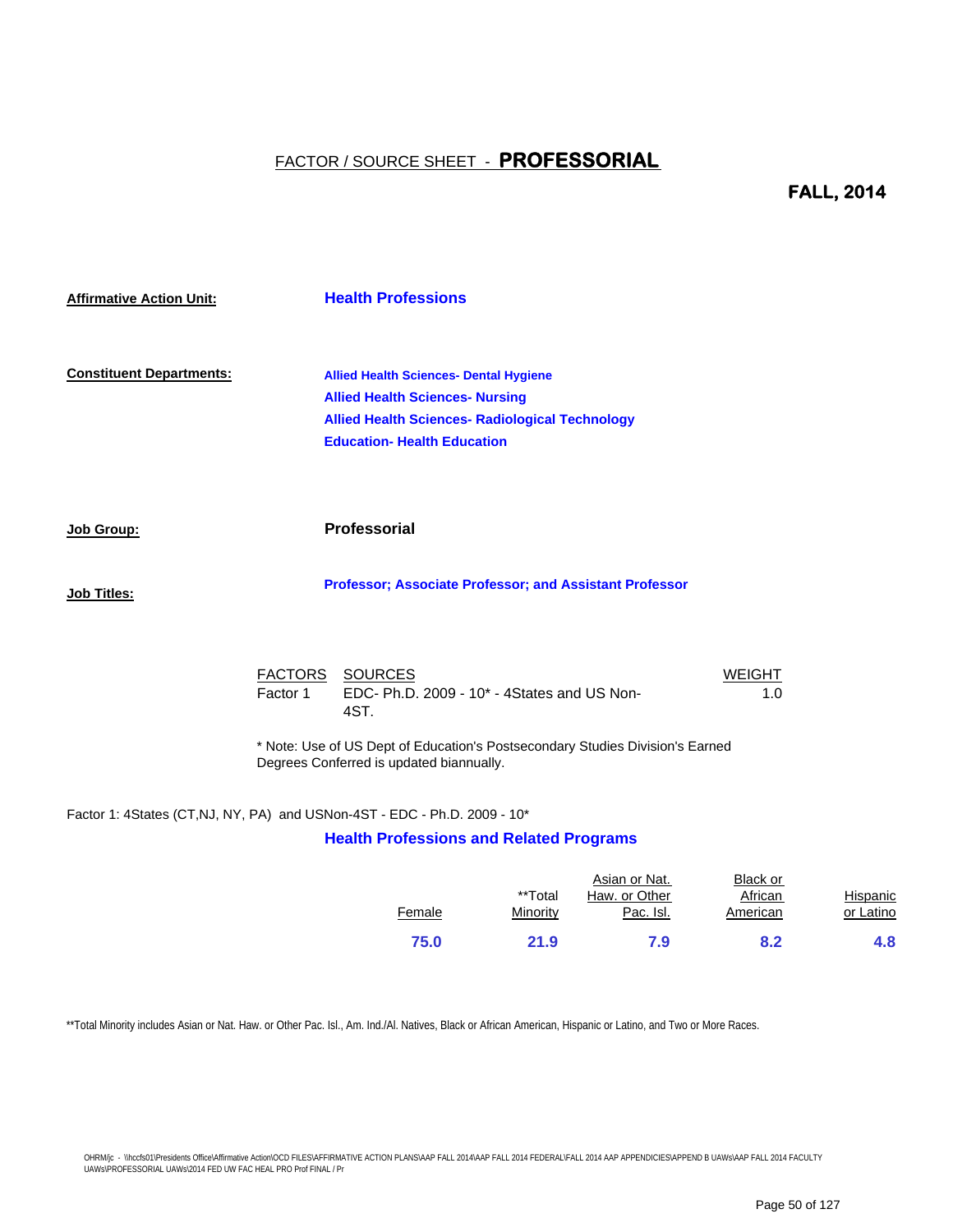**Two Factor Availability**

|                                                                                            |           | College:<br><b>Eugenio Maria de Hostos Community College</b> |                                                                     |                                             |                                        |                       |  |  |
|--------------------------------------------------------------------------------------------|-----------|--------------------------------------------------------------|---------------------------------------------------------------------|---------------------------------------------|----------------------------------------|-----------------------|--|--|
|                                                                                            |           |                                                              | Semester/Year:                                                      |                                             | <b>FALL, 2014</b>                      |                       |  |  |
| <b>AFFIRMATIVE ACTION UNIT:</b>                                                            |           | <b>Constituent Departments:</b>                              |                                                                     |                                             |                                        |                       |  |  |
| <b>LIBRARY</b>                                                                             |           |                                                              |                                                                     |                                             |                                        |                       |  |  |
| <b>EEO CATEGORY:</b>                                                                       |           | <b>Job Titles:</b>                                           |                                                                     |                                             |                                        |                       |  |  |
| <b>FACULTY</b>                                                                             |           | Professor                                                    |                                                                     | Professor, Associate Professor, Assistant   |                                        |                       |  |  |
| <b>JOB GROUP:</b><br>Professorial and Non-Professorial                                     |           |                                                              |                                                                     |                                             |                                        |                       |  |  |
| <b>FACTORS:</b>                                                                            | Weighting | <b>Females</b>                                               | **Total<br>Minority                                                 | Asian or Nat.<br>Haw. or Other<br>Pac. Isl. | <b>Black or</b><br>African<br>American | Hispanic<br>or Latino |  |  |
| 1. % availability of Minorities/Females with<br>requisite skills in immediate labor areas. | 1.00      | 75.9                                                         | 18.2                                                                | 3.8                                         | 7.1                                    | 7.1                   |  |  |
| 2. % of Minorities/Females promotable, transferable, or trainable                          |           |                                                              |                                                                     |                                             |                                        |                       |  |  |
| 9<br><b>GROUP TOTAL NO.:</b><br>2<br>7<br>No. Female:<br>No. Male:                         |           |                                                              | If Group Total is 4 or less, then Job Group is too small to analyze |                                             |                                        |                       |  |  |
|                                                                                            |           | <b>Females</b>                                               | **Total<br><b>Minority</b>                                          | Asian or Nat.<br>Haw. or Other<br>Pac. Isl. | <b>Black or</b><br>African<br>American | Hispanic<br>or Latino |  |  |
| <b>CURRENT UTILIZATION:</b>                                                                |           | 7<br>#                                                       | 6<br>#                                                              | #<br>2                                      | $\overline{\mathbf{2}}$                | $\mathbf{2}$          |  |  |
|                                                                                            |           | 77.8<br>℅                                                    | 66.7<br>%                                                           | 22.2<br>%                                   | 22.2<br>%                              | 22.2<br>%             |  |  |
| <b>OVERALL AVAILABILITY:</b>                                                               |           | 75.9<br>$\%$                                                 | $\%$<br>18.2                                                        | $\%$<br>3.8                                 | 7.1<br>%                               | 7.1<br>℅              |  |  |
| UNDERUTILIZATION:                                                                          |           | <b>NONE</b><br>%                                             | <b>NONE</b><br>℅                                                    | <b>NONE</b><br>$\%$                         | <b>NONE</b><br>$\%$                    | <b>NONE</b><br>%      |  |  |
|                                                                                            |           | 0.00<br>#<br>0<br>UU                                         | 0.00<br>$\#$<br>0<br>UU                                             | $\#$<br>0.00<br>0<br>UU                     | 0.00<br>#<br>0                         | 0.00<br>#<br>0<br>UU  |  |  |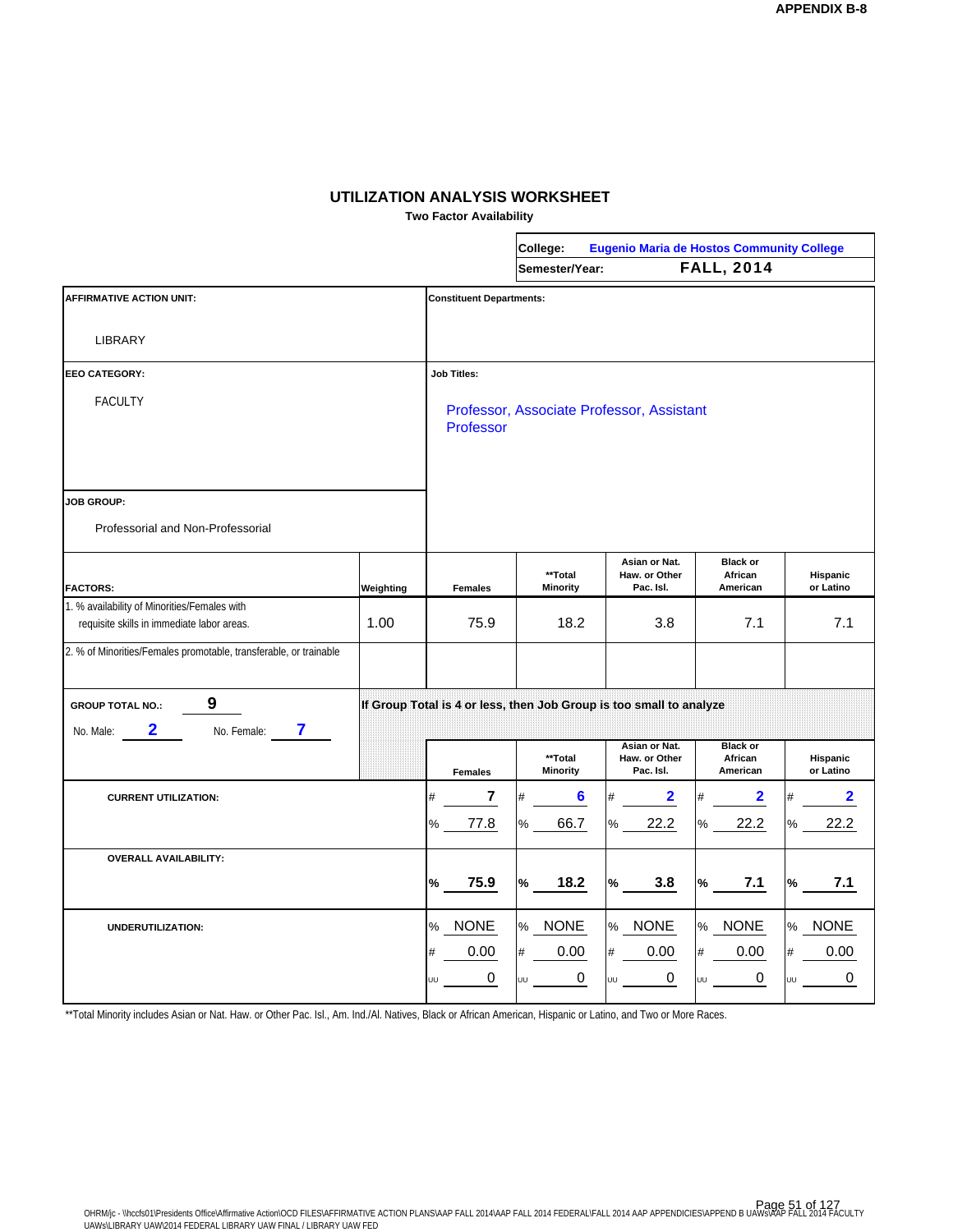#### **LIBRARY**

#### Professorial and Non-Professorial

**JOB GROUP: ALL FACULTY \*\*\* FACULTY** Professor, Associate Professor, Assistant Professor

SOURCE WEIGHTING AND THE SOURCE WEIGHTING AND THE SOURCE AND THE SOURCE AND THE SOURCE AND THE SOURCE AND THE SOURCE AND THE SOURCE AND THE SOURCE AND THE SOURCE AND THE SOURCE AND THE SOURCE AND THE SOURCE AND THE SOURCE

Factor 1: 4State Earned Degree Conferred (EDC)- M.A. and Ph.D. 2009-10\* weighted at 50% and  $1.0$ National - USN4ST EDC M.A. and Ph.D. 2009-10\* weighted at 50%. Derived from NCES-Postsecondary Studies Division.

\* Note: US Dept of Education's Postsecondary Studies Division indicates 2010 is the latest data available as of 07/20/2012.

Factor 1: 4State - Earned Degree Conferred (EDC) - M.A. and Ph.D. 2009-10<sup>\*</sup> - Library Science.

|               |     |        |          | Asian or Nat. | Black or |           |
|---------------|-----|--------|----------|---------------|----------|-----------|
|               |     |        | **Total  | Haw. or Other | African  | Hispanic  |
|               |     | Female | Minority | Pac. Isl.     | American | or Latino |
| Ph.D.         |     | 80.0   | 13.3     | 6.7           | 6.7      | 0.0       |
| 50% weight    | 0.5 | (40.0) | (6.7)    | (3.4)         | (3.4)    | (0.0)     |
| M.A.          |     | 80.2   | 14.6     | 4.5           | 5.1      | 4.6       |
| 50% weight    | 0.5 | (40.1) | (7.3)    | (2.3)         | (2.6)    | (2.3)     |
| <b>TOTAL</b>  |     | 80.1   | 14.0     | 5.7           | 6.0      | 2.3       |
| weight at .20 |     | 16.0   | 2.8      | 1.1           | 1.2      | 0.5       |

National - **USN4ST** (EDC) - M.A. and Ph.D. 2009-10\* - Library Science.

|                   |     |        |          | Asian or Nat. | <b>Black or</b> |           |
|-------------------|-----|--------|----------|---------------|-----------------|-----------|
|                   |     |        | **Total  | Haw. or Other | African         | Hispanic  |
|                   |     | Female | Minority | Pac. Isl.     | American        | or Latino |
| Ph.D.             |     | 67.7   | 22.6     | 3.2           | 9.7             | 9.7       |
| 50% weight        | 0.5 | (33.9) | (11.3)   | (1.6)         | (4.9)           | (4.9)     |
| M.A.              |     | 82.0   | 16.0     | 3.6           | 5.0             | 6.5       |
| 50% weight        | 0.5 | (41.0) | (8.0)    | (1.8)         | (2.5)           | (3.3)     |
| <b>TOTAL</b>      |     | 74.9   | 19.3     | 3.4           | 7.4             | 8.2       |
| weight at .80     |     | 59.9   | 15.4     | 2.7           | 5.9             | 6.6       |
| Sum of 4State and |     | 16.0   | 2.8      | 1.1           | 1.2             | 0.5       |
| USN4ST            |     | 59.9   | 15.4     | 2.7           | 5.9             | 6.6       |
|                   |     | 75.9   | 18.2     | 3.8           | 7.1             | 7.1       |

\*\*Total Minority includes Asian or Nat. Haw. or Other Pac. Isl., Am. Ind./Al. Natives, Black or African American, Hispanic or Latino, and Two or More Races.

\*\*\*Action taken to combine all faculty titles in this job group is based on the review of the internal population. (e.g. 89% of persons in the Instructor rank and 94% of persons in the Lecturer rank hold the MA degree).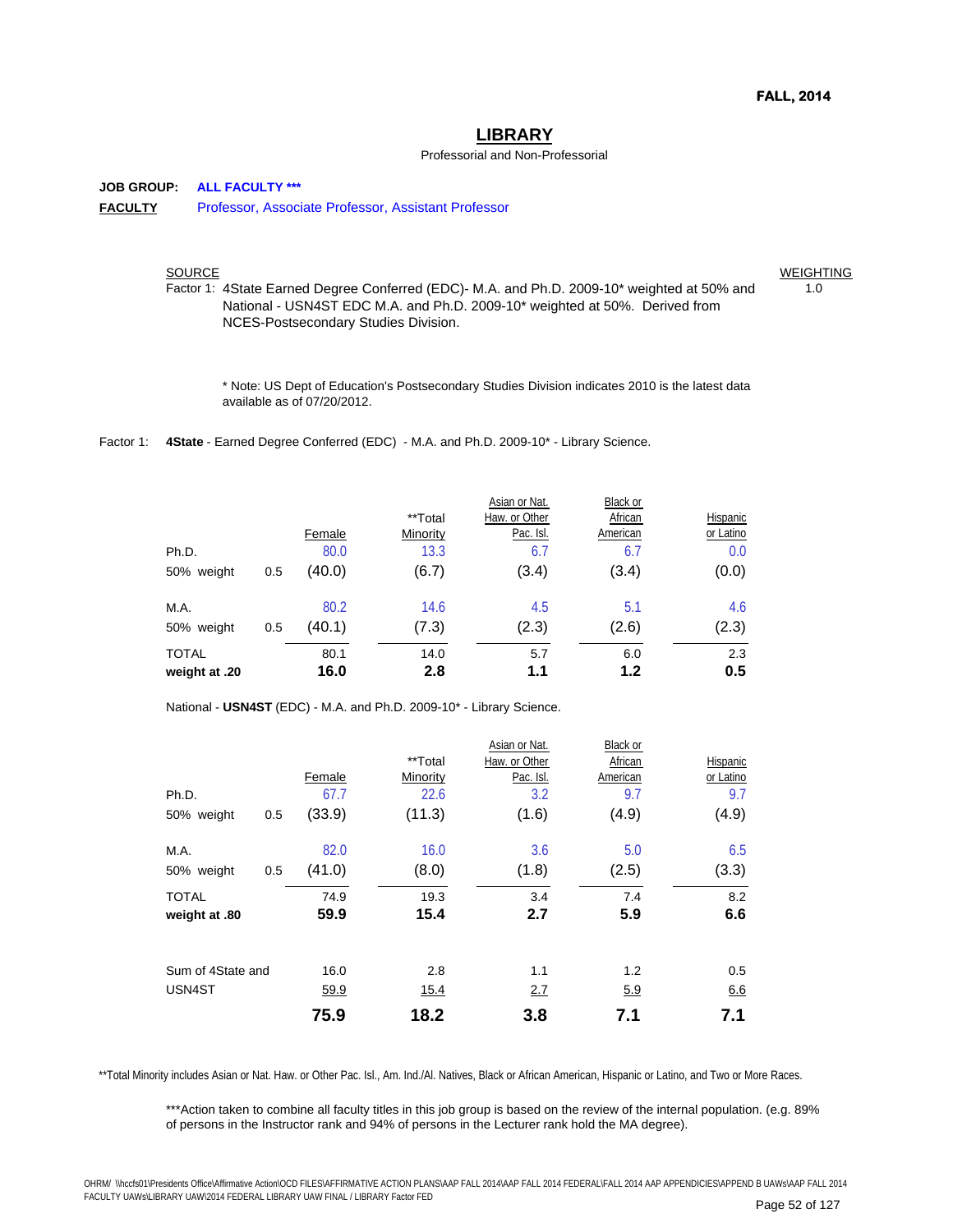**Two Factor Availability**

 $\Gamma$ 

|                                                                                            |           |                                                                      | <b>Eugenio Maria de Hostos Community College</b><br>College: |                            |    |                                             |      |                                        |      |                       |
|--------------------------------------------------------------------------------------------|-----------|----------------------------------------------------------------------|--------------------------------------------------------------|----------------------------|----|---------------------------------------------|------|----------------------------------------|------|-----------------------|
|                                                                                            |           |                                                                      |                                                              | Semester/Year:             |    |                                             |      | <b>FALL, 2014</b>                      |      |                       |
| <b>AFFIRMATIVE ACTION UNIT:</b>                                                            |           | <b>CONSTITUENT DEPARTMENTS:</b><br><b>Business- Computer Science</b> |                                                              |                            |    |                                             |      |                                        |      |                       |
| Mathematics & Computer Science                                                             |           | <b>Mathematics</b>                                                   |                                                              |                            |    |                                             |      |                                        |      |                       |
| EEO CATEGORY:                                                                              |           | <b>Job Titles:</b>                                                   |                                                              |                            |    |                                             |      |                                        |      |                       |
| <b>FACULTY</b>                                                                             |           | Professor; Associate Professor; and Assistant Professor              |                                                              |                            |    |                                             |      |                                        |      |                       |
| <b>JOB GROUP:</b><br>PROFESSORIAL                                                          |           |                                                                      |                                                              |                            |    |                                             |      |                                        |      |                       |
| <b>FACTORS:</b>                                                                            | Weighting | <b>Females</b>                                                       |                                                              | **Total<br><b>Minority</b> |    | Asian or Nat.<br>Haw. or Other<br>Pac. Isl. |      | <b>Black or</b><br>African<br>American |      | Hispanic<br>or Latino |
| 1. % availability of Minorities/Females with<br>requisite skills in immediate labor areas. | 1.00      | 28.0                                                                 |                                                              | 19.7                       |    | 12.1                                        |      | 3.5                                    |      | 3.4                   |
| 2. % of Minorities/Females promotable, transferable,<br>or trainable                       |           |                                                                      |                                                              |                            |    |                                             |      |                                        |      |                       |
| 19<br><b>GROUP TOTAL NO.:</b>                                                              |           |                                                                      |                                                              |                            |    |                                             |      |                                        |      |                       |
| 10<br>No. Female: 9<br>No. Male:                                                           |           | <b>Females</b>                                                       |                                                              | **Total<br><b>Minority</b> |    | Asian or Nat.<br>Haw. or Other<br>Pac. Isl. |      | <b>Black or</b><br>African<br>American |      | Hispanic<br>or Latino |
| <b>CURRENT UTILIZATION:</b>                                                                |           | 9<br>#                                                               |                                                              | 11                         |    | 4                                           | #    | 3                                      | #    | 4                     |
|                                                                                            |           | 47.4<br>%                                                            | $\%$                                                         | 57.9                       | %  | 21.1                                        | $\%$ | 15.8                                   | %    | 21.1                  |
| <b>OVERALL AVAILABILITY:</b>                                                               |           |                                                                      |                                                              |                            |    |                                             |      |                                        |      |                       |
|                                                                                            |           | 28.0<br>%                                                            | $\%$                                                         | 19.7                       | %  | 12.1                                        | $\%$ | 3.5                                    | %    | 3.4                   |
| UNDERUTILIZATION:                                                                          |           | <b>NONE</b><br>%                                                     | $\%$                                                         | <b>NONE</b>                | %  | <b>NONE</b>                                 | $\%$ | <b>NONE</b>                            | $\%$ | <b>NONE</b>           |
|                                                                                            |           | 0.0<br>#                                                             | #                                                            | 0.0                        | #  | 0.0                                         | #    | 0.0                                    | #    | 0.0                   |
|                                                                                            |           | 0<br>UU                                                              | UU                                                           | 0                          | UU | $\boldsymbol{0}$                            | UU   | $\boldsymbol{0}$                       | UU   | $\boldsymbol{0}$      |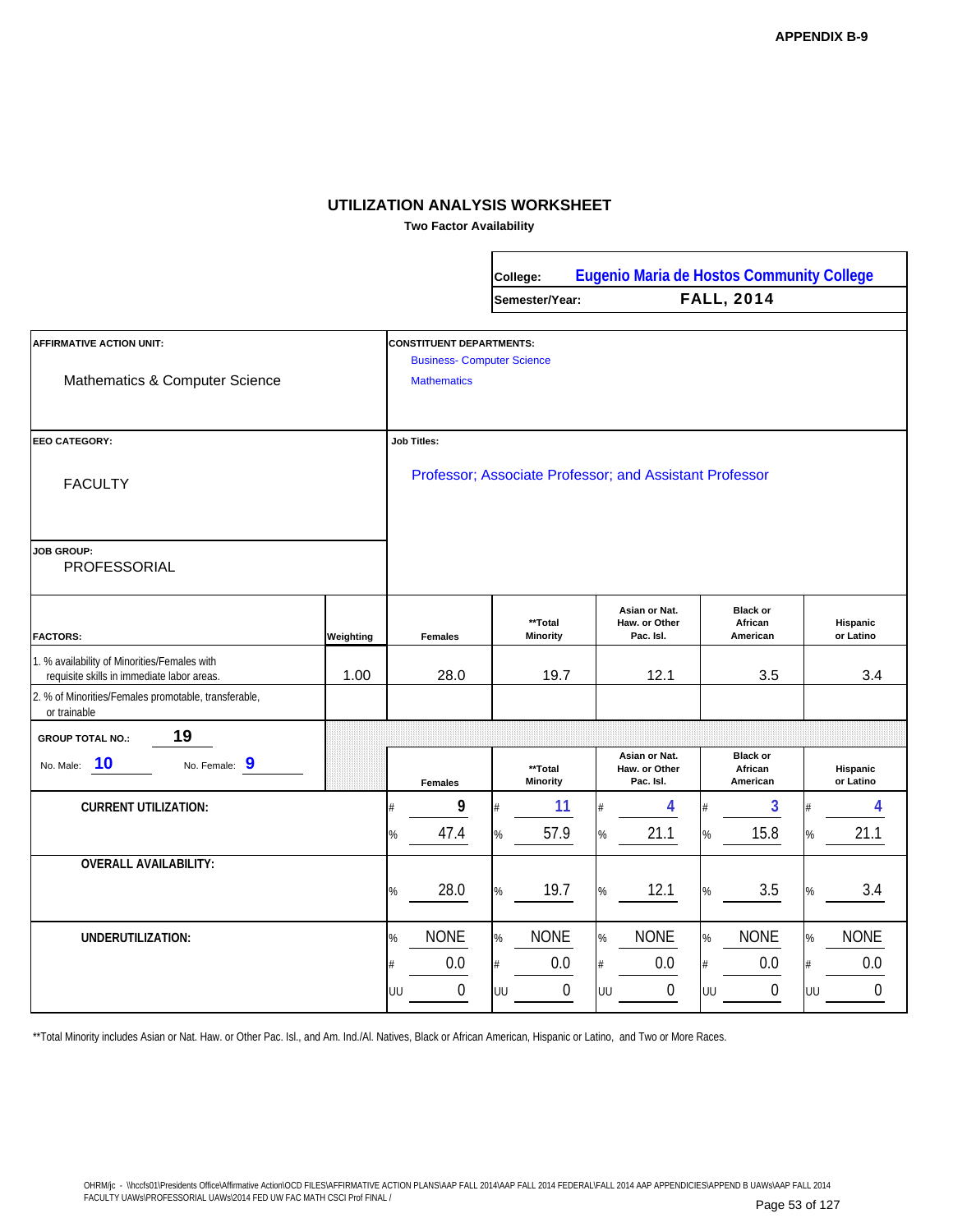**FALL, 2014**

| <b>Affirmative Action Unit:</b> |          | <b>Mathematics &amp; Computer Science</b>                                                                                                                                                                          |               |                      |          |
|---------------------------------|----------|--------------------------------------------------------------------------------------------------------------------------------------------------------------------------------------------------------------------|---------------|----------------------|----------|
| <b>Constituent Departments:</b> |          | <b>Business- Computer Science</b><br><b>Mathematics</b>                                                                                                                                                            |               |                      |          |
| <b>Job Group:</b>               |          | <b>Professorial</b>                                                                                                                                                                                                |               |                      |          |
| <b>Job Titles:</b>              |          | Professor; Associate Professor; and Assistant Professor                                                                                                                                                            |               |                      |          |
|                                 | Factor 1 | FACTORS SOURCES<br>EDC- Ph.D. 2009 - 10* - 4States and US Non-<br>4ST.                                                                                                                                             |               | <b>WEIGHT</b><br>1.0 |          |
|                                 |          | * Note: Use of US Dept of Education's Postsecondary Studies Division's Earned<br>Degrees Conferred is updated biannually.                                                                                          |               |                      |          |
|                                 |          | Factor 1: 4States (CT,NJ, NY, PA) and USNon-4ST - EDC - Ph.D. 2009 - 10*<br><b>Mathematics and Statistics (Weighted at 84.2%)</b><br><b>Computer and Information Sciences and Support Serv (Weighted at 15.8%)</b> |               |                      |          |
|                                 |          |                                                                                                                                                                                                                    | Asian or Nat. | Black or             | $\cdots$ |

|                 | <b>Black or</b> | Asian or Nat. |          |        |
|-----------------|-----------------|---------------|----------|--------|
| <b>Hispanic</b> | African         | Haw, or Other | **Total  |        |
| or Latino       | American        | Pac. Isl.     | Minority | Female |
| 3.4             | 3.5             | 12.1          | 19.7     | 28.0   |
|                 |                 |               |          |        |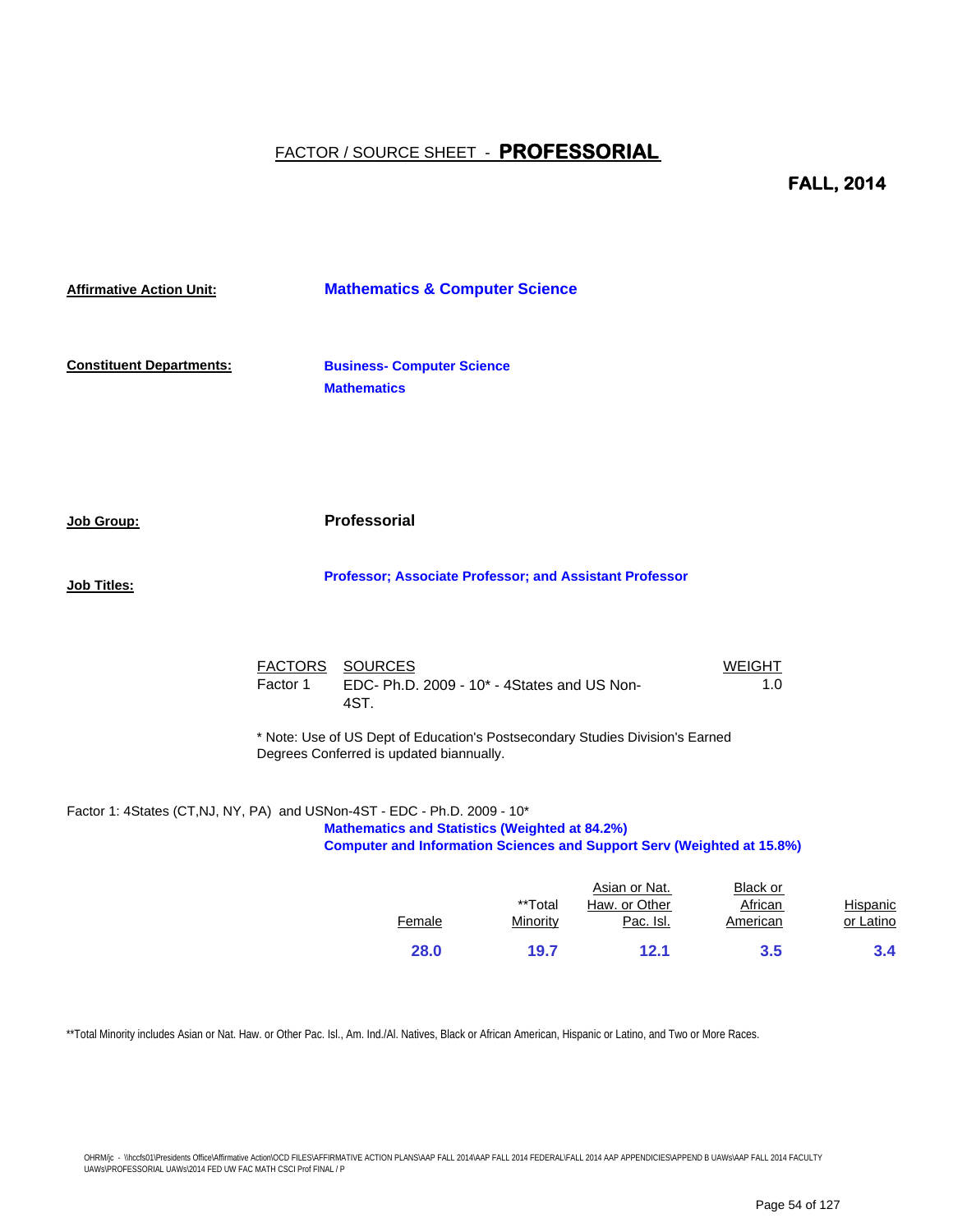**Two Factor Availability**

Г

|                                                                                            |           |                                                                             | Eugenio Maria de Hostos Community College<br>College: |                            |                                              |                                             |      |                                        |    |                       |
|--------------------------------------------------------------------------------------------|-----------|-----------------------------------------------------------------------------|-------------------------------------------------------|----------------------------|----------------------------------------------|---------------------------------------------|------|----------------------------------------|----|-----------------------|
|                                                                                            |           |                                                                             |                                                       | Semester/Year:             |                                              |                                             |      | <b>FALL, 2014</b>                      |    |                       |
| <b>AFFIRMATIVE ACTION UNIT:</b><br><b>Physical Sciences</b>                                |           | <b>CONSTITUENT DEPARTMENTS:</b><br><b>Natural Science- Physical Science</b> |                                                       |                            |                                              |                                             |      |                                        |    |                       |
| <b>EEO CATEGORY:</b>                                                                       |           | <b>Job Titles:</b>                                                          |                                                       |                            |                                              |                                             |      |                                        |    |                       |
| <b>FACULTY</b>                                                                             |           |                                                                             |                                                       |                            | Associate Professor; and Assistant Professor |                                             |      |                                        |    |                       |
| <b>JOB GROUP:</b><br>PROFESSORIAL                                                          |           |                                                                             |                                                       |                            |                                              |                                             |      |                                        |    |                       |
| <b>FACTORS:</b>                                                                            | Weighting | <b>Females</b>                                                              |                                                       | **Total<br><b>Minority</b> |                                              | Asian or Nat.<br>Haw. or Other<br>Pac. Isl. |      | <b>Black or</b><br>African<br>American |    | Hispanic<br>or Latino |
| 1. % availability of Minorities/Females with<br>requisite skills in immediate labor areas. | 1.00      | 34.0                                                                        |                                                       | 16.9                       |                                              | 8.4                                         |      | 3.3                                    |    | 4.1                   |
| 2. % of Minorities/Females promotable, transferable,<br>or trainable                       |           |                                                                             |                                                       |                            |                                              |                                             |      |                                        |    |                       |
| 6<br><b>GROUP TOTAL NO.:</b>                                                               |           |                                                                             |                                                       |                            |                                              |                                             |      |                                        |    |                       |
| 6<br>No. Female: 0<br>No. Male:                                                            |           | <b>Females</b>                                                              |                                                       | **Total<br><b>Minority</b> |                                              | Asian or Nat.<br>Haw. or Other<br>Pac. Isl. |      | <b>Black or</b><br>African<br>American |    | Hispanic<br>or Latino |
| <b>CURRENT UTILIZATION:</b>                                                                |           | $\bf{0}$                                                                    |                                                       | 6                          |                                              | 3                                           | #    | 0                                      |    | 3                     |
|                                                                                            |           | 0.0<br>%                                                                    | $\%$                                                  | 100.0                      | %                                            | 50.0                                        | %    | 0.0                                    | %  | 50.0                  |
| <b>OVERALL AVAILABILITY:</b>                                                               |           |                                                                             |                                                       |                            |                                              |                                             |      |                                        |    |                       |
|                                                                                            |           | 34.0<br>%                                                                   | $\%$                                                  | 16.9                       | %                                            | 8.4                                         | %    | 3.3                                    | %  | 4.1                   |
| UNDERUTILIZATION:                                                                          |           | 34.0<br>%                                                                   | $\%$                                                  | <b>NONE</b>                | %                                            | <b>NONE</b>                                 | %    | 3.3                                    | %  | <b>NONE</b>           |
|                                                                                            |           | 2.0                                                                         | #                                                     | 0.0                        |                                              | 0.0                                         | $\#$ | 0.2                                    | #  | 0.0                   |
|                                                                                            |           | $\overline{2}$<br>UU                                                        | UU                                                    | $\mathbf 0$                | UU                                           | $\boldsymbol{0}$                            | UU   | $\boldsymbol{0}$                       | UU | $\theta$              |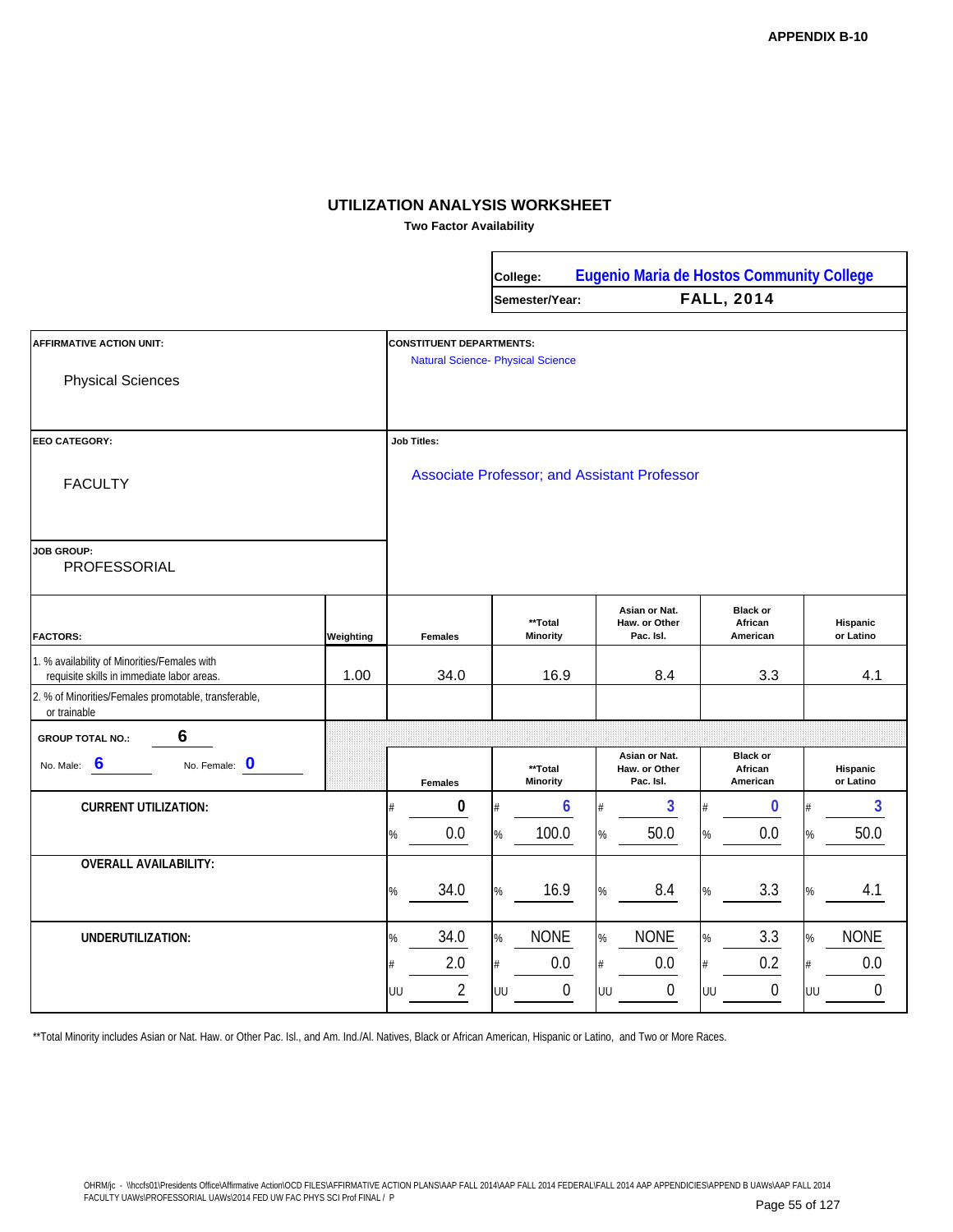**FALL, 2014**

| <b>Affirmative Action Unit:</b> |                                                                                                                           | <b>Physical Sciences</b>                                               |                      |  |  |  |  |  |
|---------------------------------|---------------------------------------------------------------------------------------------------------------------------|------------------------------------------------------------------------|----------------------|--|--|--|--|--|
| <b>Constituent Departments:</b> |                                                                                                                           | <b>Natural Science- Physical Science</b>                               |                      |  |  |  |  |  |
|                                 |                                                                                                                           |                                                                        |                      |  |  |  |  |  |
| <u>Job Group:</u>               |                                                                                                                           | Professorial                                                           |                      |  |  |  |  |  |
| Job Titles:                     |                                                                                                                           | <b>Associate Professor; and Assistant Professor</b>                    |                      |  |  |  |  |  |
|                                 | Factor 1                                                                                                                  | FACTORS SOURCES<br>EDC- Ph.D. 2009 - 10* - 4States and US Non-<br>4ST. | <b>WEIGHT</b><br>1.0 |  |  |  |  |  |
|                                 | * Note: Use of US Dept of Education's Postsecondary Studies Division's Earned<br>Degrees Conferred is updated biannually. |                                                                        |                      |  |  |  |  |  |

#### Factor 1: 4States (CT,NJ, NY, PA) and USNon-4ST - EDC - Ph.D. 2009 - 10\*

#### **Physical Science**

|        |          | Asian or Nat. | Black or |           |
|--------|----------|---------------|----------|-----------|
|        | **Total  | Haw. or Other | African  | Hispanic  |
| Female | Minority | Pac. Isl.     | American | or Latino |
|        |          |               |          |           |
| 34.0   | 16.9     | 8.4           | 3.3      | 4.1       |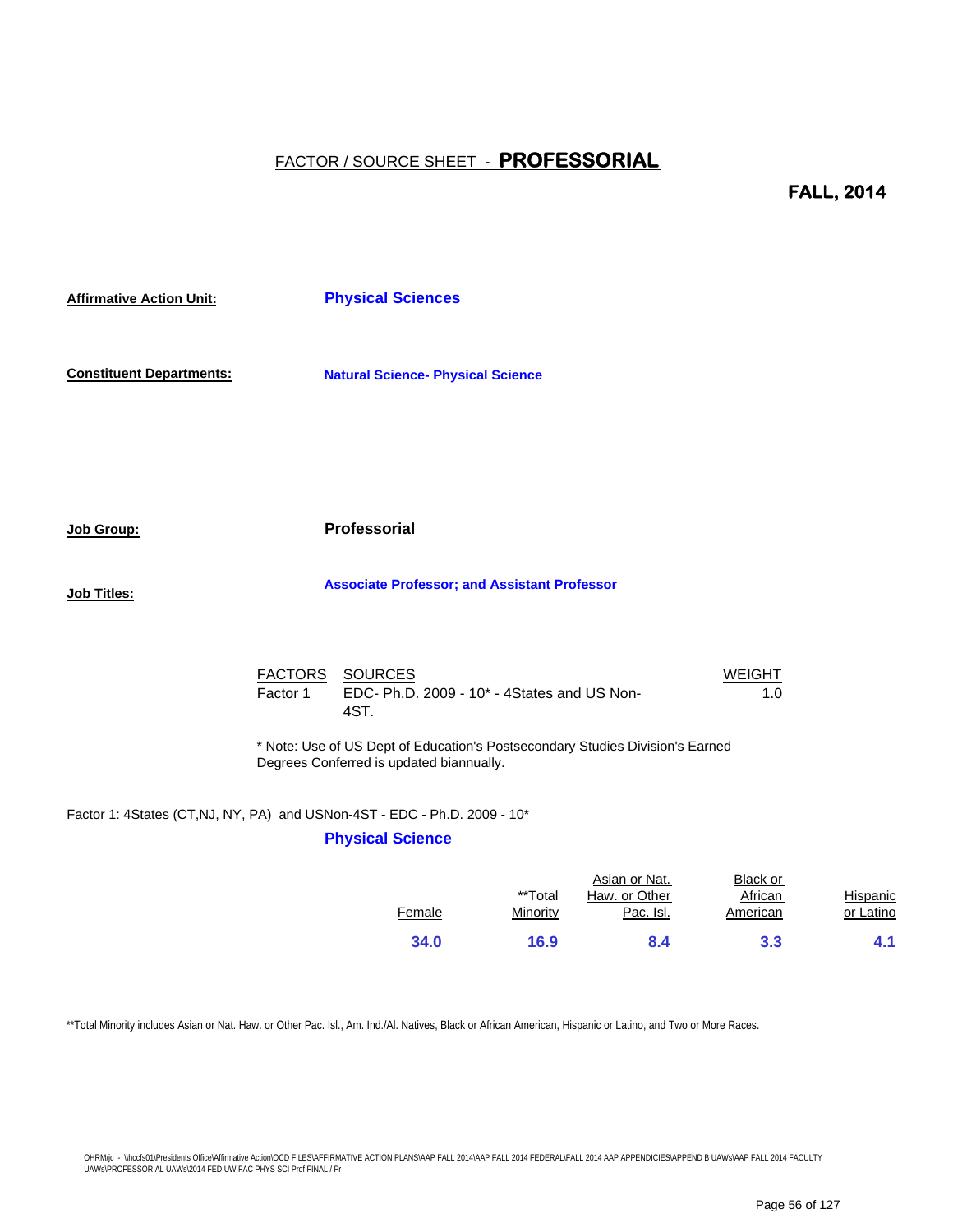**Two Factor Availability**

|                                                                                            |           |                                                                                                                                                                    |                       |         | College:                |    | <b>Eugenio Maria de Hostos Community College</b> |         |                                        |         |                       |
|--------------------------------------------------------------------------------------------|-----------|--------------------------------------------------------------------------------------------------------------------------------------------------------------------|-----------------------|---------|-------------------------|----|--------------------------------------------------|---------|----------------------------------------|---------|-----------------------|
|                                                                                            |           |                                                                                                                                                                    |                       |         | Semester/Year:          |    |                                                  |         | <b>FALL, 2014</b>                      |         |                       |
| <b>AFFIRMATIVE ACTION UNIT:</b><br><b>Social Sciences</b>                                  |           | <b>CONSTITUENT DEPARTMENTS:</b><br>Behavorial & Social Sciences- Behavorial<br><b>Science</b><br><b>Behavorial &amp; Social Sciences- Social</b><br><b>Science</b> |                       |         |                         |    |                                                  |         |                                        |         |                       |
| <b>EEO CATEGORY:</b>                                                                       |           |                                                                                                                                                                    | <b>Job Titles:</b>    |         |                         |    |                                                  |         |                                        |         |                       |
| <b>FACULTY</b>                                                                             |           | Professor; Associate Professor; and Assistant Professor                                                                                                            |                       |         |                         |    |                                                  |         |                                        |         |                       |
| <b>JOB GROUP:</b><br><b>PROFESSORIAL</b>                                                   |           |                                                                                                                                                                    |                       |         |                         |    |                                                  |         |                                        |         |                       |
| <b>FACTORS:</b>                                                                            | Weighting |                                                                                                                                                                    | <b>Females</b>        |         | **Total<br>Minority     |    | Asian or Nat.<br>Haw. or Other<br>Pac. Isl.      |         | <b>Black or</b><br>African<br>American |         | Hispanic<br>or Latino |
| 1. % availability of Minorities/Females with<br>requisite skills in immediate labor areas. | 1.00      |                                                                                                                                                                    | 50.0                  |         | 21.9                    |    | 7.7                                              |         | 6.4                                    |         | 6.5                   |
| 2. % of Minorities/Females promotable, transferable,<br>or trainable                       |           |                                                                                                                                                                    |                       |         |                         |    |                                                  |         |                                        |         |                       |
| 13<br><b>GROUP TOTAL NO.:</b>                                                              |           |                                                                                                                                                                    |                       |         |                         |    |                                                  |         |                                        |         |                       |
| No. Female: 5<br>No. Male: 8                                                               |           |                                                                                                                                                                    | <b>Females</b>        |         | **Total<br>Minority     |    | Asian or Nat.<br>Haw. or Other<br>Pac. Isl.      |         | <b>Black or</b><br>African<br>American |         | Hispanic<br>or Latino |
| <b>CURRENT UTILIZATION:</b>                                                                |           |                                                                                                                                                                    | 5                     |         | 6                       |    | 0                                                |         | 3                                      | #       | 3                     |
|                                                                                            |           | %                                                                                                                                                                  | 38.5                  | $\%$    | 46.2                    | %  | 0.0                                              | %       | 23.1                                   | $\%$    | 23.1                  |
| <b>OVERALL AVAILABILITY:</b>                                                               |           | %                                                                                                                                                                  | 50.0                  | $\%$    | 21.9                    | %  | 7.7                                              | %       | 6.4                                    | %       | 6.5                   |
| UNDERUTILIZATION:                                                                          |           | %                                                                                                                                                                  | 11.5                  | $\%$    | <b>NONE</b>             | %  | 7.7                                              | %       | <b>NONE</b>                            | $\%$    | <b>NONE</b>           |
|                                                                                            |           | #<br>UU                                                                                                                                                            | 1.5<br>$\overline{2}$ | #<br>UU | 0.0<br>$\boldsymbol{0}$ | UU | 1.0<br>1                                         | #<br>UU | 0.0<br>$\boldsymbol{0}$                | #<br>UU | 0.0<br>$\mathbf 0$    |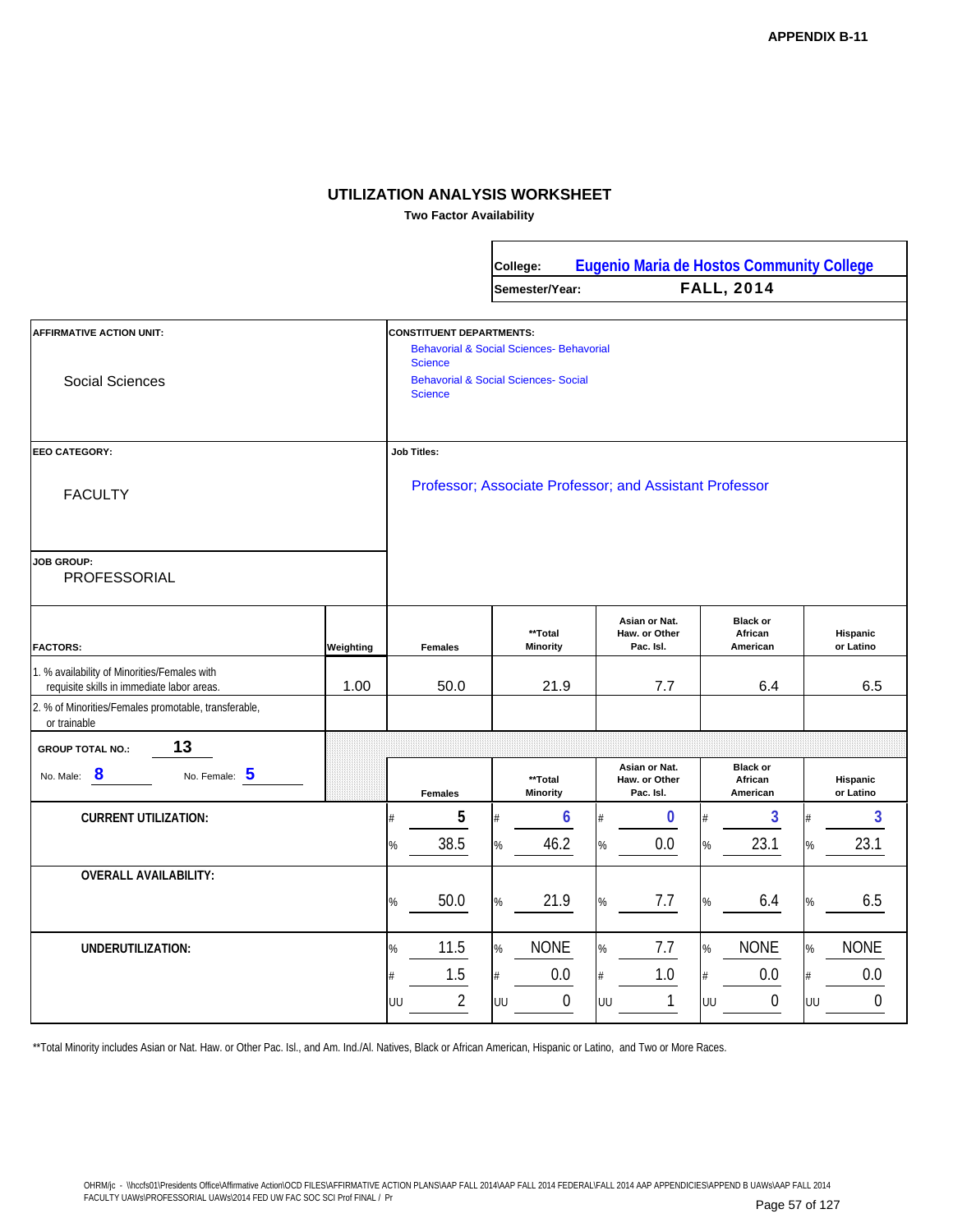#### **FALL, 2014**

| <b>Affirmative Action Unit:</b> |          | <b>Social Sciences</b>                                                                                                                     |                      |
|---------------------------------|----------|--------------------------------------------------------------------------------------------------------------------------------------------|----------------------|
| <b>Constituent Departments:</b> |          | <b>Behavorial &amp; Social Sciences-</b><br><b>Behavorial Science</b><br><b>Behavorial &amp; Social Sciences-</b><br><b>Social Science</b> |                      |
| Job Group:                      |          | <b>Professorial</b>                                                                                                                        |                      |
| Job Titles:                     |          | Professor; Associate Professor; and Assistant Professor                                                                                    |                      |
|                                 | Factor 1 | FACTORS SOURCES<br>EDC- Ph.D. 2009 - 10* - 4States and US Non-<br>4ST.                                                                     | <b>WEIGHT</b><br>1.0 |
|                                 |          | * Note: Use of US Dept of Education's Postsecondary Studies Division's Earned<br>Degrees Conferred is updated biannually.                  |                      |
|                                 |          | Factor 1: 4States (CT,NJ, NY, PA) and USNon-4ST - EDC - Ph.D. 2009 - 10*                                                                   |                      |

#### **Social Sciences**

|        | **Total  | Asian or Nat.<br>Haw. or Other | Black or<br>African | Hispanic  |
|--------|----------|--------------------------------|---------------------|-----------|
| Female | Minority | Pac. Isl.                      | American            | or Latino |
| 50.0   | 21.9     | 7.7                            | 6.4                 | 6.5       |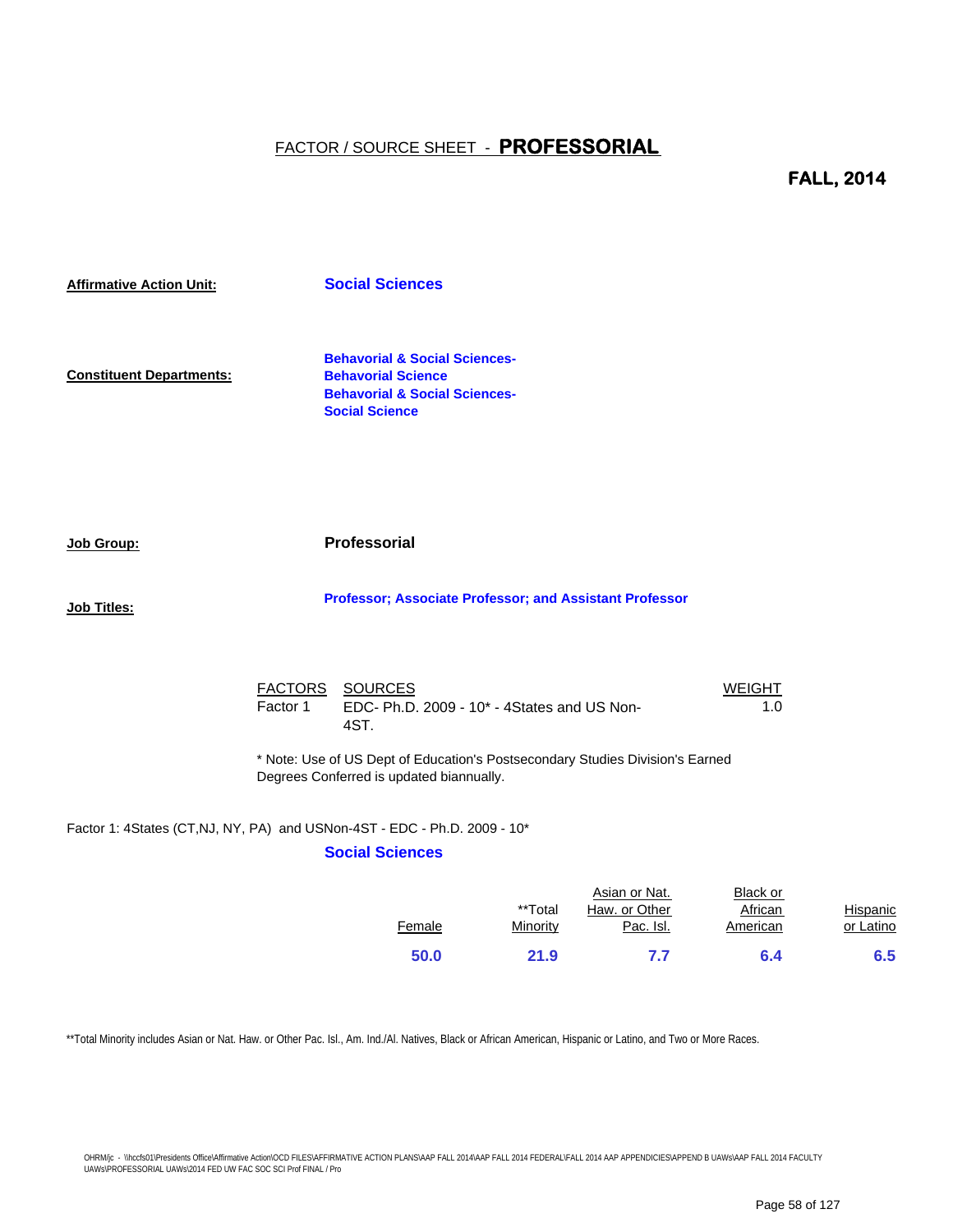| New York<br>Reported data only - This listing does not include US Service Schools, Non-Resident Aliens and Unknowns are excluded from all totals. Total Minority<br>includes: Black, Hispanic or Latino, Asian/Native Hawaiin/Other Pacific Islander, American Indian Alaska Native, and Two or More Races. Data for 4 |               |                         |              |              |                    |         |
|------------------------------------------------------------------------------------------------------------------------------------------------------------------------------------------------------------------------------------------------------------------------------------------------------------------------|---------------|-------------------------|--------------|--------------|--------------------|---------|
| States = CT, NJ, NY & PA(considered as 4ST) is weighted at 20% and US not 4ST is weighted at 80%.                                                                                                                                                                                                                      |               |                         |              |              |                    |         |
|                                                                                                                                                                                                                                                                                                                        |               |                         | <b>ASIAN</b> | <b>BLACK</b> | <b>Hispanic or</b> | AM.IND. |
|                                                                                                                                                                                                                                                                                                                        | <b>FEMALE</b> | <b>**Total Minority</b> | PAC. ISL.    | NON-HISP.    | Latino             | AL.NAT  |
| Agriculture, Agriculture Operations and Related Sc                                                                                                                                                                                                                                                                     | 49.5%         | 19.4%                   | 4.2%         | 9.8%         | 5.1%               | 0.3%    |
| <b>Architecture and Related Services</b>                                                                                                                                                                                                                                                                               | 46.0%         | 21.9%                   | 8.7%         | 8.1%         | 5.1%               | 0.0%    |
| Area, Ethnic, Cultural, Gender, and Group Studies                                                                                                                                                                                                                                                                      | 57.3%         | 44.0%                   | 13.7%        | 17.5%        | 8.6%               | 3.7%    |
| <b>Biological and Biomedical Sciences</b>                                                                                                                                                                                                                                                                              | 54.2%         | 24.3%                   | 13.3%        | 4.3%         | 6.1%               | 0.4%    |
| Business, Management, Marketing, Support Services                                                                                                                                                                                                                                                                      | 42.6%         | 31.4%                   | 8.7%         | 16.9%        | 4.7%               | 0.8%    |
| Communication, Journalism, and Related Programs                                                                                                                                                                                                                                                                        | 61.6%         | 16.9%                   | 7.3%         | 5.6%         | 3.7%               | 0.0%    |
| <b>Computer and Information Sciences and Support Serv</b>                                                                                                                                                                                                                                                              | 23.4%         | 26.1%                   | 17.8%        | 5.4%         | 2.1%               | 0.4%    |
| Education                                                                                                                                                                                                                                                                                                              | 67.8%         | 28.5%                   | 4.3%         | 18.1%        | 5.4%               | 0.5%    |
| Engineering                                                                                                                                                                                                                                                                                                            | 25.2%         | 27.6%                   | 16.4%        | 4.7%         | 6.0%               | 0.3%    |
| Engineering Technologies and Engineering-related F                                                                                                                                                                                                                                                                     | 32.4%         | 22.1%                   | 14.3%        | 2.6%         | 2.6%               | 2.6%    |
| <b>English Language and Literature/Letters</b>                                                                                                                                                                                                                                                                         | 59.2%         | 13.9%                   | 4.5%         | 4.9%         | 3.6%               | 0.7%    |
| Family and Consumer Sciences/Human Sciences                                                                                                                                                                                                                                                                            | 78.3%         | 25.1%                   | 6.1%         | 11.6%        | 5.7%               | 1.6%    |
| Foreign Languages, Literatures, and Linguistics                                                                                                                                                                                                                                                                        | 60.3%         | 22.7%                   | 5.9%         | 2.5%         | 13.5%              | 0.7%    |
| <b>Health Professions and Related Programs</b>                                                                                                                                                                                                                                                                         | 75.0%         | 21.9%                   | 7.9%         | 8.2%         | 4.8%               | 0.6%    |
| <b>History</b>                                                                                                                                                                                                                                                                                                         | 44.2%         | 18.5%                   | 4.0%         | 6.6%         | 6.1%               | 1.4%    |
| Homeland Security, Law Enforcement, Firefighting,                                                                                                                                                                                                                                                                      | 49.7%         | 15.6%                   | 6.2%         | 5.5%         | 2.3%               | 1.6%    |
| <b>Legal Professions and Studies</b>                                                                                                                                                                                                                                                                                   | 36.8%         | 20.0%                   | 9.1%         | 3.2%         | 7.4%               | 0.3%    |
| Liberal Arts and Sciences, General Studies and Hum                                                                                                                                                                                                                                                                     | 54.8%         | 14.5%                   | 1.2%         | 8.5%         | 4.8%               | 0.0%    |
| <b>Library Science</b>                                                                                                                                                                                                                                                                                                 | 70.2%         | 20.7%                   | 3.9%         | 9.1%         | 7.7%               | 0.0%    |
| <b>Mathematics and Statistics</b>                                                                                                                                                                                                                                                                                      | 28.9%         | 18.5%                   | 11.0%        | 3.2%         | 3.7%               | 0.3%    |
| <b>Multi/Interdisciplinary Studies</b>                                                                                                                                                                                                                                                                                 | 60.3%         | 22.2%                   | 6.3%         | 9.6%         | 5.1%               | 1.2%    |
| <b>Natural Resources and Conservation</b>                                                                                                                                                                                                                                                                              | 50.9%         | 19.2%                   | 8.9%         | 3.7%         | 5.3%               | 1.3%    |
| Parks, Recreation, Leisure and Fitness Studies                                                                                                                                                                                                                                                                         | 51.5%         | 16.8%                   | 5.6%         | 6.5%         | 3.4%               | 0.9%    |
| Philosophy and Religious Studies                                                                                                                                                                                                                                                                                       | 32.5%         | 16.3%                   | 5.6%         | 5.9%         | 4.1%               | 0.2%    |
| <b>Physical Sciences</b>                                                                                                                                                                                                                                                                                               | 34.0%         | 16.9%                   | 8.4%         | 3.3%         | 4.1%               | 0.5%    |
| Psychology                                                                                                                                                                                                                                                                                                             | 72.3%         | 20.9%                   | 6.4%         | 7.1%         | 6.4%               | 0.6%    |
| <b>Public Administration and Social Service Professio</b>                                                                                                                                                                                                                                                              | 64.7%         | 31.0%                   | 7.8%         | 16.7%        | 5.5%               | 0.7%    |
| <b>Social Sciences</b>                                                                                                                                                                                                                                                                                                 | 50.0%         | 21.9%                   | 7.7%         | 6.4%         | 6.5%               | 0.9%    |
| <b>Theology and Religious Vocations</b>                                                                                                                                                                                                                                                                                | 24.2%         | 22.6%                   | 7.2%         | 12.2%        | 2.5%               | 0.7%    |
| <b>Visual and Performing Arts</b>                                                                                                                                                                                                                                                                                      | 51.6%         | 19.8%                   | 10.1%        | 3.3%         | 5.1%               | 0.8%    |
| <b>TOTAL ALL FIELDS</b>                                                                                                                                                                                                                                                                                                | 54.2%         | 24.2%                   | 8.4%         | 9.3%         | 5.5%               | 0.6%    |
|                                                                                                                                                                                                                                                                                                                        |               |                         |              |              |                    |         |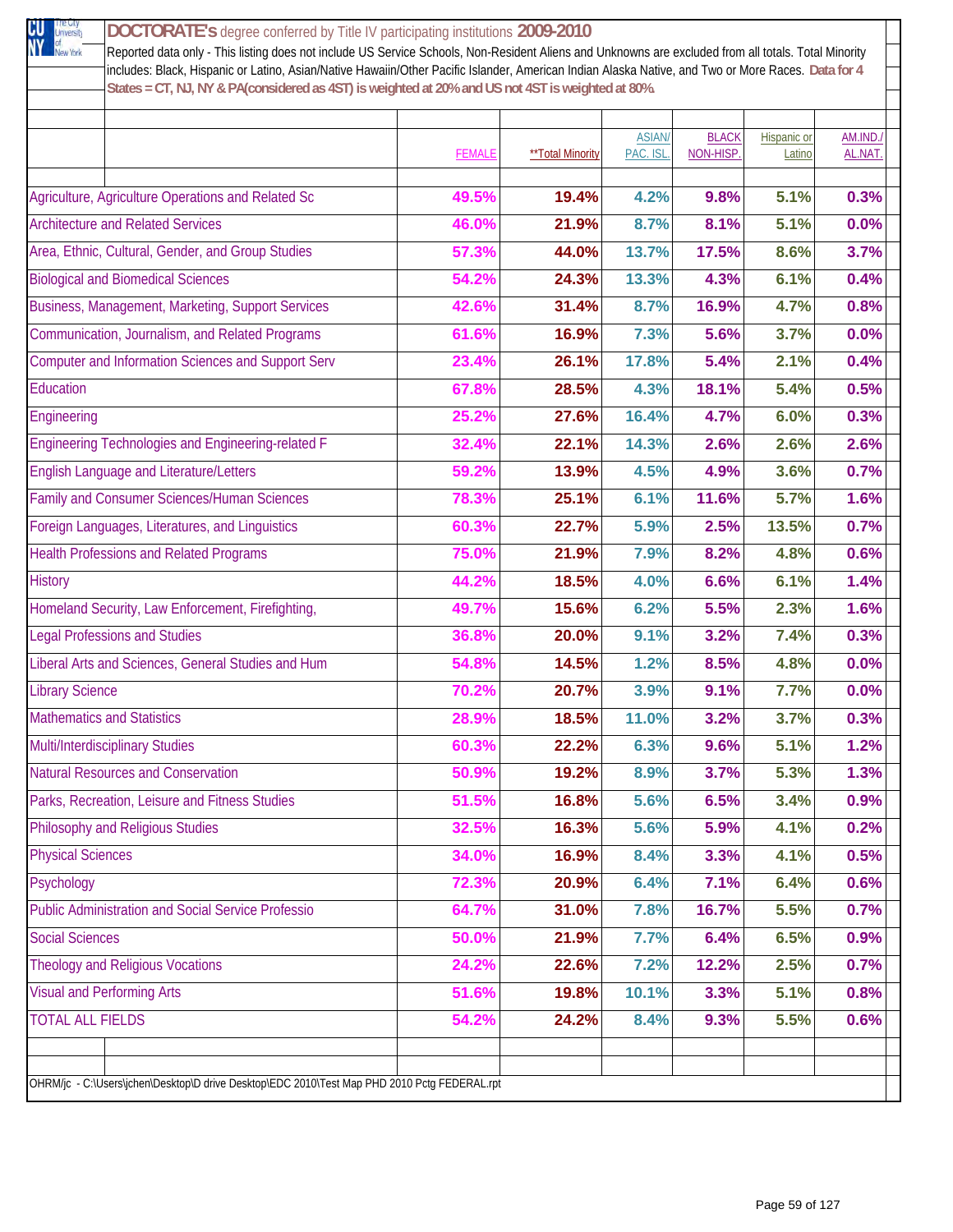# **APPENDIX B12 – B13 FACULTY: LECTURERS**

#### Page 60 of 127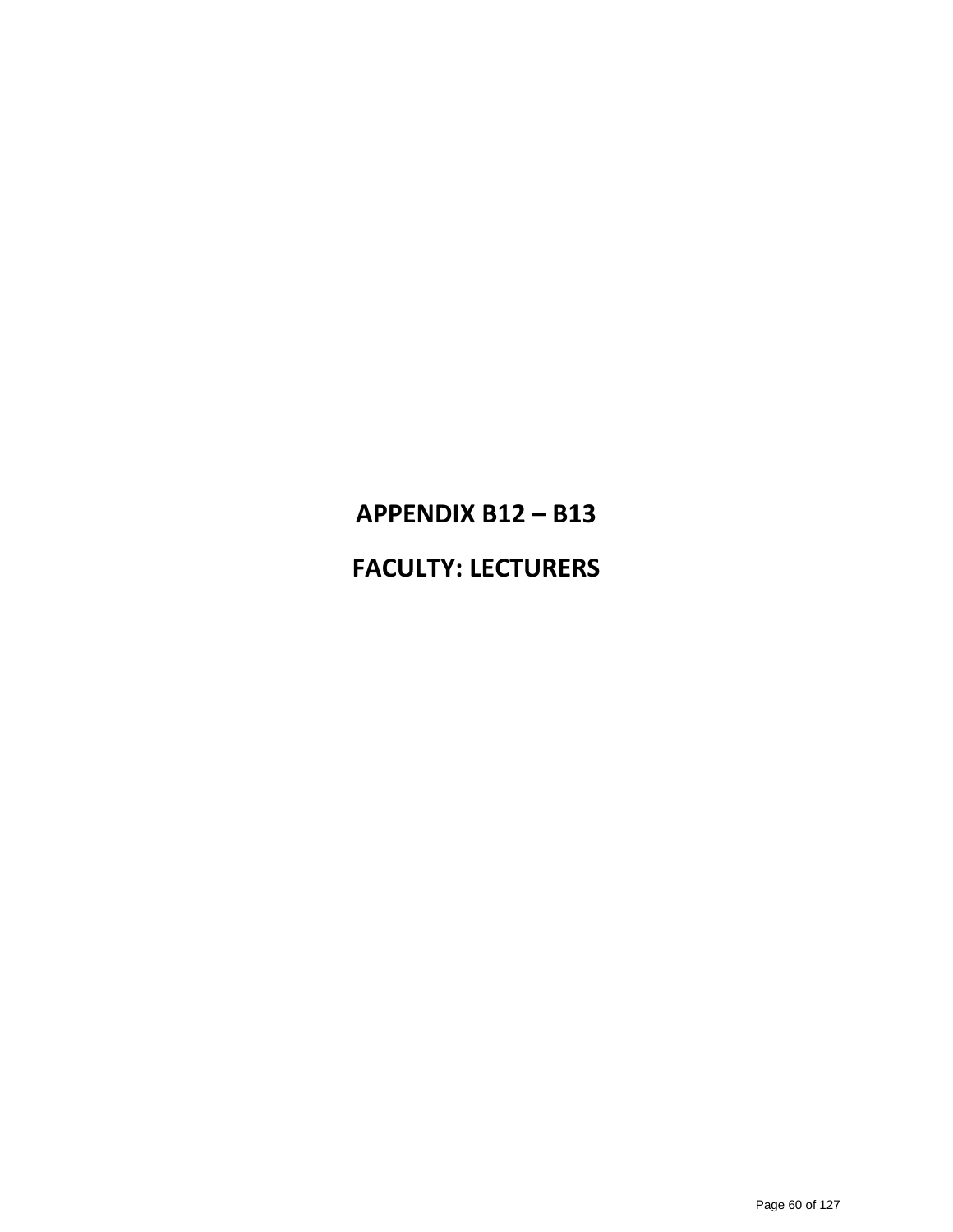**Four Factor Availability**

|                                                      |           |      |                                           |    | College:         |      |                            |    | <b>Eugenio Maria de Hostos Community College</b> |    |                       |
|------------------------------------------------------|-----------|------|-------------------------------------------|----|------------------|------|----------------------------|----|--------------------------------------------------|----|-----------------------|
|                                                      |           |      |                                           |    | Semester/Year:   |      |                            |    | <b>FALL, 2014</b>                                |    |                       |
|                                                      |           |      |                                           |    |                  |      |                            |    |                                                  |    |                       |
| <b>AFFIRMATIVE ACTION UNIT:</b>                      |           |      | <b>CONSTITUENT DEPARTMENTS:</b>           |    |                  |      |                            |    |                                                  |    |                       |
|                                                      |           |      | <b>College Discovery</b>                  |    |                  |      |                            |    |                                                  |    |                       |
|                                                      |           |      | <b>Counseling Center</b>                  |    |                  |      |                            |    |                                                  |    |                       |
| Education                                            |           |      | Language & Cognition- English as a Second |    |                  |      |                            |    |                                                  |    |                       |
|                                                      |           |      | Language                                  |    |                  |      |                            |    |                                                  |    |                       |
|                                                      |           |      |                                           |    |                  |      |                            |    |                                                  |    |                       |
| <b>EEO CATEGORY:</b>                                 |           |      | <b>Job Titles:</b>                        |    |                  |      |                            |    |                                                  |    |                       |
|                                                      |           |      | Lecturer                                  |    |                  |      |                            |    |                                                  |    |                       |
| <b>FACULTY</b>                                       |           |      |                                           |    |                  |      |                            |    |                                                  |    |                       |
|                                                      |           |      |                                           |    |                  |      |                            |    |                                                  |    |                       |
|                                                      |           |      |                                           |    |                  |      |                            |    |                                                  |    |                       |
|                                                      |           |      |                                           |    |                  |      |                            |    |                                                  |    |                       |
| <b>JOB GROUP:</b>                                    |           |      |                                           |    |                  |      |                            |    |                                                  |    |                       |
| NON-PROFESSORIAL - LECTURER                          |           |      |                                           |    |                  |      |                            |    |                                                  |    |                       |
|                                                      |           |      |                                           |    |                  |      |                            |    |                                                  |    |                       |
|                                                      |           |      |                                           |    |                  |      | Asian or Nat.              |    | <b>Black or</b>                                  |    |                       |
| <b>FACTORS:</b>                                      |           |      |                                           |    | **Total          |      | Haw. or Other<br>Pac. Isl. |    | African<br>American                              |    | Hispanic<br>or Latino |
|                                                      | Weighting |      | <b>Females</b>                            |    | <b>Minority</b>  |      |                            |    |                                                  |    |                       |
| 1. % availability of Minorities/Females with         |           |      |                                           |    |                  |      |                            |    |                                                  |    |                       |
| requisite skills in immediate labor areas.           | 1.00      |      | 80.1                                      |    | 14.4             |      | 2.0                        |    | 5.7                                              |    | 5.8                   |
| 2. % of Minorities/Females promotable, transferable, |           |      |                                           |    |                  |      |                            |    |                                                  |    |                       |
| or trainable                                         |           |      |                                           |    |                  |      |                            |    |                                                  |    |                       |
| 7<br><b>GROUP TOTAL NO.:</b>                         |           |      |                                           |    |                  |      |                            |    |                                                  |    |                       |
|                                                      |           |      |                                           |    |                  |      | Asian or Nat.              |    | <b>Black or</b>                                  |    |                       |
| 1<br>6<br>No. Female:<br>No. Male:                   |           |      |                                           |    | **Total          |      | Haw. or Other              |    | African                                          |    | Hispanic              |
|                                                      |           |      | <b>Females</b>                            |    | <b>Minority</b>  |      | Pac. Isl.                  |    | American                                         |    | or Latino             |
| <b>CURRENT UTILIZATION:</b>                          |           | #    | 6                                         |    | 5                |      | 0                          |    | 0                                                |    | 5                     |
|                                                      |           | %    | 85.7                                      | %  | 71.4             | %    | 0.0                        | %  | 0.0                                              | %  | 71.4                  |
|                                                      |           |      |                                           |    |                  |      |                            |    |                                                  |    |                       |
| <b>OVERALL AVAILABILITY:</b>                         |           |      |                                           |    |                  |      |                            |    |                                                  |    |                       |
|                                                      |           |      |                                           |    |                  |      |                            |    |                                                  |    |                       |
|                                                      |           | $\%$ | 80.1                                      | %  | 14.4             | %    | 2.0                        | %  | 5.7                                              | %  | 5.8                   |
|                                                      |           |      |                                           |    |                  |      |                            |    |                                                  |    |                       |
| UNDERUTILIZATION:                                    |           | %    | <b>NONE</b>                               | %  | <b>NONE</b>      | %    | 2.0                        | %  | 5.7                                              | %  | <b>NONE</b>           |
|                                                      |           | #    | 0.0                                       | #  | 0.0              | $\#$ | 0.1                        | #  | 0.4                                              | #  | 0.0                   |
|                                                      |           |      |                                           |    |                  |      |                            |    |                                                  |    |                       |
|                                                      |           | UU   | $\boldsymbol{0}$                          | UU | $\boldsymbol{0}$ | UU   | $\boldsymbol{0}$           | UU | $\mathbf 0$                                      | UU | $\mathbf 0$           |
|                                                      |           |      |                                           |    |                  |      |                            |    |                                                  |    |                       |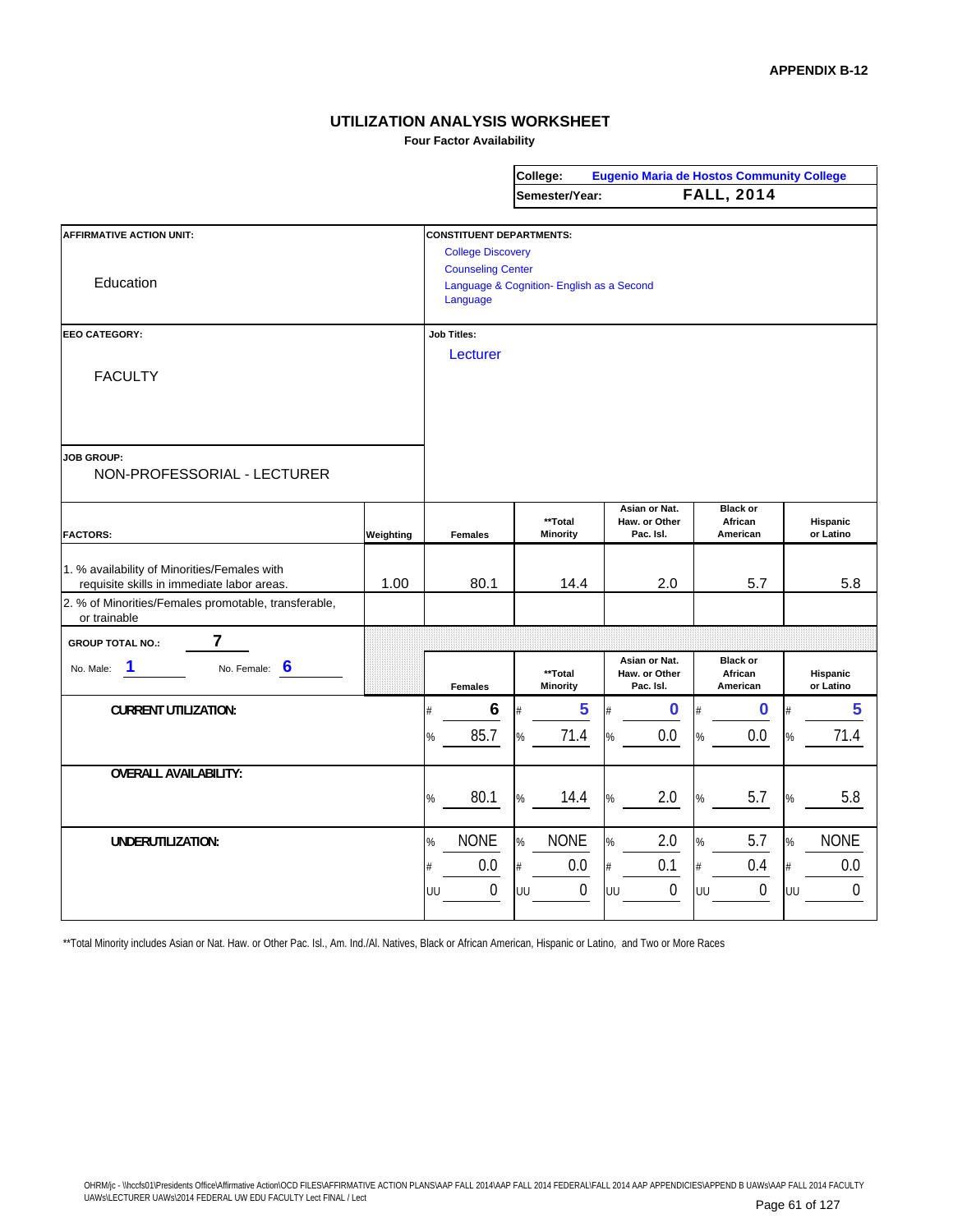## **FACTOR / SOURCE SHEET - LECTURER**

**FALL, 2014**

| <b>Affirmative Action Unit:</b> |        | <b>Education</b>                                                                                                              |                         |
|---------------------------------|--------|-------------------------------------------------------------------------------------------------------------------------------|-------------------------|
| <b>Constituent Departments:</b> |        | <b>College Discovery</b><br><b>Counseling Center</b><br>Language & Cognition- English as a Second Language                    |                         |
| Job Group:                      |        | <b>LECTURER</b>                                                                                                               |                         |
| Job Titles:                     |        | <b>Lecturer</b>                                                                                                               |                         |
|                                 | Factor | <b>FACTORS SOURCES</b><br>EDC - BA. 2009-10* - 4State weighted at<br>50% and US Non-4ST weighted at 50%.                      | <b>WEIGHTING</b><br>1.0 |
|                                 |        | * Note: US Dept of Education's Postsecondary Studies Division indicates<br>2010 is the latest data available as of 8/21/2012. |                         |

Factor 1: EDC - BA. 2009 - 10\* 4States (CT,NJ,NY,PA) and US Non-4ST. **Education**

| 80.1   | 14.4                | 2.0                                         | 5.7                             | 5.8                          |
|--------|---------------------|---------------------------------------------|---------------------------------|------------------------------|
| Female | **Total<br>Minority | Asian or Nat.<br>Haw. or Other<br>Pac. Isl. | Black or<br>African<br>American | <b>Hispanic</b><br>or Latino |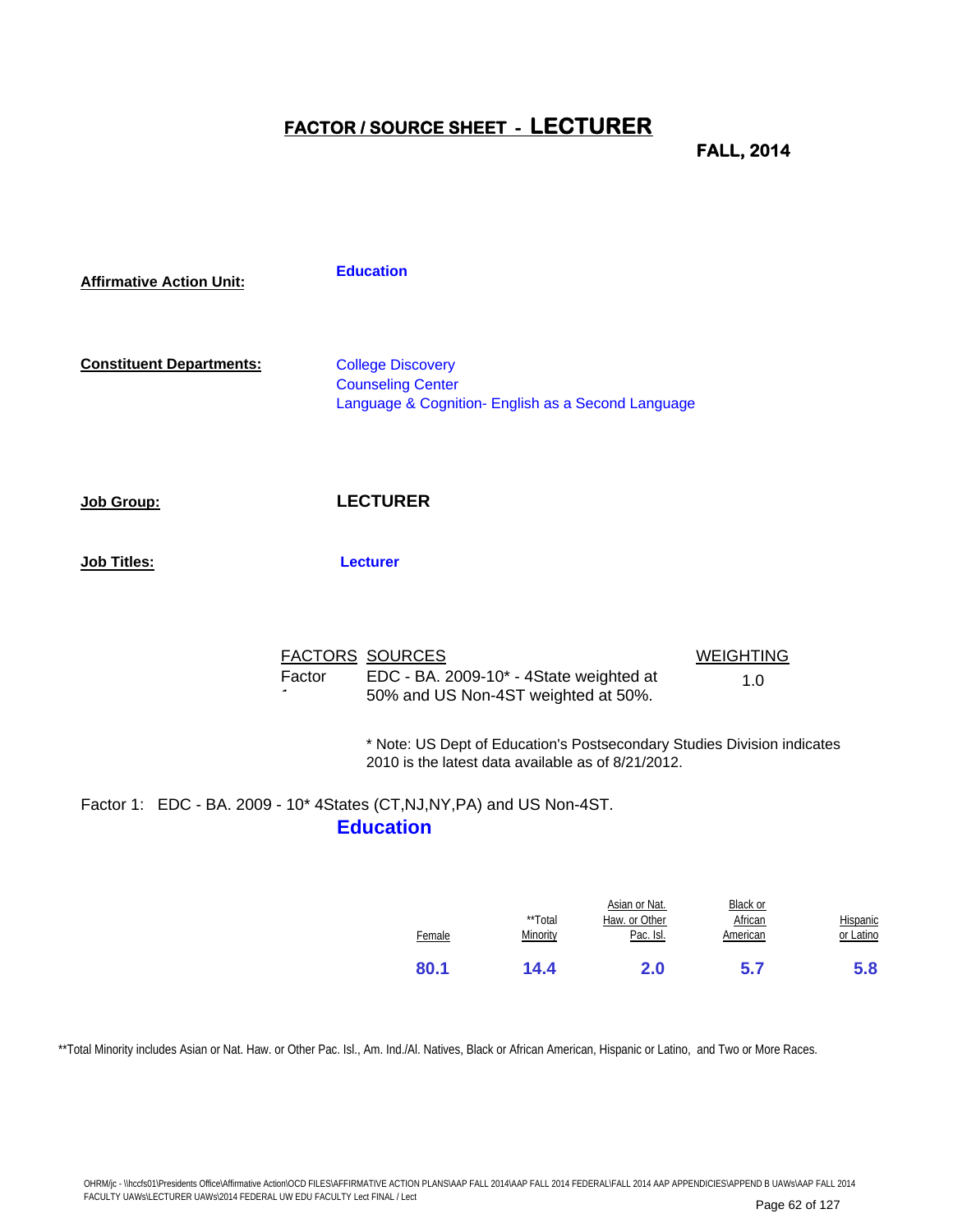**Four Factor Availability**

|                                                                                            |           |                                 | College:                                |                                | <b>Eugenio Maria de Hostos Community College</b> |                       |
|--------------------------------------------------------------------------------------------|-----------|---------------------------------|-----------------------------------------|--------------------------------|--------------------------------------------------|-----------------------|
|                                                                                            |           |                                 | Semester/Year:                          |                                | <b>FALL, 2014</b>                                |                       |
|                                                                                            |           |                                 |                                         |                                |                                                  |                       |
| <b>AFFIRMATIVE ACTION UNIT:</b>                                                            |           | <b>CONSTITUENT DEPARTMENTS:</b> |                                         |                                |                                                  |                       |
|                                                                                            |           | <b>English</b>                  |                                         |                                |                                                  |                       |
| English                                                                                    |           |                                 |                                         |                                |                                                  |                       |
|                                                                                            |           |                                 |                                         |                                |                                                  |                       |
| <b>EEO CATEGORY:</b>                                                                       |           | <b>Job Titles:</b>              |                                         |                                |                                                  |                       |
|                                                                                            |           |                                 | <b>Distinguished Lecturer, Lecturer</b> |                                |                                                  |                       |
| <b>FACULTY</b>                                                                             |           |                                 |                                         |                                |                                                  |                       |
|                                                                                            |           |                                 |                                         |                                |                                                  |                       |
|                                                                                            |           |                                 |                                         |                                |                                                  |                       |
|                                                                                            |           |                                 |                                         |                                |                                                  |                       |
| <b>JOB GROUP:</b>                                                                          |           |                                 |                                         |                                |                                                  |                       |
| NON-PROFESSORIAL - LECTURER                                                                |           |                                 |                                         |                                |                                                  |                       |
|                                                                                            |           |                                 |                                         |                                |                                                  |                       |
|                                                                                            |           |                                 | **Total                                 | Asian or Nat.<br>Haw. or Other | <b>Black or</b><br>African                       | Hispanic              |
| <b>FACTORS:</b>                                                                            | Weighting | <b>Females</b>                  | <b>Minority</b>                         | Pac. Isl.                      | American                                         | or Latino             |
|                                                                                            |           |                                 |                                         |                                |                                                  |                       |
| 1. % availability of Minorities/Females with<br>requisite skills in immediate labor areas. | 1.00      | 68.5                            | 21.0                                    | 4.9                            | 7.8                                              | 7.3                   |
| 2. % of Minorities/Females promotable, transferable,                                       |           |                                 |                                         |                                |                                                  |                       |
| or trainable                                                                               |           |                                 |                                         |                                |                                                  |                       |
| 6<br><b>GROUP TOTAL NO.:</b>                                                               |           |                                 |                                         |                                |                                                  |                       |
| No. Female: 3<br>$\boldsymbol{3}$<br>No. Male:                                             |           |                                 |                                         | Asian or Nat.                  | <b>Black or</b>                                  |                       |
|                                                                                            |           | <b>Females</b>                  | **Total<br><b>Minority</b>              | Haw. or Other<br>Pac. Isl.     | African<br>American                              | Hispanic<br>or Latino |
| <b>CURRENT UTILIZATION:</b>                                                                |           | $\mathbf{3}$                    | 4                                       | $\bf{0}$                       | 3                                                | 1                     |
|                                                                                            |           |                                 |                                         |                                |                                                  |                       |
|                                                                                            |           | 50.0<br>%                       | 66.7<br>%                               | 0.0<br>%                       | 50.0<br>%                                        | 16.7                  |
| <b>OVERALL AVAILABILITY:</b>                                                               |           |                                 |                                         |                                |                                                  |                       |
|                                                                                            |           |                                 |                                         |                                |                                                  |                       |
|                                                                                            |           | 68.5<br>%                       | 21.0<br>%                               | 4.9<br>%                       | 7.8<br>%                                         | 7.3                   |
|                                                                                            |           |                                 |                                         |                                |                                                  |                       |
| <b>UNDERUTILIZATION:</b>                                                                   |           | 18.5<br>%                       | <b>NONE</b><br>%                        | 4.9<br>%                       | <b>NONE</b><br>%                                 | <b>NONE</b><br>%      |
|                                                                                            |           | 1.1<br>#                        | 0.0<br>#                                | 0.3<br>#                       | 0.0<br>#                                         | 0.0                   |
|                                                                                            |           | 1<br>UU                         | $\mathbf{0}$<br>UU                      | $\boldsymbol{0}$<br>UU         | $\boldsymbol{0}$<br>UU                           | 0<br>UU               |
|                                                                                            |           |                                 |                                         |                                |                                                  |                       |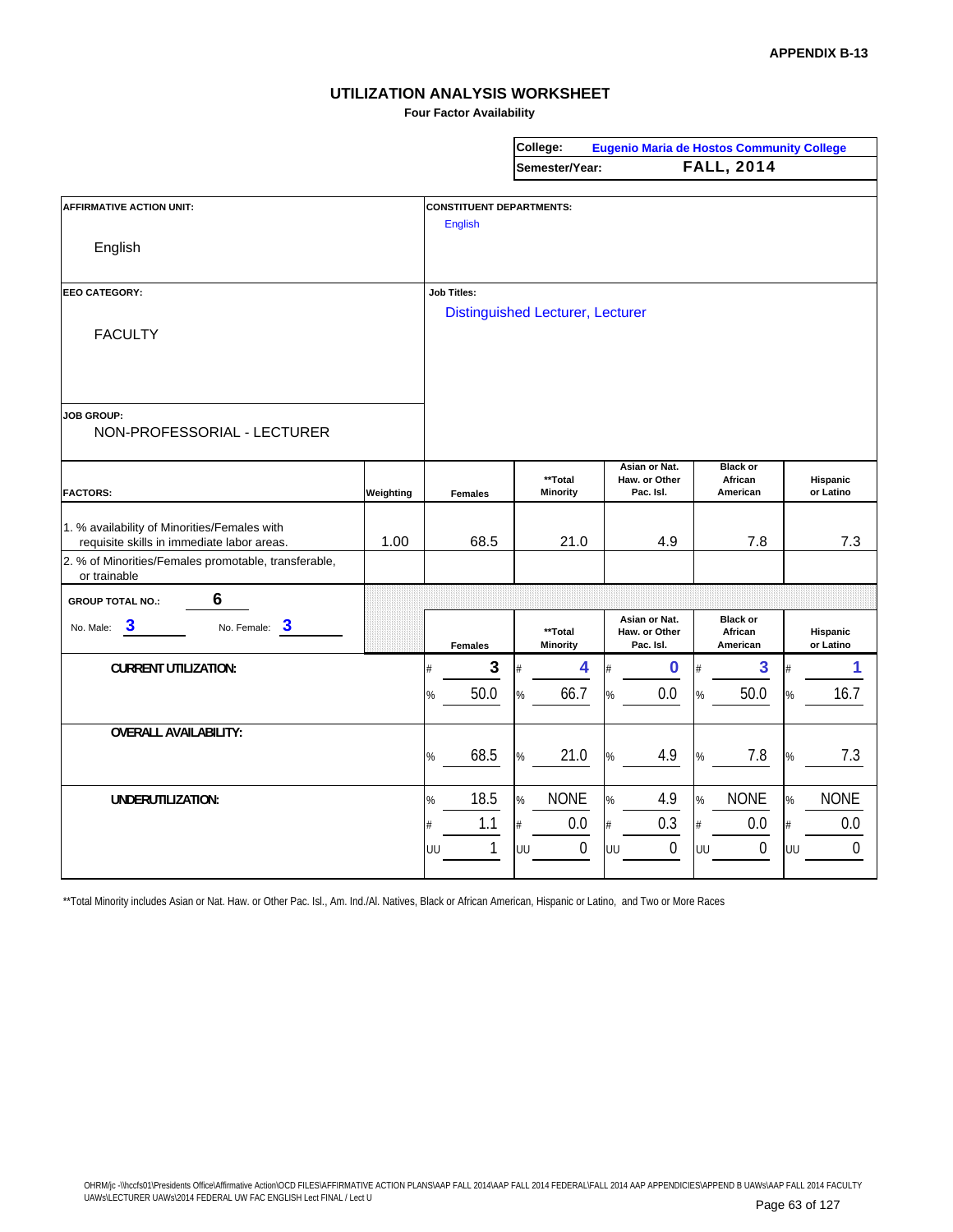## **FACTOR / SOURCE SHEET - LECTURER**

**FALL, 2014**

| <b>Affirmative Action Unit:</b> | <b>English</b>                                                                                                     |                         |
|---------------------------------|--------------------------------------------------------------------------------------------------------------------|-------------------------|
| <b>Constituent Departments:</b> | <b>English</b>                                                                                                     |                         |
| Job Group:                      | <b>LECTURER</b>                                                                                                    |                         |
| Job Titles:                     | <b>Distinguished Lecturer, Lecturer</b>                                                                            |                         |
|                                 | <b>FACTORS SOURCES</b><br>EDC - BA. 2009-10* - 4State weighted at<br>Factor<br>50% and US Non-4ST weighted at 50%. | <b>WEIGHTING</b><br>1.0 |

\* Note: US Dept of Education's Postsecondary Studies Division indicates 2010 is the latest data available as of 8/21/2012.

## Factor 1: EDC - BA. 2009 - 10\* 4States (CT,NJ,NY,PA) and US Non-4ST. **English Language and Literature/Letters**

| 68.5   | 21.0                | 4.9                                         | 7.8                             | 7.3                          |
|--------|---------------------|---------------------------------------------|---------------------------------|------------------------------|
| Female | **Total<br>Minority | Asian or Nat.<br>Haw. or Other<br>Pac. Isl. | Black or<br>African<br>American | <b>Hispanic</b><br>or Latino |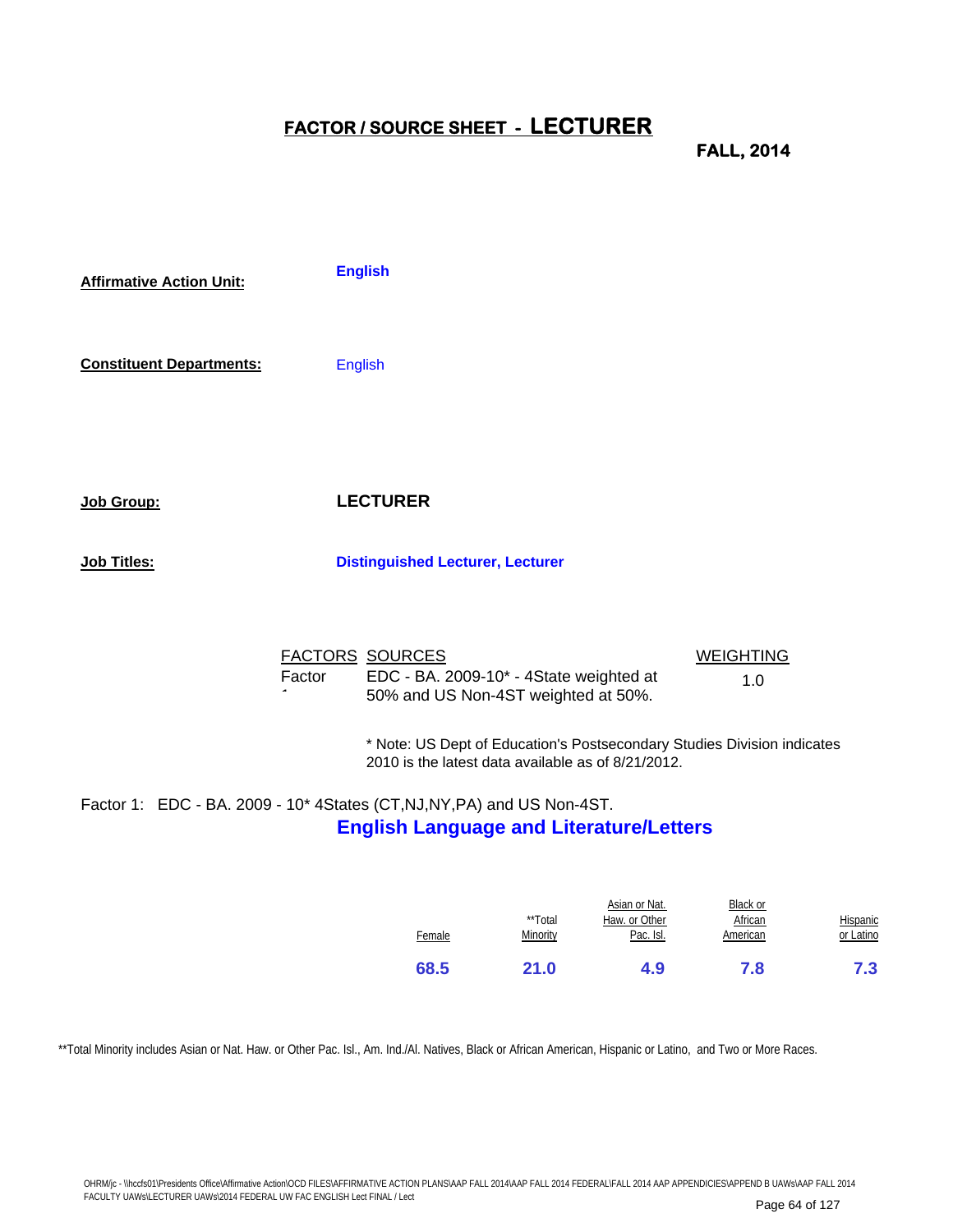| The City<br>University<br>CU | BACHELOR's degree conferred by Title IV participating institutions 2009-2010                                                                         |               |                  |          |              |                    |          |
|------------------------------|------------------------------------------------------------------------------------------------------------------------------------------------------|---------------|------------------|----------|--------------|--------------------|----------|
| ÑŸ<br>of<br>New York         | Reported data only - This listing does not include US Service Schools, Non-Resident Aliens and Unknowns are excluded from all totals. Total Minority |               |                  |          |              |                    |          |
|                              | includes: Black, Hispanic or Latino, Asian/Native Hawaiin/Other Pacific Islander, American Indian Alaska Native, and Two or More Races.              |               |                  |          |              |                    |          |
|                              | Data for 4 States = CT, NJ, NY & PA(considered as 4ST) is weighted at 50% and USn4ST is weighted at 50%.                                             |               |                  |          |              |                    |          |
|                              |                                                                                                                                                      |               |                  |          |              |                    |          |
|                              |                                                                                                                                                      |               |                  | ASIAN/   | <b>BLACK</b> | <b>Hispanic or</b> | AM.IND./ |
|                              |                                                                                                                                                      | <b>FEMALE</b> | **Total Minority | PAC. ISL | NON-HISP.    | Latino             | AL.NAT   |
|                              |                                                                                                                                                      |               |                  |          |              |                    |          |
|                              | Agriculture, Agriculture Operations and Related Sc                                                                                                   | 52.2%         | 13.9%            | 4.0%     | 4.1%         | 5.0%               | 0.5%     |
|                              | <b>Architecture and Related Services</b>                                                                                                             | 43.6%         | 29.1%            | 10.6%    | 5.3%         | 11.9%              | 0.5%     |
|                              | Area, Ethnic, Cultural, Gender, and Group Studies                                                                                                    | 69.3%         | 42.3%            | 11.9%    | 14.5%        | 13.6%              | 1.5%     |
|                              | <b>Biological and Biomedical Sciences</b>                                                                                                            | 59.5%         | 34.0%            | 18.1%    | 7.9%         | 6.8%               | 0.5%     |
|                              |                                                                                                                                                      | 48.4%         | 29.8%            | 8.6%     | 11.6%        | 8.7%               | 0.5%     |
|                              | Business, Management, Marketing, Support Services                                                                                                    |               |                  |          |              |                    |          |
|                              | Communication, Journalism, and Related Programs                                                                                                      | 64.0%         | 23.6%            | 4.4%     | 10.4%        | 7.9%               | 0.5%     |
|                              | <b>Communications Technologies/Technicians Support Se</b>                                                                                            | 34.4%         | 25.7%            | 5.7%     | 9.5%         | 9.7%               | 0.4%     |
|                              | <b>Computer and Information Sciences and Support Serv</b>                                                                                            | 17.1%         | 29.7%            | 9.7%     | 11.0%        | 7.9%               | 0.5%     |
| <b>Construction Trades</b>   |                                                                                                                                                      | 4.2%          | 6.6%             | 2.3%     | 0.8%         | 1.9%               | 0.8%     |
| Education                    |                                                                                                                                                      | 80.1%         | 14.4%            | 2.0%     | 5.7%         | 5.8%               | 0.6%     |
| Engineering                  |                                                                                                                                                      | 18.7%         | 27.1%            | 14.5%    | 4.7%         | 6.8%               | 0.5%     |
|                              | Engineering Technologies and Engineering-related F                                                                                                   | 9.6%          | 21.5%            | 4.9%     | 8.7%         | 6.8%               | 0.6%     |
|                              | <b>English Language and Literature/Letters</b>                                                                                                       | 68.5%         | 21.0%            | 4.9%     | 7.8%         | 7.3%               | 0.5%     |
|                              | Family and Consumer Sciences/Human Sciences                                                                                                          | 89.3%         | 24.8%            | 5.9%     | 10.2%        | 7.6%               | 0.6%     |
|                              | Foreign Languages, Literatures, and Linguistics                                                                                                      | 71.9%         | 29.2%            | 6.2%     | 4.1%         | 17.8%              | 0.4%     |
|                              |                                                                                                                                                      |               |                  |          |              |                    |          |
|                              | <b>Health Professions and Related Programs</b>                                                                                                       | 85.2%         | 27.9%            | 7.9%     | 12.5%        | 6.6%               | 0.5%     |
| <b>History</b>               |                                                                                                                                                      | 41.1%         | 17.1%            | 3.7%     | 4.6%         | 7.6%               | 0.7%     |
|                              | Homeland Security, Law Enforcement, Firefighting,                                                                                                    | 47.1%         | 37.5%            | 3.3%     | 18.7%        | 14.3%              | 0.7%     |
|                              | <b>Legal Professions and Studies</b>                                                                                                                 | 69.2%         | 39.7%            | 6.0%     | 20.5%        | 12.1%              | 0.7%     |
|                              | Liberal Arts and Sciences, General Studies and Hum                                                                                                   | 62.8%         | 31.0%            | 3.8%     | 16.0%        | 9.6%               | 0.9%     |
| <b>Library Science</b>       |                                                                                                                                                      | 87.0%         | 9.2%             | 1.4%     | 2.6%         | 4.0%               | 0.0%     |
|                              | <b>Mathematics and Statistics</b>                                                                                                                    | 45.4%         | 23.4%            | 11.3%    | 5.2%         | 6.1%               | 0.4%     |
|                              | Mechanic and Repair Technologies/Technicians                                                                                                         | 2.1%          | 18.3%            | 5.9%     | 4.8%         | 7.6%               | 0.0%     |
|                              | <b>Multi/Interdisciplinary Studies</b>                                                                                                               | 61.2%         | 28.0%            | 7.6%     | 9.4%         | 9.9%               | 0.7%     |
|                              | <b>Natural Resources and Conservation</b>                                                                                                            |               |                  |          |              |                    |          |
|                              |                                                                                                                                                      | 47.5%         | 12.8%            | 4.8%     | 2.0%         | 4.6%               | 0.8%     |
|                              | Parks, Recreation, Leisure and Fitness Studies                                                                                                       | 44.9%         | 19.0%            | 3.7%     | 8.6%         | 5.7%               | 0.6%     |
|                              | <b>Personal and Culinary Services</b>                                                                                                                | 52.2%         | 23.7%            | 3.4%     | 11.3%        | 7.1%               | 0.9%     |
|                              | <b>Philosophy and Religious Studies</b>                                                                                                              | 39.0%         | 21.8%            | 6.0%     | 7.4%         | 7.3%               | 0.6%     |
| <b>Physical Sciences</b>     |                                                                                                                                                      | 41.2%         | 22.4%            | 11.1%    | 5.1%         | 5.1%               | 0.5%     |
| <b>Precision Production</b>  |                                                                                                                                                      | 17.4%         | 13.0%            | 10.9%    | 0.0%         | 2.2%               | 0.0%     |
| Psychology                   |                                                                                                                                                      | 77.6%         | 31.0%            | 6.8%     | 12.1%        | 10.9%              | 0.6%     |
|                              | <b>Public Administration and Social Service Professio</b>                                                                                            | 81.8%         | 41.5%            | 3.4%     | 23.9%        | 12.4%              | 1.0%     |
|                              | Science Technologies/Technicians                                                                                                                     | 53.1%         | 27.8%            | 4.8%     | 4.6%         | 16.7%              | 1.0%     |
| <b>Social Sciences</b>       |                                                                                                                                                      | 52.1%         | 32.1%            | 9.3%     | 11.1%        | 10.4%              | 0.6%     |
|                              | <b>Theology and Religious Vocations</b>                                                                                                              | 27.8%         | 11.1%            | 1.8%     | 5.2%         | 3.2%               | 0.5%     |
|                              |                                                                                                                                                      |               |                  |          |              |                    |          |
|                              | <b>Transportation and Materials Moving</b>                                                                                                           | 13.0%         | 33.9%            | 6.7%     | 11.2%        | 14.7%              | 0.4%     |
|                              | <b>Visual and Performing Arts</b>                                                                                                                    | 61.0%         | 22.0%            | 6.8%     | 6.3%         | 7.8%               | 0.6%     |
| <b>TOTAL ALL FIELDS</b>      |                                                                                                                                                      | 57.5%         | 27.3%            | 7.5%     | 10.1%        | 8.5%               | 0.6%     |
|                              |                                                                                                                                                      |               |                  |          |              |                    |          |
|                              |                                                                                                                                                      |               |                  |          |              |                    |          |
|                              | OHRM/jc - C:\Users\jchen\Desktop\D drive Desktop\EDC 2010\Test Map BA 2010 Pctg FEDERAL.rpt                                                          |               |                  |          |              |                    |          |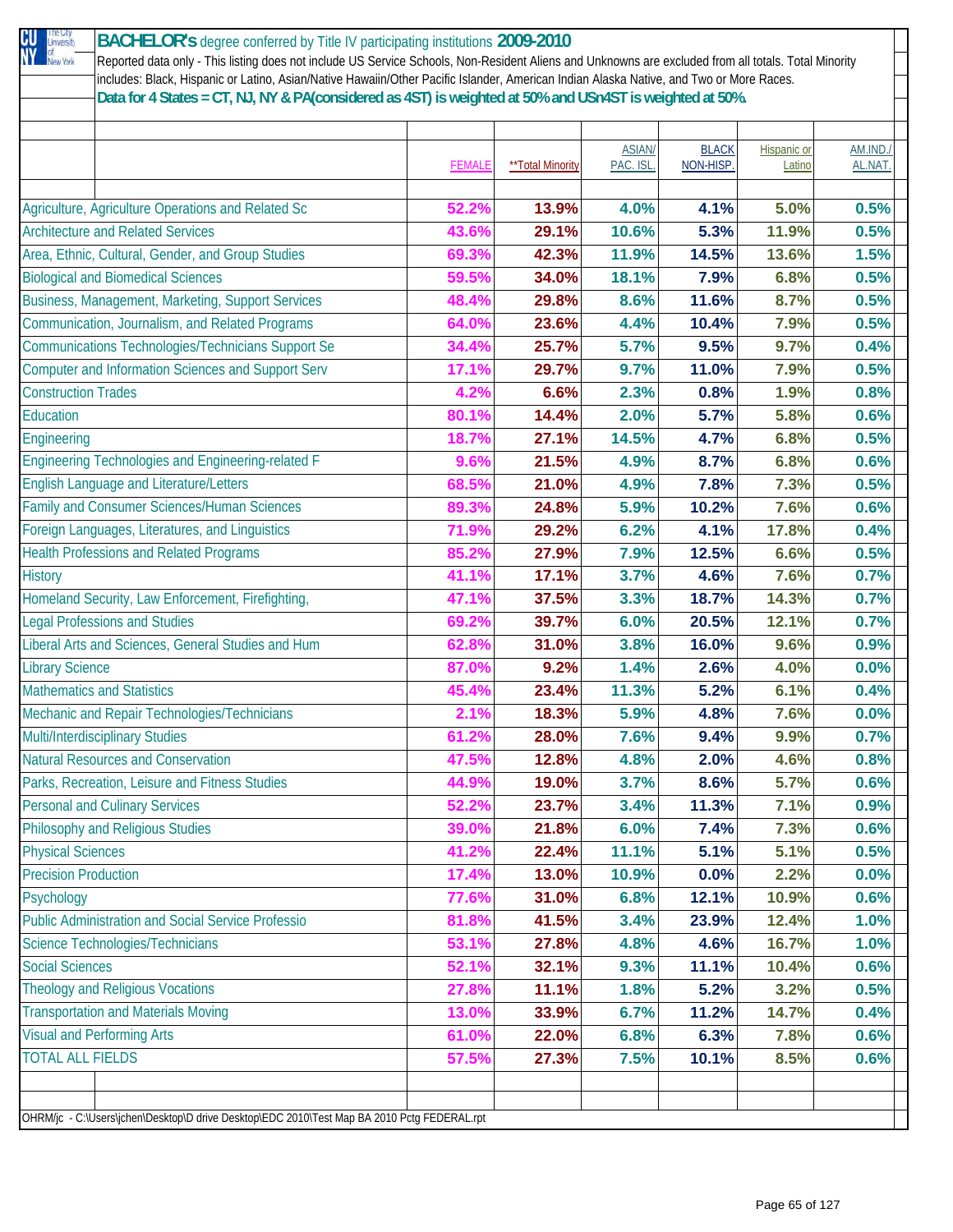## **APPENDIX B‐14**

## **PROFESSIONAL/NON FACULTY**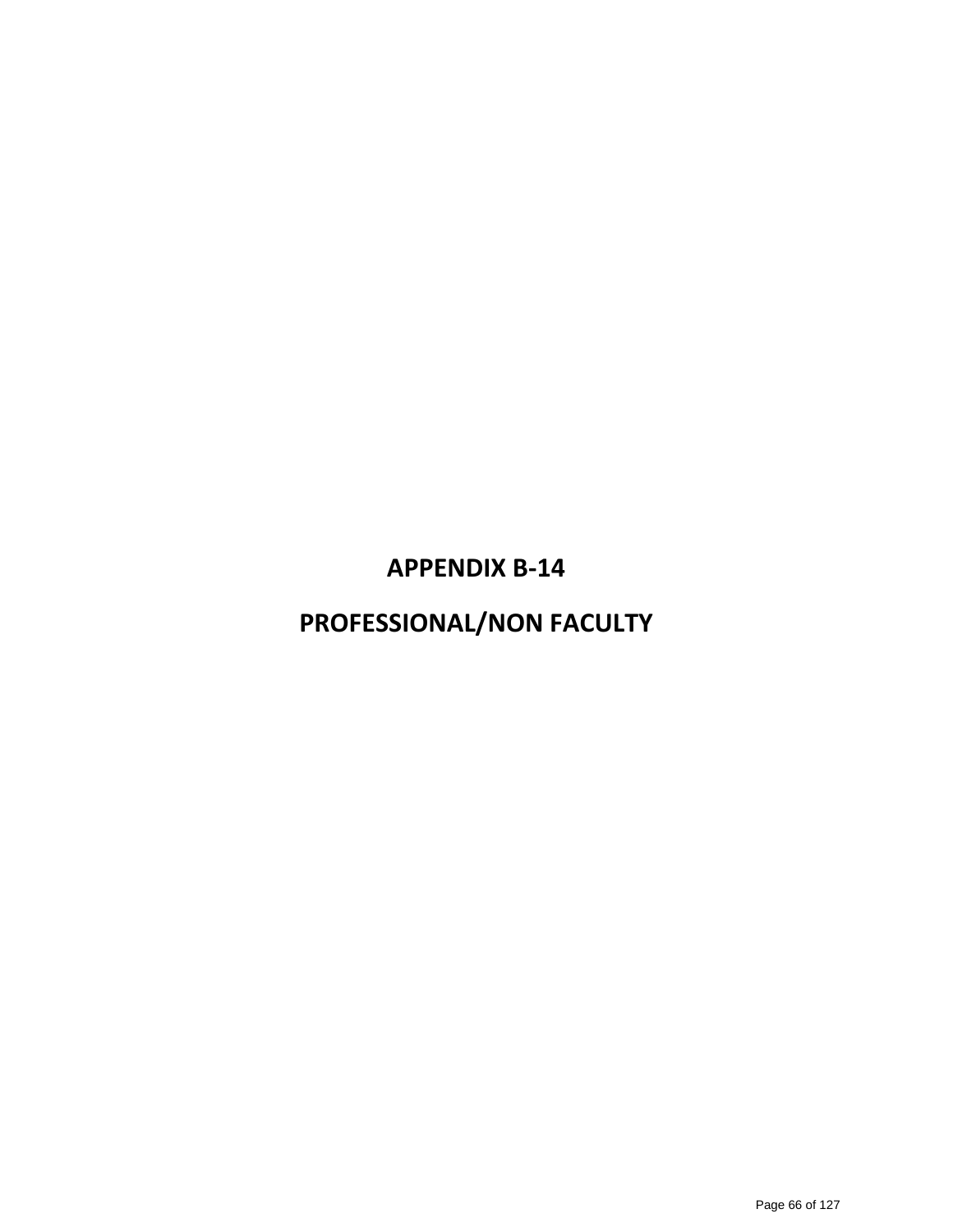|                                                                                                                 |           | <b>UTILIZATION ANALYSIS WORKSHEET</b><br><b>Two Factor Availability</b>                                       |      |                            |      |                                                  |      |                                     |      |                       |
|-----------------------------------------------------------------------------------------------------------------|-----------|---------------------------------------------------------------------------------------------------------------|------|----------------------------|------|--------------------------------------------------|------|-------------------------------------|------|-----------------------|
|                                                                                                                 |           |                                                                                                               |      | College:                   |      | <b>Eugenio Maria de Hostos Community College</b> |      |                                     |      |                       |
|                                                                                                                 |           |                                                                                                               |      | Semester/Year:             |      |                                                  |      | <b>FALL, 2014</b>                   |      |                       |
| <b>AFFIRMATIVE ACTION UNIT:</b>                                                                                 |           | <b>Constituent Departments:</b>                                                                               |      |                            |      |                                                  |      |                                     |      |                       |
| <b>ADMINISTRATION III</b>                                                                                       |           |                                                                                                               |      |                            |      |                                                  |      |                                     |      |                       |
| <b>EEO CATEGORY:</b><br>PROFESSIONAL/NON-FACULTY                                                                |           | <b>Job Titles:</b><br><b>Higher Education assistant (HEa)</b><br>Assistant to Higher Education Officer (aHEO) |      |                            |      |                                                  |      |                                     |      |                       |
|                                                                                                                 |           |                                                                                                               |      |                            |      |                                                  |      |                                     |      |                       |
| <b>JOB GROUP:</b><br><b>ADMINISTRATION III</b>                                                                  |           |                                                                                                               |      |                            |      |                                                  |      |                                     |      |                       |
| <b>FACTORS:</b>                                                                                                 | Weighting | <b>Females</b>                                                                                                |      | **Total<br><b>Minority</b> |      | Asian or Nat.<br>Haw. or Other<br>Pac. Isl.      |      | <b>Black or</b><br>African American |      | Hispanic<br>or Latino |
| 1. % availability of Minorities/Females with                                                                    |           |                                                                                                               |      | 18.7                       |      | 5.7                                              |      |                                     |      |                       |
| requisite skills in immediate labor areas.<br>2. % of Minorities/Females promotable, transferable, or trainable | 0.70      | 40.2                                                                                                          |      |                            |      |                                                  |      | 6.9                                 |      | 5.7                   |
|                                                                                                                 | 0.30      | 20.9                                                                                                          |      | 18.0                       |      | 3.8                                              |      | 9.2                                 |      | 4.8                   |
| 85<br><b>GROUP TOTAL NO.:</b>                                                                                   |           |                                                                                                               |      |                            |      |                                                  |      |                                     |      |                       |
| 25<br>60<br>No. Female:<br>No. Male:                                                                            |           | <b>Females</b>                                                                                                |      | **Total<br><b>Minority</b> |      | Asian or Nat.<br>Haw. or Other<br>Pac. Isl.      |      | <b>Black or</b><br>African American |      | Hispanic<br>or Latino |
| <b>CURRENT UTILIZATION:</b>                                                                                     |           | 60                                                                                                            |      | 73                         |      | 4                                                |      | 27                                  |      | 42                    |
|                                                                                                                 |           | 70.6<br>%                                                                                                     | %    | 85.9                       | $\%$ | 4.7                                              | %    | 31.8                                | $\%$ | 49.4                  |
| <b>OVERALL AVAILABILITY:</b>                                                                                    |           | 61.1<br>$\%$                                                                                                  | $\%$ | 36.7                       | $\%$ | 9.5                                              | $\%$ | 16.1                                | $\%$ | 10.5                  |
| UNDERUTILIZATION:                                                                                               |           | <b>NONE</b><br>$\%$                                                                                           | %    | <b>NONE</b>                | $\%$ | 4.8                                              | $\%$ | <b>NONE</b>                         | $\%$ | <b>NONE</b>           |
|                                                                                                                 |           | 0.0<br>#                                                                                                      | #    | 0.0                        | #    | 4.1                                              | $\#$ | $0.0\,$                             | #    | $0.0\,$               |
|                                                                                                                 |           | 0<br>UU                                                                                                       | UU   | $\pmb{0}$                  | UU   | $\overline{4}$                                   | UU   | $\pmb{0}$                           | UU   | 0                     |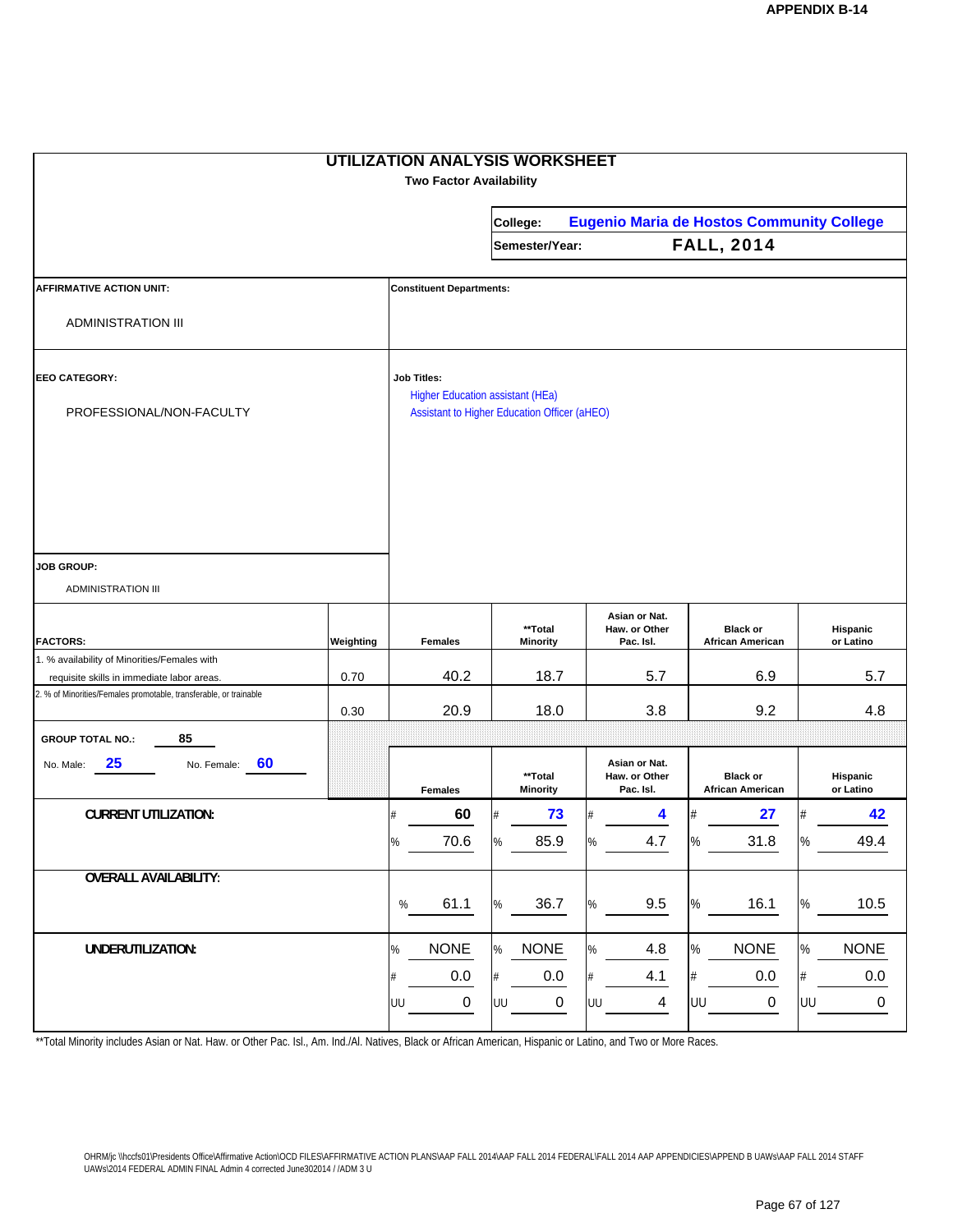#### FACTOR / SOURCE SHEET

### **FALL, 2014**

#### **ADMINISTRATION III:**

Higher Education assistant (HEa) Assistant to Higher Education Officer (aHEO)

| <b>FACTORS</b> | <b>SOURCES</b>                                                                                                                                                           | WEIGHT |
|----------------|--------------------------------------------------------------------------------------------------------------------------------------------------------------------------|--------|
| Factor 1       | 4STATES Earned Degrees Conferred (EDC) - Bachelors 2009-10* for Federal Protected Groups. 2007-<br>2011 American Community Survey (ACS)                                  | 0.7    |
| Factor 2       | Promotable, Transferable, Trainable employees within contractors organization. - CUNY Survey - selected<br>titles, service requirement and criteria -Source Spring 2012. | 0.3    |

\*Note: Use of US Dept of Education's Postsecondary Studies Division's Earned Degrees Conferred is updated biannually.

|           | multiply by weight - | 0.7 | 40.2   | 18.7     | 5.7           | 6.9              | 5.7       |
|-----------|----------------------|-----|--------|----------|---------------|------------------|-----------|
|           |                      |     | 57.4   | 26.7     | 8.1           | 9.8              | 8.1       |
| Factor 1: |                      |     | Female | Minority | Pac. Isl.     | African American | or Latino |
|           |                      |     |        | **Total  | Haw. or Other | Black or         | Hispanic  |
|           |                      |     |        |          | Asian or Nat. |                  |           |

| <b>OVERALL AVAILABILITY</b>                                         | 61.1   | 36.7                | 9.5                        | 16.1                         | 10.5                  |              |
|---------------------------------------------------------------------|--------|---------------------|----------------------------|------------------------------|-----------------------|--------------|
| 0.3<br>multiply by weight -                                         | 20.9   | 18.0                | 3.8                        | 9.2                          | 4.8                   |              |
|                                                                     | 69.7   | 59.9                | 12.7                       | 30.8                         | 15.9                  |              |
|                                                                     | 728    | 625                 | 133                        | 322                          | 166                   | 1,044        |
| Gittlesons (holding BA degree or higher in title only)              | 317    | 244                 | 40                         | 141                          | 60                    | 354          |
| <b>College Asst.</b> (holding BA degree or higher in title<br>only) | 411    | 381                 | 93                         | 181                          | 106                   | 690          |
| Factor 2:                                                           | Female | **Total<br>Minority | Haw. or Other<br>Pac. Isl. | Black or<br>African American | Hispanic<br>or Latino | <b>TOTAL</b> |
|                                                                     |        |                     | Asian or Nat.              |                              |                       |              |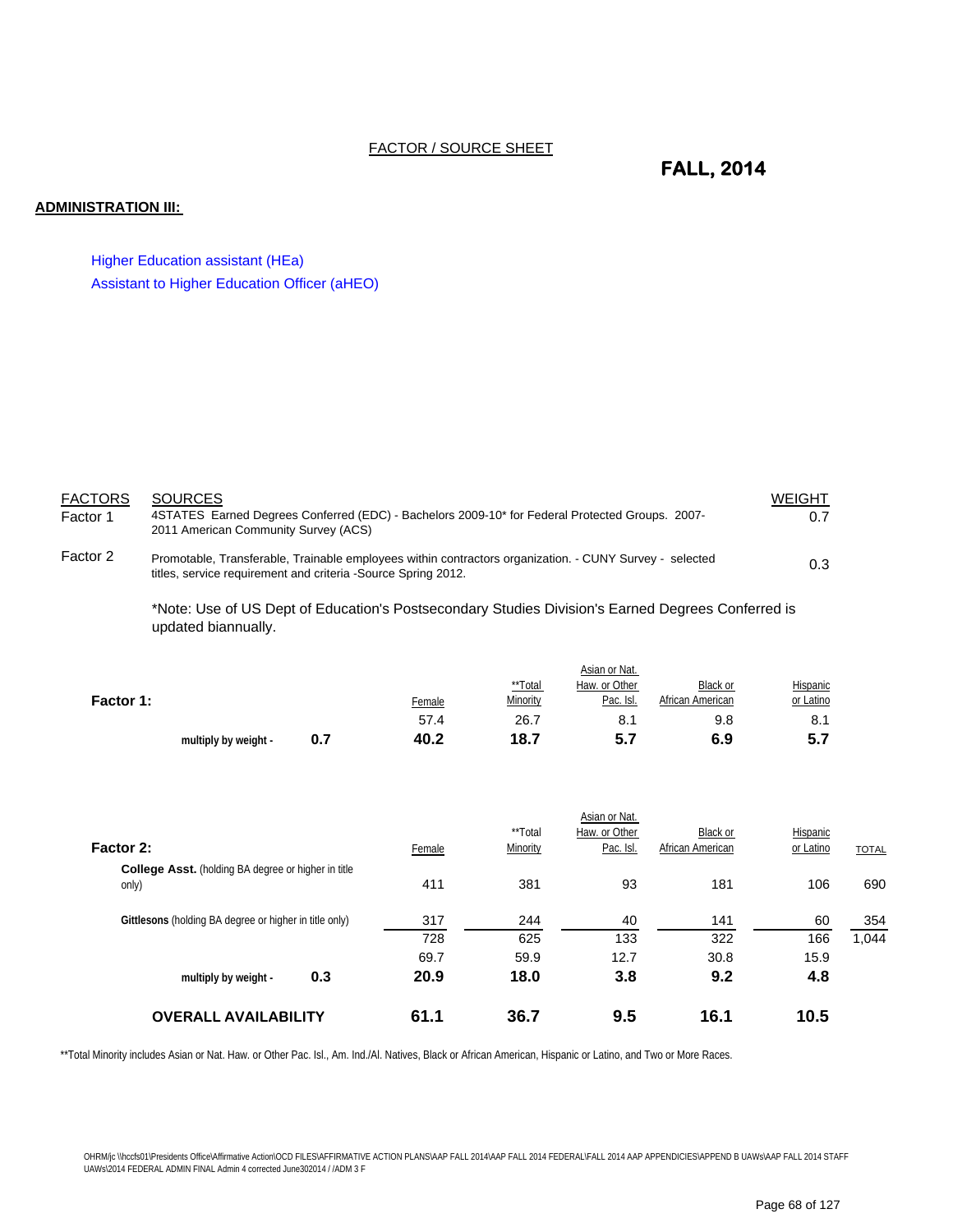# **APPENDIX B15 – B16 SECRETARIAL/CLERICAL**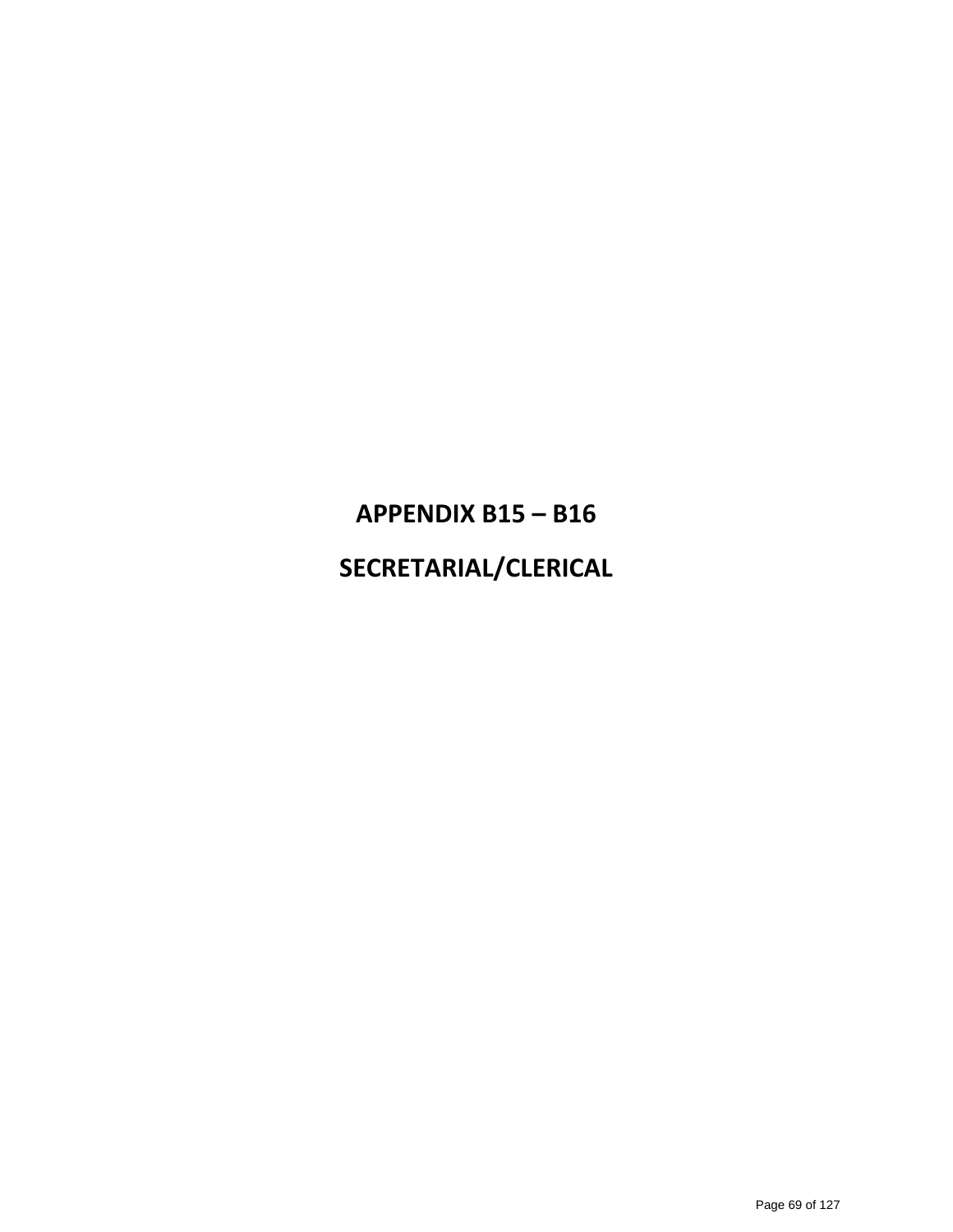**Two Factor Availability**

|                                                                                            |                                                             |                | College:                   | <b>Eugenio Maria de Hostos Community College</b> |                                            |                       |  |
|--------------------------------------------------------------------------------------------|-------------------------------------------------------------|----------------|----------------------------|--------------------------------------------------|--------------------------------------------|-----------------------|--|
|                                                                                            |                                                             |                | Semester/Year:             |                                                  | <b>FALL, 2014</b>                          |                       |  |
| <b>AFFIRMATIVE ACTION UNIT:</b>                                                            | <b>Constituent Departments:</b>                             |                |                            |                                                  |                                            |                       |  |
| CUNY ADMINISTRATIVE ASSISTANT                                                              |                                                             |                |                            |                                                  |                                            |                       |  |
| EEO CATEGORY:                                                                              | <b>Job Titles:</b><br><b>CUNY Administrative Assistants</b> |                |                            |                                                  |                                            |                       |  |
| Secretarial and Clerical                                                                   |                                                             |                |                            |                                                  |                                            |                       |  |
| <b>JOB GROUP:</b>                                                                          |                                                             |                |                            |                                                  |                                            |                       |  |
| CUNY ADMINISTRATIVE ASSISTANT                                                              |                                                             |                |                            |                                                  |                                            |                       |  |
| <b>FACTORS:</b>                                                                            | Weighting                                                   | <b>Females</b> | **Total<br><b>Minority</b> | Asian or Nat.<br>Haw. or Other<br>Pac. Isl.      | <b>Black or</b><br><b>African American</b> | Hispanic or<br>Latino |  |
| 1. % availability of Minorities/Females with<br>requisite skills in immediate labor areas. |                                                             |                |                            |                                                  |                                            |                       |  |
| 2. % of Minorities/Females promotable, transferable, or trainable.                         | 1.00                                                        | 91.1           | 72.2                       | 6.7                                              | 39.0                                       | 26.0                  |  |
| 11<br><b>GROUP TOTAL NO.:</b>                                                              |                                                             |                |                            |                                                  |                                            |                       |  |
| 9<br>2<br>No. Female:<br>No. Male:                                                         |                                                             | <b>Females</b> | **Total<br><b>Minority</b> | Asian or Nat.<br>Haw. or Other<br>Pac. Isl.      | <b>Black or</b><br><b>African American</b> | Hispanic or<br>Latino |  |
| <b>CURRENT UTILIZATION:</b>                                                                |                                                             | 9<br>#         | 10                         | $\mathbf 0$<br>#                                 | 7<br>#                                     | 3                     |  |
|                                                                                            |                                                             | 81.8<br>%      | 90.9<br>℅                  | 0.0<br>℅                                         | 63.6<br>$\%$                               | 27.3<br>℅             |  |
| <b>OVERALL AVAILABILITY:</b>                                                               |                                                             |                |                            |                                                  |                                            |                       |  |
|                                                                                            |                                                             | 91.1<br>%      | 72.2<br>%                  | 6.7<br>%                                         | 39.0<br>$\%$                               | 26.0<br>$\%$          |  |
| <b>UNDERUTILIZATION:</b>                                                                   |                                                             | 9.3<br>%       | <b>NONE</b><br>%           | 6.7<br>$\%$                                      | <b>NONE</b><br>%                           | <b>NONE</b><br>%      |  |
|                                                                                            |                                                             | 1.02<br>#      | 0.00<br>#                  | 0.74<br>#                                        | 0.00<br>$\#$                               | 0.00<br>#             |  |
|                                                                                            |                                                             | 1<br>UU        | 0<br>UU                    | UU<br>1                                          | 0<br>UU                                    | 0<br>UU               |  |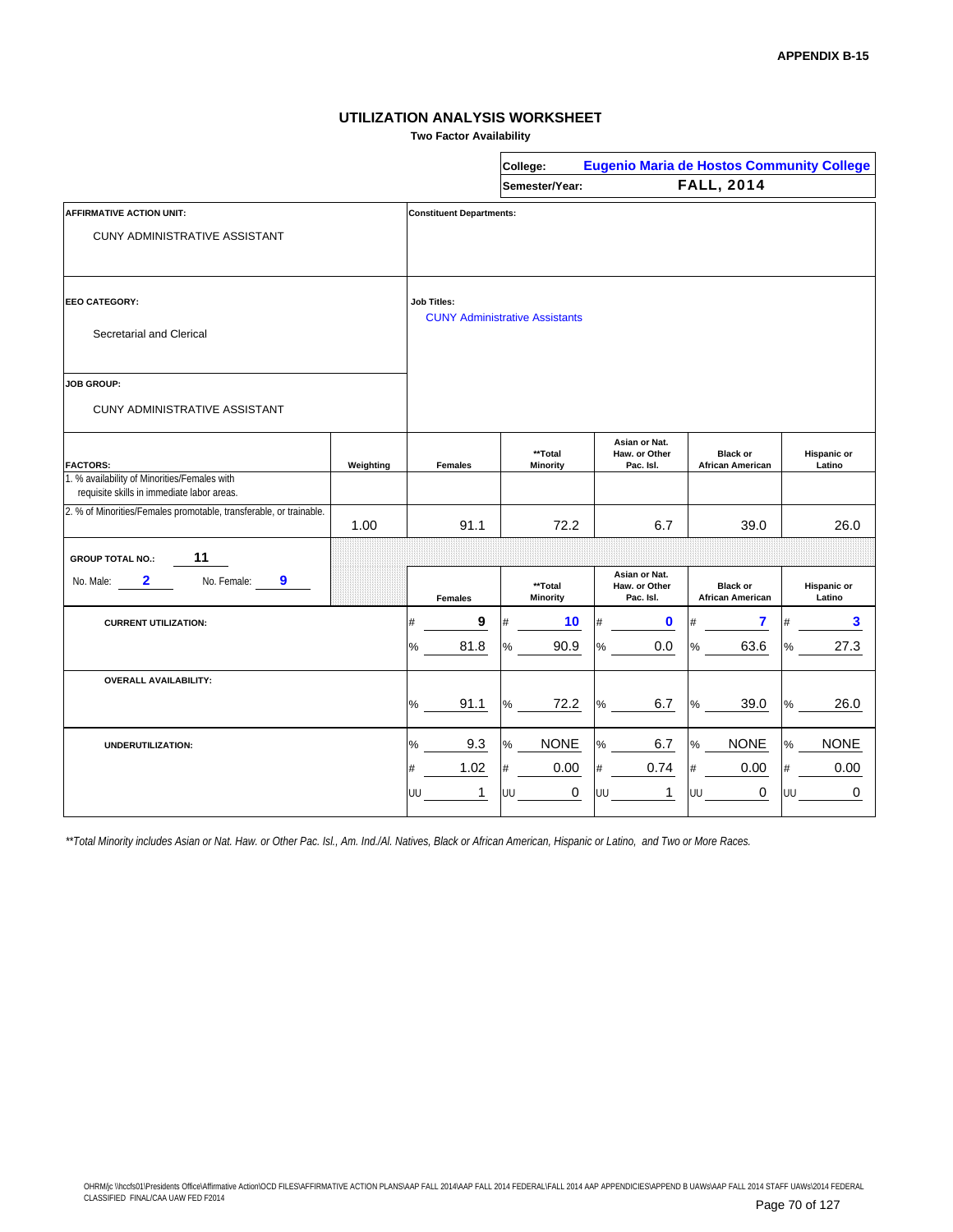#### **CUNY ADMINISTRATIVE ASSISTANT**

Secretarial and Clerical

## **CUNY ADMINISTRATIVE**

**CUNY Administrative Assistants** 

|           | <b>SOURCE</b><br>WEIGHTING                                                                                                                                                                                                                                                                                                            |     |  |  |  |  |  |
|-----------|---------------------------------------------------------------------------------------------------------------------------------------------------------------------------------------------------------------------------------------------------------------------------------------------------------------------------------------|-----|--|--|--|--|--|
| Factor 1: | N/A                                                                                                                                                                                                                                                                                                                                   | 0.0 |  |  |  |  |  |
| Factor 2: | CUNY Survey Spring 2011 - Permanent CUNY Office Assistant (level 3 or above) and Mail Message<br>Services Worker titles. The CUNY Administrative Assistant title is strictly promotional from the<br>Permanent CUNY Office Assistant (level 3 or above) and Mail Message Services Worker titles with<br>years of service requirement. | 1.0 |  |  |  |  |  |

| 91.1   | 72.2     | 6.7           | 39.0     | 26.0        |
|--------|----------|---------------|----------|-------------|
| Female | Minority | Pac. Isl.     | American | Latino      |
|        | **Total  | Haw. or Other | African  | Hispanic or |
|        |          | Asian or Nat. | Black or |             |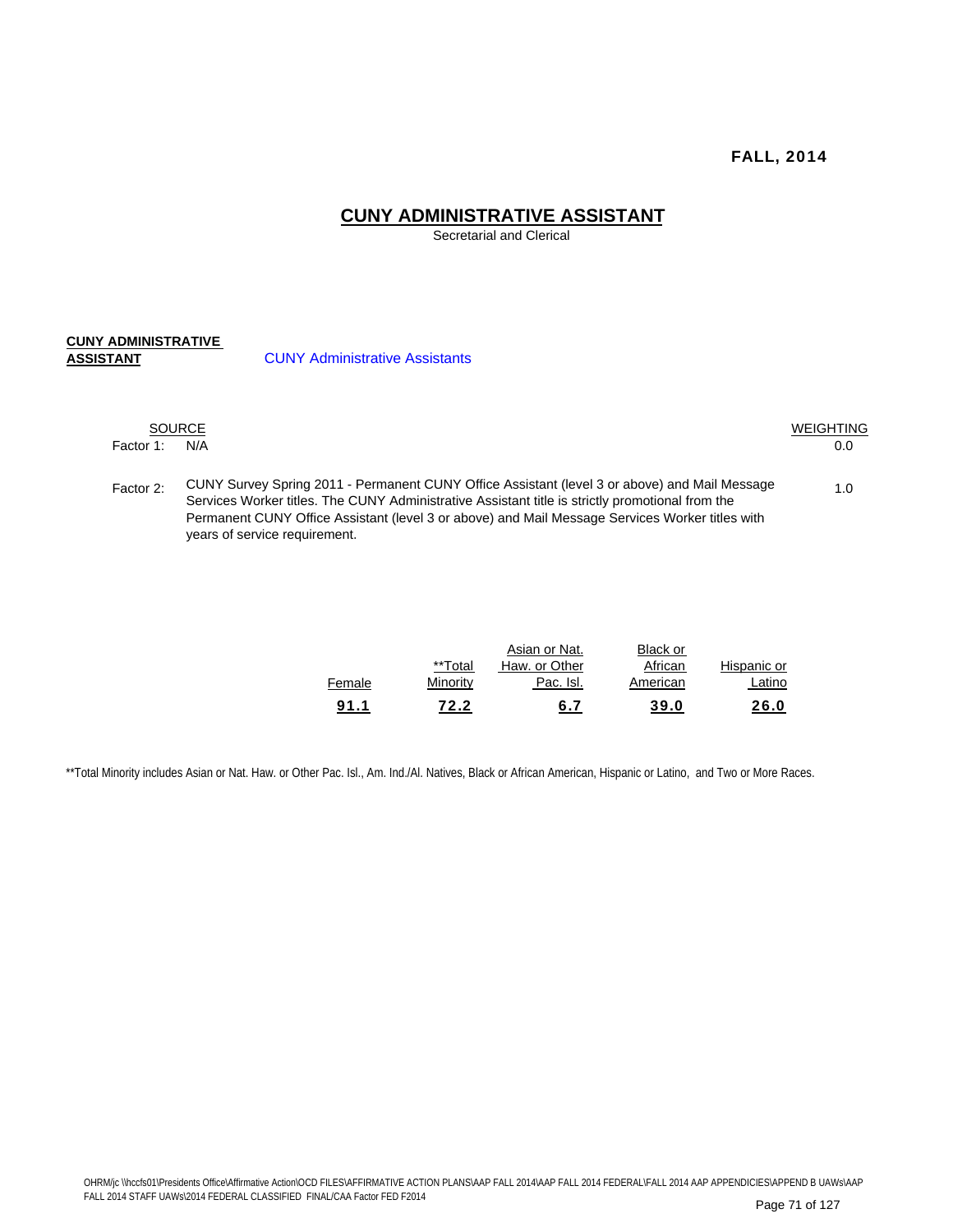**Two Factor Availability**

|                                                                                            |           | <b>Eugenio Maria de Hostos Community College</b><br>College: |                                           |                                             |                                            |                              |  |  |
|--------------------------------------------------------------------------------------------|-----------|--------------------------------------------------------------|-------------------------------------------|---------------------------------------------|--------------------------------------------|------------------------------|--|--|
|                                                                                            |           |                                                              | Semester/Year:                            |                                             | <b>FALL, 2014</b>                          |                              |  |  |
| <b>AFFIRMATIVE ACTION UNIT:</b>                                                            |           | <b>Constituent Departments:</b>                              |                                           |                                             |                                            |                              |  |  |
| CUNY OFFICE/SECRETARIAL ASSISTANT:                                                         |           |                                                              |                                           |                                             |                                            |                              |  |  |
| <b>EEO CATEGORY:</b>                                                                       |           | <b>Job Titles:</b>                                           |                                           |                                             |                                            |                              |  |  |
| Secretarial and Clerical                                                                   |           |                                                              | <b>CUNY Office Assistant (all levels)</b> |                                             |                                            |                              |  |  |
| <b>JOB GROUP:</b>                                                                          |           |                                                              |                                           |                                             |                                            |                              |  |  |
| <b>CUNY OFFICE/SECRETARIAL ASSISTANT</b>                                                   |           |                                                              |                                           |                                             |                                            |                              |  |  |
| <b>FACTORS:</b>                                                                            | Weighting | <b>Females</b>                                               | **Total<br><b>Minority</b>                | Asian or Nat.<br>Haw. or Other<br>Pac. Isl. | <b>Black or</b><br><b>African American</b> | <b>Hispanic or</b><br>Latino |  |  |
| 1. % availability of Minorities/Females with<br>requisite skills in immediate labor areas. | 1.00      | 89.9                                                         | 26.5                                      | 3.7                                         | 11.6                                       | 9.8                          |  |  |
| 2. % of Minorities/Females promotable, transferable, or trainable                          |           |                                                              |                                           |                                             |                                            |                              |  |  |
| 47<br><b>GROUP TOTAL NO.:</b>                                                              |           |                                                              |                                           |                                             |                                            |                              |  |  |
| 3.<br>44<br>No. Female:<br>No. Male:                                                       |           | <b>Females</b>                                               | **Total<br><b>Minority</b>                | Asian or Nat.<br>Haw. or Other<br>Pac. Isl. | <b>Black or</b><br><b>African American</b> | <b>Hispanic or</b><br>Latino |  |  |
| <b>CURRENT UTILIZATION:</b>                                                                |           | 44<br>Ħ                                                      | 45                                        | 1                                           | 10                                         | 34                           |  |  |
|                                                                                            |           | 93.6<br>%                                                    | 95.7                                      | 2.1                                         | 21.3                                       | 72.3                         |  |  |
| <b>OVERALL AVAILABILITY:</b>                                                               |           |                                                              |                                           |                                             |                                            |                              |  |  |
|                                                                                            |           | 89.9<br>%                                                    | 26.5<br>$\%$                              | 3.7<br>$\%$                                 | 11.6<br>%                                  | 9.8<br>%                     |  |  |
| UNDERUTILIZATION:                                                                          |           | <b>NONE</b><br>$\%$                                          | <b>NONE</b><br>%                          | 1.6<br>%                                    | <b>NONE</b><br>%                           | <b>NONE</b><br>%             |  |  |
|                                                                                            |           | 0.00<br>#                                                    | 0.00<br>#                                 | 0.74<br>#                                   | 0.00<br>#                                  | 0.00<br>#                    |  |  |
|                                                                                            |           | 0<br>UU                                                      | 0<br>ūп                                   | 1<br>UU                                     | 0<br>UU                                    | $\Omega$<br>UU               |  |  |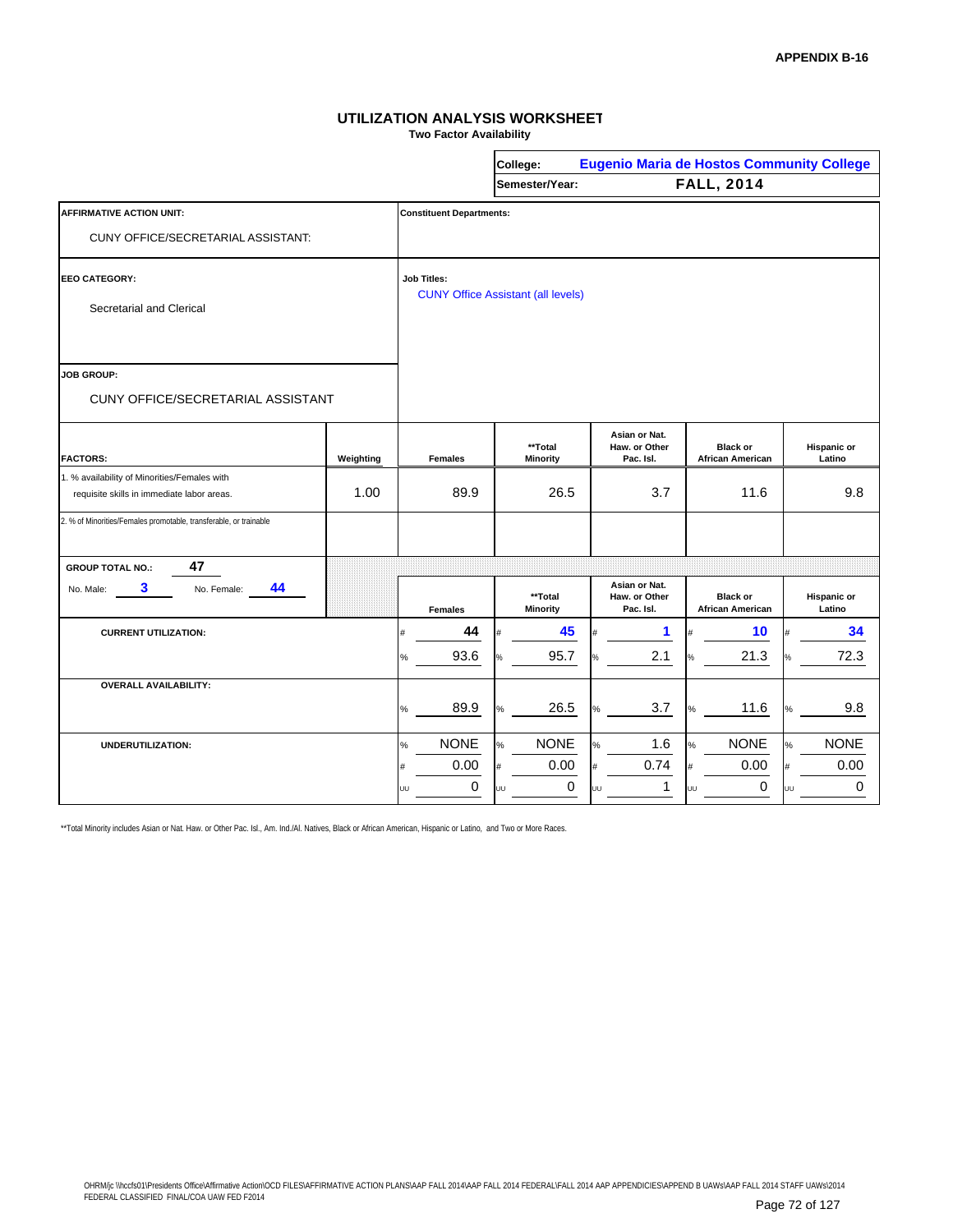#### **CUNY OFFICE/SECRETARIAL ASSISTANT**

Secretarial and Clerical

**CUNY OFFICE/ SECRETARIAL ASSISTANT:**

CUNY Office Assistant (all levels)

SOURCE WEIGHTING

1.0

Factor 1: 2007 - 2011 U.S. Census- American Community Survey (ACS) - NY, NJ, CT, PA - Secretaries, and Administrative Assistants (5700); Word Processors and Typists (5820); and Office Administrative Support Workers, all other (5940), Office Clerks, General (5860).

|        |          | Asian or Nat. | <b>Black or</b> |             |
|--------|----------|---------------|-----------------|-------------|
|        | **Total  | Haw. or Other | African         | Hispanic or |
| Female | Minority | Pac. Isl.     | American        | Latino      |
| 89.9   | 26.5     | 3.7           | 11.6            | <u>9.8</u>  |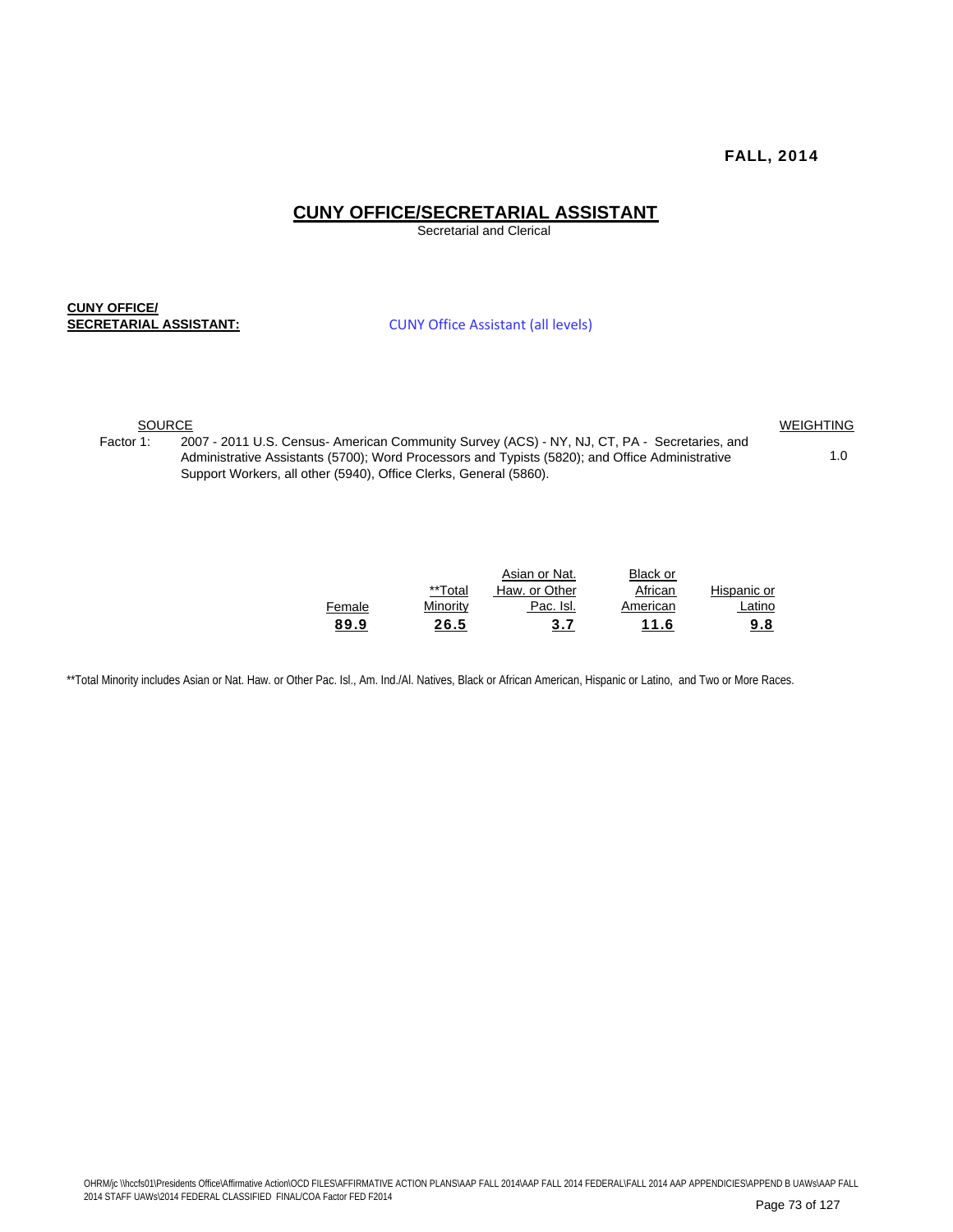### **APPENDIX B17 – B19**

### **TECHNICAL/PARAPROFESSIONAL**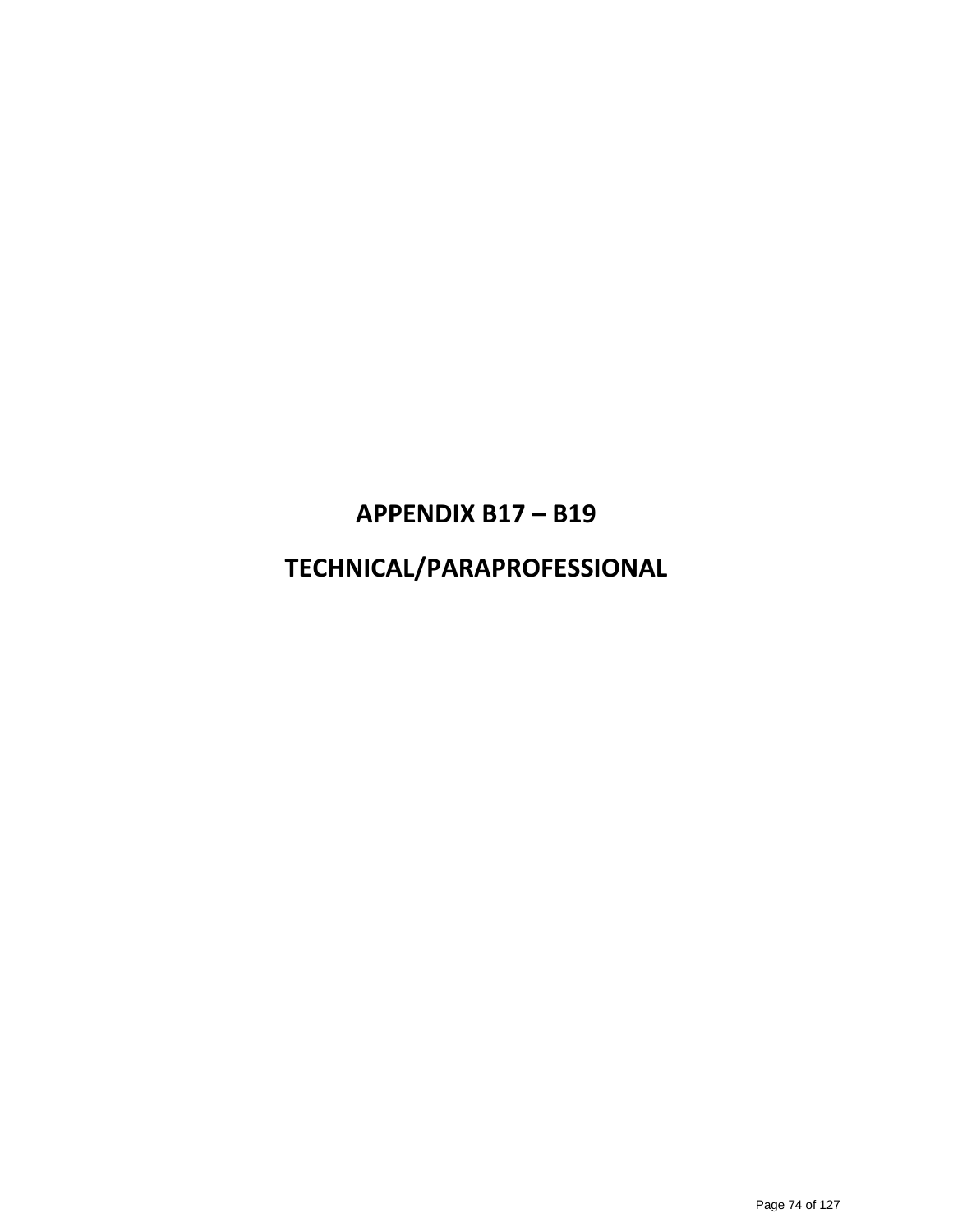|                       | Α<br>В<br>С<br>Ε<br>G<br>D<br>F<br>н<br>J                                                                                                                   | LМ          | O<br>N                                | P                               | Q  | $R$ S                           | т    | U V                                       | W<br>X | Υ                       | Z    | ΑW                 |    |  |
|-----------------------|-------------------------------------------------------------------------------------------------------------------------------------------------------------|-------------|---------------------------------------|---------------------------------|----|---------------------------------|------|-------------------------------------------|--------|-------------------------|------|--------------------|----|--|
| $\mathbf{1}$          |                                                                                                                                                             |             |                                       |                                 |    | UTILIZATION ANALYSIS WORKSHEET  |      |                                           |        |                         |      |                    |    |  |
| 2<br>3                |                                                                                                                                                             |             |                                       | Two Factor Availability         |    |                                 |      |                                           |        |                         |      |                    |    |  |
| 4                     | NOTE: Please weight depending on the number of employees in fields.                                                                                         |             |                                       |                                 |    | College:                        |      | Eugenio Maria de Hostos Community College |        |                         |      |                    |    |  |
| $\overline{5}$        |                                                                                                                                                             |             |                                       |                                 |    | Semester/Year:                  |      |                                           |        | <b>FALL, 2014</b>       |      |                    |    |  |
| 6                     |                                                                                                                                                             |             |                                       |                                 |    |                                 |      |                                           |        |                         |      |                    |    |  |
| $\overline{7}$        | <b>AFFIRMATIVE ACTION UNIT:</b>                                                                                                                             |             |                                       | <b>Constituent Departments:</b> |    |                                 |      |                                           |        |                         |      |                    |    |  |
| ष्ठ                   |                                                                                                                                                             |             |                                       |                                 |    |                                 |      |                                           |        |                         |      |                    |    |  |
| 9<br>10               | <b>ADMINISTRATION IV</b>                                                                                                                                    |             |                                       | <b>HEALTH</b><br><b>SCIENCE</b> |    | TECH.-BROADCASTING/COMM.        |      |                                           |        |                         |      |                    |    |  |
| 11                    |                                                                                                                                                             |             |                                       |                                 |    | <b>BUS. MNGMNT./ SERV. OCC.</b> |      |                                           |        |                         |      |                    |    |  |
| 12                    | EEO CATEGORY:                                                                                                                                               |             | <b>Job Titles:</b>                    |                                 |    |                                 |      |                                           |        |                         |      |                    |    |  |
| 13<br>14              | TECHNICAL / PARAPROFESSIONAL                                                                                                                                |             | <b>COLLEGE LAB TECHNICIANS (CLTs)</b> |                                 |    |                                 |      |                                           |        |                         |      |                    |    |  |
| 15                    |                                                                                                                                                             |             |                                       |                                 |    | Senior College Lab Tech.        |      |                                           |        |                         |      |                    |    |  |
| 16                    |                                                                                                                                                             |             |                                       |                                 |    | College Lab Tech.               |      |                                           |        |                         |      |                    |    |  |
| 17                    |                                                                                                                                                             |             |                                       |                                 |    |                                 |      |                                           |        |                         |      |                    |    |  |
| 18                    |                                                                                                                                                             |             |                                       |                                 |    |                                 |      |                                           |        |                         |      |                    |    |  |
| 19                    | <b>JOB GROUP:</b>                                                                                                                                           |             |                                       |                                 |    |                                 |      |                                           |        |                         |      |                    |    |  |
| 20<br>21              | <b>ADMINISTRATION IV</b>                                                                                                                                    |             |                                       |                                 |    |                                 |      |                                           |        |                         |      |                    |    |  |
|                       |                                                                                                                                                             |             |                                       |                                 |    |                                 |      | Asian or Nat.                             |        |                         |      |                    |    |  |
|                       |                                                                                                                                                             |             |                                       |                                 |    | **Total                         |      | Haw. or Other                             |        | <b>Black or</b>         |      | <b>Hispanic or</b> |    |  |
| 22                    | <b>FACTORS:</b>                                                                                                                                             | Weighting   |                                       | Female                          |    | <b>Minority</b>                 |      | Pac. Isl.                                 |        | <b>African American</b> |      | Latino             |    |  |
| 23                    | 1. % availability of Minorities/Females with                                                                                                                | See Factors |                                       |                                 |    |                                 |      |                                           |        |                         |      |                    |    |  |
| 24                    | requisite skills in immediate labor areas.                                                                                                                  | worksheet   |                                       | 45.6                            |    | 29.1                            |      | 7.6                                       |        | 9.2                     |      | 10.9               |    |  |
| $\overline{25}$<br>26 | 2. % of Minorities/Females promotable, transferable, or trainable.                                                                                          |             |                                       |                                 |    |                                 |      |                                           |        |                         |      |                    |    |  |
| 27                    | 15                                                                                                                                                          |             |                                       |                                 |    |                                 |      |                                           |        |                         |      |                    |    |  |
|                       | <b>GROUP TOTAL NO.:</b>                                                                                                                                     |             |                                       |                                 |    |                                 |      |                                           |        |                         |      |                    |    |  |
| 28                    | 8<br>7<br>No. Male:<br>No. Female:                                                                                                                          |             |                                       |                                 |    | **Total                         |      | Asian or Nat.<br>Haw. or Other            |        | <b>Black or</b>         |      | <b>Hispanic or</b> |    |  |
| 29                    |                                                                                                                                                             |             |                                       | Female                          |    | <b>Minority</b>                 |      | Pac. Isl.                                 |        | <b>African American</b> |      | Latino             |    |  |
| 30                    | <b>CURRENT UTILIZATION:</b>                                                                                                                                 |             |                                       | 7                               |    | 12                              |      | 0                                         |        | 2                       |      |                    | 10 |  |
| 31                    |                                                                                                                                                             |             |                                       | 46.7                            | %  | 80.0                            | %    | 0.0                                       | %      | 13.3                    | %    | 66.7               |    |  |
| 32                    |                                                                                                                                                             |             |                                       |                                 |    |                                 |      |                                           |        |                         |      |                    |    |  |
| 33                    | <b>OVERALL AVAILABILITY:</b>                                                                                                                                |             |                                       |                                 |    |                                 |      |                                           |        |                         |      |                    |    |  |
| 34                    |                                                                                                                                                             |             |                                       | 45.6                            |    | 29.1                            | %    | 7.6                                       |        | 9.2                     |      | 10.9               |    |  |
| $\overline{35}$       |                                                                                                                                                             |             |                                       |                                 | %  |                                 |      |                                           | %      |                         | %    |                    |    |  |
|                       |                                                                                                                                                             |             |                                       |                                 |    |                                 |      |                                           |        |                         |      |                    |    |  |
| 36                    | UNDERUTILIZATION:                                                                                                                                           |             | $\frac{1}{2}$                         | <b>NONE</b>                     | %  | <b>NONE</b>                     | $\%$ | 7.6                                       | $\%$   | <b>NONE</b>             | $\%$ | <b>NONE</b>        |    |  |
| 37                    |                                                                                                                                                             |             |                                       | 0.0                             |    | 0.00                            |      | 1.14                                      |        | 0.00                    |      | 0.00               |    |  |
| 38                    |                                                                                                                                                             |             | UU                                    | $\mathbf 0$                     | UU | $\boldsymbol{0}$                | UU   | $\mathbf 1$                               | UU     | 0                       | UU   |                    | 0  |  |
| 39                    |                                                                                                                                                             |             |                                       |                                 |    |                                 |      |                                           |        |                         |      |                    |    |  |
| 40                    |                                                                                                                                                             |             |                                       |                                 |    |                                 |      |                                           |        |                         |      |                    |    |  |
| 41                    | **Total Minority includes Asian or Nat. Haw. or Other Pac. Isl., Am. Ind./Al. Natives, Black or African American, Hispanic or Latino, and Two or More Races |             |                                       |                                 |    |                                 |      |                                           |        |                         |      |                    |    |  |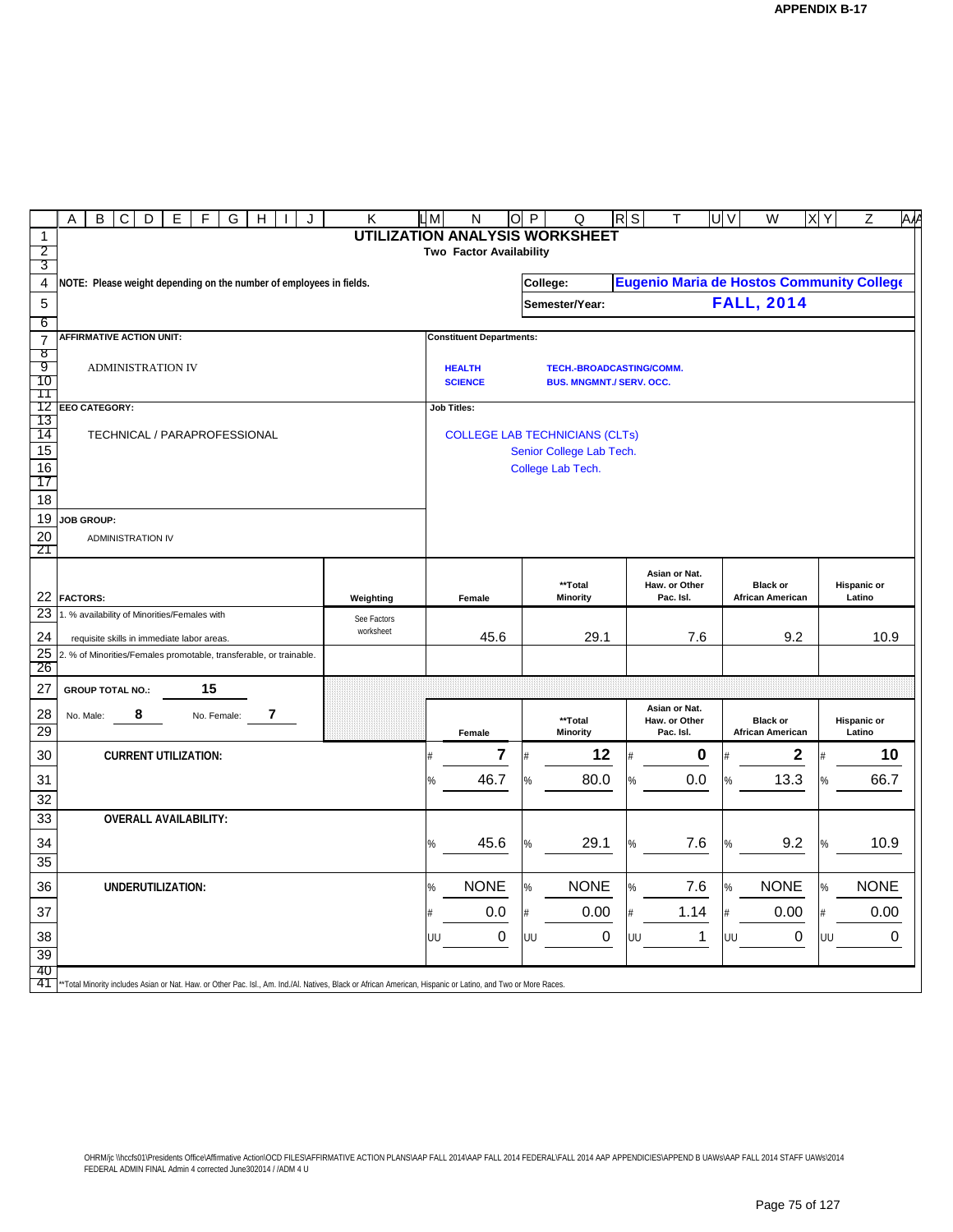|                       | В<br>Α                           | C<br>D                                                                                                                                                                                                                                                                                                                 | E  |                                                                                                                                                              | G      | н                                                     |              |                                        |                                                            | м |                                                                                                                                              | OР | Q              | RS |              | W                                                                                                                                          | XY | Z                       | AA | АC          | AA         |
|-----------------------|----------------------------------|------------------------------------------------------------------------------------------------------------------------------------------------------------------------------------------------------------------------------------------------------------------------------------------------------------------------|----|--------------------------------------------------------------------------------------------------------------------------------------------------------------|--------|-------------------------------------------------------|--------------|----------------------------------------|------------------------------------------------------------|---|----------------------------------------------------------------------------------------------------------------------------------------------|----|----------------|----|--------------|--------------------------------------------------------------------------------------------------------------------------------------------|----|-------------------------|----|-------------|------------|
| 1                     |                                  |                                                                                                                                                                                                                                                                                                                        |    |                                                                                                                                                              |        |                                                       |              |                                        |                                                            |   | <b>FALL, 2014</b>                                                                                                                            |    |                |    |              |                                                                                                                                            |    |                         |    |             |            |
| $\sqrt{2}$            |                                  |                                                                                                                                                                                                                                                                                                                        |    |                                                                                                                                                              |        |                                                       |              |                                        |                                                            |   | <b>ADMINISTRATION IV: College Laboratory Technician Series</b>                                                                               |    |                |    |              |                                                                                                                                            |    |                         |    |             |            |
| 3                     |                                  | <b>ADMINISTRATION IV: (titles listed below)</b>                                                                                                                                                                                                                                                                        |    |                                                                                                                                                              |        |                                                       |              |                                        |                                                            |   |                                                                                                                                              |    |                |    |              |                                                                                                                                            |    |                         |    |             |            |
| 4                     |                                  |                                                                                                                                                                                                                                                                                                                        |    |                                                                                                                                                              |        |                                                       |              |                                        |                                                            |   |                                                                                                                                              |    |                |    |              |                                                                                                                                            |    |                         |    |             |            |
| $\overline{5}$        |                                  | Senior College Laboratory Technician (Sr. CLT)<br><b>College Laboratory Technician (CLT)</b>                                                                                                                                                                                                                           |    |                                                                                                                                                              |        |                                                       |              |                                        |                                                            |   |                                                                                                                                              |    |                |    |              |                                                                                                                                            |    |                         |    |             |            |
| 6<br>$\boldsymbol{7}$ |                                  |                                                                                                                                                                                                                                                                                                                        |    |                                                                                                                                                              |        |                                                       |              |                                        |                                                            |   |                                                                                                                                              |    |                |    |              |                                                                                                                                            |    |                         |    |             |            |
| 8                     |                                  |                                                                                                                                                                                                                                                                                                                        |    |                                                                                                                                                              |        |                                                       |              |                                        |                                                            |   |                                                                                                                                              |    |                |    |              |                                                                                                                                            |    |                         |    |             |            |
| 9<br>10               |                                  | Overall Availability Data for the following main areas/fields are provided in the TAB: "IA ADM 4 Factors AD F2014"                                                                                                                                                                                                     |    | a.                                                                                                                                                           |        |                                                       |              | * ^^ Health Technologist & Technicians |                                                            |   |                                                                                                                                              |    |                |    |              |                                                                                                                                            |    |                         |    |             |            |
| 11                    |                                  |                                                                                                                                                                                                                                                                                                                        |    | b.                                                                                                                                                           |        |                                                       |              |                                        | * ^^ Engineering & Related Technologists & Technicians     |   |                                                                                                                                              |    |                |    |              |                                                                                                                                            |    |                         |    |             |            |
| 12<br>13              |                                  |                                                                                                                                                                                                                                                                                                                        |    | c.<br>d.                                                                                                                                                     |        | * ^^ Science Technicians<br>* ^^ Computer Technicians |              |                                        |                                                            |   |                                                                                                                                              |    |                |    |              |                                                                                                                                            |    |                         |    |             |            |
| 14                    |                                  |                                                                                                                                                                                                                                                                                                                        |    | е.                                                                                                                                                           |        |                                                       |              |                                        | * ^^ Broadcasting Equipment / Communications Technicians   |   |                                                                                                                                              |    |                |    |              |                                                                                                                                            |    |                         |    |             |            |
| 15<br>16              |                                  |                                                                                                                                                                                                                                                                                                                        |    | f.                                                                                                                                                           |        |                                                       |              |                                        | * ^^ Business & Management / Service Occupations           |   |                                                                                                                                              |    |                |    |              |                                                                                                                                            |    |                         |    |             |            |
| 17                    |                                  |                                                                                                                                                                                                                                                                                                                        |    | * The overall availability data must be weighted by the number of employees in the area/field.                                                               |        |                                                       |              |                                        |                                                            |   |                                                                                                                                              |    |                |    |              |                                                                                                                                            |    |                         |    |             |            |
|                       |                                  |                                                                                                                                                                                                                                                                                                                        | ^^ |                                                                                                                                                              |        |                                                       |              |                                        |                                                            |   |                                                                                                                                              |    |                |    |              | Allocation of employees in the area/field are based on the type of work that is done. Example: A CLT who sets up the lab for the Chemistry |    |                         |    |             |            |
| <u>18</u><br>19       |                                  |                                                                                                                                                                                                                                                                                                                        |    |                                                                                                                                                              |        |                                                       |              |                                        |                                                            |   | class would be allocated to the area of Science. A CLT setting up the VCRs or stage is allocated to the area of Broadcasting/Communications. |    |                |    |              |                                                                                                                                            |    |                         |    |             |            |
|                       |                                  |                                                                                                                                                                                                                                                                                                                        |    |                                                                                                                                                              |        |                                                       |              |                                        |                                                            |   |                                                                                                                                              |    |                |    |              |                                                                                                                                            |    |                         |    |             |            |
|                       |                                  | This section requires numbers to be entered onto the cells which indicate " $ENTER$ ". If there are NO employees, please enter the number zero (0).                                                                                                                                                                    |    |                                                                                                                                                              |        |                                                       |              |                                        |                                                            |   |                                                                                                                                              |    |                |    |              |                                                                                                                                            |    |                         |    |             |            |
|                       |                                  | The workforce numbers entered here will automatically be populated on the TAB:"IA ADM 4 UAW F2014" worksheet. Assessment of the type of work/area<br>the CLT works in is required. (ex. CLT who sets up the audio visual equipment should be counted in Broadcasting/Communications; CLT who sets up the tools/cooking |    |                                                                                                                                                              |        |                                                       |              |                                        |                                                            |   |                                                                                                                                              |    |                |    |              |                                                                                                                                            |    |                         |    |             |            |
|                       |                                  | equipment in the kitchen for the culinary students should be counted in Business & Management/Serv. Occupations) Please input Workforce numbers (# of technicians                                                                                                                                                      |    |                                                                                                                                                              |        |                                                       |              |                                        |                                                            |   |                                                                                                                                              |    |                |    |              |                                                                                                                                            |    |                         |    |             |            |
|                       |                                  | in area/field) in cells H23,H24,H25,H26,H27,H28. In cells N29, Q29, T29, W29, Z29, and AC29 enter Workforce numbers by Gender and Ethnicity. Cells                                                                                                                                                                     |    |                                                                                                                                                              |        |                                                       |              |                                        |                                                            |   |                                                                                                                                              |    |                |    |              |                                                                                                                                            |    |                         |    |             |            |
| 20                    |                                  | N29 and Q29 will be highlighted in RED if total does not equal cell H29                                                                                                                                                                                                                                                |    |                                                                                                                                                              |        |                                                       |              |                                        |                                                            |   |                                                                                                                                              |    |                |    |              |                                                                                                                                            |    |                         |    |             |            |
| 21                    |                                  |                                                                                                                                                                                                                                                                                                                        |    |                                                                                                                                                              |        |                                                       |              |                                        |                                                            |   |                                                                                                                                              |    |                |    |              | Dotted bordered cells require a number entry to compute % of technicians in area/field.                                                    |    |                         |    |             |            |
|                       |                                  |                                                                                                                                                                                                                                                                                                                        |    |                                                                                                                                                              |        | # of                                                  | <b>TOTAL</b> |                                        | $%$ of                                                     |   |                                                                                                                                              |    |                |    |              |                                                                                                                                            |    |                         |    |             |            |
|                       |                                  |                                                                                                                                                                                                                                                                                                                        |    |                                                                                                                                                              |        | technicians in $\perp$                                | # of         |                                        | technicians in                                             |   |                                                                                                                                              |    |                |    | **Total      | Asian or Nat.<br>Haw. or Other                                                                                                             |    | <b>Black or African</b> |    | Hispanic or |            |
| 22                    | <b>AREA/FIELD</b>                |                                                                                                                                                                                                                                                                                                                        |    |                                                                                                                                                              |        | area/field                                            | Technicians  |                                        | area/field                                                 |   | Male                                                                                                                                         |    | Female         |    | Minority     | Pac. Isl.                                                                                                                                  |    | American                |    |             | Latino     |
| $\overline{23}$       | * ^^ Health                      |                                                                                                                                                                                                                                                                                                                        |    |                                                                                                                                                              |        |                                                       | 15           |                                        | 27%                                                        |   |                                                                                                                                              |    |                |    |              |                                                                                                                                            |    |                         |    |             |            |
| 24<br>25              | * ^^ Engineering<br>* ^^ Science |                                                                                                                                                                                                                                                                                                                        |    | $\equiv$                                                                                                                                                     |        | 0                                                     | 15<br>15     |                                        | 0%<br>27%                                                  |   |                                                                                                                                              |    |                |    |              |                                                                                                                                            |    |                         |    |             |            |
| 26                    | * ^^ Computers                   |                                                                                                                                                                                                                                                                                                                        |    | Ξ                                                                                                                                                            |        |                                                       | 15           |                                        | 0%                                                         |   |                                                                                                                                              |    |                |    |              | Dotted bordered cells require a number entry in order for the "Current"<br>Utilizaiton" on the Tab-IA ADM 4 UAW F2014 to be calculated.    |    |                         |    |             |            |
| $\overline{27}$       |                                  | * ^^ Broadcasting/Communications                                                                                                                                                                                                                                                                                       |    | Ξ                                                                                                                                                            |        |                                                       | 15           |                                        | 20%                                                        |   |                                                                                                                                              |    |                |    |              |                                                                                                                                            |    |                         |    |             |            |
| 28                    |                                  | * ^^ Bus.& Mngmnt / Serv. Occupations                                                                                                                                                                                                                                                                                  |    |                                                                                                                                                              |        |                                                       | 15           |                                        | 27%                                                        |   |                                                                                                                                              |    |                |    |              |                                                                                                                                            |    |                         |    |             |            |
| 29                    |                                  | <b>TOTAL Number of CLTs</b>                                                                                                                                                                                                                                                                                            |    |                                                                                                                                                              |        | 15                                                    |              |                                        |                                                            |   |                                                                                                                                              |    |                |    |              |                                                                                                                                            |    |                         |    |             |            |
|                       |                                  |                                                                                                                                                                                                                                                                                                                        |    |                                                                                                                                                              |        |                                                       |              |                                        |                                                            |   |                                                                                                                                              |    |                |    |              | Asian or Nat.                                                                                                                              |    | Black or                |    |             |            |
|                       |                                  |                                                                                                                                                                                                                                                                                                                        |    |                                                                                                                                                              |        |                                                       |              |                                        |                                                            |   |                                                                                                                                              |    |                |    | **Total      | Haw. or Other                                                                                                                              |    | African                 |    | Hispanic or |            |
| 31                    |                                  |                                                                                                                                                                                                                                                                                                                        |    |                                                                                                                                                              |        |                                                       |              |                                        | OVERALL AVAILABILITY: (from TAB - ADM 4 Factors AD F2010.) |   |                                                                                                                                              |    | Female<br>59.3 |    | Minority     | Pac. Isl.                                                                                                                                  |    | <b>American</b>         |    |             | Latino     |
| 32<br>33              |                                  |                                                                                                                                                                                                                                                                                                                        |    |                                                                                                                                                              | Health |                                                       |              |                                        |                                                            |   |                                                                                                                                              |    | 16.2           |    | 31.2<br>25.0 | 7.3<br>5.9                                                                                                                                 |    | 14.8<br>8.9             |    |             | 7.4<br>8.9 |
| 34                    |                                  |                                                                                                                                                                                                                                                                                                                        |    |                                                                                                                                                              |        | Engineering<br>Science                                |              |                                        |                                                            |   |                                                                                                                                              |    | 45.4           |    | 27.9         | 10.6                                                                                                                                       |    | 7.1                     |    |             | 7.8        |
| 35                    |                                  |                                                                                                                                                                                                                                                                                                                        |    |                                                                                                                                                              |        | Computers                                             |              |                                        |                                                            |   |                                                                                                                                              |    | 22.8           |    | 36.4         | 22.4                                                                                                                                       |    | 7.1                     |    |             | 5.5        |
| 36                    |                                  |                                                                                                                                                                                                                                                                                                                        |    |                                                                                                                                                              |        | Broadcasting/Communications                           |              |                                        |                                                            |   |                                                                                                                                              |    | 34.5           |    | 33.9         | 7.3                                                                                                                                        |    | 9.2                     |    | 15.9        |            |
| 37                    |                                  |                                                                                                                                                                                                                                                                                                                        |    |                                                                                                                                                              |        | Bus.& Mngmnt / Serv. Occupations                      |              |                                        |                                                            |   |                                                                                                                                              |    | 38.5           |    | 23.7         | 4.5                                                                                                                                        |    | 5.5                     |    | 13.2        |            |
|                       |                                  |                                                                                                                                                                                                                                                                                                                        |    |                                                                                                                                                              |        |                                                       |              |                                        |                                                            |   |                                                                                                                                              |    |                |    |              |                                                                                                                                            |    |                         |    |             |            |
|                       |                                  | This section computes the weighted Overall Availability (OA) for each area with the percentage of employees and totals the                                                                                                                                                                                             |    |                                                                                                                                                              |        |                                                       |              |                                        |                                                            |   |                                                                                                                                              |    |                |    |              |                                                                                                                                            |    |                         |    |             |            |
|                       |                                  | OA for all areas/fields. The information in the cells of the dotted bordered box will automatically be used for calculating the underutilization on IA ADM 4<br>39 UAW F2013 worksheet.                                                                                                                                |    |                                                                                                                                                              |        |                                                       |              |                                        |                                                            |   |                                                                                                                                              |    |                |    |              |                                                                                                                                            |    |                         |    |             |            |
|                       |                                  |                                                                                                                                                                                                                                                                                                                        |    |                                                                                                                                                              |        |                                                       |              |                                        | $%$ of                                                     |   |                                                                                                                                              |    |                |    |              | Asian or Nat.                                                                                                                              |    |                         |    |             |            |
|                       |                                  | Weighted Overall Availability of                                                                                                                                                                                                                                                                                       |    |                                                                                                                                                              |        |                                                       |              |                                        | technicians in                                             |   |                                                                                                                                              |    |                |    | **Total      | Haw. or Other                                                                                                                              |    | <b>Black or African</b> |    | Hispanic or |            |
| 40                    |                                  | the areas by % of employees                                                                                                                                                                                                                                                                                            |    |                                                                                                                                                              |        |                                                       |              |                                        | area/field                                                 |   |                                                                                                                                              |    | Female         |    | Minority     | Pac. Isl.                                                                                                                                  |    | American                |    |             | Latino     |
| 41<br>42              | Health<br>Engineering            |                                                                                                                                                                                                                                                                                                                        |    | Numbers in this area are computed with the<br>weight and the Occupation. The TOTAL OA                                                                        |        |                                                       |              |                                        | 27%<br>0%                                                  |   |                                                                                                                                              |    | 16.0<br>0.0    |    | 8.4<br>0.0   | 2.0<br>0.0                                                                                                                                 |    | 4.0<br>0.0              |    |             | 2.0<br>0.0 |
| 43                    | Science                          |                                                                                                                                                                                                                                                                                                                        |    | is populated on the UAW sheet and the UU is                                                                                                                  |        |                                                       |              |                                        | 27%                                                        |   |                                                                                                                                              |    | 12.3           |    | 7.5          | 2.9                                                                                                                                        |    | 1.9                     |    |             | 2.1        |
| 44                    | Computers                        |                                                                                                                                                                                                                                                                                                                        |    | automatically computed.                                                                                                                                      |        |                                                       |              |                                        | 0%                                                         |   |                                                                                                                                              |    | 0.0            |    | 0.0          | 0.0                                                                                                                                        |    | 0.0                     |    |             | 0.0        |
| 45                    |                                  | Broadcasting/Communications                                                                                                                                                                                                                                                                                            |    |                                                                                                                                                              |        |                                                       |              |                                        | 20%                                                        |   |                                                                                                                                              |    | 6.9            |    | 6.8          | 1.5                                                                                                                                        |    | 1.8                     |    |             | 3.2        |
| 46                    |                                  | Bus.& Mngmnt / Serv. Occupations                                                                                                                                                                                                                                                                                       |    |                                                                                                                                                              |        |                                                       |              |                                        | 27%                                                        |   |                                                                                                                                              |    | 10.4           |    | 6.4          | 1.2                                                                                                                                        |    | 1.5                     |    |             | 3.6        |
| 47                    |                                  | TOTAL OVERALL AVAILABILITY (OA)                                                                                                                                                                                                                                                                                        |    |                                                                                                                                                              |        |                                                       |              |                                        |                                                            |   |                                                                                                                                              |    | 45.6           |    | 29.1         | 7.6                                                                                                                                        |    | 9.2                     |    | 10.9        |            |
| 48                    |                                  |                                                                                                                                                                                                                                                                                                                        |    |                                                                                                                                                              |        |                                                       |              |                                        |                                                            |   |                                                                                                                                              |    |                |    |              |                                                                                                                                            |    |                         |    |             |            |
| 49                    |                                  |                                                                                                                                                                                                                                                                                                                        |    | **Total Minority includes Asian or Nat. Haw. or Other Pac. Isl., Am. Ind./Al. Natives, Black or African American, Hispanic or Latino, and Two or More Races. |        |                                                       |              |                                        |                                                            |   |                                                                                                                                              |    |                |    |              |                                                                                                                                            |    |                         |    |             |            |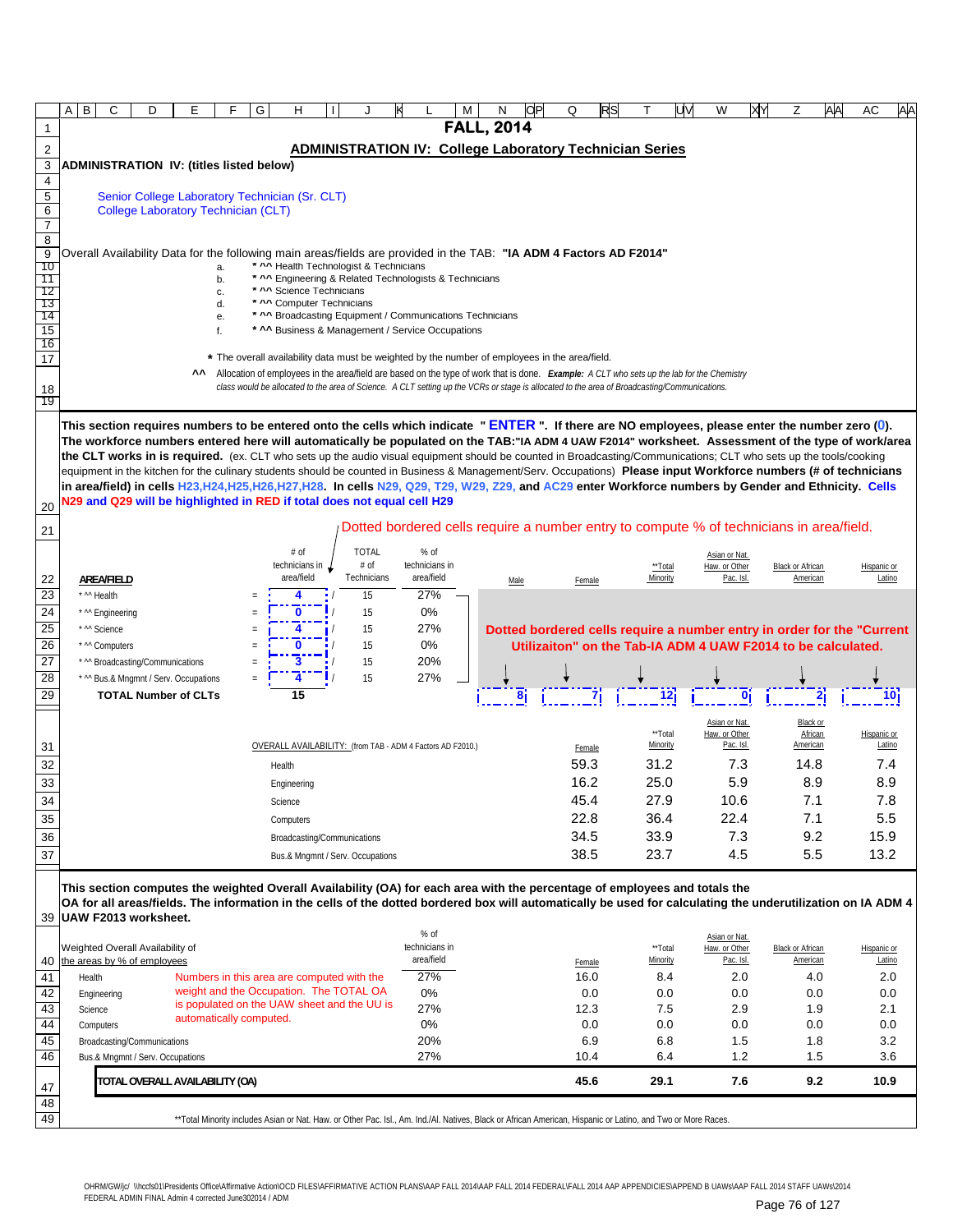|                       | Α<br>B     | $\mathsf{C}$   | D                                      | E                                                                                                                                                                         | F | G | н             | J | K                          | M                              | $\mathsf{N}$ | O                   | P                 | Q                     | R U |
|-----------------------|------------|----------------|----------------------------------------|---------------------------------------------------------------------------------------------------------------------------------------------------------------------------|---|---|---------------|---|----------------------------|--------------------------------|--------------|---------------------|-------------------|-----------------------|-----|
| $\mathbf{1}$          |            |                |                                        |                                                                                                                                                                           |   |   |               |   |                            |                                |              |                     | <b>FALL, 2014</b> |                       |     |
| $\overline{2}$        |            |                |                                        | NOTE: The Overall Availability is used by weighting these Areas/Fields by the number of employees that the college has.                                                   |   |   |               |   |                            |                                |              |                     |                   |                       |     |
| $\overline{3}$        |            |                |                                        | (Worksheet TAB ADM 4 Factors allows for computation of employees by entering the college workforce numbers and computes the TOTAL Overall Availability for Administration |   |   |               |   |                            |                                |              |                     |                   |                       |     |
| 4                     |            |                | <b>ADMINISTRATION IV:</b>              | College Lab Technicians (CLTs): Chief CLT, Senior CLT, and CLT                                                                                                            |   |   |               |   |                            |                                |              |                     |                   |                       |     |
| 5                     |            |                |                                        |                                                                                                                                                                           |   |   |               |   |                            |                                |              |                     |                   |                       |     |
| 6<br>$\overline{7}$   | Factor 1a: | <b>FACTORS</b> | <b>SOURCES</b>                         | 2007-2011 American Community Survey (ACS) - 4States (CT, NJ, NY, PA).                                                                                                     |   |   |               |   |                            |                                |              |                     |                   | <b>WEIGHT</b><br>0.9  |     |
| 8                     | Factor 1b: |                |                                        | 4STATES Earned Degrees Conferred (EDC) - Bachelors 2009-10* for gender and federal protected groups.                                                                      |   |   |               |   |                            |                                |              |                     |                   | 0.1                   |     |
| 9                     |            |                |                                        |                                                                                                                                                                           |   |   |               |   |                            |                                |              |                     |                   |                       |     |
|                       |            |                |                                        | Note: Use of US Dept of Education's Postsecondary Studies Division's Earned Degrees Conferred is updated biannually.                                                      |   |   |               |   |                            |                                |              |                     |                   |                       |     |
| 10                    |            |                |                                        | Due to formatting of cells, percentages are rounded up or down.                                                                                                           |   |   |               |   |                            |                                |              |                     |                   |                       |     |
| 11<br>$\overline{12}$ |            |                |                                        |                                                                                                                                                                           |   |   |               |   |                            |                                |              |                     |                   |                       |     |
|                       |            |                |                                        |                                                                                                                                                                           |   |   |               |   |                            | Asian or Nat.                  |              | Black or            |                   |                       |     |
|                       |            |                |                                        | 13 HEALTH TECHNOLOGISTS & TECHNICIANS                                                                                                                                     |   |   | <b>FEMALE</b> |   | **TOTAL<br><b>MINORITY</b> | Haw. or Other                  | Pac. Isl.    | African<br>American |                   | Hispanic or<br>Latino |     |
| 23                    |            |                |                                        | Factors 1a and 1b Health Tech. & Tech.                                                                                                                                    |   |   | 59.3          |   | 31.2                       |                                | 7.3          | 14.8                |                   | 7.4                   |     |
| 24                    |            |                |                                        |                                                                                                                                                                           |   |   |               |   |                            |                                |              |                     |                   |                       |     |
|                       |            |                | <b>ENGINEERING &amp; RELATED</b>       |                                                                                                                                                                           |   |   |               |   |                            | Asian or Nat.                  |              | Black or            |                   |                       |     |
| 25                    |            |                | <b>TECHNOLOGISTS &amp; TECHNICIANS</b> |                                                                                                                                                                           |   |   | <b>FEMALE</b> |   | **TOTAL<br><b>MINORITY</b> | Haw. or Other                  | Pac. Isl.    | African<br>American |                   | Hispanic or<br>Latino |     |
| 33                    |            |                |                                        | Factors 1a and 1b Eng. & Related Tech. & Tech.                                                                                                                            |   |   | 16.2          |   | 25.0                       |                                | 5.9          | 8.9                 |                   | 8.9                   |     |
| 34                    |            |                |                                        |                                                                                                                                                                           |   |   |               |   |                            |                                |              |                     |                   |                       |     |
|                       |            |                |                                        |                                                                                                                                                                           |   |   |               |   | **TOTAL                    | Asian or Nat.<br>Haw. or Other |              | Black or<br>African |                   | Hispanic or           |     |
|                       |            |                | 35 SCIENCE TECHNICIANS                 |                                                                                                                                                                           |   |   | <b>FEMALE</b> |   | <b>MINORITY</b>            |                                | Pac. Isl.    | American            |                   | Latino                |     |
|                       |            |                |                                        |                                                                                                                                                                           |   |   |               |   |                            |                                |              |                     |                   | 7.8                   |     |
| 46                    |            |                | <b>Factors 1a and 1b Science Tech.</b> |                                                                                                                                                                           |   |   | 45.4          |   | 27.9                       |                                | 10.6         | 7.1                 |                   |                       |     |
| 47                    |            |                |                                        |                                                                                                                                                                           |   |   |               |   |                            |                                |              |                     |                   |                       |     |
|                       |            |                |                                        |                                                                                                                                                                           |   |   |               |   | **TOTAL                    | Asian or Nat.<br>Haw. or Other |              | Black or<br>African |                   | Hispanic or           |     |
| 48                    |            |                | <b>COMPUTER TECHNICIANS</b>            |                                                                                                                                                                           |   |   | <b>FEMALE</b> |   | <b>MINORITY</b>            |                                | Pac. Isl.    | American            |                   | Latino                |     |
| 59                    |            |                |                                        | Factors 1a and 1b Computer Tech.                                                                                                                                          |   |   | 22.8          |   | 36.4                       |                                | 22.4         | 7.1                 |                   | 5.5                   |     |
| 60                    |            |                |                                        |                                                                                                                                                                           |   |   |               |   |                            |                                |              |                     |                   |                       |     |
|                       |            |                | <b>BROADCASTING EQUIPMENT /</b>        |                                                                                                                                                                           |   |   |               |   | **TOTAL                    | Asian or Nat.<br>Haw. or Other |              | Black or<br>African |                   | Hispanic or           |     |
| 61                    |            |                | <b>COMMUNICATIONS TECHNICIANS</b>      |                                                                                                                                                                           |   |   | <b>FEMALE</b> |   | <b>MINORITY</b>            |                                | Pac. Isl.    | American            |                   | Latino                |     |
| 71                    |            |                |                                        | Factors 1a and 1b Broadcasting Equip./ Comm. Tech.                                                                                                                        |   |   | 34.5          |   | 33.9                       |                                | 7.3          | 9.2                 |                   | 15.9                  |     |
| 72                    |            |                |                                        |                                                                                                                                                                           |   |   |               |   |                            | Asian or Nat.                  |              | Black or            |                   |                       |     |
|                       |            |                | <b>BUSINESS &amp; MANAGEMENT</b>       |                                                                                                                                                                           |   |   |               |   | **TOTAL                    | Haw. or Other                  |              | African             |                   | Hispanic or           |     |
| 73                    |            |                | <b>SERVICE OCCUPATIONS</b>             |                                                                                                                                                                           |   |   | <b>FEMALE</b> |   | <b>MINORITY</b>            |                                | Pac. Isl.    | American            |                   | Latino                |     |
| 81                    |            |                |                                        | Factors 1a and 1b Bus. & Management & Service Occ.                                                                                                                        |   |   | 38.5          |   | 23.7                       |                                | 4.5          | 5.5                 |                   | 13.2                  |     |
| 82<br>83              |            |                |                                        | **Total Minority includes Asian or Nat. Haw. or Other Pac. Isl., Am. Ind./Al. Natives, Black or African American, Hispanic or Latino, and Two or More Races.              |   |   |               |   |                            |                                |              |                     |                   |                       |     |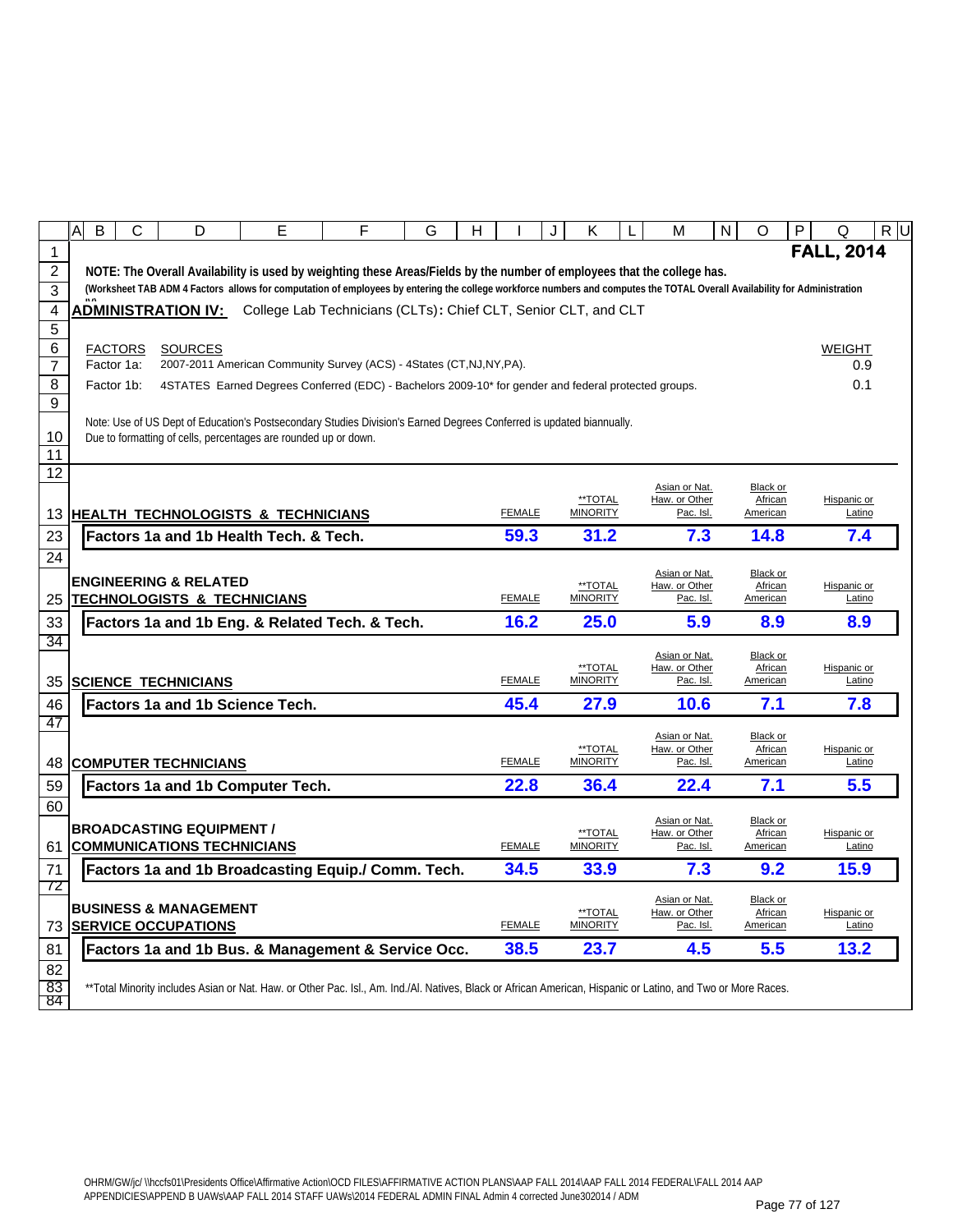#### **\*\*\* 17. OCCUPTIONI CLTs HEALTH TECHNOLOGISTS AND TECH. CLTs**

#### **Occupations by Federal Groups by Geography**

|           |                                                              |                 |           |                 |           | <b>Native</b> |                |
|-----------|--------------------------------------------------------------|-----------------|-----------|-----------------|-----------|---------------|----------------|
|           |                                                              |                 | Asian /   | American-       |           |               |                |
|           |                                                              | <b>MINORITY</b> |           | Latino-         | Haw. Pac. | Alaska        |                |
| Geography | <b>Occupation</b>                                            | calculated      | Black, nH | <b>Hispanic</b> | IsI.      | <b>Native</b> | <b>Females</b> |
|           | NY-NJ-CT-PA 3535 Miscellaneous Health Technologists and Tecl | 6.335           | 3.028     | 1.323           | 1.652     | 70            | 10.611         |
|           | 3540 Other Healthcare Practitioners and Technical            | 2.257           | 1.037     | 718             | 295       | 69            | 4.824          |

#### **\*\* 11. OCCUPATION= ENGINEERS - TECHNICIALS.**

**Occupations by Federal Groups by Geography**

|           |                                                           |                 |           |          |           | <b>Native</b> |         |
|-----------|-----------------------------------------------------------|-----------------|-----------|----------|-----------|---------------|---------|
|           |                                                           | TOTAL           |           |          | Asian     | American-     |         |
|           |                                                           | <b>MINORITY</b> |           | Latino-  | Haw. Pac. | Alaska        |         |
| Geography | <b>Occupation</b>                                         | calculated      | Black, nH | Hispanic | IsI.      | <b>Native</b> | Females |
|           | NY-NJ-CT-PA 1550 Engineering Technicians, Except Drafters | 13.474          | 4.739     | 4.759    | 3.092     | 112           | 8.957   |

#### **\*\*\* 16. OCCUPATION CLTs BUSINESS & MANAGEMENT SERVICES AND CLTs SCIENCE TECHS.**

**Occupations by Federal Groups by Geography**

|           |                                                     |                 |           |                 |           | <b>Native</b> |                |
|-----------|-----------------------------------------------------|-----------------|-----------|-----------------|-----------|---------------|----------------|
|           |                                                     | <b>TOTAL</b>    |           |                 | Asian/    | American-     |                |
|           |                                                     | <b>MINORITY</b> |           | Latino-         | Haw. Pac. | Alaska        |                |
| Geography | Occupation                                          | calculated      | Black, nH | <b>Hispanic</b> | IsI.      | <b>Native</b> | <b>Females</b> |
|           | NY-NJ-CT-PA 1910 Biological Technicians             | 696             | 100       | 280             | 278       | 17            | 981            |
|           | 1920 Chemical Technicians                           | 2.964           | 870       | 614             | 1.318     | 0             | 3,955          |
|           | 1965 Miscellaneous life, physical and social scienc | 7.062           | 964. ا    | .541            | 2.651     | 83            | 12.214         |

#### **\*\* 6. OCCUPATION= Computer Specialists.**

**Occupations by Federal Groups by Geography**

|           |                                                   | <b>TOTAL</b><br><b>MINORITY</b> |           | Latino-         | Asian/<br>Haw. Pac. | <b>Native</b><br>American-<br>Alaska |                |  |
|-----------|---------------------------------------------------|---------------------------------|-----------|-----------------|---------------------|--------------------------------------|----------------|--|
| Geography | <b>Occupation</b>                                 | calculated                      | Black, nH | <b>Hispanic</b> | IsI.                | <b>Native</b>                        | <b>Females</b> |  |
|           | NY-NJ-CT-PA 1050 Computer Support Specialists     | 22.564                          | 8.080     | 6.215           | 7.182               | 54                                   | 20.076         |  |
|           | 1020 Software developers, applications and systen | 45.846                          | 4.517     | 3.238           | 36.320              | 48                                   | 23,899         |  |
|           | 1400 Computer Hardware Engineers                  | 3.413                           | 566       | 607             | 2.193               |                                      | 1.522          |  |

#### **\*\* 3. OCCUPATION= Broadcasting / Media Titles.**

**Occupations by Federal Groups by Geography**

|           |                                                             |                 |           |                 |           | <b>Native</b> |         |
|-----------|-------------------------------------------------------------|-----------------|-----------|-----------------|-----------|---------------|---------|
|           |                                                             | TOTAL           |           |                 | Asian/    | American-     |         |
|           |                                                             | <b>MINORITY</b> |           | Latino-         | Haw. Pac. | Alaska        |         |
| Geography | <b>Occupation</b>                                           | calculated      | Black, nH | <b>Hispanic</b> | IsI.      | <b>Native</b> | Females |
|           | NY-NJ-CT-PA 2900 Broadcast and Sound Engineering Technicial | 3.772           | 1.798     | 1.291           | 425       | 9             | 2.041   |
|           | NY-NJ-CT-PA 2860 Miscellaneous Media and Communication Wo   |                 |           | 3.158           |           |               | 6.974   |

#### **\*\*\* 16. OCCUPATION CLTs BUSINESS & MANAGEMENT SERVICES AND CLTs SCIENCE TECHS.**

**Occupations by Federal Groups by Geography**

|           |                                                            |                 |           |                 |           | <b>Native</b> |                |
|-----------|------------------------------------------------------------|-----------------|-----------|-----------------|-----------|---------------|----------------|
|           |                                                            | TOTAL           |           |                 | Asian/    | American-     |                |
|           |                                                            | <b>MINORITY</b> |           | Latino-         | Haw. Pac. | Alaska        |                |
| Geography | Occupation                                                 | calculated      | Black, nH | <b>Hispanic</b> | IsI.      | <b>Native</b> | <b>Females</b> |
|           | NY-NJ-CT-PA 1900 Agricultural and Food Science Technicians | 882             | 170       | 519             | 176       |               | .366           |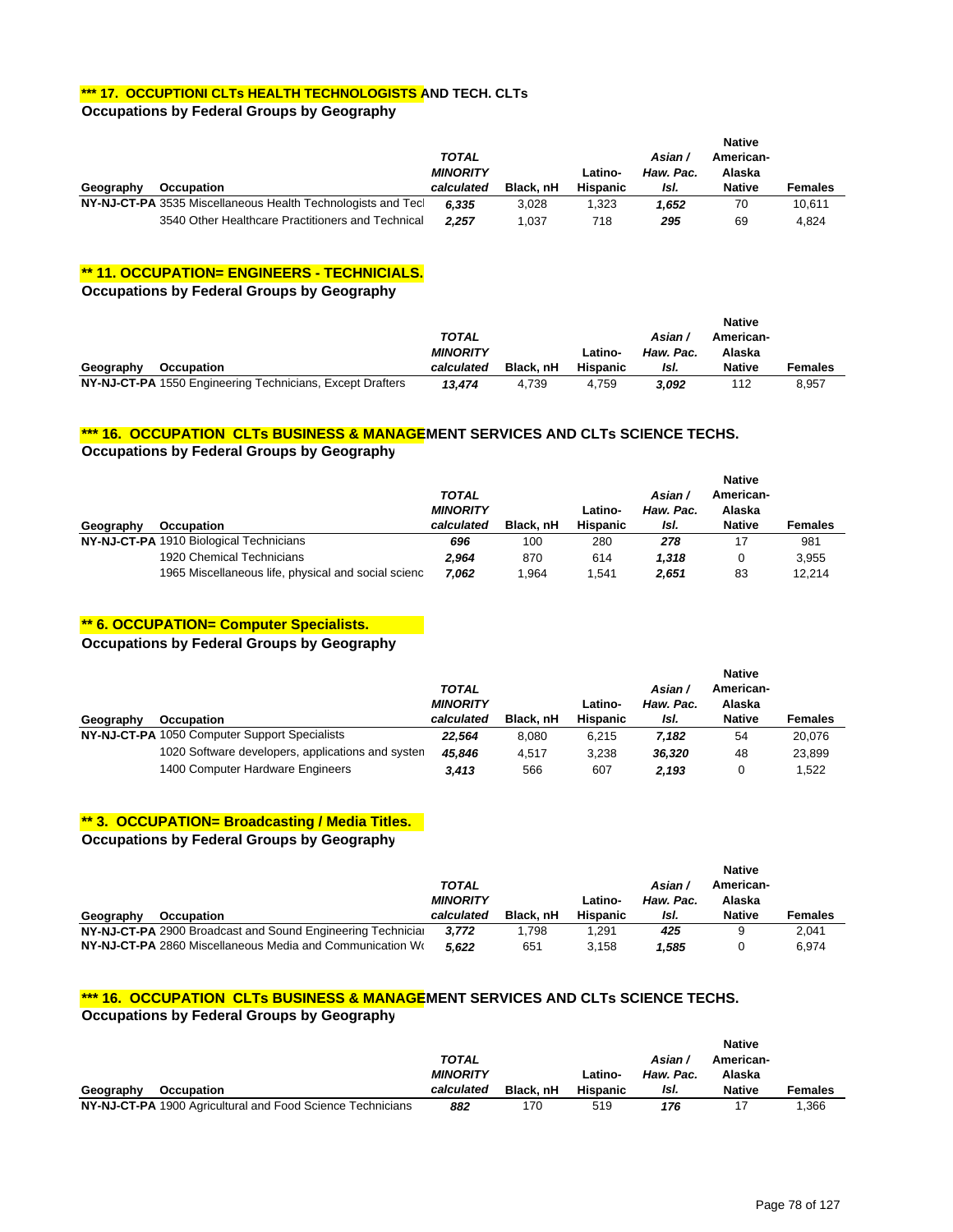**Two Factor Availability**

|                                                                   |           |      |                                                                                                         |    | College:                   |   | <b>Eugenio Maria de Hostos Community College</b> |   |                                            |    |                              |
|-------------------------------------------------------------------|-----------|------|---------------------------------------------------------------------------------------------------------|----|----------------------------|---|--------------------------------------------------|---|--------------------------------------------|----|------------------------------|
|                                                                   |           |      |                                                                                                         |    | Semester/Year:             |   |                                                  |   | <b>FALL, 2014</b>                          |    |                              |
| <b>AFFIRMATIVE ACTION UNIT:</b>                                   |           |      | <b>Constituent Departments:</b>                                                                         |    |                            |   |                                                  |   |                                            |    |                              |
| <b>COMPUTER SPECIALISTS</b>                                       |           |      |                                                                                                         |    |                            |   |                                                  |   |                                            |    |                              |
| <b>EEO CATEGORY:</b>                                              |           |      | <b>Job Titles:</b>                                                                                      |    |                            |   |                                                  |   |                                            |    |                              |
| Technical/Paraprofessional                                        |           |      | <b>IT Senior Associate</b><br><b>IT Associate</b><br><b>IT Assistant</b><br><b>IT Support Assistant</b> |    |                            |   |                                                  |   |                                            |    |                              |
| JOB GROUP:                                                        |           |      |                                                                                                         |    |                            |   |                                                  |   |                                            |    |                              |
| <b>COMPUTER SPECIALISTS</b>                                       |           |      |                                                                                                         |    |                            |   |                                                  |   |                                            |    |                              |
| <b>FACTORS:</b>                                                   | Weighting |      | <b>Females</b>                                                                                          |    | **Total<br><b>Minority</b> |   | Asian or Nat.<br>Haw. or Other<br>Pac. Isl.      |   | <b>Black or</b><br><b>African American</b> |    | <b>Hispanic or</b><br>Latino |
| 1. % availability of Minorities/Females with                      |           |      |                                                                                                         |    |                            |   |                                                  |   |                                            |    |                              |
| requisite skills in immediate labor areas.                        | 1.00      |      | 26.4                                                                                                    |    | 33.6                       |   | 19.7                                             |   | 7.1                                        |    | 5.4                          |
| 2. % of Minorities/Females promotable, transferable, or trainable |           |      |                                                                                                         |    |                            |   |                                                  |   |                                            |    |                              |
| 26<br><b>GROUP TOTAL NO.:</b>                                     |           |      |                                                                                                         |    |                            |   |                                                  |   |                                            |    |                              |
| 22<br>4<br>No. Male:<br>No. Female:                               |           |      | <b>Females</b>                                                                                          |    | **Total<br><b>Minority</b> |   | Asian or Nat.<br>Haw. or Other<br>Pac. Isl.      |   | <b>Black or</b><br><b>African American</b> |    | <b>Hispanic or</b><br>Latino |
| <b>CURRENT UTILIZATION:</b>                                       |           |      | 4                                                                                                       |    | 23                         |   | 4                                                |   | $\mathbf{2}$                               |    | 17                           |
|                                                                   |           | $\%$ | 15.4                                                                                                    | %  | 88.5                       |   | 15.4                                             | % | 7.7                                        | %  | 65.4                         |
| <b>OVERALL AVAILABILITY:</b>                                      |           |      |                                                                                                         |    |                            |   |                                                  |   |                                            |    |                              |
|                                                                   |           | %    | 26.4                                                                                                    | %  | 33.6                       |   | 19.7                                             | ℅ | 7.1                                        | %  | 5.4                          |
| UNDERUTILIZATION:                                                 |           | %    | 11.0                                                                                                    |    | <b>NONE</b>                |   | 4.3                                              | ℅ | <b>NONE</b>                                |    | <b>NONE</b>                  |
|                                                                   |           |      | 2.86                                                                                                    |    | 0.00                       |   | 1.12                                             |   | 0.00                                       |    | 0.00                         |
|                                                                   |           | UU   | 3                                                                                                       | ΠĪ | $\mathbf 0$                | ш | $\mathbf{1}$                                     |   | 0                                          | HГ | 0                            |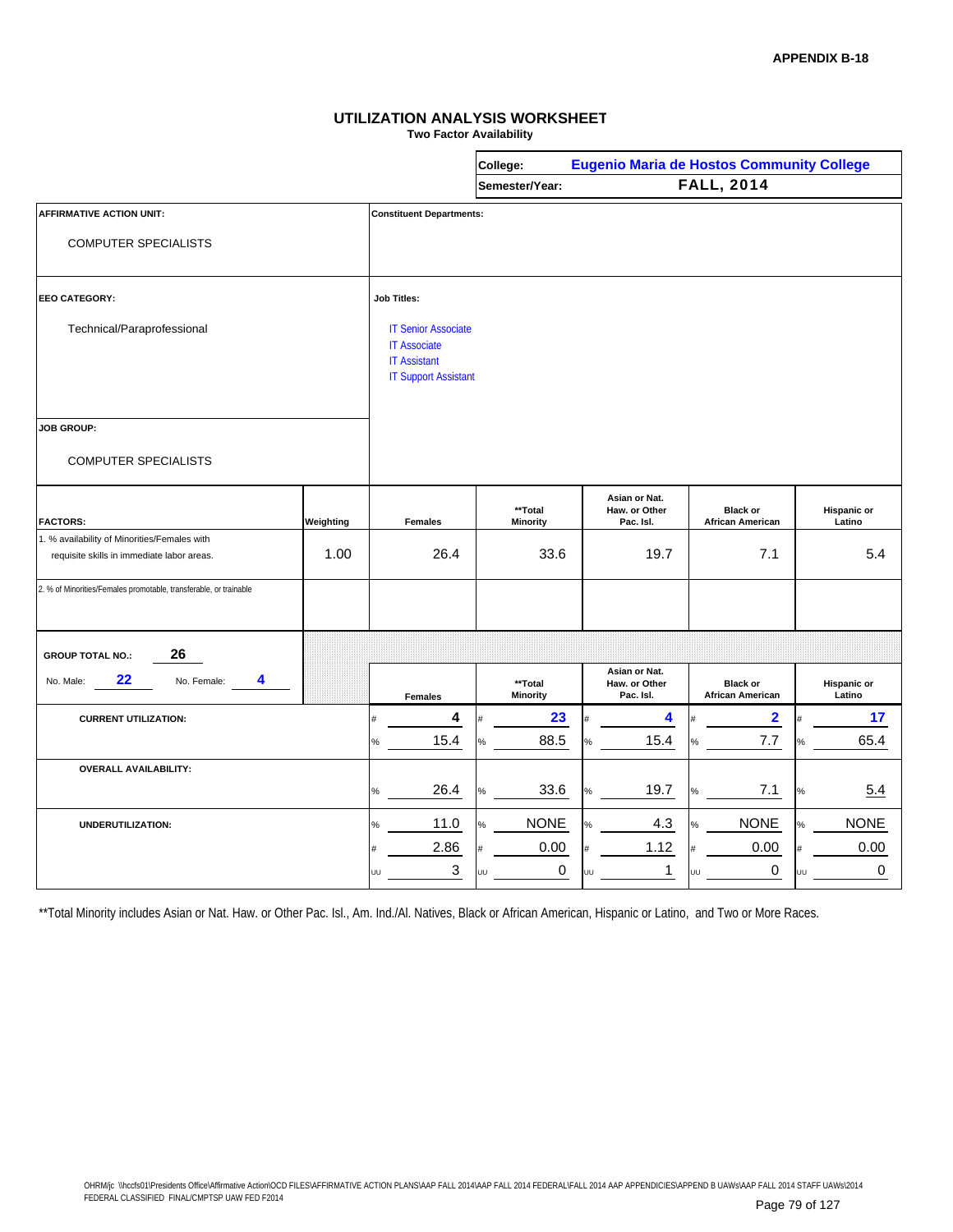#### **COMPUTER SPECIALISTS**

Technical/Paraprofessional

#### **COMPUTER SPECIALIST:**

IT Senior Associate IT Associate IT Assistant IT Support Assistant

**SOURCE** 

Factor 1: 2007 - 2011 U.S. Census- American Community Survey (ACS) - NY, NJ, CT, PA - Computer 1.0 Scientist Systems Analyst (1000); Computer Programmer (1010); Computer Software Engineers (1020); Computer Support Specialists (1050); Database Administrator (1060); Network Systems & Data Communication Analysts (1110); Computer Hardware Engineers (1400); Computer Operators (5800); and Computer Control Programmers and Operators (7900). WEIGHTING

| 26.4   | 33.6                | 19.7                       | 7.1                 | 5.4                   |
|--------|---------------------|----------------------------|---------------------|-----------------------|
| Female | **Total<br>Minority | Haw. or Other<br>Pac. Isl. | African<br>American | Hispanic or<br>Latino |
|        |                     | Asian or Nat.              | Black or            |                       |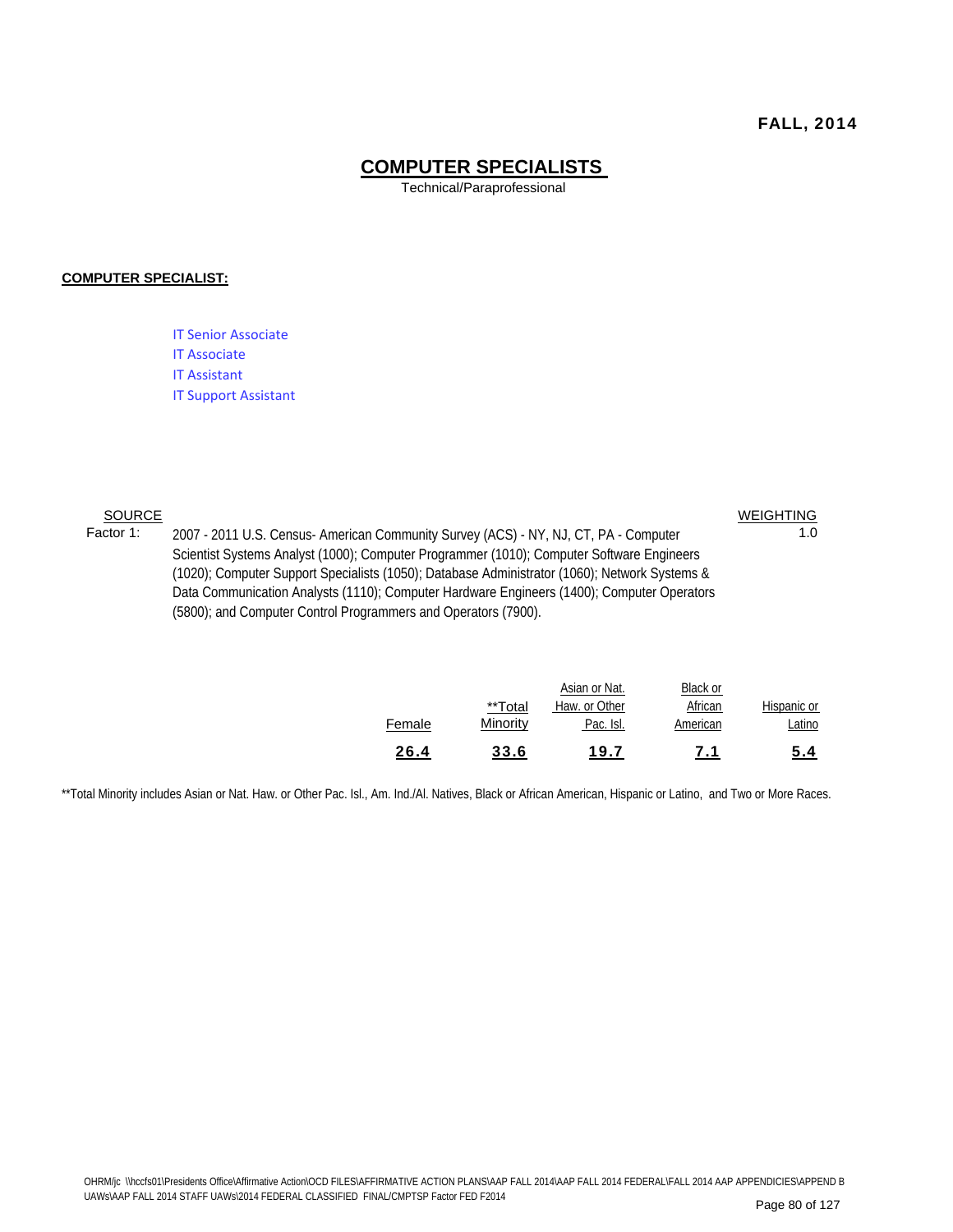**Two Factor Availability**

|                                                                                            |                                   |                                 | College:                            | <b>Eugenio Maria de Hostos Community College</b> |                                            |                              |
|--------------------------------------------------------------------------------------------|-----------------------------------|---------------------------------|-------------------------------------|--------------------------------------------------|--------------------------------------------|------------------------------|
|                                                                                            |                                   |                                 | Semester/Year:                      |                                                  | <b>FALL, 2014</b>                          |                              |
| <b>AFFIRMATIVE ACTION UNIT:</b>                                                            |                                   | <b>Constituent Departments:</b> |                                     |                                                  |                                            |                              |
| ACCOUNTANTS - ACCOUNTANT ASSISTANT                                                         |                                   |                                 |                                     |                                                  |                                            |                              |
| <b>EEO CATEGORY:</b>                                                                       |                                   | <b>Job Titles:</b>              | <b>Finance Accountant Assistant</b> |                                                  |                                            |                              |
| Technical/Paraprofessional                                                                 | <b>Assistant Purchasing Agent</b> |                                 |                                     |                                                  |                                            |                              |
| <b>JOB GROUP:</b>                                                                          |                                   |                                 |                                     |                                                  |                                            |                              |
| <b>Finance Accountant Assistant</b>                                                        |                                   |                                 |                                     |                                                  |                                            |                              |
| <b>FACTORS:</b>                                                                            | Weighting                         | <b>Females</b>                  | **Total<br><b>Minority</b>          | Asian or Nat.<br>Haw. or Other<br>Pac. Isl.      | <b>Black or</b><br><b>African American</b> | <b>Hispanic or</b><br>Latino |
| 1. % availability of Minorities/Females with<br>requisite skills in immediate labor areas. | 1.00                              | 50.8                            | 26.7                                | 11.8                                             | 7.8                                        | 5.9                          |
| 2. % of Minorities/Females promotable, transferable, or trainable.                         |                                   |                                 |                                     |                                                  |                                            |                              |
| 6<br><b>GROUP TOTAL NO.:</b>                                                               |                                   |                                 |                                     |                                                  |                                            |                              |
| No. Female:<br>No. Male:<br>1<br>5                                                         |                                   | <b>Females</b>                  | **Total<br><b>Minority</b>          | Asian or Nat.<br>Haw. or Other<br>Pac. Isl.      | <b>Black or</b><br><b>African American</b> | Hispanic or<br>Latino        |
| <b>CURRENT UTILIZATION:</b>                                                                |                                   | 5<br>#                          | 5                                   | $\mathbf 1$<br>#                                 | 2                                          | 3                            |
|                                                                                            |                                   | 83.3<br>%                       | 83.3<br>%                           | 16.7<br>%                                        | 33.3<br>%                                  | 50.0                         |
| <b>OVERALL AVAILABILITY:</b>                                                               |                                   | 50.8<br>$\%$                    | 26.7<br>℅                           | 11.8<br>$\%$                                     | 7.8<br>%                                   | 5.9<br>%                     |
| UNDERUTILIZATION:                                                                          |                                   | <b>NONE</b><br>%                | <b>NONE</b><br>%                    | <b>NONE</b><br>$\%$                              | <b>NONE</b><br>$\%$                        | <b>NONE</b><br>%             |
|                                                                                            |                                   | 0.00<br>#                       | 0.00<br>#                           | 0.00<br>$\#$                                     | 0.00<br>$\#$                               | 0.00<br>#                    |
|                                                                                            |                                   | 0<br>UU                         | 0<br>UU                             | 0<br>UU                                          | 0<br>UU                                    | 0<br>UU                      |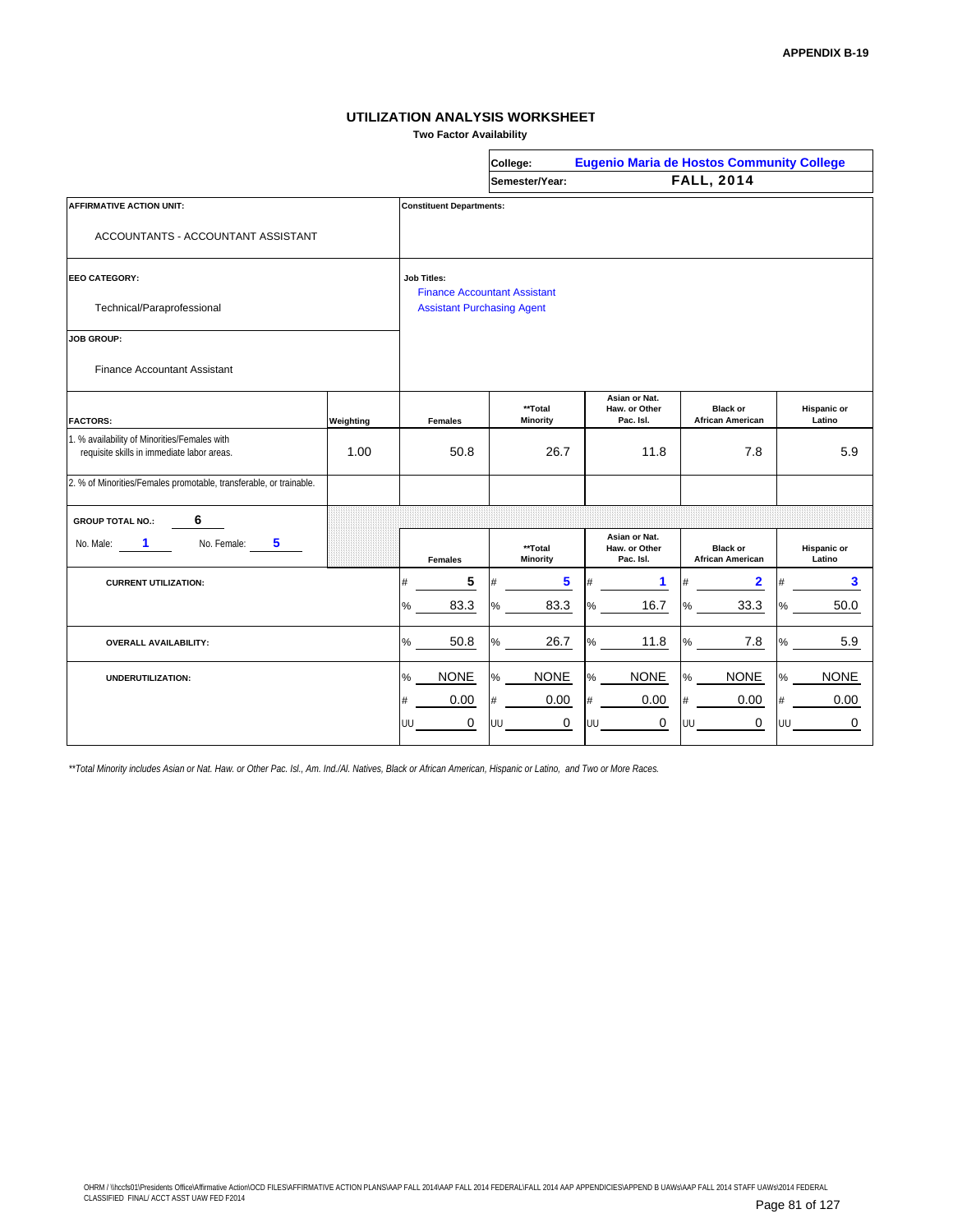### **ACCOUNTANTS - ACCOUNTANT ASSISTANT**

Technical/Paraprofessional

#### **ACCOUNTANT:**

#### **ACCOUNTING ASSISTANT:** Finance Accountant Assistant

Assistant Purchasing Agent

#### SOURCE WEIGHTING

Factor 1: 2007 - 2011 U.S. Census- American Community Survey (ACS) - NY, NJ, CT,  $\hspace{1.5cm}$  1.0 PA - "Accountants and Auditors (code 800) and Purchasing Managers (150)

|        |          | Asian or Nat. | Black or |             |
|--------|----------|---------------|----------|-------------|
|        | **Total  | Haw, or Other | African  | Hispanic or |
| Female | Minority | Pac. Isl.     | American | Latino      |
| 50.8   | 26.7     | 11.8          | 7.8      | 5.9         |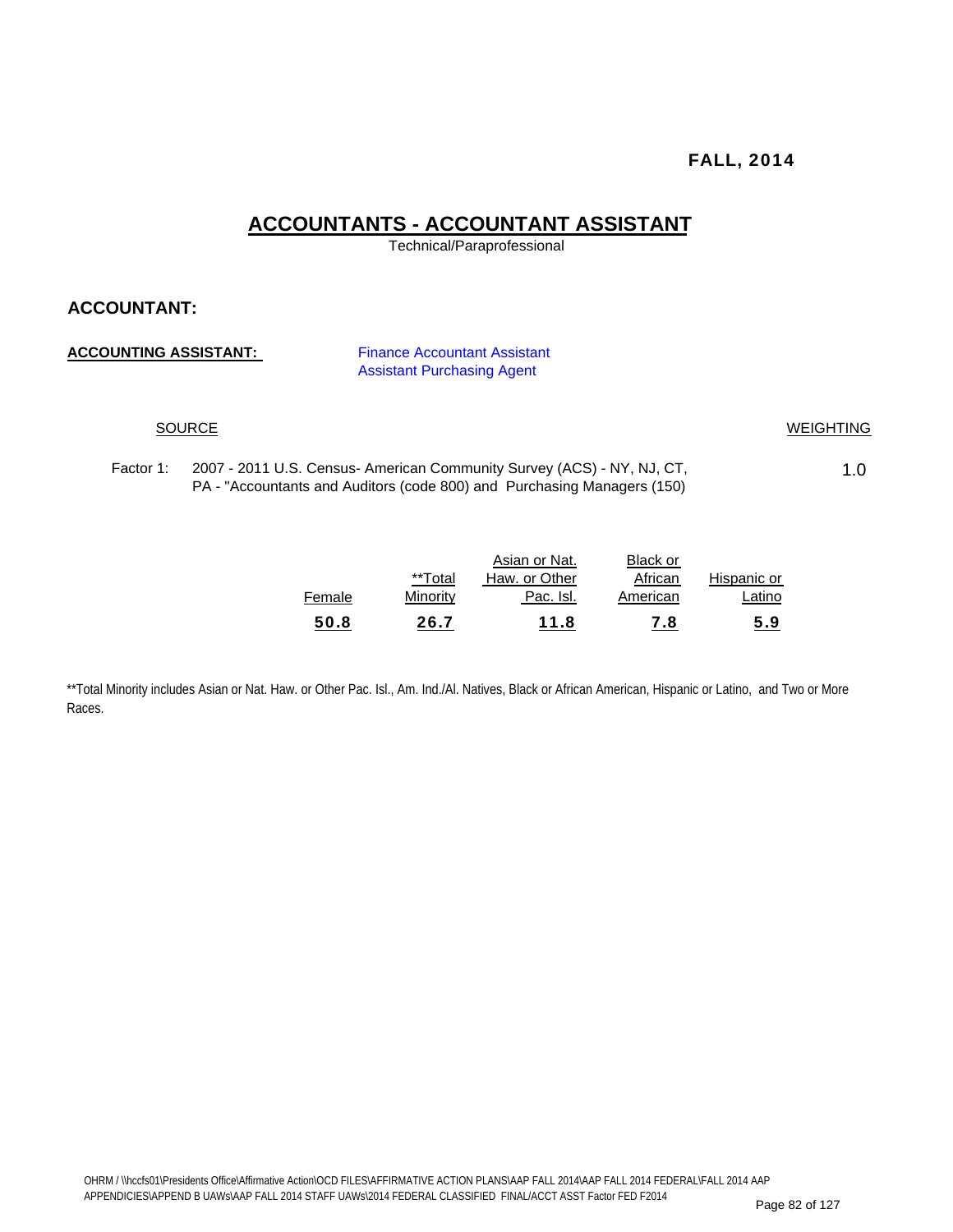# **APPENDIX B‐20 SKILLED CRAFTS**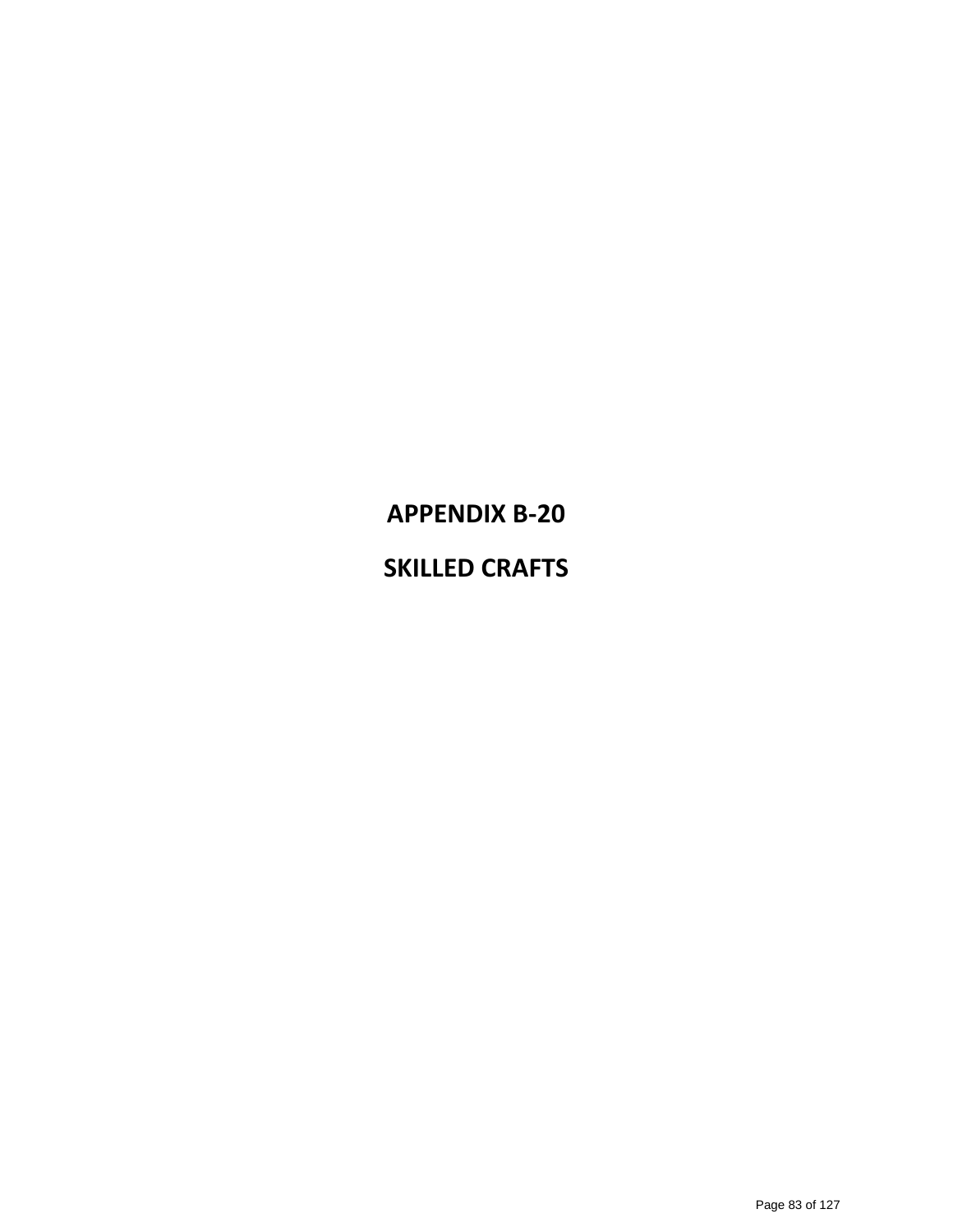**Two Factor Availability**

|                                                                                            |           |                                                                                                                    | College:                   | <b>Eugenio Maria de Hostos Community College</b>                                                |                                            |                              |
|--------------------------------------------------------------------------------------------|-----------|--------------------------------------------------------------------------------------------------------------------|----------------------------|-------------------------------------------------------------------------------------------------|--------------------------------------------|------------------------------|
|                                                                                            |           |                                                                                                                    | Semester/Year:             |                                                                                                 | <b>FALL, 2014</b>                          |                              |
| <b>AFFIRMATIVE ACTION UNIT:</b>                                                            |           | <b>Constituent Departments:</b>                                                                                    |                            |                                                                                                 |                                            |                              |
| <b>SKILLED TRADES/CRAFTS</b>                                                               |           |                                                                                                                    |                            |                                                                                                 |                                            |                              |
| <b>EEO CATEGORY:</b>                                                                       |           | <b>Job Titles:</b>                                                                                                 |                            |                                                                                                 |                                            |                              |
| <b>Skilled Crafts</b>                                                                      |           | Carpenter<br>Laborer<br>Electrician<br><b>Electrician Helper</b><br><b>High Pressure Plant Tender</b><br>Locksmith | Oiler                      | Maintenance Worker<br>Painter<br>Plumber<br><b>Plumber Helper</b><br><b>Thermostat Repairer</b> | <b>Stationary Engineer</b>                 |                              |
| <b>JOB GROUP:</b>                                                                          |           |                                                                                                                    |                            |                                                                                                 |                                            |                              |
| SKILLED TRADES/CRAFTS                                                                      |           |                                                                                                                    |                            |                                                                                                 |                                            |                              |
| <b>FACTORS:</b>                                                                            | Weighting | <b>Females</b>                                                                                                     | **Total<br><b>Minority</b> | Asian or Nat.<br>Haw. or Other<br>Pac. Isl.                                                     | <b>Black or</b><br><b>African American</b> | <b>Hispanic or</b><br>Latino |
| 1. % availability of Minorities/Females with<br>requisite skills in immediate labor areas. | 1.00      | 2.5                                                                                                                | 29.7                       | 2.6                                                                                             | 7.0                                        | 18.7                         |
| 2. % of Minorities/Females promotable, transferable, or trainable                          |           |                                                                                                                    |                            |                                                                                                 |                                            |                              |
| 27<br><b>GROUP TOTAL NO.:</b>                                                              |           |                                                                                                                    |                            | If Group Total is 4 or less, then Job Group is too small to analyze                             |                                            |                              |
| 27<br>$\mathbf 0$<br>No. Female:<br>No. Male:                                              |           | <b>Females</b>                                                                                                     | **Total<br><b>Minority</b> | Asian or Nat.<br>Haw. or Other<br>Pac. Isl.                                                     | <b>Black or</b><br><b>African American</b> | <b>Hispanic or</b><br>Latino |
| <b>CURRENT UTILIZATION:</b>                                                                |           | 0<br>#                                                                                                             | 10<br>#                    | $\mathbf 0$<br>$\#$                                                                             | 3<br>#                                     | $6\phantom{a}$               |
|                                                                                            |           | $\frac{9}{6}$<br>0.0                                                                                               | 37.0<br>%                  | $\%$<br>0.0                                                                                     | $\%$<br>11.1                               | 22.2<br>%                    |
| <b>OVERALL AVAILABILITY:</b>                                                               |           | 2.5<br>%                                                                                                           | 29.7<br>%                  | 2.6<br>%                                                                                        | $7.0\,$<br>%                               | 18.7<br>℅                    |
| UNDERUTILIZATION:                                                                          |           | 2.5<br>℅                                                                                                           | %<br><b>NONE</b>           | 2.6<br>$\%$                                                                                     | <b>NONE</b><br>$\%$                        | <b>NONE</b><br>%             |
|                                                                                            |           | 0.68<br>#                                                                                                          | #<br>0.00                  | 0.70<br>#                                                                                       | 0.00<br>$\#$                               | 0.00<br>#                    |
|                                                                                            |           | 1<br>Uυ                                                                                                            | 0<br>UU                    | 1<br>UU                                                                                         | 0<br>UU                                    | 0<br>UU                      |

\* ONE AMERICAN INDIAN IN THIS JOB GROUP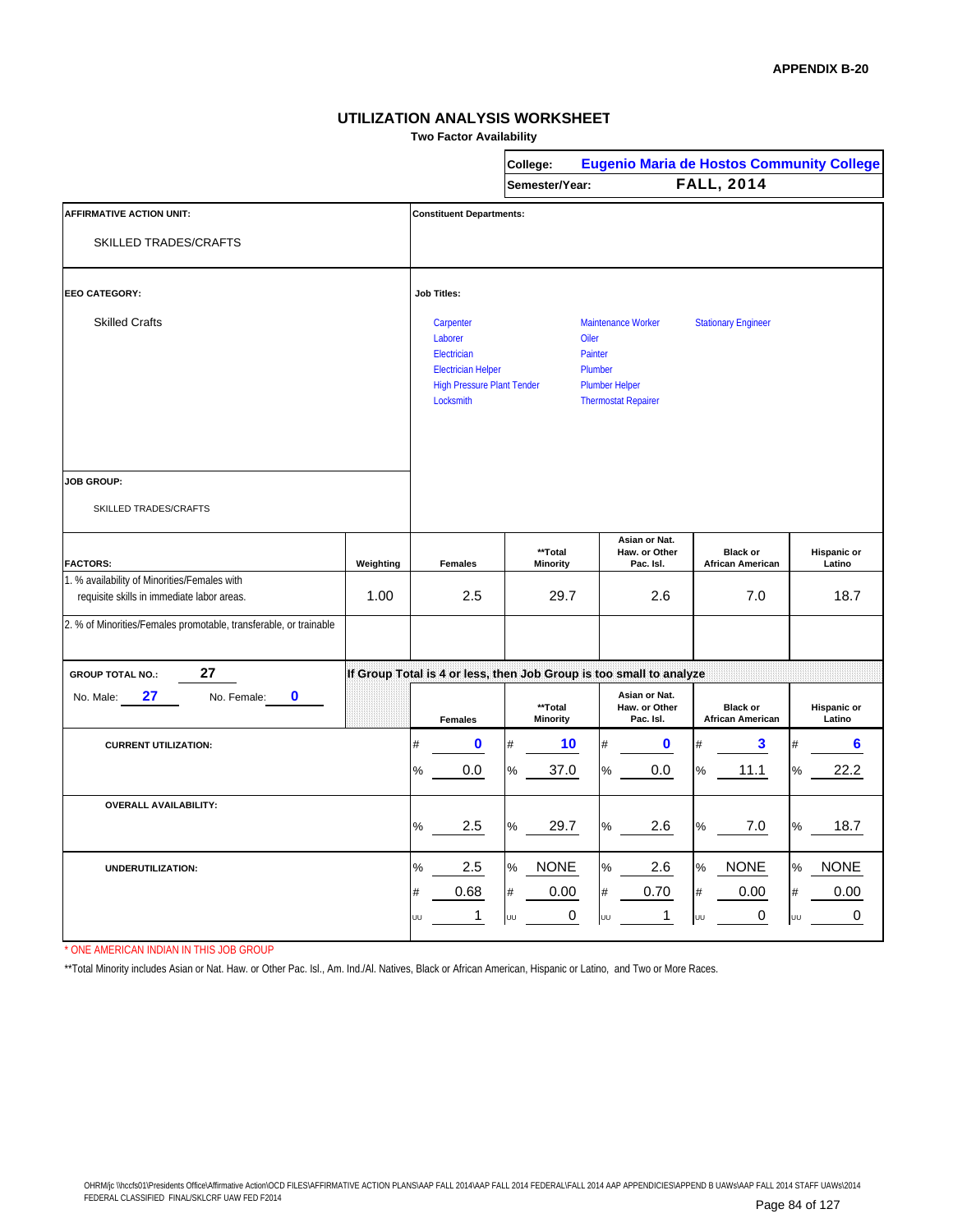WEIGHTING

#### **SKILLED TRADES/CRAFTS**

Skilled Crafts

#### **SKILLED TRADES/CRAFTS;**

| Carpenter                         | <b>Maintenance Worker</b>  | <b>Stationary Engineer</b> |
|-----------------------------------|----------------------------|----------------------------|
| Laborer                           | Oiler                      |                            |
| Electrician                       | Painter                    |                            |
| <b>Electrician Helper</b>         | Plumber                    |                            |
| <b>High Pressure Plant Tender</b> | <b>Plumber Helper</b>      |                            |
| Locksmith                         | <b>Thermostat Repairer</b> |                            |

#### SOURCE

Factor 1: 2007 - 2011 U.S. Census- American Community Survey (ACS) - NY, NJ, CT, PA - "Stationary Engineer & 1.0 Boiler Operator" (8610), "Carpenters" (6230), "Electricians" (6355), "Painters, Construction Maintenance" (6420), "Pipelayers, Plumbers, Pipefitters" (6440), "Machinist" (8030), "Construction Manager" (220), Automotive Service Technicians & Mechanics" (7200), "Elevator Installer & Repairer" (6700), "Roofer" (6515), "Cement Mason, Concrete Finishers & Terrazzo Worker" (6250), "Locksmith and Safe Repairers" (7540), "Plasters and Stucco Mason" (6460), "Construction Laborers" (6260), "Maintenance and Repairer Workers, General" (7340), and "Maintenance Workers, Machinery" (7350).

| Female | **Total<br>Minority | Asian or Nat.<br>Haw. or Other<br>Pac. Isl. | Black or<br>African<br>American | Hispanic or<br>Latino |
|--------|---------------------|---------------------------------------------|---------------------------------|-----------------------|
| 2.5    | 29.7                | 2.6                                         | 7.0                             | 18.7                  |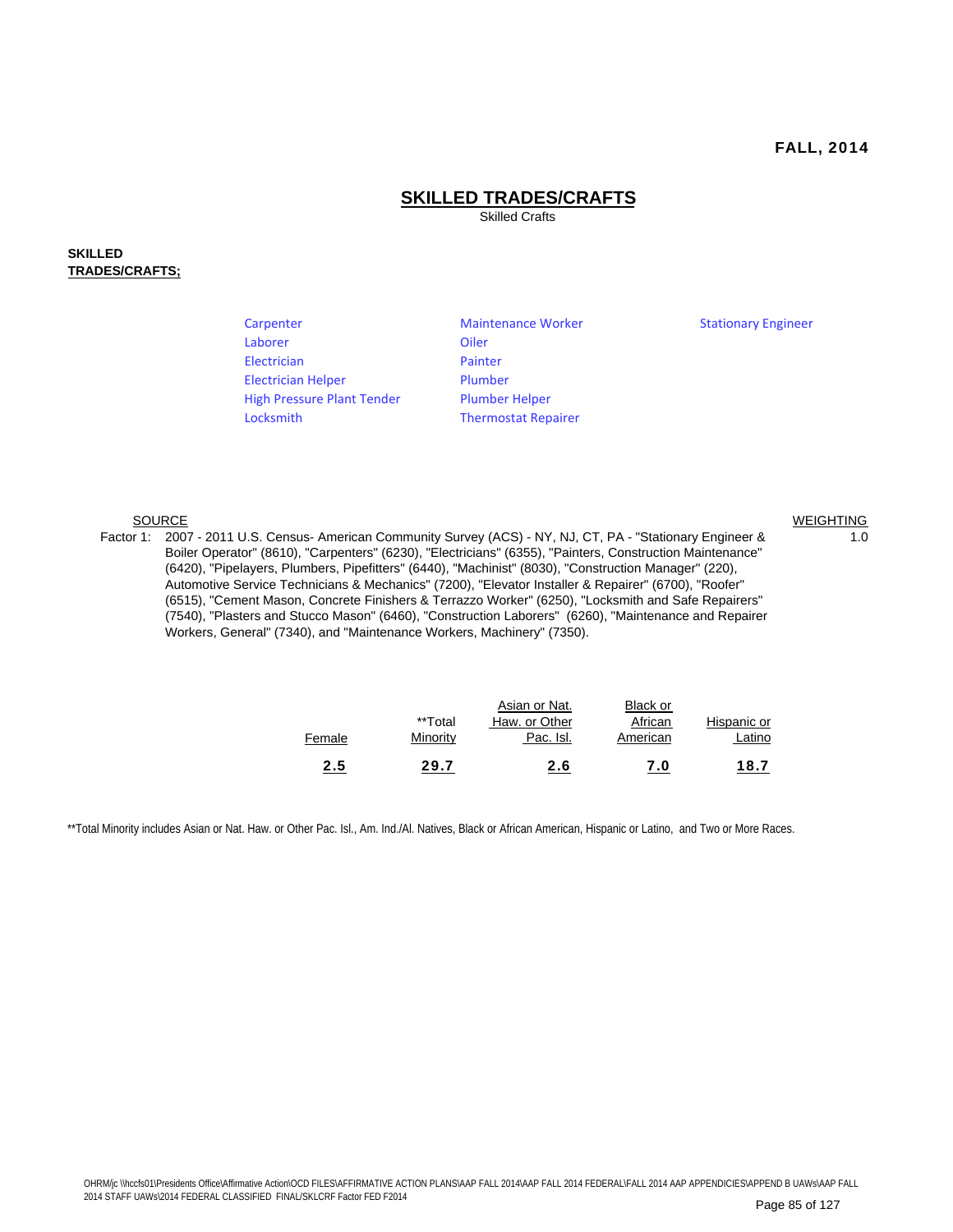# **APPENDIX B‐21 – B‐24**

### **SERVICE/MAINTENANCE**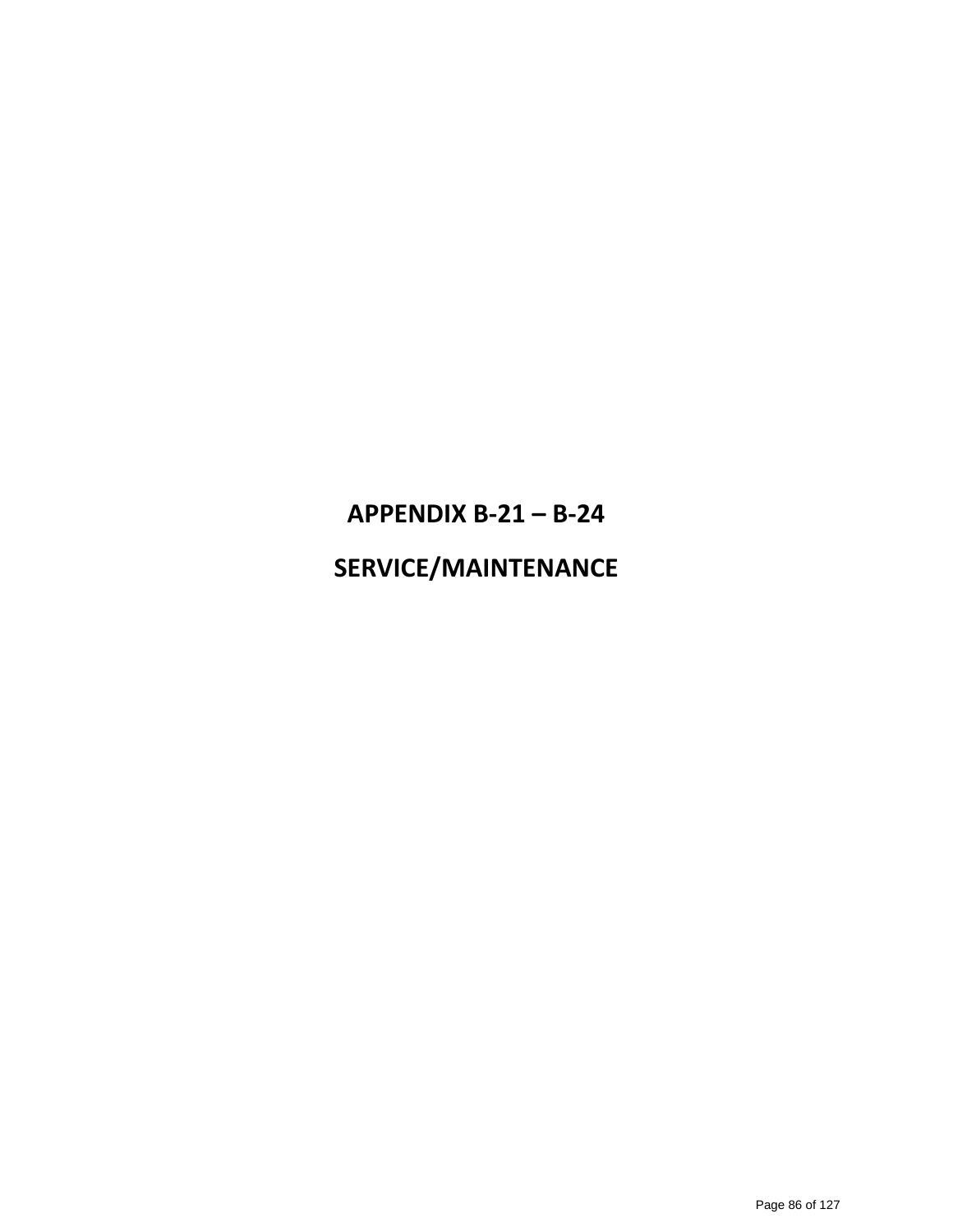**Two Factor Availability**

|                                                                                            |           |                                   |    | College:<br>Semester/Year:           |      | <b>Eugenio Maria de Hostos Community College</b><br><b>Fall, 2014</b> |            |                                            |      |                       |
|--------------------------------------------------------------------------------------------|-----------|-----------------------------------|----|--------------------------------------|------|-----------------------------------------------------------------------|------------|--------------------------------------------|------|-----------------------|
|                                                                                            |           |                                   |    |                                      |      |                                                                       |            |                                            |      |                       |
| <b>AFFIRMATIVE ACTION UNIT:</b>                                                            |           | <b>Constituent Departments:</b>   |    |                                      |      |                                                                       |            |                                            |      |                       |
| CAMPUS PUBLIC SAFETY SERGEANT                                                              |           |                                   |    |                                      |      |                                                                       |            |                                            |      |                       |
| <b>EEO CATEGORY:</b>                                                                       |           | <b>Job Titles:</b>                |    | <b>Campus Public Safety Sergeant</b> |      |                                                                       |            |                                            |      |                       |
| Service/Maintenance                                                                        |           | <b>Campus Security Specialist</b> |    |                                      |      |                                                                       |            |                                            |      |                       |
|                                                                                            |           |                                   |    |                                      |      |                                                                       |            |                                            |      |                       |
| <b>JOB GROUP:</b>                                                                          |           |                                   |    |                                      |      |                                                                       |            |                                            |      |                       |
| CAMPUS PUBLIC SAFETY SERGEANT                                                              |           |                                   |    |                                      |      |                                                                       |            |                                            |      |                       |
| <b>FACTORS:</b>                                                                            | Weighting | <b>Females</b>                    |    | **Total<br><b>Minority</b>           |      | Asian or Nat.<br>Haw. or Other<br>Pac. Isl.                           |            | <b>Black or</b><br><b>African American</b> |      | Hispanic or<br>Latino |
| 1. % availability of Minorities/Females with<br>requisite skills in immediate labor areas. |           |                                   |    |                                      |      |                                                                       |            |                                            |      |                       |
| 2. % of Minorities/Females promotable, transferable, or trainable                          | 1.00      | 23.7                              |    | 87.6                                 |      | 7.4                                                                   |            | 55.8                                       |      | 24.1                  |
| 8<br><b>GROUP TOTAL NO.:</b>                                                               |           |                                   |    |                                      |      |                                                                       |            |                                            |      |                       |
| 2<br>6<br>No. Female:<br>No. Male:                                                         |           | <b>Females</b>                    |    | **Total<br><b>Minority</b>           |      | Asian or Nat.<br>Haw. or Other<br>Pac. Isl.                           |            | <b>Black or</b><br><b>African American</b> |      | Hispanic or<br>Latino |
| <b>CURRENT UTILIZATION:</b>                                                                |           | $\boldsymbol{2}$                  |    | 8                                    |      | 0                                                                     |            | 4                                          |      | 4                     |
|                                                                                            |           | 25.0<br>%                         | %  | 100.0                                | $\%$ | 0.0                                                                   | $\%$       | 50.0                                       |      | 50.0                  |
| <b>OVERALL AVAILABILITY:</b>                                                               |           | 23.7<br>$\%$                      | ℅  | 87.6                                 | ℅    | 7.4                                                                   | $\%$       | 55.8                                       |      | 24.1                  |
| UNDERUTILIZATION:                                                                          |           | <b>NONE</b><br>$\%$               | %  | <b>NONE</b>                          | ℅    | 7.4                                                                   | $\%$       | 5.8                                        | $\%$ | <b>NONE</b>           |
|                                                                                            |           | 0.00<br>0<br>UU                   | υυ | 0.00<br>0                            | UU   | 0.59<br>$\mathbf{1}$                                                  | $\#$<br>UU | 0.46<br>$\mathbf 1$                        | UU   | 0.00<br>0             |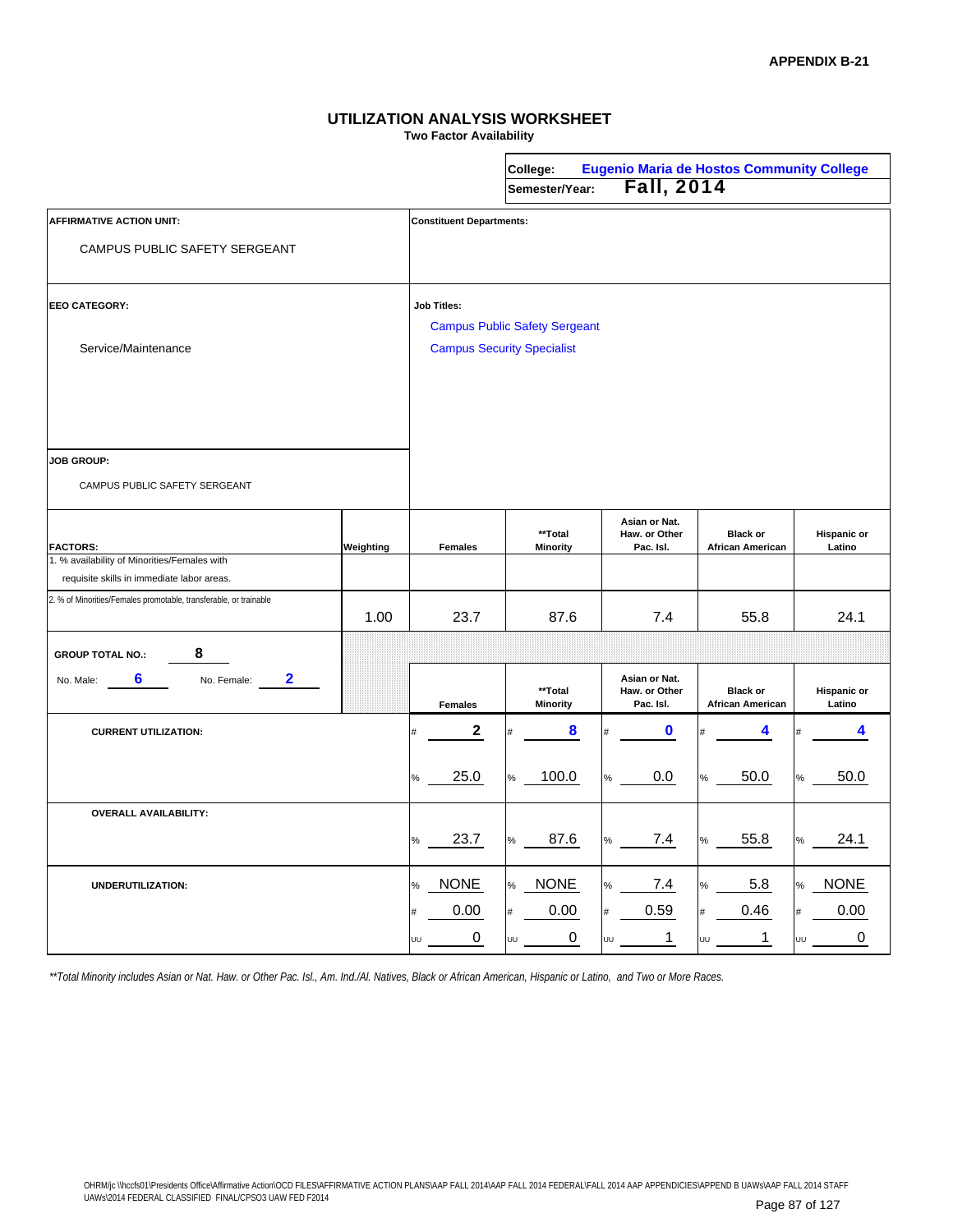#### Fall, 2014

#### **CAMPUS PUBLIC SAFETY SERGEANT**

formerly - Campus Peace/Security Officer Level 3 Service/Maintenance

#### **CAMPUS PUBLIC SAFETY SERGEANT** Campus Public Safety Sergeant

# Campus Security Specialist

|               | SOURCE                                                      | <b>WEIGHTING</b> |
|---------------|-------------------------------------------------------------|------------------|
| Factor 1: N/A |                                                             | 0.0              |
|               | Factor 2: CUNY Permanent Campus Peace Officer Level 1 and 2 |                  |

Factor 2: CUNY Survey Spring 2011 - Permanent Campus Peace Officer Level 1 and 2s with years of service requirement.

| 23.7   | 87.6                | 7.4                                         | 55.8                            | 24.1                  |
|--------|---------------------|---------------------------------------------|---------------------------------|-----------------------|
| Female | **Total<br>Minority | Asian or Nat.<br>Haw. or Other<br>Pac. Isl. | Black or<br>African<br>American | Hispanic or<br>Latino |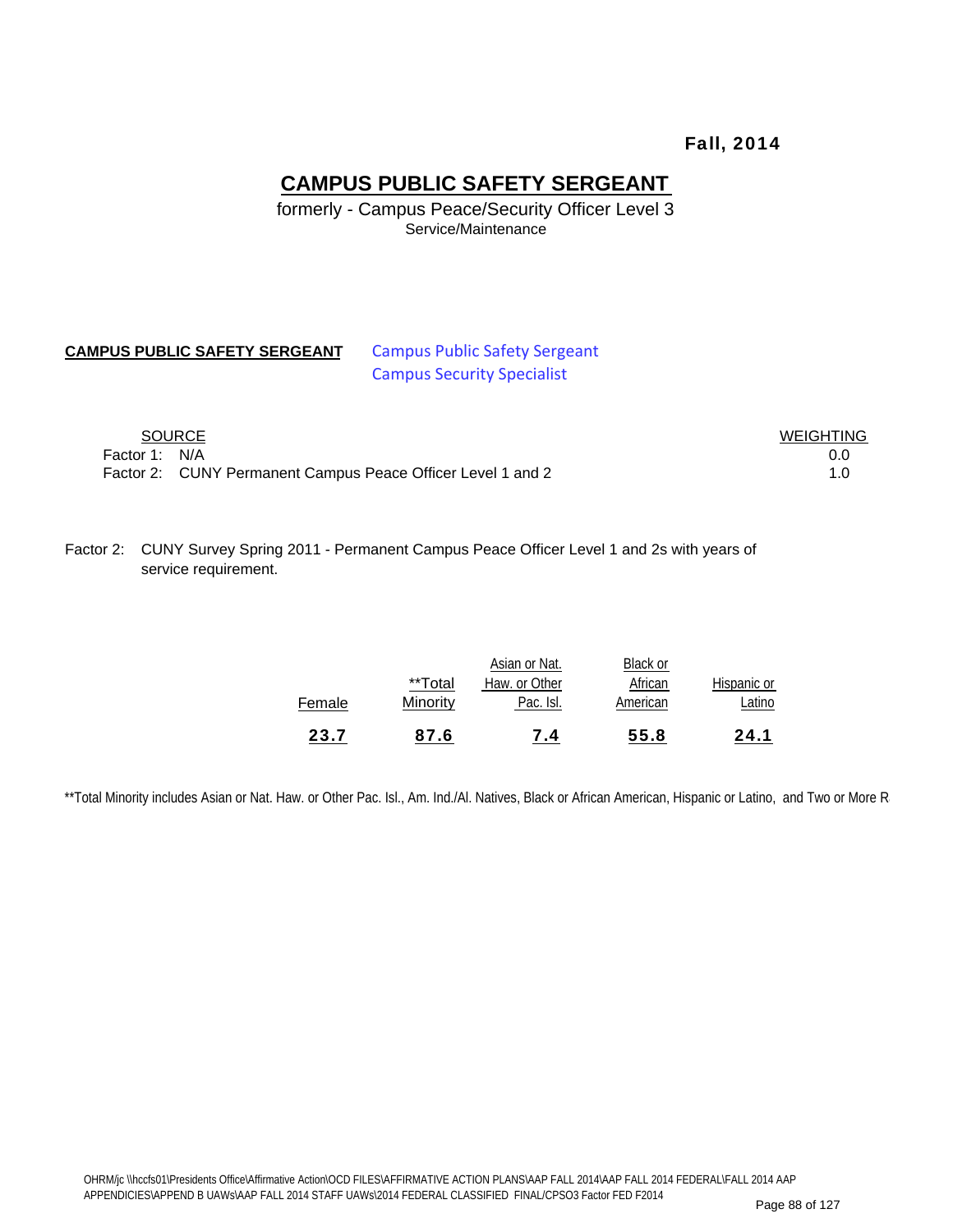**Two Factor Availability**

|                                                                                            |           |                                  | College:                                     |                                             | <b>Eugenio Maria de Hostos Community College</b> |                       |
|--------------------------------------------------------------------------------------------|-----------|----------------------------------|----------------------------------------------|---------------------------------------------|--------------------------------------------------|-----------------------|
|                                                                                            |           |                                  | Semester/Year:                               |                                             | <b>FALL, 2014</b>                                |                       |
| <b>AFFIRMATIVE ACTION UNIT:</b>                                                            |           | <b>Constituent Departments:</b>  |                                              |                                             |                                                  |                       |
| CAMPUS PEACE/SECURITY OFFICER LEVEL 1                                                      |           |                                  |                                              |                                             |                                                  |                       |
| <b>EEO CATEGORY:</b>                                                                       |           | <b>Job Titles:</b>               | <b>Campus Peace/Security Officer Level 1</b> |                                             |                                                  |                       |
| Service/Maintenance                                                                        |           | <b>Campus Security Assistant</b> |                                              |                                             |                                                  |                       |
| <b>JOB GROUP:</b>                                                                          |           |                                  |                                              |                                             |                                                  |                       |
| CAMPUS PEACE/SECURITY OFFICER LEVEL 1                                                      |           |                                  |                                              |                                             |                                                  |                       |
| <b>FACTORS:</b>                                                                            | Weighting | <b>Females</b>                   | **Total<br><b>Minority</b>                   | Asian or Nat.<br>Haw. or Other<br>Pac. Isl. | <b>Black or</b><br><b>African American</b>       | Hispanic or<br>Latino |
| 1. % availability of Minorities/Females with<br>requisite skills in immediate labor areas. | 1.00      | 28.4                             | 66.7                                         | 7.1                                         | 28.1                                             | 29.3                  |
| 2. % of Minorities/Females promotable, transferable, or trainable                          |           |                                  |                                              |                                             |                                                  |                       |
| 31<br><b>GROUP TOTAL NO.:</b>                                                              |           |                                  |                                              |                                             |                                                  |                       |
| No. Female: 8<br>No. Male: 23                                                              |           | <b>Females</b>                   | **Total<br><b>Minority</b>                   | Asian or Nat.<br>Haw. or Other<br>Pac. Isl. | <b>Black or</b><br><b>African American</b>       | Hispanic or<br>Latino |
| <b>CURRENT UTILIZATION:</b>                                                                |           | 8<br>#                           | 30                                           | $\overline{\mathbf{2}}$                     | 12                                               | 15                    |
|                                                                                            |           | 25.8<br>%                        | 96.8<br>℅                                    | 6.5<br>℅                                    | 38.7<br>%                                        | 48.4                  |
| <b>OVERALL AVAILABILITY:</b>                                                               |           |                                  |                                              |                                             |                                                  |                       |
|                                                                                            |           | 28.4<br>%                        | 66.7<br>%                                    | 7.1<br>$\%$                                 | 28.1<br>%                                        | 29.3                  |
| <b>UNDERUTILIZATION:</b>                                                                   |           | 2.6<br>%                         | <b>NONE</b><br>$\frac{1}{2}$                 | 0.6<br>$\%$                                 | <b>NONE</b><br>%                                 | <b>NONE</b>           |
|                                                                                            |           | 0.80<br>#                        | 0.00<br>#                                    | 0.20<br>#                                   | 0.00<br>#                                        | 0.00                  |
|                                                                                            |           | 1<br>UU                          | 0<br>UU                                      | 0<br>UU                                     | 0<br>UU                                          | 0                     |

\* ONE AMERICAN INDIAN IN THIS JOB GROUP.

\*\*Total Minority includes Black or African American, Hispanic or Latino, Asian or Nat. Haw. or Other Pac. Isl., and Am. Ind./Al. Natives and Two or More Races.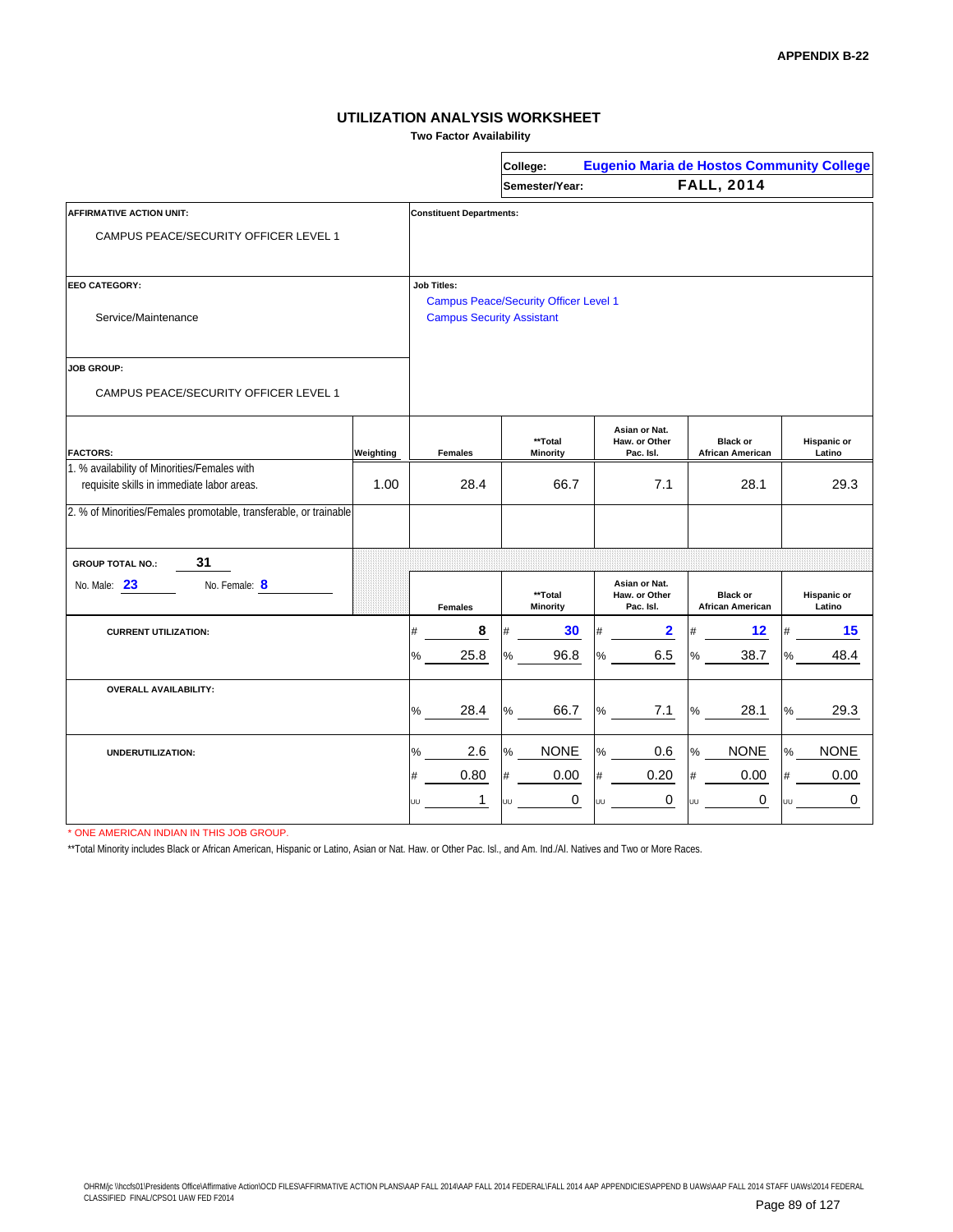#### **CAMPUS PEACE/SECURITY OFFICER LEVEL 1**

Service/Maintenance

#### **CAMPUS PEACE/ SECURITY OFFICER LEVEL 1:**

Campus Peace/Security Officer Level 1 Campus Security Assistant

| <b>SOURCE</b> |                                                                                                                                              | WEIGHTING |
|---------------|----------------------------------------------------------------------------------------------------------------------------------------------|-----------|
| Factor 1:     | 2007 - 2011 U.S. Census- American Community Survey (ACS) - Residence<br>Geography, New York City - Police and Sheriffs Patrol Officer (3850) | 1.0       |

| 28.4   | 66.7     | 7.1                            | 28.1                | 29.3        |
|--------|----------|--------------------------------|---------------------|-------------|
| Female | Minority | Pac. Isl.                      | American            | Latino      |
|        | **Total  | Asian or Nat.<br>Haw, or Other | Black or<br>African | Hispanic or |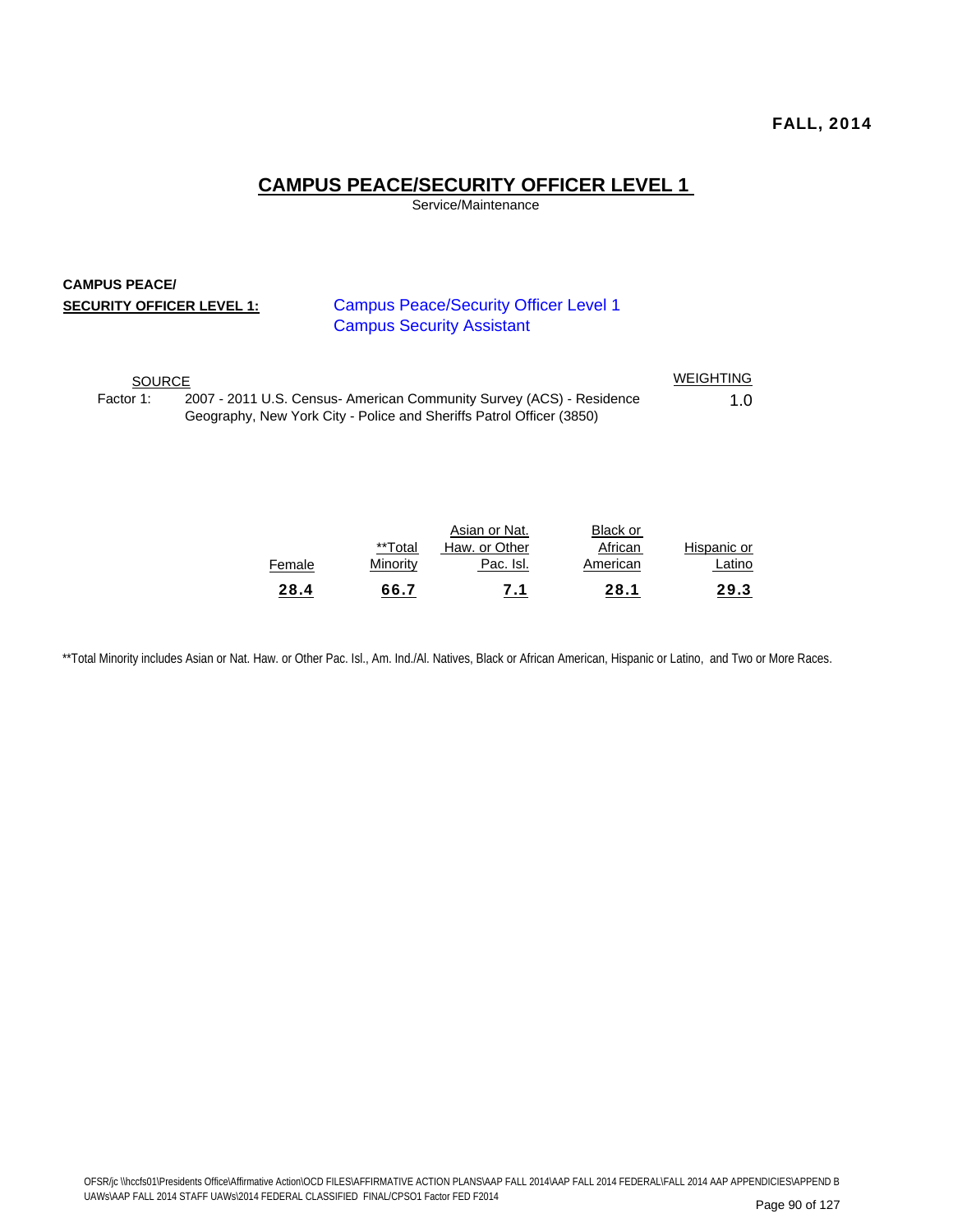**Two Factor Availability**

|                                                                    |           |                                                                   | College:                                        | <b>Eugenio Maria de Hostos Community College</b> |                                            |                              |  |  |  |  |  |
|--------------------------------------------------------------------|-----------|-------------------------------------------------------------------|-------------------------------------------------|--------------------------------------------------|--------------------------------------------|------------------------------|--|--|--|--|--|
|                                                                    |           |                                                                   | Semester/Year:                                  |                                                  | <b>FALL, 2014</b>                          |                              |  |  |  |  |  |
| <b>AFFIRMATIVE ACTION UNIT:</b>                                    |           | <b>Constituent Departments:</b>                                   |                                                 |                                                  |                                            |                              |  |  |  |  |  |
| <b>CUSTODIAL SUPERVISORY</b>                                       |           |                                                                   |                                                 |                                                  |                                            |                              |  |  |  |  |  |
| <b>EEO CATEGORY:</b>                                               |           | <b>Job Titles:</b>                                                | <b>Custodial Principal Supervisor</b>           |                                                  |                                            |                              |  |  |  |  |  |
| Service/Maintenance                                                |           | <b>Custodial Senior Supervisor</b><br><b>Custodial Supervisor</b> | <b>Custodial Assistant Principal Supervisor</b> |                                                  |                                            |                              |  |  |  |  |  |
| <b>JOB GROUP:</b><br>CUSTODIAL SUPERVISORY                         |           |                                                                   |                                                 |                                                  |                                            |                              |  |  |  |  |  |
| <b>FACTORS:</b>                                                    | Weighting | <b>Females</b>                                                    | **Total<br><b>Minority</b>                      | Asian or Nat.<br>Haw. or Other<br>Pac. Isl.      | <b>Black or</b><br><b>African American</b> | <b>Hispanic or</b><br>Latino |  |  |  |  |  |
| 1. % availability of Minorities/Females with                       |           |                                                                   |                                                 |                                                  |                                            |                              |  |  |  |  |  |
| requisite skills in immediate labor areas.                         | 1.00      | 29.0                                                              | 40.0                                            | 2.4                                              | 13.8                                       | 22.1                         |  |  |  |  |  |
| 2. % of Minorities/Females promotable, transferable, or trainable. |           |                                                                   |                                                 |                                                  |                                            |                              |  |  |  |  |  |
| 5<br><b>GROUP TOTAL NO.:</b>                                       |           |                                                                   |                                                 |                                                  |                                            |                              |  |  |  |  |  |
| No. Female:<br>1.<br>No. Male:<br>4                                |           | <b>Females</b>                                                    | **Total<br>Minority                             | Asian or Nat.<br>Haw. or Other<br>Pac. Isl.      | <b>Black or</b><br><b>African American</b> | <b>Hispanic or</b><br>Latino |  |  |  |  |  |
| <b>CURRENT UTILIZATION:</b>                                        |           | 1<br>#                                                            | 5<br>#                                          | 0<br>#                                           | 2                                          | 3<br>#                       |  |  |  |  |  |
|                                                                    |           | $\%$<br>20.0                                                      | $\%$<br>100.0                                   | %<br>0.0                                         | %<br>40.0                                  | $\frac{0}{0}$<br>60.0        |  |  |  |  |  |
| <b>OVERALL AVAILABILITY:</b>                                       |           | 29.0<br>%                                                         | 40.0<br>$\%$                                    | 2.4<br>$\%$                                      | 13.8<br>℅                                  | 22.1<br>℅                    |  |  |  |  |  |
| UNDERUTILIZATION:                                                  |           | 9.0<br>℅                                                          | <b>NONE</b><br>$\%$                             | 2.4<br>%                                         | <b>NONE</b><br>$\%$                        | <b>NONE</b><br>%             |  |  |  |  |  |
|                                                                    |           | 0.45<br>#                                                         | 0.00<br>#                                       | 0.12<br>#                                        | 0.00<br>#                                  | 0.00<br>$\#$                 |  |  |  |  |  |
|                                                                    |           | $\mathbf{1}$<br>UU                                                | 0<br>JU                                         | 0<br>UU                                          | 0<br>UU                                    | 0<br>UU                      |  |  |  |  |  |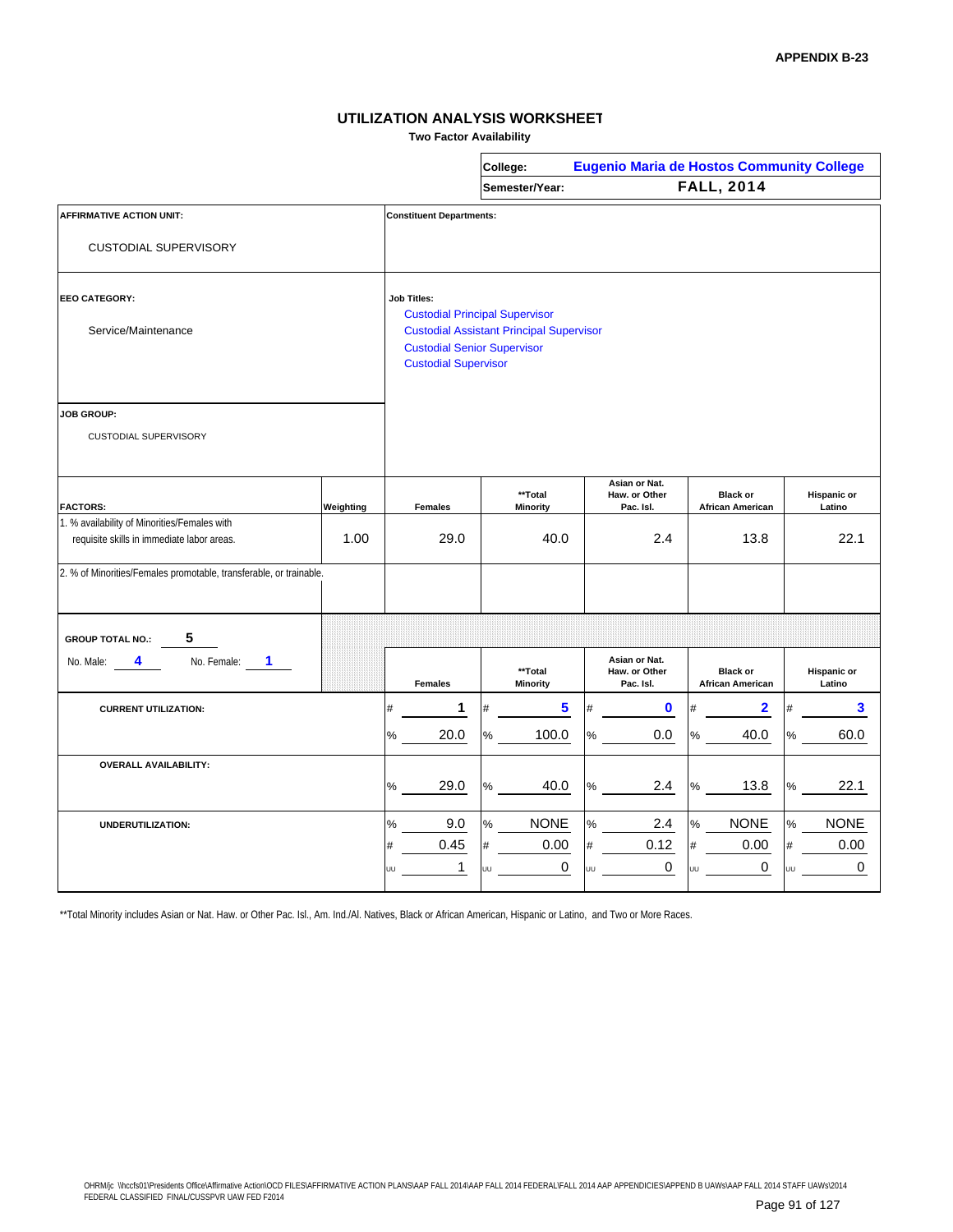#### **CUSTODIAL SUPERVISORY**

Service/Maintenance

#### **CUSTODIAL SUPERVISORY:**

Custodial Principal Supervisor Custodial Assistant Principal Supervisor Custodial Senior Supervisor Custodial Supervisor

SOURCE Factor 1: 2007 - 2011 U.S. Census- American Community Survey (ACS) - NY, NJ, CT, PA - "First Line 10 10 10 Supervisors/Managers of Housekeeping/Janitorial Workers (4200)

WEIGHTING

|             | <b>Black or</b> | Asian or Nat. |          |        |
|-------------|-----------------|---------------|----------|--------|
| Hispanic or | African         | Haw. or Other | **Total  |        |
| Latino      | American        | Pac. Isl.     | Minority | Female |
| 22.1        | 13.8            | 2.4           | 40.0     | 29.0   |
|             |                 |               |          |        |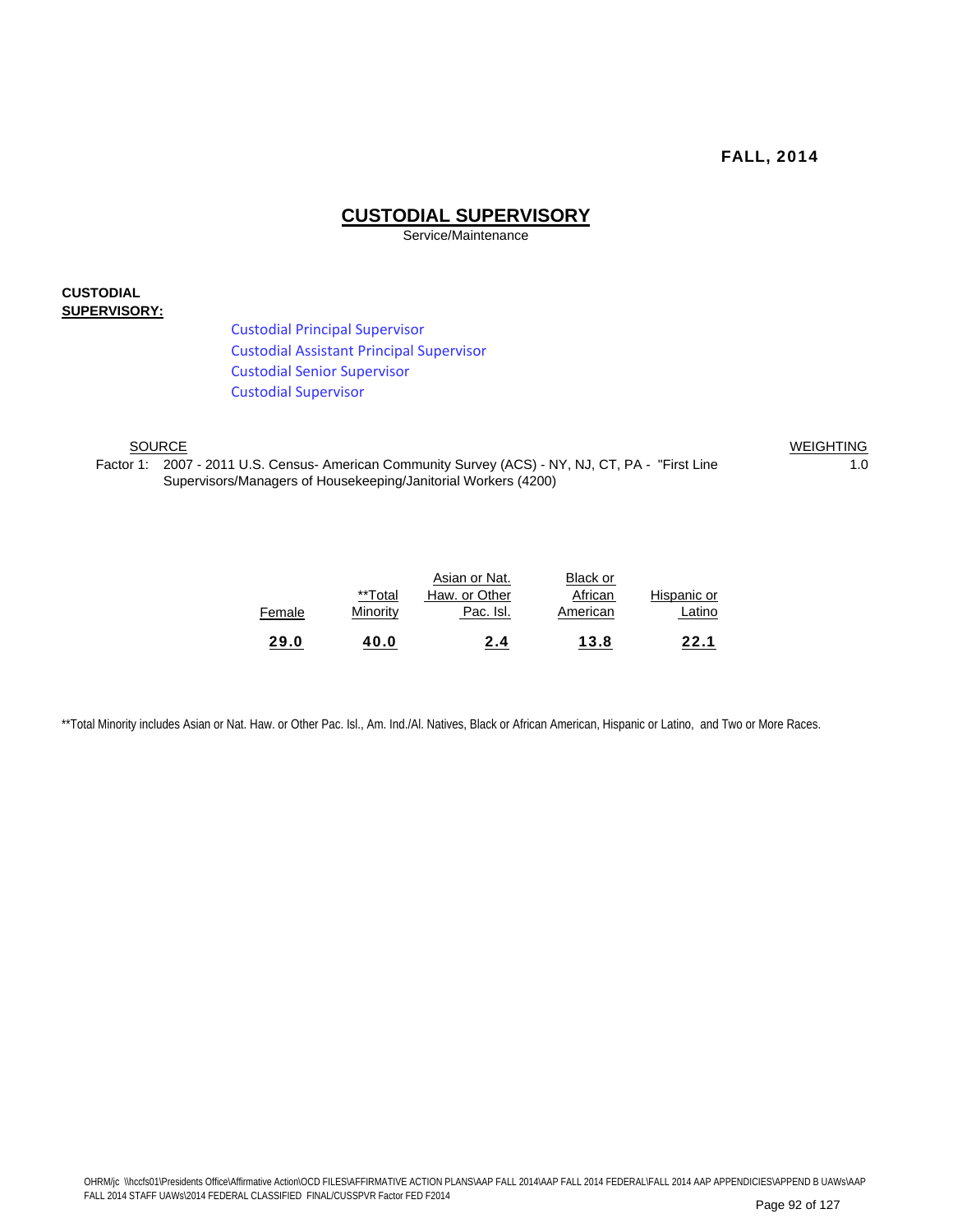**Two Factor Availability**

|                                                                                            |           |                                                  | College:                    |                                             | <b>Eugenio Maria de Hostos Community College</b> |                              |  |  |  |  |
|--------------------------------------------------------------------------------------------|-----------|--------------------------------------------------|-----------------------------|---------------------------------------------|--------------------------------------------------|------------------------------|--|--|--|--|
|                                                                                            |           |                                                  | Semester/Year:              |                                             | <b>FALL, 2014</b>                                |                              |  |  |  |  |
| <b>AFFIRMATIVE ACTION UNIT:</b>                                                            |           | <b>Constituent Departments:</b>                  |                             |                                             |                                                  |                              |  |  |  |  |
| <b>CUSTODIAL ASSISTANT</b>                                                                 |           |                                                  |                             |                                             |                                                  |                              |  |  |  |  |
| <b>EEO CATEGORY:</b>                                                                       |           | <b>Job Titles:</b><br><b>Custodial Assistant</b> |                             |                                             |                                                  |                              |  |  |  |  |
| Service/Maintenance                                                                        |           |                                                  |                             |                                             |                                                  |                              |  |  |  |  |
|                                                                                            |           |                                                  |                             |                                             |                                                  |                              |  |  |  |  |
| <b>JOB GROUP:</b>                                                                          |           |                                                  |                             |                                             |                                                  |                              |  |  |  |  |
| <b>CUSTODIAL ASSISTANT</b>                                                                 |           |                                                  |                             |                                             |                                                  |                              |  |  |  |  |
| <b>FACTORS:</b>                                                                            | Weighting | <b>Females</b>                                   | **Total<br><b>Minority</b>  | Asian or Nat.<br>Haw. or Other<br>Pac. Isl. | <b>Black or</b><br><b>African American</b>       | <b>Hispanic or</b><br>Latino |  |  |  |  |
| 1. % availability of Minorities/Females with<br>requisite skills in immediate labor areas. | 1.00      | 27.3                                             | 48.9                        | 2.8                                         | 15.6                                             | 28.8                         |  |  |  |  |
| 2. % of Minorities/Females promotable, transferable, or trainable                          |           |                                                  |                             |                                             |                                                  |                              |  |  |  |  |
| 31<br><b>GROUP TOTAL NO.:</b>                                                              |           |                                                  |                             |                                             |                                                  |                              |  |  |  |  |
| 24<br>No. Female:<br>7.<br>No. Male:                                                       |           | <b>Females</b>                                   | ** Total<br><b>Minority</b> | Asian or Nat.<br>Haw. or Other<br>Pac. Isl. | <b>Black or</b><br><b>African American</b>       | <b>Hispanic or</b><br>Latino |  |  |  |  |
| <b>CURRENT UTILIZATION:</b>                                                                |           | 7<br>#                                           | 30<br>#                     | $\bf{0}$<br>#                               | 10                                               | 20                           |  |  |  |  |
|                                                                                            |           | 22.6<br>%                                        | 96.8<br>$\%$                | 0.0<br>℅                                    | 32.3<br>%                                        | 64.5<br>%                    |  |  |  |  |
| <b>OVERALL AVAILABILITY:</b>                                                               |           | 27.3<br>%                                        | 48.9<br>$\%$                | 2.8<br>%                                    | 15.6<br>%                                        | 28.8<br>%                    |  |  |  |  |
| UNDERUTILIZATION:                                                                          |           | 4.7<br>%                                         | <b>NONE</b><br>%            | 2.8<br>℅                                    | <b>NONE</b><br>%                                 | <b>NONE</b><br>%             |  |  |  |  |
|                                                                                            |           | 1.46<br>#                                        | 0.00<br>#                   | 0.87<br>#                                   | 0.00<br>#                                        | 0.00<br>#                    |  |  |  |  |
|                                                                                            |           | $\overline{2}$<br>UU                             | $\mathbf 0$<br>UU           | $\mathbf{1}$<br>UU                          | $\mathbf 0$<br>UU                                | $\mathbf 0$<br>UU            |  |  |  |  |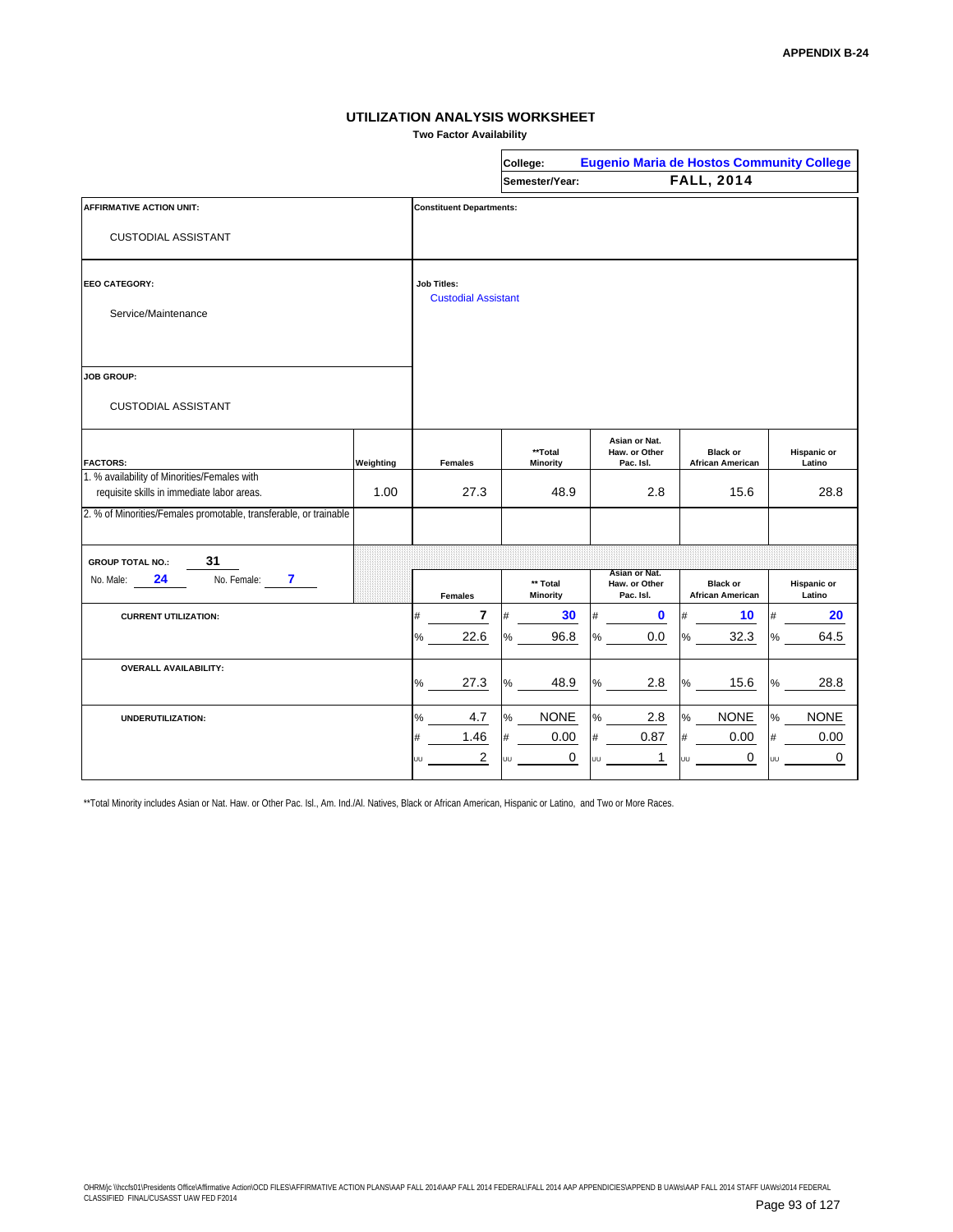### **CUSTODIAL ASSISTANT**

Service/Maintenance

**CUSTODIAL ASSISTANT:** Custodial Assistant

#### SOURCE WEIGHTING

Factor 1: 2007 - 2011 U.S. Census- American Community Survey (ACS) - NY, NJ, CT, PA - "Janitors 1.0 and Building Cleaners" (4220)

|             | Black or | Asian or Nat. |          |        |
|-------------|----------|---------------|----------|--------|
| Hispanic or | African  | Haw. or Other | ** Total |        |
| Latino      | American | Pac. Isl.     | Minority | Female |
| 28.8        | 15.6     | <u>2.8</u>    | 48.9     | 27.3   |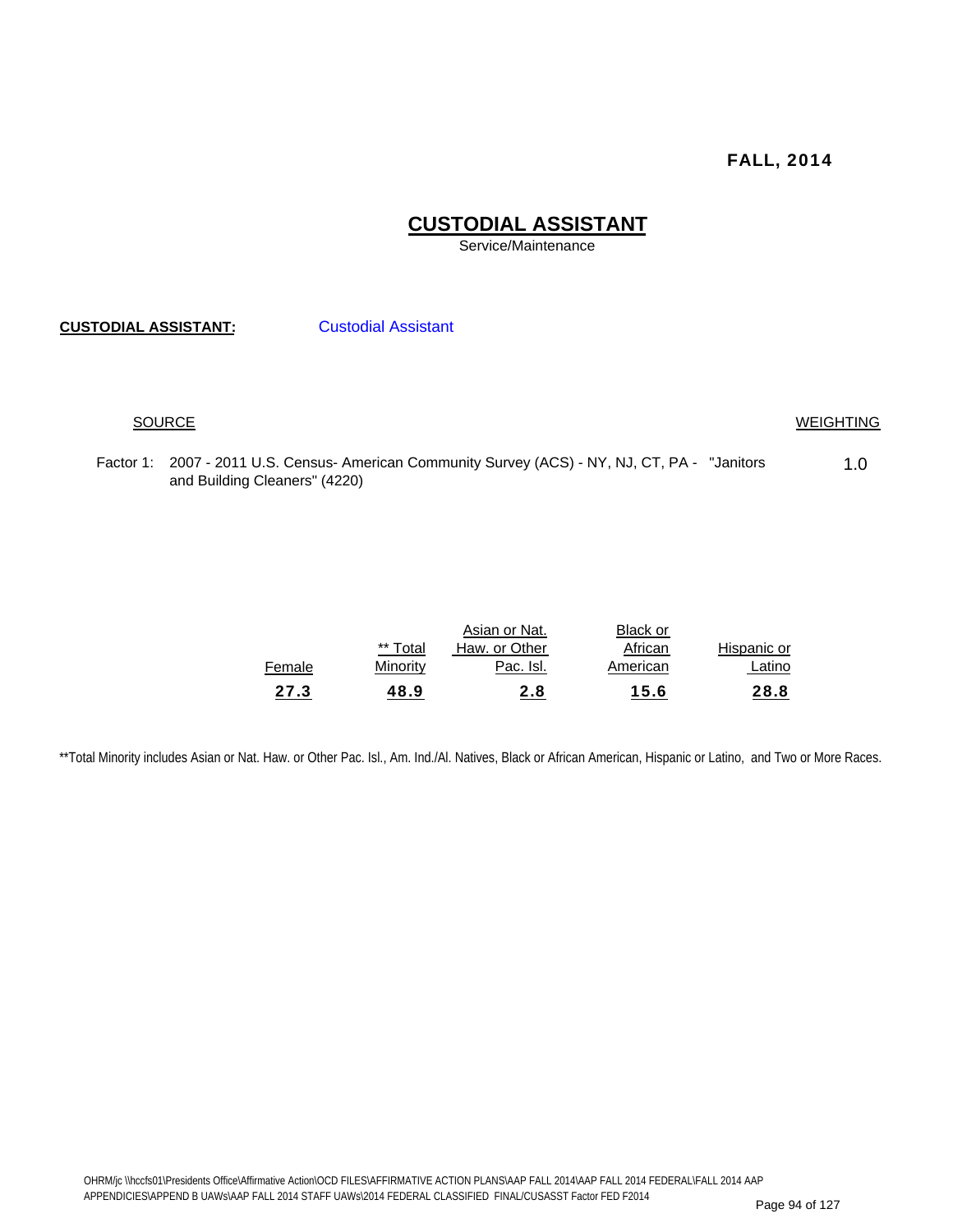### **APPENDIX C‐C1**

### **COMPARING INCUMBENCY TO AVAILABILTY**

### **AND ANNUAL PLACEMENT GOALS**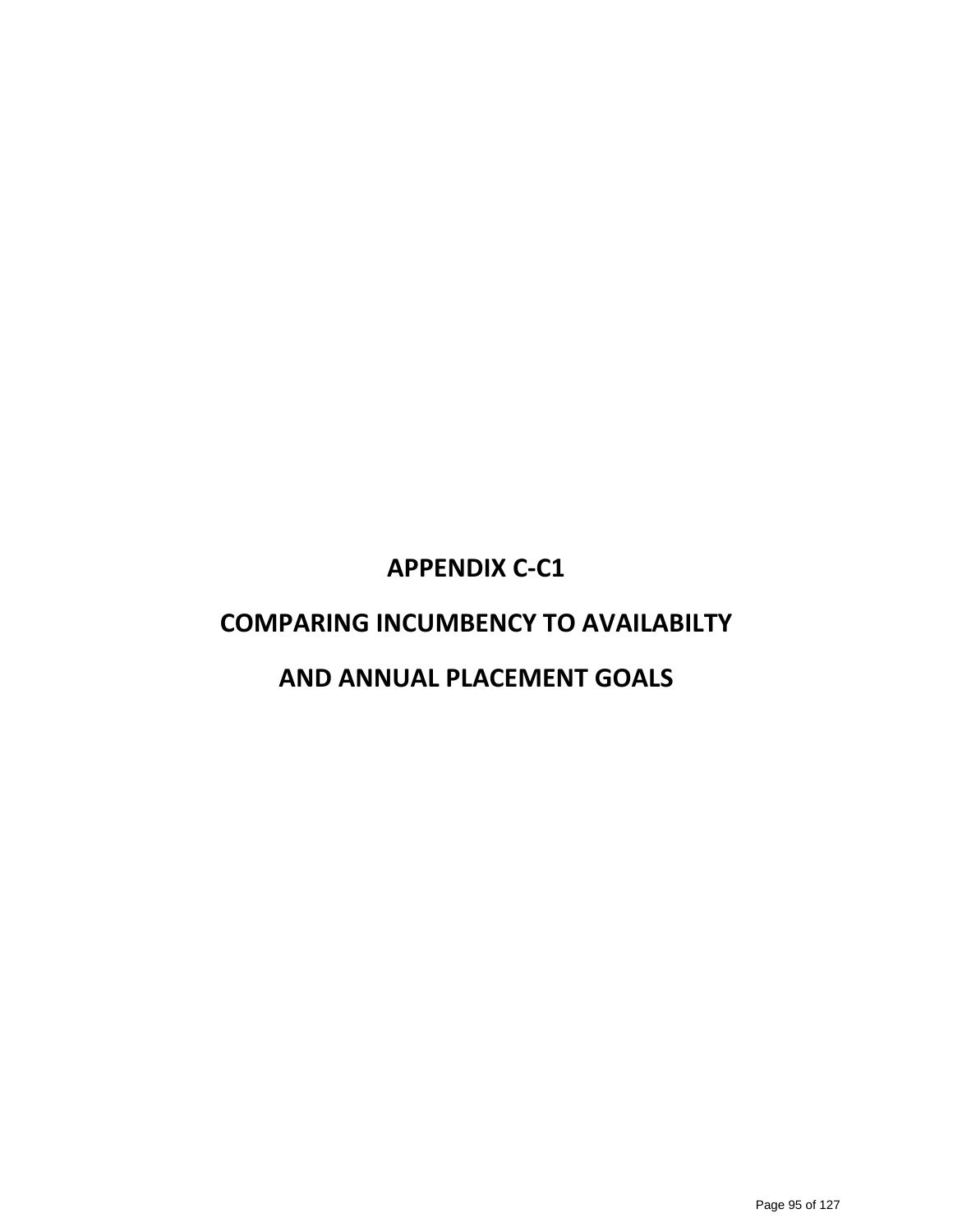#### **2014 Results of Utilization Analysis and Annual Placement Goals**

| <b>Affirmative Action Units</b><br>(within EEO6 Category) | Female<br>ncumbency<br>$\%$ | Female<br>Availabilty<br>% | Establish<br>Goal?<br>Yes/No | If Yes, Goal<br>for Females<br>$%$ (#) | Female<br><b>New Hires</b><br>(# of Total) | Female<br>Promotions<br>(# of Total) | Female<br>Opportunity<br>(# of Total) | $%$ of<br>Female<br>Opportunity | Goal<br>Achieved<br>Female<br>(Yes or No) | otal Minority<br>ncumbency<br>% | <b>Total Minority</b><br>Availabilty<br>% | Establish<br>Goal?<br>Yes/No | If Yes, Goal for<br><b>Total Minorities*</b><br>TM $%$ (#) and indicate<br>if there is UU in a<br>specific group % (#) | otal Minority<br><b>New Hires</b><br>(# of Total) | <b>Total Minority</b><br>Promotions<br>(# of Total) | <b>Total Minority</b><br>Opportunity<br>(# of Total) | $%$ of<br>Minority<br>Opportunit | Goal<br>Achieved-<br>Minority<br>Yes or No) |
|-----------------------------------------------------------|-----------------------------|----------------------------|------------------------------|----------------------------------------|--------------------------------------------|--------------------------------------|---------------------------------------|---------------------------------|-------------------------------------------|---------------------------------|-------------------------------------------|------------------------------|------------------------------------------------------------------------------------------------------------------------|---------------------------------------------------|-----------------------------------------------------|------------------------------------------------------|----------------------------------|---------------------------------------------|
| 1. EXECUTIVE / ADMINISTRATIVE / MANAGERIAL                |                             |                            |                              |                                        |                                            |                                      |                                       |                                 |                                           |                                 |                                           |                              |                                                                                                                        |                                                   |                                                     |                                                      |                                  |                                             |
|                                                           |                             |                            |                              |                                        |                                            |                                      |                                       |                                 |                                           |                                 |                                           |                              |                                                                                                                        |                                                   |                                                     |                                                      |                                  |                                             |
| 2. FACULTY-ALL Profesorial, Instructor and Lecturer       |                             |                            |                              |                                        | 11 of 19                                   | 3 of 8                               | 14 of 27                              | 51.9%                           | <b>NO</b>                                 |                                 |                                           |                              |                                                                                                                        | 16 of 19                                          | 4 of 8                                              | 20 of 27                                             | 74.1%                            | <b>YES</b>                                  |
| <b>2A. FACULTY: PROFESSORIAL</b>                          |                             |                            |                              |                                        | 9 of 14                                    | 3 of 8                               | 12 of 22                              | 54.5%                           | <b>NO</b>                                 |                                 |                                           |                              |                                                                                                                        | 11 of 14                                          | 4 of 8                                              | 15 of 22                                             | 68.2%                            | <b>YES</b>                                  |
| Education                                                 | 77.2%                       | 67.8%                      | <b>NO</b>                    | <b>NO</b>                              | 1 of 1                                     | $0$ of $0$                           | 1 of 1                                | 100.0%                          | <b>NA</b>                                 | 22.2%                           | 28.5%                                     | <b>YES</b>                   | TM: 28.5% (1)<br>B: 12.5% (2)<br>API: 4.3% (1)                                                                         | 1 of 1                                            | $0$ of $0$                                          | 1 of 1                                               | 100.0%                           | <b>YES</b>                                  |
| English                                                   | 65.0%                       | 59.2%                      | <b>NO</b>                    | <b>NO</b>                              | 1 of 2                                     | 1 of 1                               | 2 of 3                                | 66.6%                           | <b>NA</b>                                 | 10.0%                           | 13.9%                                     | <b>YES</b>                   | TM: 13.9% (1)<br>B: 4.9% (1)                                                                                           | $1$ of $2$                                        | 0 of 1                                              | 1 of 3                                               | 33.3%                            | YES                                         |
| Visual/Performing Arts                                    | 28.6%                       | 51.6%                      | <b>YES</b>                   | 51.6% (2)                              | $0$ of $0$                                 | $0$ of 1                             | 0 of 1                                | 0.00%                           | <b>NO</b>                                 | 14.3%                           | 19.8%                                     | <b>NO</b>                    | A/PI: 10.1% (1)                                                                                                        | $0$ of $0$                                        | 0 of 1                                              | 0 of 1                                               | 0.00%                            | <b>NA</b>                                   |
| Foreign Languages                                         | 0.0%                        | 60.3%                      | <b>YES</b>                   | $60.3%$ (3)                            | 1 of 1                                     | $0$ of $0$                           | 1 of 1                                | 100.0%                          | <b>YES</b>                                | 60.0%                           | 22.7%                                     | <b>NO</b>                    |                                                                                                                        | 1 of 1                                            | $0$ of $0$                                          | 1 of 1                                               | 100.0%                           | <b>NA</b>                                   |
| <b>Health Professions</b>                                 | 72.0%                       | 75.0%                      | <b>YES</b>                   | 75% (1)                                | 3 of 3                                     | 1 of 1                               | 4 of 4                                | 100.0%                          | <b>YES</b>                                | 52.0%                           | 21.9%                                     | <b>NO</b>                    |                                                                                                                        | 3 of 3                                            | 1 of 1                                              | 4 of 4                                               | 100.0%                           | <b>NA</b>                                   |
| <b>Physical Sciences</b>                                  | 0.0%                        | 34.0%                      | YES                          | 34% (2)                                | 0 of 1                                     | $0$ of $3$                           | $0$ of $4$                            | 0.00%                           | <b>NO</b>                                 | 100.0%                          | 16.9%                                     | <b>NO</b>                    |                                                                                                                        | 1 of 1                                            | 3 of 3                                              | 4 of 4                                               | 100.0%                           | <b>NA</b>                                   |
| Social Sciences                                           | 36.4%                       | 50.0%                      | <b>YES</b>                   | 50% (2)                                | 1 of 2                                     | $0$ of $0$                           | 1 of 2                                | 50.0%                           | <b>YES</b>                                | 45.5%                           | 21.9%                                     | <b>NO</b>                    | API: 7.7% (1)                                                                                                          | 1 of 2                                            | 0 of 0                                              | 1 of 2                                               | 50.0%                            | <b>NA</b>                                   |
| Library                                                   | 62.5%                       | 75.9%                      | <b>YES</b>                   | 75.9% (1)                              | 2 of 2                                     | $0$ of $0$                           | 2 of 2                                | 100.0%                          | <b>YES</b>                                | 50.0%                           | 18.2%                                     | <b>NO</b>                    |                                                                                                                        | 2 of 2                                            | $0$ of $0$                                          | 2 of 2                                               | 100.0%                           | <b>NA</b>                                   |
| <b>2B. FACULTY: INSTRUCTOR</b>                            |                             |                            |                              |                                        |                                            |                                      |                                       |                                 |                                           |                                 |                                           |                              |                                                                                                                        |                                                   |                                                     |                                                      |                                  |                                             |
| <b>2C. FACULTY: LECTURER</b>                              |                             |                            |                              |                                        |                                            |                                      |                                       |                                 |                                           |                                 |                                           |                              |                                                                                                                        |                                                   |                                                     |                                                      |                                  |                                             |
|                                                           |                             |                            |                              |                                        |                                            |                                      |                                       |                                 |                                           |                                 |                                           |                              |                                                                                                                        |                                                   |                                                     |                                                      |                                  |                                             |
| <b>PROFESSIONAL / NON FACULTY</b><br>3.                   |                             |                            |                              |                                        |                                            |                                      |                                       |                                 |                                           |                                 |                                           |                              |                                                                                                                        |                                                   |                                                     |                                                      |                                  |                                             |
|                                                           |                             |                            |                              |                                        |                                            |                                      |                                       |                                 |                                           |                                 |                                           |                              |                                                                                                                        |                                                   |                                                     |                                                      |                                  |                                             |
| 4. SECRETARIAL / CLERICAL                                 |                             |                            |                              |                                        | 3 of 5                                     | 1 of 1                               | 4 of 6                                | 66.7%                           | <b>NO</b>                                 |                                 |                                           |                              |                                                                                                                        | 5 of 5                                            | 1 of 1                                              | 6 of 6                                               | 100.0%                           | <b>NA</b>                                   |
| <b>CUNY Administrative Assistant</b>                      | 81.8%                       | 93.2%                      | <b>YES</b>                   | 93.2% (1)                              | $0$ of $0$                                 | $0$ of $0$                           | $0$ of $0$                            | 0.00%                           | <b>NO</b>                                 | 90.9%                           | 68.3%                                     | <b>NO</b>                    | API: 5.8% (1)                                                                                                          | $0$ of $0$                                        | $0$ of $0$                                          | $0$ of $0$                                           | 0.00%                            | <b>NA</b>                                   |
|                                                           |                             |                            |                              |                                        |                                            |                                      |                                       |                                 |                                           |                                 |                                           |                              |                                                                                                                        |                                                   |                                                     |                                                      |                                  |                                             |
| 5. TECHNICAL / PARAPROFESSIONAL                           |                             |                            |                              |                                        | 1 of 2                                     | 3 of 5                               | 4 of 7                                | 57.1%                           | <b>YES</b>                                |                                 |                                           |                              |                                                                                                                        | 1 of 2                                            | 5 of 5                                              | 6 of 7                                               | 85.7%                            | <b>NA</b>                                   |
| <b>Computer Specialists</b>                               | 15.4%                       | 29.6%                      | <b>YES</b>                   | 29.6% (4)                              | 0 of 1                                     | $0$ of $0$                           | 0 of 1                                | 0.00%                           | <b>NO</b>                                 | 88.5%                           | 36.3%                                     | <b>NO</b>                    | API: 4.5% (1)                                                                                                          | 0 of 1                                            | $0$ of $0$                                          | 0 of 1                                               | 0.00%                            | <b>NA</b>                                   |
|                                                           |                             |                            |                              |                                        |                                            |                                      |                                       |                                 |                                           |                                 |                                           |                              |                                                                                                                        |                                                   |                                                     |                                                      |                                  |                                             |
| <b>6. SKILLED CRAFTS</b>                                  |                             |                            |                              |                                        | $0$ of $3$                                 | $0$ of $0$                           | $0$ of $3$                            | 0.00%                           | <b>NO</b>                                 |                                 |                                           |                              |                                                                                                                        | $0$ of $3$                                        | $0$ of $0$                                          | $0$ of $3$                                           | 0.0%                             | NA                                          |
| <b>Skilled Trades</b>                                     | 0.0%                        | 2.7%                       | <b>YES</b>                   | $2.7\%$ (1)                            | 0 of 3                                     | $0$ of $0$                           | $0$ of $3$                            | 0.00%                           | <b>NO</b>                                 | 38.5%                           | 36.2%                                     | <b>NO</b>                    | API: 3.6% (1)                                                                                                          | $0$ of $3$                                        | $0$ of $0$                                          | $0$ of $3$                                           | 0.0%                             | <b>NA</b>                                   |
|                                                           |                             |                            |                              |                                        |                                            |                                      |                                       |                                 |                                           |                                 |                                           |                              |                                                                                                                        |                                                   |                                                     |                                                      |                                  |                                             |
| 7. SERVICE MAINTENANCE                                    |                             |                            |                              |                                        | 7 of 25                                    | 0 of 1                               | 7 of 26                               | 26.9%                           | <b>NO</b>                                 |                                 |                                           |                              |                                                                                                                        | 24 of 25                                          | 1 of 1                                              | 25 of 26                                             | 96.2%                            | NA                                          |
| <b>Custodial Assistants</b>                               | 14.7%                       | 23.1%                      | <b>YES</b>                   | 23.1% (3)                              | 5 of 10                                    | $0$ of $0$                           | 5 of 10                               | 50.0%                           | <b>YES</b>                                | 100.0%                          | 63.2%                                     | <b>NO</b>                    | API: 2.5% (1)                                                                                                          | 9 of 10                                           | $0$ of $0$                                          | 9 of 10                                              | 90.0%                            | <b>NA</b>                                   |
| <b>Custodial Supervisory</b>                              | 16.7%                       | 28.6%                      | <b>YES</b>                   | 28.6% (1)                              | $0$ of $3$                                 | $0$ of $0$                           | $0$ of $3$                            | 0.00%                           | <b>NO</b>                                 | 100.0%                          | 59.3%                                     | <b>NO</b>                    | B: 18.8% (1)                                                                                                           | 3 of 3                                            | $0$ of $0$                                          | 3 of 3                                               | 100.0%                           | <b>NA</b>                                   |

\*Note - If the AAU / Job Group has UU for a specific protected minority group, indicate the ethnic category and number in parenthesis.<br>TM=Total Minority; B⊨Black; H⊨Hispanic; API⊨Asian or Nat. Haw. or Other Pac. Isl. - En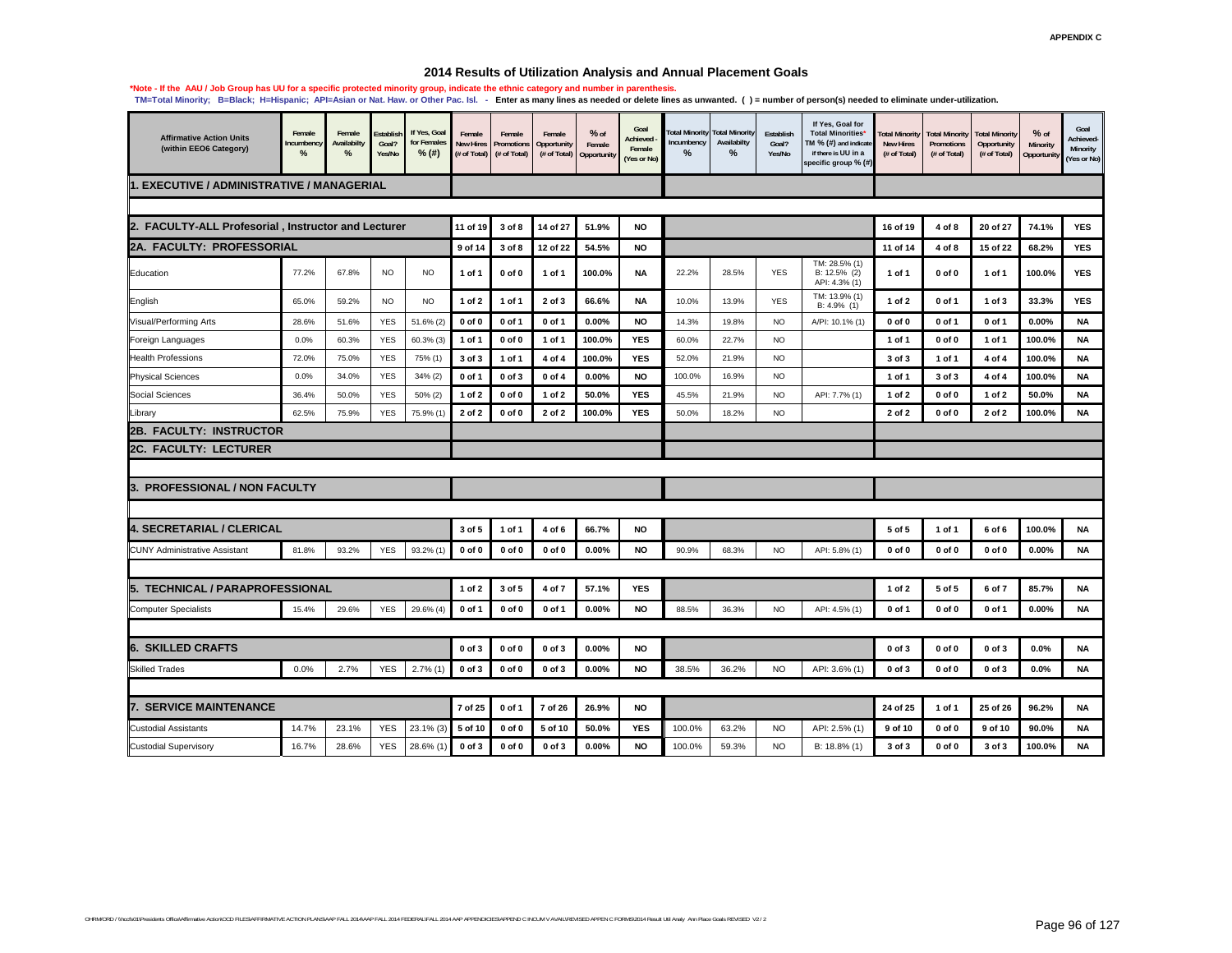### **2014 Comparing Incumbency to Availability and Annual Placement Goals**

#### **Source Data: Fall 2014 Affirmative Action Plan (AAP) Utilization Analysis Worksheet (UAWs)**

**\*Note - If the AAU / Job Group has UU for a specific protected minority group, indicate the ethnic category and number in parenthesis. TM=Total Minority; B=Black; H=Hispanic; API=Asian or Nat. Haw. or Other Pac. Isl. Enter as many lines as needed or delete lines as unwanted.**

| <b>Affirmative Action Units</b><br>(within EEO6 Category)                                                                | Female<br>Incumbency % | Female<br>Availabilty<br>% | Goal?<br>Yes/No | Establish If Yes, Goal for<br>Females %<br>$(\#)$ | <b>Total</b><br>Minority<br>Incumbency<br>% | <b>Total</b><br><b>Minority</b><br>Availabilty<br>% | <b>Establish</b><br>Goal?<br>Yes/No | If Yes, Goal for<br><b>Total Minorities</b> <sup>*</sup><br>TM % (#) and indicate<br>if there is UU in a<br>specific group $%$ (#) |  |  |  |  |  |  |
|--------------------------------------------------------------------------------------------------------------------------|------------------------|----------------------------|-----------------|---------------------------------------------------|---------------------------------------------|-----------------------------------------------------|-------------------------------------|------------------------------------------------------------------------------------------------------------------------------------|--|--|--|--|--|--|
| 1. EXECUTIVE/ADMINISTRATIVE/MANAGERIAL                                                                                   |                        |                            |                 |                                                   |                                             |                                                     |                                     |                                                                                                                                    |  |  |  |  |  |  |
| <b>2A. FACULTY: PROFESSORIAL</b>                                                                                         |                        |                            |                 |                                                   |                                             |                                                     |                                     |                                                                                                                                    |  |  |  |  |  |  |
| Fine/Applied Arts/Media<br><b>YES</b><br><b>NO</b><br>28.6%<br>51.6%<br>$51.6\%$ (2)<br>14.3%<br>19.8%<br>A/PI 10.1% (1) |                        |                            |                 |                                                   |                                             |                                                     |                                     |                                                                                                                                    |  |  |  |  |  |  |
| Foreign Languages                                                                                                        | 16.7%                  | 60.3%                      | <b>YES</b>      | $60.3\%$ (3)                                      | 66.7%                                       | 22.7%                                               | <b>NO</b>                           |                                                                                                                                    |  |  |  |  |  |  |
| <b>Health Professions</b>                                                                                                | 70.4%                  | 75.0%                      | <b>YES</b>      | 75% (1)                                           | 51.9%                                       | 21.9%                                               | <b>NO</b>                           |                                                                                                                                    |  |  |  |  |  |  |
| <b>Physical Sciences</b>                                                                                                 | 0.0%                   | 34.0%                      | <b>YES</b>      | 34% (2)                                           | 100.0%                                      | 16.9%                                               | <b>NO</b>                           |                                                                                                                                    |  |  |  |  |  |  |
| Social Sciences                                                                                                          | 38.5%                  | 50.0%                      | <b>YES</b>      | 50% (2)                                           | 46.2%                                       | 21.9%                                               | <b>NO</b>                           | A/PI 7.7% (1)                                                                                                                      |  |  |  |  |  |  |
| <b>2B. FACULTY: INSTRUCTOR</b>                                                                                           |                        |                            |                 |                                                   |                                             |                                                     |                                     |                                                                                                                                    |  |  |  |  |  |  |
| <b>2C. FACULTY: LECTURER</b>                                                                                             |                        |                            |                 |                                                   |                                             |                                                     |                                     |                                                                                                                                    |  |  |  |  |  |  |
| English                                                                                                                  | 50.0%                  | 68.5%                      | <b>YES</b>      | $68.5\%$ (1)                                      | 66.7%                                       | 21.0%                                               | <b>NO</b>                           |                                                                                                                                    |  |  |  |  |  |  |
| <b>3. PROFESSIONAL/NON FACULTY</b>                                                                                       |                        |                            |                 |                                                   |                                             |                                                     |                                     |                                                                                                                                    |  |  |  |  |  |  |
| 4. SECRETARIAL/CLERICAL                                                                                                  |                        |                            |                 |                                                   |                                             |                                                     |                                     |                                                                                                                                    |  |  |  |  |  |  |
| <b>IICUNY Administrative Assistant</b>                                                                                   | 81.8%                  | 91.1%                      | <b>YES</b>      | $91.1\%$ (1)                                      | 90.9%                                       | 72.2%                                               | <b>NO</b>                           | A/PI 6.7% (1)                                                                                                                      |  |  |  |  |  |  |
| 5. TECHNICAL/PARA PROFESSIONAL                                                                                           |                        |                            |                 |                                                   |                                             |                                                     |                                     |                                                                                                                                    |  |  |  |  |  |  |
| Computer Specialists                                                                                                     | 15.4%                  | 26.4%                      | <b>YES</b>      | $26.4\%$ (3)                                      | 88.5%                                       | 33.6%                                               | <b>NO</b>                           | A/PI 19.7% (1)                                                                                                                     |  |  |  |  |  |  |
| <b>6. SKILLED CRAFTS</b>                                                                                                 |                        |                            |                 |                                                   |                                             |                                                     |                                     |                                                                                                                                    |  |  |  |  |  |  |
| <b>Skilled Crafts</b>                                                                                                    | 0.0%                   | 2.5%                       | <b>YES</b>      | $2.5\%$ (1)                                       | 37.0%                                       | 29.7%                                               | <b>NO</b>                           | A/PI 2.6% (1)                                                                                                                      |  |  |  |  |  |  |
| <b>7. SERVICE MAINTENANCE</b>                                                                                            |                        |                            |                 |                                                   |                                             |                                                     |                                     |                                                                                                                                    |  |  |  |  |  |  |
| Campus Peace Officer Ivl 1                                                                                               | 25.8%                  | 28.4%                      | <b>YES</b>      | 28.4% (1)                                         | 96.8%                                       | 66.7%                                               | <b>NO</b>                           |                                                                                                                                    |  |  |  |  |  |  |
| <b>Custodial Assistant</b>                                                                                               | 22.6%                  | 27.3%                      | <b>YES</b>      | 27.3% (2)                                         | 96.8%                                       | 48.9%                                               | <b>NO</b>                           | A/PI 2.8% (1)                                                                                                                      |  |  |  |  |  |  |
| <b>Custodial Supervisory</b>                                                                                             | 20.0%                  | 29.0%                      | <b>YES</b>      | 29% (1)                                           | 100.0%                                      | 40.0%                                               | <b>NO</b>                           |                                                                                                                                    |  |  |  |  |  |  |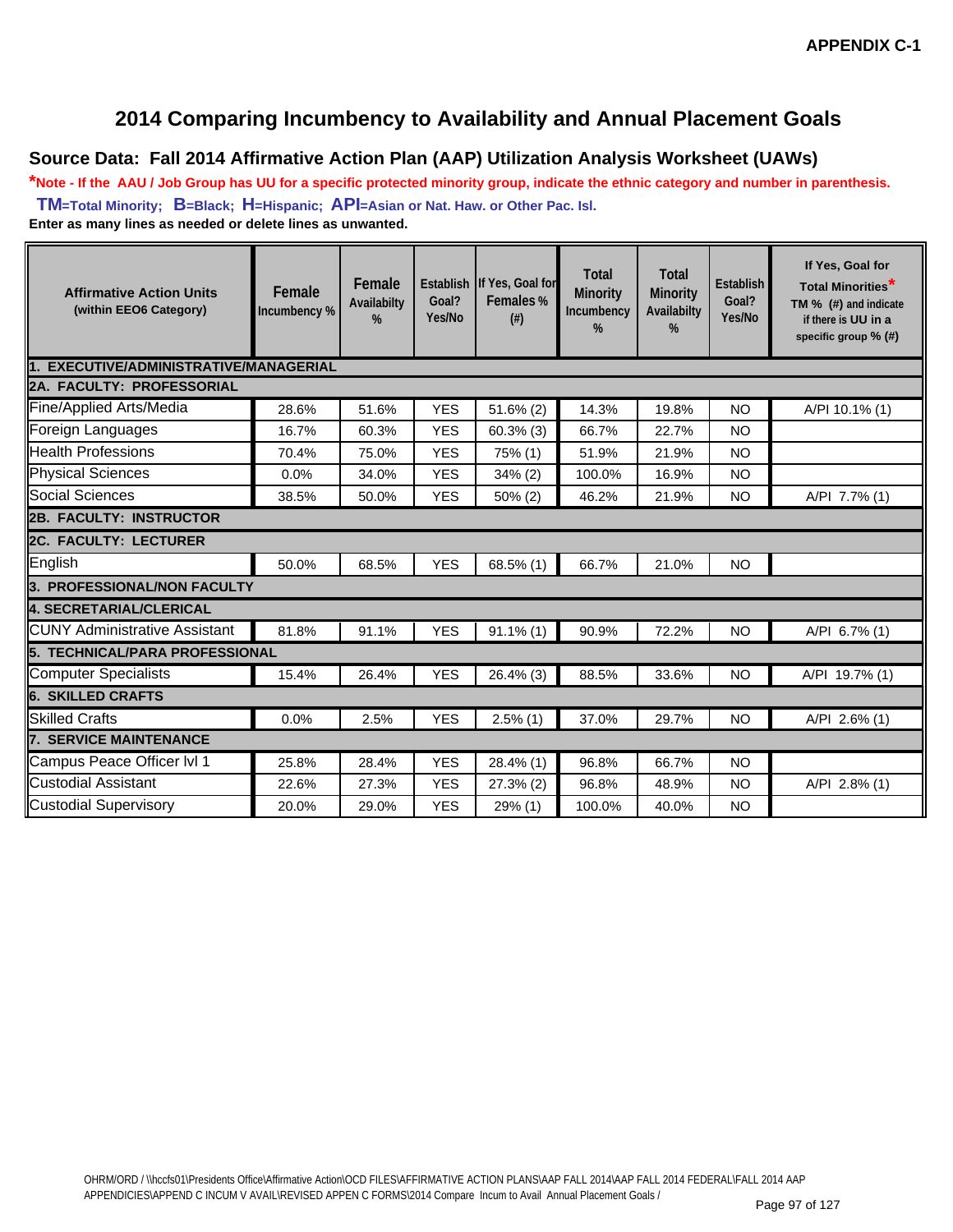### **APPENDIX D – D5**

### **HISTORICAL UNDERUTILIZATION/PROGRESS REPORT**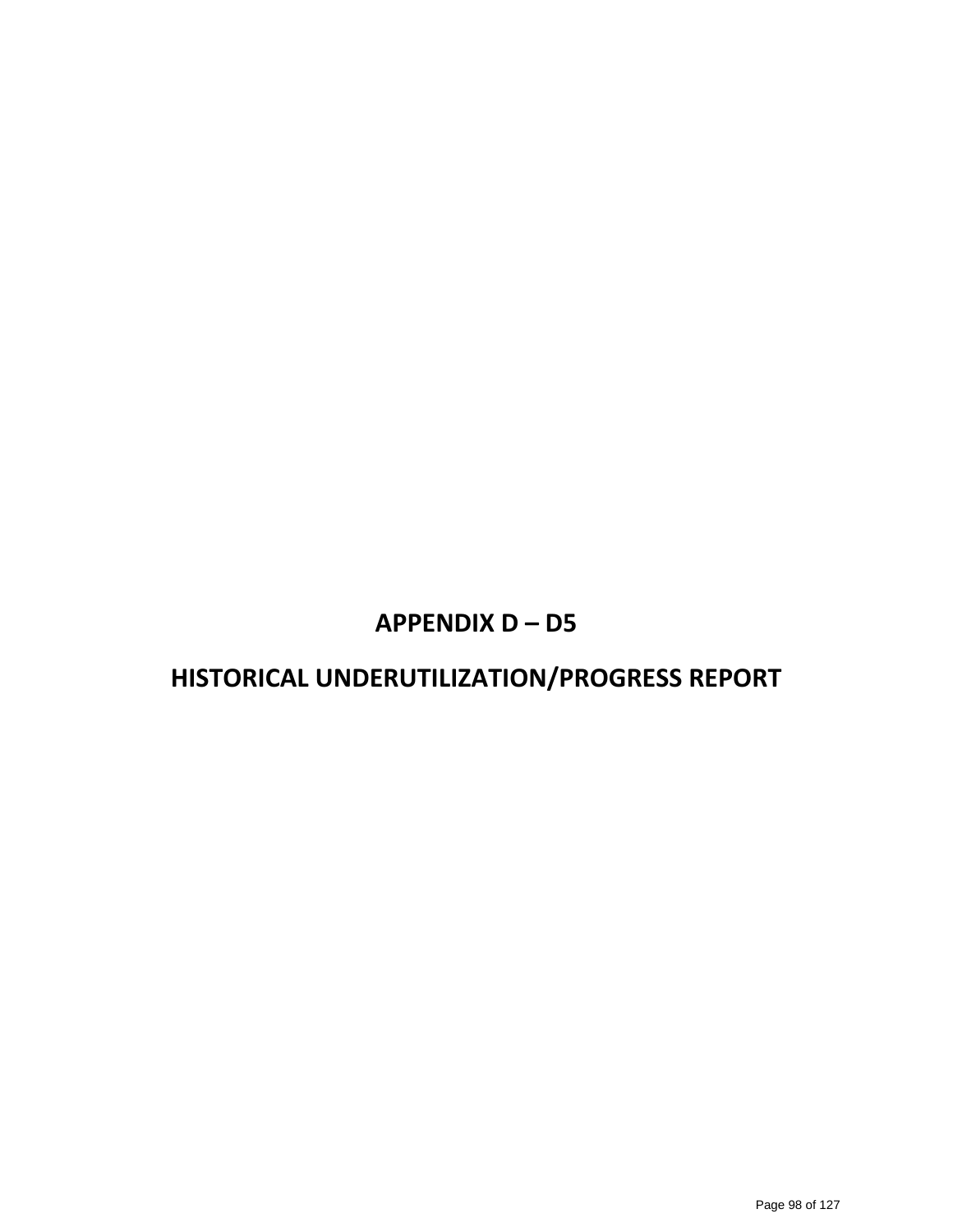#### **This form is to be used if there have been NO changes in the Affirmative Action Unit or Constituent Departments from 2010 to 2014**

|                         | <b>ADMINISTRATION 1</b><br>AAU:                                               |              | <b>TOTAL</b><br># | <b>WOMEN</b><br># | uu           | <b>TOTAL</b><br><b>MINORITY</b><br># | uu                              | <b>BLACK</b><br>$\#$ | uu          | <b>HISPANIC</b><br>#<br>uu |        | ASIAN/<br>PAC.ISL.<br>#          | uu               |
|-------------------------|-------------------------------------------------------------------------------|--------------|-------------------|-------------------|--------------|--------------------------------------|---------------------------------|----------------------|-------------|----------------------------|--------|----------------------------------|------------------|
| <b>JOB GROUP:</b>       | <b>ADMINISTRATION 1</b>                                                       | 2010         | 16                | 9                 | 0            | 12                                   | 0                               | 1                    | 1           | 9                          | 0      | 2                                | 0                |
| Constituent Dept.       | PRESIDENT, SEN. VP, VP, ASST. VP, ADMINISTRATOR,                              | 2011         | 17                | 11                | 0            | 14                                   | 0                               | 2                    | 0           | 10                         | 0      | 2                                | $\pmb{0}$        |
|                         | ASSOC. DEAN, ASSOC ADMINISTRATOR, ASST. DEAN,                                 | 2012         | 17                | 11                | 0            | 14                                   | 0                               | 2                    | 0           | 10                         | 0      | $\overline{2}$                   | 0                |
|                         | <b>ASST. ADMINISTRATOR</b>                                                    | 2013         | 19                | 11                | 0            | 15                                   | 0                               | 3                    | 0           | 11                         | 0      | 1                                | 1                |
|                         |                                                                               | 2014         | 17                | 9                 | 0            | 13                                   | $\Omega$                        | $\overline{2}$       | $\Omega$    | 10                         | 0      | 1                                | 0                |
|                         |                                                                               |              |                   |                   |              | <b>TOTAL</b>                         |                                 |                      |             |                            |        | ASIAN/                           |                  |
|                         |                                                                               |              | <b>TOTAL</b>      | <b>WOMEN</b>      |              | <b>MINORITY</b>                      |                                 | <b>BLACK</b>         |             | <b>HISPANIC</b>            |        | PAC.ISL.                         |                  |
| AAU:                    | <b>ADMINISTRATION 2</b>                                                       |              | #                 | #                 | uu           | #                                    | uu                              | #                    | uu          | #                          | uu     | #                                | uu               |
| <b>JOB GROUP:</b>       | <b>ADMINISTRATION 2</b><br>HIGHER EDUCATION OFFICER (HEO)                     | 2010         | 54<br>48          | 27<br>29          | 1<br>0       | 35<br>36                             | 0<br>0                          | 10<br>10             | 0<br>0      | 20<br>21                   | 0<br>0 | 5<br>5                           | 0<br>0           |
| Constituent Dept.       | HIGHER EDUCATION ASSOCIATE (HEA)                                              | 2011<br>2012 | 51                | 34                | 0            | 42                                   | 0                               | 13                   | 0           | 23                         | 0      | 6                                | $\pmb{0}$        |
|                         |                                                                               | 2013         | 68                | 36                | 0            | 44                                   | 0                               | 12                   | 0           | 26                         | 0      | 6                                | $\pmb{0}$        |
|                         |                                                                               | 2014         | 63                | 40                | 0            | 50                                   | 0                               | 13                   | $\mathbf 0$ | 31                         | 0      | 6                                | $\mathbf 1$      |
|                         |                                                                               |              |                   |                   |              |                                      |                                 |                      |             |                            |        |                                  |                  |
| AAU:                    | <b>ADMINISTRATION 3</b>                                                       |              | <b>TOTAL</b><br># | <b>WOMEN</b><br># | uu           | <b>TOTAL</b><br><b>MINORITY</b><br># | uu                              | <b>BLACK</b><br>#    | uu          | <b>HISPANIC</b><br>#       | uu     | ASIAN/<br>PAC.ISL.<br>#          | uu               |
| <b>JOB GROUP:</b>       | <b>ADMINISTRATION 3</b>                                                       | 2010         | 54                | 34                | 0            | 44                                   | 0                               | 11                   | 0           | 30                         | 0      | 3                                | 2                |
| Constituent Dept.       | HIGHER EDUCATION ASSISTANT (Hea)                                              | 2011         | 48                | 30                | 0            | 40                                   | 0                               | 10                   | 0           | 27                         | 0      | 3                                | $\mathbf{2}$     |
|                         | ASST. TO HEO (Aheo)                                                           | 2012         | 51                | 31                | 1            | 43                                   | 0                               | 13                   | 0           | 27                         | 0      | 3                                | 2                |
|                         |                                                                               | 2013         | 68                | 46                | 0            | 55                                   | 0                               | 20                   | 0           | 32                         | 0      | 3                                | 4                |
|                         |                                                                               | 2014         | 85                | 60                | 0            | 73                                   | $\Omega$                        | 27                   | $\Omega$    | 42                         | 0      | $\overline{4}$                   | 4                |
| AAU:                    | <b>ADMINISTRATION IV</b>                                                      |              | <b>TOTAL</b><br># | <b>WOMEN</b><br># | uu           | <b>TOTAL</b><br><b>MINORITY</b><br># | uu                              | <b>BLACK</b><br>#    | uu          | <b>HISPANIC</b><br>#       | uu     | ASIAN/<br>PAC.ISL.<br>$^{\#}$    | uu               |
| JOB GROUP:              | <b>ADMINISTRATION IV</b>                                                      | 2010         | 15                | 6                 | 0            | 12                                   | 0                               | 2                    | 0           | 10                         | 0      | 0                                | 3                |
| Constituent Dept.       | SEN. COLLEGE LABORATORY TECHNICIAN                                            | 2011         | 13                | 5                 | 0            | 11                                   | 0                               | $\overline{2}$       | 0           | 9                          | 0      | 0                                | $\mathbf 2$      |
|                         | COLLEGE LABORATORY TECHNICIAN                                                 | 2012         | 13                | 5                 | 0            | 11                                   | 0                               | 2                    | 0           | 9                          | 0      | 0                                | 2                |
|                         |                                                                               | 2013         | 14                | 6                 | 0            | 11                                   | 0                               | $\overline{2}$       | 0           | 9                          | 0      | 0                                | 3                |
|                         |                                                                               | 2014         | 15                | 7                 | 0            | 12                                   | 0                               | $\overline{2}$       | $\mathbf 0$ | 10                         | 0      | 0                                | $\mathbf{1}$     |
|                         |                                                                               |              | <b>TOTAL</b>      |                   | <b>WOMEN</b> |                                      | <b>TOTAL</b><br><b>MINORITY</b> | <b>BLACK</b>         |             | <b>HISPANIC</b>            |        | ASIAN/<br>PAC.ISL.               |                  |
| AAU:<br>JOB GROUP:      | ACCOUNTANTS - ACCOUNTANT ASSISTANT<br><b>FINANCE ACCOUNTANT ASSISTANT</b>     | 2010         | #                 | #                 | uu           | #                                    | uu                              | #                    | uu          | #                          | uu     | #                                | uu               |
| Constituent Dept.       | FINANCE ACCOUNTANT ASSISTANT                                                  | 2011         |                   |                   |              |                                      |                                 |                      |             |                            |        |                                  |                  |
|                         | ASSISTANT PURCHASING AGENT                                                    | 2012         |                   |                   |              |                                      |                                 |                      |             |                            |        |                                  |                  |
|                         |                                                                               | 2013         | 8                 | 7                 | 0            | 8                                    | 0                               | 2                    | 0           | 5                          | 0      | 1                                | 0                |
|                         |                                                                               | 2014         | 6                 | 5                 | 0            | 5                                    | 0                               | $\overline{2}$       | $\mathbf 0$ | 3                          | 0      | 1                                | $\boldsymbol{0}$ |
|                         |                                                                               |              | <b>TOTAL</b>      | <b>WOMEN</b>      |              | <b>TOTAL</b><br><b>MINORITY</b>      |                                 | <b>BLACK</b>         |             | <b>HISPANIC</b>            |        | ASIAN/<br>PAC.ISL.               |                  |
| AAU:                    | CAMPUS PEACE/SECURITY OFFICER LVL 1                                           |              | #                 | #                 | uu           | $\#$                                 | uu                              | #                    | uu          | #                          | uu     | $^{\#}$                          | uu               |
| <b>JOB GROUP:</b>       | CAMPUS PEACE/SECURITY OFFICER LVL 1                                           | 2010         | 27                | 6                 | 0            | 23                                   | 0                               | 12                   | 0           | 9                          | 0      | 2                                | 0                |
| Constituent Dept.       | CAMPUS PEACE/SECURITY OFFICER LVL 1                                           | 2011         | 23                | 5                 | $\mathbf{1}$ | 20                                   | 0                               | 12                   | 0           | 6                          | 0      | $\overline{2}$                   | $\mathbf 0$      |
|                         | CAMPUS SECURITY ASSISTANT                                                     | 2012         | 32                | 10                | 0            | 29                                   | 0                               | 17                   | 0           | 10                         | 0      | $\overline{2}$                   | 0                |
|                         |                                                                               | 2013         | 29                | 7                 | 0            | 26                                   | 0                               | 15                   | 0           | 9                          | 0      | $\overline{2}$<br>$\overline{2}$ | $\pmb{0}$        |
|                         |                                                                               | 2014         | 31                | 8                 | 1            | 30                                   | 0                               | 12                   | 0           | 15                         | 0      |                                  | $\pmb{0}$        |
|                         | $#$ = Total number of individuals within unit $AAU = Affirmative$ Action Unit |              |                   |                   |              |                                      |                                 |                      |             |                            |        |                                  |                  |
| $UU = Underutilization$ | Constituent Departments = List all Departments in AAU.                        |              |                   |                   |              |                                      |                                 |                      |             |                            |        |                                  |                  |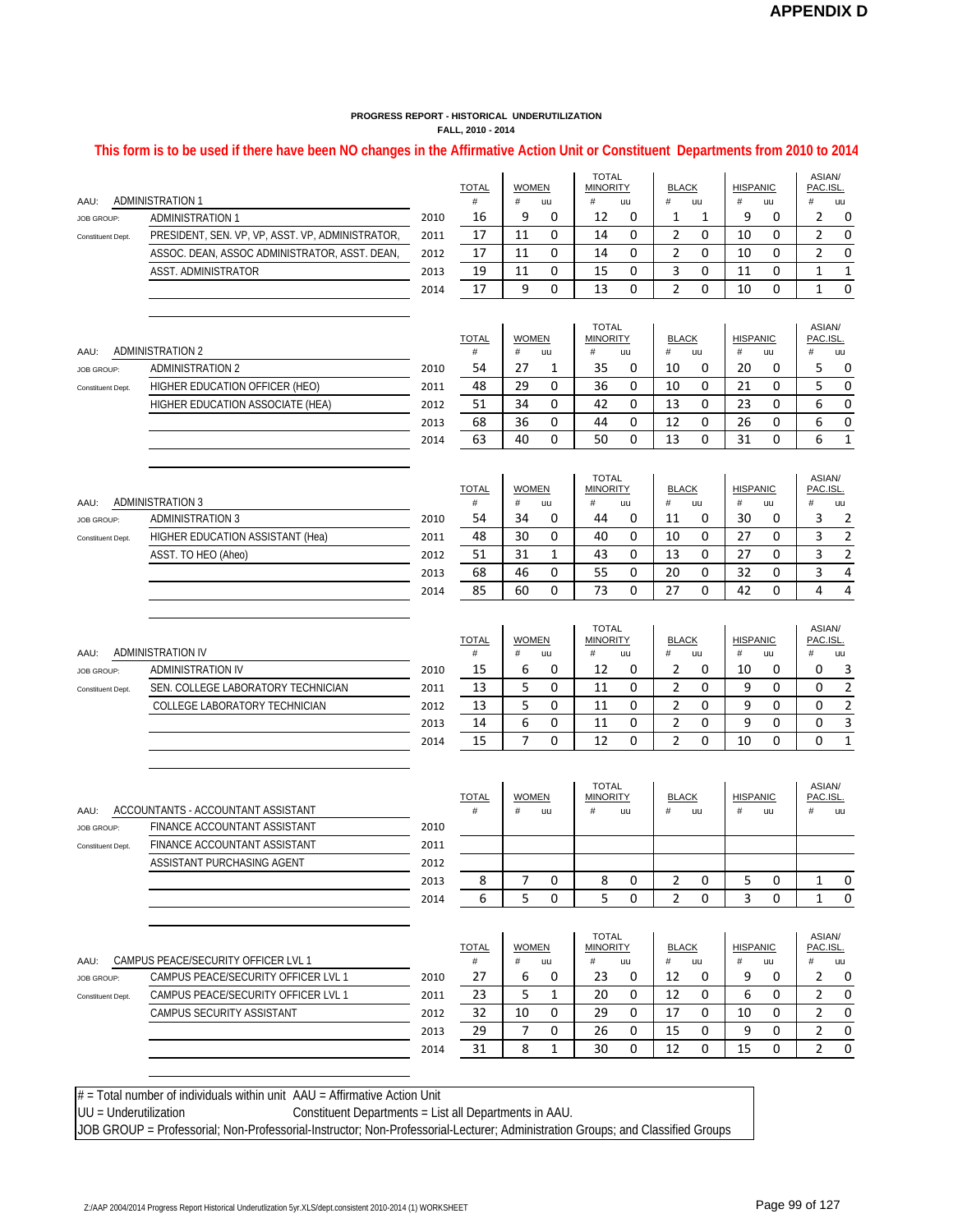#### **This form is to be used if there have been NO changes in the Affirmative Action Unit or Constituent Departments from 2010 to 2014**

| CAMPUS PUBLIC SAFETY SERGEANT<br>AAU: |                                               |              | <b>TOTAL</b><br>$\#$ |                      | <b>WOMEN</b><br>#<br>uu |                                 | <b>TOTAL</b><br><b>MINORITY</b><br>#<br>uu |                     | <b>BLACK</b><br>#<br>uu |                      | <b>HISPANIC</b> | ASIAN/<br>PAC.ISL.<br>#<br>uu |                   |
|---------------------------------------|-----------------------------------------------|--------------|----------------------|----------------------|-------------------------|---------------------------------|--------------------------------------------|---------------------|-------------------------|----------------------|-----------------|-------------------------------|-------------------|
| JOB GROUP:                            | CAMPUS PUBLIC SAFETY SERGEANT                 | 2010         | 7                    | 2                    | 0                       | 7                               | 0                                          | 4                   | 0                       | #<br>3               | uu<br>0         | 0                             | 1                 |
| Constituent Dept.                     | CAMPUS PUBLIC SAFETY SERGEANT                 | 2011         | 8                    | 2                    | 0                       | 8                               | 0                                          | 4                   | 1                       | 4                    | 0               | 0                             | 1                 |
|                                       | CAMPUS SECURITY SPECIALIST                    | 2012         | 7                    | $\overline{2}$       | 0                       | 7                               | 0                                          | 4                   | 0                       | 3                    | 0               | 0                             | $1\,$             |
|                                       |                                               | 2013         | 7                    | 2                    | 0                       | 7                               | 0                                          | 4                   | 0                       | 3                    | 0               | 0                             | $1\,$             |
|                                       |                                               | 2014         | 8                    | 2                    | 0                       | 8                               | 0                                          | 4                   | 1                       | 4                    | 0               | 0                             | $\mathbf 1$       |
|                                       |                                               |              |                      |                      |                         |                                 |                                            |                     |                         |                      |                 |                               |                   |
|                                       |                                               |              | <b>TOTAL</b>         | <b>WOMEN</b>         |                         | <b>TOTAL</b><br><b>MINORITY</b> |                                            | <b>BLACK</b>        |                         | <b>HISPANIC</b>      |                 | ASIAN/<br>PAC.ISL.            |                   |
| AAU:                                  | COMPUTER SPECIALISTS                          |              | #                    | $\#$                 | uu                      | $\#$                            | uu                                         | #                   | uu                      | #                    | uu              | #                             | uu                |
| JOB GROUP:                            | COMPUTER SPECIALISTS                          | 2010         | 23                   | 5                    | 2                       | 20                              | 0                                          | 2                   | 0                       | 14                   | 0               | 4                             | 1                 |
| Constituent Dept.                     | IT SEN. ASSOCIATE, IT ASSOCIATE, IT ASSISTANT | 2011         | 24                   | 5                    | 2                       | 21                              | 0                                          | 2                   | 0                       | 15                   | 0               | 4<br>4                        | $\mathbf 1$       |
|                                       | IT SUPPORT ASSISTANT                          | 2012         | 24                   | 4                    | 3<br>4                  | 21                              | 0                                          | 1                   | $\mathbf{1}$            | 16                   | 0               |                               | $\mathbf 1$       |
|                                       |                                               | 2013<br>2014 | 26<br>26             | 4<br>4               | 3                       | 23<br>23                        | 0<br>$\Omega$                              | 2<br>$\overline{2}$ | 0<br>$\Omega$           | 17<br>17             | 0<br>0          | 4<br>4                        | $\mathbf{1}$<br>1 |
|                                       |                                               |              |                      |                      |                         |                                 |                                            |                     |                         |                      |                 |                               |                   |
|                                       |                                               |              | <b>TOTAL</b>         | <b>WOMEN</b>         |                         | <b>TOTAL</b><br><b>MINORITY</b> |                                            | <b>BLACK</b>        |                         | <b>HISPANIC</b>      |                 | ASIAN/<br>PAC.ISL.            |                   |
| :BAA                                  | CUSTODIAL ASSISTANT                           |              | $\#$                 | #                    | uu                      | #                               | uu                                         | $\#$                | uu                      | #                    | uu              | #                             | uu                |
| <b>JOB GROUP:</b>                     | CUSTODIAL ASSISTANT                           | 2010         | 38                   | 8                    | 1                       | 38                              | 0                                          | 14                  | 0                       | 24                   | 0               | 0                             | 1                 |
| Constituent Dept.                     |                                               | 2011         | 37                   | 8                    | 1                       | 37                              | 0                                          | 13                  | 0                       | 24                   | 0               | 0                             | $\mathbf 1$       |
|                                       |                                               | 2012         | 37                   | 8                    | 1                       | 37                              | 0                                          | 13                  | 0                       | 24                   | 0               | 0                             | $\mathbf 1$       |
|                                       |                                               | 2013         | 34                   | 5                    | 3                       | 34                              | 0                                          | 13                  | 0                       | 21                   | 0               | 0                             | $\mathbf 1$       |
|                                       |                                               | 2014         | 31                   | $\overline{7}$       | $\overline{2}$          | 30                              | $\Omega$                                   | 10                  | 0                       | 20                   | 0               | 0                             | $\mathbf{1}$      |
|                                       |                                               |              | <b>TOTAL</b>         | <b>WOMEN</b>         |                         | <b>TOTAL</b><br><b>MINORITY</b> |                                            | <b>BLACK</b>        |                         | <b>HISPANIC</b>      |                 | ASIAN/<br>PAC.ISL.            |                   |
| AAU:                                  | <b>CUSTODIAL SUPERVISORY</b>                  |              | #                    | $\#$                 | uu                      | #                               | uu                                         | #                   | uu                      | #                    | uu              | #                             | uu                |
| JOB GROUP:                            | CUSTODIAL SUPERVISORY                         | 2010         | 6                    | 1                    | 1                       | 6                               | 0                                          | 0                   | 1                       | 6                    | 0               | 0                             | 0                 |
| Constituent Dept.                     | <b>CUSTODIAL PRINCIPAL SUPERVISOR</b>         | 2011         | 6                    | 1                    | 1                       | 6                               | 0                                          | 0                   | 1                       | 6                    | 0               | 0                             | $\pmb{0}$         |
|                                       | CUSTODIAL ASST. PRINCIPAL SUPERVISOR          | 2012         | 6                    | 1                    | 1                       | 6                               | 0                                          | 0                   | 1                       | 6                    | 0               | 0                             | 0                 |
|                                       | CUSTODIAL SEN. SUPERVISOR                     | 2013         | 6                    | 1                    | 1                       | 6                               | 0                                          | 0                   | 1                       | 6                    | 0               | 0                             | $\pmb{0}$         |
|                                       | <b>CUSTODIAL SUPERVISOR</b>                   | 2014         | 5                    | $\mathbf{1}$         | $\mathbf{1}$            | 5                               | 0                                          | $\overline{2}$      | 0                       | 3                    | 0               | $\Omega$                      | $\pmb{0}$         |
|                                       |                                               |              |                      |                      |                         | <b>TOTAL</b>                    |                                            |                     |                         |                      |                 | ASIAN/                        |                   |
| AAU:                                  | CUNY OFFICE/SECRETARIAL ASSISTANT             |              | <b>TOTAL</b><br>$\#$ | <b>WOMEN</b><br>$\#$ | uu                      | <b>MINORITY</b><br>#            |                                            | <b>BLACK</b><br>#   |                         | <b>HISPANIC</b><br># | uu              | PAC.ISL.<br>#                 | uu                |
| <b>JOB GROUP:</b>                     | CUNY OFFICE/SECRETARIAL ASSISTANT             | 2010         | 51                   | 48                   | 0                       | 50                              | uu<br>0                                    | 15                  | uu<br>0                 | 34                   | 0               | 1                             | 1                 |
| Constituent Dept.                     | CUNY OFFICE/SECRETARIAL ASSISTANT ALL LVLS.   | 2011         | 49                   | 46                   | 0                       | 48                              | 0                                          | 14                  | 0                       | 33                   | 0               | 1                             | $\mathbf 1$       |
|                                       |                                               | 2012         | 50                   | 47                   | 0                       | 49                              | $\Omega$                                   | 13                  | 0                       | 35                   | 0               | $\mathbf{1}$                  | $\mathbf{1}$      |
|                                       |                                               | 2013         | 47                   | 45                   | 0                       | 45                              | 0                                          | 10                  | 0                       | 34                   | 0               | 1                             | 1                 |
|                                       |                                               | 2014         | 47                   | 44                   | $\Omega$                | 45                              | $\Omega$                                   | 10                  | $\Omega$                | 34                   | 0               | $\mathbf{1}$                  | $\mathbf{1}$      |
|                                       |                                               |              |                      | <b>WOMEN</b>         |                         | <b>TOTAL</b><br><b>MINORITY</b> |                                            | <b>BLACK</b>        |                         | <b>HISPANIC</b>      |                 | ASIAN/<br>PAC.ISL.            |                   |
| AAU:                                  | CUNY ADMINISTRATIVE ASSISTANT                 |              | <b>TOTAL</b><br>#    | #                    | uu                      | #                               | uu                                         | #                   | uu                      | #                    | uu              | #                             | uu                |
| JOB GROUP:                            | CUNY ADMINISTRATIVE ASSISTANT                 | 2010         | 12                   | 9                    | 2                       | 11                              | 0                                          | 8                   | 0                       | 3                    | 0               | 0                             | 1                 |
| Constituent Dept.                     | CUNY ADMINISTRATIVE ASSISTANT LVLS.           | 2011         | 12                   | 9                    | 2                       | 11                              | 0                                          | 8                   | 0                       | 3                    | 0               | 0                             | $\mathbf{1}$      |
|                                       |                                               | 2012         | 11                   | 8<br>9               | 2                       | 10                              | 0                                          | 7<br>7              | 0                       | 3                    | 0               | 0                             | 1                 |
|                                       |                                               | 2013<br>2014 | 11<br>11             | 9                    | 1<br>1                  | 10<br>10                        | 0<br>0                                     | 7                   | 0<br>0                  | 3<br>3               | 0<br>0          | 0<br>0                        | 1<br>$\mathbf 1$  |
|                                       |                                               |              |                      |                      |                         |                                 |                                            |                     |                         |                      |                 |                               |                   |

 $#$  = Total number of individuals within unit  $AAU =$  Affirmative Action Unit

UU = Underutilization Constituent Departments = List all Departments in AAU.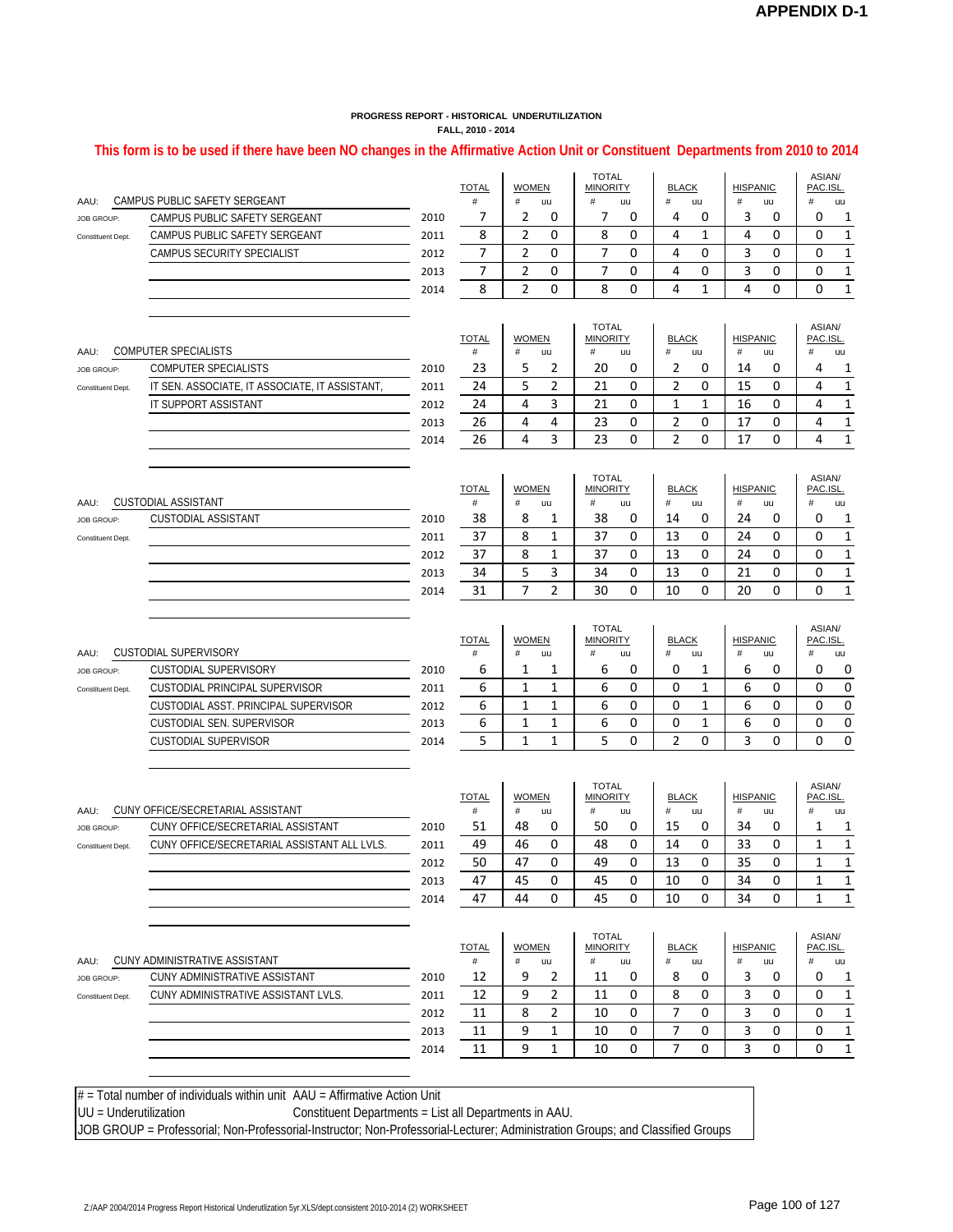#### **This form is to be used if there have been NO changes in the Affirmative Action Unit or Constituent Departments from 2010 to 2014**

|                   |                                                                               |              | <b>TOTAL</b>      | <b>WOMEN</b>        |                | TOTAL<br><b>MINORITY</b>        | <b>BLACK</b>        |                  | <b>HISPANIC</b>      |         | ASIAN/<br>PAC.ISL   |                |
|-------------------|-------------------------------------------------------------------------------|--------------|-------------------|---------------------|----------------|---------------------------------|---------------------|------------------|----------------------|---------|---------------------|----------------|
| AAU:              | SKILLED TRADES/CRAFTS                                                         |              | #                 | #                   | uu             | #<br>uu                         | #                   | uu               | #                    | uu      | $^{\#}$             | uu             |
| JOB GROUP:        | SKILLED TRADES/CRAFTS                                                         | 2010         | 27                | 0                   | 1              | 8<br>2                          | 3                   | 0                | 5                    | 1       | 0                   | 1              |
| Constituent Dept. | CARPENTER, LABORER, ELECTRICIAN                                               | 2011         | 25                | 0                   | 1              | 7<br>2                          | 3                   | 0                | 4                    | 1       | 0                   | $1\,$          |
|                   | ELECTRICIAN HELPER, HIGH PRESSURE PLANT TENDER                                | 2012         | 26                | 0                   | 1              | 9<br>0                          | 3                   | 0                | 5                    | 0       | 0                   | $\mathbf 1$    |
|                   | LOCKSMITH, MAINTENANCE WORKER, OILER, PAINTER,                                | 2013         | 26                | 0                   | 1              | 10<br>0                         | 3                   | 0                | 6                    | 0       | 0                   | $\mathbf 1$    |
|                   | PLUMBER, PLUMBER HELPER,                                                      | 2014         | 27                | 0                   | 1              | 10<br>0                         | 3                   | 0                | 6                    | 0       | 0                   | $\mathbf{1}$   |
|                   | THERMOSTAT REPAIRER, STATIONARY ENGINEER                                      |              |                   |                     |                |                                 |                     |                  |                      |         |                     |                |
|                   |                                                                               |              |                   | <b>WOMEN</b>        |                | <b>TOTAL</b>                    |                     |                  |                      |         | ASIAN/              |                |
| AAU:              | AGRICULTURAL & LIFE SCIENCE                                                   |              | <b>TOTAL</b><br># | #                   | uu             | <b>MINORITY</b><br>#<br>uu      | <b>BLACK</b><br>#   | uu               | <b>HISPANIC</b><br># | uu      | PAC.ISL.<br>#       | uu             |
| JOB GROUP:        | PROFESSORIAL                                                                  | 2010         | 5                 | 3                   | 0              | 1<br>0                          | 0                   | 0                | 1                    | 0       | 0                   | 1              |
| Constituent Dept. | NATURAL SCIENCES-BIOLOGY                                                      | 2011         | 6                 | 3                   | 0              | 1<br>0                          | 0                   | 0                | $\mathbf{1}$         | 0       | 0                   | $\mathbf{1}$   |
|                   |                                                                               | 2012         | 9                 | 5                   | 0              | 3<br>0                          | 1                   | 0                | 2                    | 0       | 0                   | $\mathbf{1}$   |
|                   |                                                                               | 2013         | 9                 | 5                   | 0              | 3<br>0                          | 1                   | 0                | 2                    | 0       | 0                   | $\mathbf{1}$   |
|                   |                                                                               | 2014         | 9                 | 5                   | 0              | 3<br>$\Omega$                   | 1                   | 0                | $\overline{2}$       | 0       | 0                   | $\mathbf{1}$   |
|                   |                                                                               |              |                   |                     |                |                                 |                     |                  |                      |         |                     |                |
|                   |                                                                               |              | <b>TOTAL</b>      | <b>WOMEN</b>        |                | <b>TOTAL</b><br><b>MINORITY</b> | <b>BLACK</b>        |                  | <b>HISPANIC</b>      |         | ASIAN/<br>PAC.ISL.  |                |
| AAU:              | FINE, APPLIED ARTS, & MEDIA                                                   |              | #                 | #                   | uu             | $\#$<br>uu                      | #                   | uu               | #                    | uu      | #                   | uu             |
| <b>JOB GROUP:</b> | PROFESSORIAL                                                                  | 2010         | 5                 | 1                   | 1              | 0<br>1                          | 0                   | 0                | 1                    | 0       | 0                   | 0              |
| Constituent Dept. | HUMANITIES- VISUAL & PERFORMING ARTS                                          | 2011         | 5                 | 1                   | $\mathbf{1}$   | $\mathbf 1$<br>0                | 0                   | 0                | 1                    | 0       | 0                   | $\pmb{0}$      |
|                   |                                                                               | 2012         | 6                 | 2                   | 1              | 1<br>0                          | 0                   | 0                | 1                    | 0       | 0                   | $\mathbf{1}$   |
|                   |                                                                               | 2013         | $\overline{7}$    | $\overline{2}$      | 2              | $\mathbf 1$<br>0                | 0                   | 0                | $\mathbf 1$          | 0       | 0                   | $1\,$          |
|                   |                                                                               | 2014         | 7                 | $\overline{2}$      | $\overline{2}$ | $\mathbf{1}$<br>0               | 0                   | $\mathbf 0$      | $\mathbf{1}$         | 0       | 0                   | $\mathbf 1$    |
|                   |                                                                               |              |                   |                     |                |                                 |                     |                  |                      |         |                     |                |
|                   |                                                                               |              |                   |                     |                | <b>TOTAL</b>                    |                     |                  |                      |         | ASIAN/              |                |
| AAU:              | <b>FOREIGN LANGUAGES</b>                                                      |              | <b>TOTAL</b><br># | <b>WOMEN</b><br>#   | uu             | <b>MINORITY</b><br>#<br>uu      | <b>BLACK</b><br>#   | uu               | <b>HISPANIC</b><br># | uu      | PAC.ISL.<br>#       | uu             |
| JOB GROUP:        | PROFESSORIAL                                                                  | 2010         | 6                 | 2                   | 2              | 4<br>0                          | 0                   | 0                | 4                    | 0       | 0                   | 0              |
| Constituent Dept. | HUMANITIES- MODERN LANGUAGES                                                  | 2011         | 6                 | $\overline{2}$      | $\overline{2}$ | 4<br>0                          | 0                   | 0                | 4                    | 0       | 0                   | $\pmb{0}$      |
|                   |                                                                               | 2012         | 5                 | 1                   | 2              | 4<br>0                          | 0                   | 0                | 4                    | 0       | 0                   | $\pmb{0}$      |
|                   |                                                                               | 2013         | 5                 | 0                   | 3              | 3<br>0                          | 0                   | 0                | 3                    | 0       | 0                   | 0              |
|                   |                                                                               | 2014         | 6                 | 1                   | 3              | 4<br>$\Omega$                   | 0                   | 0                | 4                    | 0       | 0                   | 0              |
|                   |                                                                               |              |                   |                     |                |                                 |                     |                  |                      |         |                     |                |
|                   |                                                                               |              |                   |                     |                | <b>TOTAL</b>                    |                     |                  |                      |         | ASIAN/              |                |
|                   |                                                                               |              | <b>TOTAL</b>      | <b>WOMEN</b>        |                | <b>MINORITY</b>                 | <b>BLACK</b>        |                  | <b>HISPANIC</b>      |         | PAC.ISL.            |                |
| LIBRARY<br>AAU:   | PROFESSORIAL & NON PROFESSORIAL                                               |              | $\#$<br>7         | #                   | uu<br>0        | $\#$<br>uu<br>0                 | #                   | uu<br>0          | #                    | uu<br>0 | $\#$                | uu             |
| JOB GROUP:        |                                                                               | 2010         | 7                 | 5<br>5              | 0              | 4<br>4<br>0                     | 1<br>1              | 0                | 2<br>2               | 0       | 1<br>1              | 0<br>$\pmb{0}$ |
| Constituent Dept. | LIBRARY                                                                       | 2011<br>2012 | 8                 | 5                   | 1              | 4<br>0                          | 1                   | 0                | 2                    | 0       | 1                   | 0              |
|                   |                                                                               |              |                   |                     |                | 4<br>0                          |                     |                  | 2                    |         | 1                   |                |
|                   |                                                                               | 2013         | 8<br>9            | 5<br>$\overline{7}$ | 1<br>0         | 6<br>0                          | 1<br>$\overline{2}$ | 0<br>$\mathbf 0$ | $\overline{2}$       | 0<br>0  | $\overline{2}$      | 0<br>0         |
|                   |                                                                               | 2014         |                   |                     |                |                                 |                     |                  |                      |         |                     |                |
|                   |                                                                               |              |                   |                     |                | <b>TOTAL</b>                    |                     |                  |                      |         | ASIAN/              |                |
| AAU:              | PHYSICAL SCIENCES                                                             |              | <b>TOTAL</b><br># | <b>WOMEN</b><br>#   | uu             | <b>MINORITY</b><br>#<br>uu      | <b>BLACK</b><br>#   | uu               | <b>HISPANIC</b><br># | uu      | PAC.ISL.<br>$^{\#}$ | uu             |
| JOB GROUP:        | PROFESSORIAL                                                                  | 2010         | 5                 | 0                   | 2              | 5<br>0                          | 0                   | 0                | 3                    | 0       | 2                   | 0              |
| Constituent Dept. | NATURAL SCIENCES- PHYSICAL SCIENCES                                           | 2011         | 5                 | 0                   | 2              | 5<br>0                          | 0                   | 0                | 3                    | 0       | 2                   | $\pmb{0}$      |
|                   |                                                                               | 2012         | 5                 | 0                   | 2              | 5<br>0                          | 0                   | 0                | 3                    | 0       | 2                   | 0              |
|                   |                                                                               | 2013         | 5                 | 0                   | 2              | 5<br>0                          | 0                   | 0                | 3                    | 0       | 2                   | 0              |
|                   |                                                                               | 2014         | 6                 | 0                   | 2              | 6<br>0                          | 0                   | 0                | 3                    | 0       | 3                   | $\pmb{0}$      |
|                   |                                                                               |              |                   |                     |                |                                 |                     |                  |                      |         |                     |                |
|                   |                                                                               |              |                   |                     |                |                                 |                     |                  |                      |         |                     |                |
|                   | $#$ = Total number of individuals within unit $AAU = Affirmative Action Unit$ |              |                   |                     |                |                                 |                     |                  |                      |         |                     |                |

UU = Underutilization Constituent Departments = List all Departments in AAU.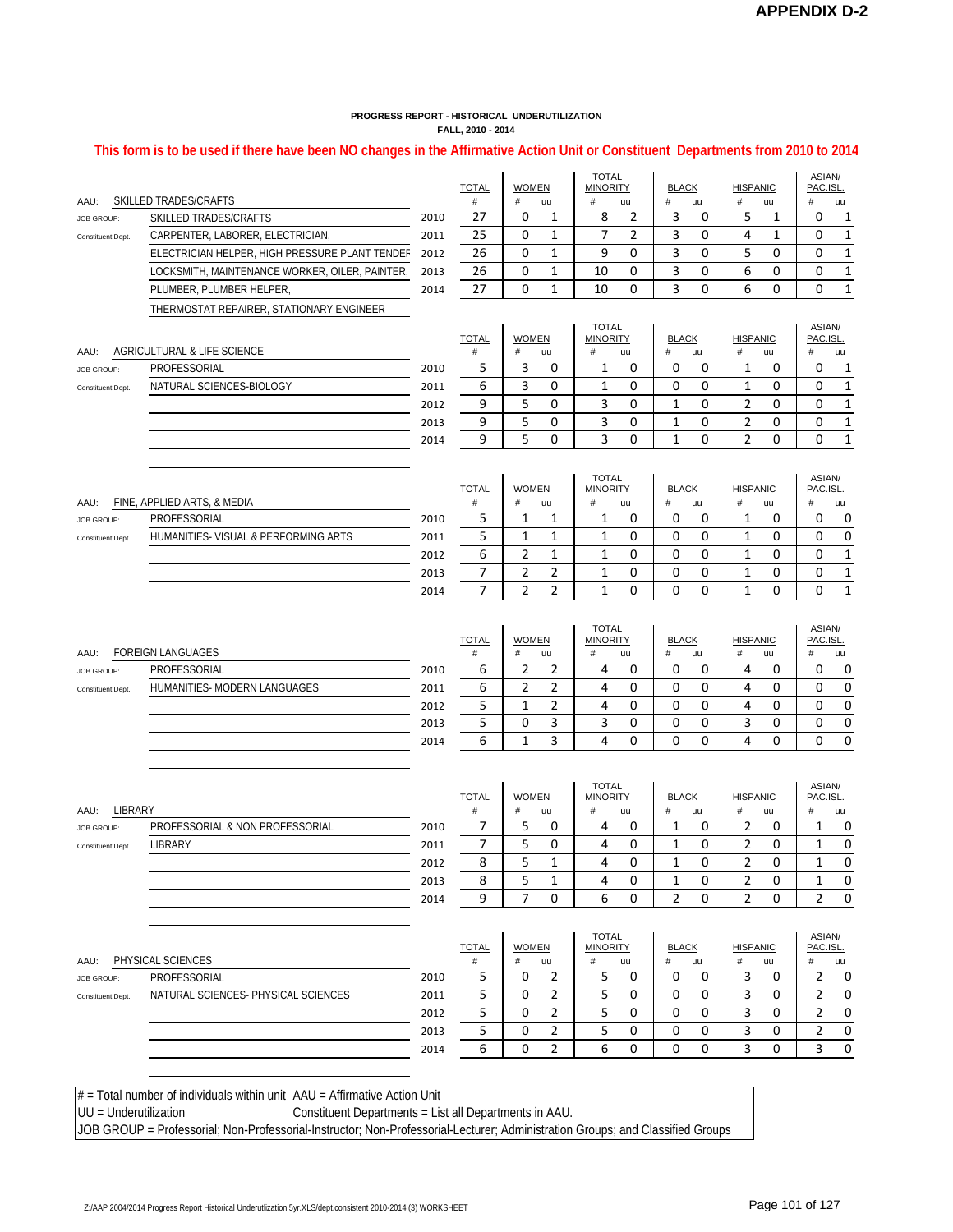#### **This form is to be used if there have been NO changes in the Affirmative Action Unit or Constituent Departments from 2010 to 2014**

| EDUCATION<br>AAU:               |                                                                               |              | <b>TOTAL</b><br>#    | <b>WOMEN</b><br>#    | uu                 | <b>TOTAL</b><br><b>MINORITY</b><br>#<br>uu |                                                    | <b>BLACK</b><br>#<br>uu |    | <b>HISPANIC</b><br>#    | ASIAN/<br>PAC.ISL<br>#<br>uu |                            |           |
|---------------------------------|-------------------------------------------------------------------------------|--------------|----------------------|----------------------|--------------------|--------------------------------------------|----------------------------------------------------|-------------------------|----|-------------------------|------------------------------|----------------------------|-----------|
| <b>JOB GROUP:</b>               | NON PROFESSORIAL-LECTURER                                                     | 2010         |                      |                      |                    |                                            |                                                    |                         |    |                         |                              |                            |           |
| Constituent Dept.               | LANGUAGE & COGNITION-ENGLISH AS A SECOND                                      | 2011         | 10                   | 8                    | 0                  | 8                                          | 0                                                  | 1                       | 0  | 7                       | 0                            | 0                          | 0         |
|                                 | LANGUAGE, COLLEGE DISCOVERY, COUNSELING                                       | 2012         | 8                    | 7                    | 0                  | 6                                          | $\mathbf 0$                                        | 1                       | 0  | 5                       | 0                            | 0                          | 0         |
|                                 | <b>CENTER</b>                                                                 | 2013         | 7                    | 6                    | 0                  | 5                                          | 0                                                  | 0                       | 0  | 5                       | 0                            | 0                          | 0         |
|                                 |                                                                               | 2014         | 7                    | 6                    | 0                  | 5                                          | 0                                                  | 0                       | 0  | 5                       | 0                            | 0                          | $\pmb{0}$ |
| AAU:<br>JOB GROUP:              |                                                                               | 2010         | <b>TOTAL</b><br>$\#$ | <b>WOMEN</b><br>$\#$ | uu                 | <b>TOTAL</b><br><b>MINORITY</b><br>$\#$    | uu                                                 | <b>BLACK</b><br>$\#$    | uu | <b>HISPANIC</b><br>$\#$ | uu                           | ASIAN/<br>PAC.ISL.<br>$\#$ | uu        |
| Constituent Dept.               |                                                                               | 2011         |                      |                      |                    |                                            |                                                    |                         |    |                         |                              |                            |           |
|                                 |                                                                               | 2012         |                      |                      |                    |                                            |                                                    |                         |    |                         |                              |                            |           |
|                                 |                                                                               | 2013<br>2014 |                      |                      |                    |                                            |                                                    |                         |    |                         |                              |                            |           |
| AAU:                            |                                                                               |              | <b>TOTAL</b><br>#    | #                    | <b>WOMEN</b><br>uu |                                            | <b>TOTAL</b><br><b>MINORITY</b><br>$\#$<br>#<br>uu |                         |    | <b>HISPANIC</b><br>#    | uu                           | ASIAN/<br>PAC.ISL.<br>$\#$ | uu        |
| JOB GROUP:<br>Constituent Dept. |                                                                               | 2010<br>2011 |                      |                      |                    |                                            |                                                    |                         |    |                         |                              |                            |           |
|                                 |                                                                               | 2012         |                      |                      |                    |                                            |                                                    |                         |    |                         |                              |                            |           |
|                                 |                                                                               | 2013         |                      |                      |                    |                                            |                                                    |                         |    |                         |                              |                            |           |
|                                 |                                                                               | 2014         |                      |                      |                    |                                            |                                                    |                         |    |                         |                              |                            |           |
| AAU:                            |                                                                               | 2010         | <b>TOTAL</b><br>$\#$ | <b>WOMEN</b><br>$\#$ | uu                 | <b>TOTAL</b><br><b>MINORITY</b><br>#       | uu                                                 | <b>BLACK</b><br>$\#$    | uu | <b>HISPANIC</b><br>#    | uu                           | ASIAN/<br>PAC.ISL.<br>$\#$ | uu        |
| JOB GROUP:<br>Constituent Dept. |                                                                               | 2011         |                      |                      |                    |                                            |                                                    |                         |    |                         |                              |                            |           |
|                                 |                                                                               | 2012         |                      |                      |                    |                                            |                                                    |                         |    |                         |                              |                            |           |
|                                 |                                                                               | 2013         |                      |                      |                    |                                            |                                                    |                         |    |                         |                              |                            |           |
|                                 |                                                                               | 2014         |                      |                      |                    |                                            |                                                    |                         |    |                         |                              |                            |           |
| AAU:                            |                                                                               |              | <b>TOTAL</b><br>#    | <b>WOMEN</b><br>$\#$ | uu                 | <b>TOTAL</b><br><b>MINORITY</b><br>#       | uu                                                 | <b>BLACK</b><br>#       | uu | <b>HISPANIC</b><br>#    | uu                           | ASIAN/<br>PAC.ISL.<br>#    | uu        |
| JOB GROUP:                      |                                                                               | 2010         |                      |                      |                    |                                            |                                                    |                         |    |                         |                              |                            |           |
| Constituent Dept.               |                                                                               | 2011         |                      |                      |                    |                                            |                                                    |                         |    |                         |                              |                            |           |
|                                 |                                                                               | 2012<br>2013 |                      |                      |                    |                                            |                                                    |                         |    |                         |                              |                            |           |
|                                 |                                                                               | 2014         |                      |                      |                    |                                            |                                                    |                         |    |                         |                              |                            |           |
| AAU:                            |                                                                               |              | <b>TOTAL</b><br>$\#$ | <b>WOMEN</b><br>$\#$ | uu                 | <b>TOTAL</b><br><b>MINORITY</b><br>#       | uu                                                 | <b>BLACK</b><br>$\#$    | uu | <b>HISPANIC</b><br>$\#$ | uu                           | ASIAN/<br>PAC.ISL.<br>$\#$ | uu        |
| <b>JOB GROUP:</b>               |                                                                               | 2010         |                      |                      |                    |                                            |                                                    |                         |    |                         |                              |                            |           |
| Constituent Dept.               |                                                                               | 2011         |                      |                      |                    |                                            |                                                    |                         |    |                         |                              |                            |           |
|                                 |                                                                               | 2012         |                      |                      |                    |                                            |                                                    |                         |    |                         |                              |                            |           |
|                                 |                                                                               | 2013<br>2014 |                      |                      |                    |                                            |                                                    |                         |    |                         |                              |                            |           |
|                                 |                                                                               |              |                      |                      |                    |                                            |                                                    |                         |    |                         |                              |                            |           |
|                                 | $#$ = Total number of individuals within unit $AAU = Affirmative Action Unit$ |              |                      |                      |                    |                                            |                                                    |                         |    |                         |                              |                            |           |
| UU = Underutilization           | Constituent Departments = List all Departments in AAU.                        |              |                      |                      |                    |                                            |                                                    |                         |    |                         |                              |                            |           |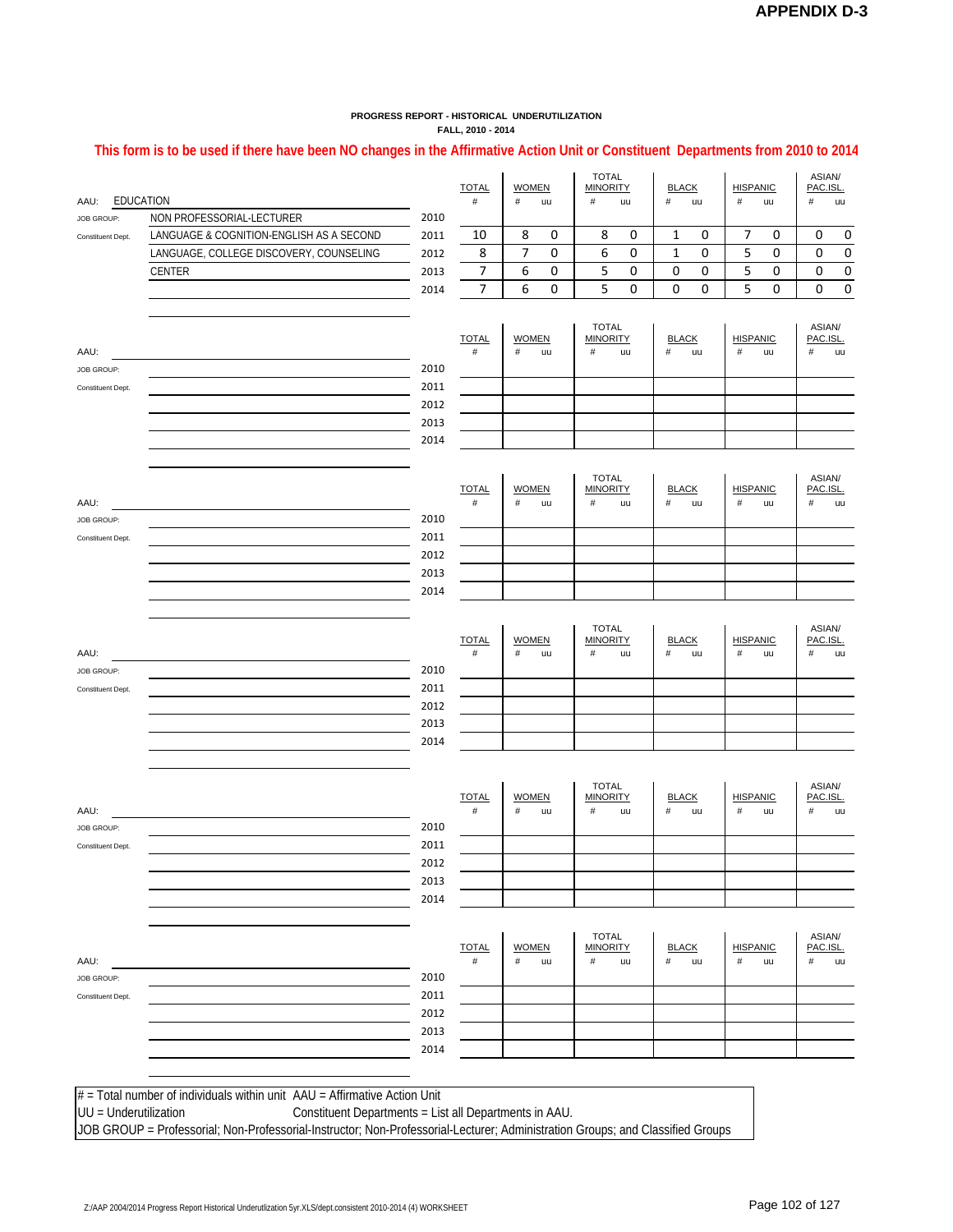**AFFIRMATIVE ACTION UNIT (AAU):**

#### **This form is to be used if there have been changes in the Affirmative Action Unit or Constituent Depts. from 2010 to 2014.**

|                                 | 2010                          |                                 | 2011                                               |                                 | 2012                           |                                   | 2013                                  | 2014                            |                                         |  |  |  |
|---------------------------------|-------------------------------|---------------------------------|----------------------------------------------------|---------------------------------|--------------------------------|-----------------------------------|---------------------------------------|---------------------------------|-----------------------------------------|--|--|--|
| AAU:                            | MATH & COMP SCI.              | AAU:                            | MATH & COMP SCI.                                   | AAU:                            | MATH & COMP SCI.               | AAU:                              | MATH & COMP SCI.                      | AAU:                            | MATH & COMP SCI.                        |  |  |  |
| JOB GROUP:                      | PROFESSORIAL                  | JOB GROUP:                      | PROFESSORIAL                                       | JOB GROUP:                      | PROFESSORIAL                   | JOB GROUP:                        | PROFESSORIAL                          | JOB GROUP:                      | PROFESSORIAL                            |  |  |  |
| Constituent Dept.               | <b>MATHEMATICS</b>            | Constituent Dept.               | MATHEMATICS                                        | Constituent Dept.               | MATHEMATICS                    | Constituent Dept.                 | MATHEMATICS                           | Constituent Dept.               | MATHEMATICS                             |  |  |  |
| (list depts.)                   | DATA PROCESSING               | (list depts.)                   | <b>COMPUTER INFORMATION</b>                        | (list depts.)                   | <b>BUSINESS-COMP SCI</b>       | (list depts.)                     | <b>BUSINESS-COMP SCI</b>              |                                 | <b>BUSINESS- COMP SCI</b>               |  |  |  |
|                                 |                               |                                 | <b>SYSTEMS &amp; TECHNOLOGY</b>                    |                                 |                                |                                   |                                       |                                 |                                         |  |  |  |
|                                 |                               |                                 | (WAS IN BUSINESS AAU IN 2010)                      |                                 |                                |                                   |                                       |                                 |                                         |  |  |  |
|                                 |                               |                                 |                                                    |                                 |                                |                                   |                                       |                                 |                                         |  |  |  |
|                                 |                               |                                 |                                                    |                                 |                                |                                   |                                       |                                 |                                         |  |  |  |
|                                 | UU<br>#                       |                                 | UU<br>#                                            |                                 | UU<br>#                        |                                   | UU<br>#                               |                                 | UU<br>#                                 |  |  |  |
| TOTAL                           | 17<br>7                       | TOTAL<br>WOMEN                  | 21                                                 | TOTAL<br>WOMEN                  | 20<br>9<br>$\mathbf 0$         | TOTAL<br>WOMEN                    | 21                                    | TOTAL<br>WOMEN                  | 19<br>9<br>0                            |  |  |  |
| WOMEN<br>TOTAL MINORITY         | 0<br>10<br>0                  | TOTAL MINORITY                  | $\mathbf 0$<br>9<br>13<br>0                        | TOTAL MINORITY                  | 12<br>0                        | TOTAL MINORITY                    | 0<br>10<br>13<br>0                    | TOTAL MINORITY                  | 11<br>0                                 |  |  |  |
| BLACK                           | 0<br>$\mathbf{1}$             | BLACK                           | $\overline{2}$<br>0                                | <b>BLACK</b>                    | 2<br>$\mathbf 0$               | BLACK                             | $\overline{2}$<br>$^{\circ}$          | BLACK                           | 3<br>$\mathbf 0$                        |  |  |  |
| HISPANIC                        | 3<br>0                        | HISPANIC                        | $\mathbf 0$<br>4                                   | HISPANIC                        | 3<br>$\mathbf 0$               | 5<br>$\mathbf 0$<br>HISPANIC      |                                       | HISPANIC                        | 0<br>4                                  |  |  |  |
| ASIAN/PAC.ISL.                  | 6<br>0                        | ASIAN/PAC.ISL                   | 7<br>$\mathbf 0$                                   | ASIAN/PAC.ISL                   | 7<br>$\mathbf 0$               | ASIAN/PAC.ISL                     | 6<br>$\mathbf 0$                      | ASIAN/PAC.ISL.                  | 4<br>$\mathbf 0$                        |  |  |  |
| AAU:                            | PUBLIC ADMIN & SOCIAL SERVICE | AAU:                            | SOCIAL SERVICES                                    | AAU:                            | SOCIAL SCIENCE                 | AAU:<br>SOCIAL SCIENCE            |                                       | AAU:                            | SOCIAL SCIENCE                          |  |  |  |
| JOB GROUP:                      | PROFESSORIAL                  | JOB GROUP:                      | PROFESSORIAL                                       | JOB GROUP:                      | PROFESSORIAL                   | <b>JOB GROUP:</b><br>PROFESSORIAL |                                       | <b>JOB GROUP:</b>               | PROFESSORIAL                            |  |  |  |
| Constituent Dept.               | BEHAVORIAL SCI                | Constituent Dept.               | BEHAVORIAL SCI*                                    | Constituent Dept.               | <b>BEHAVORIAL SCI</b>          | Constituent Dept.                 | BEHAVORIAL SCI                        | Constituent Dept.               | <b>BEHAVORIAL SCI</b>                   |  |  |  |
| (list depts.)                   | PUBLIC ADMIN                  | (list depts.)                   | SOCIAL SCIENCE*                                    | (list depts.)                   | SOCIAL SCIENCE                 | (list depts.)                     | SOCIAL SCIENCE                        | (list depts.)                   | SOCIAL SCIENCE                          |  |  |  |
|                                 | SOCIAL SCIENCE                |                                 | (WAS IN PUBLIC ADMIN AAU IN 2010)                  |                                 |                                |                                   |                                       |                                 |                                         |  |  |  |
|                                 |                               |                                 |                                                    |                                 |                                |                                   |                                       |                                 |                                         |  |  |  |
|                                 |                               |                                 |                                                    |                                 |                                |                                   |                                       |                                 |                                         |  |  |  |
|                                 |                               |                                 |                                                    |                                 |                                |                                   |                                       |                                 |                                         |  |  |  |
|                                 | UU<br>#                       |                                 | UU<br>#                                            |                                 | UU<br>$\#$                     |                                   | UU<br>#                               |                                 | UU<br>#                                 |  |  |  |
| TOTAL                           | 12                            | TOTAL                           | 9                                                  | TOTAL                           | 9                              | TOTAL                             | 11                                    | TOTAL                           | 13                                      |  |  |  |
| WOMEN                           | 4<br>4                        | WOMEN                           | 3<br>2                                             | WOMEN                           | 3<br>2                         | WOMEN                             | 4<br>$\overline{2}$                   | WOMEN                           | 5<br>2                                  |  |  |  |
| TOTAL MINORITY                  | 6<br>$\mathbf 0$              | <b>TOTAL MINORITY</b>           | $\mathbf 0$<br>4                                   | TOTAL MINORITY                  | $\mathbf 0$<br>4               | TOTAL MINORITY                    | 0<br>5                                | TOTAL MINORITY                  | 0<br>6                                  |  |  |  |
| BLACK                           | 1<br>1                        | <b>BLACK</b>                    | 1<br>0                                             | <b>BLACK</b>                    | $\mathbf 0$<br>$\mathbf{1}$    | <b>BLACK</b>                      | $\overline{2}$<br>0                   | <b>BLACK</b>                    | 3<br>0                                  |  |  |  |
| HISPANIC                        | 5<br>0                        | HISPANIC                        | 3<br>0                                             | HISPANIC                        | 3<br>0                         | <b>ISPANIC</b>                    | 3<br>0                                | <b>HISPANIC</b>                 | 3<br>$\mathbf 0$                        |  |  |  |
| ASIAN/PAC.ISL                   | $\Omega$<br>$\mathbf{1}$      | ASIAN/PAC.ISL                   | $\mathbf 0$<br>$\mathbf{1}$                        | ASIAN/PAC.ISL                   | $\mathbf 0$<br>$\mathbf{1}$    | ASIAN/PAC.ISL                     | $\overline{2}$<br>$\mathbf 0$         | ASIAN/PAC.ISL                   | $\mathbf 0$<br>$\mathbf{1}$             |  |  |  |
| AAU:                            |                               | AAU:                            | ENGLISH                                            | AAU:                            | ENGLISH                        | AAU:                              | ENGLISH                               | AAU:                            | <b>ENGLISH</b>                          |  |  |  |
| JOB GROUP:<br>Constituent Dept. |                               | JOB GROUP:<br>Constituent Dept. | PROFESSORIAL<br>ENGLISH                            | JOB GROUP:<br>Constituent Dept. | PROFESSORIAL<br>ENGLISH        | JOB GROUP:<br>Constituent Dept.   | PROFESSORIAL<br>ENGLISH               | JOB GROUP:<br>Constituent Dept. | PROFESSORIAL<br>ENGLISH                 |  |  |  |
| (list depts.)                   |                               | (list depts.)                   | IN 2010, LANG & COGN/                              | (list depts.)                   |                                | (list depts.)                     |                                       | (list depts.)                   |                                         |  |  |  |
|                                 |                               |                                 | ENGLISH AS A SECOND LANG                           |                                 |                                |                                   |                                       |                                 |                                         |  |  |  |
|                                 |                               |                                 | WAS IN ENGLISH AAU. IN 2011,                       |                                 |                                |                                   |                                       |                                 |                                         |  |  |  |
|                                 |                               |                                 | IT IS IN EDUCATION AAU.                            |                                 |                                |                                   |                                       |                                 |                                         |  |  |  |
|                                 |                               |                                 |                                                    |                                 |                                |                                   |                                       |                                 |                                         |  |  |  |
|                                 | UU                            |                                 | UU<br>#                                            |                                 | UU<br>#                        |                                   | #<br>UU                               |                                 | #<br>UU                                 |  |  |  |
| TOTAL                           |                               | TOTAL                           | 21                                                 | TOTAL                           | 19                             | TOTAL                             | 20                                    | TOTAL                           | 20                                      |  |  |  |
| WOMEN                           |                               | WOMEN                           | 12<br>$\mathbf{1}$                                 | WOMEN                           | 1<br>11                        | WOMEN                             | 13<br>0                               | <b>WOMEN</b>                    | 12<br>0                                 |  |  |  |
| <b>TOTAL MINORITY</b>           |                               | TOTAL MINORITY                  | 4<br>0                                             | TOTAL MINORITY                  | 4<br>0                         | TOTAL MINORITY                    | $\overline{2}$<br>1                   | TOTAL MINORITY                  | 3<br>0                                  |  |  |  |
| BLACK                           |                               | ACK<br>HISPANIC                 | $\mathbf{1}$<br>$\mathbf 0$                        | LACK                            | $\mathbf{1}$<br>$\mathbf 0$    | ᅛ<br>HISPANIC                     | $\mathbf 0$<br>$\mathbf{1}$           | ACK                             | $\mathbf 0$<br>$\mathbf{1}$             |  |  |  |
| HISPANIC<br>ASIAN/PAC.ISL.      |                               | ASIAN/PAC.ISL                   | $\overline{2}$<br>0<br>$\mathbf 0$<br>$\mathbf{1}$ | HISPANIC<br>ASIAN/PAC.ISL       | 2<br>0<br>$\mathbf{1}$<br>0    | ASIAN/PAC.ISL                     | 0<br>1<br>$\mathbf 0$<br>$\mathbf{1}$ | HISPANIC<br>ASIAN/PAC.ISL       | 0<br>1<br>$\overline{2}$<br>$\mathbf 0$ |  |  |  |
| AAU:                            |                               | AAU:                            | EDUCATION                                          | AAU:                            | EDUCATION                      | AAU:                              | EDUCATION                             | AAU:                            | EDUCATION                               |  |  |  |
| JOB GROUP:                      |                               | JOB GROUP:                      | PROFESSORIAL                                       | JOB GROUP:                      | PROFESSORIAL                   | JOB GROUP:                        | PROFESSORIAL                          | JOB GROUP:                      | PROFESSORIAL                            |  |  |  |
| Constituent Dept.               |                               | Constituent Dept.               | TEACHER ED (EARLY CHILDHOOD                        | Constituent Dept.               | TEACHER ED                     | Constituent Dept.                 | <b>TEACHER ED</b>                     | Constituent Dept.               | TEACHER ED                              |  |  |  |
|                                 |                               |                                 | ED)<br>LANG & COGN. - ENGLISH AS A                 |                                 | LANG & COGN.-ESL               |                                   |                                       |                                 | LANG & COGN.-ESL                        |  |  |  |
| (list depts.)                   |                               | (list depts.)                   | SECOND LANG.                                       | (list depts.)                   |                                | (list depts.)                     | LANG & COGN.-ESL                      | (list depts.)                   | LIBRARY (DEPT HEAD IS ALSO LIBRARY      |  |  |  |
|                                 |                               |                                 | (ESL WAS IN ENGLISH AAU IN 2010)                   |                                 |                                |                                   |                                       |                                 | FACULTY)                                |  |  |  |
|                                 |                               |                                 |                                                    |                                 |                                |                                   |                                       |                                 |                                         |  |  |  |
|                                 |                               |                                 |                                                    |                                 |                                |                                   |                                       |                                 |                                         |  |  |  |
|                                 |                               |                                 |                                                    |                                 |                                |                                   |                                       |                                 |                                         |  |  |  |
| TOTAL                           | UU<br>#                       | TOTAL                           | UU<br>$\#$<br>16                                   | TOTAL                           | UU<br>#<br>17                  | TOTAL                             | UU<br>$\#$<br>18                      | TOTAL                           | UU<br>$\#$<br>18                        |  |  |  |
| WOMEN                           |                               | WOMEN                           | 12<br>0                                            | WOMEN                           | 12<br>0                        | WOMEN                             | 13<br>0                               | WOMEN                           | 14<br>0                                 |  |  |  |
| TOTAL MINORITY                  |                               | TOTAL MINORITY                  | 4<br>$\mathbf{1}$                                  | TOTAL MINORITY                  | 4<br>$\mathbf{1}$              | TOTAL MINORITY                    | 4<br>$\mathbf{1}$                     | TOTAL MINORITY                  | 5<br>0                                  |  |  |  |
| <b>BLACK</b>                    |                               | <b>BLACK</b>                    | $\overline{2}$<br>1                                | BLACK                           | $\overline{2}$<br>$\mathbf{1}$ | BLACK                             | $\overline{2}$<br>$\mathbf{1}$        | BLACK                           | $\overline{2}$<br>$\mathbf{1}$          |  |  |  |
| HISPANIC                        |                               | HISPANIC                        | 3<br>$\mathbf 0$                                   | HISPANIC                        | 3<br>$\mathbf 0$               | HISPANIC                          | 3<br>$\pmb{0}$                        | HISPANIC                        | 3<br>$\mathbf 0$                        |  |  |  |
| ASIAN/PAC.ISL.                  |                               | ASIAN/PAC.ISL                   | $\pmb{0}$<br>$\mathbf{1}$                          | ASIAN/PAC.ISL.                  | 0<br>1                         | ASIAN/PAC.ISL.                    | $\mathbf 0$<br>$\mathbf{1}$           | ASIAN/PAC.ISL.                  | 0<br>1                                  |  |  |  |
|                                 |                               |                                 |                                                    |                                 |                                |                                   |                                       |                                 |                                         |  |  |  |

Z:/AAP 2004/2014 Progress Report Historical Underutlization 5yr.XLS / change in dept 2010-2014 WORKSHEET

# = Total number of individuals within unit AAU = Affirmative Action Unit UU = Underutilization Constituent Departments = List all Departments in AAU. JOB GROUP = Professorial; Non-Professorial-Instructor; Non-Professorial-Lecturer; Administration Groups; and Classified Groups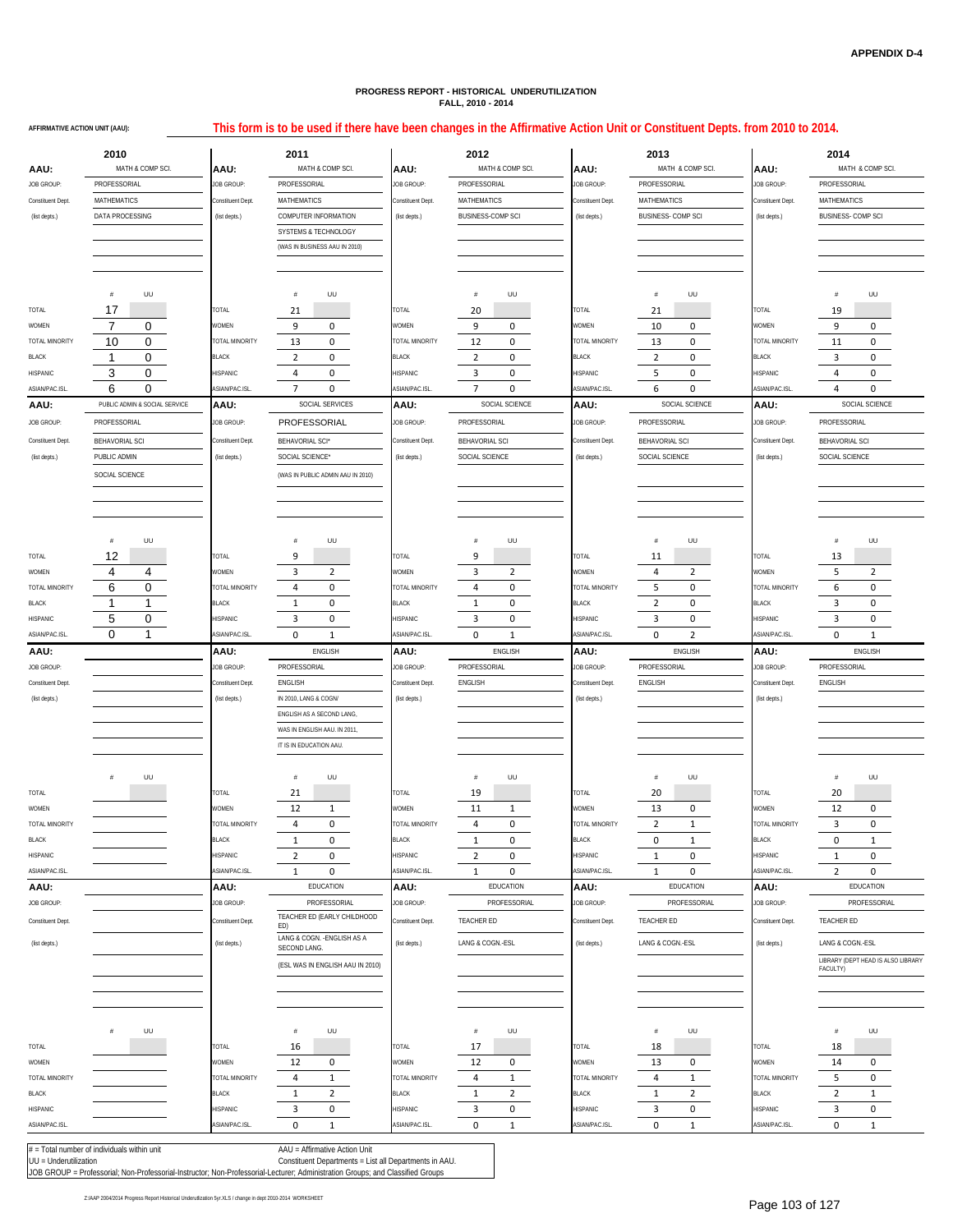| AFFIRMATIVE ACTION UNIT (AAU): |                                                                                                                                                                                 |                       | This form is to be used if there have been changes in the Affirmative Action Unit or Constituent Depts. from 2010 to 2014. |                       |                                      |                       |                                      |                       |                               |  |  |  |
|--------------------------------|---------------------------------------------------------------------------------------------------------------------------------------------------------------------------------|-----------------------|----------------------------------------------------------------------------------------------------------------------------|-----------------------|--------------------------------------|-----------------------|--------------------------------------|-----------------------|-------------------------------|--|--|--|
|                                | 2010                                                                                                                                                                            | 2011<br>AAU:          |                                                                                                                            |                       | 2012                                 |                       | 2013                                 |                       | 2014<br>HEALTH PROFESSIONS    |  |  |  |
| AAU.                           |                                                                                                                                                                                 |                       | HEALTH PROFESSIONS                                                                                                         | <b>AAU:</b>           | HEALTH PROFESSIONS                   | AAU.                  | HEALTH PROFESSIONS                   | AAU:                  |                               |  |  |  |
| JOB GROUP:                     |                                                                                                                                                                                 | JOB GROUP:            | PROFESSORIAL                                                                                                               | <b>IOB GROUP:</b>     | PROFESSORIAL                         | JOB GROUP:            | PROFESSORIAL                         | <b>JOB GROUP:</b>     | PROFESSORIAL                  |  |  |  |
| Constituent Dept.              |                                                                                                                                                                                 | Constituent Dept.     | DENTAL HYGIENE, NURSING                                                                                                    | Constituent Dept.     | DENTAL HYGIENE, HEALTH ED,           | constituent Dept.     | DENTAL HYGIENE, HEALTH ED,           | Constituent Dept.     | DENTAL HYGIENE, HEALTH ED,    |  |  |  |
| (list depts.)                  |                                                                                                                                                                                 | (list depts.)         | X-RAY TECH, GEROTOLOGY*                                                                                                    | (list depts.)         | NURSING, X - RAY TECH.               | (list depts.)         | NURSING, X - RAY TECH.               | (list depts.)         | NURSING, X - RAY TECH         |  |  |  |
|                                |                                                                                                                                                                                 |                       | HEALTH ED*                                                                                                                 |                       |                                      |                       |                                      |                       |                               |  |  |  |
|                                |                                                                                                                                                                                 |                       | (* WAS IN EDUCATION AAU IN 2010)                                                                                           |                       |                                      |                       |                                      |                       |                               |  |  |  |
|                                |                                                                                                                                                                                 |                       |                                                                                                                            |                       |                                      |                       |                                      |                       |                               |  |  |  |
|                                |                                                                                                                                                                                 |                       |                                                                                                                            |                       |                                      |                       |                                      |                       |                               |  |  |  |
|                                | UU<br>#                                                                                                                                                                         |                       | $\#$<br>UU                                                                                                                 |                       | UU<br>#                              |                       | #<br>UU                              |                       | #<br>UU                       |  |  |  |
| TOTAL                          |                                                                                                                                                                                 | TOTAL                 | 23                                                                                                                         | TOTAL                 | 24                                   | TOTAL                 | 25                                   | TOTAL                 | 27                            |  |  |  |
| WOMEN                          |                                                                                                                                                                                 | WOMEN                 | 15<br>$\overline{2}$                                                                                                       | WOMEN                 | 17<br>$\mathbf{1}$                   | WOMEN                 | 18<br>$\mathbf{1}$                   | WOMEN                 | 19<br>$\mathbf{1}$            |  |  |  |
| TOTAL MINORITY                 |                                                                                                                                                                                 | <b>TOTAL MINORITY</b> | $\mathbf 0$<br>12                                                                                                          | <b>TOTAL MINORITY</b> | $\mathbf 0$<br>13                    | TOTAL MINORITY        | $\mathbf 0$<br>13                    | TOTAL MINORITY        | 0<br>14                       |  |  |  |
| BLACK                          |                                                                                                                                                                                 | <b>BLACK</b>          | $\mathbf 0$<br>4<br>5<br>0                                                                                                 | <b>BLACK</b>          | $\mathbf 0$<br>4<br>6<br>$\mathbf 0$ | <b>BLACK</b>          | $\mathbf 0$<br>4<br>6<br>$\mathbf 0$ | <b>BLACK</b>          | 0<br>4<br>$\overline{7}$<br>0 |  |  |  |
| HISPANIC                       |                                                                                                                                                                                 | HISPANIC              | 3<br>0                                                                                                                     | HISPANIC              | 3<br>$\mathbf 0$                     | HISPANIC              | 3<br>$\mathbf 0$                     | HISPANIC              | 3<br>0                        |  |  |  |
| ASIAN/PAC.ISL<br>AAU:          | ENGLISH                                                                                                                                                                         | ASIAN/PAC.ISL<br>AAU: | ENGLISH                                                                                                                    | ASIAN/PAC.ISL<br>AAU: | ENGLISH                              | ASIAN/PAC.ISL<br>AAU. | ENGLISH                              | ASIAN/PAC.ISL<br>AAU: | ENGLISH                       |  |  |  |
|                                |                                                                                                                                                                                 |                       |                                                                                                                            |                       |                                      |                       |                                      |                       |                               |  |  |  |
| JOB GROUP:                     | NON PROFESSORIAL- LECTURER                                                                                                                                                      | <b>JOB GROUP:</b>     | NON PROFESSORIAL- LECTURER                                                                                                 | JOB GROUP:            | NON PROFESSORIAL- LECTURER           | JOB GROUP:            | NON PROFESSORIAL- LECTURER           | <b>JOB GROUP:</b>     | NON PROFESSORIAL- LECTURER    |  |  |  |
| Constituent Dept.              | ENGLISH, LANG & COGN.-ESL                                                                                                                                                       | Constituent Dept.     | ENGLISH                                                                                                                    | onstituent Dept.      | ENGLISH                              | Constituent Dept      | ENGLISH                              | Constituent Dept.     | ENGLISH                       |  |  |  |
| (list depts.)                  |                                                                                                                                                                                 | (list depts.)         | (LANG & COGN.-ESL WAS                                                                                                      | (list depts.)         |                                      | (list depts.)         |                                      | (list depts.)         |                               |  |  |  |
|                                |                                                                                                                                                                                 |                       | MOVED TO EDUCATION-                                                                                                        |                       |                                      |                       |                                      |                       |                               |  |  |  |
|                                |                                                                                                                                                                                 |                       | LECTURER AAU IN 2011)                                                                                                      |                       |                                      |                       |                                      |                       |                               |  |  |  |
|                                |                                                                                                                                                                                 |                       |                                                                                                                            |                       |                                      |                       |                                      |                       |                               |  |  |  |
|                                | UU<br>$\#$                                                                                                                                                                      |                       | UU<br>$\#$                                                                                                                 |                       | UU<br>#                              |                       | UU<br>#                              |                       | UU<br>#                       |  |  |  |
| TOTAL                          | 11                                                                                                                                                                              | TOTAL                 | 5                                                                                                                          | TOTAL                 | 5                                    | TOTAL                 | 5                                    | TOTAL                 | 6                             |  |  |  |
| WOMEN                          | 9<br>$\mathbf 0$                                                                                                                                                                | WOMEN                 | $\mathbf 0$<br>3                                                                                                           | WOMEN                 | 3<br>0                               | WOMEN                 | $\mathbf 0$<br>3                     | WOMEN                 | 3<br>$\mathbf{1}$             |  |  |  |
| TOTAL MINORITY                 | $\overline{7}$<br>0                                                                                                                                                             | <b>TOTAL MINORITY</b> | 0<br>3                                                                                                                     | <b>TOTAL MINORITY</b> | 3<br>$\mathbf 0$                     | TOTAL MINORITY        | $\overline{3}$<br>$\mathbf 0$        | TOTAL MINORITY        | $\mathbf 0$<br>4              |  |  |  |
| <b>BLACK</b>                   | 3<br>0                                                                                                                                                                          | <b>BLACK</b>          | 3<br>$\mathbf 0$                                                                                                           | <b>BLACK</b>          | 3<br>$\mathbf 0$                     | <b>BLACK</b>          | 3<br>0                               | <b>BLACK</b>          | 3<br>0                        |  |  |  |
| HISPANIC                       | $\mathbf 0$<br>4                                                                                                                                                                | HISPANIC              | $\mathbf 0$<br>0                                                                                                           | HISPANIC              | $\pmb{0}$<br>0                       | HISPANIC              | $\mathbf 0$<br>0                     | HISPANIC              | 0<br>$\mathbf{1}$             |  |  |  |
| ASIAN/PAC.ISL                  | $\mathbf 0$<br>$\mathbf{1}$                                                                                                                                                     | ASIAN/PAC.ISL         | 0<br>0                                                                                                                     | ASIAN/PAC.ISL         | $\mathbf 0$<br>0                     | ASIAN/PAC.ISL         | 0<br>$\mathbf 0$                     | ASIAN/PAC.ISL         | $\mathbf 0$<br>0              |  |  |  |
| AAU.                           |                                                                                                                                                                                 | AAU:                  |                                                                                                                            | AAU:                  |                                      | AAU:                  |                                      | AAU:                  |                               |  |  |  |
| JOB GROUP                      |                                                                                                                                                                                 | <b>JOB GROUP:</b>     |                                                                                                                            | OB GROUP:             |                                      | <b>IOB GROUP:</b>     |                                      | <b>OB GROUP:</b>      |                               |  |  |  |
| Constituent Dept               |                                                                                                                                                                                 | Constituent Dept.     |                                                                                                                            | onstituent Dept.      |                                      | Constituent Dept      |                                      | Constituent Dept      |                               |  |  |  |
| (list depts.)                  |                                                                                                                                                                                 | (list depts.)         |                                                                                                                            | (list depts.)         |                                      | (list depts.)         |                                      | (list depts.)         |                               |  |  |  |
|                                |                                                                                                                                                                                 |                       |                                                                                                                            |                       |                                      |                       |                                      |                       |                               |  |  |  |
|                                |                                                                                                                                                                                 |                       |                                                                                                                            |                       |                                      |                       |                                      |                       |                               |  |  |  |
|                                |                                                                                                                                                                                 |                       |                                                                                                                            |                       |                                      |                       |                                      |                       |                               |  |  |  |
|                                |                                                                                                                                                                                 |                       |                                                                                                                            |                       |                                      |                       |                                      |                       |                               |  |  |  |
|                                | UU                                                                                                                                                                              |                       | UU                                                                                                                         |                       | UU                                   |                       | UU                                   |                       | UU<br>#                       |  |  |  |
| TOTAL                          |                                                                                                                                                                                 | TOTAL                 |                                                                                                                            | TOTAL                 |                                      | TOTAL                 |                                      | TOTAL                 |                               |  |  |  |
| WOMEN                          |                                                                                                                                                                                 | WOMEN                 |                                                                                                                            | WOMEN                 |                                      | <b>WOMEN</b>          |                                      | WOMEN                 |                               |  |  |  |
| TOTAL MINORITY                 |                                                                                                                                                                                 | TOTAL MINORITY        |                                                                                                                            | <b>TOTAL MINORITY</b> |                                      | TOTAL MINORITY        |                                      | TOTAL MINORITY        |                               |  |  |  |
| BLACK                          |                                                                                                                                                                                 | <b>BLACK</b>          |                                                                                                                            | <b>BLACK</b>          |                                      | <b>BLACK</b>          |                                      | <b>BLACK</b>          |                               |  |  |  |
| HISPANIC                       |                                                                                                                                                                                 | HISPANIC              |                                                                                                                            | <b>IISPANIC</b>       |                                      | <b>{ISPANIC</b>       |                                      | <b>{ SPANIC</b>       |                               |  |  |  |
| ASIAN/PAC.ISL                  |                                                                                                                                                                                 | ASIAN/PAC.ISL         |                                                                                                                            | ASIAN/PAC.ISL         |                                      | ASIAN/PAC.ISL         |                                      | ASIAN/PAC.ISL         |                               |  |  |  |
| AAU.                           |                                                                                                                                                                                 | AAU:                  |                                                                                                                            | AAU:                  |                                      | AAU.                  |                                      | AAU.                  |                               |  |  |  |
| JOB GROUP:                     |                                                                                                                                                                                 | JOB GROUP:            |                                                                                                                            | <b>JOB GROUP:</b>     |                                      | JOB GROUP:            |                                      | <b>JOB GROUP:</b>     |                               |  |  |  |
| Constituent Dept.              |                                                                                                                                                                                 | Constituent Dept.     |                                                                                                                            | Constituent Dept.     |                                      | Constituent Dept      |                                      | Constituent Dept.     |                               |  |  |  |
| (list depts.)                  |                                                                                                                                                                                 | (list depts.)         |                                                                                                                            | (list depts.)         |                                      | (list depts.)         |                                      | (list depts.)         |                               |  |  |  |
|                                |                                                                                                                                                                                 |                       |                                                                                                                            |                       |                                      |                       |                                      |                       |                               |  |  |  |
|                                |                                                                                                                                                                                 |                       |                                                                                                                            |                       |                                      |                       |                                      |                       |                               |  |  |  |
|                                |                                                                                                                                                                                 |                       |                                                                                                                            |                       |                                      |                       |                                      |                       |                               |  |  |  |
|                                | UU                                                                                                                                                                              |                       | UU                                                                                                                         |                       | UU                                   |                       | UU                                   |                       | UU<br>#                       |  |  |  |
| TOTAL                          |                                                                                                                                                                                 | <b>IATOT</b>          |                                                                                                                            | <b>TOTAL</b>          |                                      | <b>TOTAL</b>          |                                      | TOTAL                 |                               |  |  |  |
| WOMEN                          |                                                                                                                                                                                 | WOMEN                 |                                                                                                                            | WOMEN                 |                                      | <b>WOMEN</b>          |                                      | WOMEN                 |                               |  |  |  |
| TOTAL MINORITY                 |                                                                                                                                                                                 | TOTAL MINORITY        |                                                                                                                            | TOTAL MINORITY        |                                      | TOTAL MINORITY        |                                      | TOTAL MINORITY        |                               |  |  |  |
| BLACK                          |                                                                                                                                                                                 | <b>BLACK</b>          |                                                                                                                            | <b>BLACK</b>          |                                      | <b>BLACK</b>          |                                      | <b>BLACK</b>          |                               |  |  |  |
| HISPANIC                       |                                                                                                                                                                                 | HISPANIC              |                                                                                                                            | HISPANIC              |                                      | HISPANIC              |                                      | HISPANIC              |                               |  |  |  |
| ASIAN/PAC.ISL                  |                                                                                                                                                                                 | ASIAN/PAC.ISL         |                                                                                                                            | ASIAN/PAC.ISL         |                                      | ASIAN/PAC.ISL         |                                      | ASIAN/PAC.ISL         |                               |  |  |  |
| UU = Underutilization          | $#$ = Total number of individuals within unit<br>JOB GROUP = Professorial; Non-Professorial-Instructor; Non-Professorial-Lecturer; Administration Groups; and Classified Groups |                       | AAU = Affirmative Action Unit<br>Constituent Departments = List all Departments in AAU.                                    |                       |                                      |                       |                                      |                       |                               |  |  |  |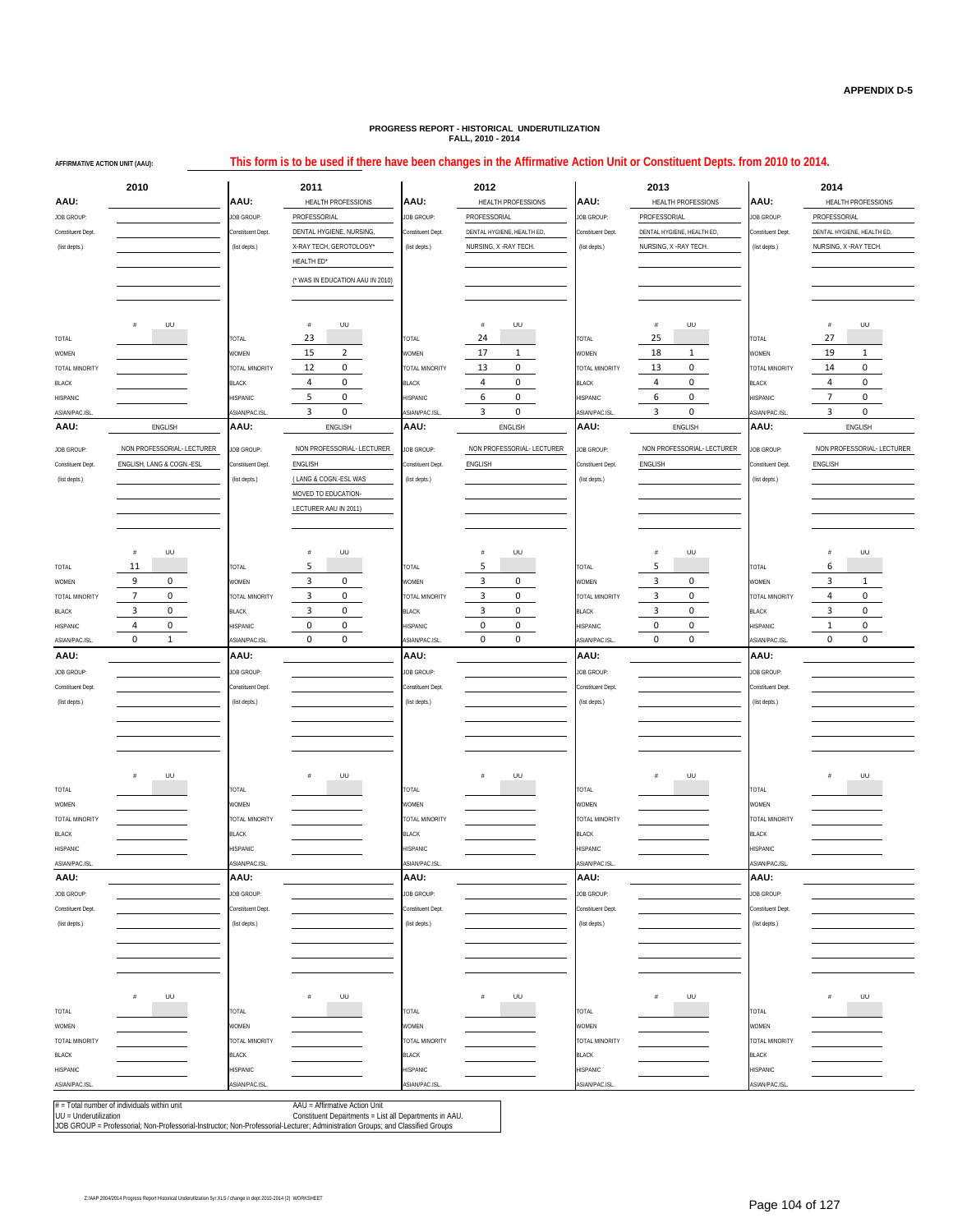### **APPENDIX E – E1**

## **PERSONNEL ACTIVITY TABLE/APPLICANT DATA‐RECRUITMENT DOCUMENTATION**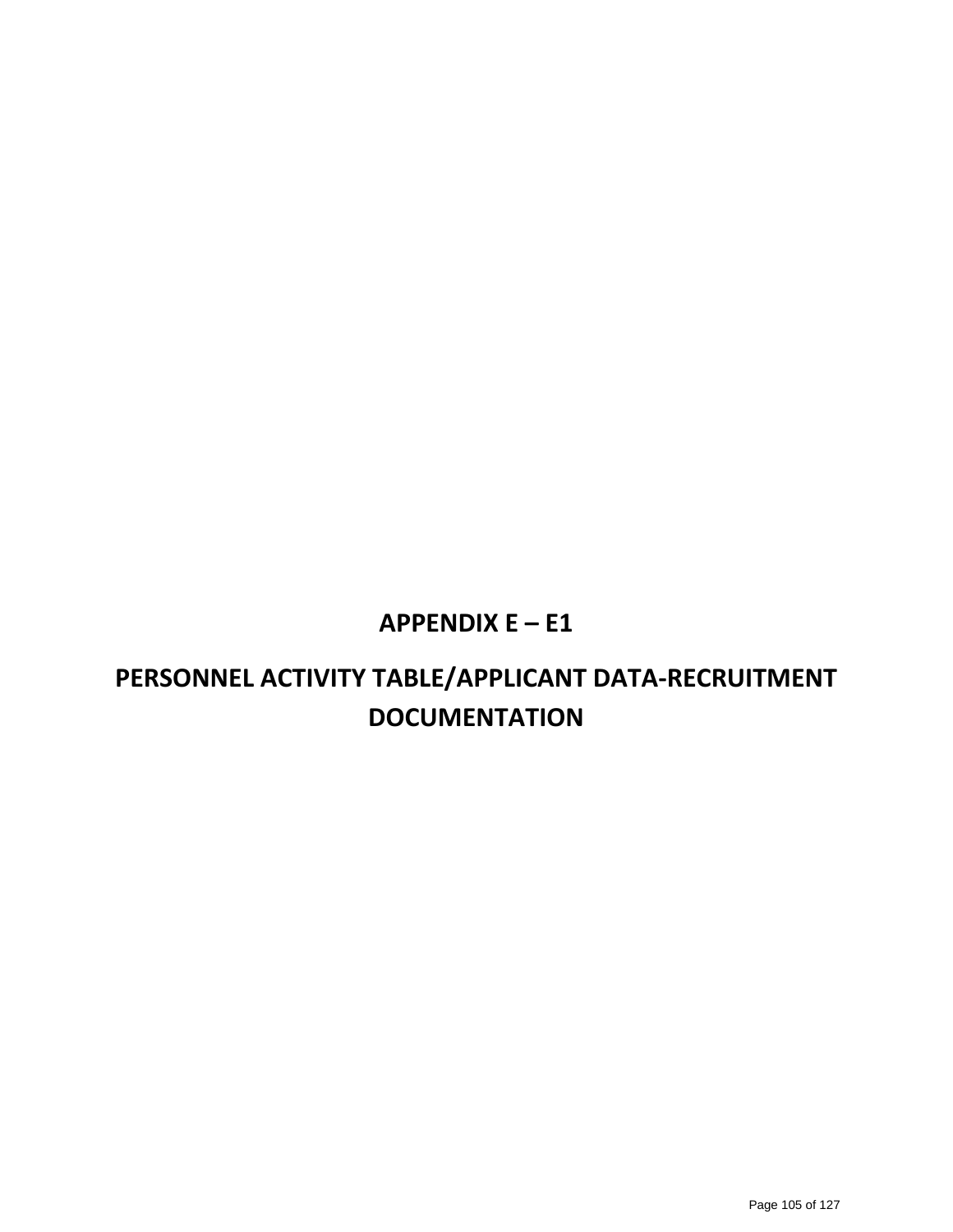#### 2014 PERSONNEL ACTIVITY TABLE (page 1 of 2)

COLLEGE: **Eugenio Maria de Hostos Community College** Period Covered: **7 / 1 / 13 to 6 / 30 / 14** 

|                            | $\texttt{TOTAL***}$<br>MALE<br>FEMALE<br><b>TOTAL</b> |                  |                         | <b>BLACK OR</b><br>HISPANIC OR<br><b>AFRICAN AM</b><br>LATINO<br><b>FEMALE</b><br><b>FEMALE</b><br>MALE<br>MALE |                | ASIAN OR NAT. HAW.<br>OR OTHER PAC. ISL.<br>MALE<br><b>FEMALE</b> |                | AMER. IND./<br>ALASK. NAT.<br>MALE<br><b>FEMALE</b> |                | <b>TOTAL</b><br>MINORITY***<br><b>FEMALE</b><br>TOTAL<br>MALE |                |                  | <b>WHITE</b><br>(including Ital. Am.)<br>MALE<br><b>FEMALE</b> |                | $UNKNOWN^*$<br>MALE<br><b>FEMALE</b> |                | <b>TOTAL</b><br>NON-MINORITY**<br><b>FEMALE</b><br>MALE |                | <b>TOTAL</b>   |                  |                         |
|----------------------------|-------------------------------------------------------|------------------|-------------------------|-----------------------------------------------------------------------------------------------------------------|----------------|-------------------------------------------------------------------|----------------|-----------------------------------------------------|----------------|---------------------------------------------------------------|----------------|------------------|----------------------------------------------------------------|----------------|--------------------------------------|----------------|---------------------------------------------------------|----------------|----------------|------------------|-------------------------|
| EXEC./ADMIN./MANAGERIAL    |                                                       |                  |                         |                                                                                                                 |                |                                                                   |                |                                                     |                |                                                               |                |                  |                                                                |                |                                      |                |                                                         |                |                |                  |                         |
| New Hires                  | $\overline{7}$                                        | 6                | 13                      |                                                                                                                 |                |                                                                   | 3              | $\Omega$                                            |                | C                                                             | $\Omega$       | $\overline{2}$   | 5                                                              | $\overline{7}$ | 5 <sub>1</sub>                       |                | $\Omega$                                                | $\Omega$       | 5              | -1               | 6                       |
| Terminations               | 8                                                     | $\overline{4}$   | 12                      |                                                                                                                 |                | 3                                                                 | $\Omega$       | $\overline{0}$                                      | $\Omega$       | $\theta$                                                      | $\overline{0}$ | $\overline{4}$   | $\overline{\mathbf{1}}$                                        | 5              | 4                                    | 3              | $\Omega$                                                | $\mathbf{0}$   | $\overline{4}$ | 3                | $\overline{7}$          |
| Upgrades                   | $\mathbf{1}$                                          | 3                | $\overline{\mathbf{4}}$ | $\mathbf{0}$                                                                                                    | $\mathbf{0}$   |                                                                   | $\overline{2}$ | $\overline{0}$                                      | $\mathbf{0}$   | $\Omega$                                                      | $\overline{0}$ | -1               | $\sqrt{2}$                                                     | 3              | $\mathbf{0}$                         |                | $\mathbf{0}$                                            | $\mathbf{0}$   | $\mathbf{0}$   | $\mathbf{1}$     | 1                       |
| Transfers                  | $\theta$                                              | $\mathbf{0}$     | $\mathbf{0}$            | $\theta$                                                                                                        | $\overline{0}$ | $\Omega$                                                          | $\Omega$       | $\Omega$                                            | 0              | O                                                             | $\theta$       | $\boldsymbol{0}$ | $\overline{0}$                                                 | $\mathbf{0}$   | $\Omega$                             | $\Omega$       | $\Omega$                                                | $\overline{0}$ | $\mathbf{0}$   | $\mathbf{0}$     | $\bf{0}$                |
| FACULTY                    |                                                       |                  |                         |                                                                                                                 |                |                                                                   |                |                                                     |                |                                                               |                |                  |                                                                |                |                                      |                |                                                         |                |                |                  |                         |
| New Hires                  | 8                                                     | 11               | 19                      | $\overline{2}$                                                                                                  | $\overline{3}$ | $\mathcal{R}$                                                     |                |                                                     | 3              | $\left($                                                      | $\Omega$       | 6                | 10                                                             | 16             | $\mathcal{D}$                        |                | $\Omega$                                                | $\Omega$       | $\overline{2}$ | $\mathbf{1}$     | $\mathbf{3}$            |
| Terminations               | $\overline{4}$                                        | 6                | 10                      | $\mathbf{0}$                                                                                                    |                | $\overline{2}$                                                    | $\overline{2}$ |                                                     |                | $\overline{0}$                                                | $\Omega$       | 3                | $\overline{4}$                                                 | $\overline{7}$ |                                      | $\overline{2}$ | $\overline{0}$                                          | $\theta$       | 1              | $\mathfrak{2}$   | 3                       |
| Upgrades                   | 5                                                     | 3                | 8                       | $\overline{0}$                                                                                                  |                | $\overline{2}$                                                    | $\Omega$       |                                                     | $\mathbf{0}$   | 0                                                             | $\mathbf{0}$   | 3                | $\mathbf{1}$                                                   | 4              | $\overline{2}$                       | $\overline{c}$ | $\mathbf{0}$                                            | $\mathbf{0}$   | $\overline{c}$ | 2                | $\overline{\mathbf{4}}$ |
| Transfers                  | $\overline{1}$                                        | $\mathbf{0}$     | 1                       | $\overline{0}$                                                                                                  | $\overline{0}$ | $\Omega$                                                          | $\Omega$       | $\Omega$                                            | $\Omega$       | $\overline{(}$                                                | $\overline{0}$ | $\overline{0}$   | $\mathbf{0}$                                                   | $\bf{0}$       |                                      | $\overline{0}$ | $\overline{0}$                                          | $\overline{0}$ | 1              | $\mathbf{0}$     | 1                       |
| PROFESSIONAL/NON-FACULTY   |                                                       |                  |                         |                                                                                                                 |                |                                                                   |                |                                                     |                |                                                               |                |                  |                                                                |                |                                      |                |                                                         |                |                |                  |                         |
| New Hires                  | 6                                                     | 19               | 25                      | $\overline{2}$                                                                                                  | 6              |                                                                   | 12             |                                                     | $\Omega$       |                                                               | $\Omega$       | $\overline{4}$   | 18                                                             | 22             | $\mathcal{D}$                        |                | $\Omega$                                                | $\Omega$       | $\mathfrak{2}$ | 1                | 3                       |
| Terminations               | 2                                                     | 6                | 8                       | $\Omega$                                                                                                        |                | $\overline{0}$                                                    | 3              | $\Omega$                                            | $\Omega$       | $\Omega$                                                      | $\overline{0}$ | $\mathbf{0}$     | $\overline{4}$                                                 | 4              | $\overline{2}$                       | $\mathcal{D}$  | $\Omega$                                                | $\theta$       | 2              | 2                | $\overline{4}$          |
| Upgrades                   | $\theta$                                              | $\overline{2}$   | $\overline{2}$          | $\overline{0}$                                                                                                  | $\mathbf{0}$   | $\mathbf{0}$                                                      | $\overline{2}$ | $\overline{0}$                                      | $\Omega$       | $\Omega$                                                      | $\Omega$       | $\boldsymbol{0}$ | $\overline{2}$                                                 | $\overline{2}$ | $\Omega$                             | $\overline{0}$ | $\mathbf{0}$                                            | $\mathbf{0}$   | $\theta$       | $\mathbf{0}$     | $\bf{0}$                |
| Transfers                  | $\theta$                                              | $\Omega$         | $\mathbf{0}$            | $\Omega$                                                                                                        | $\overline{0}$ | $\Omega$                                                          | $\Omega$       | $\Omega$                                            | $\Omega$       | $\sqrt{ }$                                                    | $\overline{0}$ | $\boldsymbol{0}$ | $\mathbf{0}$                                                   | $\mathbf{0}$   | $\Omega$                             | $\Omega$       | $\Omega$                                                | $\overline{0}$ | $\Omega$       | $\overline{0}$   | $\bf{0}$                |
| SECRETARIAL/CLERICAL       |                                                       |                  |                         |                                                                                                                 |                |                                                                   |                |                                                     |                |                                                               |                |                  |                                                                |                |                                      |                |                                                         |                |                |                  |                         |
| New Hires                  | $\overline{c}$                                        | 3                | 5                       |                                                                                                                 |                |                                                                   | $\overline{2}$ | $\overline{0}$                                      | $\Omega$       | $\Omega$                                                      | $\overline{0}$ | $\overline{2}$   | 3                                                              | 5              | $\Omega$                             | $\overline{0}$ | $\Omega$                                                | $\mathbf{0}$   | $\theta$       | $\overline{0}$   | $\bf{0}$                |
| Terminations               | -1                                                    | 5                | 6                       | $\Omega$                                                                                                        | $\overline{2}$ |                                                                   | 3              | $\Omega$                                            | $\Omega$       | $\Omega$                                                      | $\theta$       | -1               | 5                                                              | 6              | $\Omega$                             | $\theta$       | $\Omega$                                                | $\Omega$       | $\Omega$       | $\Omega$         | $\bf{0}$                |
| Upgrades                   | $\theta$                                              | -1               | $\mathbf{1}$            | $\overline{0}$                                                                                                  | $\overline{0}$ | $\mathbf{0}$                                                      |                | $\Omega$                                            | $\Omega$       | $\Omega$                                                      | $\overline{0}$ | $\mathbf{0}$     | -1                                                             | 1              | $\Omega$                             | $\mathbf{0}$   | $\Omega$                                                | $\mathbf{0}$   | $\overline{0}$ | $\mathbf{0}$     | $\bf{0}$                |
| Transfers                  | $\mathbf{0}$                                          | $\mathfrak{Z}$   | 3                       | $\overline{0}$                                                                                                  |                | $\mathbf{0}$                                                      | $\overline{2}$ | $\Omega$                                            | $\overline{0}$ | $\overline{0}$                                                | $\overline{0}$ | $\boldsymbol{0}$ | $\mathfrak{Z}$                                                 | 3              | $\mathbf{0}$                         | $\overline{0}$ | $\overline{0}$                                          | $\mathbf{0}$   | $\mathbf{0}$   | $\boldsymbol{0}$ | $\bf{0}$                |
| TECHNICAL/PARAPROFESSIONAL |                                                       |                  |                         |                                                                                                                 |                |                                                                   |                |                                                     |                |                                                               |                |                  |                                                                |                |                                      |                |                                                         |                |                |                  |                         |
| New Hires                  | -1                                                    | -1               | $\boldsymbol{2}$        | $\overline{0}$                                                                                                  | $\overline{0}$ | $\overline{0}$                                                    |                | $\overline{0}$                                      | $\Omega$       | C                                                             | $\overline{0}$ | $\boldsymbol{0}$ | $\overline{\mathbf{1}}$                                        | $\mathbf{1}$   |                                      | $\theta$       | $\Omega$                                                | $\overline{0}$ | 1              | $\overline{0}$   | $\mathbf{1}$            |
| Terminations               | $\overline{1}$                                        | $\theta$         | $\mathbf{1}$            | $\mathbf{0}$                                                                                                    | $\mathbf{0}$   | $\mathbf{0}$                                                      | $\Omega$       | $\overline{0}$                                      | $\mathbf{0}$   | $\overline{0}$                                                | $\overline{0}$ | $\boldsymbol{0}$ | $\mathbf{0}$                                                   | $\bf{0}$       |                                      | $\Omega$       | $\mathbf{0}$                                            | $\mathbf{0}$   | 1              | $\theta$         | 1                       |
| Upgrades                   | $\overline{2}$                                        | 3                | 5                       |                                                                                                                 | $\overline{0}$ |                                                                   | 3              | $\Omega$                                            | $\Omega$       | C                                                             | $\theta$       | $\overline{2}$   | 3                                                              | 5              | $\Omega$                             | $\Omega$       | $\Omega$                                                | $\mathbf{0}$   | $\overline{0}$ | $\mathbf{0}$     | $\bf{0}$                |
| Transfers                  | $\theta$                                              | $\Omega$         | $\mathbf{0}$            | $\Omega$                                                                                                        | $\overline{0}$ | $\Omega$                                                          | $\Omega$       | $\Omega$                                            | $\Omega$       | $\Omega$                                                      | $\theta$       | $\mathbf{0}$     | $\mathbf{0}$                                                   | $\mathbf{0}$   | $\Omega$                             | $\overline{0}$ | $\Omega$                                                | $\Omega$       | $\overline{0}$ | $\overline{0}$   | $\bf{0}$                |
| <b>SKILLED TRADES</b>      |                                                       |                  |                         |                                                                                                                 |                |                                                                   |                |                                                     |                |                                                               |                |                  |                                                                |                |                                      |                |                                                         |                |                |                  |                         |
| New Hires                  | 3                                                     | $\Omega$         | 3                       | $\Omega$                                                                                                        | $\Omega$       | $\Omega$                                                          | $\Omega$       | $\Omega$                                            | $\Omega$       |                                                               | $\Omega$       | $\Omega$         | $\Omega$                                                       | $\mathbf{0}$   | $\overline{\mathbf{3}}$              | $\Omega$       | $\Omega$                                                | $\Omega$       | 3              | $\theta$         | 3                       |
| Terminations               | $\sqrt{2}$                                            | $\theta$         | $\overline{2}$          | $\overline{0}$                                                                                                  | $\overline{0}$ | $\mathbf{0}$                                                      | $\Omega$       | $\overline{0}$                                      | $\Omega$       | $\Omega$                                                      | $\overline{0}$ | $\boldsymbol{0}$ | $\mathbf{0}$                                                   | $\bf{0}$       | $\overline{a}$                       | $\overline{0}$ | $\mathbf{0}$                                            | $\mathbf{0}$   | 2              | $\overline{0}$   | $\overline{2}$          |
| Upgrades                   | $\overline{0}$                                        | $\mathbf{0}$     | $\bf{0}$                | $\overline{0}$                                                                                                  | $\mathbf{0}$   | $\mathbf{0}$                                                      | $\Omega$       | $\overline{0}$                                      | $\Omega$       | $\sqrt{ }$                                                    | $\overline{0}$ | $\boldsymbol{0}$ | $\overline{0}$                                                 | $\bf{0}$       | $\Omega$                             | $\Omega$       | $\overline{0}$                                          | $\mathbf{0}$   | $\mathbf{0}$   | $\mathbf{0}$     | $\bf{0}$                |
| Transfers                  | $\mathbf{0}$                                          | $\mathbf{0}$     | $\bf{0}$                | $\overline{0}$                                                                                                  | $\overline{0}$ | $\theta$                                                          | $\Omega$       | $\Omega$                                            | $\Omega$       | $\overline{(}$                                                | $\overline{0}$ | $\overline{0}$   | $\overline{0}$                                                 | $\bf{0}$       | $\Omega$                             | $\Omega$       | $\Omega$                                                | $\overline{0}$ | $\theta$       | $\mathbf{0}$     | $\bf{0}$                |
| <b>SERVICE MAINTENANCE</b> |                                                       |                  |                         |                                                                                                                 |                |                                                                   |                |                                                     |                |                                                               |                |                  |                                                                |                |                                      |                |                                                         |                |                |                  |                         |
| New Hires                  | 18                                                    | 7                | 25                      | $\overline{5}$                                                                                                  |                | 11                                                                | 6              | $\overline{0}$                                      | $\Omega$       |                                                               | $\overline{0}$ | 17               | 7                                                              | 24             |                                      | $\theta$       | $\Omega$                                                | $\overline{0}$ | 1              | $\mathbf{0}$     | 1                       |
| Terminations               | 21                                                    | $\overline{4}$   | 25                      | 8                                                                                                               | $\overline{2}$ | 12                                                                |                | $\Omega$                                            | $\Omega$       | $\sqrt{ }$                                                    | $\theta$       | 20               | 3                                                              | 23             |                                      |                | $\Omega$                                                | $\mathbf{0}$   | -1             | 1                | $\overline{2}$          |
| Upgrades                   | -1                                                    | $\boldsymbol{0}$ | $\mathbf{1}$            | $\mathbf{0}$                                                                                                    | $\mathbf{0}$   | $\mathbf{0}$                                                      | $\mathbf{0}$   |                                                     | $\mathbf{0}$   | $\bf{0}$                                                      | $\overline{0}$ | -1               | $\overline{0}$                                                 | 1              | $\overline{0}$                       | $\mathbf{0}$   | $\mathbf{0}$                                            | $\mathbf{0}$   | $\overline{0}$ | $\mathbf{0}$     | $\bf{0}$                |
| Transfers                  | $\theta$                                              | $\mathbf{0}$     | $\mathbf{0}$            | $\overline{0}$                                                                                                  | $\mathbf{0}$   | $\Omega$                                                          | $\Omega$       | $\Omega$                                            | $\mathbf{0}$   | $\Omega$                                                      | $\overline{0}$ | $\boldsymbol{0}$ | $\overline{0}$                                                 | $\bf{0}$       | $\Omega$                             | $\mathbf{0}$   | $\Omega$                                                | $\overline{0}$ | $\mathbf{0}$   | $\theta$         | $\bf{0}$                |
| TOTAL                      |                                                       |                  |                         |                                                                                                                 |                |                                                                   |                |                                                     |                |                                                               |                |                  |                                                                |                |                                      |                |                                                         |                |                |                  |                         |
| <b>New Hires</b>           | 45                                                    | 47               | 92                      | 11                                                                                                              | 12             | 17                                                                | 28             | $\overline{2}$                                      | 4              | 1                                                             | $\bf{0}$       | 31               | 44                                                             | 75             | 14                                   | 3              | $\bf{0}$                                                | $\bf{0}$       | 14             | 3                | 17                      |
| <b>Terminations</b>        | 39                                                    | 25               | 64                      | 9                                                                                                               | $\overline{7}$ | 18                                                                | 9              | 1                                                   | 1              | $\bf{0}$                                                      | $\bf{0}$       | 28               | 17                                                             | 45             | 11                                   | $\bf 8$        | $\bf{0}$                                                | $\bf{0}$       | 11             | 8                | 19                      |
| <b>Upgrades</b>            | $\boldsymbol{9}$                                      | 12               | 21                      | 1                                                                                                               | 1              | $\overline{4}$                                                    | 8              | $\overline{2}$                                      | $\bf{0}$       | $\mathbf{0}$                                                  | $\bf{0}$       | $\overline{7}$   | 9                                                              | 16             | $\overline{2}$                       | 3              | $\bf{0}$                                                | $\bf{0}$       | $\overline{2}$ | 3                | 5                       |
| <b>Transfers</b>           | $\mathbf{1}$                                          | 3                | $\overline{\mathbf{4}}$ | $\mathbf{0}$                                                                                                    | $\mathbf{1}$   | $\mathbf{0}$                                                      | $\mathbf{2}$   | $\mathbf{0}$                                        | $\mathbf{0}$   | $\bf{0}$                                                      | $\mathbf{0}$   | $\mathbf{0}$     | 3                                                              | 3              | -1                                   | $\mathbf{0}$   | $\bf{0}$                                                | $\mathbf{0}$   | 1              | $\mathbf{0}$     | $\mathbf{1}$            |
|                            |                                                       |                  |                         |                                                                                                                 |                |                                                                   |                |                                                     |                |                                                               |                |                  |                                                                |                |                                      |                |                                                         |                |                |                  |                         |

**REMINDER:**

**EXEMINATE:**<br>
\*Unknowns are subtracted from all totals.<br>
\*\*Total Non-Minority is equal to White including Italian American.

\*Unknowns are subtracted from all totals. the including Italian American. the state of the state of Black or African Am, Hispanic or Latino, Asian or Nat. Haw. or Other Pacific Islander and American Indian/Alaska Native.<br>\*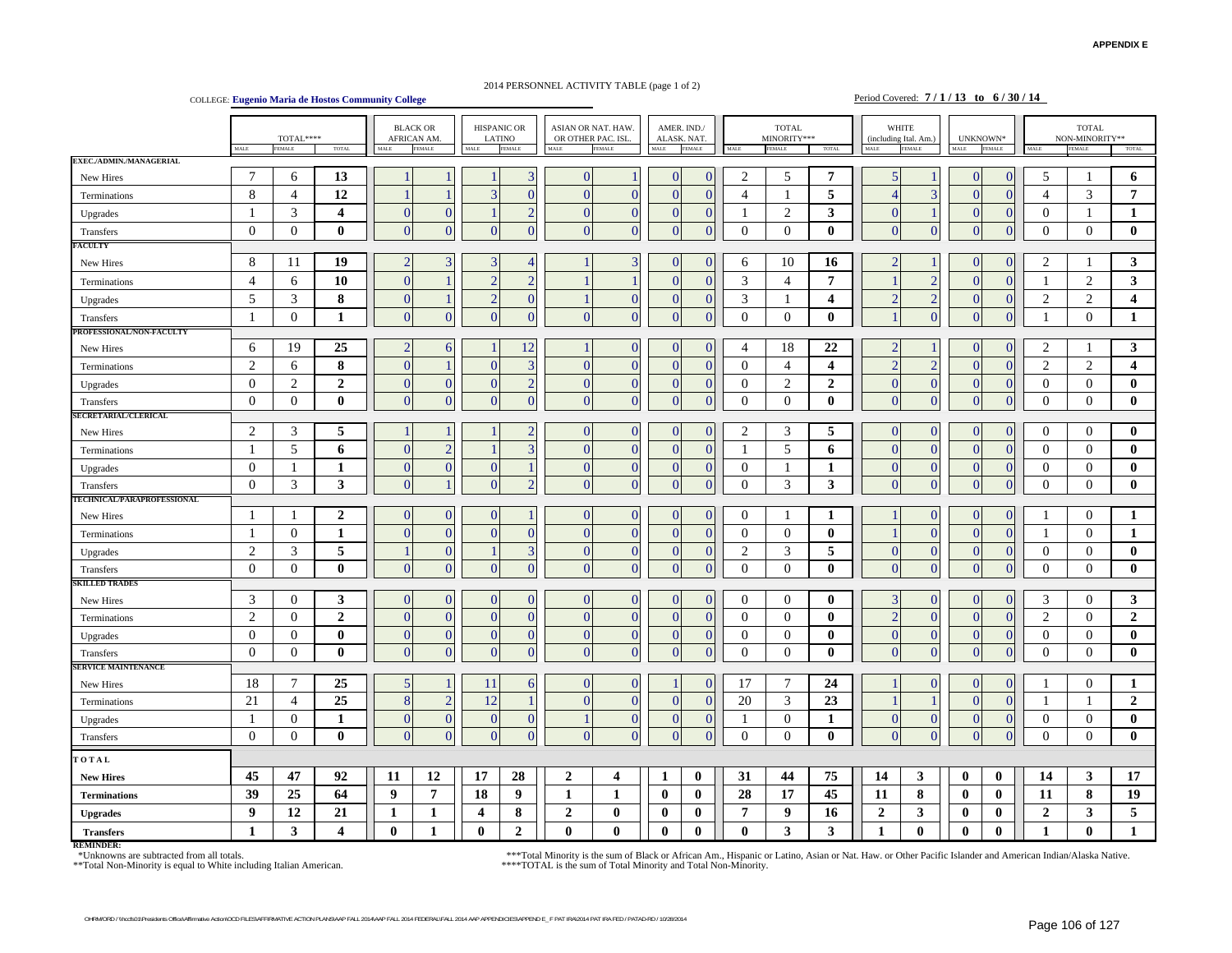#### **APPENDIX E-1**

#### 2014 APPLICANT DATA - RECRUITMENT DOCUMENTATION (page 2 of 2)

COLLEGE: **Eugenio Maria de Hostos Community College** Period Covered: **7 / 1 / 13 to 6 / 30 / 14** 

|                                   |                | $\texttt{TOTAL***}$ |                 |                          | <b>BLACK OR</b><br>AFRICAN AM. | <b>LATINO</b> | <b>HISPANIC OR</b>       | ASIAN OR NAT. HAW<br>OR OTHER PAC. ISL. |                | ALASK. NAT.              | AMER. IND./   |                 | <b>TOTAL</b><br>MINORITY*** |                |                | <b>WHITE</b><br>(including Ital. Am.) |                | UNKNOWN*       |                | <b>TOTAL</b><br>NON-MINORITY** |                         |
|-----------------------------------|----------------|---------------------|-----------------|--------------------------|--------------------------------|---------------|--------------------------|-----------------------------------------|----------------|--------------------------|---------------|-----------------|-----------------------------|----------------|----------------|---------------------------------------|----------------|----------------|----------------|--------------------------------|-------------------------|
|                                   | <b>MALE</b>    | EMALE               | TOTAL           | MALE                     | FEMALE                         | MALE          | <b>FEMALE</b>            | MALE                                    | EMALE          | MALE                     | <b>FEMALE</b> | MALE            | <b>FEMALE</b>               | TOTAL          |                | FEMALE                                | <b>MALE</b>    | <b>FEMALE</b>  | MALE           | EMALE                          | TOTAL                   |
| EXEC./ADMIN./MANAGERIAL           |                |                     |                 |                          |                                |               |                          |                                         |                |                          |               |                 |                             |                |                |                                       |                |                |                |                                |                         |
| Applicants                        | 416            | 414                 | 830             | 149                      | 147                            | 86            | 101                      | 27                                      | 30             | $\boldsymbol{\varDelta}$ |               | 266             | 279                         | 545            | 150            | 135                                   | 172            | 52             | 150            | 135                            | 285                     |
| Interviews                        | 28             | 17                  | 45              | $\overline{7}$           | 5                              | 10            |                          | $\Omega$                                | $\overline{2}$ | C                        | $\Omega$      | 17              | 14                          | 31             | 11             |                                       | 10             | 3              | 11             | 3                              | 14                      |
| Offers                            | $\overline{7}$ | 6                   | 13              |                          |                                |               | $\overline{3}$           | $\Omega$                                |                | $\sqrt{ }$               | $\Omega$      | $\overline{2}$  | 5                           | $\overline{7}$ | 5              |                                       | $\Omega$       | $\mathbf{0}$   | 5              | $\overline{1}$                 | 6                       |
| <b>TOTAL WORKFORCE FROM EEO6</b>  | 36             | 49                  | 85              | 8                        | 8                              | 16            | 27                       | 3                                       |                | -0                       | $\Omega$      | 27              | 39                          | 66             | 9              | 10                                    | $\overline{0}$ | $\mathbf{0}$   | 9              | 10                             | 19                      |
| FACULTY                           |                |                     |                 |                          |                                |               |                          |                                         |                |                          |               |                 |                             |                |                |                                       |                |                |                |                                |                         |
| Applicants                        | 480            | 365                 | 845             | 129                      | 95                             | 107           | 72                       | 72                                      | 44             | Δ                        | $\mathcal{D}$ | 312             | 213                         | 525            | 168            | 152                                   | 94             | 26             | 168            | 152                            | 320                     |
| Interviews                        | 30             | 32                  | 62              | 8                        | 5                              | 10            | <sub>Q</sub>             | Δ                                       | 3              | C                        | $\Omega$      | 22              | 17                          | 39             | 8              | 15                                    | 3              | $\overline{4}$ | 8              | 15                             | 23                      |
| Offers                            | 10             | 12                  | 22              | $\overline{2}$           | $\overline{\mathbf{3}}$        | 3             | $\overline{5}$           | $\overline{2}$                          | 3              | $\theta$                 | $\Omega$      | $7\phantom{.0}$ | 11                          | 18             | 3              |                                       | $\overline{0}$ | $\mathbf{0}$   | 3              | $\overline{1}$                 | $\overline{\mathbf{4}}$ |
| TOTAL WORKFORCE FROM EEO6         | 81             | 90                  | 171             | 8                        | 15                             | 24            | 26                       |                                         | 8              | $\sqrt{ }$               | $\Omega$      | 39              | 49                          | 88             | 42             | 41                                    | $\Omega$       | $\overline{0}$ | 42             | 41                             | 83                      |
| PROFESSIONAL/NON-FACULTY          |                |                     |                 |                          |                                |               |                          |                                         |                |                          |               |                 |                             |                |                |                                       |                |                |                |                                |                         |
| Applicants                        | 918            | 1613                | 2531            | 332                      | 625                            | 305           | 513                      | 90                                      | 131            |                          | 12            | 728             | 1281                        | 2009           | 190            | 332                                   | 355            | 73             | 190            | 332                            | 522                     |
| Interviews                        | 55             | 80                  | 135             | 15                       | 27                             | <b>20</b>     | 35                       | 5                                       |                | T                        | $\Omega$      | 40              | 65                          | 105            | 15             | 15                                    | 14             | 5              | 15             | 15                             | 30                      |
| Offers                            | $\overline{7}$ | 21                  | 28              | $\overline{2}$           | 6                              |               | 13                       |                                         |                | C                        | $\Omega$      | $\overline{4}$  | 20                          | 24             | 3              |                                       | $\Omega$       | $\theta$       | 3              | $\mathbf{1}$                   | $\overline{\mathbf{4}}$ |
| <b>OTAL WORKFORCE FROM EEO6</b>   | 25             | 62                  | 87              | $\overline{7}$           | 20                             | 10            | 34                       | 3                                       |                | $\theta$                 | $\Omega$      | 20              | 55                          | 75             | 5              |                                       | $\Omega$       | $\overline{0}$ | 5              | $\overline{7}$                 | 12                      |
| <b>SECRETARIAL/CLERICAL</b>       |                |                     |                 |                          |                                |               |                          |                                         |                |                          |               |                 |                             |                |                |                                       |                |                |                |                                |                         |
| Applicants                        | 6              | 14                  | 20              | 3                        |                                |               | 5                        | $\mathbf{0}$                            |                | C                        | $\Omega$      | $\overline{4}$  | 13                          | 17             | $\overline{2}$ |                                       | 17             |                | 2              | $\mathbf{1}$                   | 3                       |
| Interviews                        | $\overline{c}$ | 3                   | 5               |                          |                                |               | $\overline{\mathcal{L}}$ | $\overline{0}$                          | $\theta$       | -0                       | $\Omega$      | 2               | 3                           | 5              | $\overline{0}$ | $\Omega$                              | 16             | $\theta$       | $\Omega$       | $\Omega$                       | $\bf{0}$                |
| Offers                            | $\overline{2}$ | 3                   | 5               |                          |                                |               | $\overline{2}$           | $\Omega$                                | $\Omega$       | C                        | $\Omega$      | $\overline{2}$  | 3                           | 5              | $\Omega$       | $\Omega$                              | $\overline{0}$ | $\mathbf{0}$   | $\theta$       | $\theta$                       | $\mathbf{0}$            |
| <b>OTAL WORKFORCE FROM EEO6</b>   | $\overline{7}$ | 53                  | 60              | $\overline{3}$           | 14                             |               | 35                       | $\overline{0}$                          |                | $\sqrt{ }$               | $\Omega$      | $\tau$          | 50                          | 57             | $\overline{0}$ | 3                                     | $\Omega$       | $\overline{0}$ | $\mathbf{0}$   | 3                              | 3                       |
| <b>TECHNICAL/PARAPROFESSIONAL</b> |                |                     |                 |                          |                                |               |                          |                                         |                |                          |               |                 |                             |                |                |                                       |                |                |                |                                |                         |
| Applicants                        | 206            | 56                  | 262             | 82                       | 18                             | 49            | 13                       | 32                                      | 15             | $\overline{2}$           |               | 165             | 47                          | 212            | 41             | 9                                     | 51             |                | 41             | 9                              | 50                      |
| Interviews                        | 8              | 3                   | 11              | $\boldsymbol{\varDelta}$ | $\overline{2}$                 | $\Omega$      |                          | $\overline{2}$                          | $\overline{0}$ | $\bigcap$                | $\Omega$      | 6               | 3                           | 9              | $\overline{2}$ | $\mathbf{0}$                          | $\Omega$       |                | $\overline{2}$ | $\Omega$                       | $\overline{2}$          |
| Offers                            | $\overline{1}$ | $\overline{1}$      | $\overline{2}$  | $\overline{0}$           | $\theta$                       | $\Omega$      |                          | $\overline{0}$                          | $\overline{0}$ | $\bf{0}$                 | $\theta$      | $\theta$        | -1                          | 1              |                | $\overline{0}$                        | $\overline{0}$ | $\mathbf{0}$   | -1             | $\mathbf{0}$                   | 1                       |
| <b>OTAL WORKFORCE FROM EEO6</b>   | 33             | 20                  | 53              | 6                        | 3                              | 20            | 13                       | $\overline{A}$                          |                |                          | $\Omega$      | 30              | 17                          | 47             | 3              | $\overline{\mathbf{3}}$               | $\Omega$       | $\Omega$       | 3              | 3                              | 6                       |
| <b>SKILLED TRADES</b>             |                |                     |                 |                          |                                |               |                          |                                         |                |                          |               |                 |                             |                |                |                                       |                |                |                |                                |                         |
| Applicants                        | 10             | $\overline{0}$      | 10              | 3                        |                                |               |                          | 0                                       | $\overline{0}$ |                          | $\Omega$      | 3               | $\theta$                    | 3              |                | $\Omega$                              |                | $\Omega$       |                | $\mathbf{0}$                   | $\overline{7}$          |
| Interviews                        | $\overline{2}$ | $\theta$            | $\overline{2}$  | $\Omega$                 | $\Omega$                       | $\Omega$      | $\Omega$                 | $\Omega$                                | $\theta$       | T                        | $\Omega$      | $\overline{0}$  | $\overline{0}$              | $\bf{0}$       | $\overline{2}$ | $\Omega$                              |                | $\Omega$       | 2              | $\mathbf{0}$                   | $\overline{2}$          |
| Offers                            | 3              | $\Omega$            | 3               | $\Omega$                 | $\Omega$                       | $\Omega$      | $\Omega$                 | $\Omega$                                | $\theta$       | <sup>r</sup>             | $\Omega$      | $\Omega$        | $\theta$                    | $\mathbf{0}$   | $\overline{3}$ | $\Omega$                              | $\Omega$       | $\Omega$       | 3              | $\Omega$                       | 3                       |
| <b>OTAL WORKFORCE FROM EEO6</b>   | 27             | $\overline{0}$      | $\overline{27}$ | 3                        | $\Omega$                       | 6             | $\Omega$                 | $\Omega$                                | $\Omega$       |                          | $\Omega$      | 10              | $\theta$                    | 10             | 17             | $\Omega$                              | $\Omega$       | $\Omega$       | 17             | $\Omega$                       | 17                      |
| <b>SERVICE/MAINTENANCE</b>        |                |                     |                 |                          |                                |               |                          |                                         |                |                          |               |                 |                             |                |                |                                       |                |                |                |                                |                         |
| Applicants                        | 896            | 186                 | 1082            | 439                      | 98                             | 340           | 69                       | 32                                      | 8              | q                        |               | 820             | 179                         | 999            | 76             |                                       | 123            | 9              | 76             | 7                              | 83                      |
| Interviews                        | 36             | 9                   | 45              | 9                        | $\mathcal{D}$                  | 24            | $\overline{7}$           |                                         | $\Omega$       |                          | $\Omega$      | 35              | 9                           | 44             |                | $\Omega$                              | 11             | $\theta$       | -1             | $\Omega$                       | 1                       |
| Offers                            | 19             | $7\phantom{.0}$     | 26              | 5                        |                                | 12            | 6                        | $\Omega$                                | $\mathbf{0}$   |                          | $\Omega$      | 18              | $\tau$                      | 25             |                | $\mathbf{0}$                          | 3              | $\mathbf{0}$   | -1             | $\Omega$                       | 1                       |
| TOTAL WORKFORCE FROM EEO6         | 60             | 19                  | 79              | 24                       | 6                              | 31            | 13                       | $\overline{2}$                          | $\mathbf{0}$   |                          | $\mathbf{0}$  | 58              | 19                          | 77             | $\overline{2}$ | $\mathbf{0}$                          | $\Omega$       | $\mathbf{0}$   | $\overline{2}$ | $\mathbf{0}$                   | $\overline{2}$          |
| TOTAL                             |                |                     |                 |                          |                                |               |                          |                                         |                |                          |               |                 |                             |                |                |                                       |                |                |                |                                |                         |
| <b>Applicants</b>                 | 2932           | 2648                | 5580            | 1137                     | 990                            | 888           | 773                      | 253                                     | 229            | 20                       | 20            | 2298            | 2012                        | 4310           | 634            | 636                                   | 813            | 164            | 634            | 636                            | 1270                    |
| <b>Interviews</b>                 | 161            | 144                 | 305             | 44                       | 42                             | 65            | 61                       | 12                                      | 8              | 1                        | $\bf{0}$      | 122             | 111                         | 233            | 39             | 33                                    | 55             | 13             | 39             | 33                             | 72                      |
| <b>Offers</b>                     | 49             | 50                  | 99              | 11                       | 12                             | 18            | 30                       | 3                                       | 5              | 1                        | $\bf{0}$      | 33              | 47                          | 80             | 16             | 3                                     | 3              | $\bf{0}$       | 16             | 3                              | 19                      |
| TOTAL WORKFORCE FROM EEO6         | 269            | 293                 | 562             | 59                       | 66                             | 111           | 148                      | 19                                      | 15             | $\overline{2}$           | $\mathbf{0}$  | 191             | 229                         | 420            | 78             | 64                                    | $\mathbf{0}$   | $\theta$       | 78             | 64                             | 142                     |

**REMINDER:**

\*\*Total Non-Minority is equal to White including Italian American. \*\*\*\*TOTAL is the sum of Total Minority and Total Non-Minority.

\*\*\*Total Minority is the sum of Black or African Am., Hispanic or Latino, Asian or Nat. Haw. or Other Pacific Islander and American Indian/Alaska Native.<br>\*\*\*\*TOTAL is the sum of Total Minority and Total Non-Minority.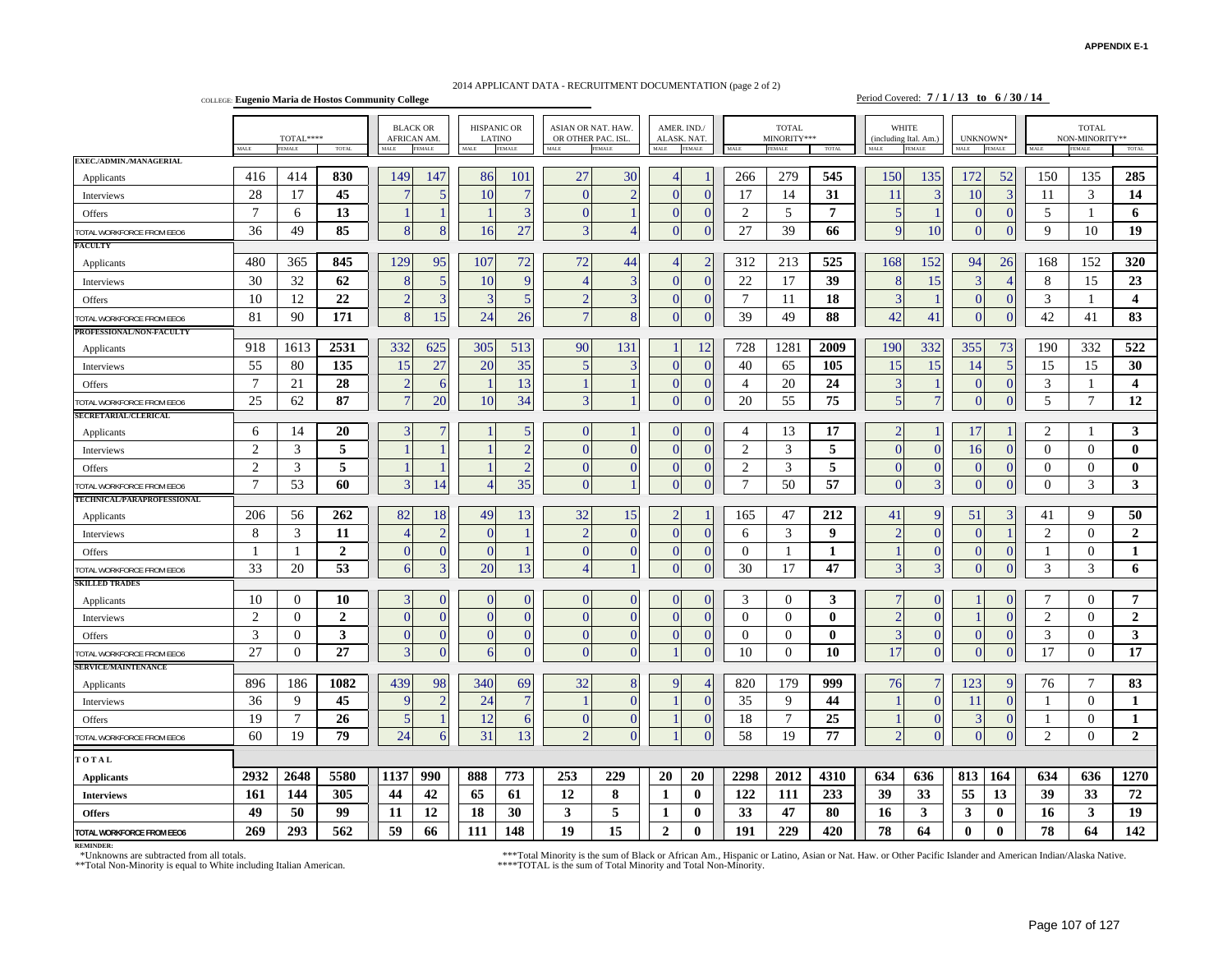# **APPENDIX F – F5**

# **IMPACT RATIO ANALYSIS**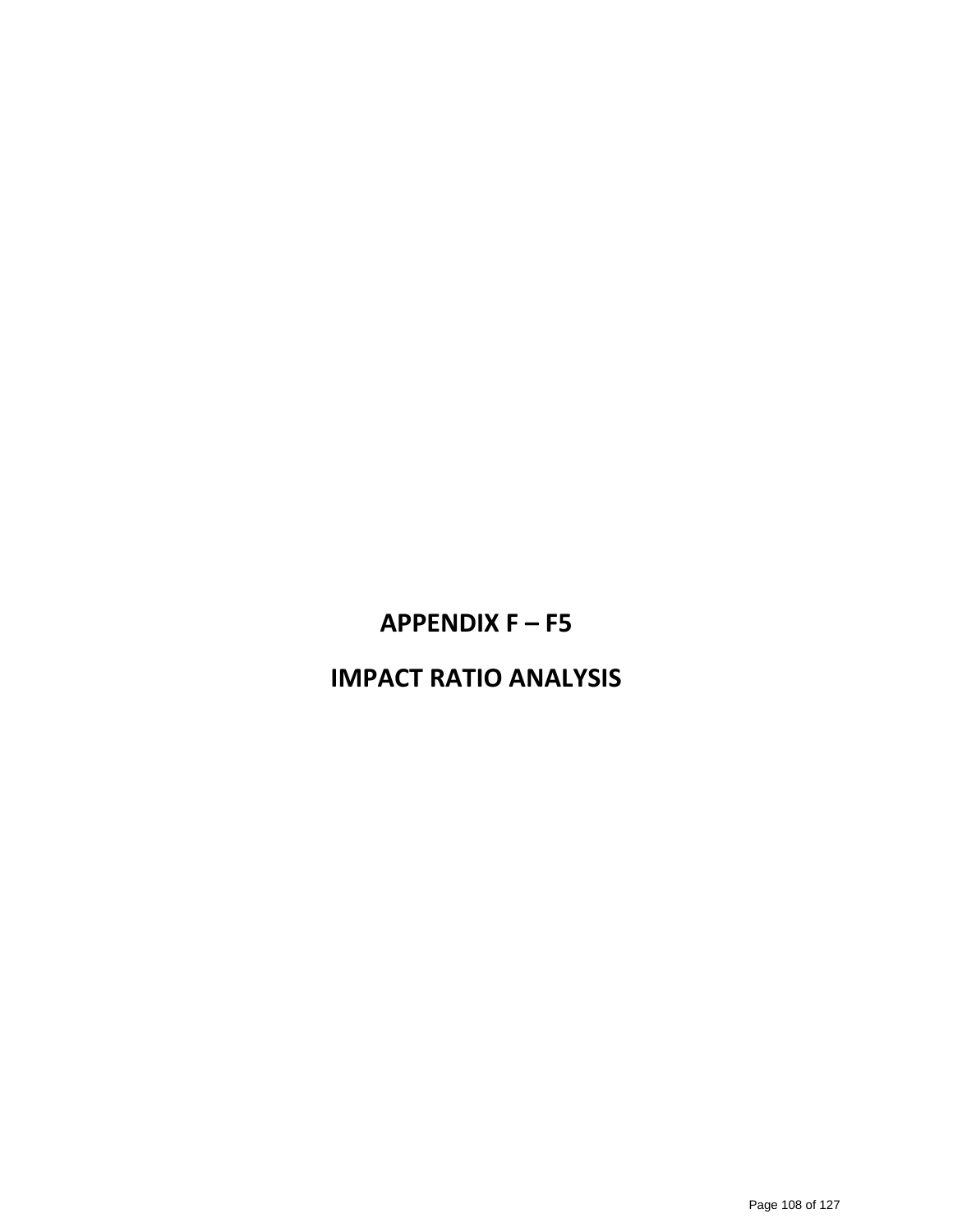## **IMPACT ANALYSIS WORKSHEETS**

#### **COLLEGE NAME: Eugenio Maria de Hostos Community College** F E M A L E S A N D M I N O R I T I E S

### HIRES ANALYSIS

**Eugenio Maria de Hostos Community College**

| October 28, 2014            |             |                |                 |              |                 |                |             |              |             |                               |                 |              |                    |                            |       |                                   |
|-----------------------------|-------------|----------------|-----------------|--------------|-----------------|----------------|-------------|--------------|-------------|-------------------------------|-----------------|--------------|--------------------|----------------------------|-------|-----------------------------------|
| <b>JOB</b><br><b>AREAS/</b> |             |                | <b>MINORITY</b> | <b>HIRES</b> |                 |                |             |              |             | <b>FEMALE</b><br><b>HIRES</b> |                 |              |                    | <b>PERCENTAGE OF HIRES</b> |       |                                   |
| <b>CATEGORY</b>             |             | <b>NON MIN</b> |                 | MIN          |                 | <b>TOTAL</b>   |             | <b>MALE</b>  |             | <b>FEMALE</b>                 |                 | <b>TOTAL</b> | % of non-min hires | % of min hires             |       | % of male hires % of female hires |
|                             | <b>APPL</b> | <b>HIRES</b>   | <b>APPL</b>     | <b>HIRES</b> | <b>APPL</b>     | <b>HIRES</b>   | <b>APPL</b> | <b>HIRES</b> | <b>APPL</b> | <b>HIRES</b>                  | <b>APPL</b>     | <b>HIRES</b> |                    |                            |       |                                   |
| <b>TOTAL</b>                | 1270        | 17             | 4310            | 75           | 5580            | 92             | 2932        | 45           | 2648        | 47                            | 5580            | 92           | 1.3%               | 1.7%                       | 1.5%  | 1.8%                              |
| Exec./Adm./Mngrl.           | 285         |                | 545             |              | 830             | 13             | 416         |              | 414         |                               | 830             | 13           | 2.1%               | 1.3%                       | 1.7%  | 1.4%                              |
| Faculty                     | 320         |                | 525             | 16           | 845             | 19             | 480         | 8            | 365         | 11                            | 845             | 19           | 0.9%               | 3.0%                       | 1.7%  | 3.0%                              |
| Professional/Non-Fac.       | 522         | 3              | 2009            | 22           | 2531            | 25             | 918         | 6            | 1613        | 19                            | 2531            | 25           | 0.6%               | 1.1%                       | 0.7%  | 1.2%                              |
| Secretarial/Clerical        | 3           |                | 17              |              | 20              | 5              | 6           |              | 14          | 3                             | 20              | 5            | $0.0\%$            | 29.4%                      | 33.3% | 21.4%                             |
| 5 Techn./Paraprofessional   | 50          |                | 212             |              | 262             | $\overline{2}$ | 206         |              | 56          |                               | 262             | 2            | 2.0%               | 0.5%                       | 0.5%  | 1.8%                              |
| 6 Skilled Trades            |             |                | $\sim$          |              | 10 <sup>1</sup> | 3              | 10          | 3            |             |                               | 10 <sup>1</sup> | 3            | 42.9%              | 0.0%                       | 30.0% | 0.0%                              |
| Service/Maintenance         | 83          |                | 999             | 24           | 1082            | 25             | 896         | 18           | 186         |                               | 1082            | 25           | 1.2%               | 2.4%                       | 2.0%  | 3.8%                              |
| <b>TOTAL</b>                | 1270        | 17             | 4310            | 75           | 5580            | 92             | 2932        | 45           | 2648        | 47                            | 5580            | 92           | 1%                 | 2%                         | 2%    | 2%                                |

|    |                             |                 |                     |                 |                   |            |                           | IRA WORKSHEET FOR NON-MIN VS MIN % OF HIRES |                       |     |                   |                                           |    |                                 |                                     |                              |                  |                                          |
|----|-----------------------------|-----------------|---------------------|-----------------|-------------------|------------|---------------------------|---------------------------------------------|-----------------------|-----|-------------------|-------------------------------------------|----|---------------------------------|-------------------------------------|------------------------------|------------------|------------------------------------------|
|    | <b>October 28, 2014</b>     |                 |                     |                 |                   |            |                           |                                             |                       |     |                   |                                           |    |                                 |                                     |                              |                  |                                          |
|    | <b>JOB</b><br><b>AREAS/</b> |                 | <b>RATE FOR</b>     |                 | <b>RATE FOR</b>   |            | <b>OVER</b>               |                                             | ONLY IF IRA UNDER 0.8 |     |                   | * IRA LESS THAN 0.8 AND<br>DIF >=1 PERSON |    |                                 |                                     | <b>FISHER TEST</b>           |                  |                                          |
|    | <b>CATEGORY</b>             |                 | <b>UNFAV. GROUP</b> |                 | <b>FAV. GROUP</b> | <b>IRA</b> | <b>ALL</b><br><b>RATE</b> | <b>EXPECT</b>                               | <b>ACTL</b>           | DIF | STD<br><b>DEV</b> | ** IRA LESS THAN 0.8 AND<br>STD DEV>=2    |    | <b>FISHER'S</b><br><b>VALUE</b> | <b>NON-MIN</b><br><b>APPLICANTS</b> | NON-MIN HIRED MIN APPLICANTS | <b>MIN HIRED</b> | <b>FISHER TEST RESULT</b><br><b>NOTE</b> |
| .# |                             |                 |                     |                 |                   |            |                           |                                             |                       |     |                   |                                           | n. |                                 |                                     | $\Omega$                     |                  | $\sim$                                   |
|    | 1 Exec./Adm./Mngrl.         | <b>MINORITY</b> | 1.3%                | <b>NON-MIN</b>  | 2.1%              | 0.61       | 1.6%                      | 8                                           |                       |     | 0.90              | $\bullet$                                 |    | N/A                             |                                     |                              |                  |                                          |
|    | 2 Faculty                   | <b>NON-MIN</b>  | 0.9%                | <b>MINORITY</b> | 3.0%              |            |                           |                                             |                       |     |                   |                                           |    |                                 |                                     |                              |                  |                                          |
|    | 3 Professional/Non-Fac.     | <b>NON-MIN</b>  | 0.6%                | <b>MINORITY</b> | 1.1%              |            |                           |                                             |                       |     |                   |                                           |    |                                 |                                     |                              |                  |                                          |
|    | 4 Secretarial/Clerical      | <b>NON-MIN</b>  | $0.0\%$             | <b>MINORITY</b> | 29.4%             |            |                           |                                             |                       |     |                   |                                           |    |                                 |                                     |                              |                  |                                          |
|    | 5 Techn./Paraprofessional   | <b>MINORITY</b> | 0.5%                | <b>NON-MIN</b>  | 2.0%              | 0.24       | 0.8%                      |                                             |                       |     | 1.12              |                                           |    | N/A                             |                                     |                              |                  |                                          |
|    | 6 Skilled Trades            | <b>MINORITY</b> | $0.0\%$             | <b>NON-MIN</b>  | 42.9%             | 0.00       | 30.0%                     | <sup>0</sup>                                |                       |     | 1.36              |                                           |    | 0.2917                          |                                     |                              |                  | NO SIGNIF, DIFF.                         |
|    | 7 Service/Maintenance       | <b>NON-MIN</b>  | 1.2%                | <b>MINORITY</b> | 2.4%              |            |                           |                                             |                       |     |                   |                                           |    |                                 |                                     |                              |                  |                                          |
|    | <b>TOTAL</b>                |                 |                     |                 |                   |            |                           | 9                                           | ø                     |     |                   |                                           |    |                                 |                                     |                              |                  |                                          |

|                             |               |                     |               |                   |            |                           |               |             |                       |                          | IRA WORKSHEET FOR MALE VS FEMALE % OF HIRES |   |                                 |          |            |                      |              |                                          |
|-----------------------------|---------------|---------------------|---------------|-------------------|------------|---------------------------|---------------|-------------|-----------------------|--------------------------|---------------------------------------------|---|---------------------------------|----------|------------|----------------------|--------------|------------------------------------------|
| October 28, 2014            |               |                     |               |                   |            |                           |               |             |                       |                          |                                             |   |                                 |          |            |                      |              |                                          |
| <b>JOB</b><br><b>AREAS/</b> |               | <b>RATE FOR</b>     |               | <b>RATE FOR</b>   |            | <b>OVER</b>               |               |             | ONLY IF IRA UNDER 0.8 |                          | * IRA LESS THAN 0.8 AND<br>DIF >=1 PERSON   |   |                                 |          |            | <b>FISHER'S TEST</b> |              |                                          |
| <b>CATEGORY</b>             |               | <b>UNFAV, GROUP</b> |               | <b>FAV. GROUP</b> | <b>IRA</b> | <b>ALL</b><br><b>RATE</b> | <b>EXPECT</b> | <b>ACTL</b> | DIF                   | <b>STD</b><br><b>DEV</b> | ** IRA LESS THAN 0.8 AND<br>STD DEV>=2      |   | <b>FISHER'S</b><br><b>VALUE</b> | male app | male hires | female app           | female hires | <b>FISHER TEST RESULT</b><br><b>NOTE</b> |
|                             |               |                     |               |                   |            |                           |               | G           |                       |                          |                                             | K |                                 | м        |            |                      |              | $\circ$                                  |
| Exec./Adm./Mngrl.           | <b>FEMALE</b> | 1.4%                | <b>MALE</b>   | 1.7%              | 0.86       |                           |               |             |                       |                          |                                             |   |                                 |          |            |                      |              |                                          |
| Faculty                     | <b>MALE</b>   | 1.7%                | <b>FEMALE</b> | 3.0%              |            |                           |               |             |                       |                          |                                             |   |                                 |          |            |                      |              |                                          |
| Professional/Non-Fac.       | <b>MALE</b>   | 0.7%                | <b>FEMALE</b> | 1.2%              |            |                           |               |             |                       |                          |                                             |   |                                 |          |            |                      |              |                                          |
| Secretarial/Clerical        | <b>FEMALE</b> | 21.4%               | <b>MALE</b>   | 33.3%             | 0.64       | 25.0%                     |               |             |                       | 0.56                     |                                             |   | 0.4835                          | 6        | 2          | 14                   | $\mathbf{3}$ | NO SIGNIF, DIFF.                         |
| Techn./Paraprofessional     | <b>MALE</b>   | 0.5%                | <b>FEMALE</b> | 1.8%              |            |                           |               |             |                       |                          |                                             |   |                                 |          |            |                      |              |                                          |
| <b>Skilled Trades</b>       | <b>FEMALE</b> | $0.0\%$             | <b>MALE</b>   | 30.0%             | 0.00       | 30.0%                     |               |             |                       | N/A                      |                                             |   |                                 |          |            |                      |              | <b>FEMALE</b><br>NO                      |
| Service/Maintenance         | <b>MALE</b>   | 2.0%                | <b>FEMALE</b> | 3.8%              |            |                           |               |             |                       |                          |                                             |   |                                 |          |            |                      |              |                                          |
| <b>TOTAL:</b>               |               |                     |               |                   |            |                           |               |             | 0                     |                          |                                             |   |                                 |          |            |                      |              |                                          |

**PART AAPPENDIX F**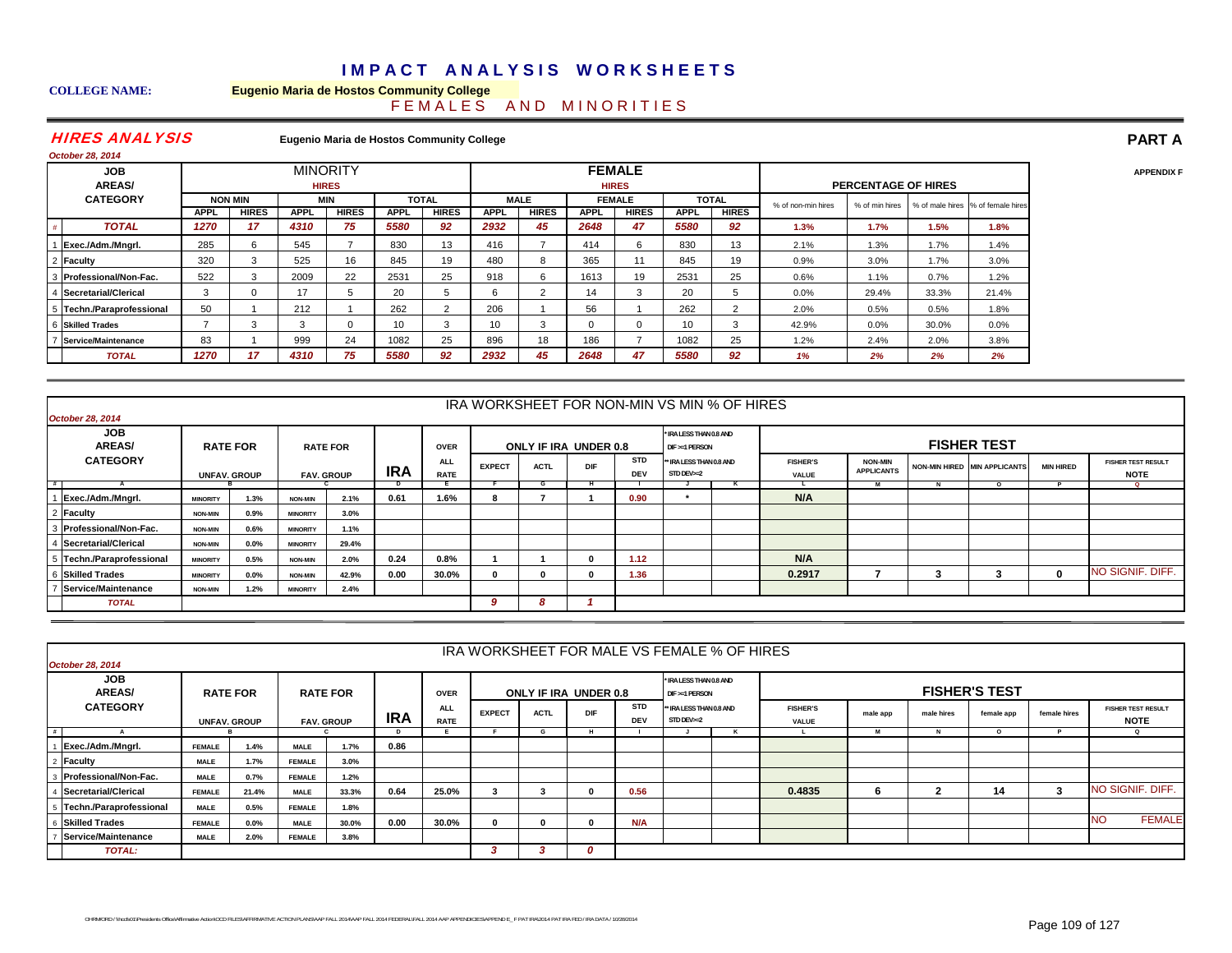### PROMOTION ANALYSI S

### **Eugenio Maria de Hostos Community College**

# **PART BAPPENDIX F-1**

*October 28, 2014*

| <b>JOB</b>              |                  |                |                  | <b>MINORITY</b>  |           |                |                  |             |                  | <b>FEMALE</b>    |                  |              |              |                         |          |             |
|-------------------------|------------------|----------------|------------------|------------------|-----------|----------------|------------------|-------------|------------------|------------------|------------------|--------------|--------------|-------------------------|----------|-------------|
| <b>AREAS/</b>           |                  |                |                  | <b>PROMOTION</b> |           |                |                  |             |                  | <b>PROMOTION</b> |                  |              |              | PERCENTAGE OF PROMOTION |          |             |
| <b>CATEGORY</b>         |                  | <b>NON MIN</b> |                  | MIN              |           | <b>TOTAL</b>   |                  | <b>MALE</b> |                  | <b>FEMALE</b>    |                  | <b>TOTAL</b> | % of non-min | % of min                | % OF MEN | % OF FEMALE |
|                         | <b>INCUMBENT</b> | PROMOTED       | <b>INCUMBENT</b> | PROMOTED         | INCUMBENT | PROMOTED       | <b>INCUMBENT</b> | PROMOTED    | <b>INCUMBENT</b> | <b>PROMOTED</b>  | <b>INCUMBENT</b> | PROMOTED     | PROMOTED     | promoted                | promoted | promoted    |
| <b>TOTAL</b>            | 142              |                | 420              | 16               | 562       | 21             | 269              | 9           | 293              | 12               | 562              | 21           | 4%           | 4%                      | 3%       | 4%          |
| Exec./Adm./Mngrl.       | 19               |                | 66               |                  | 85        | 4              | 36               |             | 49               | 3                | 85               |              | 5%           | 5%                      | 3%       | 6%          |
| <b>Faculty</b>          | 83               |                | 88               |                  | 171       | 8              | 81               | 5           | 90               | 3                | 171              | ŏ            | 5%           | 5%                      | 6%       | 3%          |
| Professional/Non-Fac.   | 12               |                | 75               |                  | 87        | $\overline{2}$ | 25               | 0           | 62               |                  | 87               | n            | 0%           | 3%                      | 0%       | 3%          |
| Secretarial/Clerical    | 3                |                | 57               |                  | 60        |                |                  | 0           | 53               |                  | 60               |              | 0%           | 2%                      | 0%       | 2%          |
| Techn./Paraprofessional | 6                |                | 47               |                  | 53        | 5              | 33               | $\sim$      | 20               | 3                | 53               | b.           | 0%           | 11%                     | 6%       | 15%         |
| 6 Skilled Trades        | 17               |                | 10               |                  | 27        | $\mathbf 0$    | 27               | 0           |                  |                  | 27               |              | 0%           | 0%                      | 0%       | 0%          |
| Service/Maintenance     | 2                |                | 77               |                  | 79        |                | 60               |             | 19               |                  | 79               |              | 0%           | 1%                      | 2%       | 0%          |
| <b>TOTAL</b>            | 142              |                | 420              | 16               | 562       | 21             | 269              | 9           | 293              | 12               | 562              | 21           | 4%           | 4%                      | 3%       | 4%          |

|                                  |                 |                     |                 |                   |            |                           |               |                       |            |                          |                                           | IRA WORKSHEET FOR NON-MIN VS MIN % OF PROMOTION |                            |        |                    |                 |                                          |
|----------------------------------|-----------------|---------------------|-----------------|-------------------|------------|---------------------------|---------------|-----------------------|------------|--------------------------|-------------------------------------------|-------------------------------------------------|----------------------------|--------|--------------------|-----------------|------------------------------------------|
| October 28, 2014                 |                 |                     |                 |                   |            |                           |               |                       |            |                          |                                           |                                                 |                            |        |                    |                 |                                          |
| JOB<br><b>AREAS/</b>             | <b>RATE FOR</b> |                     |                 | <b>RATE FOR</b>   |            | <b>OVER</b>               |               | ONLY IF IRA UNDER 0.8 |            |                          | * IRA LESS THAN 0.8 AND<br>DIF >=1 PERSON |                                                 |                            |        | <b>FISHER TEST</b> |                 |                                          |
| <b>CATEGORY</b>                  |                 | <b>UNFAV. GROUP</b> |                 | <b>FAV. GROUP</b> | <b>IRA</b> | <b>ALL</b><br><b>RATE</b> | <b>EXPECT</b> | <b>ACTL</b>           | <b>DIF</b> | <b>STD</b><br><b>DEV</b> | ** IRA LESS THAN 0.8 AND<br>STD DEV>=2    | <b>FISHER'S</b><br>VALUE                        | NON-MIN INCUM NON-MIN PRMT |        | <b>MIN INCUM</b>   | <b>MIN PRMT</b> | <b>FISHER TEST RESULT</b><br><b>NOTE</b> |
| #                                |                 |                     |                 |                   |            |                           |               |                       |            |                          |                                           |                                                 |                            | $\sim$ |                    |                 | $\Omega$                                 |
| Exec./Adm./Mngrl.                | <b>MINORITY</b> | 4.55%               | <b>NON-MIN</b>  | 5.26%             | 0.86       |                           |               |                       |            |                          |                                           |                                                 |                            |        |                    |                 |                                          |
| Faculty                          | <b>MINORITY</b> | 4.55%               | <b>NON-MIN</b>  | 4.82%             | 0.94       |                           |               |                       |            |                          |                                           |                                                 |                            |        |                    |                 |                                          |
| Professional/Non-Fac.            | <b>NON-MIN</b>  | $0.00\%$            | <b>MINORITY</b> | 2.67%             |            |                           |               |                       |            |                          |                                           |                                                 |                            |        |                    |                 |                                          |
| Secretarial/Clerical             | <b>NON-MIN</b>  | $0.00\%$            | <b>MINORITY</b> | 1.75%             |            |                           |               |                       |            |                          |                                           |                                                 |                            |        |                    |                 |                                          |
| 5 Techn./Paraprofessional        | <b>NON-MIN</b>  | $0.00\%$            | <b>MINORITY</b> | 10.64%            |            |                           |               |                       |            |                          |                                           |                                                 |                            |        |                    |                 |                                          |
| <b>Skilled Trades</b>            | <b>N/A</b>      |                     | <b>N/A</b>      |                   |            |                           |               |                       |            |                          |                                           |                                                 |                            |        |                    |                 |                                          |
| <sup>7</sup> Service/Maintenance | <b>NON-MIN</b>  | $0.00\%$            | <b>MINORITY</b> | 1.30%             |            |                           |               |                       |            |                          |                                           |                                                 |                            |        |                    |                 |                                          |
| <b>TOTAL</b>                     |                 |                     |                 |                   |            |                           | υ             | 0                     | 0          |                          |                                           |                                                 |                            |        |                    |                 |                                          |

|                             |                                                                                     |                 |                 |       |            |                           |               |                       |     |                          |                                           |  | IRA WORKSHEET FOR MALE VS FEMALE % OF PROMOTION |            |           |                    |             |                                          |
|-----------------------------|-------------------------------------------------------------------------------------|-----------------|-----------------|-------|------------|---------------------------|---------------|-----------------------|-----|--------------------------|-------------------------------------------|--|-------------------------------------------------|------------|-----------|--------------------|-------------|------------------------------------------|
| October 28, 2014            |                                                                                     |                 |                 |       |            |                           |               |                       |     |                          |                                           |  |                                                 |            |           |                    |             |                                          |
| <b>JOB</b><br><b>AREAS/</b> |                                                                                     | <b>RATE FOR</b> | <b>RATE FOR</b> |       |            | <b>OVER</b>               |               | ONLY IF IRA UNDER 0.8 |     |                          | * IRA LESS THAN 0.8 AND<br>DIF >=1 PERSON |  |                                                 |            |           | <b>FISHER TEST</b> |             |                                          |
| <b>CATEGORY</b>             |                                                                                     |                 |                 |       | <b>IRA</b> | <b>ALL</b><br><b>RATE</b> | <b>EXPECT</b> | <b>ACTL</b>           | DIF | <b>STD</b><br><b>DEV</b> | ** IRA LESS THAN 0.8 AND<br>STD DEV>=2    |  | <b>FISHER'S</b><br>VALUE                        | male incum | male prmt | female incum       | female prmt | <b>FISHER TEST RESULT</b><br><b>NOTE</b> |
| #                           | <b>UNFAV, GROUP</b><br><b>FAV. GROUP</b><br>$\mathbf Q$<br>G<br>м<br>$\Omega$<br>.N |                 |                 |       |            |                           |               |                       |     |                          |                                           |  |                                                 |            |           |                    |             |                                          |
| Exec./Adm./Mngrl.           | <b>MALE</b>                                                                         | 2.8%            | <b>FEMALE</b>   | 6.1%  |            |                           |               |                       |     |                          |                                           |  |                                                 |            |           |                    |             |                                          |
| Faculty                     | <b>FEMALE</b>                                                                       | 3.3%            | <b>MALE</b>     | 6.2%  | 0.540      | 4.7%                      |               |                       |     | 0.88                     |                                           |  | N/A                                             |            |           |                    |             |                                          |
| Professional/Non-Fac.       | <b>MALE</b>                                                                         | $0.0\%$         | <b>FEMALE</b>   | 3.2%  |            |                           |               |                       |     |                          |                                           |  |                                                 |            |           |                    |             |                                          |
| Secretarial/Clerical        | <b>MALE</b>                                                                         | $0.0\%$         | <b>FEMALE</b>   | 1.9%  |            |                           |               |                       |     |                          |                                           |  |                                                 |            |           |                    |             |                                          |
| 5 Techn./Paraprofessional   | <b>MALE</b>                                                                         | 6.1%            | <b>FEMALE</b>   | 15.0% |            |                           |               |                       |     |                          |                                           |  |                                                 |            |           |                    |             |                                          |
| <b>Skilled Trades</b>       | N/A                                                                                 |                 | <b>N/A</b>      |       |            |                           |               |                       |     |                          |                                           |  |                                                 |            |           |                    |             |                                          |
| Service/Maintenance         | <b>FEMALE</b>                                                                       | $0.0\%$         | <b>MALE</b>     | 1.7%  | 0.000      | 1.3%                      |               |                       |     | 0.57                     |                                           |  | N/A                                             |            |           |                    |             |                                          |
| <b>TOTAL</b>                |                                                                                     |                 |                 |       |            |                           |               |                       |     |                          |                                           |  |                                                 |            |           |                    |             |                                          |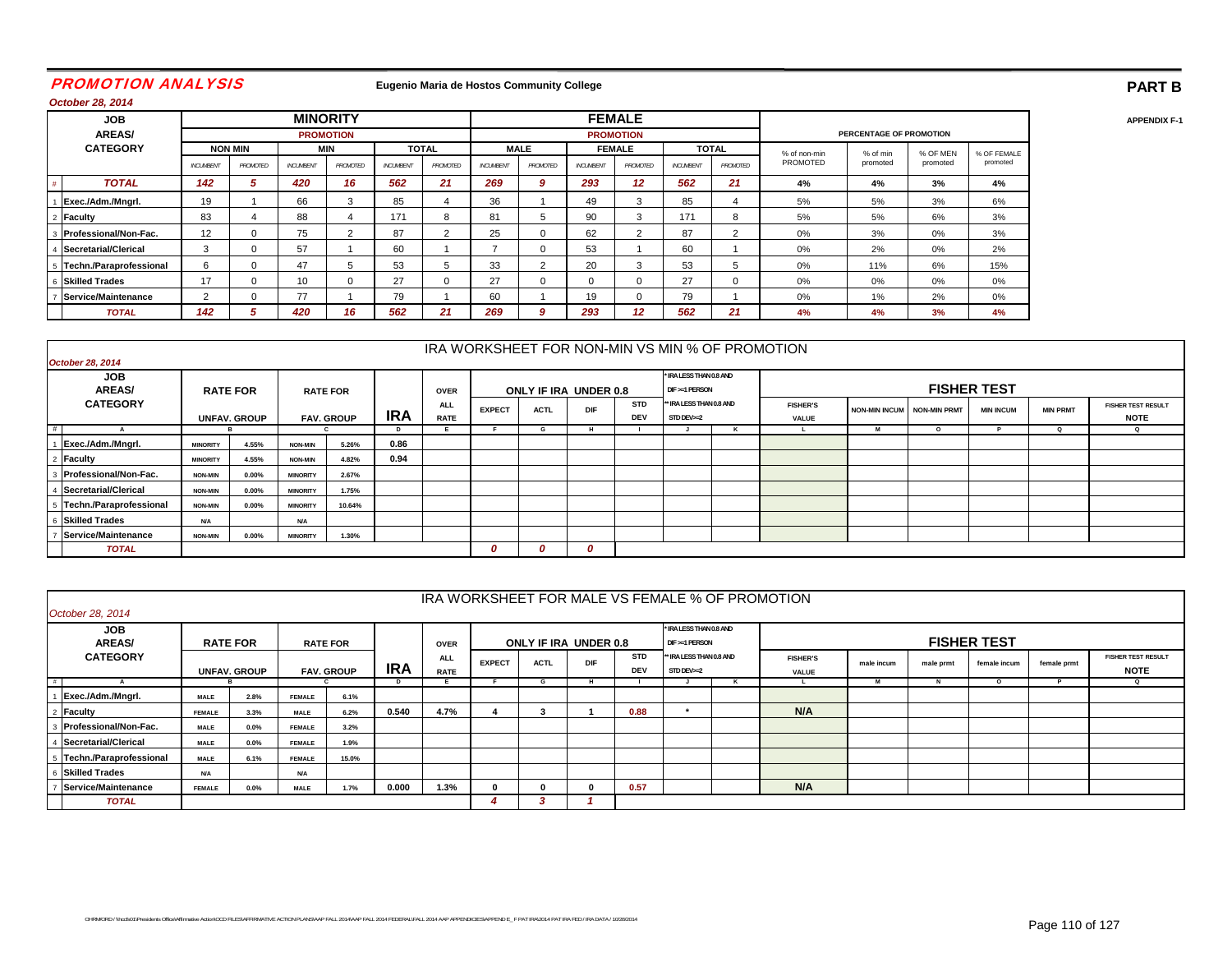### TERMINATION ANALYSI S

#### **Eugenio Maria de Hostos Community College**

| October 28, 2014            |                  |                |           |                                       |           |                |           |                |           |                                     |                 |                |                                   |                               |                               |                           |
|-----------------------------|------------------|----------------|-----------|---------------------------------------|-----------|----------------|-----------|----------------|-----------|-------------------------------------|-----------------|----------------|-----------------------------------|-------------------------------|-------------------------------|---------------------------|
| <b>JOB</b><br><b>AREAS/</b> |                  |                |           | <b>MINORITY</b><br><b>TERMINATION</b> |           |                |           |                |           | <b>FEMALE</b><br><b>TERMINATION</b> |                 |                |                                   |                               |                               |                           |
| <b>CATEGORY</b>             |                  | <b>NON MIN</b> |           | <b>MIN</b>                            |           | <b>TOTAL</b>   |           | <b>MALE</b>    |           | <b>FEMALE</b>                       |                 | <b>TOTAL</b>   |                                   | PERCENTAGE OF TERMINATION     |                               |                           |
|                             | <b>INCUMBENT</b> | TERMINATED     | INCUMBENT | TERMINATED                            | INCUMBENT | TERMINATED     | INCUMBENT | TERMINATED     | INCUMBENT | TERMINATED                          | <b>INCUMBEN</b> | TERMINATED     | % of non-min<br><b>TERMINATED</b> | % of min<br><b>TERMINATED</b> | % OF MEN<br><b>TERMINATED</b> | % OF FEMALE<br>TERMINATED |
| <b>TOTAL</b>                | 142              | 19             | 420       | 45                                    | 562       | 64             | 269       | 39             | 293       | 25                                  | 562             | 64             | 13%                               | 11%                           | 14%                           | 9%                        |
| Exec./Adm./Mngrl.           | 19               | $\overline{ }$ | 66        | 5                                     | 85        | 12             | 36        | 8              | 49        |                                     | 85              | 12             | 37%                               | 8%                            | 22%                           | 8%                        |
| Faculty                     | 83               | 3              | 88        |                                       | 171       | 10             | 81        | 4              | 90        | 6                                   | 171             | 10             | 4%                                | 8%                            | 5%                            | 7%                        |
| Professional/Non-Fac.       | 12               |                | 75        | 4                                     | 87        | 8              | 25        | $\overline{2}$ | 62        | 6                                   | 87              | 8              | 33%                               | 5%                            | 8%                            | 10%                       |
| Secretarial/Clerical        | 3                | 0              | 57        | 6                                     | 60        | 6              | -         |                | 53        | 5                                   | 60              | 6              | 0%                                | 11%                           | 14%                           | 9%                        |
| Techn./Paraprofessional     | 6                |                | 47        | $\Omega$                              | 53        |                | 33        |                | 20        | $\Omega$                            | 53              |                | 17%                               | 0%                            | 3%                            | 0%                        |
| <b>Skilled Trades</b>       | 17               | $\overline{2}$ | 10        | $\Omega$                              | 27        | $\overline{2}$ | 27        | $\overline{2}$ | $\Omega$  | $\Omega$                            | 27              | $\overline{2}$ | 12%                               | 0%                            | 7%                            | 0%                        |
| Service/Maintenance         | $\overline{2}$   | $\overline{2}$ | 77        | 23                                    | 79        | 25             | 60        | 21             | 19        |                                     | 79              | 25             | 100%                              | 30%                           | 35%                           | 21%                       |
| <b>TOTAL</b>                | 142              | 19             | 420       | 45                                    | 562       | 64             | 269       | 39             | 293       | 25                                  | 562             | 64             | 13%                               | 11%                           | 14%                           | 9%                        |

| October 28, 2014            |                                          |        |                 |                 |            |                           |               |             |                       |                          |                                           |                                 |            |   |                               |                       |                                          |
|-----------------------------|------------------------------------------|--------|-----------------|-----------------|------------|---------------------------|---------------|-------------|-----------------------|--------------------------|-------------------------------------------|---------------------------------|------------|---|-------------------------------|-----------------------|------------------------------------------|
| <b>JOB</b><br><b>AREAS/</b> | <b>RATE FOR</b>                          |        |                 | <b>RATE FOR</b> |            | <b>OVER</b>               |               |             | ONLY IF IRA UNDER 0.8 |                          | * IRA LESS THAN 0.8 AND<br>DIF >=1 PERSON |                                 |            |   | <b>FISHER TEST</b>            |                       |                                          |
| <b>CATEGORY</b>             | <b>UNFAV, GROUP</b><br><b>FAV. GROUP</b> |        |                 |                 | <b>IRA</b> | <b>ALL</b><br><b>RATE</b> | <b>EXPECT</b> | <b>ACTL</b> | DIF                   | <b>STD</b><br><b>DEV</b> | ** IRA LESS THAN 0.8 AND<br>STD DEV>=2    | <b>FISHER'S</b><br><b>VALUE</b> | min incumb |   | min terminated non-min incumb | non-min<br>terminated | <b>FISHER TEST RESULT</b><br><b>NOTE</b> |
| #                           |                                          |        |                 |                 | D          |                           |               |             |                       |                          |                                           |                                 | м          | N | O                             |                       | $\mathbf Q$                              |
| Exec./Adm./Mngrl.           | <b>NON-MIN</b>                           | 36.8%  | <b>MINORITY</b> | 7.6%            |            |                           |               |             |                       |                          |                                           |                                 |            |   |                               |                       |                                          |
| Faculty                     | <b>MINORITY</b>                          | 8.0%   | <b>NON-MIN</b>  | 3.6%            | 0.454      | 5.8%                      |               |             |                       | 1.21                     |                                           | N/A                             |            |   |                               |                       |                                          |
| Professional/Non-Fac.       | <b>NON-MIN</b>                           | 33.3%  | <b>MINORITY</b> | 5.3%            |            |                           |               |             |                       |                          |                                           |                                 |            |   |                               |                       |                                          |
| Secretarial/Clerical        | <b>MINORITY</b>                          | 10.5%  | <b>NON-MIN</b>  | $0.0\%$         | 0.000      | 10.0%                     |               |             |                       | 0.59                     | $\bullet$                                 | 0.7248                          | 57         | 6 |                               | $\mathbf{0}$          | NO SIGNIF. DIFF.                         |
| Techn./Paraprofessional     | <b>NON-MIN</b>                           | 16.7%  | <b>MINORITY</b> | $0.0\%$         |            |                           |               |             |                       |                          |                                           |                                 |            |   |                               |                       |                                          |
| <b>Skilled Trades</b>       | <b>NON-MIN</b>                           | 11.8%  | <b>MINORITY</b> | $0.0\%$         |            |                           |               |             |                       |                          |                                           |                                 |            |   |                               |                       |                                          |
| Service/Maintenance         | <b>NON-MIN</b>                           | 100.0% | <b>MINORITY</b> | 29.9%           |            |                           |               |             |                       |                          |                                           |                                 |            |   |                               |                       |                                          |
| <b>TOTAL</b>                |                                          |        |                 |                 |            |                           | 10            | 13          |                       |                          |                                           |                                 |            |   |                               |                       |                                          |

|                                           |               |                     |                 |                   |            |                           |               |                       |            |                          |                                          |  | IRA WORKSHEET FOR MALE VS FEMALE % OF TERMINATION |  |                                 |                    |                 |                                          |
|-------------------------------------------|---------------|---------------------|-----------------|-------------------|------------|---------------------------|---------------|-----------------------|------------|--------------------------|------------------------------------------|--|---------------------------------------------------|--|---------------------------------|--------------------|-----------------|------------------------------------------|
| <b>October 28, 2014</b>                   |               |                     |                 |                   |            |                           |               |                       |            |                          |                                          |  |                                                   |  |                                 |                    |                 |                                          |
| <b>JOB</b><br><b>AREAS/</b>               |               | <b>RATE FOR</b>     | <b>RATE FOR</b> |                   |            | <b>OVER</b>               |               | ONLY IF IRA UNDER 0.8 |            |                          | *IRA LESS THAN 0.8 AND<br>DIF >=1 PERSON |  |                                                   |  |                                 | <b>FISHER TEST</b> |                 |                                          |
| <b>CATEGORY</b>                           |               | <b>UNFAV. GROUP</b> |                 | <b>FAV. GROUP</b> | <b>IRA</b> | <b>ALL</b><br><b>RATE</b> | <b>EXPECT</b> | <b>ACTL</b>           | <b>DIF</b> | <b>STD</b><br><b>DEV</b> | ** IRA LESS THAN 0.8 AND<br>STD DEV>=2   |  | <b>FISHER'S</b><br>VALUE                          |  | female incumb female terminated | male incumb        | male terminated | <b>FISHER TEST RESULT</b><br><b>NOTE</b> |
| N<br>$\Omega$<br>$\circ$<br>K<br>- M<br>n |               |                     |                 |                   |            |                           |               |                       |            |                          |                                          |  |                                                   |  |                                 |                    |                 |                                          |
| 1 Exec./Adm./Mngrl.                       | <b>MALE</b>   | 22.2%               | <b>FEMALE</b>   | 8.2%              |            |                           |               |                       |            |                          |                                          |  |                                                   |  |                                 |                    |                 |                                          |
| 2 Faculty                                 | <b>FEMALE</b> | 6.7%                | <b>MALE</b>     | 4.9%              | 0.741      | 5.8%                      |               | 'n                    |            | 0.481                    |                                          |  | N/A                                               |  |                                 |                    |                 |                                          |
| 3 Professional/Non-Fac.                   | <b>FEMALE</b> | 9.7%                | MALE            | 8.0%              | 0.827      |                           |               |                       |            |                          |                                          |  |                                                   |  |                                 |                    |                 |                                          |
| 4 Secretarial/Clerical                    | <b>MALE</b>   | 14.3%               | <b>FEMALE</b>   | 9.4%              |            |                           |               |                       |            |                          |                                          |  |                                                   |  |                                 |                    |                 |                                          |
| 5 Techn./Paraprofessional                 | <b>MALE</b>   | 3.0%                | <b>FEMALE</b>   | $0.0\%$           |            |                           |               |                       |            |                          |                                          |  |                                                   |  |                                 |                    |                 |                                          |
| 6 Skilled Trades                          | <b>MALE</b>   | 7.4%                | <b>FEMALE</b>   | $0.0\%$           |            |                           |               |                       |            |                          |                                          |  |                                                   |  |                                 |                    |                 |                                          |
| 7 Service/Maintenance                     | <b>MALE</b>   | 35.0%               | <b>FEMALE</b>   | 21.1%             |            |                           |               |                       |            |                          |                                          |  |                                                   |  |                                 |                    |                 |                                          |
| <b>TOTAL</b>                              |               |                     |                 |                   |            |                           |               | Ð                     |            |                          |                                          |  |                                                   |  |                                 |                    |                 |                                          |

#### **APPENDIX F-2**

**PART C**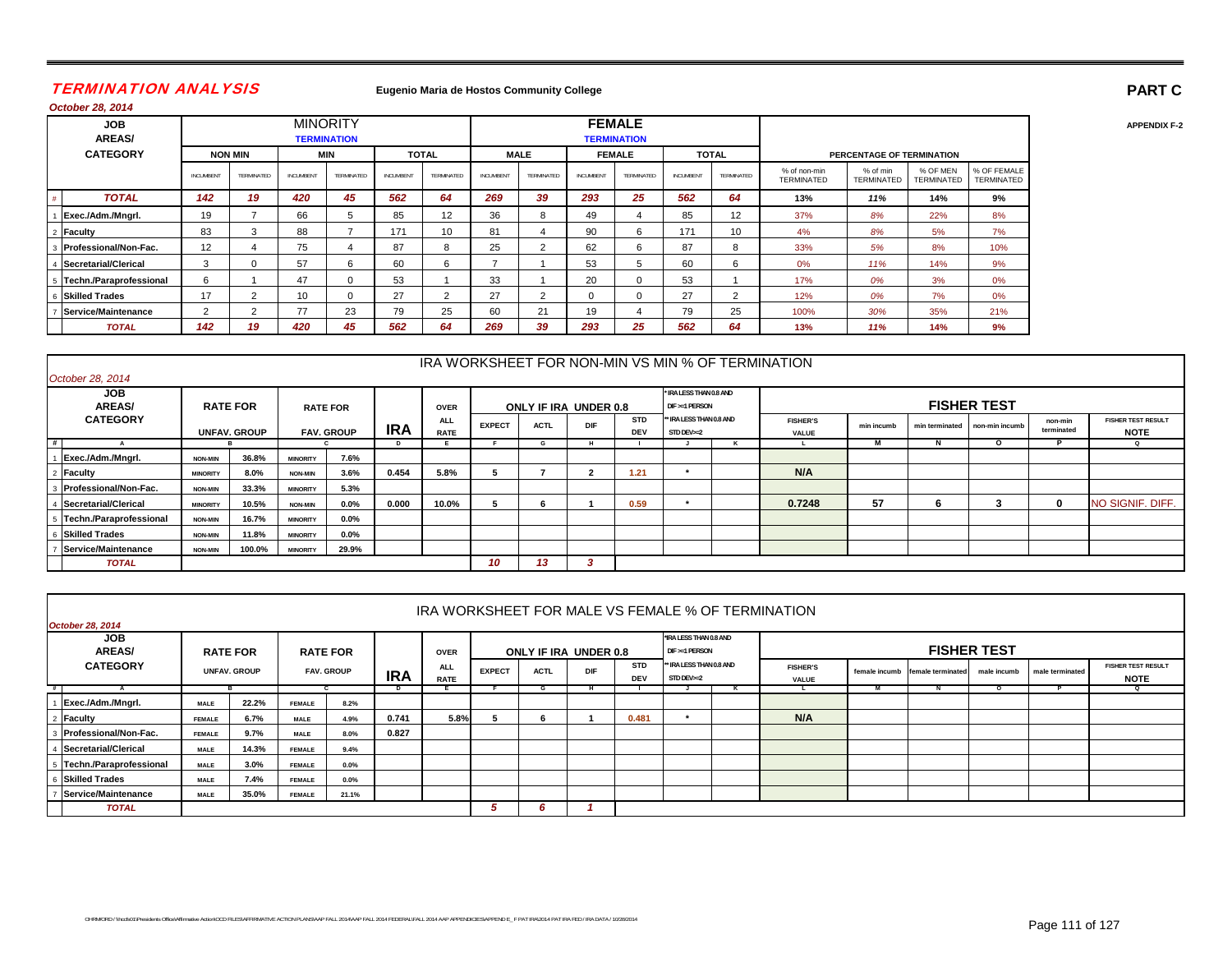**APPENDIX F-3**



Fisher's Test- NON-MIN VS MIN % OF HIRES- Skilled Trades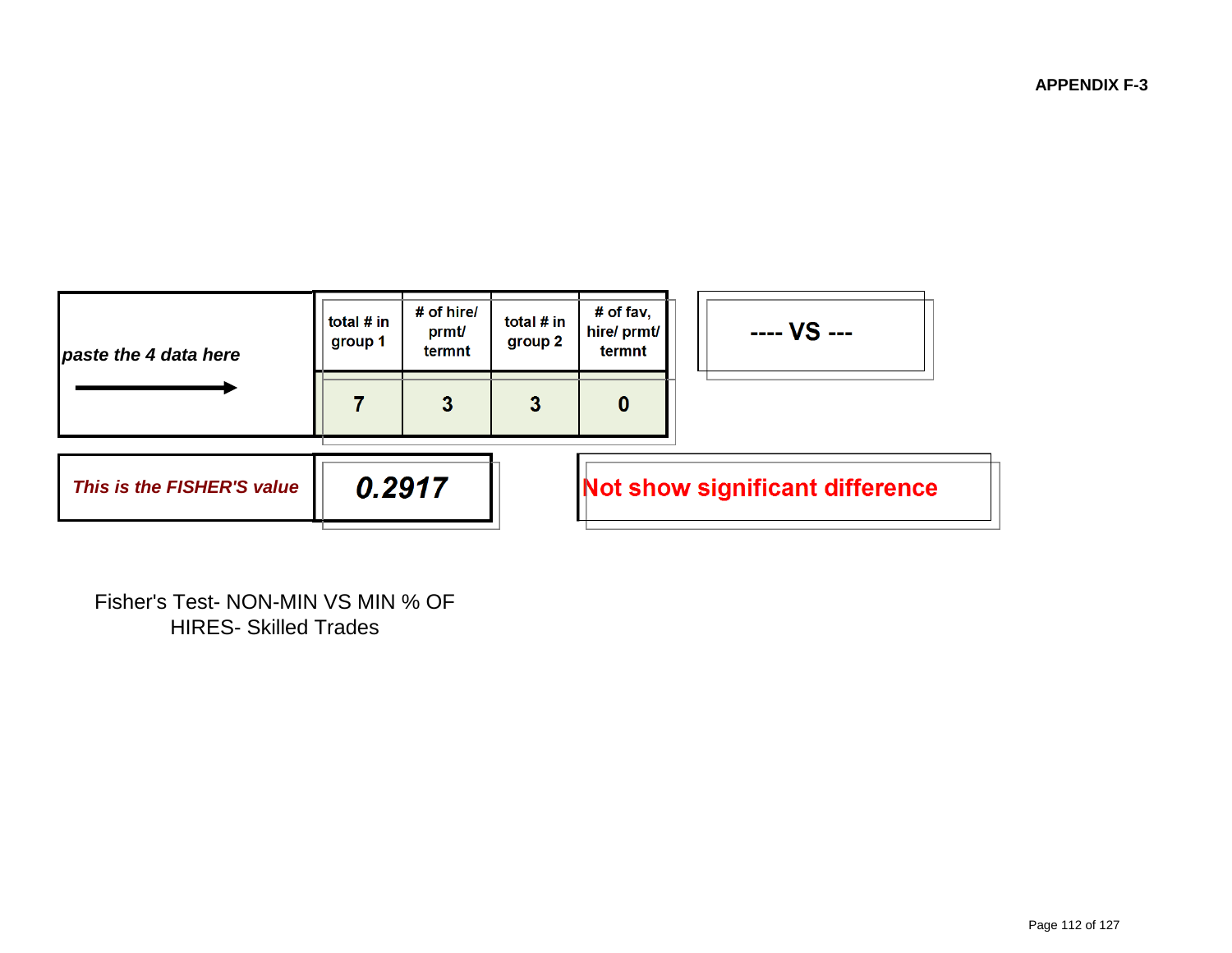**APPENDIX F-4**



Fisher's Test- MALE VS FEMALE % OF HIRES- Secretarial/Clerical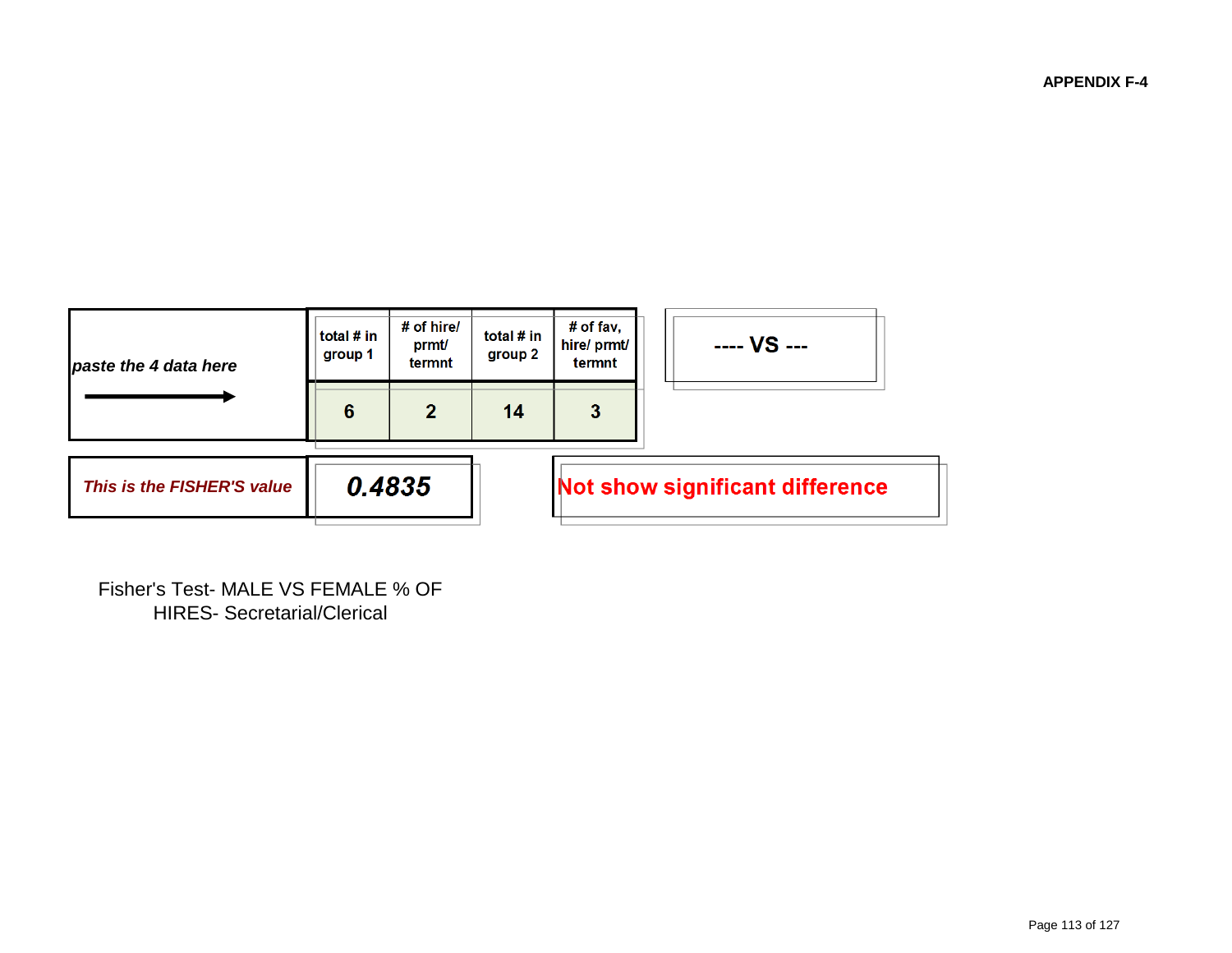**APPENDIX F-5**



Fisher's Test- NON-MIN VS MIN % OF TERMINATION- Secretarial/Clerical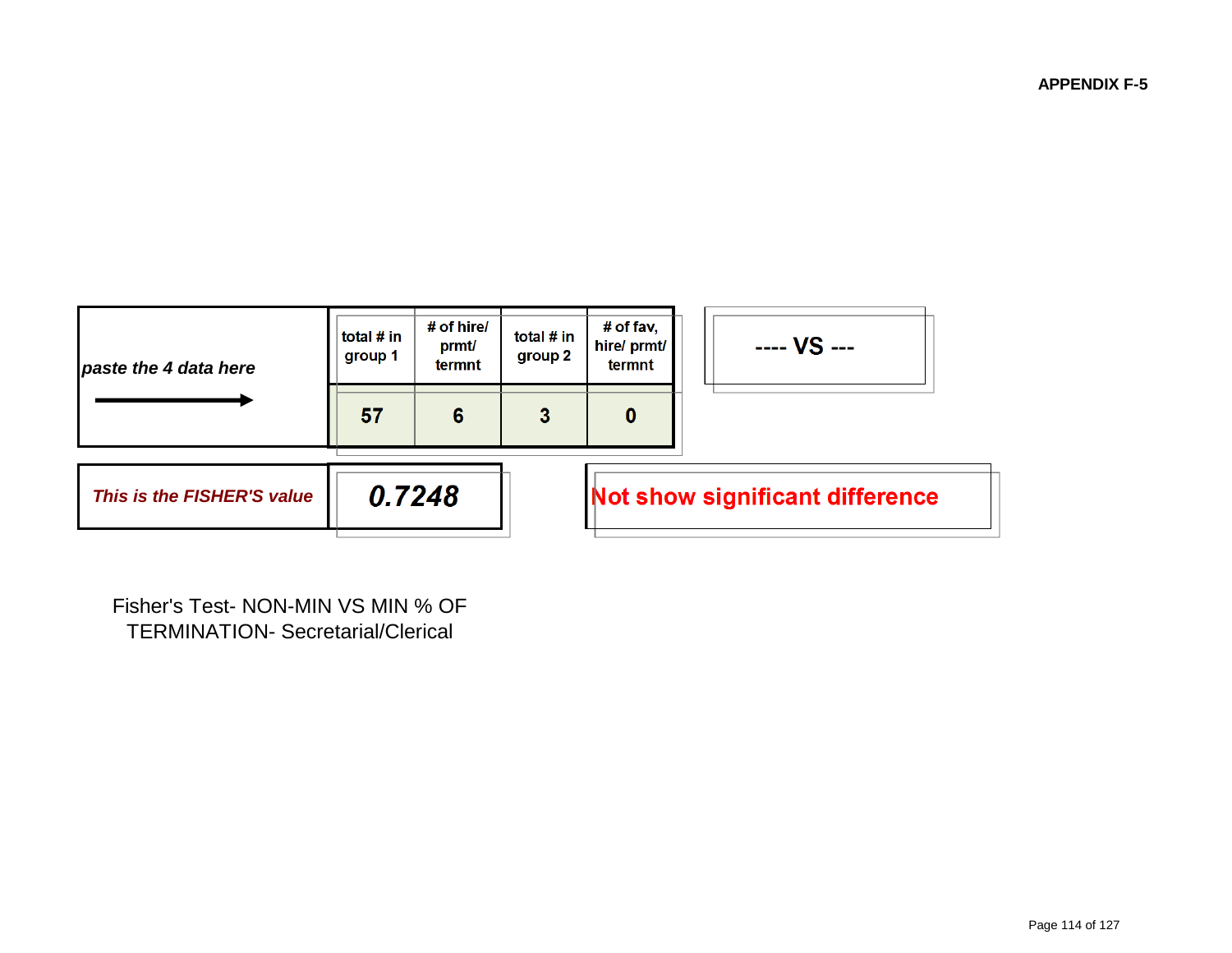# **APPENDIX G – G5**

# **TENURE ELIGIBILITY SURVEY**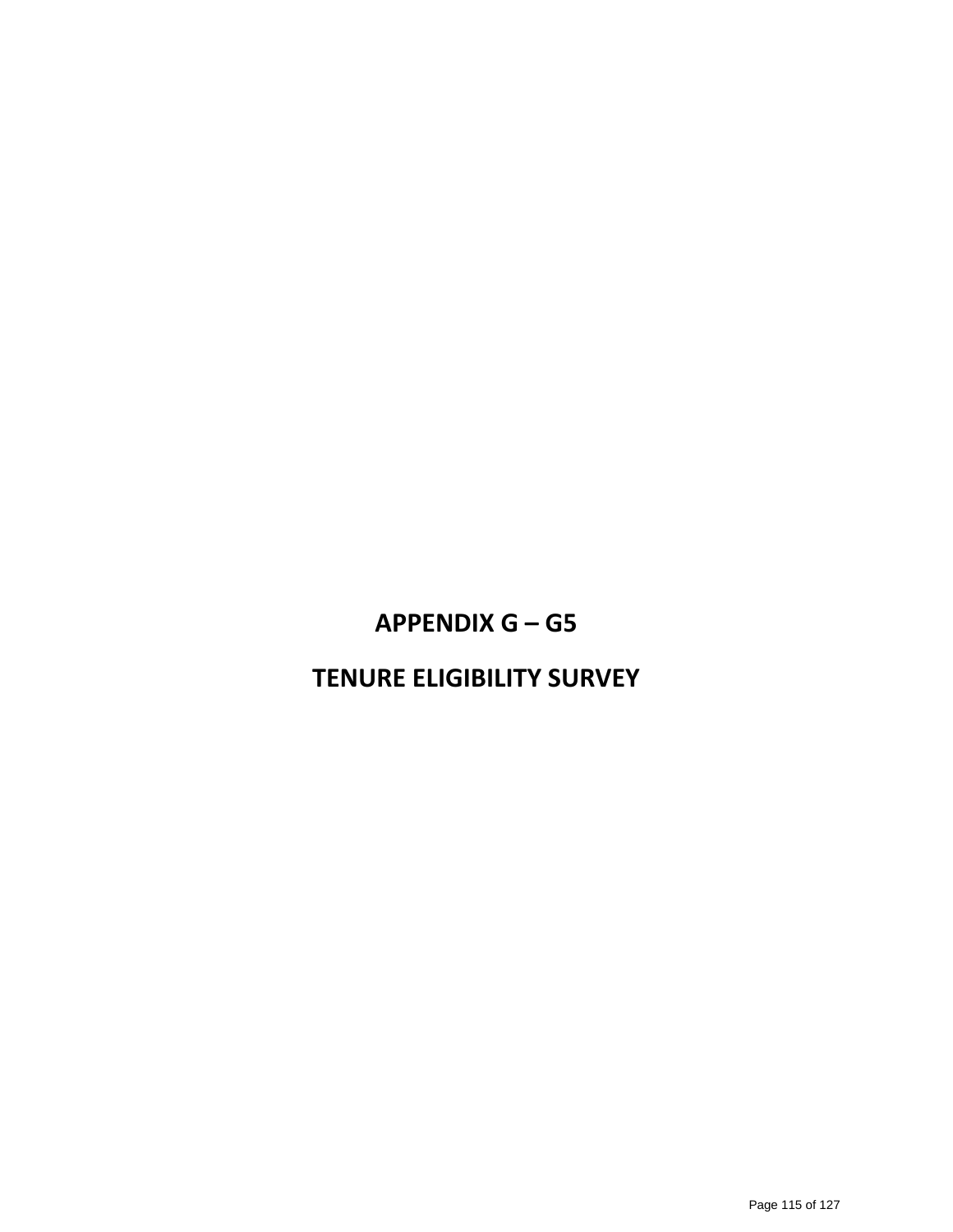#### **COLLEGE:Eugenio Maria de Hostos Community College COLLEGE TOTALS:** 7

### Eligible for Tenure, Effective: September 1, 2013

|                 |              |      | Sub-Total<br>Sex |     | White |   | <b>Black</b> | Rican | Puerto | Hispanic |     | Asian/<br>Pac. Isl. |   | Amer. Ind./<br>Alsk. Nat. |          | Italian<br>American |
|-----------------|--------------|------|------------------|-----|-------|---|--------------|-------|--------|----------|-----|---------------------|---|---------------------------|----------|---------------------|
|                 | <b>TOTAL</b> | М    |                  | м   |       | M |              | M     |        | M        | M   |                     | M |                           | <br>IVI. |                     |
| Professor       |              |      |                  |     |       |   |              |       |        |          |     |                     |   |                           |          |                     |
| Associate Prof. | (2)          | (2)  |                  |     |       |   |              |       |        | (1)      | (1) |                     |   |                           |          |                     |
| Assistant Prof. | 3(2)         | 3(2) |                  | (1) |       |   |              |       |        | (1)      |     |                     |   |                           |          |                     |
| Lecturer (CCE)  |              |      |                  |     |       |   |              |       |        |          |     |                     |   |                           |          |                     |
| CLT's           |              |      |                  |     |       |   |              |       |        |          |     |                     |   |                           |          |                     |
| <b>TOTAL</b>    | 7(4)         | 6(4) |                  | (1) |       |   |              |       |        | 3(2)     | (1) |                     |   |                           |          |                     |

Number Recommended for Tenure, Effective: September 1, 2013

|                 |              |      | Sub-Total<br>Sex |     | White |   | <b>Black</b> |   | Puerto<br>Rican | Hispanic |     | Asian/<br>Pac. Isl. |   | Amer. Ind./<br>Alsk. Nat. |     | Italian<br>American |
|-----------------|--------------|------|------------------|-----|-------|---|--------------|---|-----------------|----------|-----|---------------------|---|---------------------------|-----|---------------------|
|                 | <b>TOTAL</b> | М    |                  | м   |       | м |              | М |                 | <br>IVI. | М   |                     | М |                           | IVI |                     |
| Professor       |              |      |                  |     |       |   |              |   |                 |          |     |                     |   |                           |     |                     |
| Associate Prof. | (2)          | (2)  |                  |     |       |   |              |   |                 | (1)      | (1) |                     |   |                           |     |                     |
| Assistant Prof. | 2(1)         | 2(1) |                  | (1) |       |   |              |   |                 |          |     |                     |   |                           |     |                     |
| Lecturer (CCE)  |              |      |                  |     |       |   |              |   |                 |          |     |                     |   |                           |     |                     |
| CLT's           |              |      |                  |     |       |   |              |   |                 |          |     |                     |   |                           |     |                     |
| <b>TOTAL</b>    | 6(3)         | 5(3) |                  | (1) |       |   |              |   |                 | 2(1)     | (1) |                     |   |                           |     |                     |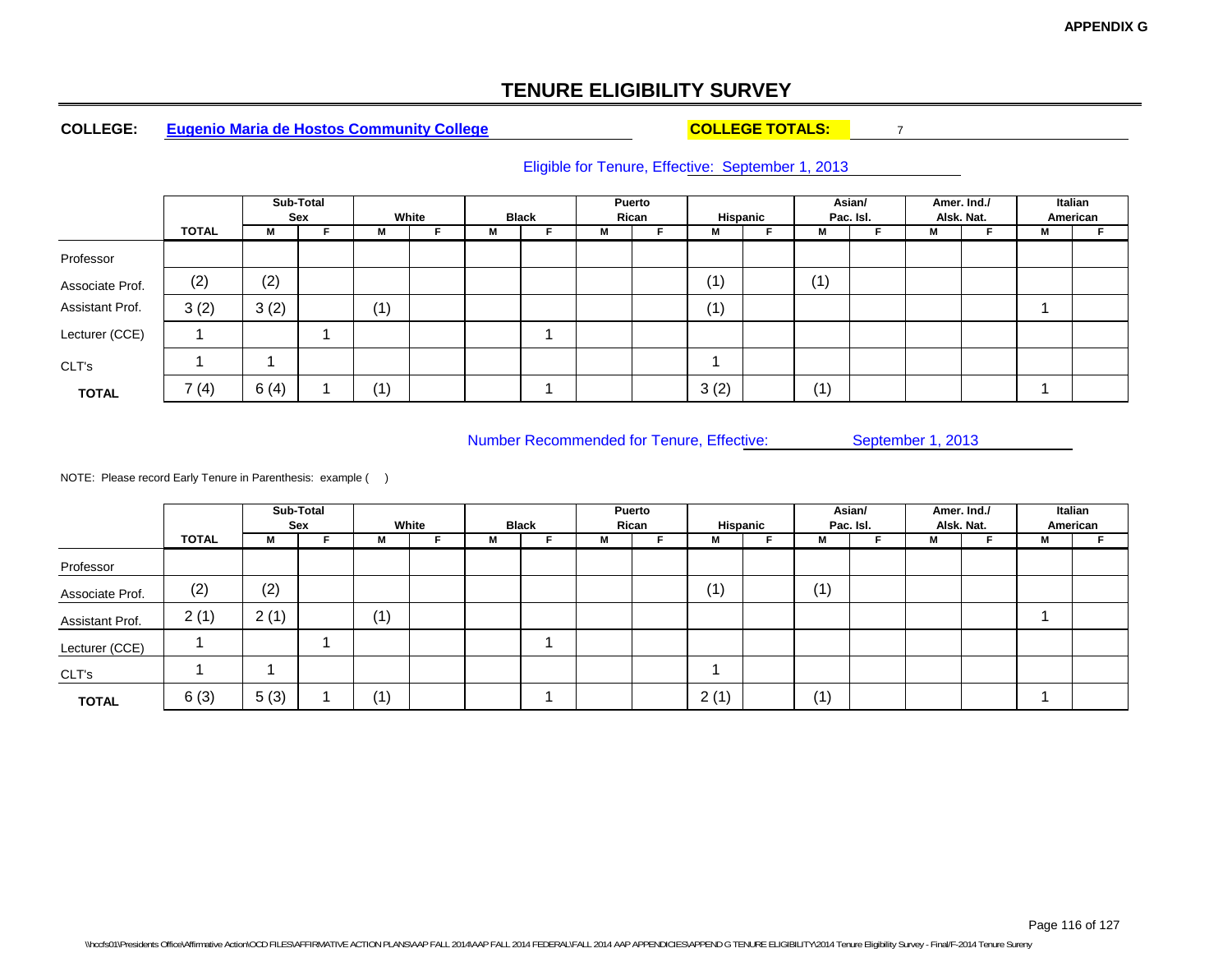#### **COLLEGE:Eugenio Maria de Hostos Community College DEPARTMENT:** Education

Eligible for Tenure, Effective: September 1, 2013

|                 |              |   | Sub-Total<br>Sex |   | White |   | <b>Black</b> | Rican | Puerto |   | Hispanic | Asian/ | Pac. Isl. |   | Amer. Ind./<br>Alsk. Nat. |   | Italian<br>American |
|-----------------|--------------|---|------------------|---|-------|---|--------------|-------|--------|---|----------|--------|-----------|---|---------------------------|---|---------------------|
|                 | <b>TOTAL</b> | M |                  | М |       | М |              | M     |        | M |          | M      |           | М |                           | М |                     |
| Professor       |              |   |                  |   |       |   |              |       |        |   |          |        |           |   |                           |   |                     |
| Associate Prof. |              |   |                  |   |       |   |              |       |        |   |          |        |           |   |                           |   |                     |
| Assistant Prof. |              |   |                  |   |       |   |              |       |        |   |          |        |           |   |                           |   |                     |
| Lecturer (CCE)  |              |   |                  |   |       |   |              |       |        |   |          |        |           |   |                           |   |                     |
| CLT's           |              |   |                  |   |       |   |              |       |        |   |          |        |           |   |                           |   |                     |
| <b>TOTAL</b>    |              |   |                  |   |       |   |              |       |        |   |          |        |           |   |                           |   |                     |

Number Recommended for Tenure, Effective: September 1, 2013

|                 |              |   | Sub-Total<br>Sex |   | White |   | <b>Black</b> |   | Puerto<br>Rican |   | Hispanic | Asian/ | Pac. Isl. |   | Amer. Ind./<br>Alsk. Nat. |   | Italian<br>American |
|-----------------|--------------|---|------------------|---|-------|---|--------------|---|-----------------|---|----------|--------|-----------|---|---------------------------|---|---------------------|
|                 | <b>TOTAL</b> | м |                  | M |       | M |              | м |                 | M |          | M      |           | м |                           | М |                     |
| Professor       |              |   |                  |   |       |   |              |   |                 |   |          |        |           |   |                           |   |                     |
| Associate Prof. |              |   |                  |   |       |   |              |   |                 |   |          |        |           |   |                           |   |                     |
| Assistant Prof. |              |   |                  |   |       |   |              |   |                 |   |          |        |           |   |                           |   |                     |
| Lecturer (CCE)  |              |   |                  |   |       |   |              |   |                 |   |          |        |           |   |                           |   |                     |
| CLT's           |              |   |                  |   |       |   |              |   |                 |   |          |        |           |   |                           |   |                     |
| <b>TOTAL</b>    |              |   |                  |   |       |   |              |   |                 |   |          |        |           |   |                           |   |                     |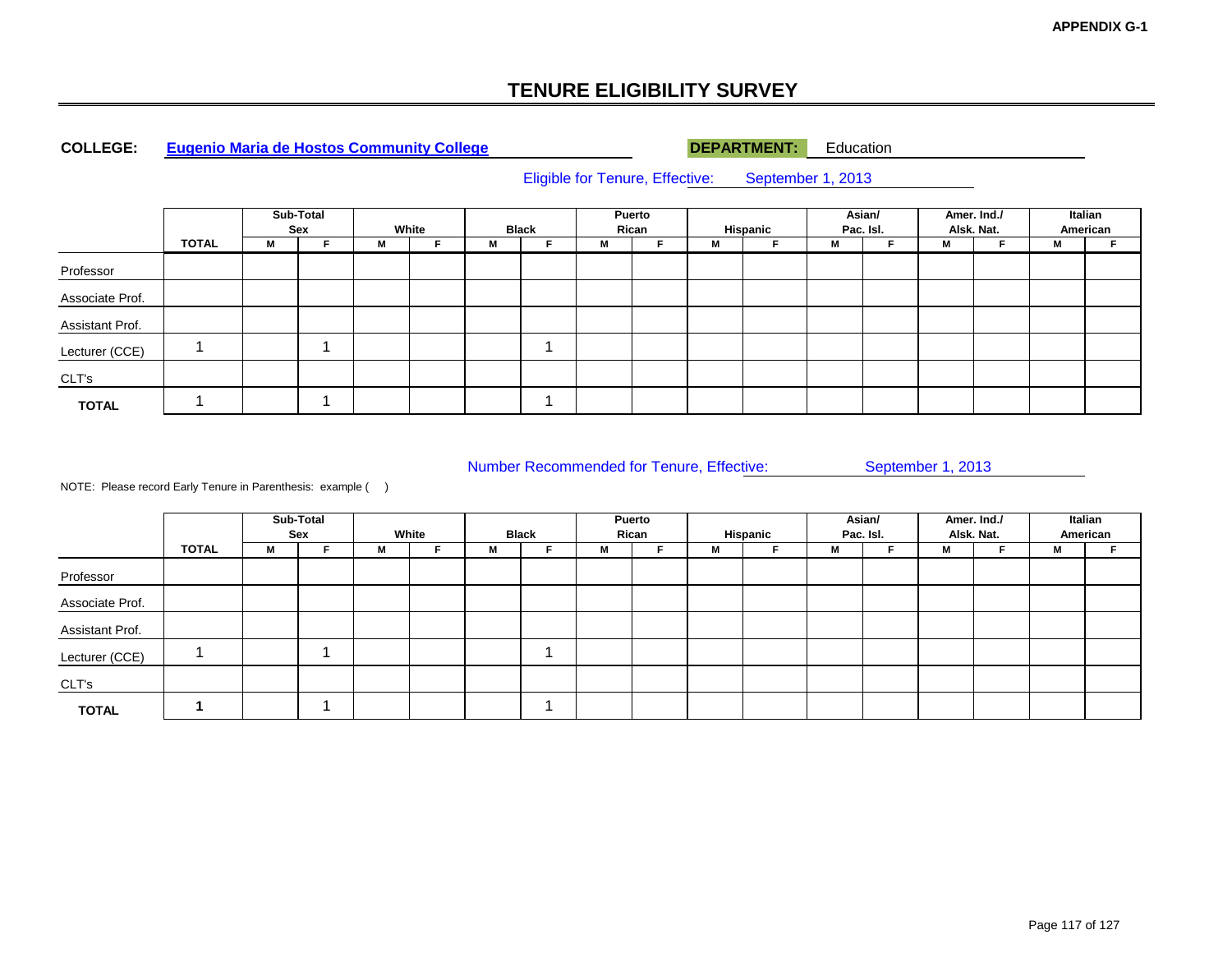#### **COLLEGE:Eugenio Maria de Hostos Community College DEPARTMENT:** Library

Eligible for Tenure, Effective: September 1, 2013

|                 |       |   | Sub-Total<br>Sex |   | White |   | <b>Black</b> |   | Puerto<br>Rican |   | Hispanic |   | Asian/<br>Pac. Isl. |   | Amer. Ind./<br>Alsk. Nat. |   | Italian<br>American |
|-----------------|-------|---|------------------|---|-------|---|--------------|---|-----------------|---|----------|---|---------------------|---|---------------------------|---|---------------------|
|                 | TOTAL | M |                  | M |       | М |              | М |                 | M |          | M |                     | м |                           | М |                     |
| Professor       |       |   |                  |   |       |   |              |   |                 |   |          |   |                     |   |                           |   |                     |
| Associate Prof. |       |   |                  |   |       |   |              |   |                 |   |          |   |                     |   |                           |   |                     |
| Assistant Prof. |       |   |                  |   |       |   |              |   |                 |   |          |   |                     |   |                           |   |                     |
| Lecturer (CCE)  |       |   |                  |   |       |   |              |   |                 |   |          |   |                     |   |                           |   |                     |
| CLT's           |       |   |                  |   |       |   |              |   |                 |   |          |   |                     |   |                           |   |                     |
| <b>TOTAL</b>    |       |   |                  |   |       |   |              |   |                 |   |          |   |                     |   |                           |   |                     |

Number Recommended for Tenure, Effective: September 1, 2013

|                 |              |   | Sub-Total<br>Sex |   | White |   | <b>Black</b> |   | Puerto<br>Rican |   | Hispanic |   | Asian/<br>Pac. Isl. |   | Amer. Ind./<br>Alsk. Nat. |   | Italian<br>American |
|-----------------|--------------|---|------------------|---|-------|---|--------------|---|-----------------|---|----------|---|---------------------|---|---------------------------|---|---------------------|
|                 | <b>TOTAL</b> | М |                  | м |       | М |              | M |                 | M |          | М |                     | M |                           | м |                     |
| Professor       |              |   |                  |   |       |   |              |   |                 |   |          |   |                     |   |                           |   |                     |
| Associate Prof. |              |   |                  |   |       |   |              |   |                 |   |          |   |                     |   |                           |   |                     |
| Assistant Prof. |              |   |                  |   |       |   |              |   |                 |   |          |   |                     |   |                           |   |                     |
| Lecturer (CCE)  |              |   |                  |   |       |   |              |   |                 |   |          |   |                     |   |                           |   |                     |
| CLT's           |              |   |                  |   |       |   |              |   |                 |   |          |   |                     |   |                           |   |                     |
| <b>TOTAL</b>    |              |   |                  |   |       |   |              |   |                 |   |          |   |                     |   |                           |   |                     |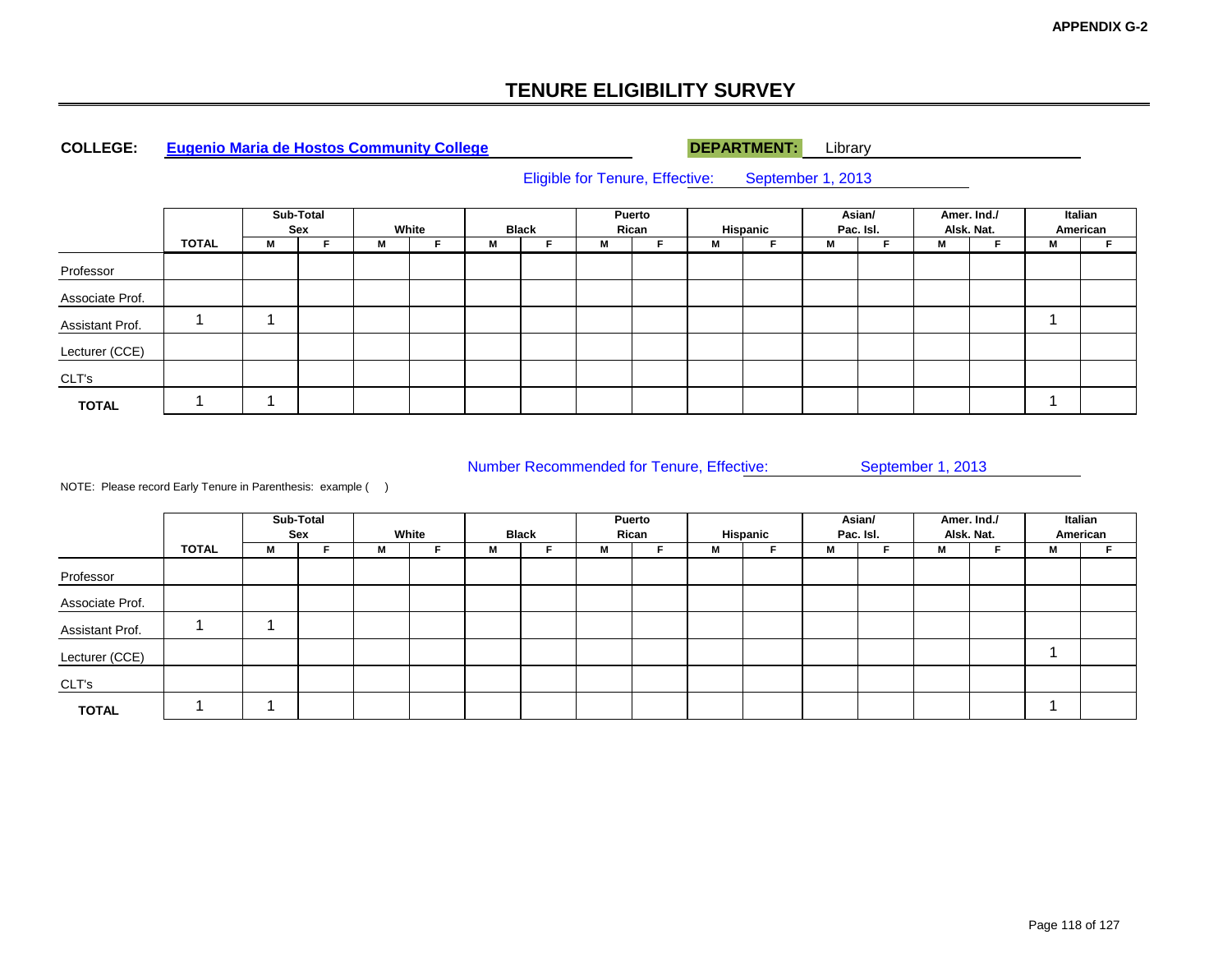#### **COLLEGE:Eugenio Maria de Hostos Community College DEPARTMENT:** Natural Sciences - Biology

Eligible for Tenure, Effective: September 1, 2013

|                 |       |      | Sub-Total<br>Sex |   | White |   | <b>Black</b> |   | Puerto<br>Rican |      | Hispanic | Pac. Isl. | Asian/ |   | Amer. Ind./<br>Alsk. Nat. |   | Italian<br>American |
|-----------------|-------|------|------------------|---|-------|---|--------------|---|-----------------|------|----------|-----------|--------|---|---------------------------|---|---------------------|
|                 | TOTAL | M    | F                | М |       | M | c            | M |                 | М    |          | М         |        | M |                           | М |                     |
| Professor       |       |      |                  |   |       |   |              |   |                 |      |          |           |        |   |                           |   |                     |
| Associate Prof. | (1)   | (1)  |                  |   |       |   |              |   |                 | (1)  |          |           |        |   |                           |   |                     |
| Assistant Prof. |       |      |                  |   |       |   |              |   |                 |      |          |           |        |   |                           |   |                     |
| Lecturer (CCE)  |       |      |                  |   |       |   |              |   |                 |      |          |           |        |   |                           |   |                     |
| CLT's           |       |      |                  |   |       |   |              |   |                 |      |          |           |        |   |                           |   |                     |
| <b>TOTAL</b>    | 2(1)  | 2(1) |                  |   |       |   |              |   |                 | 2(1) |          |           |        |   |                           |   |                     |

Number Recommended for Tenure, Effective: September 1, 2013

|                 |              |      | Sub-Total<br>Sex |   | White |   | <b>Black</b> |   | Puerto<br>Rican |      | Hispanic |   | Asian/<br>Pac. Isl. |   | Amer. Ind./<br>Alsk. Nat. |   | Italian<br>American |
|-----------------|--------------|------|------------------|---|-------|---|--------------|---|-----------------|------|----------|---|---------------------|---|---------------------------|---|---------------------|
|                 | <b>TOTAL</b> | м    |                  | M |       | M |              | м |                 | M    |          | M |                     | М |                           | М |                     |
| Professor       |              |      |                  |   |       |   |              |   |                 |      |          |   |                     |   |                           |   |                     |
| Associate Prof. | (1,          | (1)  |                  |   |       |   |              |   |                 | (1)  |          |   |                     |   |                           |   |                     |
| Assistant Prof. |              |      |                  |   |       |   |              |   |                 |      |          |   |                     |   |                           |   |                     |
| Lecturer (CCE)  |              |      |                  |   |       |   |              |   |                 |      |          |   |                     |   |                           |   |                     |
| CLT's           |              |      |                  |   |       |   |              |   |                 |      |          |   |                     |   |                           |   |                     |
| <b>TOTAL</b>    | 2(1)         | 2(1) |                  |   |       |   |              |   |                 | 2(1) |          |   |                     |   |                           |   |                     |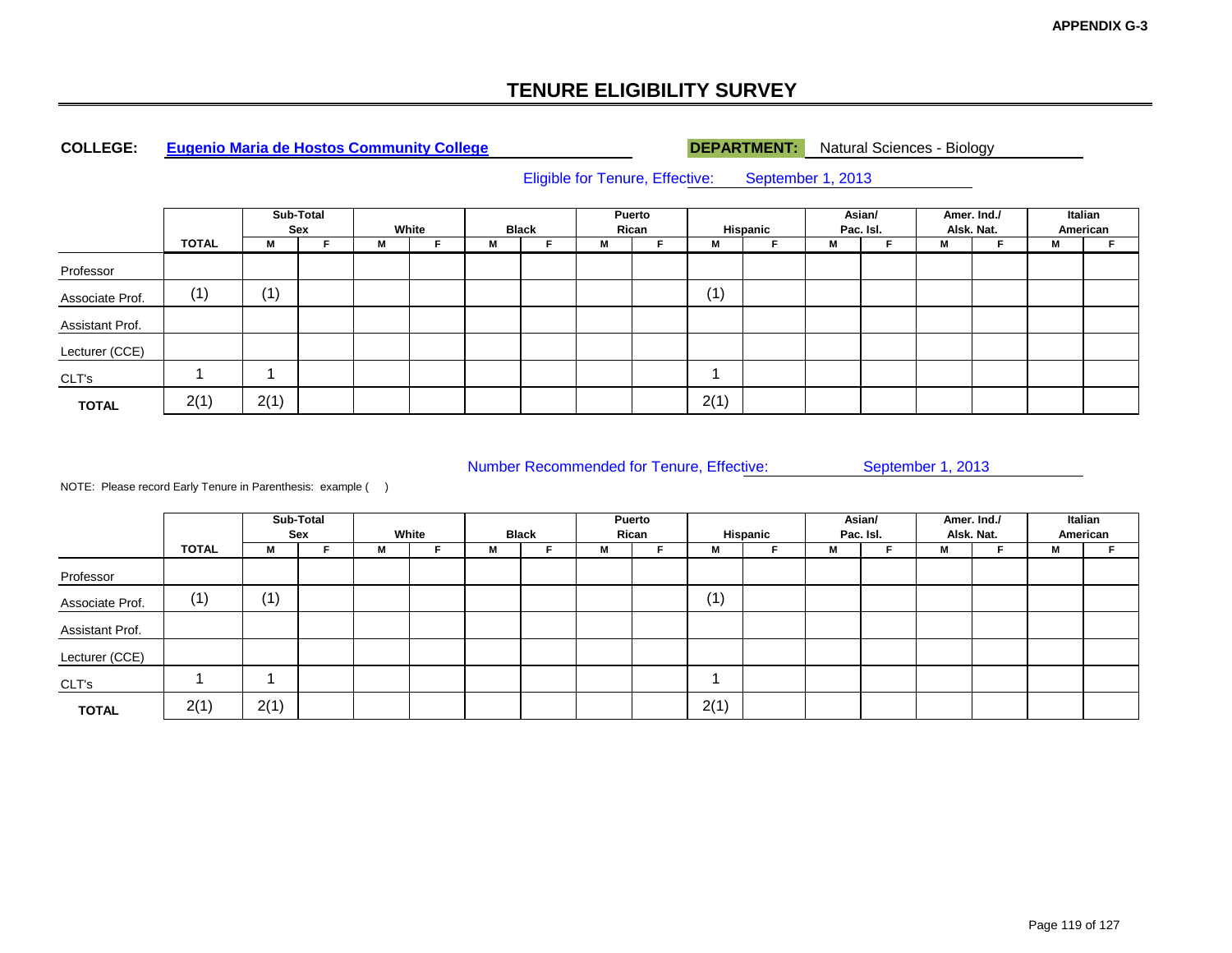### **COLLEGE:**

**Eugenio Maria de Hostos Community College DEPARTMENT:** Natural Sciences - Physical Sciences

Eligible for Tenure, Effective: September 1, 2013

|                 |       |     | Sub-Total<br>Sex |   | White |                 | <b>Black</b> |   | Puerto<br>Rican |     | Hispanic |     | Asian/<br>Pac. Isl. |   | Amer. Ind./<br>Alsk. Nat. |   | Italian<br>American |
|-----------------|-------|-----|------------------|---|-------|-----------------|--------------|---|-----------------|-----|----------|-----|---------------------|---|---------------------------|---|---------------------|
|                 | TOTAL | M   |                  | М |       | <b>M</b><br>IVI |              | M |                 | M   |          | M   |                     | М |                           | М |                     |
| Professor       |       |     |                  |   |       |                 |              |   |                 |     |          |     |                     |   |                           |   |                     |
| Associate Prof. | (1)   | (1) |                  |   |       |                 |              |   |                 |     |          | (1) |                     |   |                           |   |                     |
| Assistant Prof. | (1)   | (1) |                  |   |       |                 |              |   |                 | (1) |          |     |                     |   |                           |   |                     |
| Lecturer (CCE)  |       |     |                  |   |       |                 |              |   |                 |     |          |     |                     |   |                           |   |                     |
| CLT's           |       |     |                  |   |       |                 |              |   |                 |     |          |     |                     |   |                           |   |                     |
| <b>TOTAL</b>    | (2)   | (2) |                  |   |       |                 |              |   |                 | (1) |          | (1) |                     |   |                           |   |                     |

Number Recommended for Tenure, Effective: September 1, 2013

|                 |              |     | Sub-Total<br>Sex |   | White |   | <b>Black</b> |   | Puerto<br>Rican |   | Hispanic |     | Asian/<br>Pac. Isl. | Amer. Ind./ | Alsk. Nat. |   | Italian<br>American |
|-----------------|--------------|-----|------------------|---|-------|---|--------------|---|-----------------|---|----------|-----|---------------------|-------------|------------|---|---------------------|
|                 | <b>TOTAL</b> | M   |                  | M |       | м |              | м |                 | M |          | M   |                     | М           |            | м |                     |
| Professor       |              |     |                  |   |       |   |              |   |                 |   |          |     |                     |             |            |   |                     |
| Associate Prof. | (1)          | (1) |                  |   |       |   |              |   |                 |   |          | (1) |                     |             |            |   |                     |
| Assistant Prof. |              |     |                  |   |       |   |              |   |                 |   |          |     |                     |             |            |   |                     |
| Lecturer (CCE)  |              |     |                  |   |       |   |              |   |                 |   |          |     |                     |             |            |   |                     |
| CLT's           |              |     |                  |   |       |   |              |   |                 |   |          |     |                     |             |            |   |                     |
| <b>TOTAL</b>    | (1`          | (1) |                  |   |       |   |              |   |                 |   |          | (1) |                     |             |            |   |                     |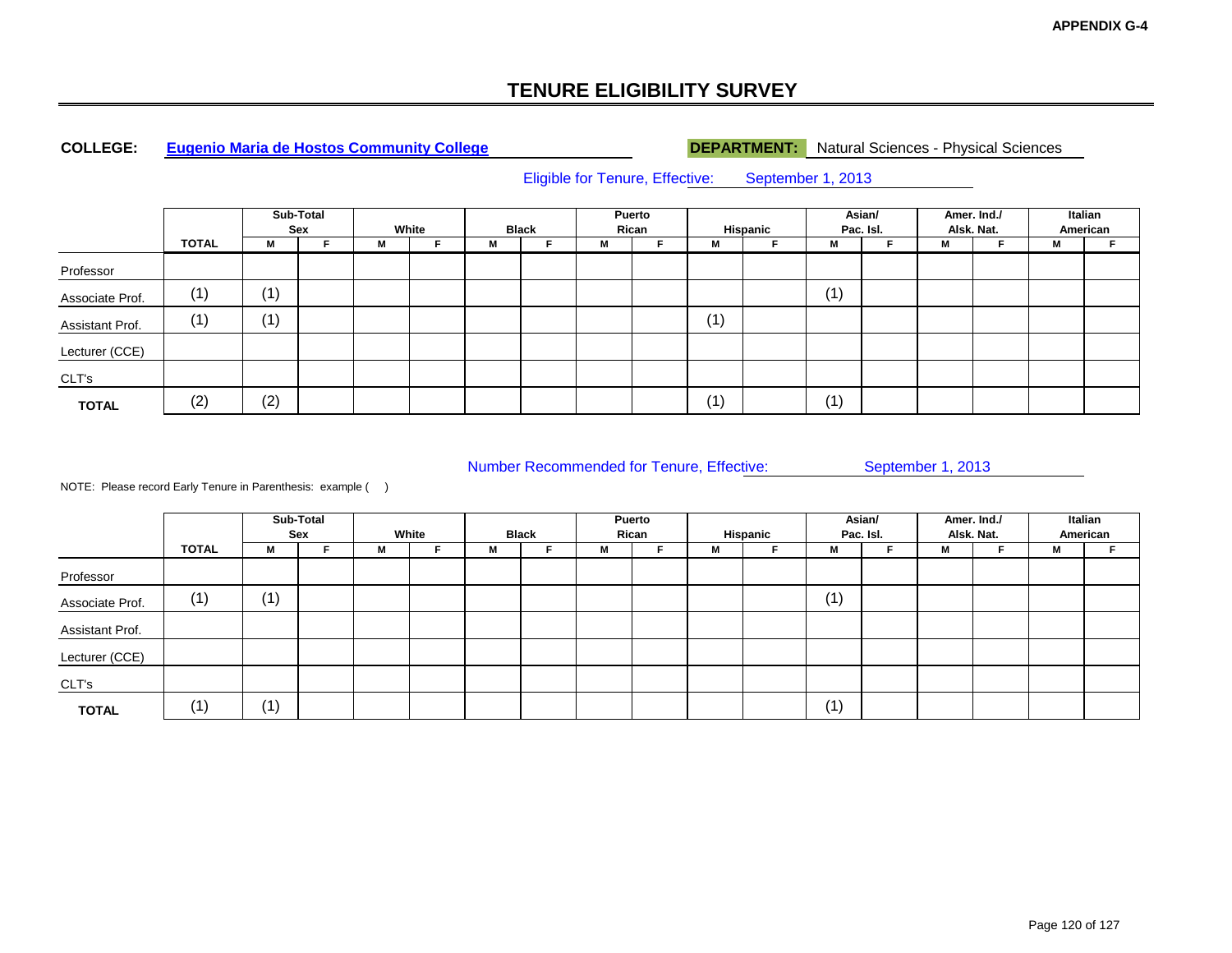### **COLLEGE:**

**Eugenio Maria de Hostos Community College DEPARTMENT:** Humanities - Visual and Performing Arts

Eligible for Tenure, Effective: September 1, 2013

|                 |              |     | Sub-Total<br>Sex |     | White |   | <b>Black</b> |   | Puerto<br>Rican |   | Hispanic | Asian/<br>Pac. Isl. |   | Amer. Ind./<br>Alsk. Nat. |   | Italian<br>American |
|-----------------|--------------|-----|------------------|-----|-------|---|--------------|---|-----------------|---|----------|---------------------|---|---------------------------|---|---------------------|
|                 | <b>TOTAL</b> | M   |                  | M   |       | М |              | м |                 | М |          | M                   | М |                           | M |                     |
| Professor       |              |     |                  |     |       |   |              |   |                 |   |          |                     |   |                           |   |                     |
| Associate Prof. |              |     |                  |     |       |   |              |   |                 |   |          |                     |   |                           |   |                     |
| Assistant Prof. | (1)          | (1) |                  | (1) |       |   |              |   |                 |   |          |                     |   |                           |   |                     |
| Lecturer (CCE)  |              |     |                  |     |       |   |              |   |                 |   |          |                     |   |                           |   |                     |
| CLT's           |              |     |                  |     |       |   |              |   |                 |   |          |                     |   |                           |   |                     |
| <b>TOTAL</b>    | (1)          | (1) |                  | (1) |       |   |              |   |                 |   |          |                     |   |                           |   |                     |

Number Recommended for Tenure, Effective: September 1, 2013

|                 |              |                | Sub-Total<br>Sex |     | White |   | <b>Black</b> |   | Puerto<br>Rican |   | Hispanic |   | Asian/<br>Pac. Isl. |   | Amer. Ind./<br>Alsk. Nat. |   | Italian<br>American |
|-----------------|--------------|----------------|------------------|-----|-------|---|--------------|---|-----------------|---|----------|---|---------------------|---|---------------------------|---|---------------------|
|                 | <b>TOTAL</b> | M              |                  | Μ   |       | м |              | M |                 | м |          | M |                     | М |                           | M |                     |
| Professor       |              |                |                  |     |       |   |              |   |                 |   |          |   |                     |   |                           |   |                     |
| Associate Prof. |              |                |                  |     |       |   |              |   |                 |   |          |   |                     |   |                           |   |                     |
| Assistant Prof. | (1)          | $^{\prime}$ 1) |                  | (1) |       |   |              |   |                 |   |          |   |                     |   |                           |   |                     |
| Lecturer (CCE)  |              |                |                  |     |       |   |              |   |                 |   |          |   |                     |   |                           |   |                     |
| CLT's           |              |                |                  |     |       |   |              |   |                 |   |          |   |                     |   |                           |   |                     |
| <b>TOTAL</b>    | (1)          | (1)            |                  | (1) |       |   |              |   |                 |   |          |   |                     |   |                           |   |                     |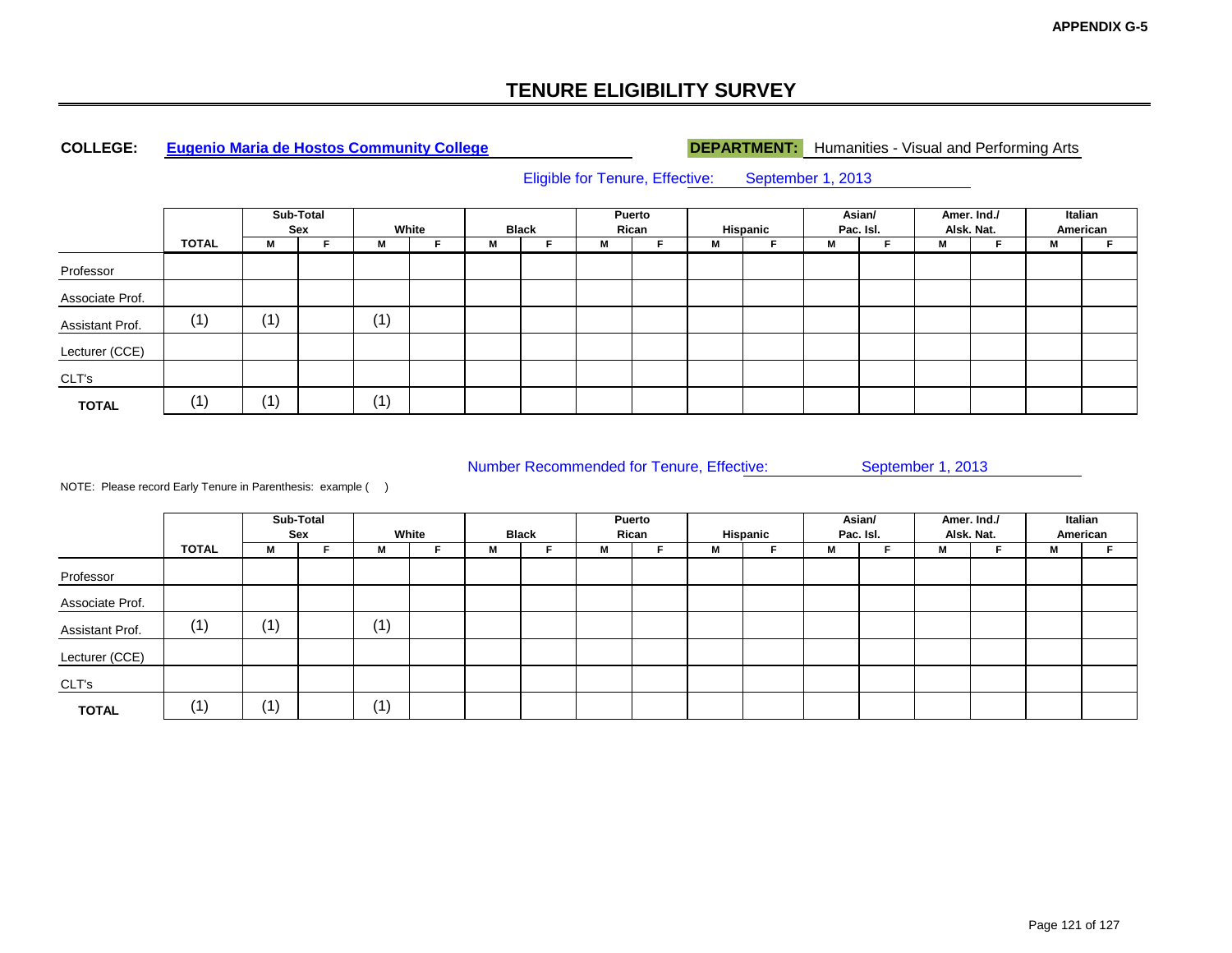# **APPENDIX H**

# **FALL 2014 UNDERUTILIZATION SUMMARY**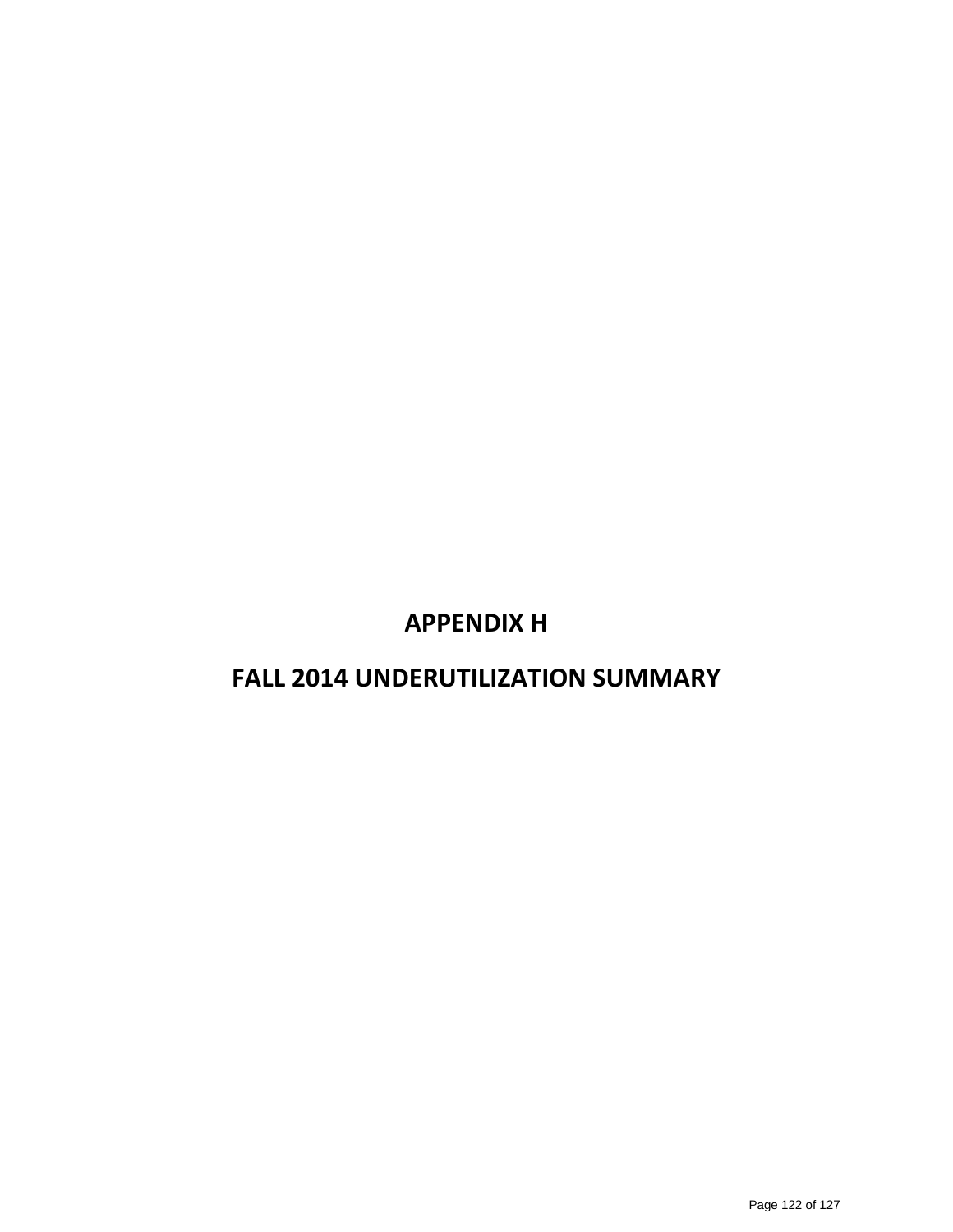# Fall 2014 Underutilization Summary: Results of Utilization Analysis by Affirmative Action Unit

# Comparison of Incumbents to Availability Data (Professorial\* Only)

| <b>COLLEGE:</b>                                                             |                             |              |                 |                                               |     |                         | <b>Eugenio Maria de Hostos Community College</b> |                           |                                 |                                  |                           |                              | Total # Professoriate__ 142      |     |                 |                                               |
|-----------------------------------------------------------------------------|-----------------------------|--------------|-----------------|-----------------------------------------------|-----|-------------------------|--------------------------------------------------|---------------------------|---------------------------------|----------------------------------|---------------------------|------------------------------|----------------------------------|-----|-----------------|-----------------------------------------------|
|                                                                             |                             |              |                 |                                               |     |                         | PART A:                                          |                           |                                 |                                  |                           |                              |                                  |     |                 |                                               |
|                                                                             | <b>Total</b>                |              | <b>FEMALES</b>  |                                               |     | <b>Total Minorities</b> |                                                  |                           | <b>Blacks</b>                   |                                  |                           |                              | Hispanics / Latinos(as)          |     |                 | <b>Asian/Pacific Islanders</b>                |
| Departments/<br>Affirmative Action Unit (AAU) with<br>Underutilization (UU) | <b>Incumbents</b><br>in AAU | #UU          | $\%$<br>Overall | <b>NR</b><br>Availability (No Representation) | #UU | $\%$<br>Overall         | <b>NR</b><br>Availability (No Representation)    | #UU                       | $\%$<br>Overall<br>Availability | <b>NR</b><br>(No Representation) | #UU                       | %<br>Overall<br>Availability | <b>NR</b><br>(No Representation) | #UU | $\%$<br>Overall | <b>NR</b><br>Availability (No Representation) |
| Agricultural/Life Science                                                   | 9                           | X            |                 |                                               | X   |                         |                                                  | $\boldsymbol{\mathsf{X}}$ |                                 |                                  | $\boldsymbol{\mathsf{X}}$ |                              |                                  | 1   | 13.3%           | <b>NR</b>                                     |
| 2 Education                                                                 | 18                          | X            |                 |                                               | X   |                         |                                                  | $\mathbf{1}$              | 18.1%                           |                                  | $\boldsymbol{\mathsf{x}}$ |                              |                                  | 1   | 4.3%            | <b>NR</b>                                     |
| 3 English                                                                   | 20                          | X            |                 |                                               | X   |                         |                                                  | 1                         | 4.9%                            | <b>NR</b>                        | $\pmb{\times}$            |                              |                                  | X   |                 |                                               |
| 4 Fine/Applied Arts/Media                                                   | $\overline{7}$              | $\mathbf{2}$ | 51.6%           |                                               | X   |                         |                                                  | $\boldsymbol{\mathsf{x}}$ | 3.3%                            | <b>NR</b>                        | $\boldsymbol{\mathsf{x}}$ |                              |                                  | 1   | 10.1%           | <b>NR</b>                                     |
| 5 Foreign Languages                                                         | 6                           | 3            | 60.3%           |                                               | X   |                         |                                                  | X                         | 2.5%                            | <b>NR</b>                        | X                         |                              |                                  | X   | 5.9%            | <b>NR</b>                                     |
| 6 Health Professions                                                        | 27                          | $\mathbf{1}$ | 75%             |                                               | X   |                         |                                                  | X                         |                                 |                                  | $\boldsymbol{\mathsf{x}}$ |                              |                                  | X   |                 |                                               |
| 7 Physical Sciences                                                         | 6                           | $\mathbf{2}$ | 34%             | <b>NR</b>                                     | X   |                         |                                                  | X                         | 3.3%                            | <b>NR</b>                        | X                         |                              |                                  | X   |                 |                                               |
| 8 Social Sciences                                                           | 13                          | $\mathbf{2}$ | 50%             |                                               | X   |                         |                                                  | X                         |                                 |                                  | $\boldsymbol{\mathsf{x}}$ |                              |                                  | 1   | 7.7%            | <b>NR</b>                                     |
| 9                                                                           |                             |              |                 |                                               |     |                         |                                                  |                           |                                 |                                  |                           |                              |                                  |     |                 |                                               |
| 10                                                                          |                             |              |                 |                                               |     |                         |                                                  |                           |                                 |                                  |                           |                              |                                  |     |                 |                                               |
| 11                                                                          |                             |              |                 |                                               |     |                         |                                                  |                           |                                 |                                  |                           |                              |                                  |     |                 |                                               |
| 12                                                                          |                             |              |                 |                                               |     |                         |                                                  |                           |                                 |                                  |                           |                              |                                  |     |                 |                                               |
| 13                                                                          |                             |              |                 |                                               |     |                         |                                                  |                           |                                 |                                  |                           |                              |                                  |     |                 |                                               |
| 14                                                                          |                             |              |                 |                                               |     |                         |                                                  |                           |                                 |                                  |                           |                              |                                  |     |                 |                                               |
| 15                                                                          |                             |              |                 |                                               |     |                         |                                                  |                           |                                 |                                  |                           |                              |                                  |     |                 |                                               |
| 16                                                                          |                             |              |                 |                                               |     |                         |                                                  |                           |                                 |                                  |                           |                              |                                  |     |                 |                                               |
| 17                                                                          |                             |              |                 |                                               |     |                         |                                                  |                           |                                 |                                  |                           |                              |                                  |     |                 |                                               |
| 18                                                                          |                             |              |                 |                                               |     |                         |                                                  |                           |                                 |                                  |                           |                              |                                  |     |                 |                                               |
| 19                                                                          |                             |              |                 |                                               |     |                         |                                                  |                           |                                 |                                  |                           |                              |                                  |     |                 |                                               |
| 20                                                                          |                             |              |                 |                                               |     |                         |                                                  |                           |                                 |                                  |                           |                              |                                  |     |                 |                                               |
| <b>TOTAL</b>                                                                |                             | 10           |                 | 1                                             | 0   |                         | $\mathbf{0}$                                     | $\overline{2}$            |                                 | 4                                | $\mathbf 0$               |                              | $\mathbf{0}$                     | 4   |                 | 5                                             |

\*Professorial <sup>=</sup> Einstein Professor, Distinguished Professor, Professor, Associate Professor, and Assistant Professor (including all EOC titles as appropriate).

**# of UUAAUs**

**8 10**

|         |                           |              |              |     | PART C:                      |                                  |
|---------|---------------------------|--------------|--------------|-----|------------------------------|----------------------------------|
| PART B: |                           |              |              |     | <b>ITALIAN AMERICANS</b>     |                                  |
| u.      | Total # of<br><b>AAUs</b> |              | <b>TOTAL</b> | #UU | %<br>Overall<br>Availability | <b>NR</b><br>(No Representation) |
|         | 10                        | Professorial |              | э   | 8.6%                         |                                  |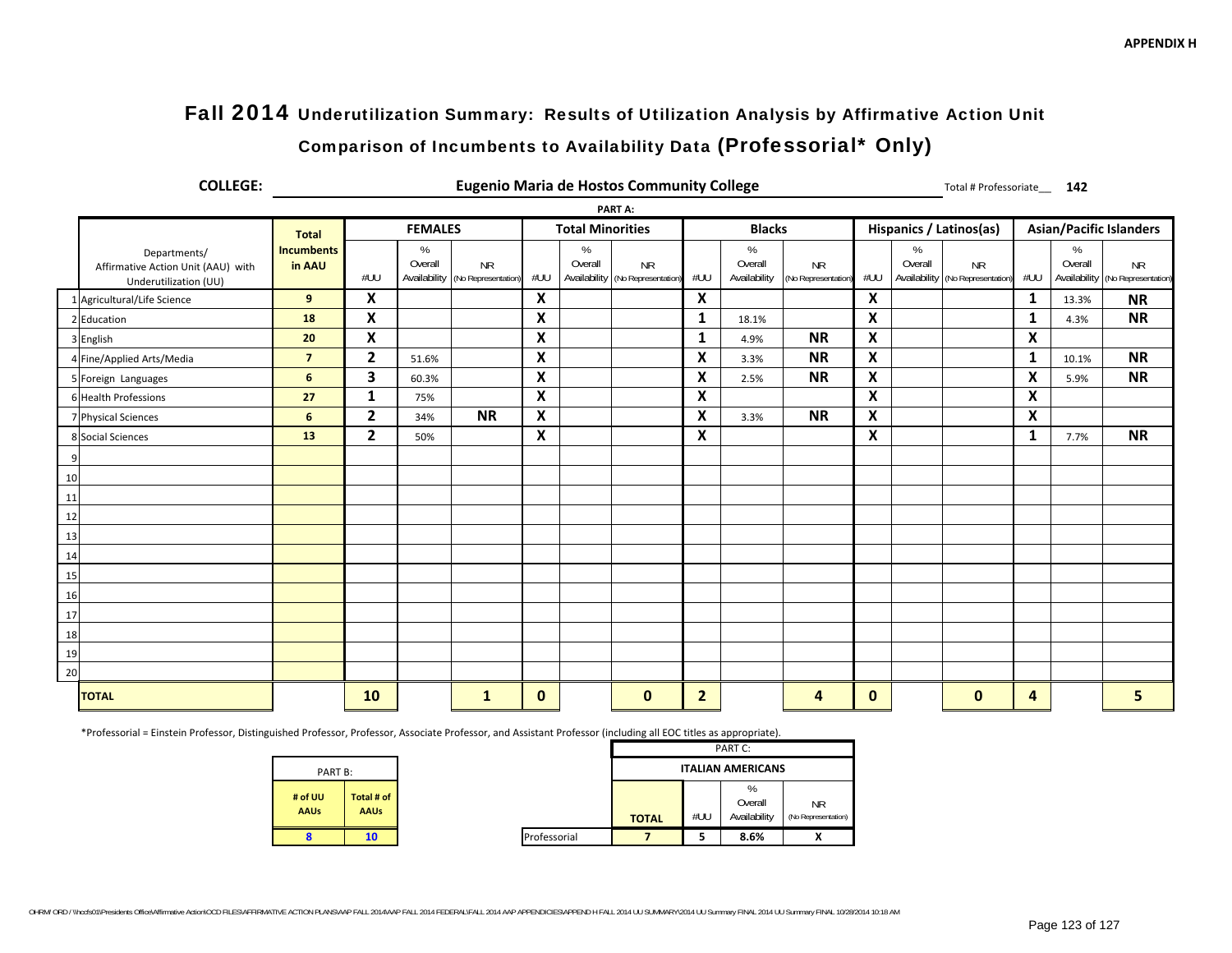# **APPENDIX I**

# **ORGANIZATIONAL CHART**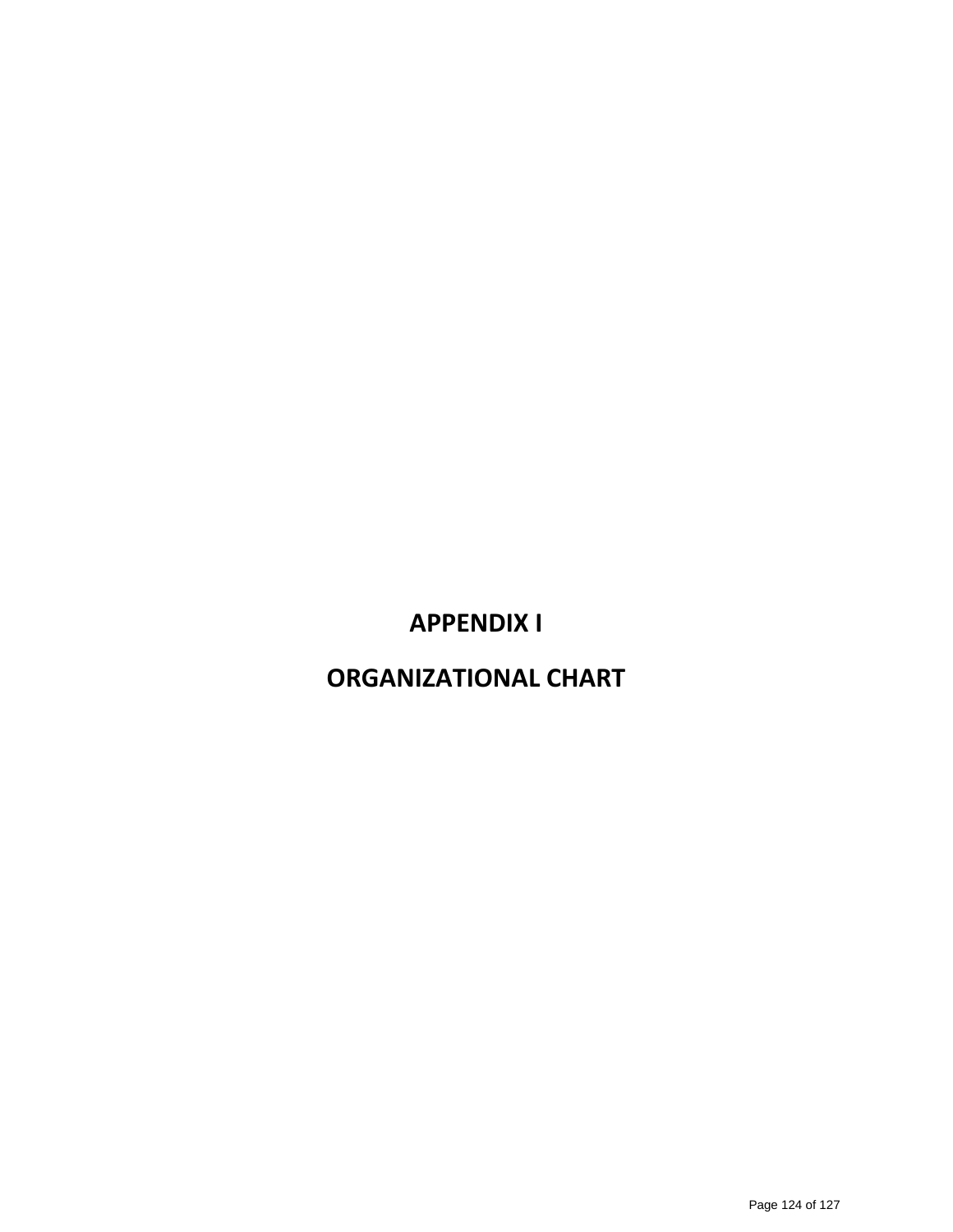# CURRENT - August 2014

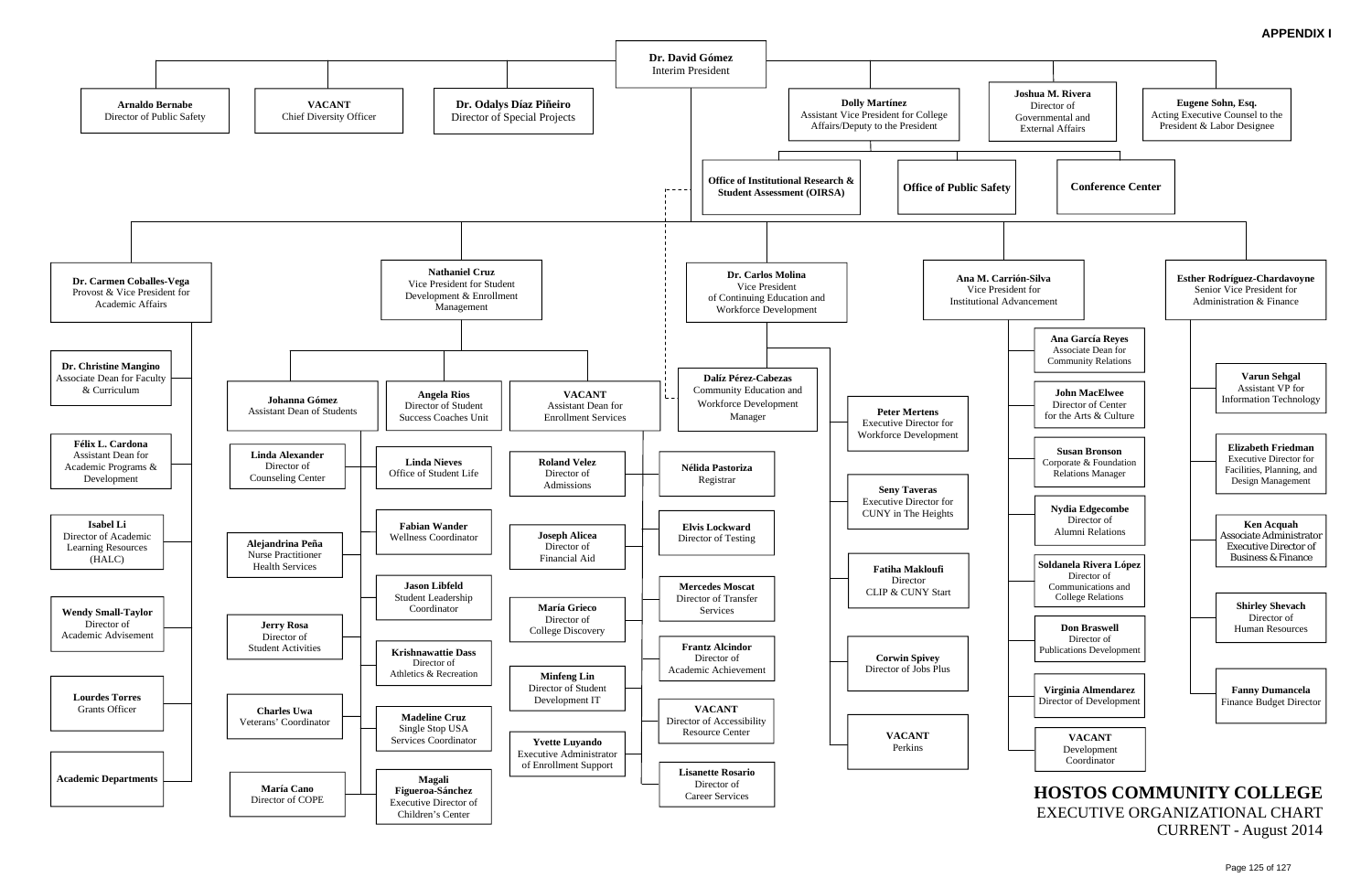**APPENDIX J**

**VETS 100 A**